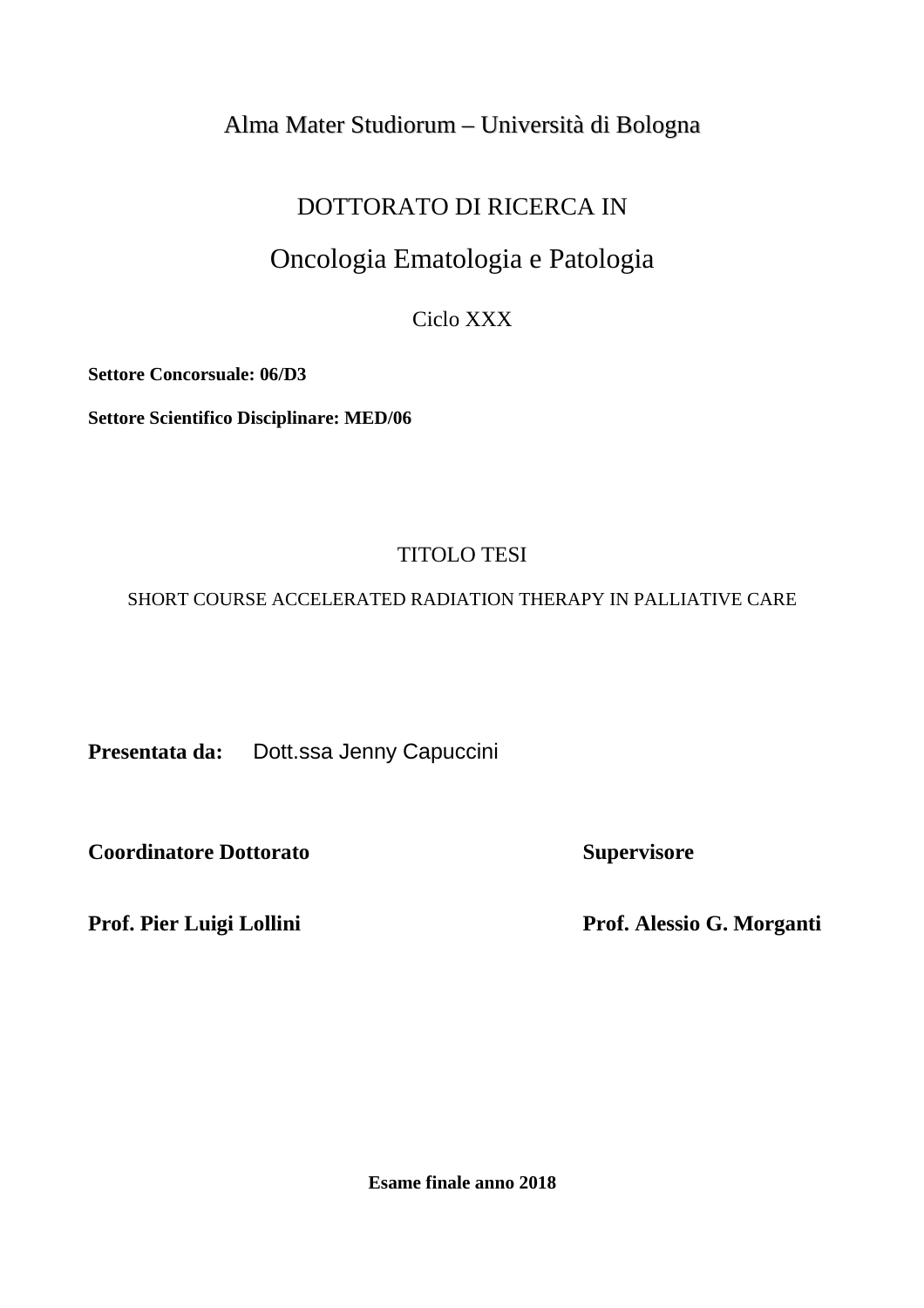| <b>INDEX</b>                         | pg.2   |
|--------------------------------------|--------|
| <b>I. ABSTRACT</b>                   | pg.3   |
| <b>II. INTRODUCTION</b>              | pg.5   |
| <b>III. SHARON FASE I-II RESULTS</b> | pg.12  |
| <b>III.1. SHARON BONE</b>            | pg.13  |
| <b>III.2. SHARON ELDERLY</b>         | pg.28  |
| <b>III.3. SHARON HEAD AND NECK</b>   | pg.41  |
| IV. SHARON FASE III TRIALS PROTOCOLS | pg.57  |
| <b>IV. 1 SHARON-ESOPHAGUS</b>        | pg.58  |
| <b>IV. 2 SHARON-BONE</b>             | pg.70  |
| <b>IV. 3 SHARON-ABDOMEN</b>          | pg.86  |
| <b>IV. 4 SHARON-THORAX</b>           | pg.102 |
| <b>IV. 5 SHARON-PELVIS</b>           | pg.118 |
| IV. 6 SHARON-HEAD AND NECK           | pg.134 |
| <b>IV.7 SHARON-BRAIN</b>             | pg.149 |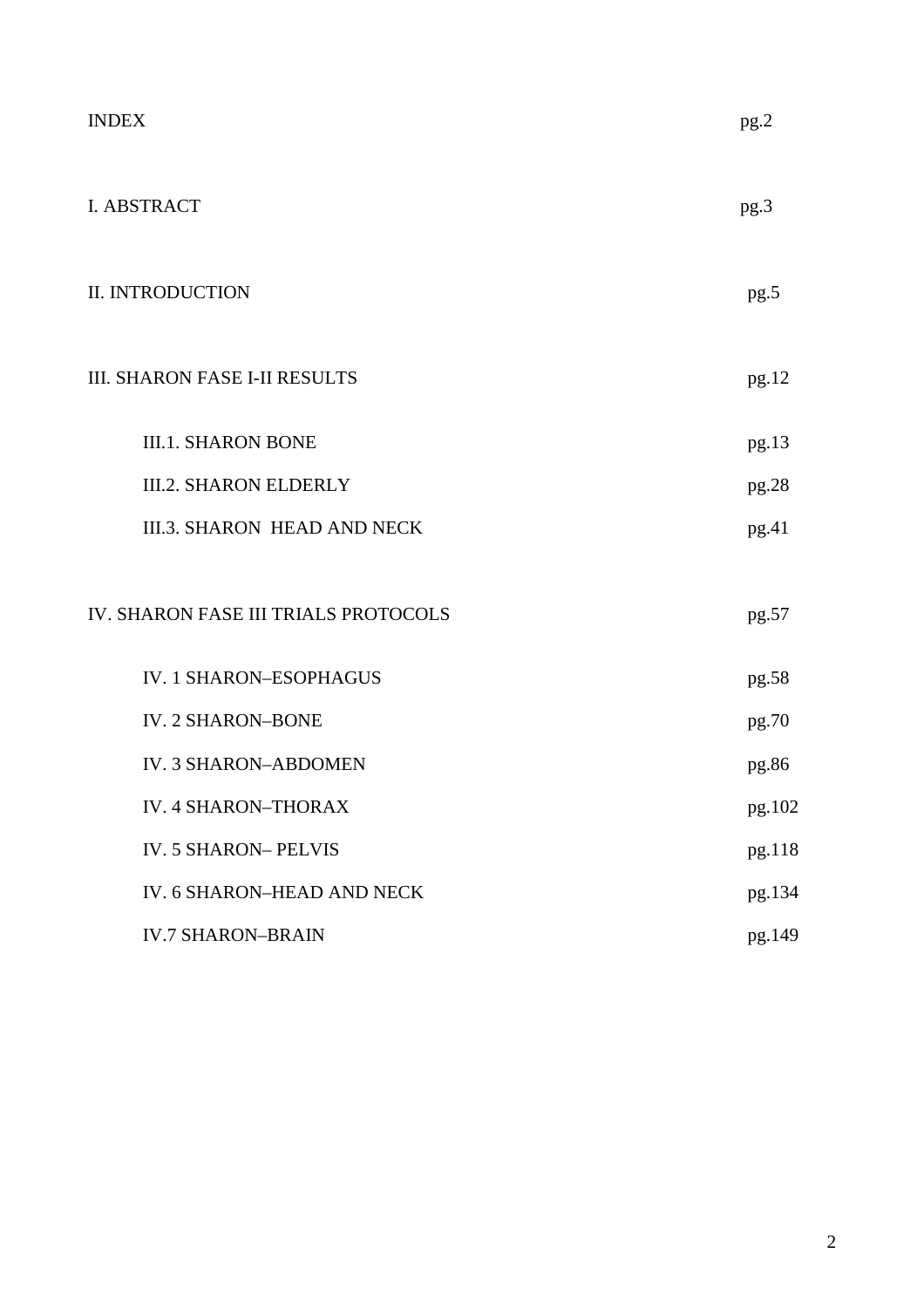La radioterapia palliativa costituisce una fondamentale risorsa per il controllo dei sintomi e nel miglioramento della qualità della vita del paziente in fase avanzata di malattia. I sintomi che più frequentemente affliggono questo tipo di pazienti sono il dolore, il sanguinamento, la disfagia, l'ostruzione, il vomito, la nausea. La gran parte di questi possono beneficiare di un trattamento radiante esterno ipofrazionato con una buona percentuale di risposte complete, variabile a seconda del sintomo considerato, ma che si attesta mediamente sul 56-70%.

Normalmente un trattamento ipofrazionato, se escludiamo le lesioni metastatiche ossee non complicate in cui la frazione unica (800 cGy in 1 frazione) è lo standard, prevede che vengano erogati 30 Gy in 10 frazioni (1 frazione/die) o 20 Gy in 5 frazioni (1 frazione/die).

Il Progetto SHARON (*Short Course Accelerated Radiation Therapy*), basandosi su studi di Fase I-II di dose-escalation che hanno definito la MDT (dose massima tollerata), si costituisce di 7 studi di Fase II-randomizzati (1:1 su disegno di Simon) che mirano a comparare l'efficacia sul sintomo di un ipofrazionamento convenzionale confrontato con un ipofrazionamento accelerato.

Nello specifico, il frazionamento che proponiamo prevede l'erogazione di 4.5-5 Gy per due volte al giorno a distanza di 6-8 ore per due giorni consecutivi.

Il GTV sarà identificato dalla lesione macroscopica (dettagliato nel singolo protocollo), il CTV dal GTV+ un margine di 2 cm e il PTV dal CTV+ 1 cm di margine isotropico.

Saranno descritti i risultati del trials di Fase I-II Sharon-Bone, Sharon Head and Neck e Sharon Elderly (pooled analysis) e i sette trias di Fase II randomizzati per tutti i distretti corporei interessati (bone, head & neck, brain, esophagus, pelvis, abdomen e thorax).

Palliative radiotherapy is a key resource for symptoms control and improvement patient's life expectancy in advanced stage of illness. The most common symptoms that afflict this type of patients are pain, bleeding, dysphagia, obstruction, vomiting, nausea. Most of these can benefit from a hypo-fractionated radiation treatment with a good percentage of complete responses, variable depending on the symptom considered, but on average 56-70%.

Normally a hypo-fractionated treatment, excluding uncomplicated bone metastases where the single fraction (800 cGy in 1 fraction) is the standard, provides for 30 Gy delivered in 10 fractions (1 fraction  $/$  day) or 20 Gy in 5 fractions (1 fraction  $/$  day).

SHARON Project (*Short Course Accelerated Radiation Therapy*), based on dose-escalation Phase I-II studies that defined the MDT (maximum tolerated dose), is made up of 7 randomized Phase III trials (1:1 on Simon's design) that aim to compare the effectiveness on the symptom control of a conventional hypo-fractionationated radiotherapy compared with an accelerated hypofractionationated treatment.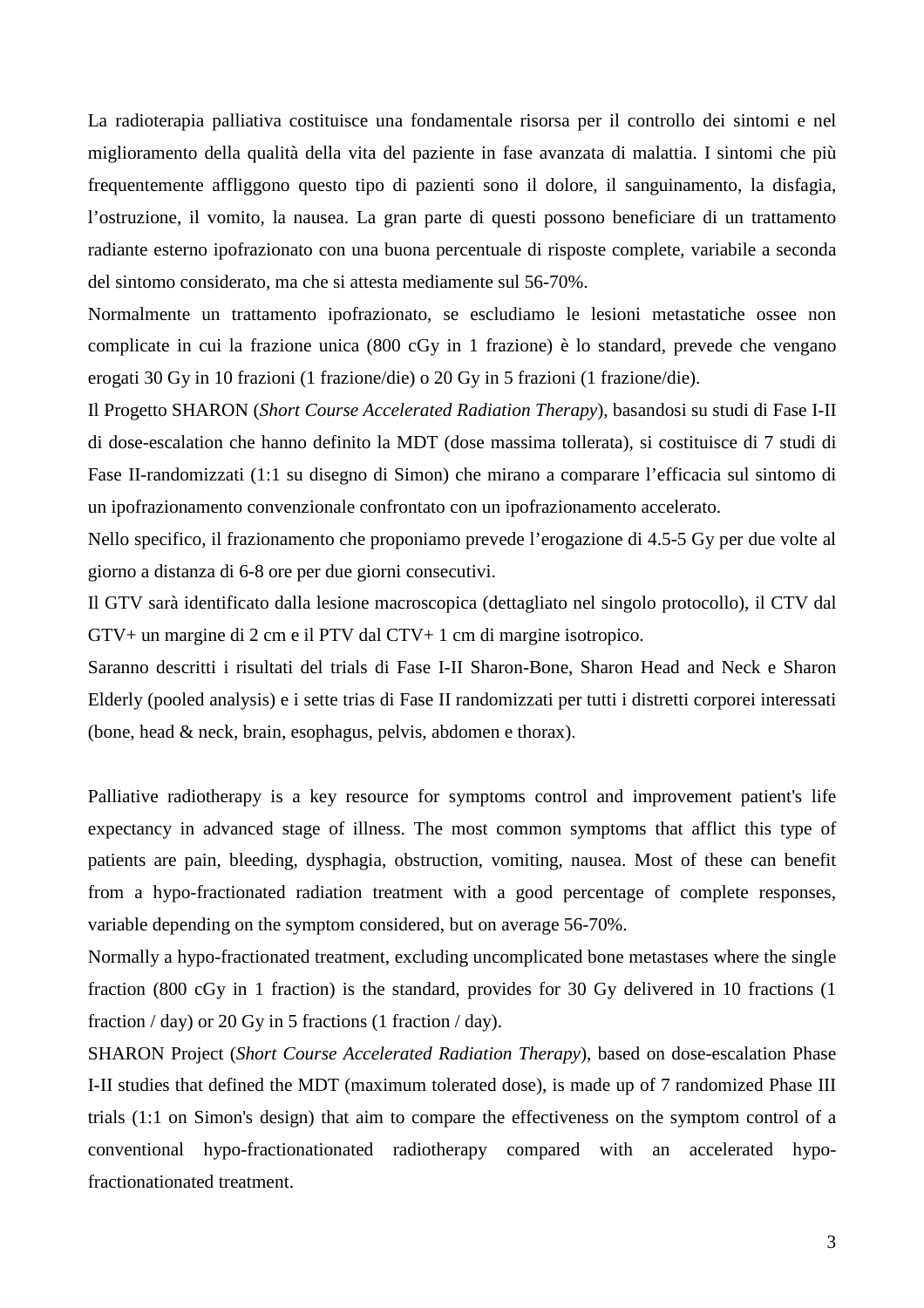Specifically, the fractionation we propose provides the delivery of 4.5-5 Gy twice a day at a distance of 6-8 hours for two consecutive days.

GTV will be identified by macroscopic lesion (detailed in the single protocol), CTV by GTV + a margin of 2 cm and the PTV from  $CTV + 1$  cm of isotropic margin.

There will be described the results of the Sharon-Bone Phase I-II trial, Sharon Head and Neck Phase I-II trial and Sharone Elderly (pooled analysis phase I-II trials) and the seven randomized Phase III trials for all the described body regions (Abdomen RT 15-01, Brain RT 15-02, Thorax RT 15-03, Pelvis RT 15-04, H&N RT 15-05, Bone RT 15-06, Esophagus RT 15-07)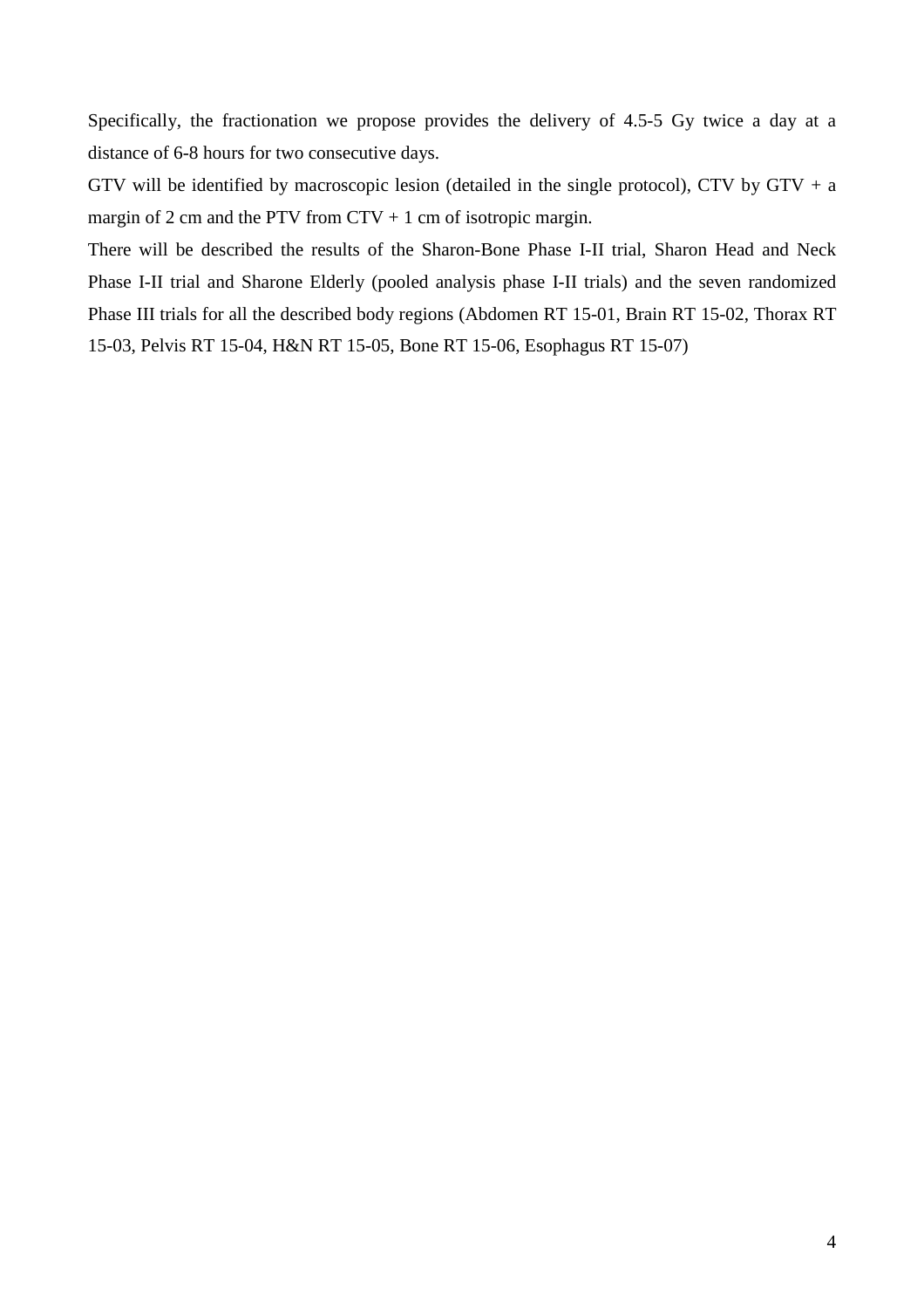## **II. INTRODUCTION**

Palliative radiotherapy is a key resource for symptoms control and improving the quality of life in patients with advanced stages of cancer disease. The symptoms that most frequently affect this type of patients are pain, bleeding, dysphagia, obstruction, vomiting, nausea Most of these can benefit from hypofractionated radiation treatment with a good complete response rate, variable according to the considered symptoms, but which usually stands at 56-70%

Normally an hypofractionated treatment, if we exclude the metastatic bone lesions uncomplicated where the single fraction (800 cGy/fr) is the standard, expected to be delivered 30 Gy in 10 fractions (1 fraction / day) or 20 Gy in 5 fractions (1 fraction / day).

This means that a patient with a poor prognosis around 6 months, in most cases faces up a treatment that may last for 1 or 2 weeks

The SHARON Project (Short Course Accelerated Radiation Therapy) based on phase I-II doseescalation studies that have defined the MDT (maximum tolerated dose), it is therefore of 7 Phase II randomized (1:1) aimed tocomparing the efficacy on the symptom control of a conventional hypofractioned treatment compared with an accelerated hypofractioned treatment.

Specifically, the fractionation that we propose includes the delivering of 4.5-5 Gy twice a day at 6-8 hours distance for two consecutive days.

The GTV will be identified by the macroscopic lesion (detailed in the single protocol), the CTV from  $GTV + a 2$  cm margin and the PTV from  $CYV + 1$  cm isotropic margin.

They will describe the results of the Phase I-II trials Sharon-Bone and the seven trials Phase II randomized to all body areas affected.

Since shortly after the discovery of the x-ray, radiotherapy has been used to palliate symptoms of advanced cancer<sup>1</sup>. Radiotherapy for palliation of symptoms is distinct from radiotherapy delivered as a curative treatment.

As described by Parker in a treatise on palliative radiotherapy in JAMA in 1964, the ground rules for delivering palliative radiotherapy are different from the rules for delivering curative radiotherapy: with palliative radiotherapy, treatment time must be short, convenience and cost must be considered, and side effects of radiotherapy must be minimized  $2^2$ .

These basic principles have underscored many years of research and practice in palliative radiotherapy exploring different dose-fractionation schemes to palliate symptoms. However, with advances in imaging and systemic therapies for cancer over the past 30 years, it is now possible to detect metastases that are progressing before these metastases cause symptoms.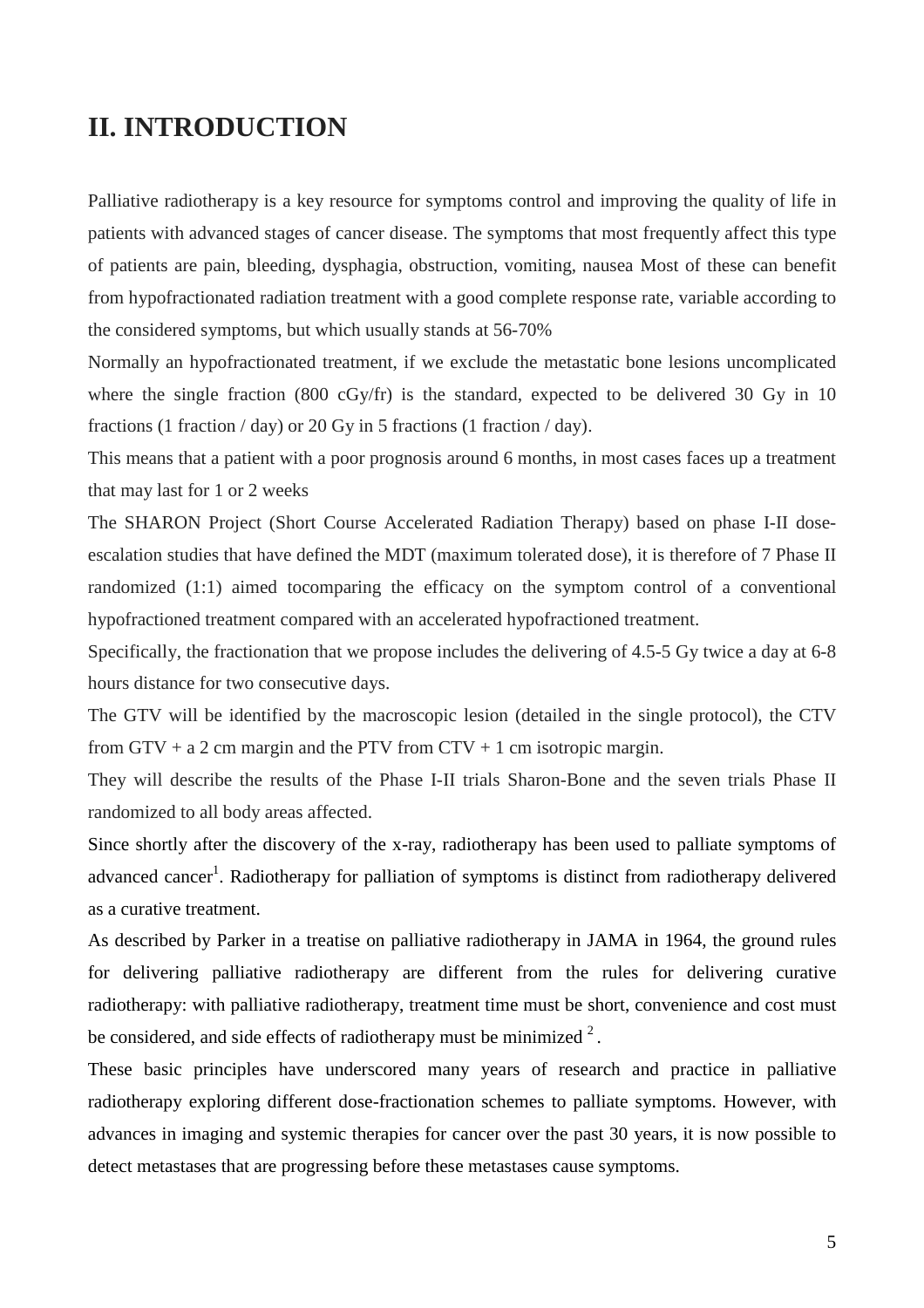As such, Van Oorschot and colleagues defined a classification scheme for palliative radiotherapy that differentiates palliative radiotherapy used for treatment of symptoms versus palliative radiotherapy used for management of signs of progressive cancer in Seminars in Oncology in 2011. The authors argue that with radiotherapy delivered for symptoms of advanced cancer, the principles of Parker still hold, but for the treatment of signs of progressive cancer (i.e., a growing bone metastasis that is not yet symptomatic but possesses imaging characteristics concerning for impending pathologic fracture), longer courses of radiotherapy with higher doses and more conformal techniques may be warranted for local tumor control and modest side effects may be warranted<sup>3</sup>.

Such guidance advances an approach to palliative radiotherapy that distinguishes between indications for short-course radiotherapy versus more prolonged courses the recent literature provides a working hypothesis and suggest a prognosis-driven approach to the utilization of palliative radiotherapy that complements the signs versus symptoms approach of Van Oorschot.

Decision-making in palliative radiotherapy is a complex process that must involve the patient and any individuals who support the patient in decision-making (often the family), as well as other medical team members, including a radiation oncologist, a medical oncologist, a surgeon or interventionalist, a primary care physician, and a palliative care or hospice physician.

Decisions about radiotherapy must incorporate patient prognosis; patient performance status and quality of life; patient and family overall goals for care; patient and family understanding of radiotherapy including potential benefits such as likelihood and timeliness of efficacy, as well as potential burdens including trips to and from the radiotherapy center and radiotherapy side effects; previous and planned treatments including radiotherapy, surgery and systemic therapies, alternatives to radiotherapy that may have similar effect on symptoms or local tumor control<sup>3</sup>.

Such factors are, by definition, complex and must be individualized to each patient in each clinical situation.

It has been well-documented that clinicians are poor predictors of patients prognosis  $4$ . In palliative radiotherapy, clinicians traditionally have not been better at estimating prognosis than colleagues in other areas of oncology  $5.6$ .

However, over the past 10 years, a number of models to predict patient life expectancy have been developed.

Chow and colleagues examined a large cohort of patients referred for palliative radiotherapy and developed, and then validated a predictive model that uses the number of risk factors to determine prognosis<sup>7</sup>. After collecting data on many variables including symptoms from the Edmonton Symptom Assessment Scale for 395 patients, the authors found that non-breast primary, metastases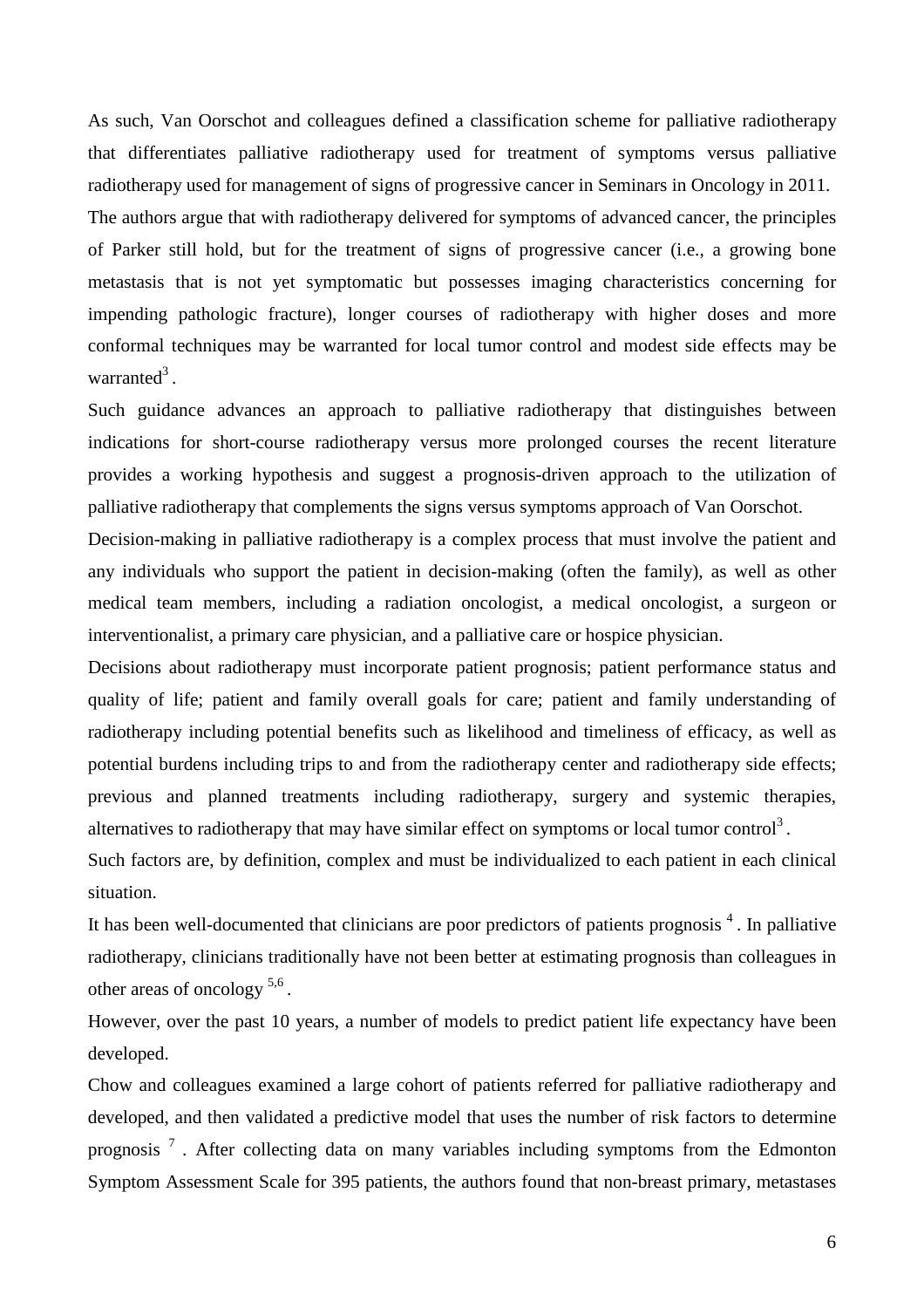to sites other than bone, and Karnofsky performance status (KPS) < 60% were the three risk factors that discriminated survival into three categories (0-1 risk factors, 2 risk factors, or 3 risk factors) with significantly different survival times.

The data were subsequently validated with an additional 445 patients from the same institution and then validated with a group of 468 patients at another institution. Patients with 0-1 risk factors had a median survival of 31 weeks (95% confidence interval [CI], 31-50 weeks), patients with 2 risk factors had a median survival of 6 weeks  $(95\% \text{ CI}, 5\text{-}10 \text{ weeks})^8$ .

While other investigators have generated distinct prognostic models for survival for patients referred for palliative radiotherapy<sup>9</sup>, the number of risk factors model has the best validation and should serve as the basis for predicting survival among patients referred for palliative radiotherapy while further data are generated.

To help with collaboration, prognostication, and decision-making, some radiotherapy centers have developed dedicated palliative radiotherapy programs, either alone or in conjunction with palliative care teams.

The rapid access palliative radiotherapy programs throughout Canada have allowed improved patient access to radiotherapy and have allowed in depth study of the management of bone metastases  $10,11$ .

Moreover, some centers have created dedicated programs for management of patients with brain metastases, addressing the full range of physical, psychosocial, emotional and spiritual needs in patients with new brain metastases while helping with decision-making regarding treatment  $options<sup>12</sup>$ .

Such integrated programs are well-received and are likely to become more common, enhancing patient, family, and team satisfaction with care <sup>13</sup>.

Palliative radiotherapy is a cost-effective, efficacious treatment for many symptom from locally advanced or metastatic tumors, even for patients with short live expectancy  $14$ . Radiotherapy can be an effective treatment for pain, neurologic symptoms, relief of obstructive symptoms and relief from bleeding or ulcerated lesions.

Palliative radiotherapy also may be used to assist with maintenance of local tumor control in areas likely to become symptomatic, including brain metastases, impending pathologic fractures, or cord compression or after other palliative intervention.

Conventional fractionation uses between 1.8 and 2.0 Gy fractions delivered daily, often to total doses of 50-80 Gy when used in patients treated with curative intent. In contrast, hypofractionated radiotherapy (doses  $> 2.0$  Gy per day, often 3 to 8 Gy per day), are commonly used in the treatment of patients with advanced cancer.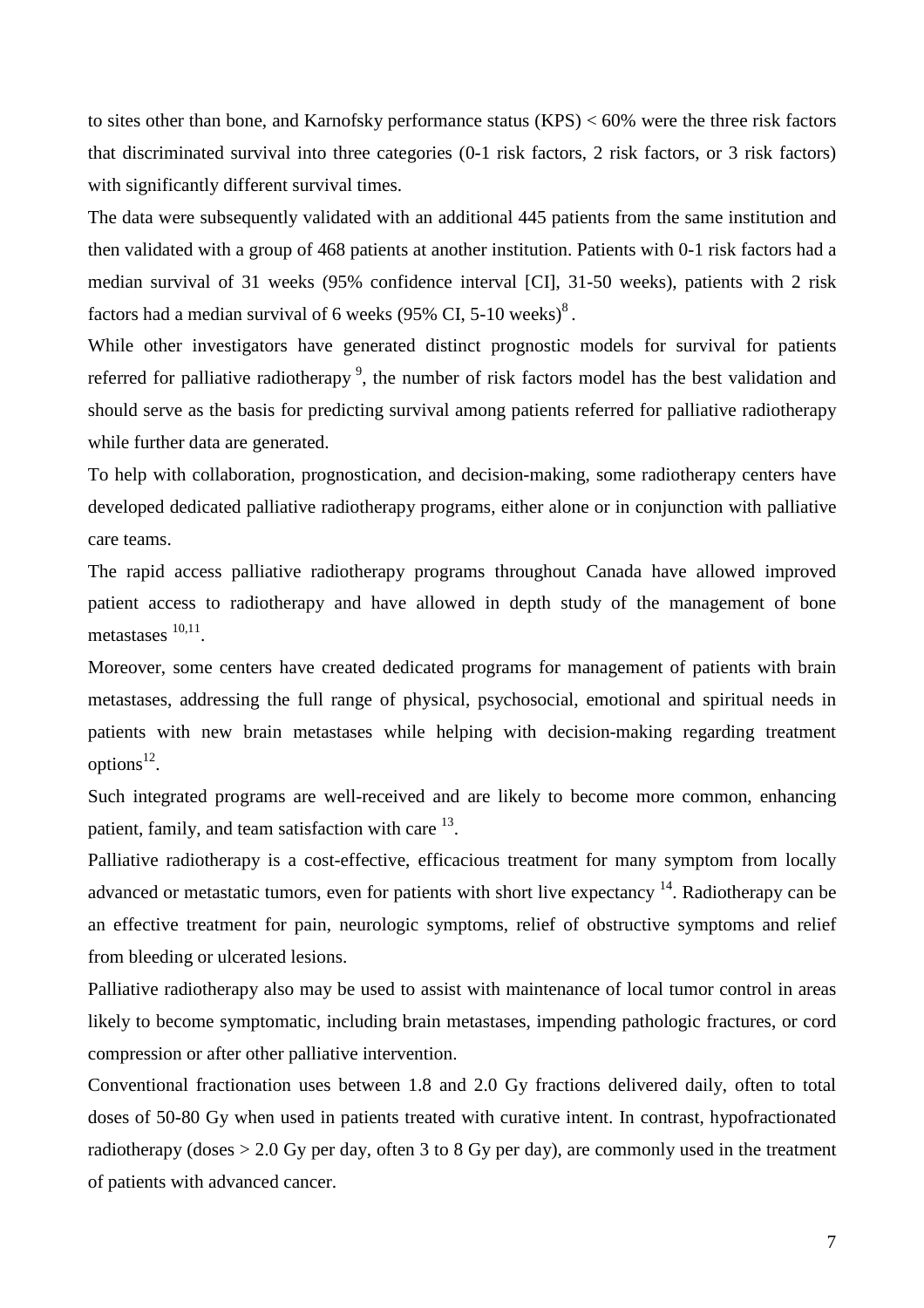The tradeoff is that hypofractionated radiotherapy allows patients to finish a course of radiotherapy more quickly, but based on the principles of radiobiology, carries a higher risk of long-term radiotherapy side-effects.

Higher doses per fraction can be used with highly conformal radiotherapy, including stereotatic radiotherapy (stereotactic radiosurgery [SRS], delivered in a single fraction, often to the brain, or fractionated stereotactic radiotherapy [SRT/ stereotactic body radiotherapy [SBRT], delivered in a multiple fractions).

Such highly conformal radiotherapy requires extra time in planning and quality assurance and may lead to delays in the delivery of radiotherapy, but it may improve local tumor control.

So, hypofractionation, as the name suggest, refers to the delivery of radiotherapy dose in a smaller number of treatments than would be used to deliver a traditional dosing scheme.

The daily fraction size, therefore, is larger than the size given in standard fractionation, commonly measuring between 3 Gy and 8 Gy. Most structures in the human body are divided into either earlresponding or late-responding tissues, depending on whether they are more likely to manifest radiation damage around the time of the treatment course or months to years later, and larger fraction size correlates with greater damage to late-responding tissues.

Still, patients who are treated for symptom palliation commonly have limited survival, physical discomfort with transportation, and emotional disdain for prolonged treatment courses.

Shorter courses exemplify common sense end-of-life care, especially because most patients who are treated for symptom palliation will not survive to face the increased risk of long-term side effects associated with hypofractionationed regimens.

Radiotherapy administered with palliative intent commonly makes up 40 % to 50% of the workload of any radiation oncology department <sup>15</sup>.

These trends in palliative radiotherapy have demonstrated consistency over a lengthy period, with 14% of patients who have newly diagnosed primary tumors and 75% of patients who have recurrences or metastasis receiving only palliative radiation.

Although painful bone metastasis is the most common reason for the delivery of palliative radiotherapy, approximately 66% of palliative radiotherapy is delivered for the management of symptoms <sup>16</sup>.

Surveys of hospice and palliative care professionals have revealed that many patients are not sent to radiotherapy for symptom control because of the length treatment course, radiotherapy expense, and difficulty with transportation.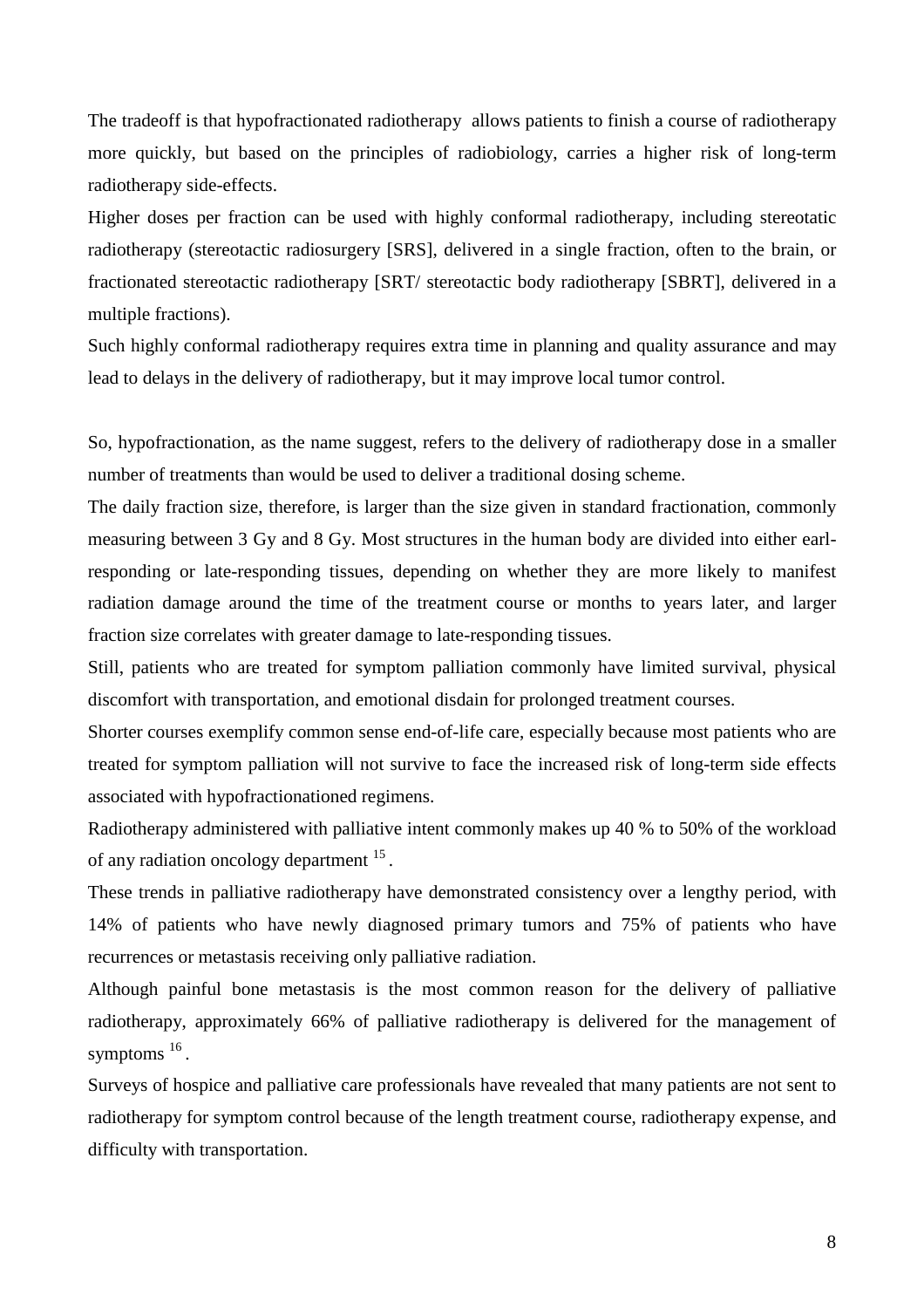Seventy-five percent of palliative care professionals believe that radiation oncologists are too reluctant to prescribe single-fraction therapy for their end-of-life patients <sup>17</sup>. These factors help to explain why only 1% of hospice patients in the United States receive radiotherapy, even though 50% of patients in hospice care have cancer, and most hospice professionals see radiotherapy as a useful tool for symptom palliation<sup>18</sup>. Differences in training and perception also contribute to the lack of coordination between specialties. Only 50% of hospice professionals believe that they are trained sufficiently to identify situations in which palliative radiotherapy may be useful. Palliative care professionals are likely to underestimate the potential usefulness of radiotherapy for clinical circumstances, including airway obstruction, hemoptysis, visceral pain, and dyspnea<sup>19</sup>. Coversely, although nearly 40% of radiation oncologists see themselves as members of the palliative care team rather than consultants to the team, only <10% of palliative care professionals see radiation oncologists as part of the palliative care team. Also, although 90% of radiation oncologists believe that they communicate well with patient's family members and physicians, < 50% of palliative care professionals would agree. Hospice and palliative care professionals also are much more likely to perceive that radiotherapy causes side effects than their radiation oncology colleagues<sup>20</sup>.

Relatively few studies address hypofractionation in the palliative setting, and a number of those reports describe single-institution, retrospective data. Many of the prospective studies completed in the United States have collected data prior to the era when validated quality-of-life and symptom scores were widely available. The greatest wealth of hypofractionated palliative radiotherapy data has been accrued in the setting of painful bone metastasis, and the results conclusively display the worth of single-fraction treatment in appropriate patient groups. Research on hypofractionated radiotherapy for other symptoms has been carried out more commonly in countries where limited resources influence treatment allocation and where radiotherapistis are reimbursed by the number of patients treated rather than by the length or complexity of the treatment course.

In this scenario we planned these trials aimed at patients in advanced stages of the disease whether outpatient or inpatient hospice.

Advanced tumors represent a difficult clinical problem. Patients QOL is worsened by symptoms such as pain, bleeding, dysphagia, nausea/vomiting, malnutrition, dehydration, dyspnea, small or large bowel obstruction, aneroxia, abdomen distension, night sweats, fever and jaundice, foul smelling vaginal discharge, fungation and ulceration, deep venous thrombosis, urinary frequency, dysuria, hematuria, urinary retention or obstruction and lower extremity edema. Palliative radiotherapy is an important therapeutic option for these patients .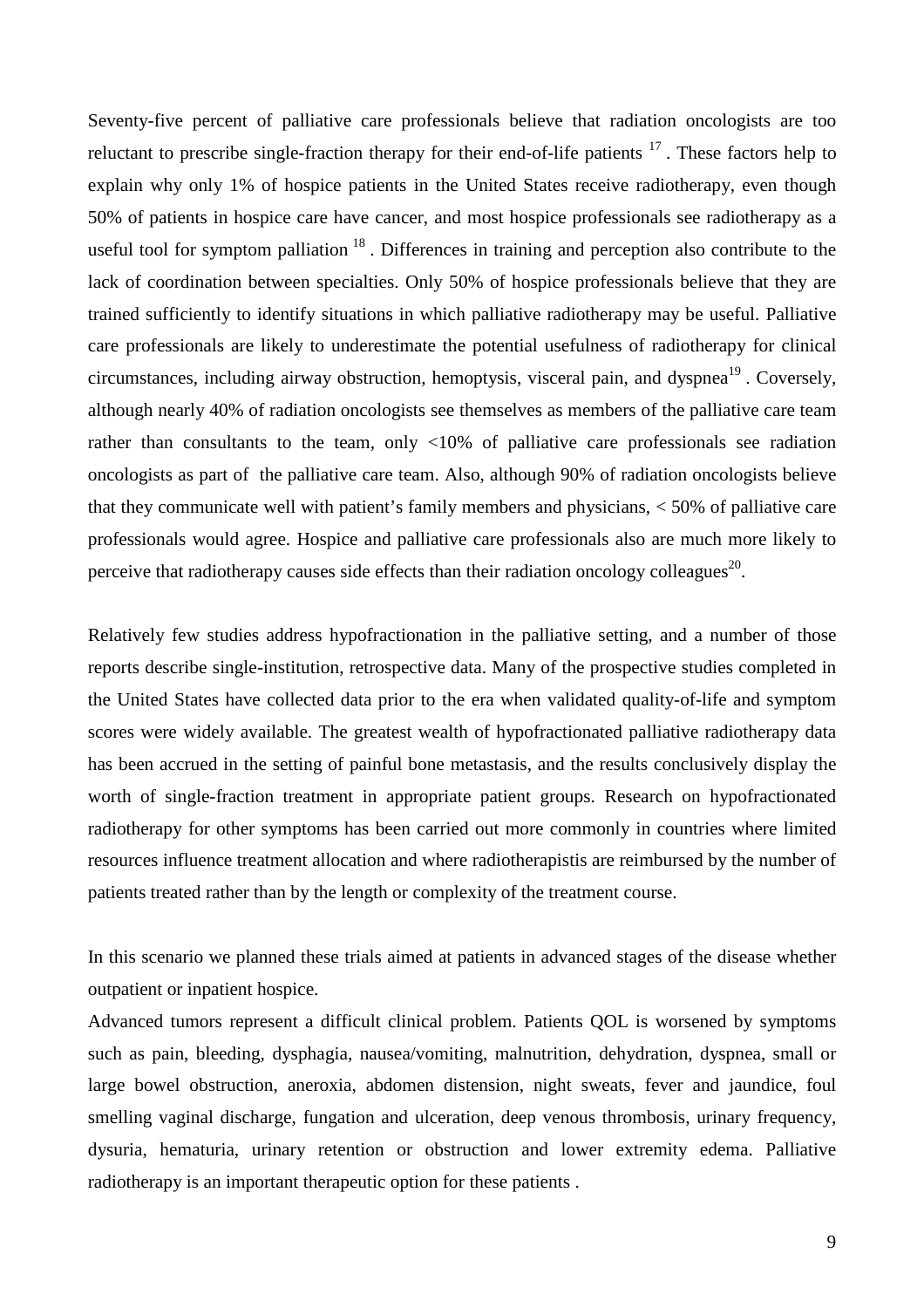In fact, palliative radiotherapy is an effective method to reduce symptoms and improve quality of life in patients with advanced cancer. Ideally this treatment should be as short as possible to decrease the discomfort for patients. In fact, the clinical condition of these patients are often very serious because of symptoms caused by cancer.

For example, treatment duration of 2 days, instead of the traditional treatments of 2 weeks (eg 30Gy in 10 Fractions), could reduce the economic and logistical problems for both patients and health systems. Very short treatments could also promote integration with chemotherapy, avoiding the interruption of systemic treatment. Finally, for patients referred to hospice, or admitted to hospice, a short course treatment would prevent a long delay or interruption of this kind of assistance.

To deliver clinically relevant doses in a short time is necessary to use hypofractionated regimens. However, the use of hypofractionation could favor the occurrence of late side effects. It must be recognized that the risk of late effects in patients treated for palliation, is limited by the relatively short life expectancy. However, this risk should be considered given the presence of a limited percentage of long-term survivors. The use of twice daily fractionation reduces this risk. In fact, treatment duration of 2 days with twice daily fractionation was used in advanced cancer of the pelvis and H&N tumors.

However, administration of relatively high doses in such a short time also represents an accelerated treatment. The main risk of accelerated radiation therapy is an increase in acute toxicity. However, acute side effects may affect patients QoL and then defeat the main purpose of palliative radiotherapy. Therefore, to optimize this type of treatment, it is necessary to assess the maximum dose that can be administered without causing severe acute toxicity.

For these reasons in our center we planned a dose escalation study aimed at defining the MTD of short course radiation therapy in abdominal cancer. In that study we defined the dose to use in phase II clinical trials on short course radiotherapy in abdominal cancer. The early tolerability of this treatment was demonstrated at doses up to abdomen. In addition, the results of this experience suggests a good efficacy of this regimen in symptoms control.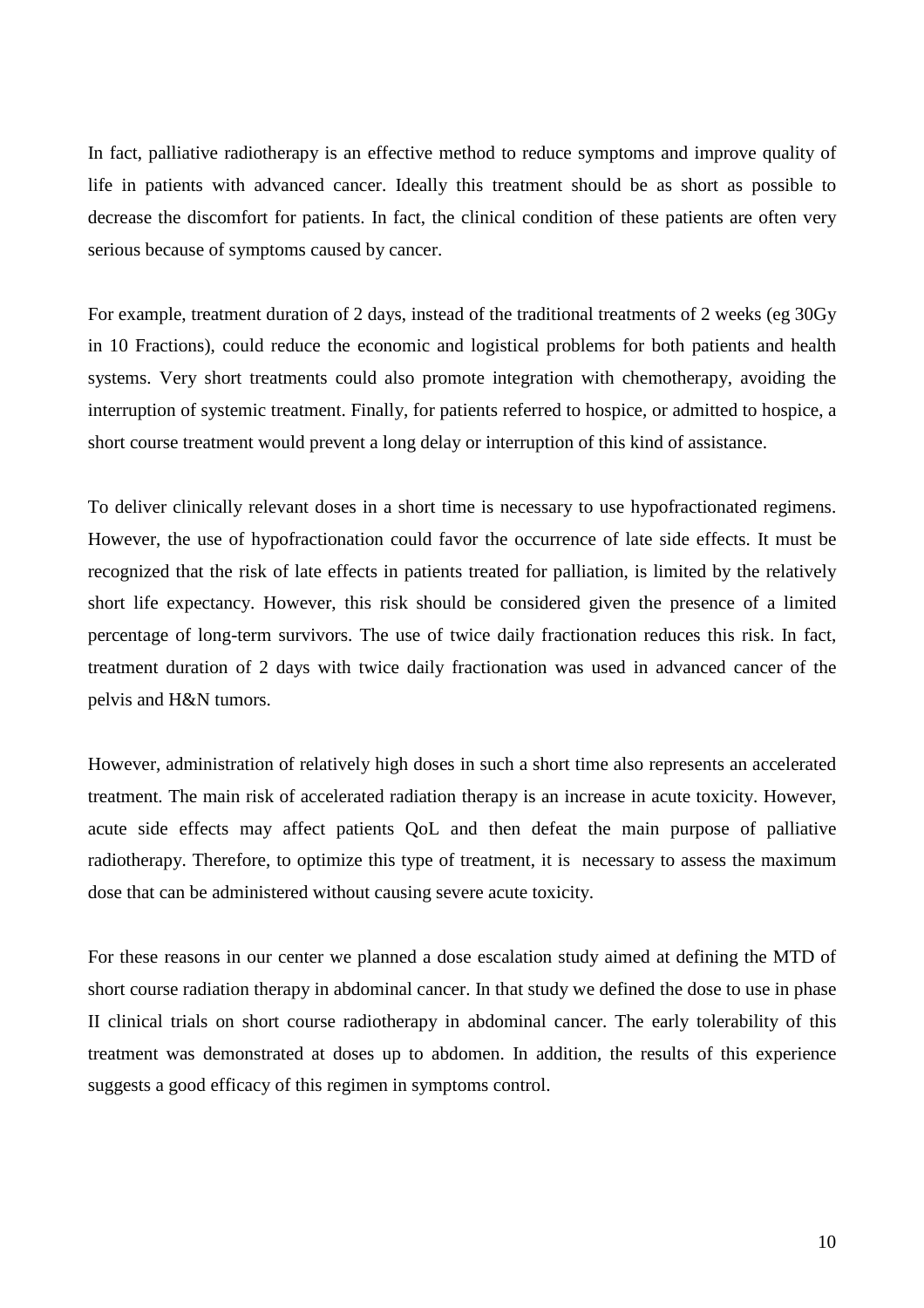Based on the results of the dose-escalation studies phase II trials were planned in our center. Aim of these studies was to evaluate tumor response, tolerability of this regimen in terms of late toxicity and efficacy in symptoms response.

And then, based on the documented tolerability of this regimen in terms of late toxicity and on the efficacy in symptom response rate, phase III trials were planned to compare this scheme with a more traditional palliative regimens (30 Gy in 10 fractions).

Phase I-II trials and randomized Phase III trials were planned for brain, head and neck, esophagus, thorax, abdomen, pelvis and complicated bone metastases.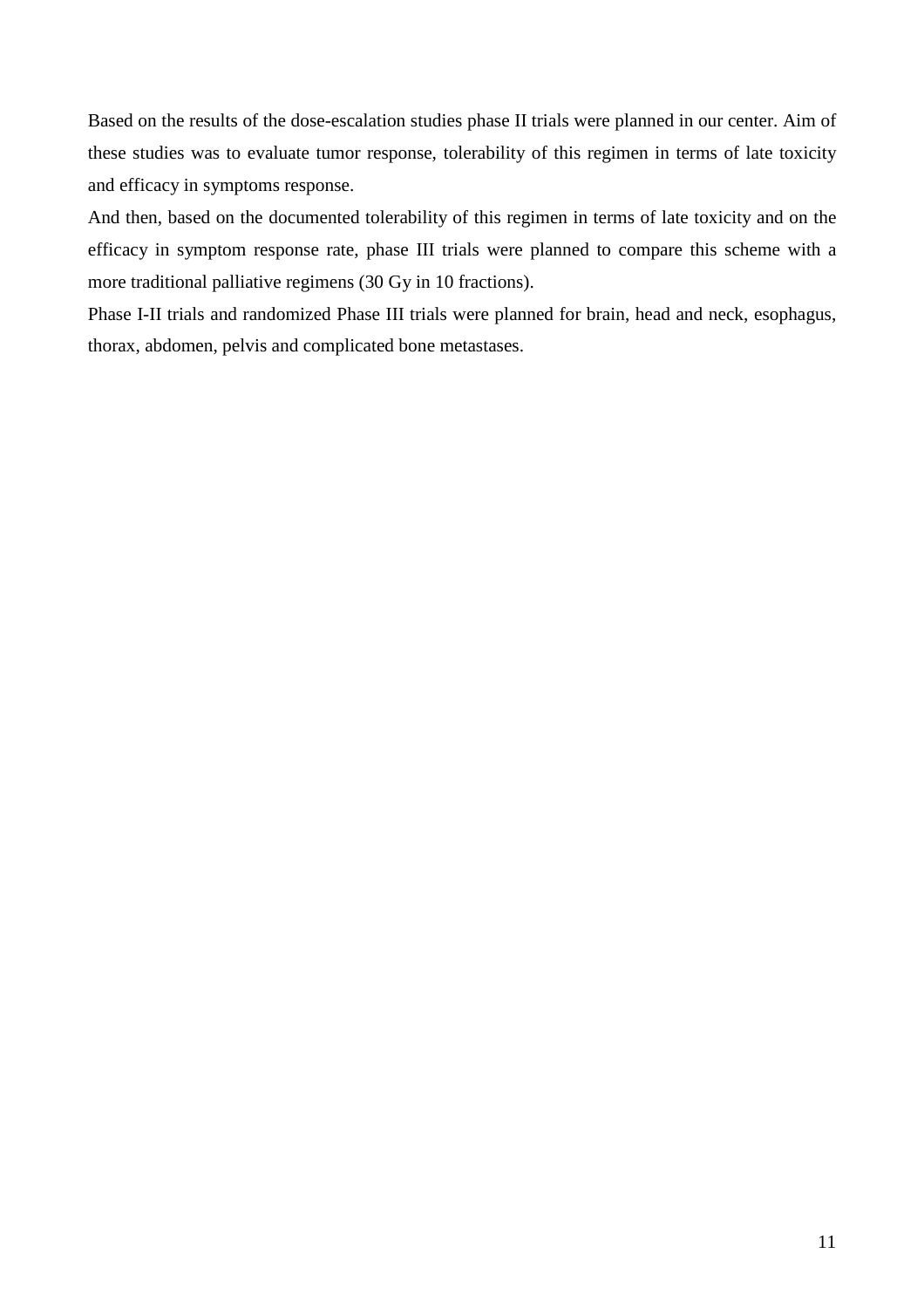# **III. SHARON FASE I-II RESULTS**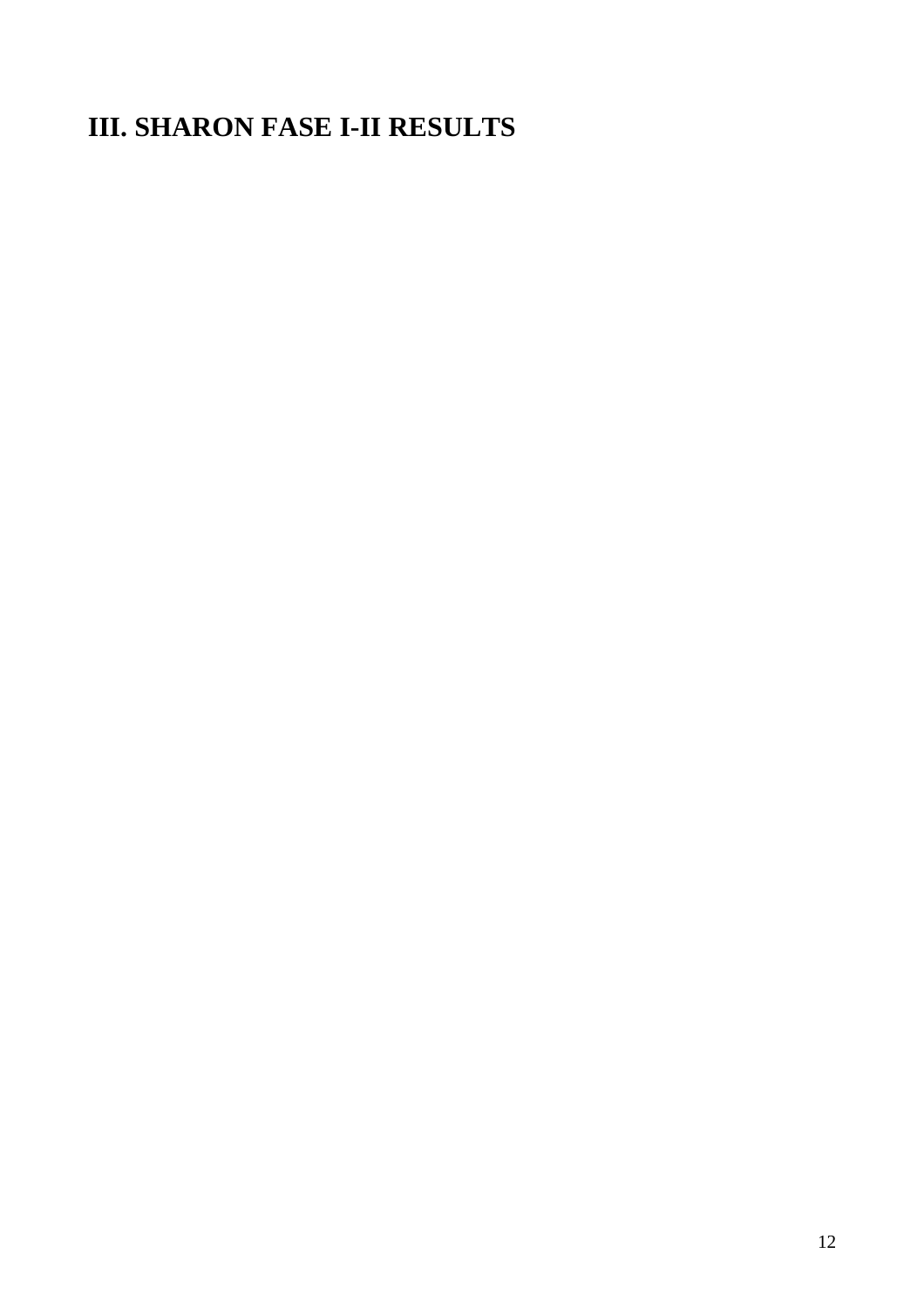#### **III.1 SHARON BONE**

## **SHORT COURSE ACCELERATED RADIATION THERAPY (SHARON) IN PALLIATIVE TREATMENT OF COMPLICATED BONE METASTASES: A PHASE I-II STUDY.**

#### **ABSTRACT**

#### **Purpose**

To define the maximum tolerated dose (MTD) of a SHort course Accelerated RadiatiON therapy (SHARON) regimens and its efficacy on pain relief in patients with symptomatic and complicated bone metastases.

## **Methods and materials**

A phase I trial in three dose-escalation steps was designed: 16 Gy (4 Gy/fraction), 18 Gy (4.5 Gy/fraction) and 20 Gy (5 Gy/fraction). Eligibility criteria included painful and complicated bone metastases and ECOG performance status < 3. Complicated bone metastases were defined as metastases with soft tissues invasion or impending fractures or spinal cord compression. Treatment was delivered in two days (twice daily fractionation) with at least 8 hours interval between fractions. Patients were treated in cohorts of 6 to 12 to define the MTD. The dose limiting toxicity (DLT) was defined as any acute toxicity > Grade 3 according to RTOG scale. The MTD was used to plan a phase II trial based on Simon's two-stage design with pain response as primary end-point. Pain was recorded using a Visual Analogic Scale (VAS). Impact on quality of life (QoL) was evaluated according to CLAS scales.

#### **Results**

A total of 45 patients received one of three dose levels of radiotherapy. The dose level of 20 Gy was determined to be the MTD in the phase I trial. The characteristics of the 45 enrolled patients were: M/F: 22/23; median age: 63.4 years (range: 37-87). The primary tumor sites were: breast (33.3%), lung (28.8%), prostate (8.8%), rectum (6.7%), kidney (4.4%), bowel (4.4%), thyroid (2.2%), stomach (2.2%), uterus (2.2%), penis (2.2%).

In the phase I of the study one patient (2.2%) presented Grade 3 (DLT) acute gastrointestinal toxicity at dose level of 20 Gy.Ten patients (22%) presented Grade 1 acute toxicity (cutaneous, hematological and genitourinary), four patients (8.8%) presented Grade 2 acute toxicity (hematological, gastrointestinal and genitourinary). No other Grade >2 acute toxicities were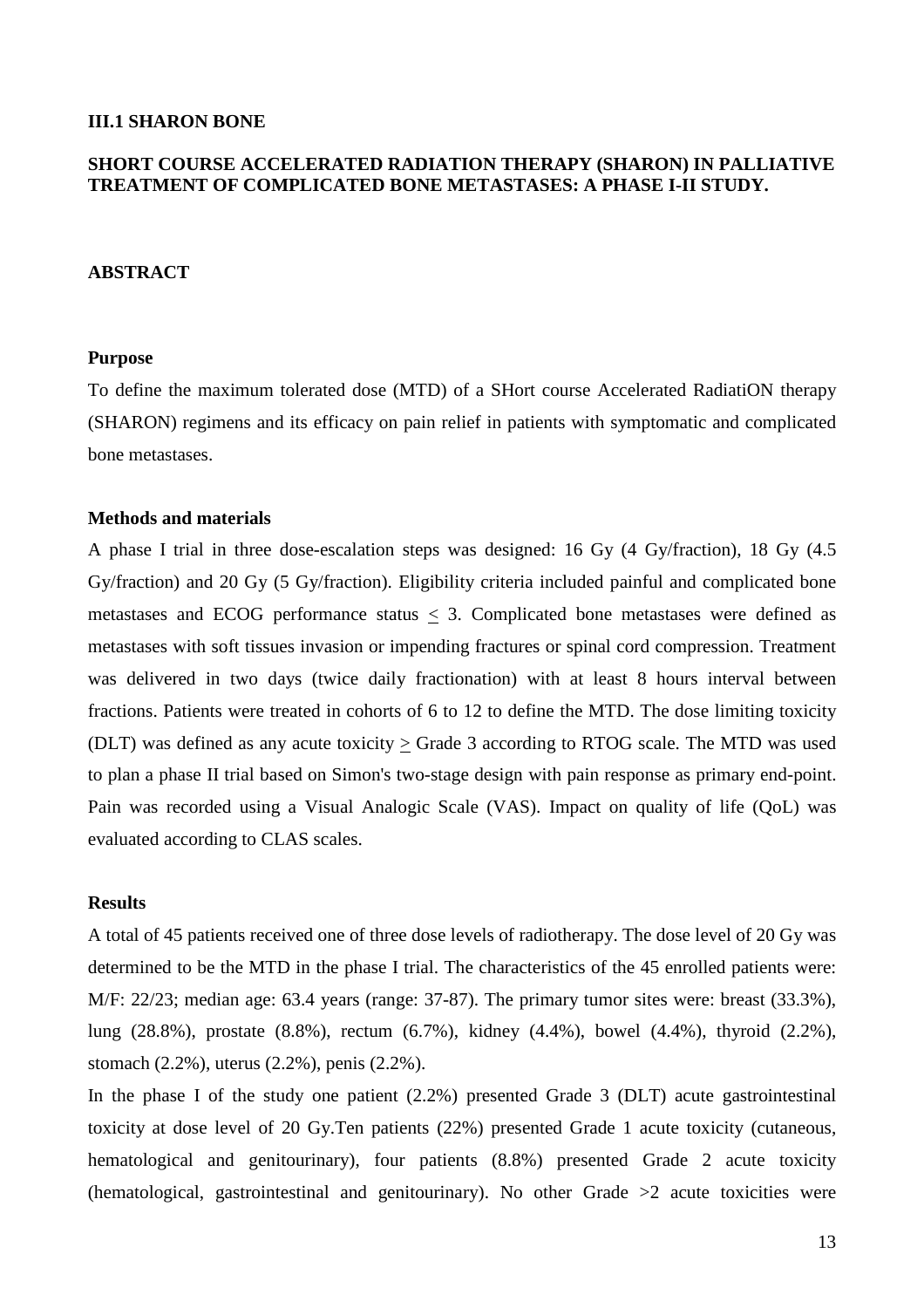recorded. With a median follow-up time of 7 months (range, 1 - 30 months), only 1 patient (2.2%) presented Grade 3 acute gastrointestinal toxicity (DLT).

In the phase II of the study two patients (20.0%) showed complete symptom remission and five patients (50.0%) partial remission, one patient (10.0%) no change in symptoms and two patients (20.0%) had symptoms progression.

The overall (complete plus partial) pain response was 82.2% (CI 0.95: 68.4% - 91.0%). Twelve patients (26%) with pain had complete pain relief, and 25 patients (55.5%) showed a decreased pain with a median  $\Delta$  VAS reduction of 42%. Five patients (11.1%) showed stable pain level and 3 patients (6.6%) showed pain worsening.

### **Conclusions**

Conformal short course radiotherapy in twice daily fractions for two consecutive days is well tolerated up to a total dose of 20 Gy and produces an encouraging rate of symptomatic response. A non-inferiority phase III trial has been planned to compare this regimen with a standard palliative regimen (30 Gy in 10 daily fractions).

## **INTRODUCTION**

Complicated bone metastases represent a complex clinical problem. Patients quality of life (QoL) is worsened by symptoms such as pain, spinal cord compression, neurological disorders, hypercalcemia, and pathological fractures<sup>1</sup>. Palliative radiotherapy (RT) is an effective and widely used therapeutic option to reduce symptoms and improve QoL.

In patients with painful uncomplicated bone metastases, single fraction treatments provide similar pain relief rates when compared to multiple fractions regimens<sup>6</sup>. On the contrary, in the treatment of complicated bone metastases (invasion of surrounding soft tissues, impending fractures, spinal cord compression) a standard RT regimen has not yet been defined although treatments in multiple fractions (20-30 Gy in 5-10 fractions) are generally recommended.

Ideally this treatment should be as short as possible to decrease the patients discomfort. In fact, the clinical condition of these patients are often very frail because of cancer-related symptoms. Therefore, treatment duration of 2 days, instead of the traditional 2-weeks long regimens (e.g. 30 Gy in 10 fractions), could reduce practical, economical, and logistic problems for both patients and radiotherapy departments. Very short treatments could also favor integration with systemic treatments, frequently needed in metastatic patients, while avoiding their interruption due to a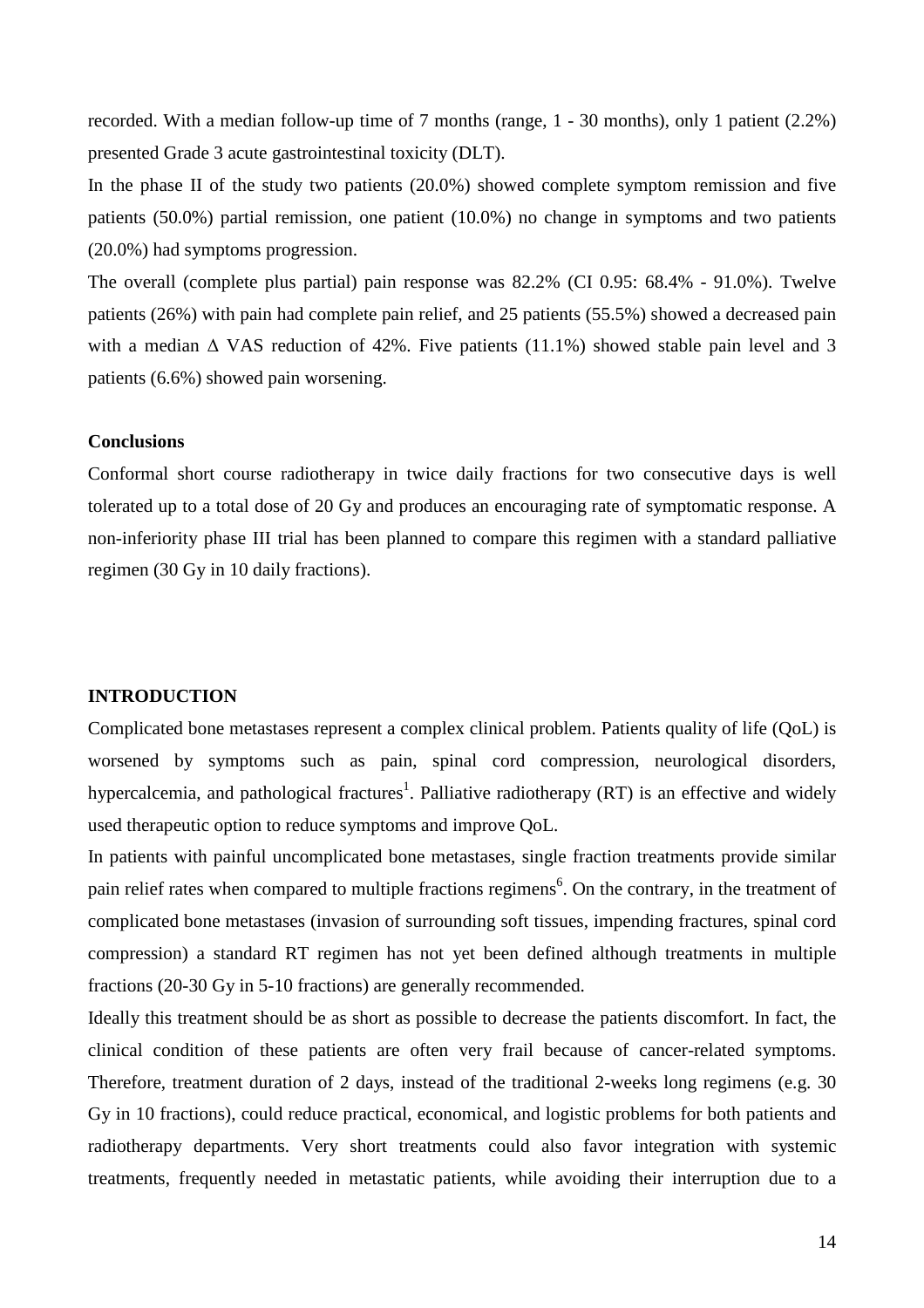prolonged RT course. Finally, a short course RT treatment could prevent a long delay for patients referred to hospices or prolonged interruption of hospice or home-care assistance.

To deliver clinically relevant RT doses in a short time the use of hypofractionation is obviously useful. However, the use of hypofractionation could increase the incidence of late side effects. Although the risk of late effects in patients treated for palliation is generally low, due to the relatively short life expectancy, this risk cannot be neglected because of the increasing percentage of long-term survivors even in the metastatic setting.

The use of twice daily fractionation can reduce the risk of late effects due to the decreased dose per fraction. For this reason, RT regimens delivered in 2 days with twice daily fractionation were used in advanced cancer of the pelvis and in advanced H&N tumors<sup>7,8</sup>.

However, the delivery of relatively high RT doses in such a short time also represents an accelerated treatment, leading to increased risk of acute toxicity. This risk cannot be underestimated because acute side effects may affect patients QoL and then hinder the main purpose of palliative RT.

Therefore, to safely test these accelerated treatments, it is necessary to assess the maximum dose which can be delivered without severe acute toxicity.

Based on this background, aim of this study was to define the maximum tolerated dose (MTD) of a short course palliative RT regimen for complicated bone metastases using a dose-escalation phase I design and to evaluate the efficacy of this dose level in terms of pain relief in a subsequent phase II trial.

## **MATERIALS AND METHODS**

#### **Eligibility criteria**

Patients were required to have pathologically proven diagnosis of solid tumor, radiologically proven complicated bone metastases, and local pain. Particularly, patients had to have bone metastases with an extra osseous invasion and/or osteolytic lesions with impending pathologic fracture and/or spinal cord compression. The criteria of Mirels H. (2003) and of Van der Linden YM et al (2004) were used to identify patients with impending fracture<sup>25</sup>, that is widely accepted, that 50% of bone mass must be destroyed by visualization in X-Ray <sup>21</sup>. Other inclusion criteria were: age > 18 years,

Eastern Cooperative Oncology Group (ECOG) performance status  $\leq 3$ , no prior RT to the same

region. RT administration between chemotherapy courses was not an exclusion criteria but at least a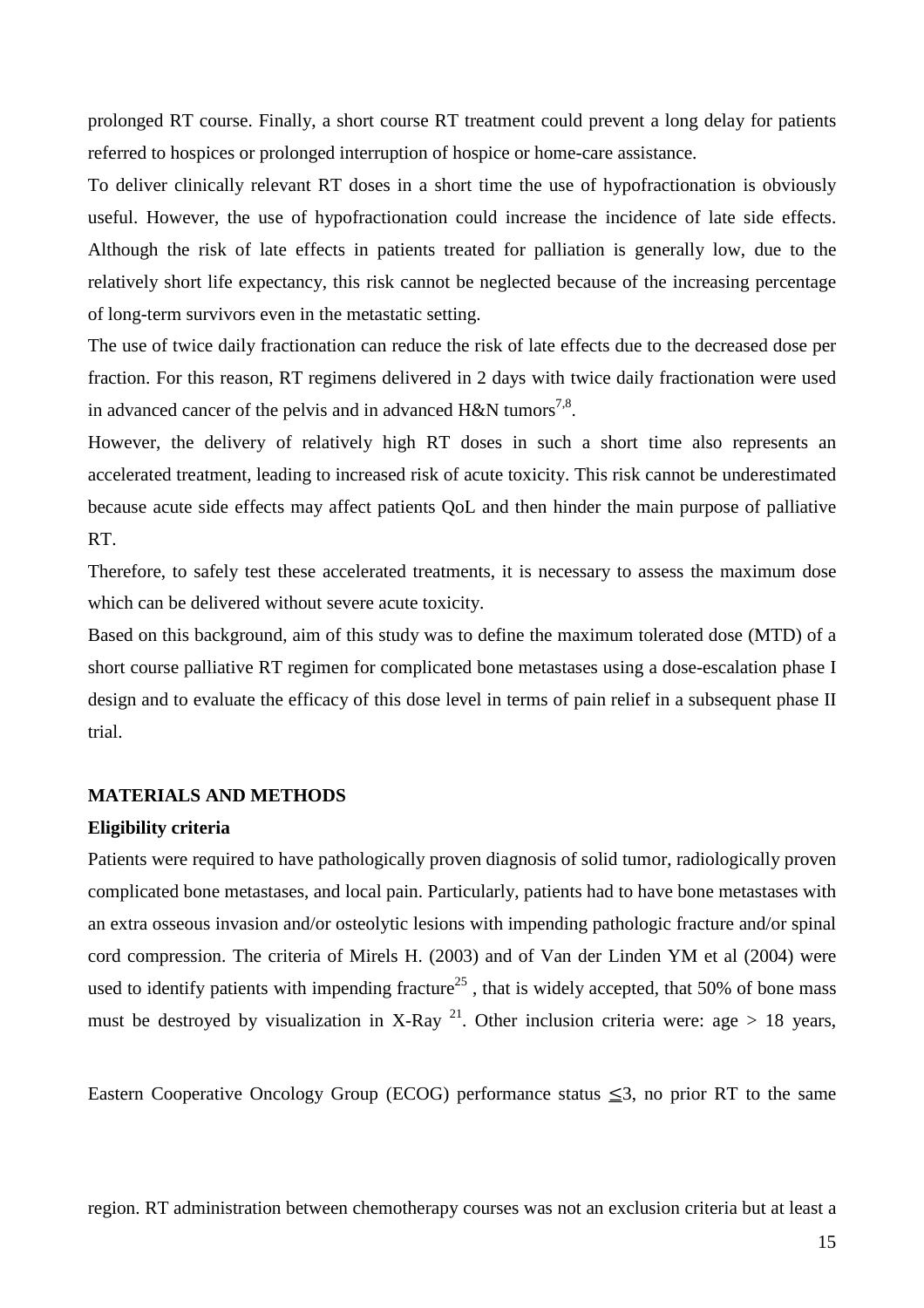10 days interval was required from the end of systemic treatment. Pretreatment evaluation included a complete history, physical examination, complete blood count and computed tomography (CT) scans.

Information on status of pain and other symptoms, ECOG performance status and QoL, was recorded at baseline and at each follow-up. Pain was measured on the validated visual analogue self-assessment scale  $(VAS)^9$ . Pain intensity and use of analgesics were also recorded according to IAEA scale (Pain and Drug scores)<sup>10</sup>, as shown in Table 1. The OoL indices were evaluated using the CLAS1, CLAS2 and CLAS3 visual analogue scales, considering well-being, fatigue and ability to perform daily activities, respectively. The feasibility of this method is related to the use of a linear analogue scale, as reported for pain evaluation and for several self-report questionnaires. The reliability and validity of this method were been also demonstrated and reported $^{11}$ .

## **Study design and end-points**

### Phase I.

A dose escalation study was designed aimed at defining the MTD of a short course radiation treatment in the palliative setting. The recommended phase II dose is defined as the next lower dose level below the highest administered dose that is associated with dose limiting toxicity (DLT) in at least one third of the patients<sup>12</sup>. DLT was defined as any acute toxicity > Grade 3, according to the RTOG scale<sup>13</sup>. A minimum of 6 patients were treated at each dose level. If DLT was observed in  $\lt$ 2 of 6 patients at a given dose level (providing that at least 3 months of follow-up had passed since the 6<sup>th</sup> patient enrolled at the last dose level completed the radiation treatment), the trial proceeded to the next dose level. If DLT occurred in 2 of 6 patients at a given dose level, treatment up to 6 additional patients was required at this dose level. If DLT occurred in > 2 patients of the six-patient cohort, dose escalation was stopped, and the dose level below that was considered the

recommended Phase II dose. If DLT occurred in  $\geq$  4 patients of the expanded twelve-patient cohort,

dose escalation was stopped, and the next lower dose level below that was considered the recommended phase II dose. If DLT occurred in < 4 patients of the expanded twelve-patient cohort, the trial proceeded to the next level.

#### Phase II.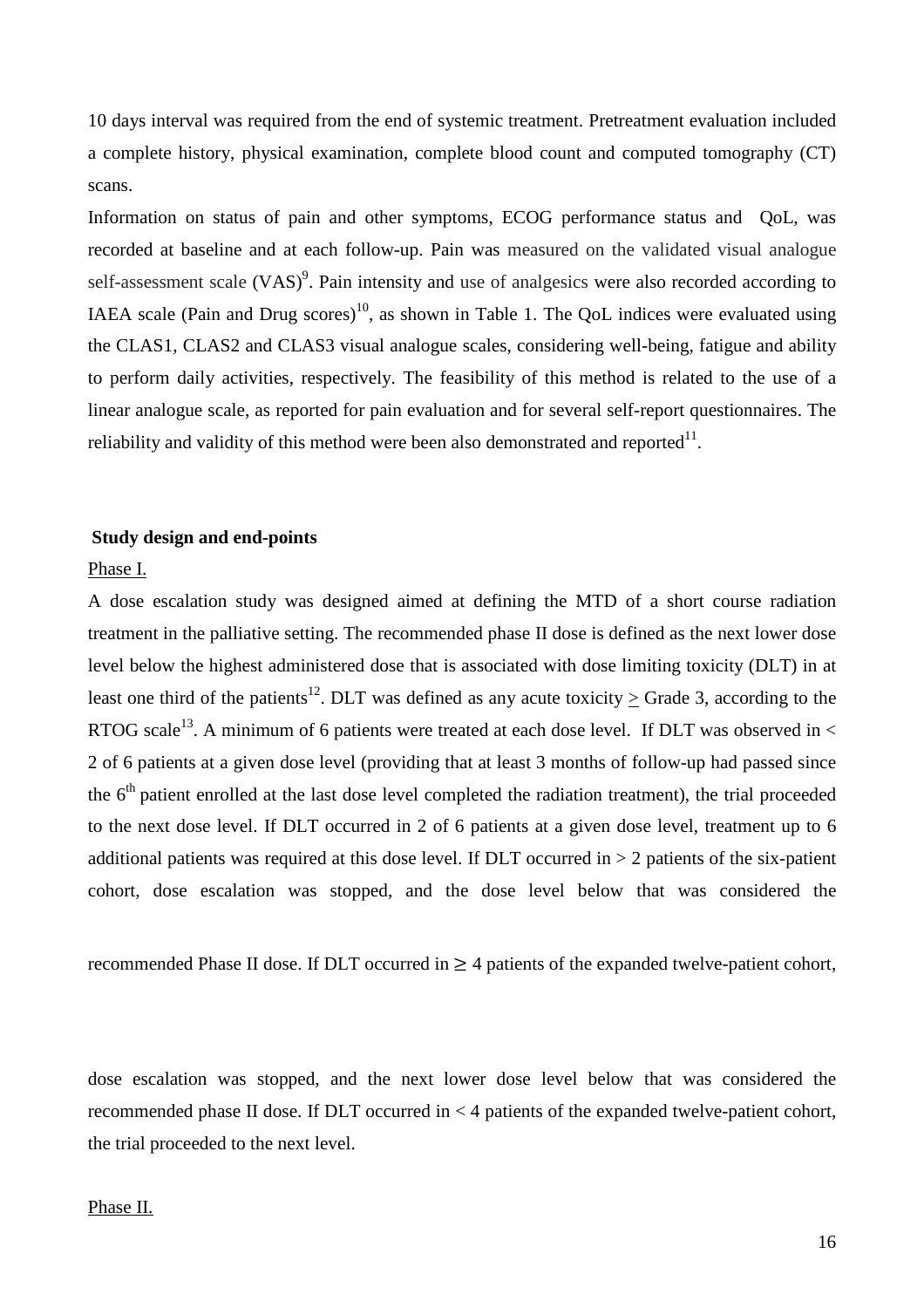The sample size was calculated with the two-stage Minimax design by  $Simon^{14}$ . The design tested the null hypothesis that the symptomatic rate for this population would improve from 10% (without treatment) to 30%, using an  $\alpha$  error of 0.05 and a  $\beta$  error of 0.2. Thus, the first step was planned to

include 15 patients. Enrollment interruption and closure of the study were planned in case of  $\leq 1$ 

symptomatic response, while in case of detection of at least 2 symptomatic responses, the study would enroll additional 10 patients up to a total number of 25 patients. The regimen would be

considered inactive in case of  $\leq 5/25$  responses.

## **Treatment**

All patients underwent CT-simulation in the supine position. Simulation CT images were taken in 5-mm increments over the region of interest. The Clinical Target Volume (CTV) was defined as the complicated bone metastases (gross tumor volume, GTV) plus 1 cm margin and in spine including the above and below vertebra. A margin of 1 cm in all directions was added for the planning target volume (PTV). Three-dimensional conformal radiotherapy (3D-CRT) was planned using the Oncentra MasterPlan (Nucletron B.V., Veenendaal, Netherland) treatment planning system. Patients received 16 Gy (4 Gy/fraction), 18 Gy (4.5/Gy fraction) or 20 Gy (5 Gy/fraction), in three dose levels, respectively. Based on linear quadratic equation considerations of expected late complications ( $\alpha/\beta$  ratio: 3), the Equivalent Dose in 2 Gy fractions (EQD2) relative to the different dose levels was 24.1 Gy, 27.8 Gy and 32  $\text{Gy}^{15}$ . The dose was specified according to the ICRU Report  $62^{16}$ . Dose-volume histograms (DVHs) were calculated for the PTV and OARs. The treatment was delivered by an Elekta Precise Linac equipped with standard multi-leaf collimators (MLC). Patients were irradiated in two consecutive days with twice daily fractionation, with an interval of at least 8 hours between fractions. During treatment planning and delivery, the medical and physics staff performed two independent check for quality assurance, as previously reported  $17$ . Setup reproducibility was checked before any fraction using electronic portal imaging, as previously described <sup>18</sup>.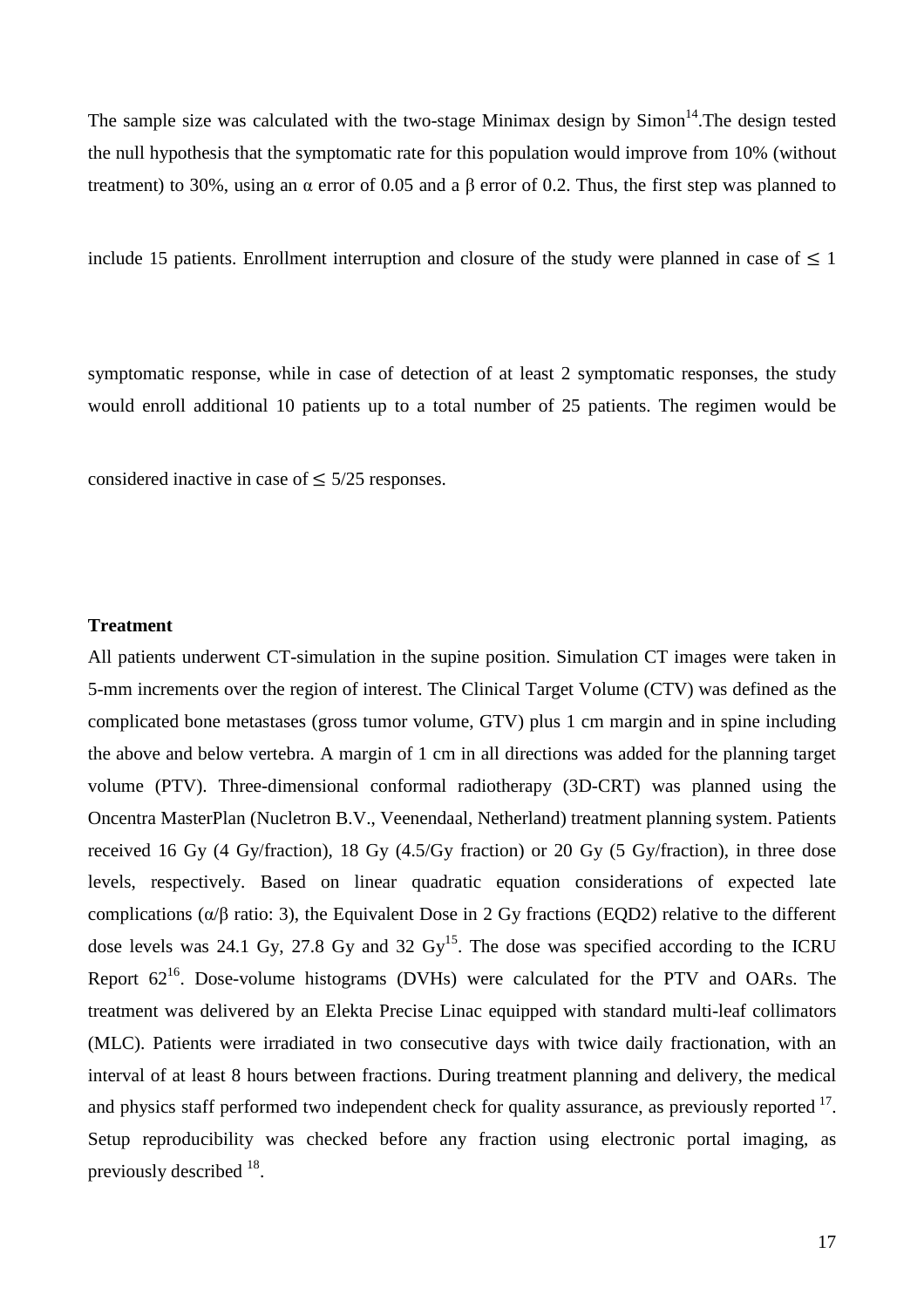#### **Follow-up evaluation**

Fifteen days after treatment, all patients underwent the first evaluation. Afterwards, patients were followed at 2-month intervals. Evaluation consisted of history, physical examination and complete laboratory tests including a full blood count. Radiation acute and late toxicities were scored according to the RTOG and EORTC - RTOG toxicity scales, respectively<sup>13</sup>. Indices related to symptom relief, pain, drug score and QoL were recorded. Complete pain relief was defined as VAS score of 0. A reduction, but not resolutions of symptom severity, or a decrease in pain and drug score were considered to be a partial palliative response. Also, information about ECOG performance status and QoL was compared to baseline value and categorized as improved, stable, or worse.

### **Ethical considerations**

All procedures were approved by the Internal Board Committee and the Institutional Ethic Committee, and were in accordance with the Helsinki Declaration, as revised in 2008. All patients provided written informed consent before study entry.

#### **RESULTS**

### **Patient characteristics**

45 patients were enrolled in this trial: 20 patients in the phase I study and 25 patients in the phase II study. In the  $1<sup>st</sup>$  and in the  $2<sup>nd</sup>$  dose level one additional patient was enrolled before the assessment of last patient acute toxicity. Patients characteristics are detailed in Table 1. The primary tumor sites were: breast (33.3%), lung (28.8%), prostate (8.8%), rectum (6.66%), kidney (4.4%), bowel (4.4%), thyroid (2.2%), stomach (2.2%), uterus (2.2%), and penis (2.2%) (table 2).

## Phase I.

Since no patient experienced DLT, patient accrual proceeded up to the third level. Acute toxicities for every cohort of the phase I study are detailed in Table 3. Grade 1 skin erythema (1 patient at 18 Gy level) and Grade 1 esophagitis (1 patient at 20 Gy level) were the only two toxicities recorded.

Overall, no patient developed Grade  $\geq 2$  acute toxicity. No patient died within 30 days.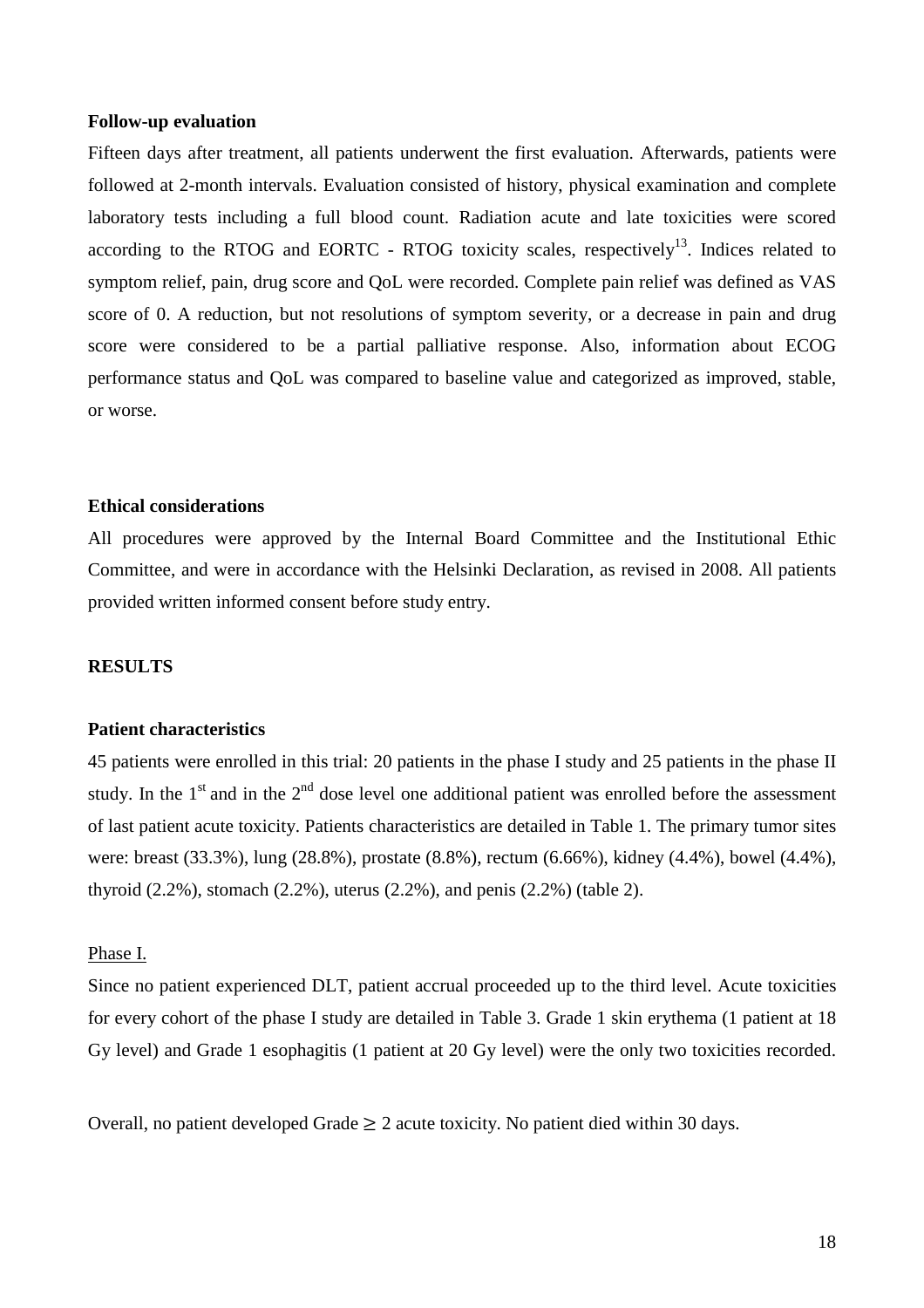#### Phase II.

In the first stage of the trial's design, 15 patients were enrolled and treated with 20 Gy. Two patients (20.0%) showed complete symptom remission and five patients (50.0%) partial remission, one patient (10.0%) no change in symptoms and two patients (20.0%) had symptoms progression. Therefore, the palliative response rate (complete plus partial symptom remission) in the first stage was 70.0%. Consequently, other 10 patients were enrolled in the second stage to reach the total number of 25 patients.

The overall (complete plus partial) pain remission was 84.0% (CI 0.95: 68.4% - 90.1%) and the overall median duration of palliation was 5 months (range: 1-30 months). Pre- *vs* post-treatment mean VAS was 5.1 *vs* 1.6 (*p:* .0001). Particularly, 26% (12/45) of patients had complete symptom resolution (VAS = 0). Twenty-five out of 45 patients (55.5%) presented partial symptom resolution (median ∆ VAS: 34.8%, ∆ VAS range 20% - 60.0%), 3 patients (6,66%) an increased pain (median  $\Delta$ VAS: 40.0%) 5 patients (11.1%) had no pain changes. Three patients (6,6%) with pain persistence were successfully retreated, achieving symptomatic control for a median of 5 months, respectively.

At the first follow-up, 16 patients (35.5%) had an improved ECOG performance status, 22 (48.8%) were stable and 7 (15.5%) patients had a worse ECOG performance. Furthermore, all patients were able to rank the different aspects of QoL as well-being (CLAS1), fatigue (CLAS2) and ability to perform daily activities (CLAS3) using a visual analogue scale. An improvement of CLAS1, CLAS2 and CLAS3 indices was noted in 42.0 %, 39.0% and 46.6% of patients, respectively.

In the pre-defined efficacy cohort of patients treated at MTD, the overall palliative response rate was 83.3% (CI 0.95: 42% - 99%), and the overall median duration of palliation was 8 months (range: 3 - 12 months).

Considering all patients receiving 20 Gy in both phase I (6 patients) and phase II trials (25 patients) only 1 patient (3.2%) presented grade 3 toxicity. This patient, treated on cervical spine, developed esophagitis with painful dysphagia requiring narcotic drugs for 2 weeks. Furthermore, 6 patients (19.4%) developed grade 1 skin toxicity, 6 patients (19.4%) showed grade 1-2 upper gastrointestinal toxicity (nausea or esophagitis) and 3 patients (9.7%) reported grade 1-2 lower gastrointestinal toxicity (diarrhea). Overall, considering some patient presenting multiple toxicities, 15 patients out of 31 (48.3%) treated with 20 Gy presented grade 1-3 toxicity. Of these, 10 patients (32.3%) presented G1-3 gastrointestinal toxicity.

### **DISCUSSION**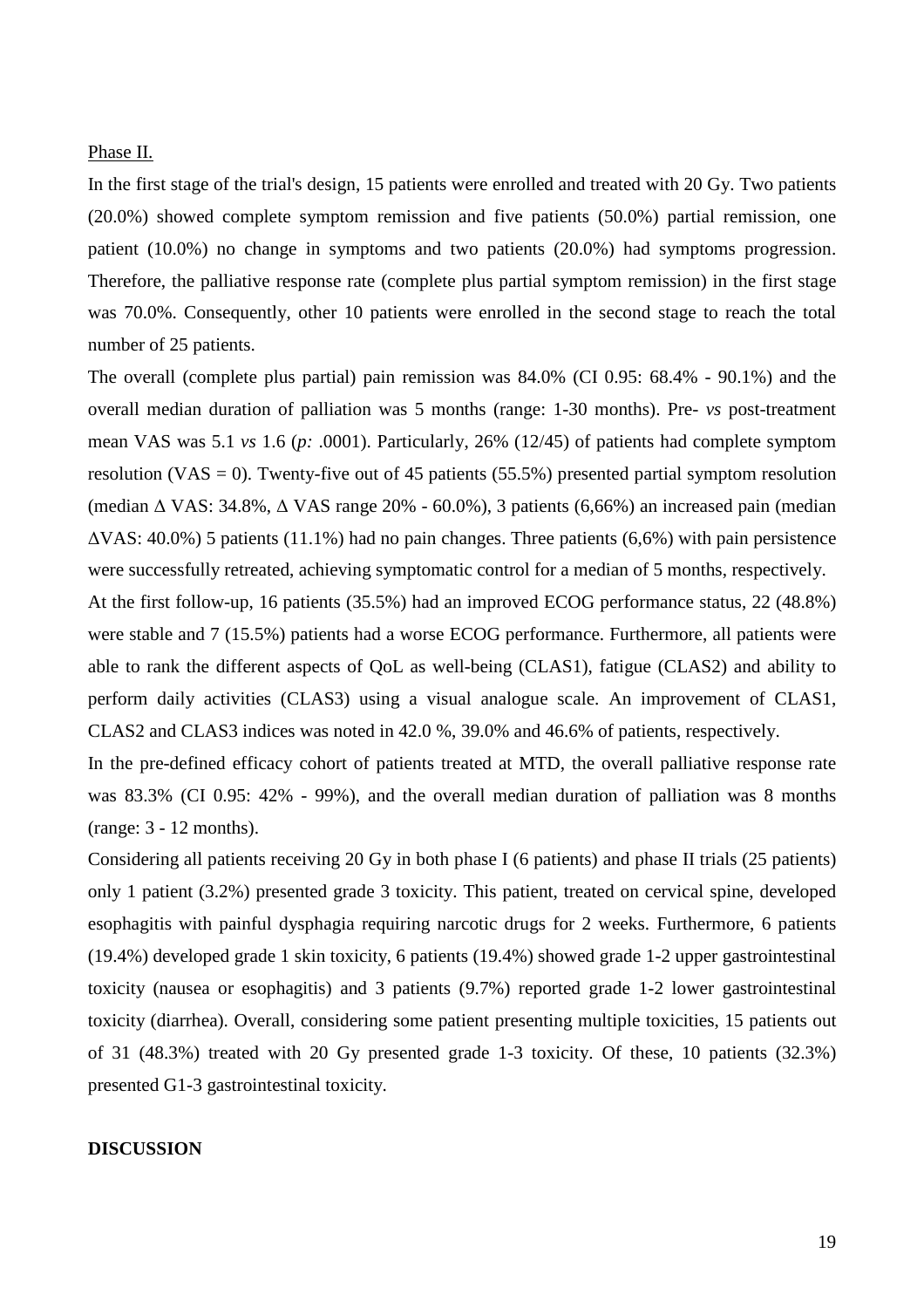Aim of this study was to assess the feasibility of a short course palliative radiation treatment in patients with complicated bone metastases by delivering successive dose levels to define the MTD. This dose was used in a phase II trial to evaluate the treatment efficacy in terms of pain resolution. The early tolerability of this treatment was demonstrated at doses up to 20 Gy. In addition, the results of the phase II of this trial suggests a good efficacy of this regimen in pain control with a toxicity rate comparable with literature data on standard treatments.

In literature we have different schemes of treatment of complicated bone metastases<sup>6</sup>. The incidence of complicated bone metastases is about 34.4%, resulting most often from adverse features of actual pathological fracture (42.1%), and neurological compromise (36.3%). Complicated bone metastases are most common in metastatic lung cancers (24.2%) and the main site is spine (68.5%), followed by extremity (15.2%) and pelvis (14.4%). Single fraction radiotherapy is prescribed less commonly in complicated versus un-complicated bone metastases  $(39.4\% \text{ vs. } 70.4\%; \text{ p} < 0.001)$ , which is confirmed on multivariable analysis (OR 0.32; 95% CI 0.28-0.61;  $p<0.001$ )<sup>22</sup>.

There are no published clinical trials about hypofractionated accelerated (b.i.d.) palliative regimens for complicated bone metastases. On the contrary, several data are available toxicity and efficacy in the treatments of uncomplicated bone metastases.

Our study has demonstrated the efficacy and feasibility of 20 Gy (500 cGy delivered in two fractions per day for two consecutive days). The overall (complete plus partial) pain remission was 84.0% (CI 0.95: 68.4% - 90.1%) and the overall median duration of palliation was 5 months (range: 1-30 months).

Silva et al (2016) have demonstrated in 50 patients with bone complicated bone metastases the effectiveness of hypo-fractionated treatment (16 Gy in 2 fractions, 1 week apart): four patients (12.5%) had a complete response and 12 patients(37.5%) had a partial response. A statistically significant improvement was seen in the functional interference  $(p = 0.01)$  and psychosocial aspects  $(p = 0.03)$  of the BM22.

A limit to our study is the lack of data on late toxicity and long-term symptomatic control.

Chow et al (2017) in a systematic review of a total of 635 articles, verified GI G1-G3 acute toxicity in 11-20% of patients, G1-G3 skin and hematologic acute toxicity in very low percentage.

We observed only 1 patient (3.2%) with grade 3 toxicity (DLT), 6 patients (19.4%) grade 1 skin toxicity, 6 patients (19.4%) grade 1-2 upper gastrointestinal toxicity (nausea or esophagitis) and 3 patients (9.7%) grade 1-2 lower gastrointestinal toxicity.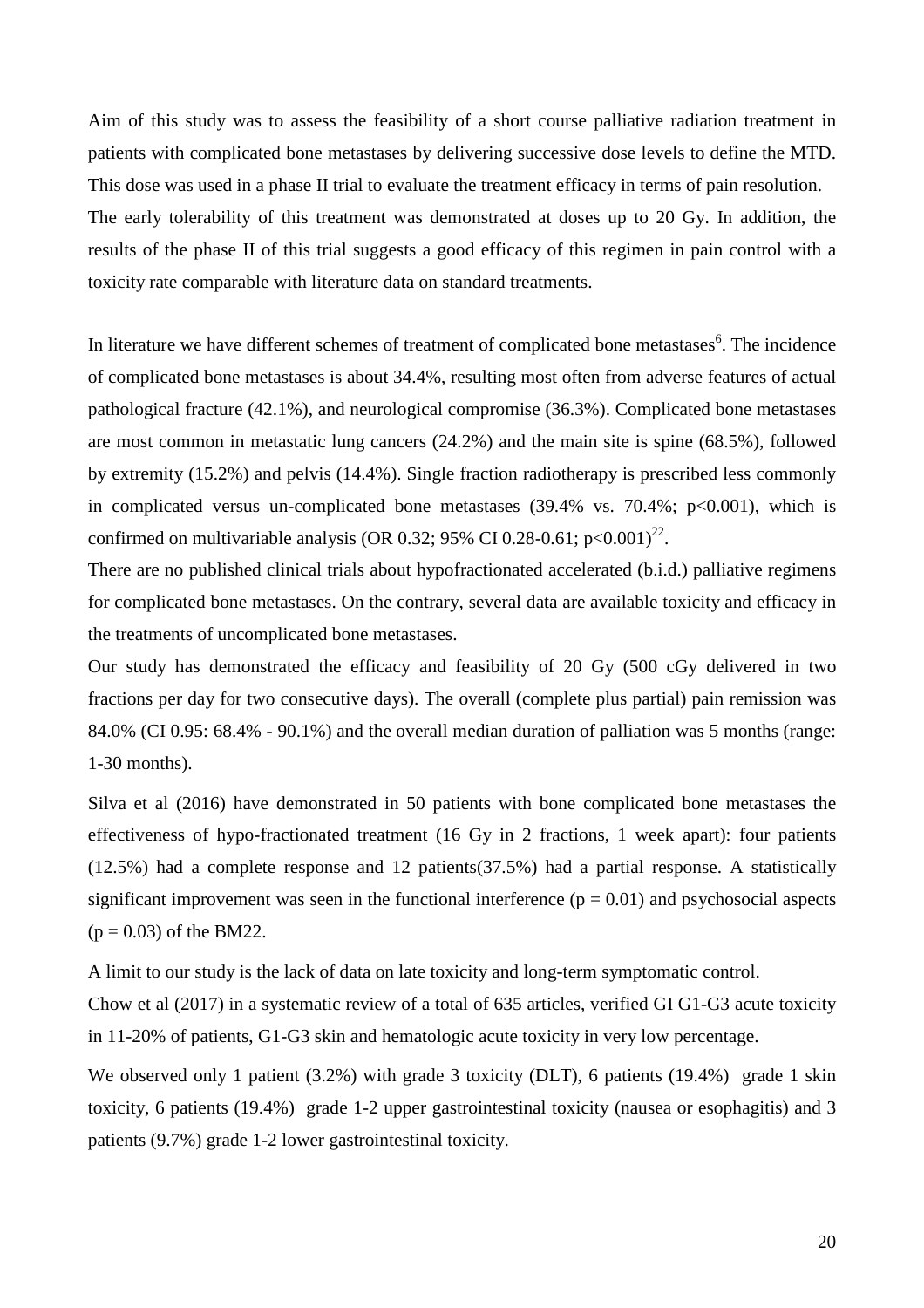Furthermore, regarding the effectiveness and toxicity of this treatment, we have noted the following:

it is difficult to make a comparison in terms of effectiveness in this treatment setting because there is no comparative data in literature. Maranzano (2005) has compared randomized clinical trials for the treatment of spinal cord compression, in terms of efficacy and toxicity. In the review of the clinical trials investigated, he found a pain response of 59% (30Gy/ 8fr) and acute G3 toxicity between 2.1% (16Gy/2fr) and 3.7% (30 Gy/ 8fr). These results are worse compared with our results: we have higher response rate 82.2% (CI 0.95: 68.4% - 91.0%) with 16.1% acute G1-G3 toxicity, but we can't exclude that patients with bone marrow compression have a lower response.

Instead, if we compare our results with those of multifraction treatments, 20 Gy in 5 fractions or 30 Gy in 10 fractions, as in Hartsell et al. (2005), Chow et al. (2017), Lutz S. et al (2011), Howell et al. (2015) in uncomplicated bone metastases the results seem comparable: we observed about 82.2% patients with partial plus complete response rate (CI 0.95: 68.4% - 91.0%); Lutz et al (2011) overall pain relief 61% to 86%, complete response 13% to 58%  $3$ . These results mean that our treatment is at least not inferior to standard prolonged treatments in terms of efficacy and toxicity.

One limitation of this analysis is the lack of late toxicity evaluation and long-term symptomatic control, given the study design and short follow-up. However, according to the linear quadratic model and using an alpha/beta ratio of 3, the maximum reached dose is equivalent to a dose (with fractions of 2 Gy) of 32 Gy for late responder tissues. Therefore, it can be estimated that the risk of late toxicity is very low.

In our study we used 3D technology. In general, even simpler techniques are deemed suitable for palliative treatments. However, in our center a universal simulator is not available while there is a large experience in 3D-CRT planning, which can be set up relatively quickly, as is the case of many other centers. The use of 3D treatment is theoretically helpful in reducing acute toxicity and thus to improve QoL. However, it should be considered that the outcome of this trial was achieved with 3D-CRT, and therefore cannot be applied in case of 2D treatments. Particularly, in case of 2D treatments the MTD may likely be lower considering the larger irradiation of organs at risk (OaRs).

In conclusion, the results of this trial showed that a dose of 20 Gy delivered in two days (b.i.d.) to palliate symptoms in complicated bone metastases is tolerable and effective in terms of response. Based on the results of this phase I-II study, a phase III trial was planned in our center to compare this scheme with a traditional palliative regimen (30 Gy in10 fractions).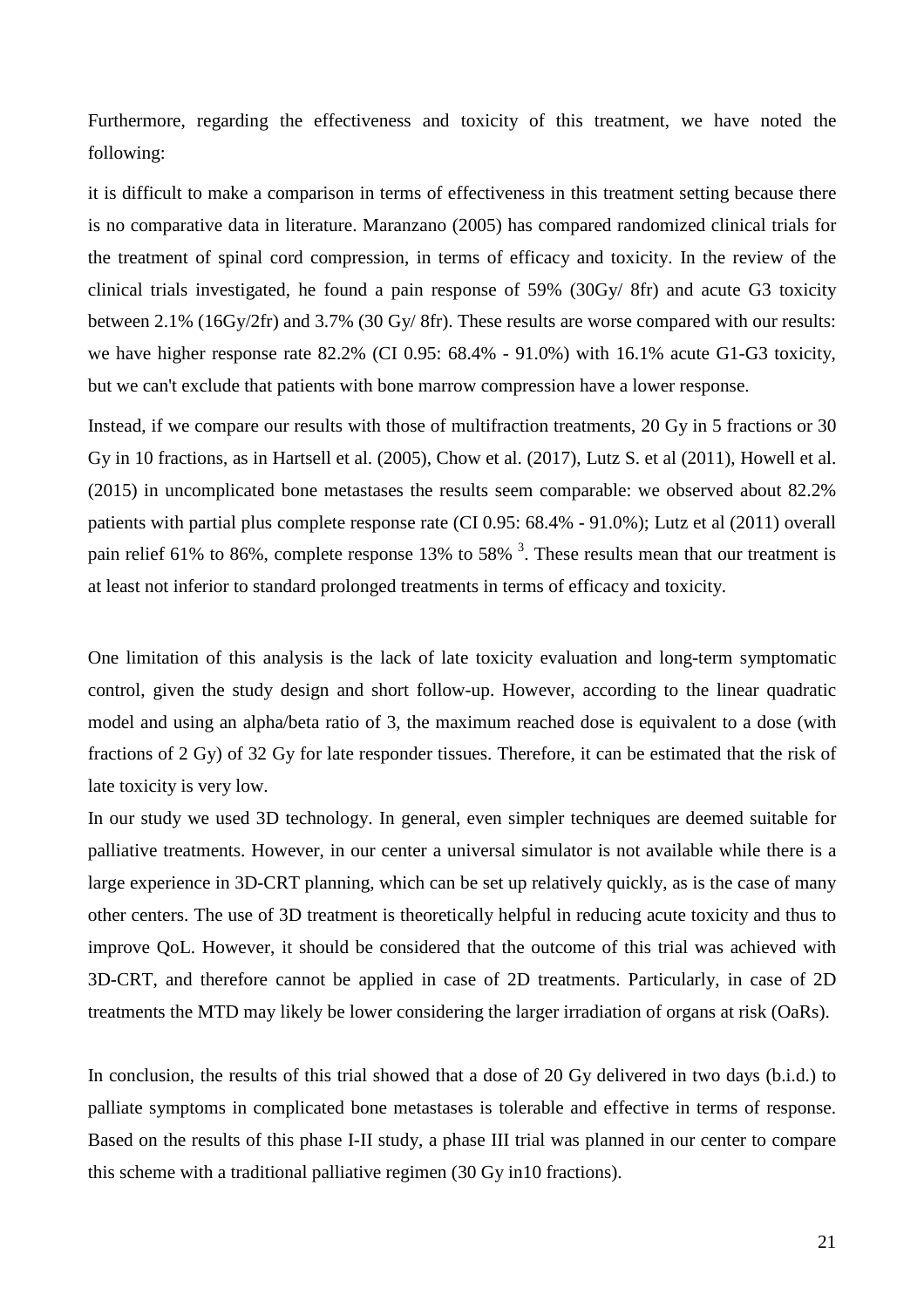## **REFERENCES**

1. Chow E, Harris K, Fan G, et al. Palliative radiotherapy trials for bone metastases: a systematic review. J Clin Oncol 2007;25:1423-1436.

2. Chow E, Wu J, Hoskin P, et al. International consensus on palliative radiotherapy endpoints for future clinical trials in bone metastases. Radiother Oncol 2002;64:275-280.

3. Lutz S, Berk L, Chang E, et al. Palliative radiotherapy for bone metastases: an ASTRO evidencebased guideline. Int J Radiat Oncol Biol Phys 2011;79:965-976.

4. Meeuse JJ, Van der Linden YM, Van Tienhoven G, et al. Efficacy of radiotherapy for painful bone metastases during the last 12 weeks of life: results from the Dutch Bone Metastasis Study. Cancer 2010;116:2716-2725.

5. Hird A, Chow E, Zhang L, et al. Determining the incidence of pain flare following palliative radiotherapy for symptomatic bone metastases: results from the Canadian cancer centers. Int J Radiat Oncol Biol Phys 2009;75:193-197.

6. Chow E, Hoskin P, Mitera G, et al. Update of the international consensus on palliative radiotherapy endpoints for future clinical trials in bone metastases. Int J Radiat Oncol Biol Phys 2012;82:1730-1737.

7. Caravatta L, Padula GDA, Macchia G, Ferrandina G, Bonomo P, Deodato F, Massaccesi M, Mignogna S, Tambaro R, Rossi M, Flocco M, Scapati A, Scambia G, Pacelli F, Valentini V, Cellini N, Morganti AG. Short course Accelerated RadiatiON therapy (SHARON) in palliative treatment of advanced pelvic malignancies: a phase I study. Int J Radiat Oncol Biol Phys 2012;83:e627-631;

8. Finnegan TS, Bhatt NH, Shaughnessy JN, Perez C, Redman R, Silverman C, Bumpous J, Potts K, Dunlap NE. Cyclicall hypofractionated radiotherapy technique for palliative treatment of locally advanced head and neck cancer: institutional experience and review of palliative regimens. J Community Support Oncol 2016;14:29-36.

9. Melzack R. The McGill Pain Questionnaire: Major properties and scoring methods. Pain 1975;1:277-299;

 10. Salazar OM, Sandhu T, da Motta NW, et al. Fractionated half-body irradiation (HBI) for the rapid palliation of widespread, symptomatic, metastatic bone disease: a randomized Phase III trial of the International Atomic Energy Agency (IAEA). Int J RadiatOncolBiol Phys. 2001;50:765-75;

 11. Sutherland HJ, Walker P and Til JE l. The development of a method for determining oncology patients' emotional distress using linear analogue scales. Cancer Nurs 1988;11:303-8;

12. Arbuck SG. Workshop on phase I study design. Ninth NCI/EORTC New Drug DevelopmentSymposium, Amsterdam. Ann Oncol1996;7:567-73;

13. Cox JD, Stetz J, Pajak TF. Toxicity criteria of the Radiation Therapy Oncology Group (RTOG) and the European Organization for Research and Treatment of Cancer (EORTC).Int J RadiatOncolBiolPhys 1995; 31:1341-1346;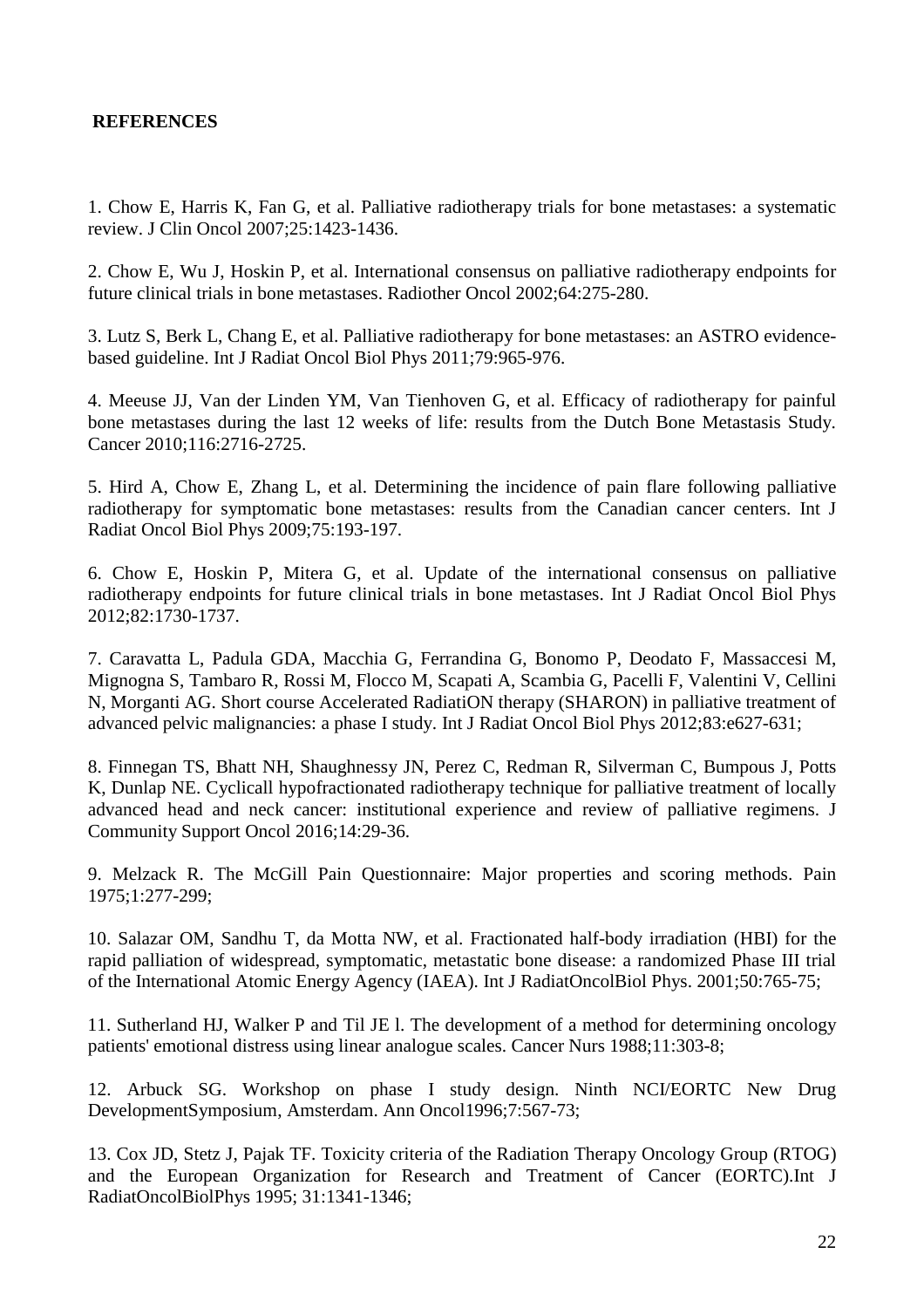14. Simon R, Wittes RE, Ellenberg SS. Randomized phase II clinical trials. Cancer Treatment Rep 1985;69:1375-1381;

15. Withers HR. Biological basis of radiation therapy. In: Principles and Practice of Radiation Oncology; eds Perez CA, Brady LW, pp.64-69. Lippincott, Philadelphia. 1992;

16. International Commission on Radiation Units and Measurements, ICRU report 62: Prescribing, recording and reporting photon beamtherapy (supplement to ICRU report 50). Bethesda 1999.

17. Morganti AG, Deodato F,Zizzari S,Cilla S, Digesù C, Macchia G, Panunzi S, De Gaetano A, Piermattei A, Cellini N, Valentini V. Complexity index (COMIX) and not type of treatment predicts undetected errors in radiotherapy planning and delivery. Radiothe Oncol. 2008;89:320-329.

18. Deodato F, Cilla S, Massaccesi M, et al. Daily on-line set-up correction in 3D-conformal radiotherapy: is it feasible? Tumori 2012;98:441-444.

19. Howell DD, James JL , Hartsell WF, Suntharaligam M, Machtay M, Suh JH, Demas WF, Sandler HM, Kachnic LA, Berk LB. Single-Fraction Radiotherapy Versus Multifraction Radiotherapy for Painful Vertebral Bone Metastases-Equivalent Efficacy, Less Toxicity, More Convenient. Cancer 2013; 119:888-96.

20. Chow R, Hoskin P, Hollenberg D, Lam M, Dennis K, Lutz S, Lam H, Mesci A, DeAngelis C, Chan S, Chow E. Efficacy of single fraction conventional radiation therapy for painful uncomplicated bone metastases: a systematic review and meta-analysis. Ann Palliat Med 2017.

21. Van der Linden YM, Dijkstra PD, Kroon HM et al (2004) Comparative analysis of risk factors for pathological fracture with femoral metastases. J Bone Joint Surg Br 86(4):566–573.

22. Roos DE, Turner SL, O'Brien PC et al (2005) Randomized trial of 8 Gy in 1 versus 20 Gy in 5 fractions of radiotherapy for neuropathic pain due to bone metastases (Trans-Tasman Radiation Oncology Group, TROG 96.05). Radiother Oncol 75(1):54–63.

23. Tiwana MS, Barnes M, Yurkowsky E, Roden K and Olson R. (2016) Incidence and treatment patterns of complicated bone metastases in a population-based radiotherapy program Radiother Oncol Volume 118, Issue 3, Pages 552-556.

24. Maranzano E, Bellavita R, Rossi R, De Angelis V, Frattegiani A, Bagnoli R, Mignogna M, Beneventi S, Lupattelli M, Ponticelli P, Biti GP, Latini P. (2005) Short-course versus split-course radiotherapy in metastatic spinal cord compression: results of a phase III, randomized, multicenter trial. J Clin Oncol. 2005 May20;23(15):3358-65. Epub 2005 Feb 28.

25. Mirels H, (2003) Metastatic disease in long bones: A proposed scoring system for diagnosing impending pathologic fractures.1989. Clin Orthop Relat Res.2003 Oct; (415 Suppl):S4-13.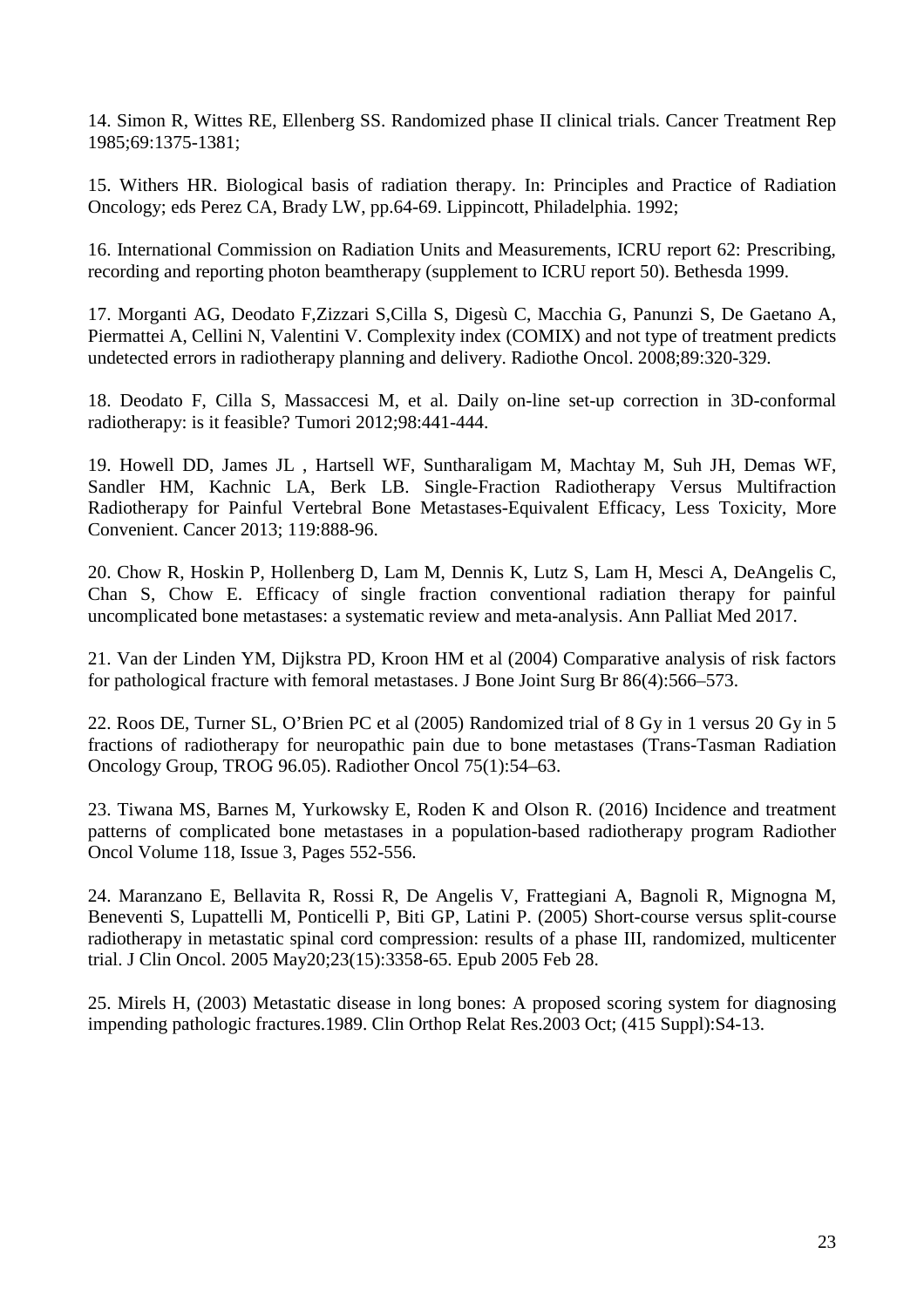|                | No.            | $\%$ |  |  |  |
|----------------|----------------|------|--|--|--|
| patients       | 45             | 100  |  |  |  |
| age (years)    |                |      |  |  |  |
| median         | 63.4           |      |  |  |  |
| range          | $37 - 87$      |      |  |  |  |
| gender         |                |      |  |  |  |
| male           | $22\,$         | 48.8 |  |  |  |
| female         | 23             | 51.2 |  |  |  |
| <b>ECOG</b>    |                |      |  |  |  |
| $\mathbf{1}$   | 26             | 57.7 |  |  |  |
| $\overline{2}$ | 12             | 26.6 |  |  |  |
| 3              | 5              | 11.1 |  |  |  |
| $\overline{4}$ | $\overline{2}$ | 4.44 |  |  |  |

**Table 1:** phase I-II: patients characteristics.

**Table 2:** phase I-II: site of primary tumor

|        | No. | $\%$ |
|--------|-----|------|
|        |     |      |
| breast | 15  | 33.3 |
|        |     |      |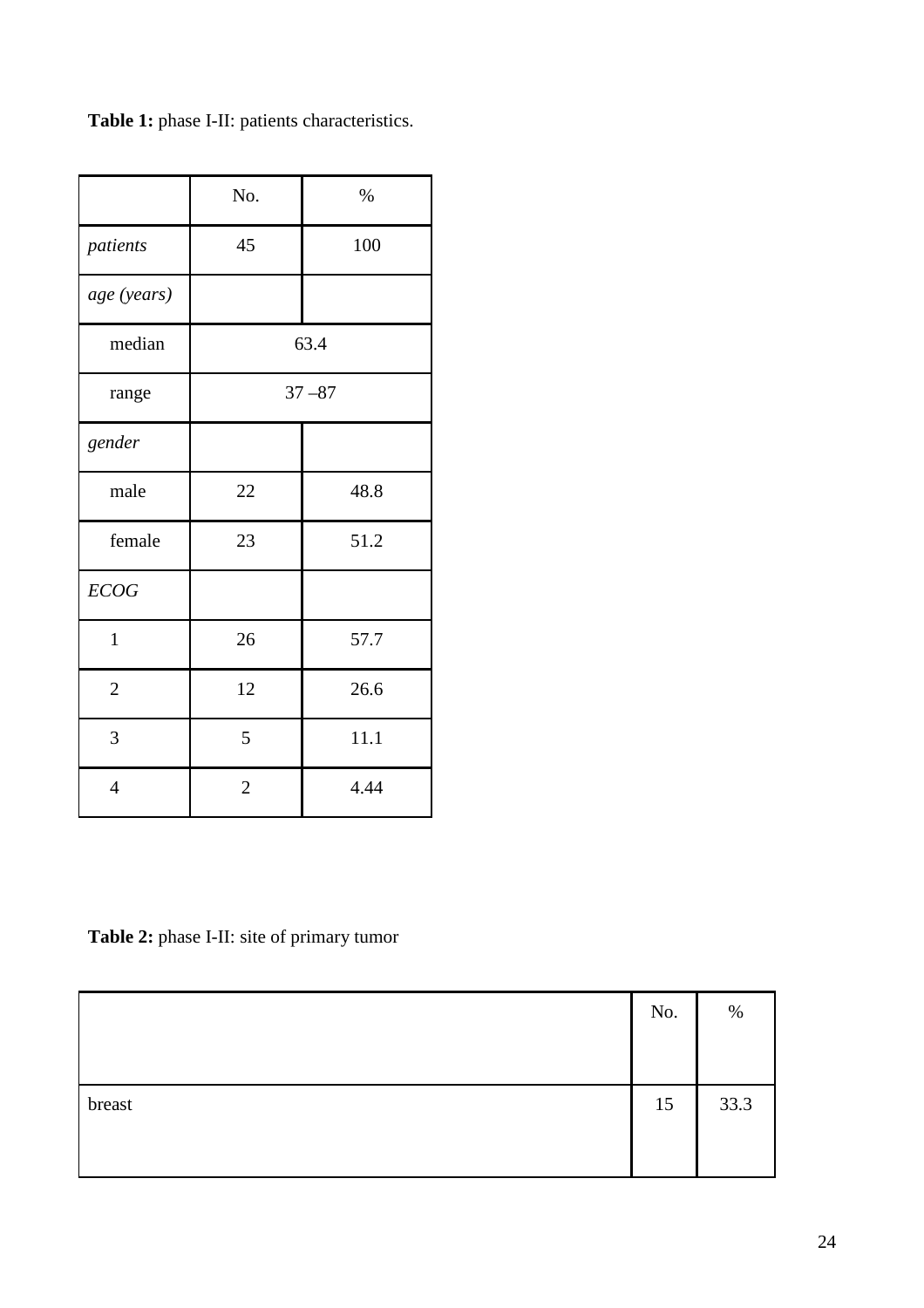| lung                     | 13             | 28.6            |
|--------------------------|----------------|-----------------|
|                          |                |                 |
| prostate                 | $\overline{4}$ | $\!\!\!\!\!8.8$ |
|                          |                |                 |
| rectum                   | $\mathfrak{Z}$ | $6.6\,$         |
|                          |                |                 |
| kidney                   | $\sqrt{2}$     | 4.4             |
|                          |                |                 |
| bowel                    | $\sqrt{2}$     | 4.4             |
|                          |                |                 |
| $\operatorname{stomach}$ | $\mathbf 1$    | 2.2             |
|                          |                |                 |
| uterus                   | $\overline{2}$ | 4.4             |
|                          |                |                 |
| penis                    | $\,1\,$        | $2.2\,$         |
|                          |                |                 |
| larynx                   | $1\,$          | $2.2\,$         |
|                          |                |                 |
| thyroid                  | $\,1\,$        | $2.2\,$         |
|                          |                |                 |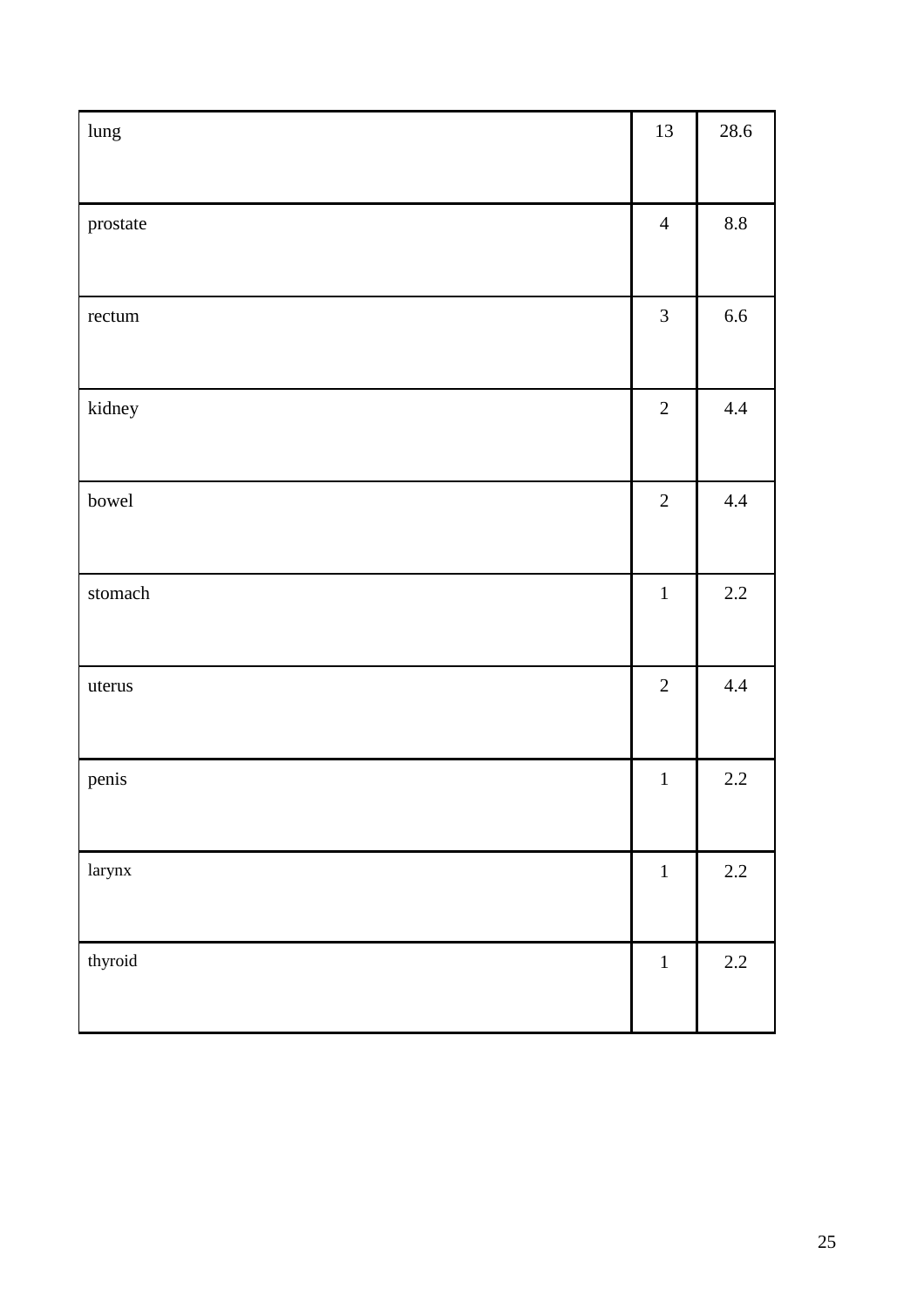**Table 3:** phase I, acute toxicity.

| dose level                |          | 1 <sup>st</sup> |               | 2 <sup>nd</sup>   |               | 3 <sup>rd</sup>   |               |
|---------------------------|----------|-----------------|---------------|-------------------|---------------|-------------------|---------------|
|                           |          | (16 Gy)         |               | $(18 \text{ Gy})$ |               | $(20 \text{ Gy})$ |               |
|                           |          | No.             | $\frac{0}{0}$ | No.               | $\frac{0}{0}$ | No.               | $\frac{0}{0}$ |
| enrolled patients         |          | 7               | 100           | 7                 | 100           | 6                 | 100           |
| acute toxicity            | grade    |                 |               |                   |               |                   |               |
| skin                      | $1 - 2$  | $\overline{0}$  | 0.0           | $\mathbf{1}$      | 14.3          | $\overline{0}$    | 0.0           |
|                           | $\geq$ 3 | $\mathbf 0$     | 0.0           | 0                 | 0.0           | $\mathbf 0$       | 0.0           |
| gastrointestinal          | $1 - 2$  | $\overline{0}$  | 0.0           | $\overline{0}$    | 0.0           | $\mathbf{1}$      | 16.7          |
|                           | $\geq$ 3 | $\mathbf 0$     | 0.0           | 0                 | 0.0           | $\mathbf 0$       | 0.0           |
| patients experiencing DLT |          | $\overline{0}$  | 0.0           | $\overline{0}$    | 0.0           | $\overline{0}$    | 0.0           |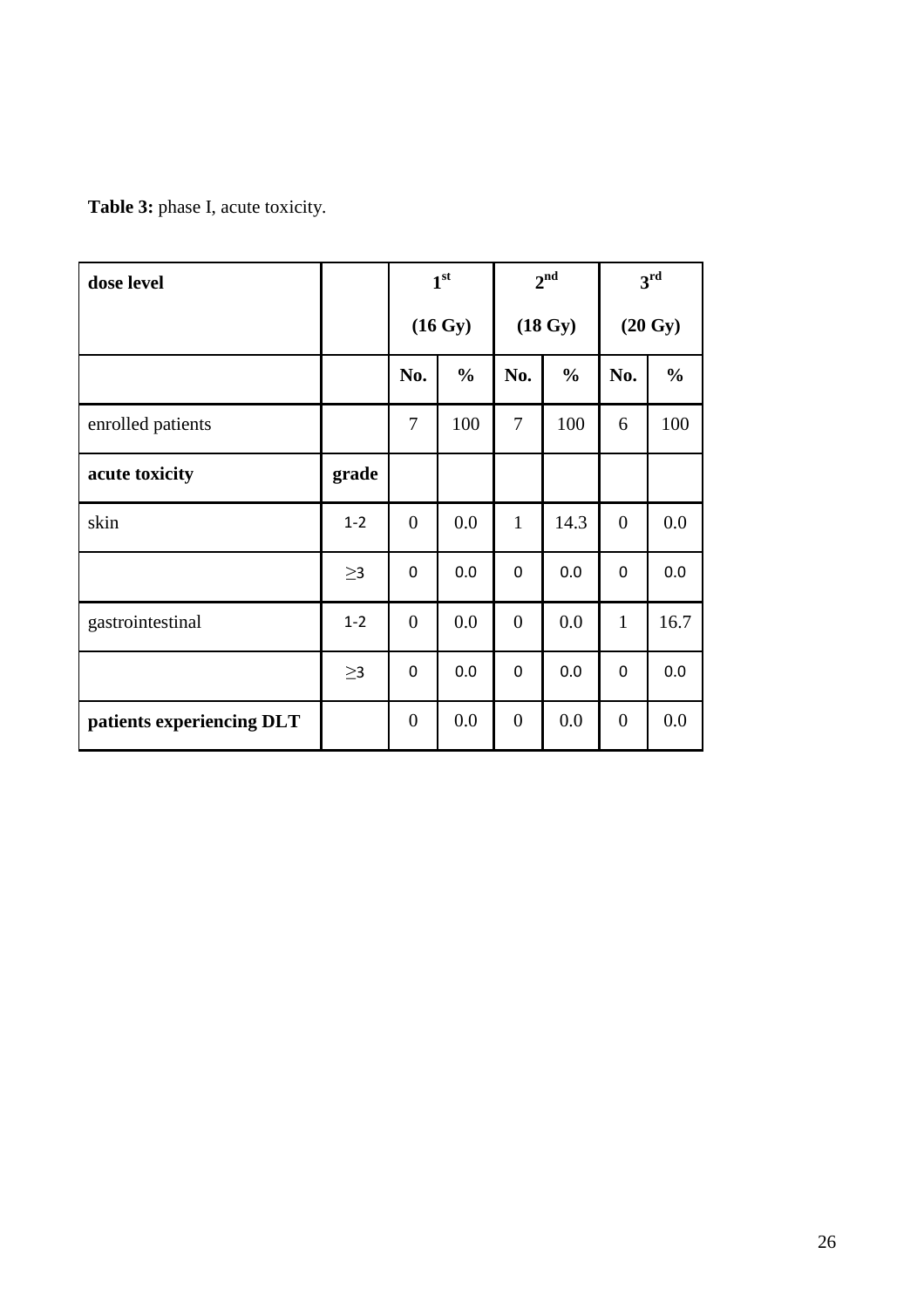| Table 4: phase II study, pain response |  |  |  |  |
|----------------------------------------|--|--|--|--|
|----------------------------------------|--|--|--|--|

| response  |  | No.            | $\frac{0}{0}$ |
|-----------|--|----------------|---------------|
| PD        |  | $\overline{2}$ | 4.4           |
| NC        |  | 3              | 6.7           |
| <b>PR</b> |  | 18             | 39.9          |
| CR        |  | 8              | 17.7          |

PD: progressive disease; NC: no changes; PR: partial response. CR: complete response;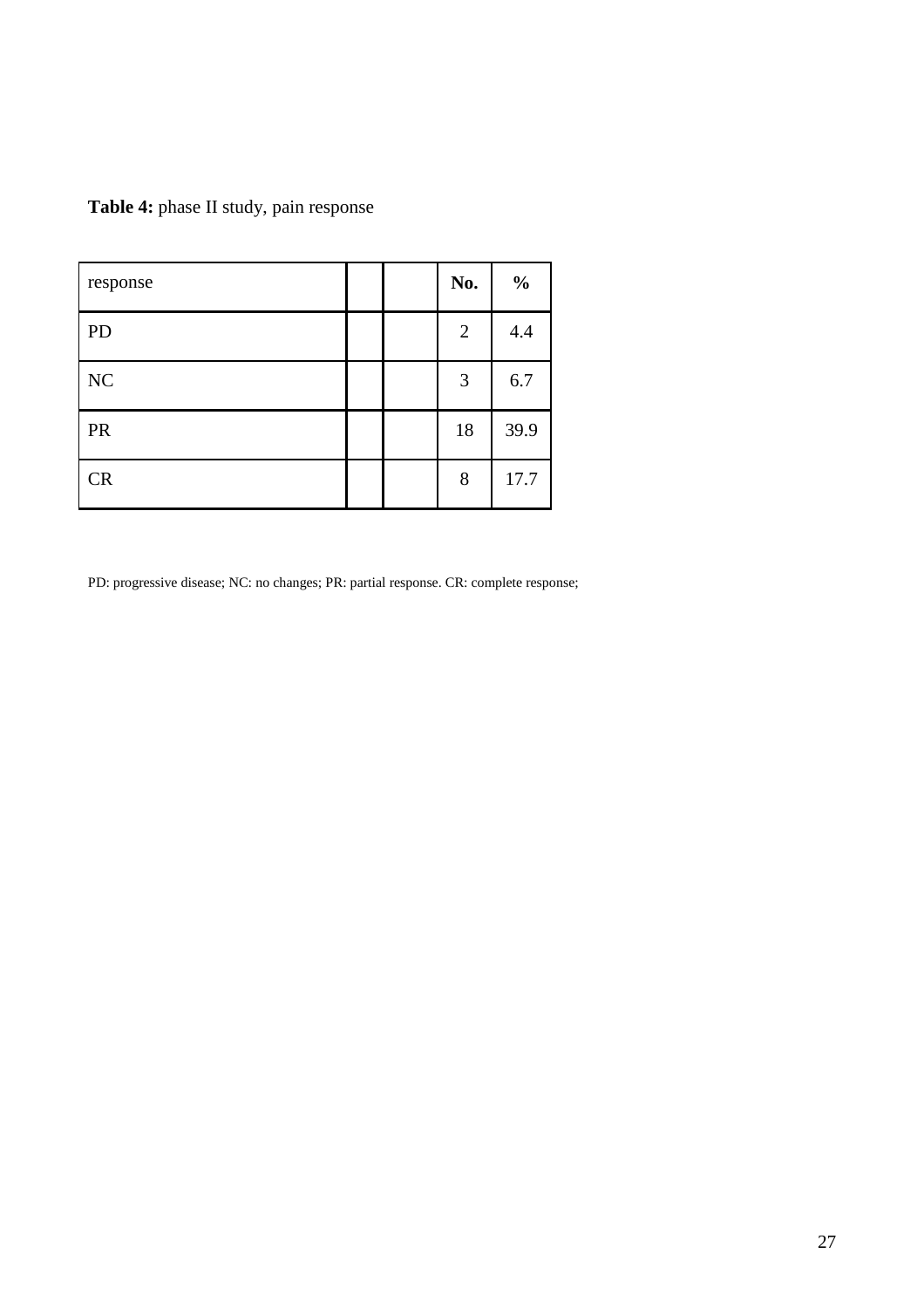#### **III.2 SHARON ELDERLY**

## **SHORT COURSE ACCELERATED RADIATION THERAPY (SHARON) IN PALLIATIVE TREATMENT OF ADVANCED SOLID CANCER IN ELDERLY PATIENTS: A POOLED ANALYSIS.**

#### **ABSTRACT**

#### **Purpose**

To evaluate the efficacy and safety of a conformalShort course Accelerated Radiation therapy (SHARON) for symptomatic palliation of locally advanced or metastatic cancers in elderly patients.

## **Methods and materials**

This is a pooled analysis on patients aged  $\geq 80$  years selected between subjects enrolled in 4 phase I-II studies on a short course palliative treatmentof advanced or metastatic cancer. Eligibility criteria of thosetrials were: patients with histologically confirmed solid cancers, age, patients with an expected survival > 3 months and Eastern Cooperative Oncology Group (ECOG) performance status  $\leq$  3. The primary endpoint was to evaluate the symptoms response rate produced by accelerated radiotherapy delivered in 4 total fractions delivered in twice a day. Total dose ranged between 14 Gy and 20 Gy while dose/fraction ranged between 3.5 and 5 Gy.Secondary endpoint was toxicity evaluated by RTOG and EORTC-RTOG toxicity scales. Pain was scored using a Visual Analogic Scale (VAS). Impact on Quality of Life (QoL) was evaluated according to CLAS scales.

#### **Results**

A total of 48 patients were included in this analysis[M/F: 32/16; median age: 85.0 years (range: 80- 98)]. Twenty-six patients (54.2%) had advanced primary or metastatic H&N tumors, 11 patients (22.9%) locally advanced or metastatic thoracic cancers, and11 patients (22.9%) bone metastases (including 36.4%of complicated metastases). The majority of patients presented pain (60.4%), odynophagia (12.5%), bleeding/pain (8.3%), dysphagia alone (6.2%), bleeding alone (4.2%),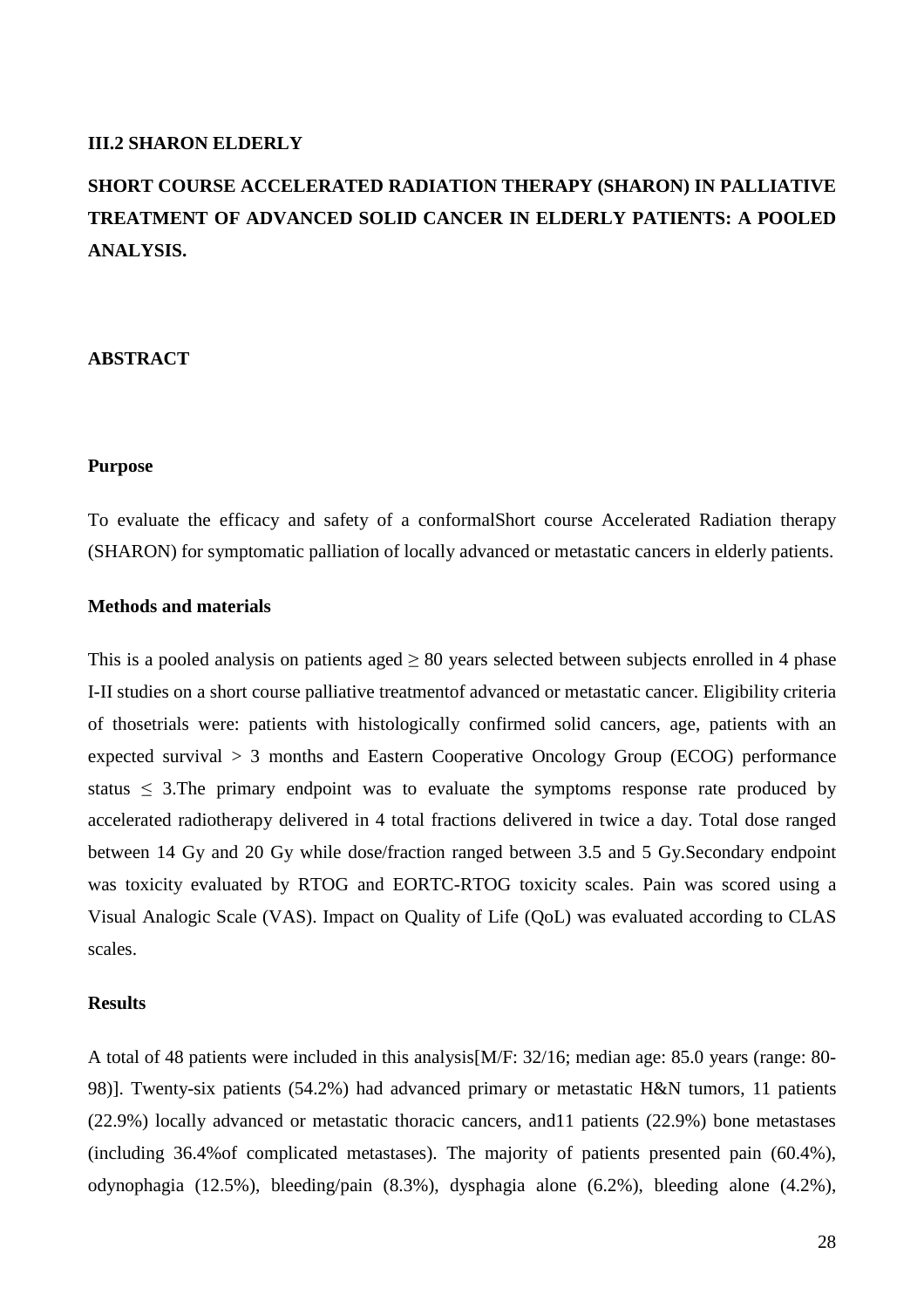dyspnea (4.2%), and emoftoe (4.2%). With a median follow-up time of 5.5 months (range: 1-14 months), no G4 acute and late toxicities were recorded. The overall palliative response rate (complete plus partial) was 91.7% (CI 0.95: 79.9%-97.2%)with a median duration of palliation of 4 months. The response rate for pain was 89.7% (CI 0.95: 75.8%-96.5%). The pre-treatment and posttreatment mean VAS was 4.2 and 1.6 respectively (p<.00001).

Conclusion: Short course accelerated radiotherapy in locally advanced or metastatic cancers is effective in terms of symptom relief and well tolerated even in older patients.

#### **INTRODUCTION**

Generally the major part of patients with oncological disease is elderly and this trend will increase in the next years due to their elevatedand constantly increasing demographic rate1-3.

In this setting the presence of a neoplastic disease, especially in case of locally advanced or metastatic stage,could cause serious issues in patients quality of life (QoL) also due to the intrinsic fragility of older patients4,5. Moreover, in advanced age aggressiveand combined treatmentsare usually precluded because of multiple comorbidities. Therefore,palliative radiotherapy (RT)can be of relevant importance in this context6-8.

A short therapy can be useful in all patients treated with palliative RT. In fact it could be simply integrated in the therapeutictreatment plan without causing interruption of other treatments as chemotherapy or delays in patients referred tohospice. An accelerated treatment can also be particularly suggested in older patients to decrease the discomfort perceived far from own home.

Nevertheless, evidences on the tolerability of an accelerated treatment in elderly do not exist. There are no data also about the efficacy of these kind of treatments.

Thus, the aim of this analysis is to assess the tolerabilityand the feasibility in terms of symptom relief of a conformal short course palliative RT for solid cancer in older patients.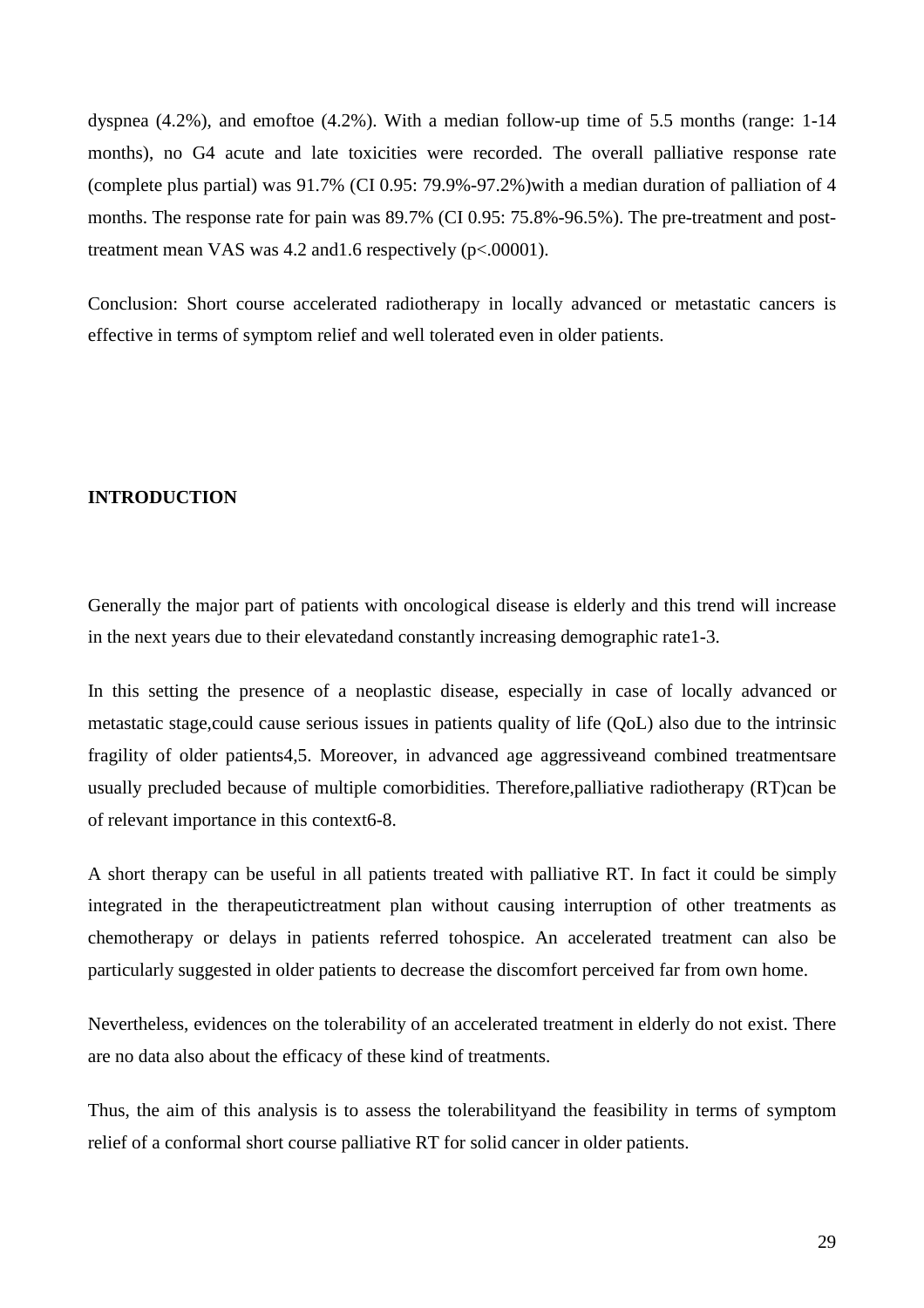## **MATERIALS AND METHODS**

## **Study design**

Clinical data (n=48) from fourmonocentricphase I-II studieswere pooled for this analysis on individual patient basis.The four studiesenrolled patients with advanced primary or metastatic H&N tumors, locally advanced or metastatic thoracic cancers, uncomplicated bone metastases, and complicatedbone metastases, respectively. Inclusion criteria for these studies were: histologically proven locally advanced or metastatic solid cancer, exclusion from curative therapy because of disease stage and/or presence of multiple comorbidities and/or poor performance status, Eastern Cooperative Oncology Group (ECOG) performance status <3, and no prior RT to the same region. Patients who received systemic therapy were included into the analysis provided that the last date of chemotherapy was at least 10 days from RT.Inclusion criteria for this pooled analysis was age  $> 80$ years.Pretreatment evaluation included a complete history, physical examination, complete blood count and arecent computed tomography (CT) scan. Information on pain and other symptoms, ECOG performance status and quality of life (QoL) was recorded at baseline and at each follow-up visit. Pain was measured on the validated Visual Analogue self-assessment Scale (VAS)9. Pain intensity and use of analgesicswere also recorded according to IAEA scale (Pain and Drug scores)10.The QoL indices were evaluated using the CLAS1, CLAS2 and CLAS3 visual analogue scales, which evaluatedwell-being, fatigue, and ability to perform daily activities, respectively. This method is based on a linear analogue scale, as reported for pain evaluation. The reliability and validity of these QoL indices were previously demonstrated and reported11.

#### **Treatment**

All patients underwent computer tomography (CT)-scan simulation in the supine position. Simulation CT images were taken in 5-mm increments over the region of interest. The gross tumor volume (GTV) was defined as the primary tumor or its metastatic site. The Clinical Target Volume (CTV) was defined as the GTV plus 1 cm margin. The planning target volume (PTV) was the CTV with a margin of 1 cm in all directions. Three-dimensional conformal RT was planned (3D-CRT) using the OncentraMasterPlan(Nucletron B.V., Veenendaal, Netherland) treatment planning system. Patients were treated with a RT regimen based on 4 fractions twice a day, in two consecutive days.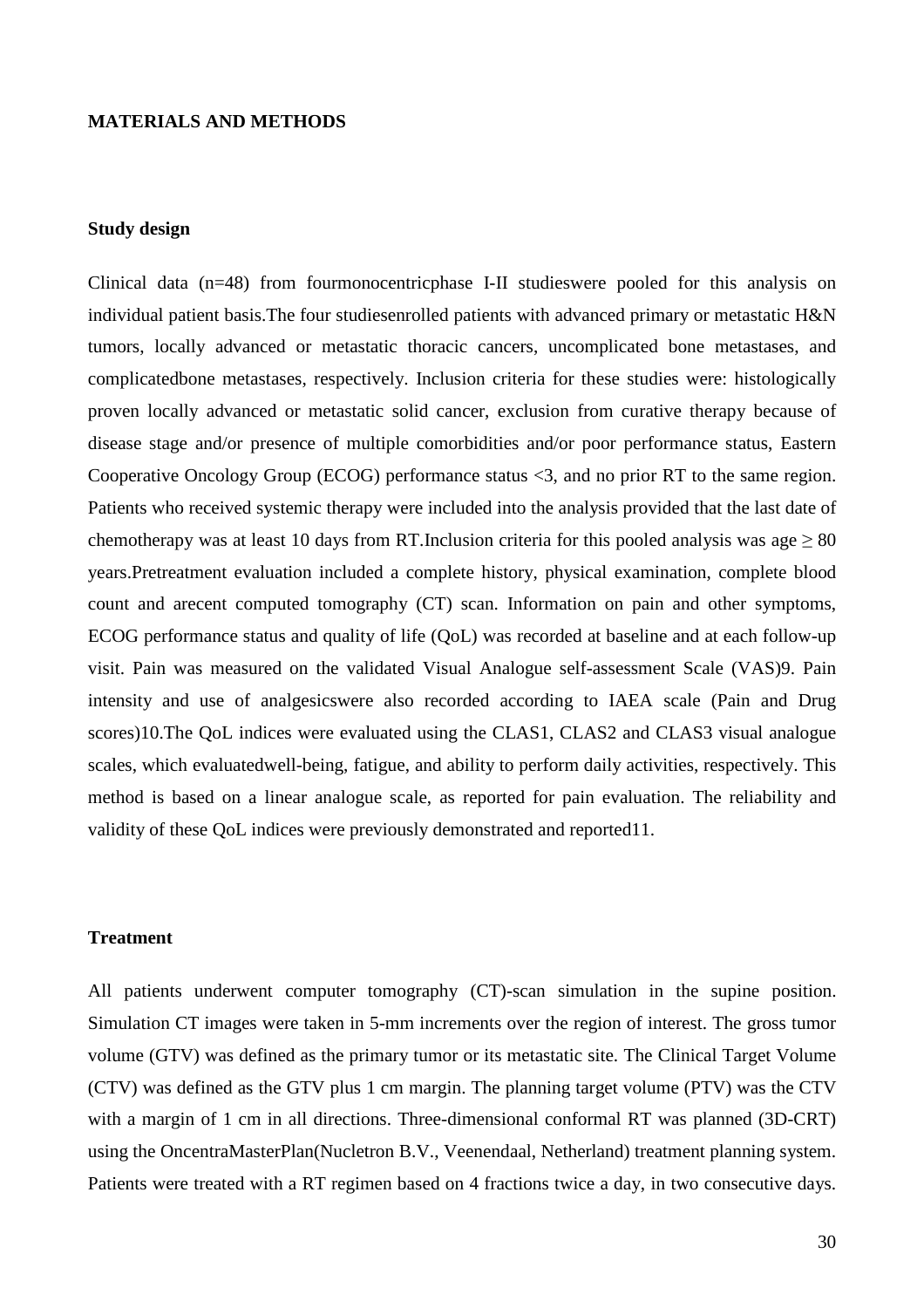Total dose ranged between 14 and 20 Gy(median: 20 Gy) and dose per fraction ranged between 3.5 and 5 Gy (median: 5 Gy) based on the design of the phase I-II studies.

#### **Follow-up evaluation**

Fifteen days after treatment, all patients underwent the first evaluation. Afterwards, patients were followed at 2-month intervals. Evaluation consisted of history, physical examination and full blood count. Radiation acute and late toxicities were scored according to the RTOG and EORTC - RTOG toxicity scales, respectively12.Indices related to symptom relief, pain, drug score and QoL were recorded. Bleeding was considered to be completely palliated if the patient required no further medication to control the symptom. Complete pain relief was defined as VAS score of 0. A reduction, but no complete resolution of symptom severity, or a decrease in pain and drug score were considered to be a partial response. In addition, information about ECOG performance status and QoL was compared to the ones at baseline and graded as improved, stable, or worse.

### **Ethical considerations**

The four protocols and this pooled analysis were approved by the Institutional Ethic Committee. The procedures were in accordance with the Helsinki Declaration. All patients provided written informed consent before the respectively study entry.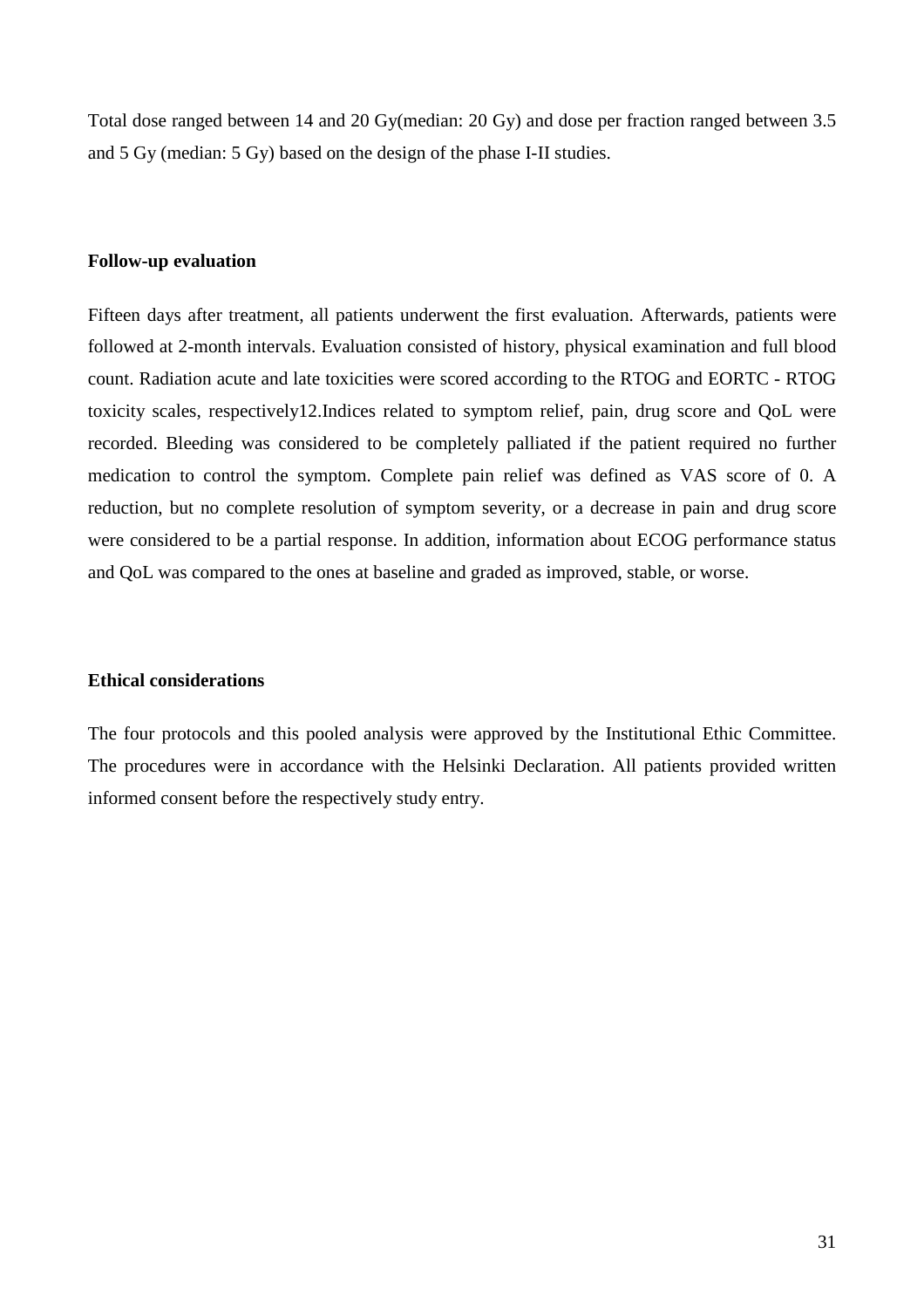#### **RESULTS**

#### **Patient characteristics**

A total of 48 patients were included in this analysis. Patient characteristics are detailed in Table 1. Twenty-six patients (54.2%) had advanced primary or metastatic head and neck (H&N) tumors, 11 patients (22.9%) locally advanced or metastatic thoracic cancers, and11 patients (22.9%) bone metastases (including 36.4% of complicated metastases). Overall 17 patients (35.4%) presented advanced primary cancers and 31 (64.6%) metastatic ones. Tumor sites and histopathology aredetailed in Table 2.The majority of patients presented pain (60.4%), odynophagia (12.5%), bleeding/pain (8.3%), dysphagia alone (6.2%), bleeding alone (4.2%), dyspnea (4.2%), and emoftoe (4.2%)(Table 3).

#### **Response**

A total of 3 patients (6.25%, 2 H&N and 1 uncomplicated bone lesions) were treated at 14 Gy, 3 patients (6.25%, all with uncomplicated bone lesions) at 15 Gy, 4 patients (8.33%, 2 H&N, 1 lung and 1 complicated bone lesions) at 16 Gy, 3 patients (6.25%, 1 H&N and 2 lung lesions) at 18Gy, and 35 patients (72.9%, 21 H&N,8 lung and 6 complicated bone lesions) at 20 Gy.

Overall,18 patients (37.5%) experienced complete symptom remission, 26 patients (54.2%) had partial symptom remission, 2 patients (4.2%) presented progressionof symptoms, and in 2 patients (4.2%) no change. Thus, the palliative response rate (complete plus partial symptom remission) was 91.7% (CI 0.95: 79.9%-97.2%)with a median duration of palliation of 4 months.Complete symptoms remission occurred in 8 patients (44.4%) with H&N lesions (1 with odynophagia treated at 16 Gy, and 7 with odynophagia (n=2), pain alone (n=4) and bleeding/pain (n=1) treated at 20 Gy); in 2 patients (11.1%) with pain alone due to complicated bone metastases treated at 20 Gy; in 3 patients (16.7%) with pain alone due to uncomplicated bone metastases treated at 14 Gy  $(n=1)$ and 15 Gy (n=2); in 5 patients (27.8%) with emoftoe (n=2) and pain alone (n=3) due to lung lesions treated at 18 and 20 Gy, respectively. Data regarding symptomatic response are reported in Table 5.

The response rate for pain was 89.7% (CI 0.95: 75.8%-96.5%). The pre-treatment and posttreatment mean VAS was 4.2 and1.6 respectively (p< .00001). For pain relief alone or associated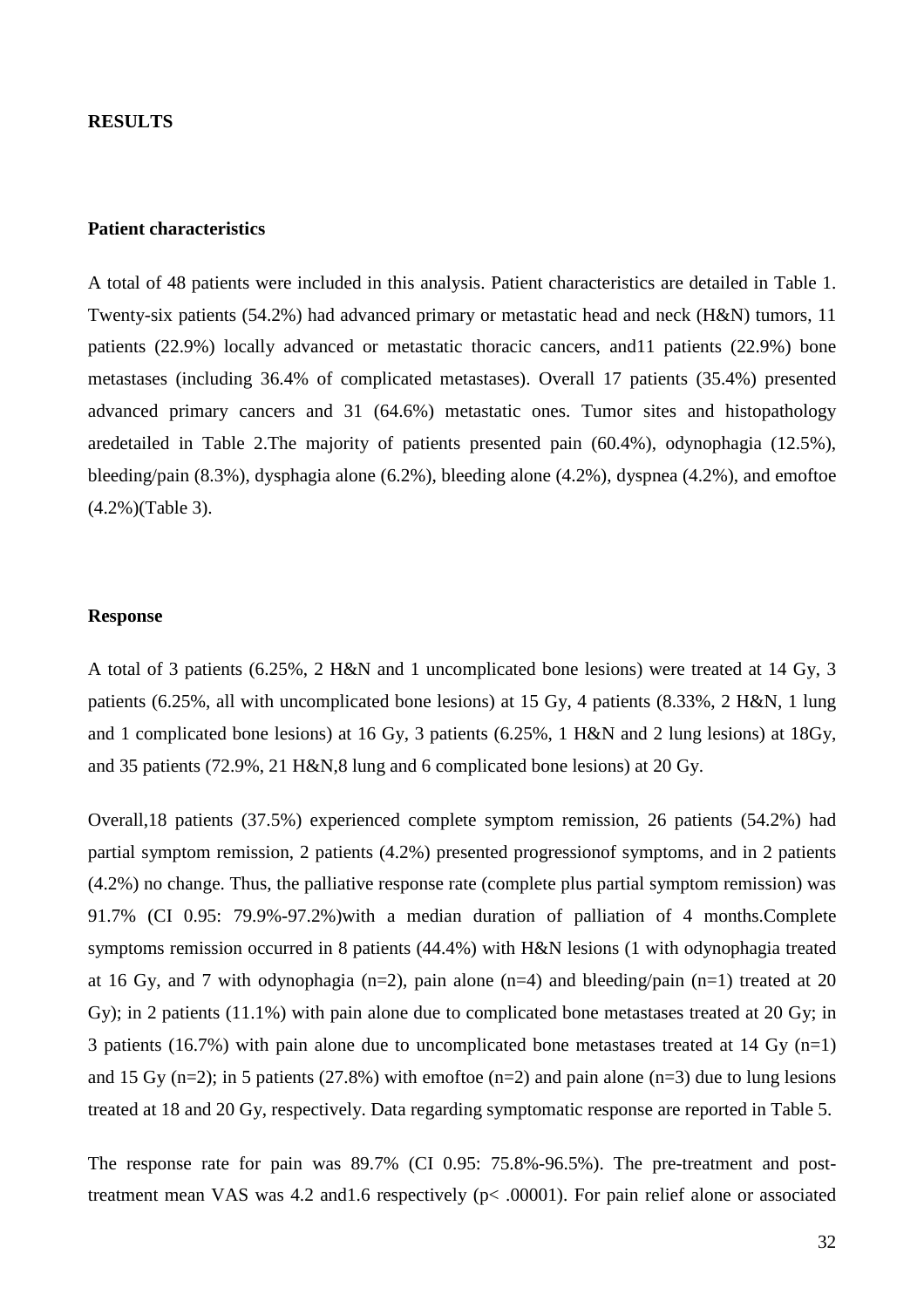with other symptoms, 16 out of 39 patients(41.0%) had complete symptom resolution (VAS = 0), 19 out of 39 (48.7%) had partial symptom resolution (median ∆ VAS: 50.0%; ∆ VAS range 16.7%- 83.3%), 2 out of 39 (5.1%)had no change, and 2 out of 39 (5.1%) experienced increased pain (median ∆ VAS: 62.5%).

At the first follow-up,18 patients (37.5%) had an improved ECOG performance status, 26 (54.2%) were stable, and 4 patients (8.3%) experienced deterioration. Overall, the majority of patients patients (81.2%) were able to rank the different aspects of QoL as well-being (CLAS1), fatigue (CLAS2) and ability to perform daily activities (CLAS3) using a visual analogue scale. An improvement of CLAS1, CLAS2 and CLAS3 indices was noted in 33.3%, 25.6%, and 41.0% of patients, while a stability of their values was recorded in 38.5%, 30.8%, and 28.2%, respectively.

#### **Toxicity**

Acute toxicities are detailed in Table 4. Only 2 patients(4.2%) with H&N lesions presented Grade 3 mucosal toxicity (severe mucositis) at 20 Gy. No other patients experienced > Grade 2 acute toxicity. At a median follow-up time of 5.5 months (range: 1-14 months), only 1 patient (2.1%) with H&N lesion experienced Grade 3 late skin toxicity (marked atrophy and telangiectasia) at 20 Gy. No other patients experienced > Grade 2 late toxicity.The treatment was also well tolerated when administered between systemic therapy courses (3 patients, 6.25%).No patient died within 2 months of RT completion.

### **DISCUSSION**

Palliative RT has the aim to obtainsymptomsreliefand at the same time tosavetime in patients with brief-termestimated life. In thissetting a short RT course, ashypo-fractionatedacceleratedRT,can be considered a treatment option to palliate the cancer-relatedsymptoms in a short time savingresources and increasingpatient compliance13,14.

We performed a monocentric pooled analysis from 4 phase I-II studies with a total of 48 patients treated with a conformal hypo-fractionated accelerated RT up to a dose of 20 Gy. In the study we demonstrated that this regimen was effective to decrease pain, bleeding, odynophagia, dyspnea, and emoftoe. This goalimproves also theQoL in patients with a short life expectancy because of the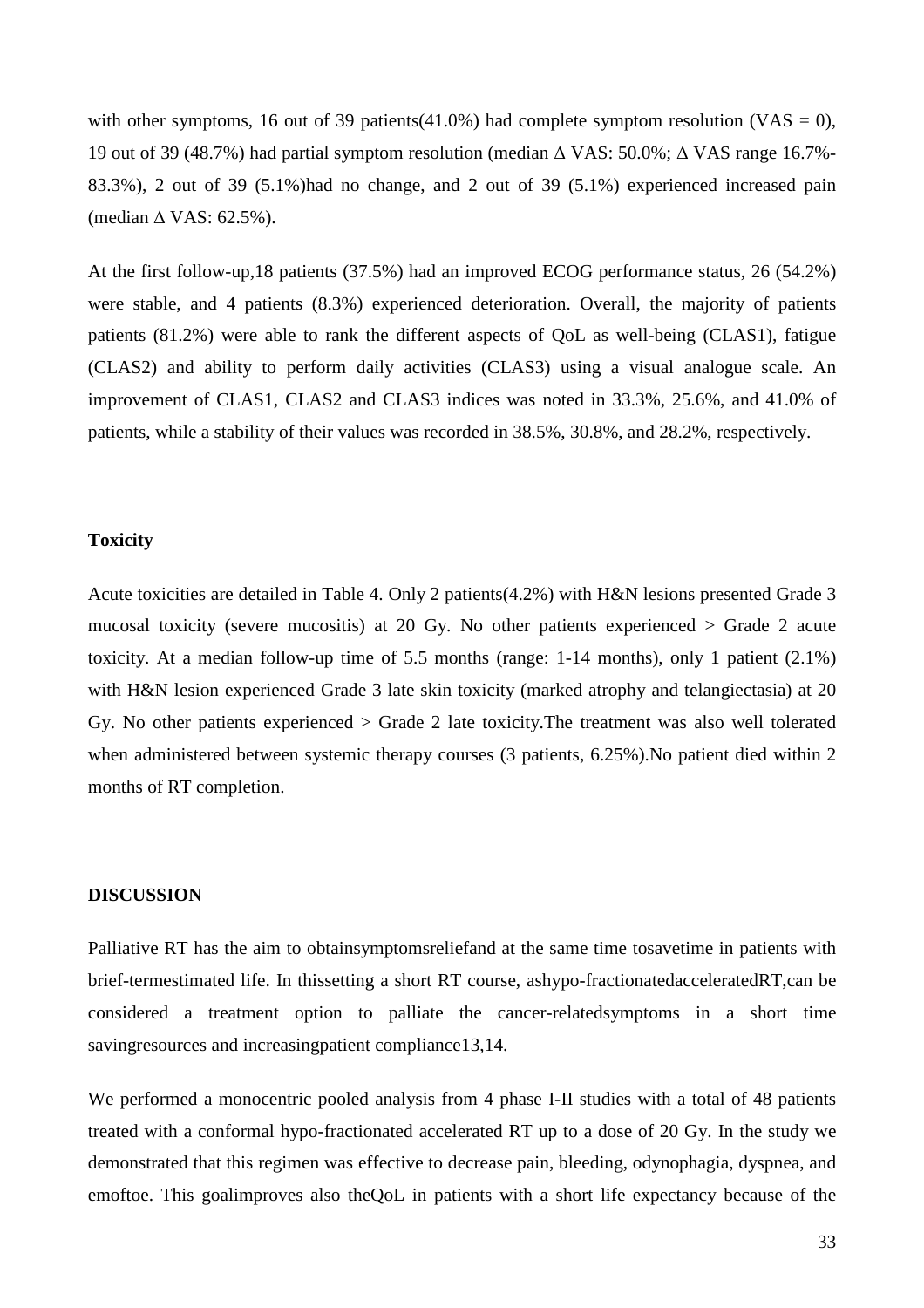older age (≥80 years), the metastatic disease and,if present, the poor performance status. The result of this analysis showed an overall palliative response rate of 91.7%with a median duration of palliation of 4 months. Moreover,the response rate for pain was 89.7% with a significant reduction of VAS values(p< .00001). This RT regimen was also well tolerated with grade 3 toxicity occurring only at 20 Gy level and in patients irradiated in H&N area.

The study has obvious limitations mainly related to the small sample size, the study design based on a pooled analysis, the variety of histology and tumor sites, the different doses delivered (from 14 to 20 Gy), and also the short observation time. Therefore, our data on long-term treatment tolerance, and symptom response are only partially reliable. However, all patients had more than 80 years with a relatively shortlife expectancy. All patientswere also treated in the same Radiation Oncology Centerusinguniform methods of treatment planning.

In literature some studies regarding the use of an accelerated course of twice a day over two consecutive days ("2 x 2") for brain metastases, pelvis and H&N cancers as Quad Shot have previously been published15-24, but no specific data are available about the use of this regimen in the palliative treatment of older patients.

Despite its limitations, our study suggests that an accelerated hypo-fractionated RT up to 20 Gydelivered in 2 days, twice a day, to palliate symptoms in solid cancer in elderly is safe and effective in terms of response. In fact the conformal technique and doses used are able to produce a good symptoms response rate with poor acute and late toxicity rates. These results obviously require further confirmation in prospective studies to comparethis scheme withmoretraditionalpalliativeregimens(such as 20 Gy in 5 fractions or 30 Gy in 10 fractions) in this subgroup of patients.

In conclusion, RT in elderly requires a multidisciplinary approach and specific decision-making frameworks which take in account patientscancer- and noncancer-relatedclinical factors, that can impact RT execution, toxicity and efficacy25. Nevertheless our study shows that an accelerated palliative treatment can be part of the therapeutic armamentarium in this setting.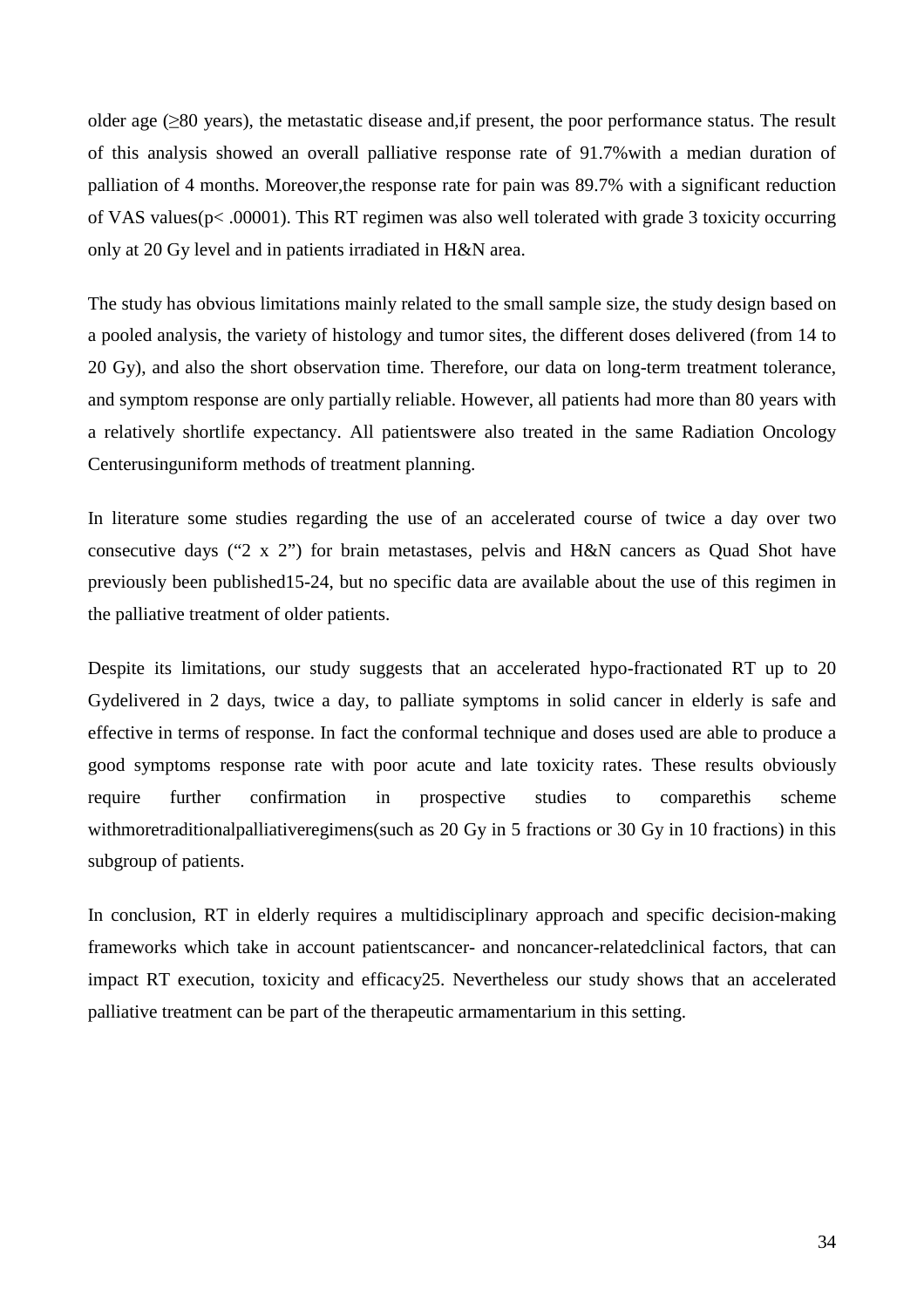## **REFERENCES**

1. Gomez-Millan J. Radiationtherapy in the elderly: more side effects and complications? CritRevOncolHematol 2009;71:70-8;

2. Zachariah B, Balducci L. Radiationtherapy of the olderpatient.Hematology/Oncology clinics 2000;14:131-167;

3. Vineis P, Wild CP. Global cancerpatterns: causes and prevention. Lancet 2014;383:549-557;

4. Chen MJ, Nadalin W. Peculiarities of radiotherapy in the elderly. RadiolBras 2010;43:324-329;

5. Jones JA, Lutz ST, Chow E, Johnstone PA.Palliative radiotherapyat the end of life: a criticalreview.CA Cancer J Clin 2014;64:296-310;

6. Jones J. A brief history of palliative radiationoncology. In: Lutz S, Chow E, Hoskin P, eds. RadiationOncology in Palliative Cancer Care. 1st ed. Hoboken, NJ: Wiley-Blackwell; 2013:3-14;

7.Gillison TL, Chatta GS.Cancerchemotherapy in the elderlypatient.Oncology (Williston Park) 2010;24:76-85;

8. Hurria A, Lichtman SM.Pharmacokinetics of chemotherapy in the olderpatient.Cancer Control2007;14:32-43;

9. Melzack R. The McGill Pain Questionnaire: Major properties and scoring methods. Pain 1975;1:277-299;

10. Salazar OM, Sandhu T, da Motta NW, et al. Fractionated half-body irradiation (HBI) for the rapid palliation of widespread, symptomatic, metastatic bone disease: a randomized Phase III trial of the International Atomic Energy Agency (IAEA). Int J RadiatOncolBiol Phys. 2001;50:765-75;

11. Sutherland HJ, Walker P and Til JE l. The development of a method for determining oncology patients' emotional distress using linear analogue scales. Cancer Nurs 1988;11:303-8;

12. Cox JD, Stetz J, Pajak TF. Toxicity criteria of the Radiation Therapy Oncology Group (RTOG) and the European Organization for Research and Treatment of Cancer (EORTC).Int J RadiatOncolBiolPhys 1995;31:1341-1346;

13.Rastogi M, Revannasiddaiah S, Gupta MK, Seam RK, Thakur P, etGupta M. When palliative treatment achieves more thanpalliation: instances of long-termsurvivalafter palliative radiotherapy. Indian J Palliat Care 2012;18:117–121;

14. Onsrud M, Hagen B, Strickert T. 10-Gy single-fractionpelvicirradiation for palliation and life prolongation in patients with cancer of the cervixand corpus uteri. GynecolOncol 2001;82:167–71;

15.Finnegan TS, Bhatt NH, Shaughnessy JN, Perez C, Redman R, Silverman C, Bumpous J, Potts K, Dunlap NE. Cyclical hypofractionated radiotherapy technique for palliative treatment of locally advanced head and neck cancer: institutional experience and review of palliative regimens. J Community Support Oncol 2016;14:29-36;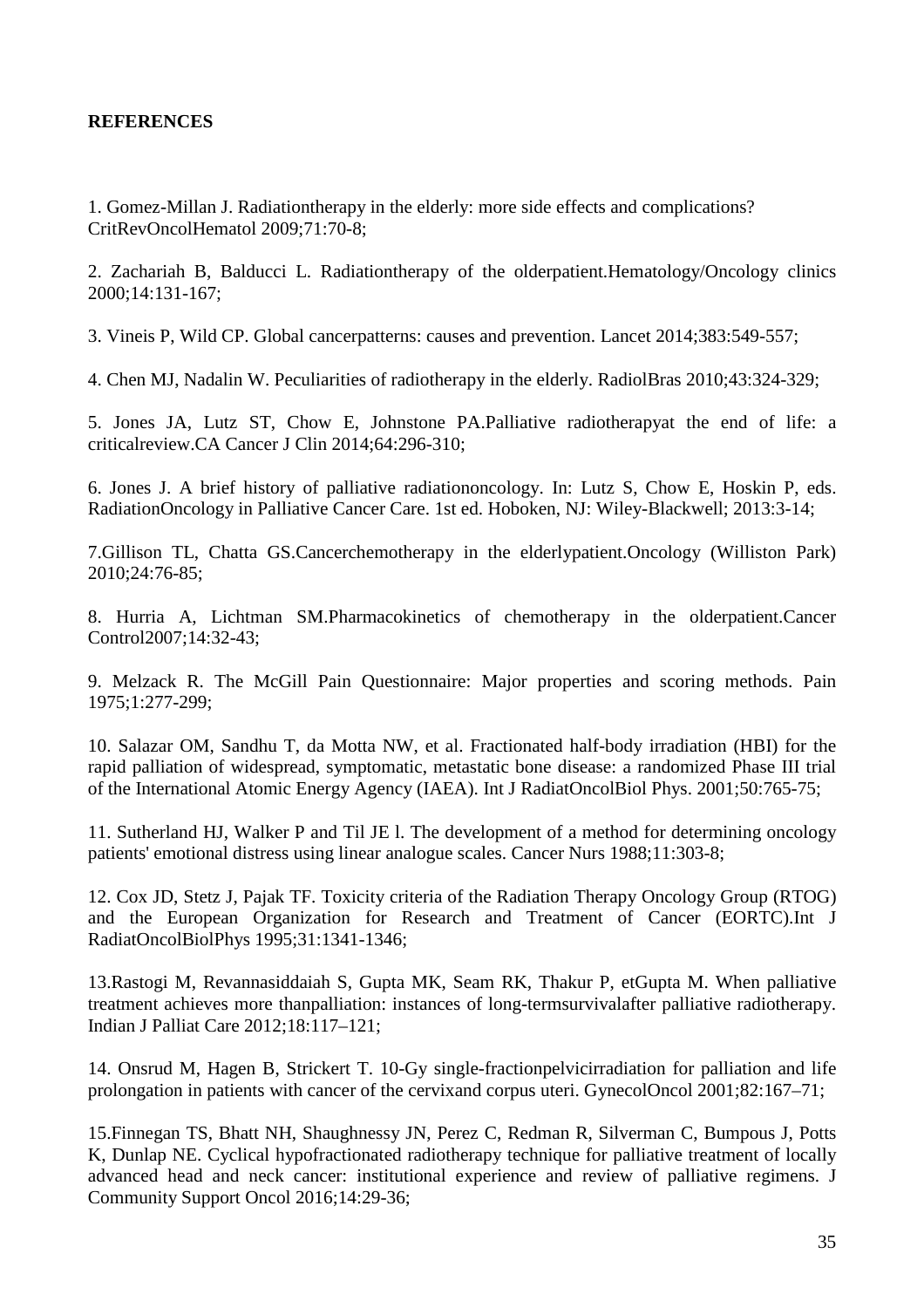16.Spanos W Jr, Guse C, Perez C, Grigsby P, Doggett RL, Poulter C. Phase II study of multiple daily fractionations in the palliation of advanced pelvic malignancies: preliminary report of RTOG 8502. Int J RadiatOncolBiolPhys 1989;17:659-61;

17. Paris KJ, Spanos WJ Jr, Lindberg RD, Jose B, Albrink F.Phase I-II study of multiple daily fractions for palliation of advanced head and neck malignancies. Int J RadiatOncolBiolPhys 1993;25:657-60;

18. Corry J, Peters LJ, Costa ID, Milner AD, Fawns H, Rischin D, Porceddu S. The 'QUAD SHOT'- -a phase II study of palliative radiotherapy for incurable head and neck cancer. RadiotherOncol2005;77:137-42;

19. Carrascosa LA, Yashar CM, Paris KJ, et al. Palliation of pelvic and head and neck cancer with paclitaxel and a novel radiotherapy regimen. J Palliat Med 2007;10:877-81;

20.Chen AM, Vaughan A, Narayan S, Vijayakumar S. Palliative radiation therapy for head and neck cancer: toward an optimal fractionation scheme. Head Neck 2008;30:1586-91;

21. Ghoshal S, Chakraborty S, Moudgil N, Kaur M, Patel FD. Quad Shot: A Short but Effective Schedule for Palliative Radiation for Head and Neck Carcinoma. Indian J Palliat Care2009;15:137– 140;

22. Lok BH, Jiang G, Gutiontov S, Lanning RM, Sridhara S, Sherman EJ, Tsai CJ, McBride SM, Riaz N, Lee NY. Palliative head and neck radiotherapy with the RTOG 8502 regimen for incurable primary or metastatic cancers.Oral Oncol 2015;51:957-62;

23.Caravatta L, Padula GDA, Macchia G, Ferrandina G, Bonomo P, Deodato F, Massaccesi M, Mignogna S, Tambaro R, Rossi M, Flocco M, Scapati A, Scambia G, Pacelli F, Valentini V, Cellini N, Morganti AG. SHort course Accelerated RadiatiON therapy (SHARON) in palliative treatment of advanced pelvic malignancies: a phase I study. Int J RadiatOncolBiolPhys 2012;83:e627-631;

24. Caravatta L, Deodato F, Ferro M, Macchia G, Massaccesi M, Cilla S, Tambaro R, Mignogna S, Padula GD, Musacchio M, Flocco M, Cantore G, Scapati A, Bogale S, Balducci M, Valentini V, Cellini N, Morganti AG. Results of a phase II study of Short-course Accelerated Radiation Therapy (SHARON) for multiple brain metastases. Am J ClinOncol 2015;38:395-400;

25. Smith GL, Smith BD. Radiation treatment in older patients: a framework for clinical decision making. J ClinOncol 2014;32:2669-78.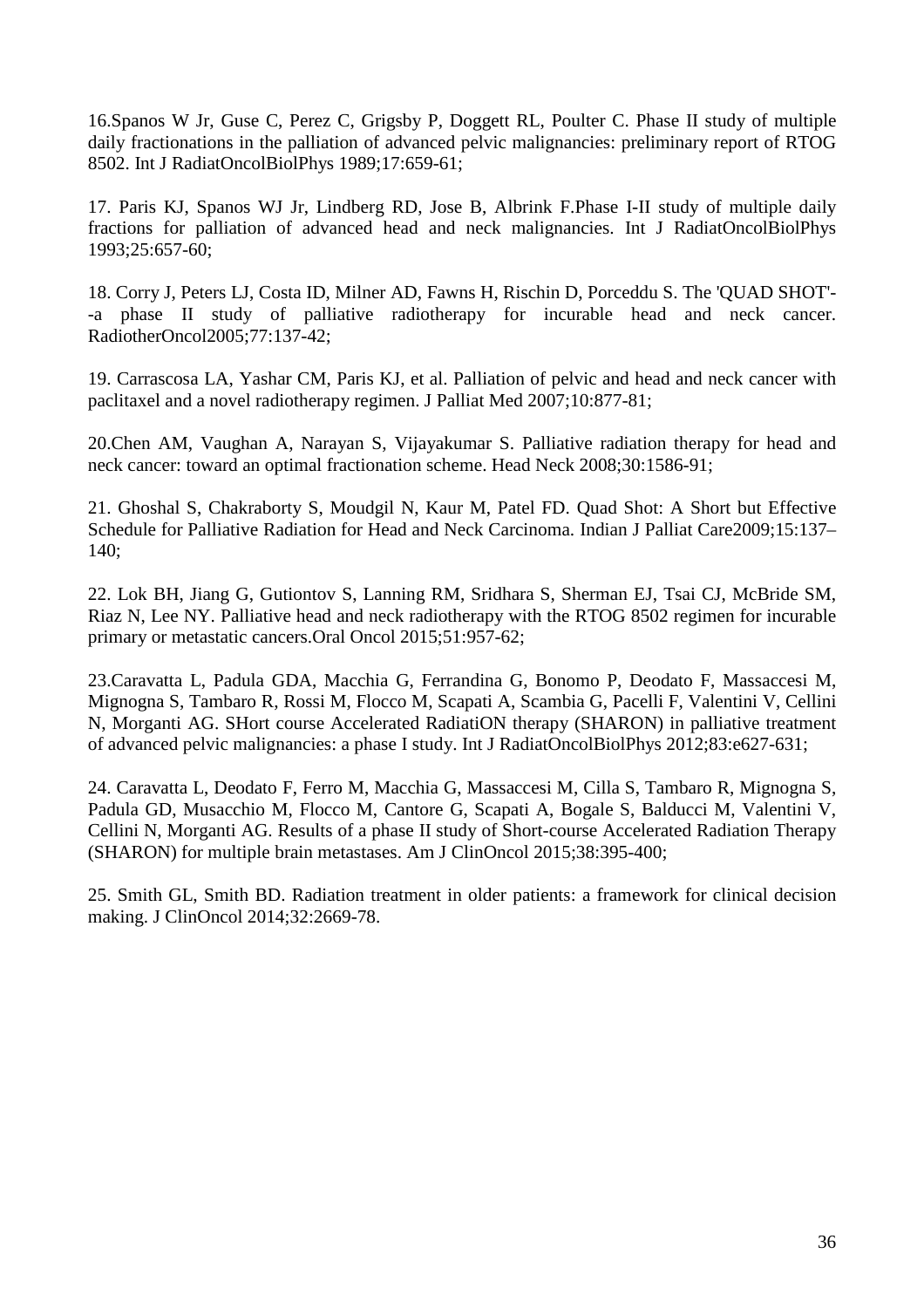**Table 1.**Patients characteristics.

|                 | $\mathbf n$  | $\%$ |  |  |  |
|-----------------|--------------|------|--|--|--|
| <b>Patients</b> | 48           | 100  |  |  |  |
| Age (years)     |              |      |  |  |  |
| Median          | 85.0         |      |  |  |  |
|                 |              |      |  |  |  |
| Range           | $80 - 98$    |      |  |  |  |
|                 |              |      |  |  |  |
| <b>Gender</b>   |              |      |  |  |  |
| Male            | 32           | 66.7 |  |  |  |
| Female          | 16           | 33.3 |  |  |  |
|                 |              |      |  |  |  |
| <b>ECOG</b>     |              |      |  |  |  |
| $\overline{0}$  | $\mathbf{1}$ | 2.1  |  |  |  |
|                 |              |      |  |  |  |
| $\mathbf{1}$    | 11           | 22.9 |  |  |  |
| $\overline{2}$  | 23           | 47.9 |  |  |  |
| 3               | 13           | 27.1 |  |  |  |
|                 |              |      |  |  |  |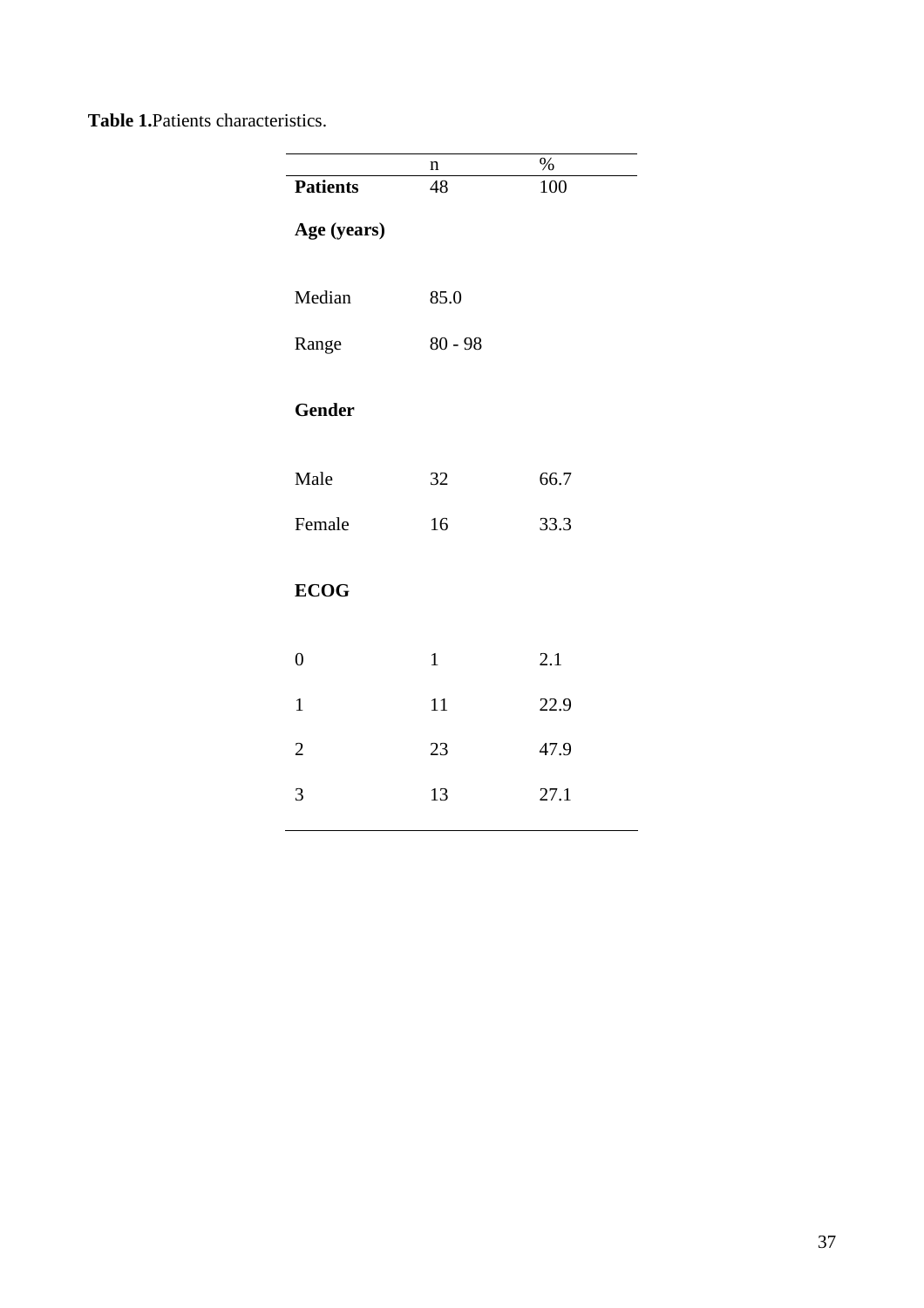**Table 2.**Tumor sites and histopathology.

|                                            | $\mathbf n$             | $\%$ |
|--------------------------------------------|-------------------------|------|
| <b>Patients</b>                            | 48                      | 100  |
| <b>Advanced primary cancer</b>             | 17                      | 35.4 |
| <b>Head and neck</b>                       | 10                      | 20.8 |
| Squamous cell carcinoma                    | 10                      | 20.8 |
| Lung                                       | $\overline{7}$          | 14.6 |
| Squamous cell carcinoma                    | 6                       | 12.5 |
| Adenocarcinoma                             | $\mathbf{1}$            | 2.1  |
|                                            |                         |      |
| <b>Metastatic cancer</b>                   | 31                      | 64.6 |
| <b>Head and neck</b>                       | 16                      | 33.3 |
| Squamous cell carcinoma (skin)             | 10                      | 20.8 |
| Melanoma (skin)                            | 3                       | 6.2  |
| Basocellular carcinoma (skin)              | $\mathbf{1}$            | 2.1  |
| Papillary carcinoma (thyroid)              | $\mathbf{1}$            | 2.1  |
| Cholangiocarcinoma (bile duct)             | $\mathbf{1}$            | 2.1  |
| Lung                                       | $\overline{\mathbf{4}}$ | 8.3  |
| Invasive ductal carcinoma (breast)         | $\mathbf{1}$            | 2.1  |
| Squamous cell carcinoma (esophagus)        | $\mathbf{1}$            | 2.1  |
| Adenocarcinoma (1 rectum and1 n.n. origin) | $\overline{2}$          | 4.2  |
| <b>Bone</b>                                | 11                      | 22.9 |
| Adenocarcinoma (5 lung and 4 prostate)     | 9                       | 18.7 |
| Squamocellular carcinoma (penis)           | $\mathbf{1}$            | 2.1  |
| Invasive ductal carcinoma (breast)         | $\mathbf{1}$            | 2.1  |

n.n.: not known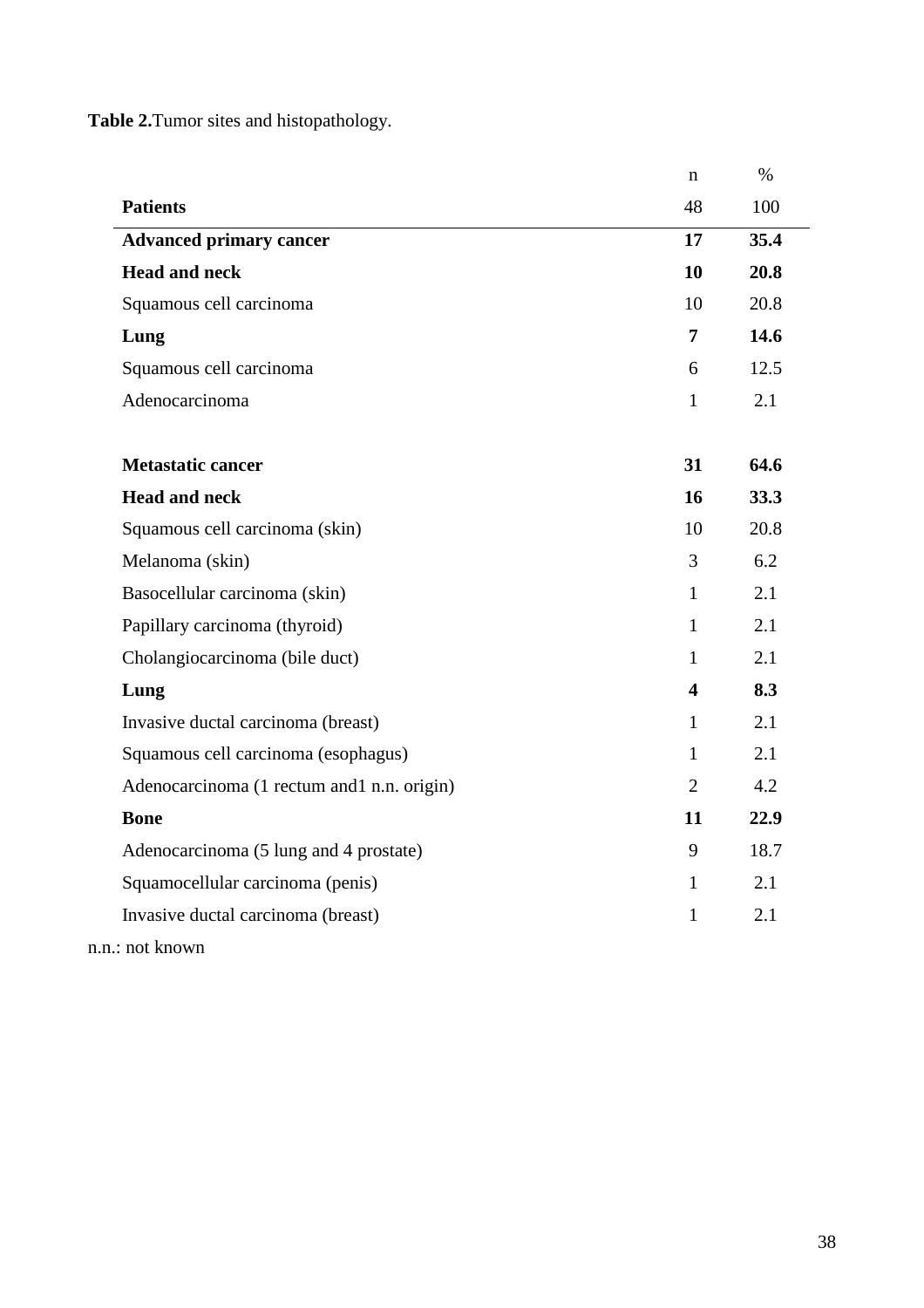**Table 3.**Baseline symptoms.

|                 | $\mathbf n$    | %    |
|-----------------|----------------|------|
| <b>Patients</b> | 48             | 100  |
| Pain            | 29             | 60.4 |
| Odynophagia     | 6              | 12.5 |
| Bleeding/pain   | 4              | 8.3  |
| Dysphagia alone | 3              | 6.2  |
| Bleeding alone  | 2              | 4.2  |
| Dyspnea         | $\overline{2}$ | 4.2  |
| Emoftoe         | $\overline{2}$ | 4.2  |

**Table 4.**Acute toxicity after radiation treatment (maximum recorded grade).

| Grade<br>(G)     | Organ tissue          |                                |                       |                         |                        |  |  |
|------------------|-----------------------|--------------------------------|-----------------------|-------------------------|------------------------|--|--|
|                  | <b>Skin</b><br>$(\%)$ | <b>Mucous membranes</b><br>(%) | <b>Pharynx</b><br>(%) | <b>Esophagus</b><br>(%) | <b>Bowel</b><br>$(\%)$ |  |  |
| $\boldsymbol{0}$ | 33(68.8)              | 41 (85.4)                      | 43 (89.6)             | 46 (95.8)               | 45 (93.7)              |  |  |
| 1                | 12(25.0)              | 1(2.1)                         | 3(6.2)                | 2(4.2)                  | 2(4.2)                 |  |  |
| $\overline{2}$   | 3(6.2)                | 4(8.3)                         | 2(4.2)                | 0(0.0)                  | 1(2.1)                 |  |  |
| 3                | 0(0.0)                | 2(4.2)                         | 0(0.0)                | 0(0.0)                  | 0(0.0)                 |  |  |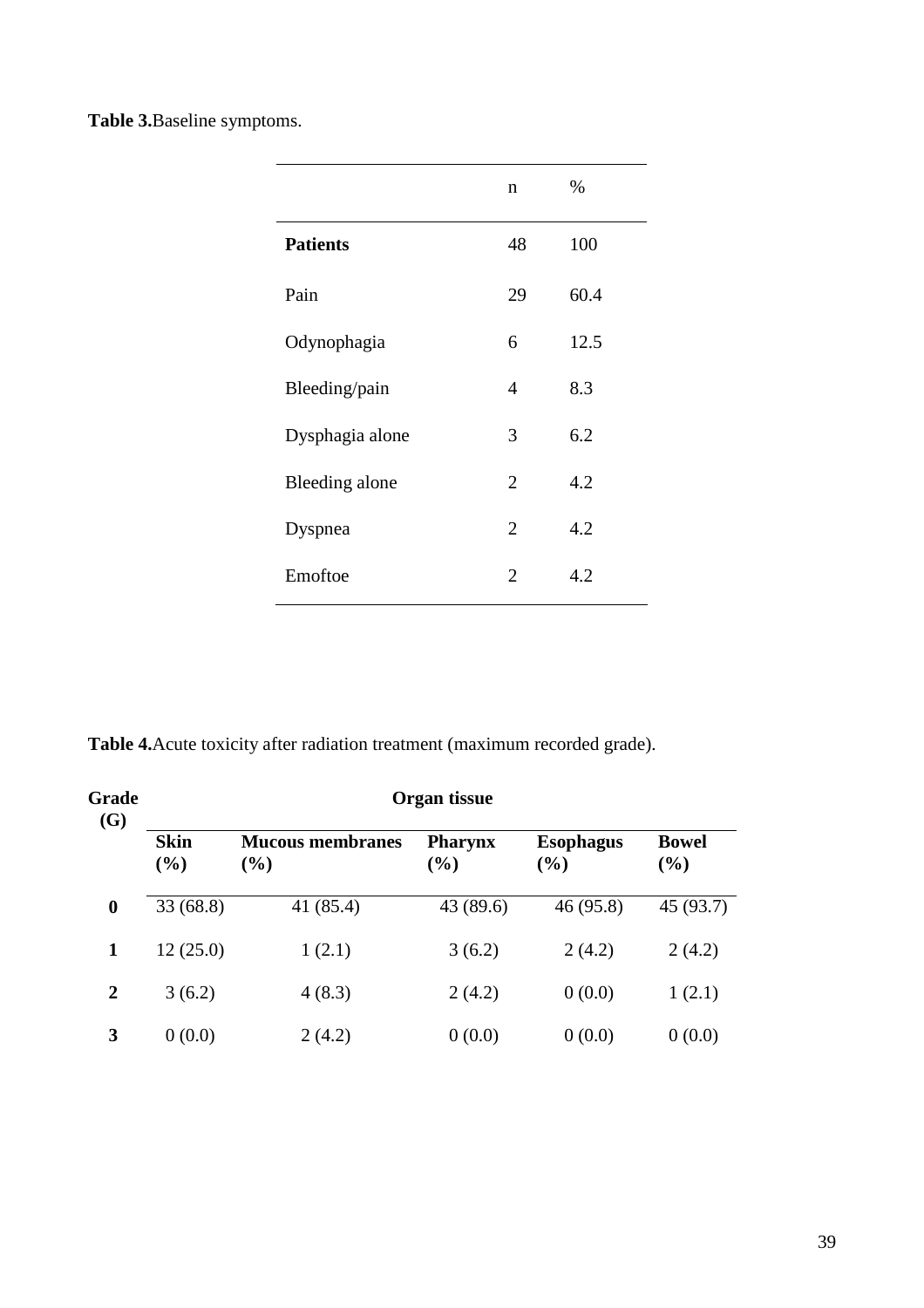**Table 5.**Symptomatic response.

| <b>Response</b> | No. | $\%$ |
|-----------------|-----|------|
| <b>PSR</b>      | 26  | 54.1 |
| <b>CSR</b>      | 18  | 37.5 |
| NC              | 2   | 4.2  |
| <b>PS</b>       | 2   | 4.2  |

CSR: complete symptoms remission; NC: no changes; PS: progression ofsymptoms; PSR: partial symptoms remission.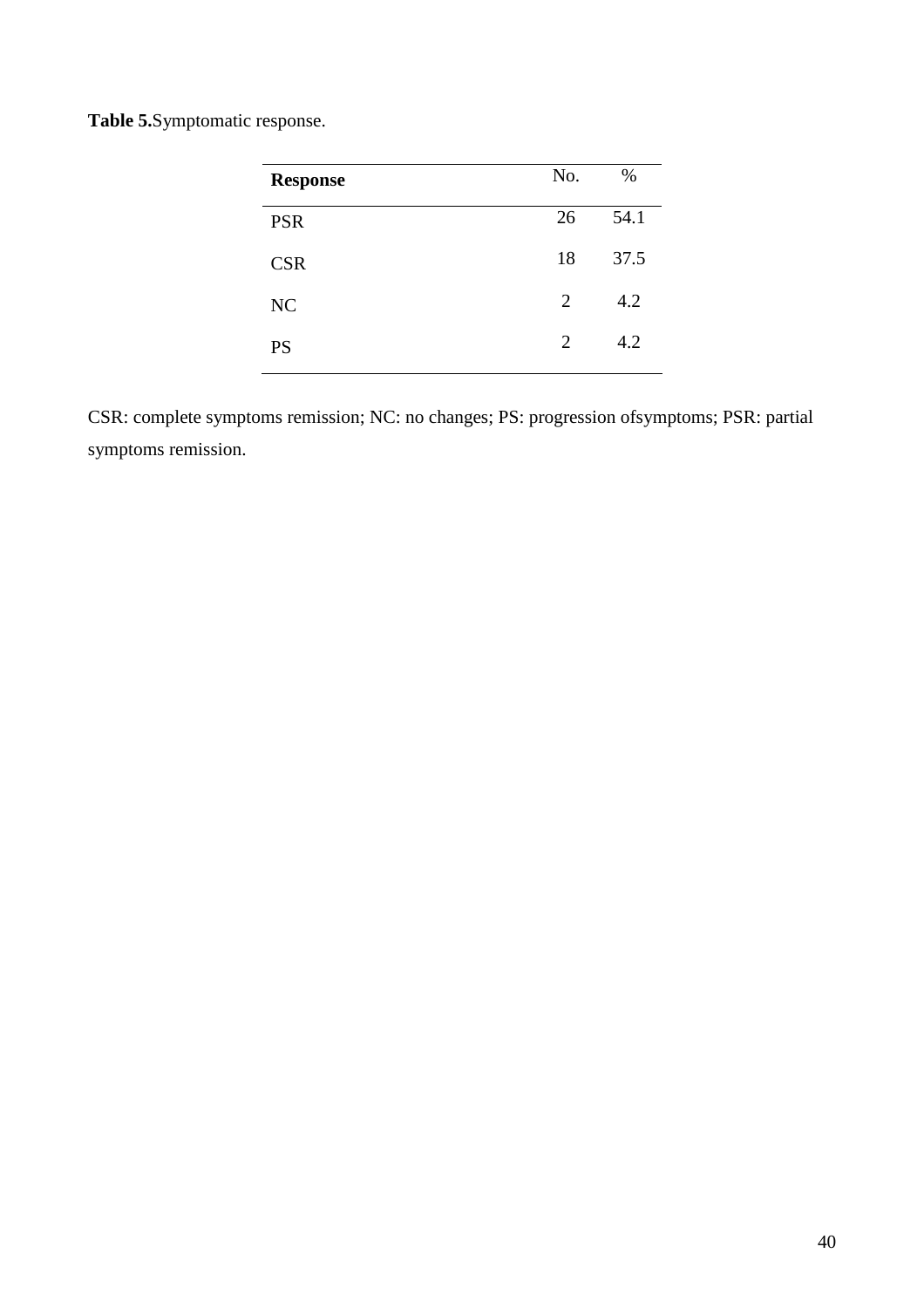#### **III.3 HEAD AND NECK**

## **SHORT COURSE ACCELERATED RADIATION THERAPY (SHARON) IN PALLIATIVE TREATMENT OF ADVANCED HEAD AND NECK MALIGNANCIES: A PHASE I-II STUDY.**

#### **ABSTRACT**

#### **Purpose**

To define the maximum tolerated dose (MTD)of a conformalShort course Accelerated Radiation therapy (SHARON) and the feasibility of this fractionation in term of safety and efficacyfor symptomatic palliation of metastatic or locally advanced head and neck cancer.

#### **Methods and materials**

A phase I trial in four dose-escalation steps was designed: 14 Gy in 4 fractions of 3.5 Gy twice a day, 16 Gy in 4 fractions of 4 Gy twice a day, 18 Gy in 4 fractions of 4.5 Gy twice a day and 20 Gy in 4 fractions of 5 Gy twice a day.The dose limiting toxicity (DLT) was defined as any grade 3 or 4 toxicity occurring during treatment. The MTD obtained was used to plan a phase II trial based on Simon's two-stage design. Pain was recorded using a Visual Analogic Scale (VAS). Impact on Quality of Life (QoL) was evaluated according to CLAS scales.

#### **Results**

A total of 48 patients were treated. The most frequent baseline symptoms were pain (66.6%), odynophagia (16.7%), bleeding/pain (8.3%), bleeding alone (4.2%), and dysphagia (4.2%). Inthe phase I trial the 20 Gy dose level was determined to be the MTD, with 1 out of 6 patients showing Grade 3 acute mucositis. In the phase II trial the palliative response rate (complete plus partial) was 82.7% with a median duration of palliation of 3 months. Complete pain relief was achieved in 33.3% of patients. The overall response rate for pain was 81.5%.

#### **Conclusions**

A short course of radiotherapy over two days with acceleratedhypo-fractionation was well tolerated and effective for palliation in patients with metastatic or locally advanced head and neck cancer. The results of SHARON may help to design a future prospective randomized study comparing this regimen to a standard palliation course of two weeks duration (30 Gy in 10 fractions).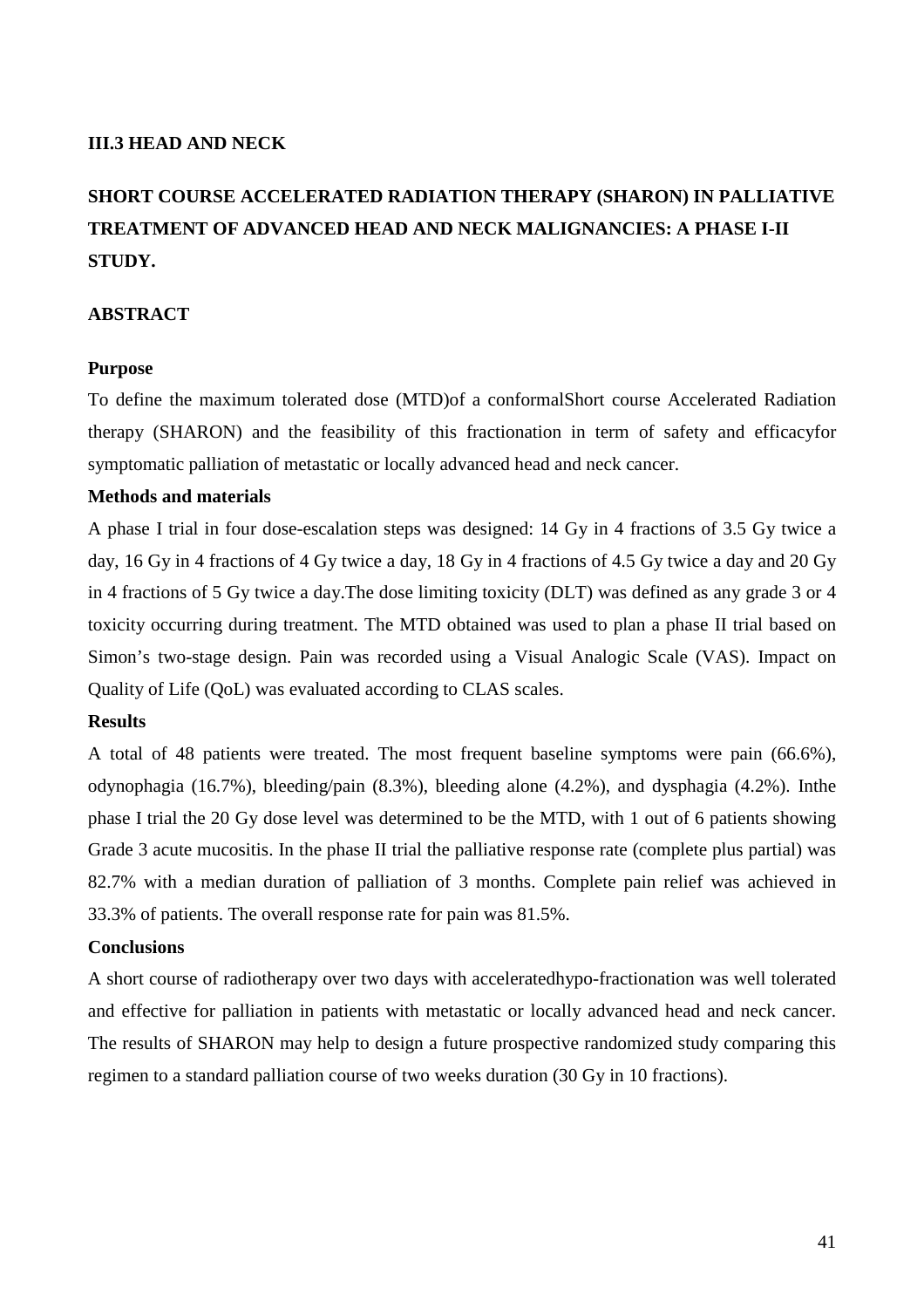## **INTRODUCTION**

Locally advanced or metastatic head and neck (H&N) cancer may presenta challenge to the clinician. The patient quality of life (QoL)is impacted because of symptomssuch as pain, dysphagia, odynophagia, otalgia, bleeding, cough, hoarseness, and respiratory distress<sup>1</sup>. In patients with multiple co-morbidity precluding curative treatment or for patients with metastatic disease, palliative radiotherapy (RT) is an effective therapeutic option to reduce symptomsand improve  $QoL<sup>2,3</sup>$ .

Ideallypalliative RTshouldbe of short durationto minimizethe patient discomfort and treatment cost. As an illustration, RT delivery in two daysinstead of theconventional one to two weeks course may in theory reduce theeconomic costandlogistical burdenfor bothpatients andhealth care system. A short RT coursecould alsoallow early initiation ofchemotherapy for patients with distant metastases and potentially improve survival for those patients. In addition, improvement of patient symptoms with a short RT course may improve the patient QoL before their admission or referral to hospice care.

Hypo-fractionation has traditionally been delivered to shorten a treatment course. A higher dose per fraction would have been effective to achieve a rapid biological effect with tumor shrinkage and symptoms relief. However, there is also a higher risk for long-term complications if the tumor is close to a radiosensitive structure. In patients with a short life expectancy because of widespread metastases and poor functional status, long-term complications may not be an issue. Another effective method to shorten treatment time is to deliver RT twice a day. The use of twice daily fractionation reduces the risk of late effects by reducing the fraction size. This treatment strategy has been effective for palliation of pelvic, H&N tumors, and brain metastases.<sup>2,4-12</sup>.

However, accelerated hypo-fractionated RT is not without risk. Severe acute toxicity has been reported and may cause inadvertent deterioration of patient QoL. In order to minimize the prevalence of severe side effects during treatment, a radiation dose escalation may be required to establish the dose threshold for severe toxicity.

Thus, the aim of this prospective study is to assess the feasibility of a short course palliative RTfor H&N cancer using an escalating dose increments (dose levels) to determine the maximum tolerated dose (MTD) for severe toxicity. Once the MTD has been reached, this dose level has been used in asubsequent phase II trial to evaluate the feasibility of accelerated hypo-fractionated RT for palliation of H&N cancers.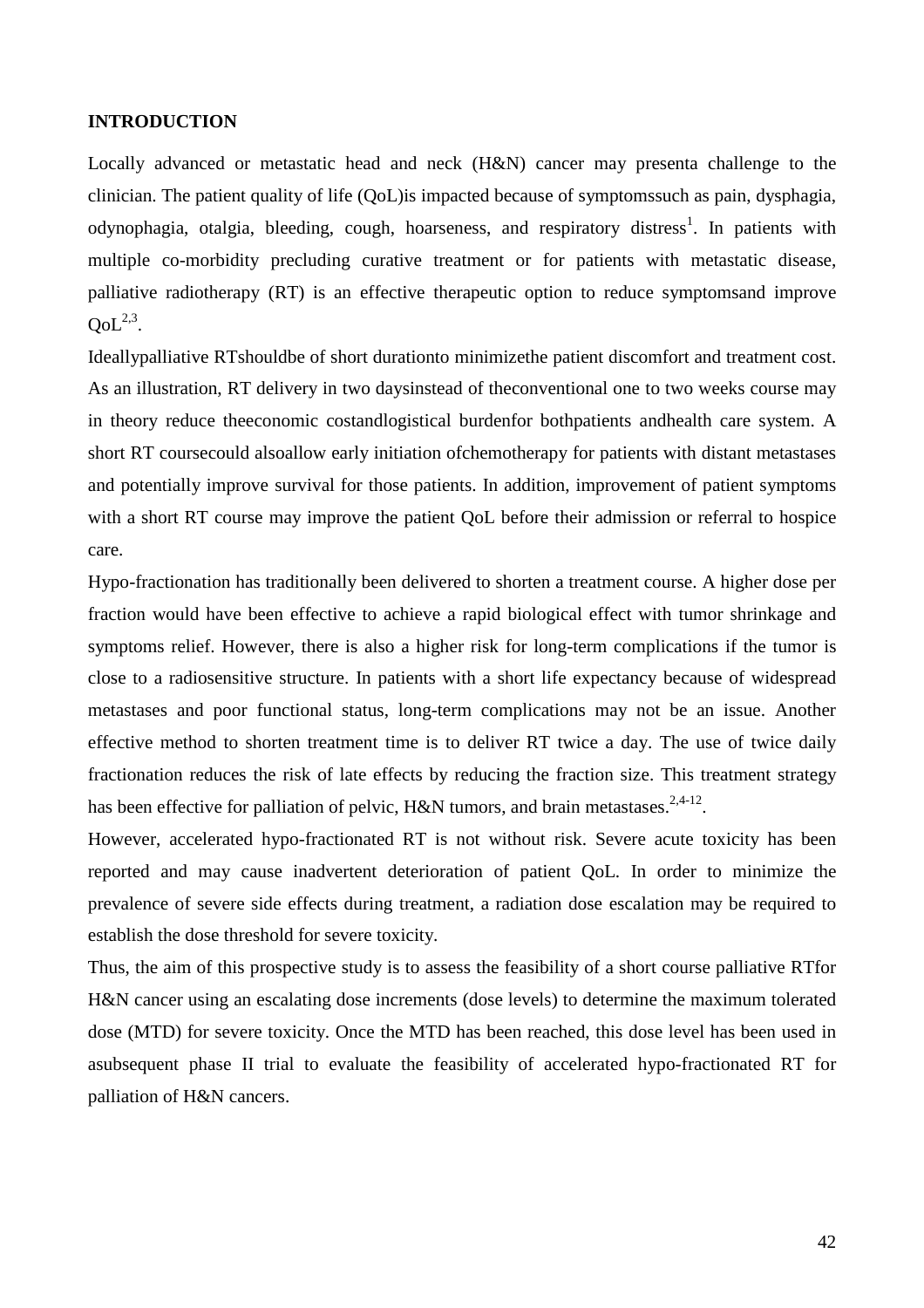#### **MATERIALS AND METHODS**

#### **Eligibility criteria**

Patients were required to have histologically proven locally advanced or metastatic H&N cancer. They were also excluded from curative therapy because of disease stage and/or presence of multiple comorbidities and/or poor performance status. Other selection criteria includedage >18 years, Eastern Cooperative Oncology Group (ECOG) performance status <3, and no prior RT to the same region. Patients who received systemic therapy were allowed to participate into the trial provided that the last date of chemotherapy was at least 10 days from RT. Pretreatment evaluation included a complete history, physical examination, complete blood count and head and neck computed tomography (CT) scan. Information on pain and other symptoms, ECOG performance status and quality of life (QoL) was recorded at baseline and at each follow-up visit. Pain was measured on the validated Visual Analogue self-assessment Scale  $(VAS)^{13}$ . Pain intensity and use of analgesicswere also recorded according to IAEA scale(Pain and Drug scores)<sup>14</sup>. The OoL indices were evaluated using the CLAS1, CLAS2 and CLAS3 visual analogue scales, which evaluatedwell-being, fatigue, and ability to perform daily activities, respectively. This method is based on a linear analogue scale, as reported for pain evaluation. The reliability and validity of these QoL indices were previously demonstrated and reported $^{15}$ .

## **Study design and end-points**

#### Phase I.

A dose escalation study was designed to define the recommended phase II dose, also referred as the maximum tolerated dose (MTD) of an accelerated hypo-fractionated course of RT for head and neck cancer palliation . The recommended phase II dose is defined as the dose level below the highest administered dose associated with dose limiting toxicity (DLT) in at least one third of patients<sup>16</sup>. DLT was defined as any acute toxicity > Grade 3, according to the RTOG scale<sup>17</sup>. A minimum of 6 patients were treated at each dose level. If DLT was observed in  $<$  2 of 6 patients at a given dose level (providing that at least 3 months of follow-up had passed since the  $6<sup>th</sup>$  patient enrolled at the last dose level completed the radiation treatment), the trial proceeded to the next dose level. IfDLT occurred in 2 of 6 patients at a given dose level, treatment up to 6 additional patients was required at this dose level. If DLT occurred in > 2 patients of the six-patient cohort, dose escalation was stopped, and the dose level below that was considered the recommended phase II dose. If DLT occurred in  $>$  4 patients of the expanded twelve-patient cohort, dose escalation was stopped, and the next lower dose level below that was considered the recommended phase II dose. If DLT occurred in  $\lt 4$  patients of the expanded twelve-patient cohort, the trial proceeded to the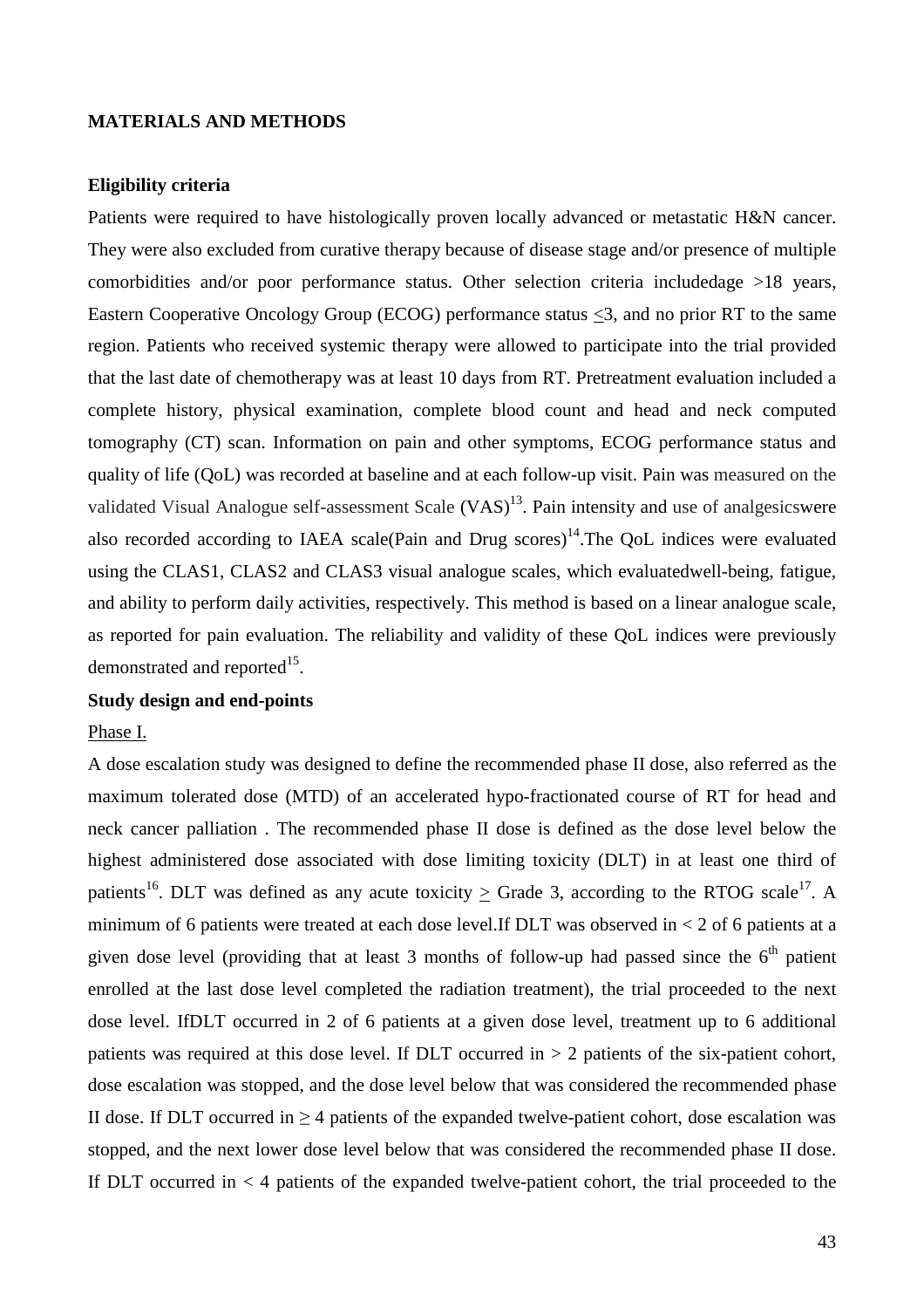next level.As an added precaution for patient safety, we only plan for four dose levels as we are not certain about the long-term effect of radiation dose escalation on normal tissue tolerance when the patient may also receive chemotherapy for distant metastases. Among patients who did receive systemic therapy, the ones who experienced a good response to the combined treatment might have a longer life expectancy and might experience unexpected complications.

#### Phase II.

The sample size was calculated based on the two-stage optimal design by  $Simon<sup>18</sup>$ . The design tested the null hypothesis that the symptomatic response rate for this population would improve from 10.0% (without RT) to 30.0%, using anα error of 0.05 and a βerror of 0.2. Thus, the first step was planned to include 10 patients. Enrolment will be stopped followed by study closure if there was no response. However, in case of detection of at least one symptomatic response, the study would enrol another 19 patients up to a total number of 29 patients. The regimen would be consider inactive if ≤ 5/29 responses were recorded.

#### **Treatment**

All patients underwent computer tomography (CT)-scan simulation in the supine position. Simulation CT images were taken in 5-mm increments over the region of interest. The gross tumor volume (GTV) was defined as the primary tumor or its metastatic site. The Clinical Target Volume (CTV) was defined as the GTV plus 1 cm margin. The planning target volume (PTV) was the CTV with a margin of 1 cm in all directions. Three-dimensional conformal RT was planned (3D-CRT) using the OncentraMasterPlan(Nucletron B.V., Veenendaal, Netherland) treatment planning system. There were four dose levels of 14 Gy in 3.5 Gy twice a day, 16 Gy in 4 Gy twice a day, 18 Gy in 4.5 Gy twice a day, and 20 Gy in 5 Gy twice a day. Based on a α/β ratio of3, the Equivalent Dose in 2 Gy fractions (EQD2) corresponding to those four dose levels wasrespectively 20.6 Gy, 24.1Gy, 27.8 Gy and 32.0 Gy<sup>19</sup>. The dose was specified according to the ICRU Report  $62^{20}$ . Dose-volume histograms (DVHs) were established for PTV and OARs. The treatment was delivered by an Elekta Precise Linac equipped with standard multi leaf collimators (MLC). Patients were treated in two consecutive days with twice daily fractionation and an interval of at least 8 hours between fractions to allow normal tissue repair. During treatment planning and delivery, the medical and physics staff performed two independent check for quality assurance, as previously reported<sup>21</sup>. Setup reproducibility was checked before any fraction using electronic portal imaging, as previously  $described<sup>22</sup>$ .

#### **Follow-up evaluation**

Fifteen days after treatment, all patients underwent the first evaluation. Afterwards, patients were followed at 2-month intervals. Evaluation consisted of history, physical examination and full blood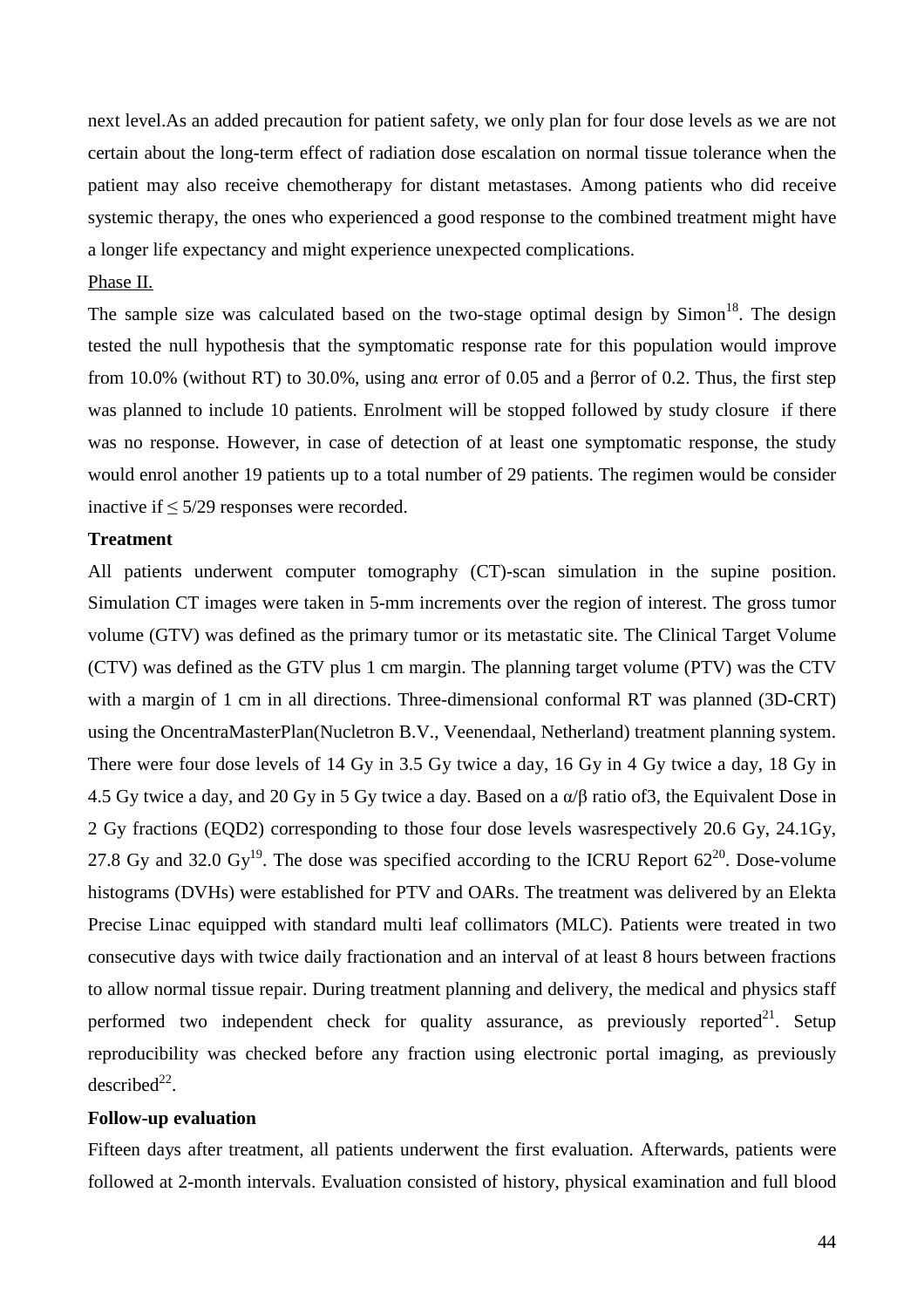count. Radiation acute and late toxicities were scored according to the RTOG and EORTC - RTOG toxicity scales, respectively<sup>17</sup>. Indices related to symptom relief, pain, drug score and OoL were recorded. Bleeding was considered to be completely palliated if the patient required no further medication to control the symptom. Complete pain relief was defined as VAS score of 0. A reduction, but no complete resolution of symptom severity, or a decrease in pain and drug score were considered to be a partial response. In addition, information about ECOG performance status and QoL was compared to the ones at baseline and graded as improved, stable, or worse.

#### **Ethical considerations**

All procedures were approved by the Institutional Ethic Committee, and were in accordance with the Helsinki Declaration, as revised in 2008. All patients provided written informed consent before study entry.

#### **RESULTS**

#### **Patient characteristics**

A total of 48 patients were enrolled in this trial. Twenty-five patients were enrolled in phase I study. The 6 patients enrolled in the  $4<sup>th</sup>$  dose level were also counted as patients enrolled in the phase II study. Patient characteristics are detailed in Table 1. Fifteen and 33 patients had locally advanced and metastatic H&N cancer respectively. The overall primary sites were: head and neck (31.2%), skin (27.1%), ovary (8.3%), breast (6.2%), lung (6.2%), thyroid (2.1%), pancreas (2.1%), colon (2.1%), rectum (2.1%), prostate (2.1%), bladder (2.1%), uterus (2.1%), kidney (2.1%), soft tissue (2.1%), and unknown primary (2.1%). Histopathology of primary tumors is detailed in Table 2. Overall, the most frequent baseline symptoms were pain (66.6%), odynophagia (16.7%), bleeding/pain (8.3%), bleeding alone (4.2%), and dysphagia (4.2%)(Table 3).

#### **Phase I**

In order to assess acute toxicity properly, patient accrual at every level continued until the sixth enrolled patient had a minimum follow-up of threemonths after RT. Acute toxicities for every cohort of the phase I study are detailed in Table 4. Only 1 patient presented Grade 3 mucosal toxicity (severe mucositis) at  $4<sup>th</sup>$  dose level. Consequently, the dose level of 20 Gy was determined to be the MTD.No other patients experienced > Grade 2 acute toxicity. The treatment was also well tolerated when administered between systemic therapy courses (14 patients, 56.0%). No patient died within 30 days of RT completion.

## **Phase II.**

In the first stage of the trial's design, 10 patients were enrolled and treated with 20 Gy. Four patients (40.0%) experienced complete symptom remission, 5 patients (50.0%) had partial symptom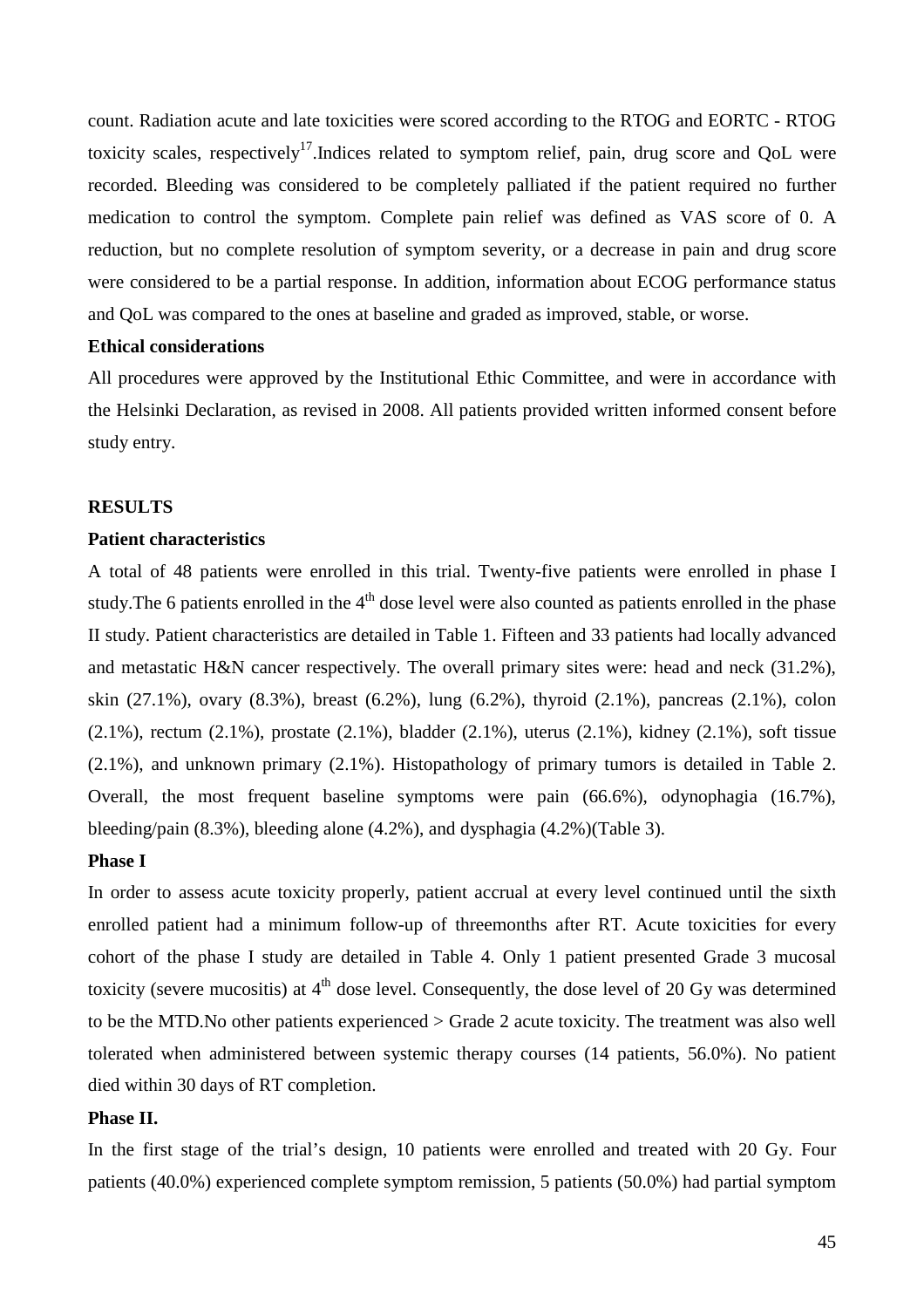remission, and there was no change in one patient (10.0%). Thus, the palliative response rate (complete plus partial symptom remission) in the first stage was 90.0%. In the second stage, another 19 patients were enrolled to reach the total number of 29 patients. The overall palliative response rate (complete plus partial symptom remission) for the whole group was 82.7% (CI 0.95: 65.0% - 92.9%). Median duration of palliation was 3 months. Data regarding symptomatic response are reported in Table 5.The response rate for pain was 81.5% (CI 0.95: 62.8% - 92.3%). The pretreatment and post-treatment mean VAS was 4.7 and2.2 respectively (*p*< 0.001). For pain relief alone or associated with other symptoms, nine out of 27 patients(33.3%)had complete symptom resolution (VAS = 0), 13 out of 27 (48.1%) had partial symptom resolution (median  $\Delta$  VAS: 50.0%; ∆ VAS range 16.7% - 66.0%), four out of 27 (14.8%)had no change, and one out of 27 (3.7%) experienced increased pain (∆ VAS: 33.3%). Fifty percent of patients with dysphagia (alone or associated to pain) reported complete symptom resolution, 25.0% had a partial resolution, and 25.0% experienced no change. Complete and partial bleeding resolution was observed in 16.7% and 83.3% of the patients respectively.At the first follow-up,44.8% of patients had an improved ECOG performance status, 41.4% were stable, and 13.8% experienced deterioration. Overall, most patients (93.1%) were able to rank the different aspects of QoL as well-being (CLAS1), fatigue (CLAS2) and ability to perform daily activities (CLAS3) using a visual analogue scale. An improvement of CLAS1, CLAS2 and CLAS3 indices was noted in 22.2%, 18.5%, and 22.2% of patients, while a stability of their values was recorded in 40.7%, 33.3%, and 29.6%, respectively.

#### **Late toxicity**

At a median follow-up time of four months (range: 1 - 16 months), only one patient (2.1%) experienced Grade 3 late skin toxicity (marked atrophy and telangiectasia) at 20 Gy. Anotherone patient (2.1%) developed Grade 2 late skin toxicity (patch atrophy and moderate telangiectasia) at 20 Gy. Only 5 patients (10.4%) had Grade 1 late skin toxicity (slight atrophy and pigmentation change) at 18 Gy  $(n=1)$ , and 20 Gy  $(n=4)$  respectively.

#### **DISCUSSION**

To our knowledge, this is the first radiation dose escalation study to determine the MTD for effective palliation of H&N cancer. Our study is important because it lay the framework for future prospective randomized studies on how best to improve QoL in H&N cancer patients with metastatic disease. The technique of RT in this study can be performed in all emerging countries with limited resources<sup>23</sup>. Thus, the results of our study has significant implications as it may also decrease treatment cost which is a limiting factor also in developed countries<sup>24</sup>.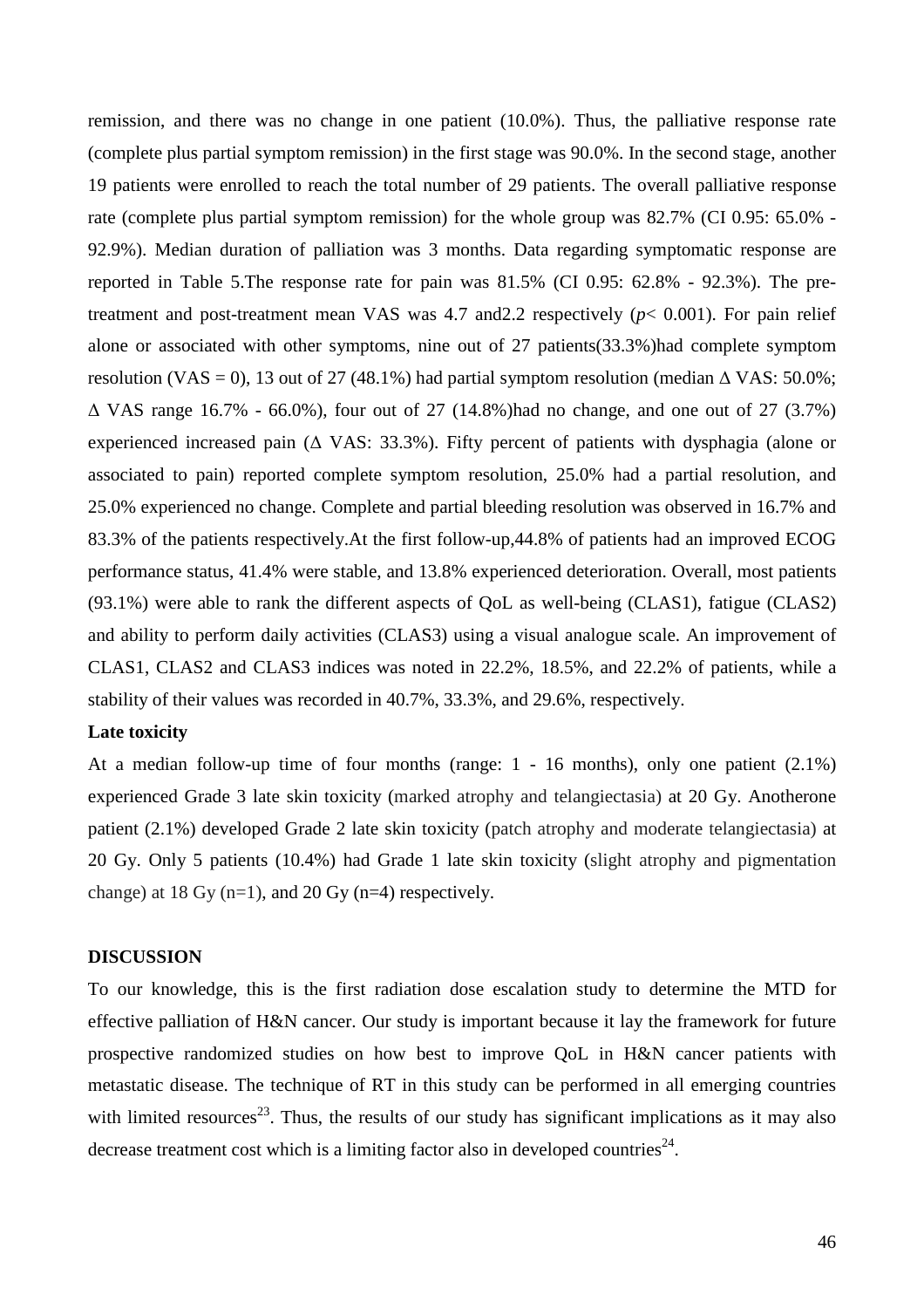We demonstrated that an accelerated hyper-fractionated RT of 20 Gy was effective to decrease pain, bleeding, dysphagia, and improve QoL in H&N cancer patients with a short life expectancy because of metastatic disease and/or poor performance status. Our response rate of 82.7% were among the best results in the literature. Our regimen was also very well tolerated with minimum grade 3-4 toxicity. We did not increase the dose beyond 20 Gy because of the concern for long-term toxicity as a significant percentage of the patients also received chemotherapy. Those who responded to chemotherapy may be long-term survivors and may develop long-term complications. The data in our study compared favorably with other RT regimen frequently used for palliation of H&N cancer.

Mohanti et al<sup>25</sup> reported up to 59.0% palliation of symptoms in 505 patients with stage IV H&N cancer treated with a hypo-fractionated course of 20 Gy in 5 fractions over one week. A similar regimen to a higher dose (median 30 Gy) provided up to 79.0% response rate in H&N cancer patients undergoing palliative  $RT^{26}$ . A more protracted course of hypo-fractionated RT of twice weekly course of 32 Gy in 8 fractions also achieved a similar rate of H&N cancer symptoms palliation<sup>27</sup>. However, despite effective palliation, such a prolonged treatment course is time consuming and inconvenient for the patients if they were to receive hospice care. Thus, a shorter course of RT may be more cost effective and may reduce the patient need for transportation if it provides equal palliation.

An accelerated course of twice a day over two consecutive days ("2 x 2") have been previously reported to achieve a good response in H&N cancer patients undergoing RT for symptoms palliation.The Quad Shot technique was proposed initially by MD Anderson Cancer Center and was adoptedlater by the Radiation Therapy Oncology Group (RTOG) for palliation of gynecologic malignancies. The protocol was then applied for palliation of H&N cancer<sup>2,6-11</sup>. In those studies, the doses per cycle ranged from 14 to 14.8 Gy, delivered in 4 fractions (twice a day for 2 consecutive days). Several techniques of RT ranging from intensity modulated radiation therapy (IMRT), 3D-CRT, and  ${}^{60}$ CobaltTeletherapy were employed for palliation. The Quad Shot regimen achieved a good response and adequate survival rates with acceptable acute toxicity.However, although those studiestestedthe "2 x 2" regimenin this setting, ourstudy wasthe first tosystematically assessthe MTD.

Lok et al<sup>11</sup> reported a 65.0% response rate in 75 H&N cancer patients treated by IMRT with the Quad Shot regimen to a total dose of 44.4 Gy in three cycles of 3.7 Gy twice a day in two consecutive days. Only 37.0% of the patients were able to complete three cycles. The treatment was well tolerated with 5.0% grade 3toxicity. Given the fact that IMRT may not be available in emerging countries, our treatment protocol represents a safe and effective method of palliation for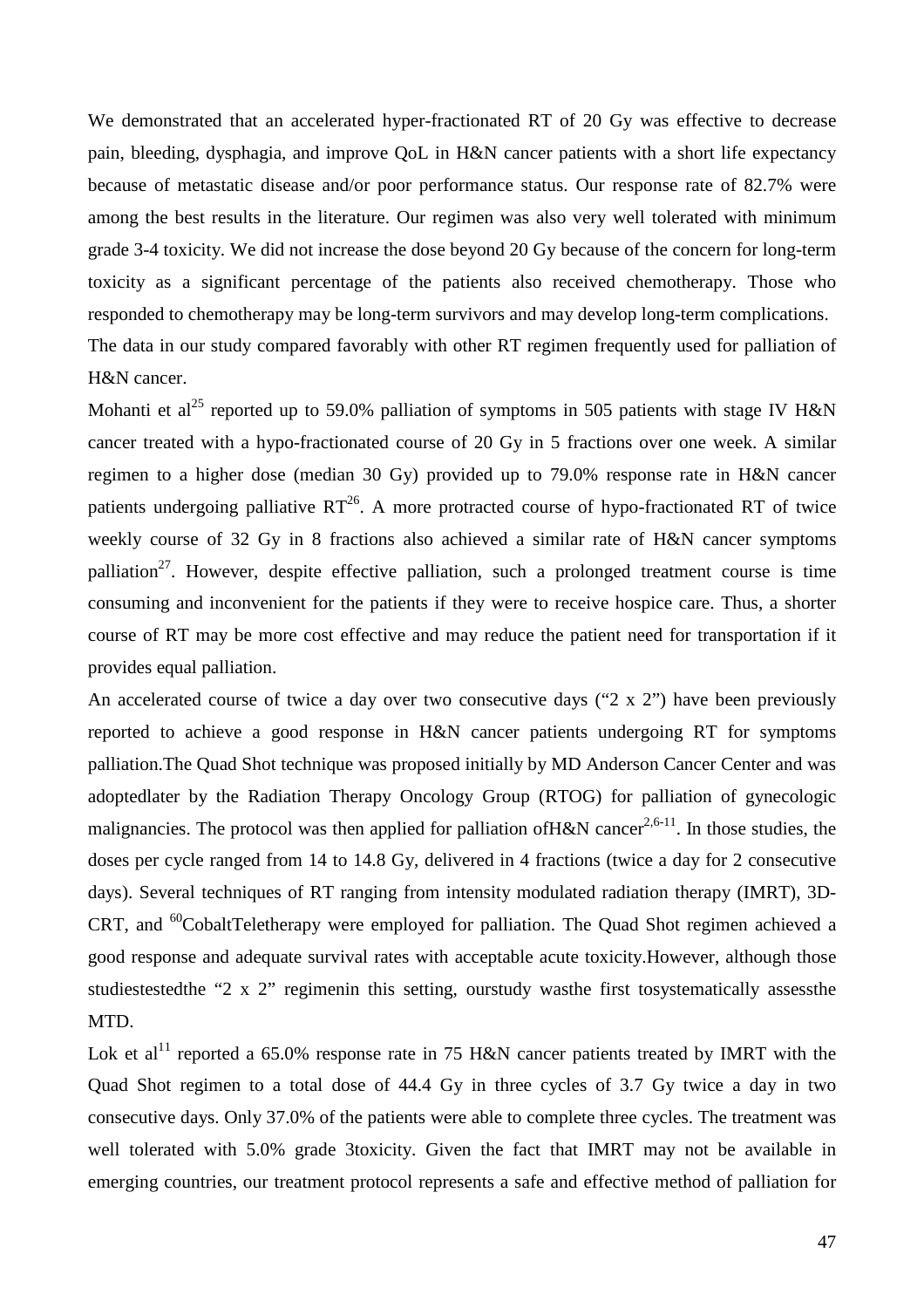H&N cancer patients. It is also more cost effective as we reduce the treatment in one cycle instead of three. As an illustration, accelerated hypo-fractionation has been reported to be patient friendly because of the shortened course of treatment which also reduced treatment  $cost^{27}$ . Our fractionation also allows the early initiation of systemic therapy which remains the main treatment for patients with distant metastases. For example, 56.0% of the patients in our study received systemic therapy with no major advents related to radiotherapy or chemotherapy. In patients who required chemotherapy as part of their treatment protocol, early initiation of chemotherapy has been reported with better survival compared to delayed chemotherapy<sup>28</sup>. Thus, our treatment protocol may serve as a template for future prospective studies combining chemotherapy and RT for H&N cancer patients with metastatic disease.

We are planning for a phase III study comparing our treatment protocol and the frequently used hypo-fractionation regimen of 30 Gy in 10 fractions looking at the response rate for palliation, treatment toxicity, and QoL. We believe that the study may demonstrate that our protocol is safe, effective and possibly may improve survival because of the early initiation of chemotherapy in head and neck patients with distant metastases.

The limitations of our study include the short follow-up visit and the small number of patients. However, once the planned randomized study is completed, those issues may be resolved.

## **CONCLUSION**

The results of this trial demonstrated that a dose of 20Gy delivered in 2 days, twice a day to palliate symptoms in H&N cancer patients is safe and effective in terms of response. Based on the resultsof this phase I-II study, a phase III trial has been planned in our centerto comparethis scheme with a traditionalpalliativeregimen.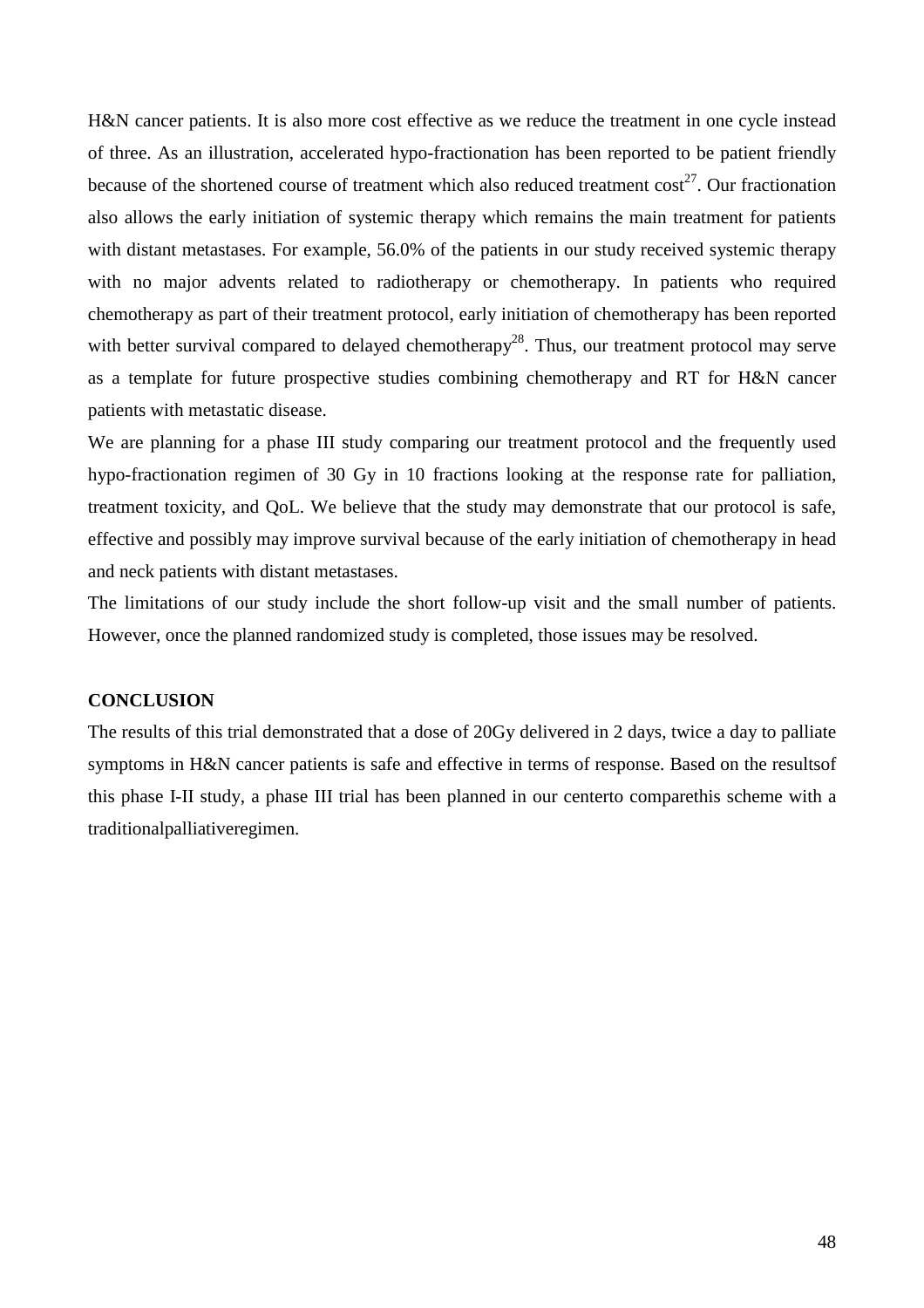## **REFERENCES**

1. Agarwal JP, Nemade B, Murthy V, Ghosh-Laskar S, Budrukkar A, Gupta T, D'Cruz A, Pai P, Chaturvedi P, Dinshaw K. Hypofractionated, palliative radiotherapy for advanced head and neck cancer. RadiotherOncol 2008;89:51-6;

2.Finnegan TS, Bhatt NH, Shaughnessy JN, Perez C, Redman R, Silverman C, Bumpous J, Potts K, Dunlap NE. Cyclical hypofractionated radiotherapy technique for palliative treatment of locally advanced head and neck cancer: institutional experience and review of palliative regimens. J Community Support Oncol 2016;14:29-36;

3.Fortin B, Khaouam N, Filion E, Nguyen-Tan PF, Bujold A, Lambert L. Palliative Radiation Therapy for Advanced Head and Neck Carcinomas: A Phase 2 Study. Int J RadiatOncolBiolPhys2016;1;95:647-53;

4.Spanos W Jr, Guse C, Perez C, Grigsby P, Doggett RL, Poulter C. Phase II study of multiple daily fractionations in the palliation of advanced pelvic malignancies: preliminary report of RTOG 8502. Int J RadiatOncolBiolPhys 1989;17:659-61;

5.Caravatta L, Padula GDA, Macchia G, Ferrandina G, Bonomo P, Deodato F, Massaccesi M, Mignogna S, Tambaro R, Rossi M, Flocco M, Scapati A, Scambia G, Pacelli F, Valentini V, Cellini N, Morganti AG. SHort course Accelerated RadiatiON therapy (SHARON) in palliative treatment of advanced pelvic malignancies: a phase I study. Int J RadiatOncolBiolPhys 2012;83:e627-631;

6. Paris KJ, Spanos WJ Jr, Lindberg RD, Jose B, Albrink F.Phase I-II study of multiple daily fractions for palliation of advanced head and neck malignancies. Int J RadiatOncolBiolPhys 1993;25:657-60;

7. Corry J, Peters LJ, Costa ID, Milner AD, Fawns H, Rischin D, Porceddu S. The 'QUAD SHOT'- a phase II study of palliative radiotherapy for incurable head and neck cancer. RadiotherOncol2005;77:137-42;

8. Carrascosa LA, Yashar CM, Paris KJ, et al. Palliation of pelvic and head and neck cancer with paclitaxel and a novel radiotherapy regimen.J Palliat Med 2007;10:877-81;

9.Chen AM, Vaughan A, Narayan S, Vijayakumar S. Palliative radiation therapy for head and neck cancer: toward an optimal fractionation scheme. Head Neck 2008;30:1586-91;

10. Ghoshal S, Chakraborty S, Moudgil N, Kaur M, Patel FD. Quad Shot: A Short but Effective Schedule for Palliative Radiation for Head and Neck Carcinoma. Indian J Palliat Care2009;15:137– 140;

11. Lok BH, Jiang G, Gutiontov S, Lanning RM, Sridhara S, Sherman EJ, Tsai CJ, McBride SM, Riaz N, Lee NY. Palliative head and neck radiotherapy with the RTOG 8502 regimen for incurable primary or metastatic cancers.Oral Oncol 2015;51:957-62;

12. Caravatta L, Deodato F, Ferro M, Macchia G, Massaccesi M, Cilla S, Tambaro R, Mignogna S, Padula GD, Musacchio M, Flocco M, Cantore G, Scapati A, Bogale S, Balducci M, Valentini V,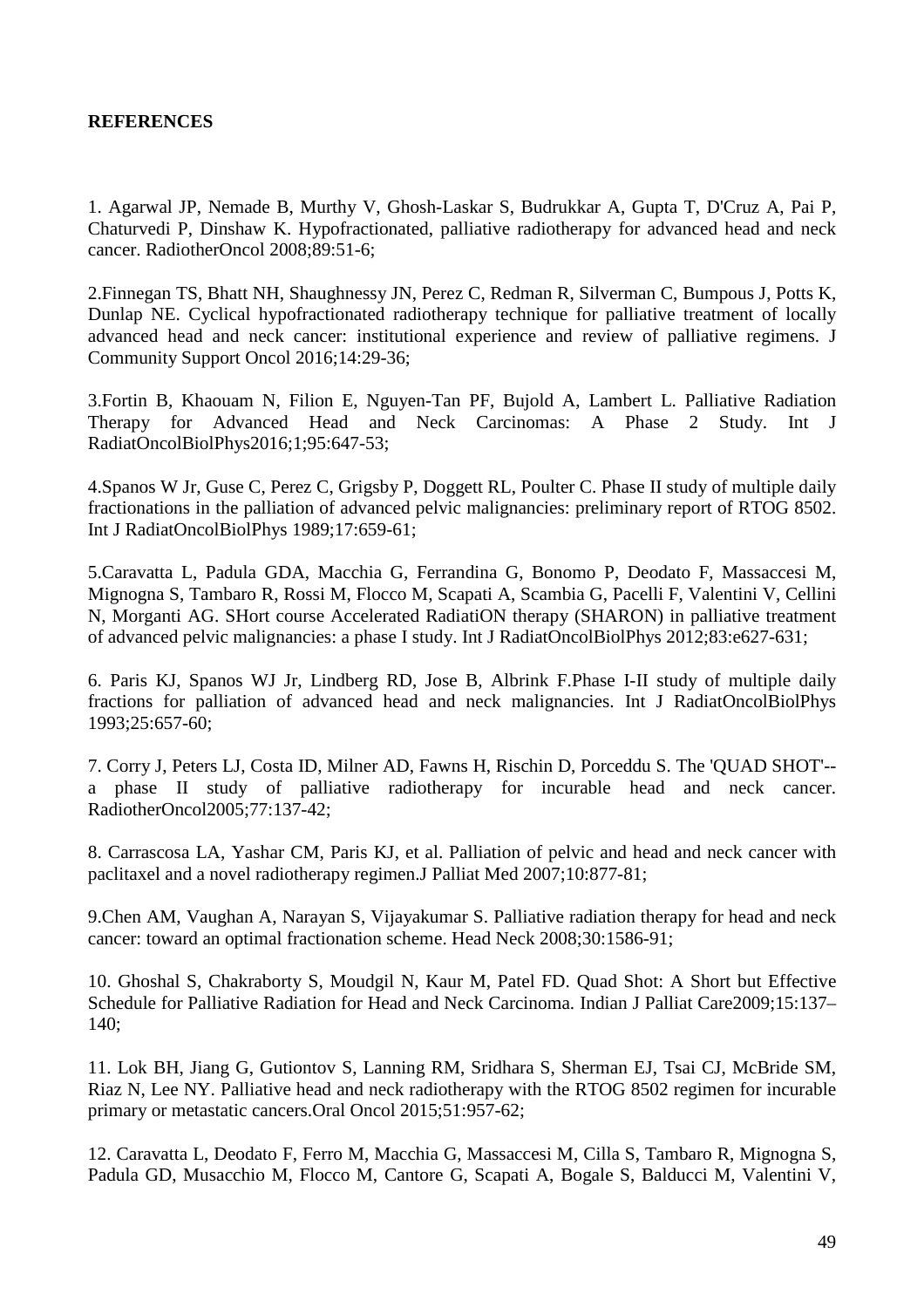Cellini N, Morganti AG. Results of a phase II study of Short-course Accelerated Radiation Therapy (SHARON) for multiple brain metastases. Am J ClinOncol. 2015;38:395-400;

13. Melzack R. The McGill Pain Questionnaire: Major properties and scoring methods. Pain 1975;1:277-299;

14. Salazar OM, Sandhu T, da Motta NW, et al. Fractionated half-body irradiation (HBI) for the rapid palliation of widespread, symptomatic, metastatic bone disease: a randomized Phase III trial of the International Atomic Energy Agency (IAEA). Int J RadiatOncolBiol Phys. 2001;50:765-75;

15. Sutherland HJ, Walker P and Til JE l. The development of a method for determining oncology patients' emotional distress using linear analogue scales. Cancer Nurs 1988;11:303-8;

16.Arbuck SG. Workshop on phase I study design. Ninth NCI/EORTC New Drug DevelopmentSymposium, Amsterdam. Ann Oncol 1996;7:567-73;

17. Cox JD, Stetz J, Pajak TF. Toxicity criteria of the Radiation Therapy Oncology Group (RTOG) and the European Organization for Research and Treatment of Cancer (EORTC).Int J RadiatOncolBiolPhys 1995; 31:1341-1346;

18.Simon R, Wittes RE, Ellenberg SS. Randomized phase II clinical trials. Cancer Treatment Rep 1985;69:1375-1381;

19. Withers HR. Biological basis of radiation therapy. In: Principles and Practice of Radiation Oncology; eds Perez CA, Brady LW, pp.64-69. Lippincott, Philadelphia. 1992;

20. International Commission on Radiation Units and Measurements, ICRU report 62: Prescribing, recording and reporting photon beamtherapy (supplement to ICRU report 50). Bethesda 1999 ;

21. Morganti AG, Deodato F, Zizzari S, Cilla S, Digesù C, Macchia G, Panunzi S, De Gaetano A, Piermattei A, Cellini N, Valentini V. Complexity index (COMIX) and not type of treatmentpredictsundetectederrors in radiotherapy planning and delivery. RadiotherOncol. 2008;89:320-329 ;

22. Deodato F, Cilla S, Massaccesi M, et al. Daily on-line setup correction in 3D-conformal radiotherapy: isitfeasible? Tumori 2012;98:441-444.

23. Jeremic B, Vanderpuye V, Abdel-Wahab S, et al. Patterns of practice in palliative radiotherapy in Africa-case revisited. Clin Oncol 2014 ;26 ;333-343.

24. Egestad H, Nieder C. Undesirablefinancialeffects of head and neck cancer radiotherapyduring the initial treatmentperiod. Int J CircumpolarHealth 2015 ;74 :26686.

25. Mohanti BK, Umapathy H, Bahadur S, et al. Short course palliative radiotherapy of 20 Gy in 5 fractions for advanced and incurable head and neck cancer :AIIMSstudy. RadiotherOncol 2004 ;71 :275-280.

26. Teckie S, Lok BH, Rao S, et al. High dose hypo-fractionatedradiotherapyis effective and safe for tumors in the head and neck. Oral Oncol 2016 ;60 :74-80.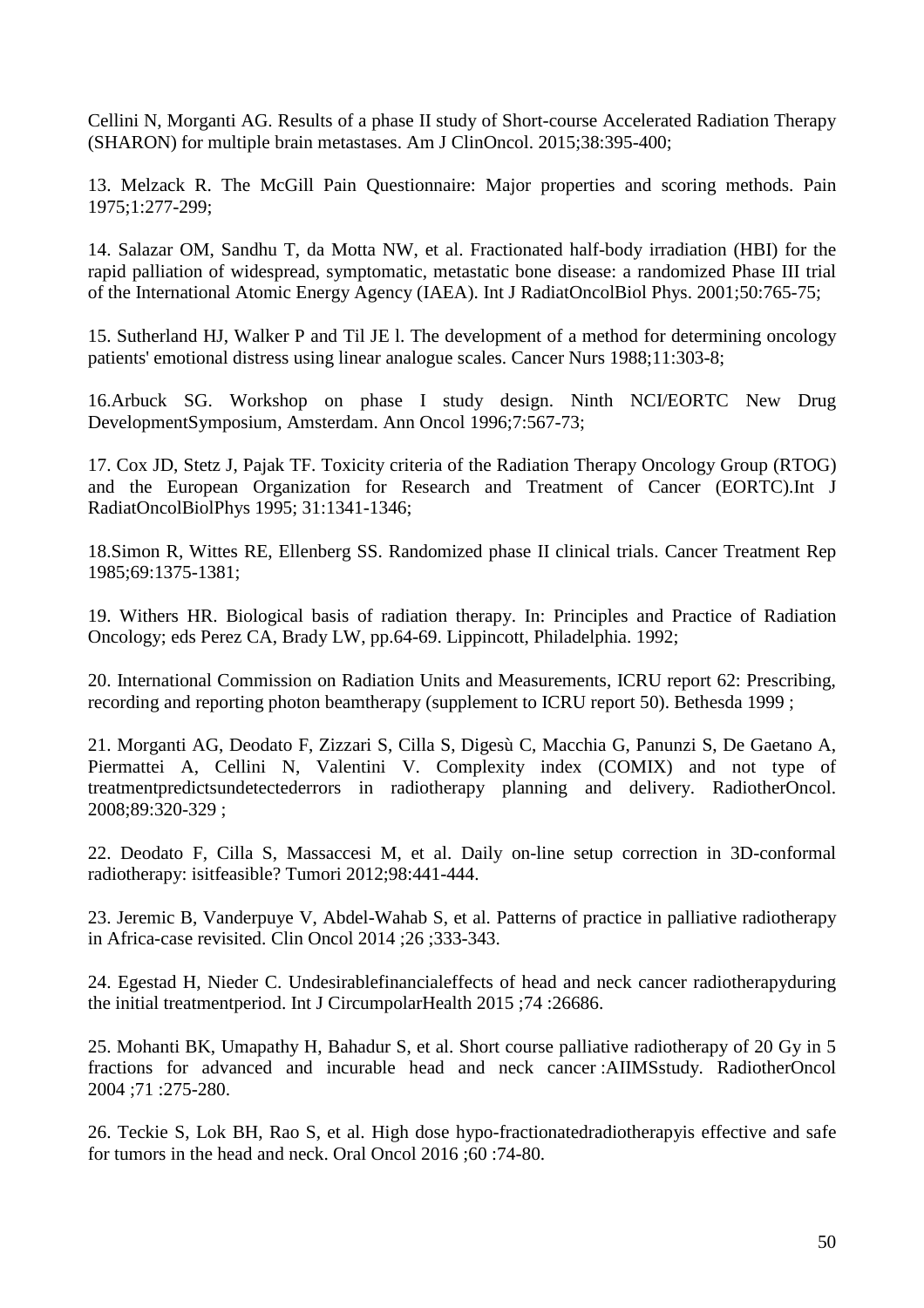26. Murthy V, Kumar DP, Budrukkar A, et al. Twice-weekly palliative radiotherapy for locallyveryadvancedhead and neck cancers. Indian J Cancer 2016 ;53 :138-141.

27. Herskovic A, Fisher J, Orton B, et al. Accelerated hyper-fractionation in patients with nonsmallcellbronchogenic cancers as a cost-effective and user- and patient-friendlyschedule. Cancer Invest 2000 ;18 :537-43.

28. Kim HW, Lee JC, Lee J, et al. Early versus delayed initiation of adjuvant treatment for pancreatic cancer. PLoS One 2017 ;12 :e0173960.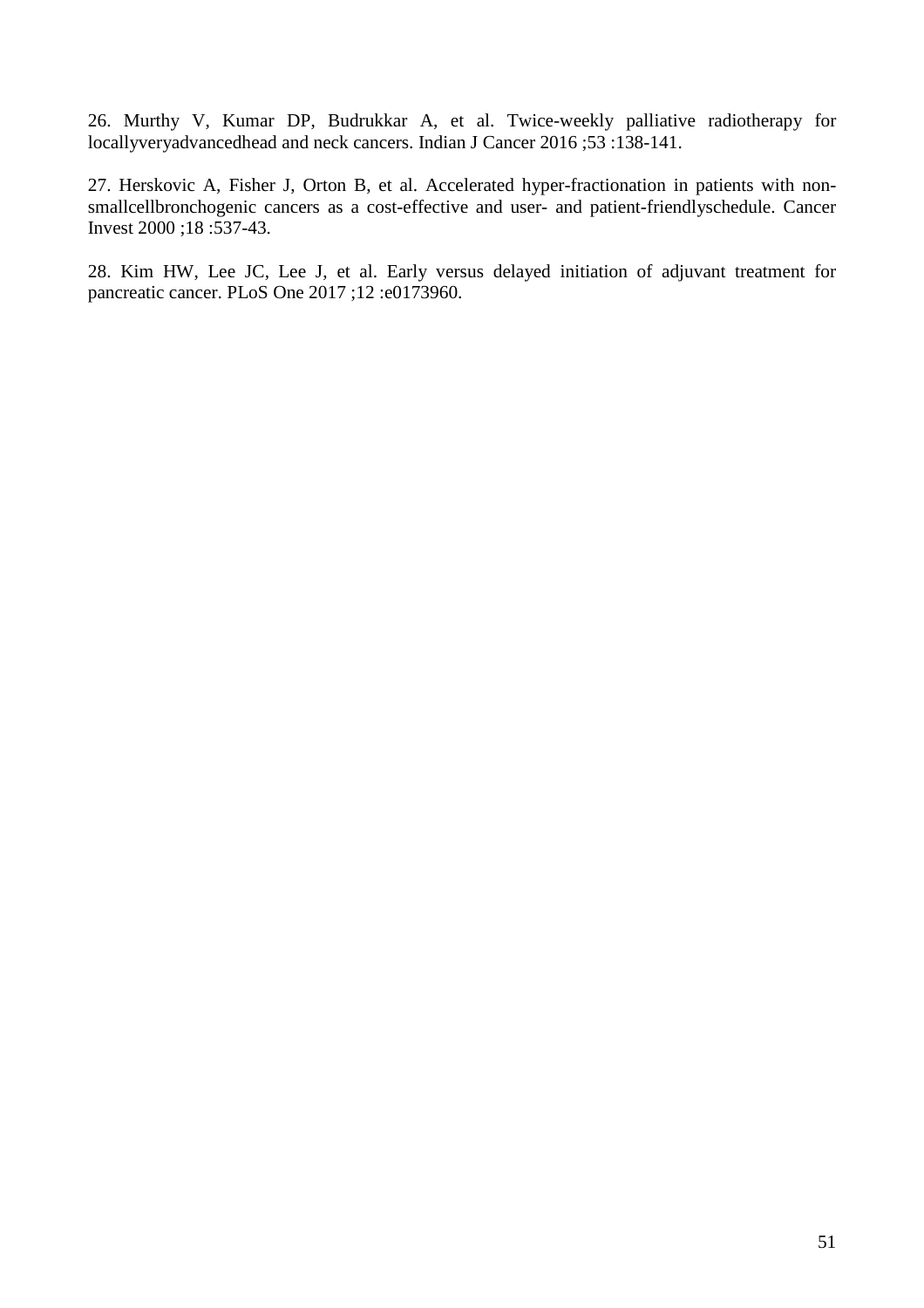**Table 1.** Phase I-II study: patients characteristics.

|                 | $\mathbf n$ | $\%$      |
|-----------------|-------------|-----------|
| <b>Patients</b> | 48          | 100       |
| Age (years)     |             |           |
| Median          |             | 79.5      |
| Range           |             | $40 - 98$ |
| <b>Gender</b>   |             |           |
| Male            | 20          | 41.7      |
| Female          | 28          | 58.3      |
| <b>ECOG</b>     |             |           |
| $\overline{0}$  | 10          | 20.8      |
| $\mathbf{1}$    | 13          | 27.1      |
| $\overline{2}$  | 15          | 31.3      |
| 3               | 10          | 20.8      |
|                 |             |           |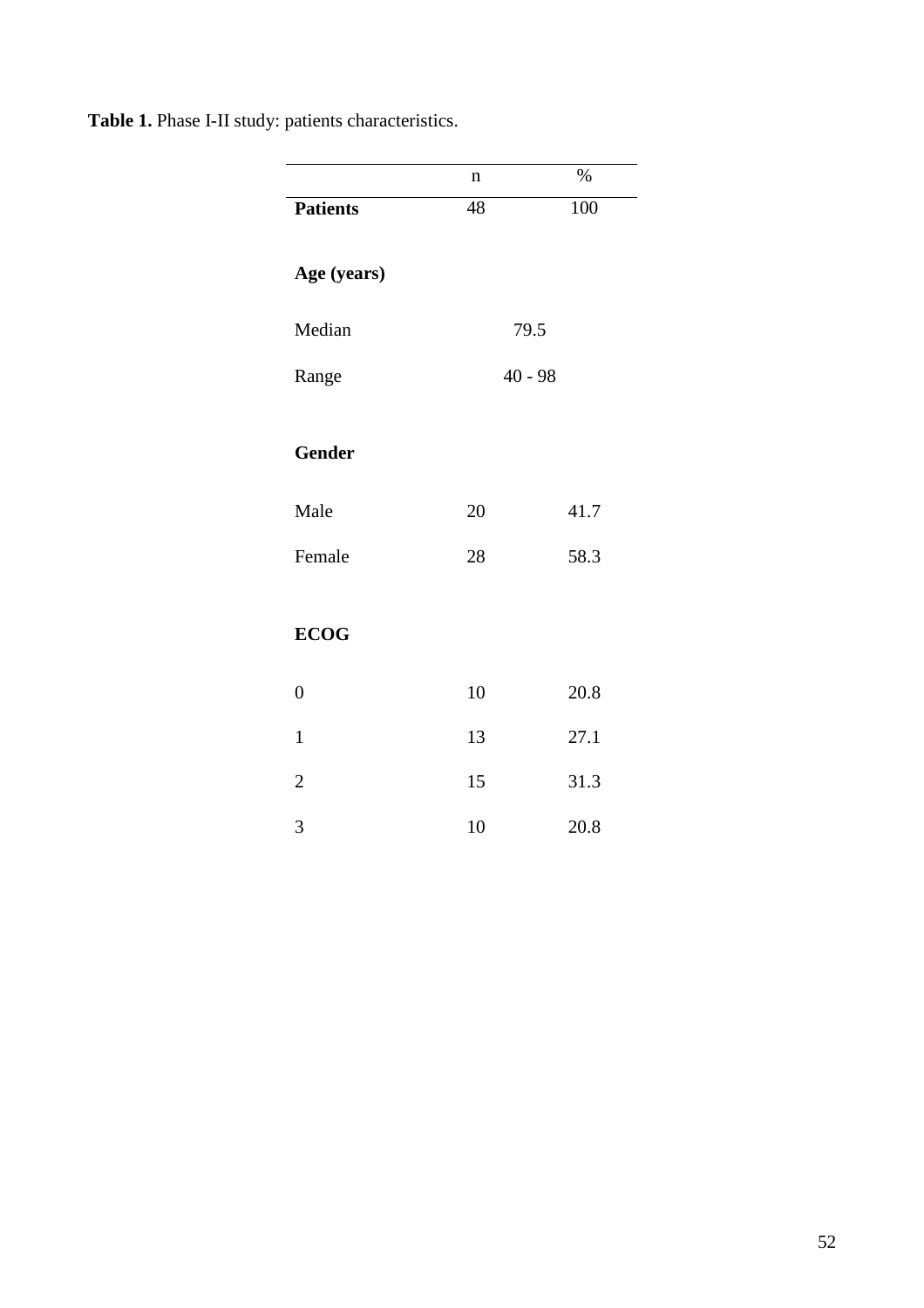**Table 2.** Phase I-II study: site of primary tumor and histopathology.

|                                 | n                       | $\%$ |
|---------------------------------|-------------------------|------|
| <b>Patients</b>                 | 48                      | 100  |
| <b>Head and neck</b>            | 15                      | 31.2 |
| Squamous cell carcinoma         | 15                      | 31.2 |
| <b>Skin</b>                     | 13                      | 27.1 |
| Spinocellular carcinoma         | 8                       | 16.7 |
| Melanoma                        | $\overline{4}$          | 8.3  |
| Basocellular carcinoma          | $\mathbf{1}$            | 2.1  |
| Ovary                           | $\overline{\mathbf{4}}$ | 8.3  |
| Squamous cell carcinoma         | $\overline{2}$          | 4.1  |
| Transitional cell carcinoma     | $\overline{2}$          | 4.1  |
| <b>Breast</b>                   | 3                       | 6.2  |
| Ductal carcinoma                | $\mathbf{1}$            | 2.1  |
| Carcinoma (not defined)         | $\overline{2}$          | 4.1  |
| Lung                            | 3                       | 6.2  |
| Adenocarcinoma                  | $\mathbf{1}$            | 2.1  |
| Squamocellular carcinoma        | $\overline{2}$          | 4.1  |
| <b>Thyroid</b>                  | $\mathbf{1}$            | 2.1  |
| Papillary carcinoma             | $\mathbf{1}$            | 2.1  |
| <b>Prostate</b>                 | $\mathbf{1}$            | 2.1  |
| Adenocarcinoma                  | $\mathbf{1}$            | 2.1  |
| <b>Uterus</b>                   | 1                       | 2.1  |
| Poorly differentiated carcinoma | $\mathbf{1}$            | 2.1  |
| <b>Bladder</b>                  | $\mathbf{1}$            | 2.1  |
| Urothelial cell carcinoma       | $\mathbf{1}$            | 2.1  |
| <b>Kidney</b>                   | $\mathbf{1}$            | 2.1  |
| Clear cell carcinoma            | $\mathbf{1}$            | 2.1  |
| <b>Bowel</b>                    | $\mathbf{1}$            | 2.1  |
| Adenocarcinoma                  | $\mathbf{1}$            | 2.1  |
| <b>Rectum</b>                   | $\mathbf{1}$            | 2.1  |
| Adenocarcinoma                  | $\mathbf{1}$            | 2.1  |
| <b>Pancreas</b>                 | $\mathbf{1}$            | 2.1  |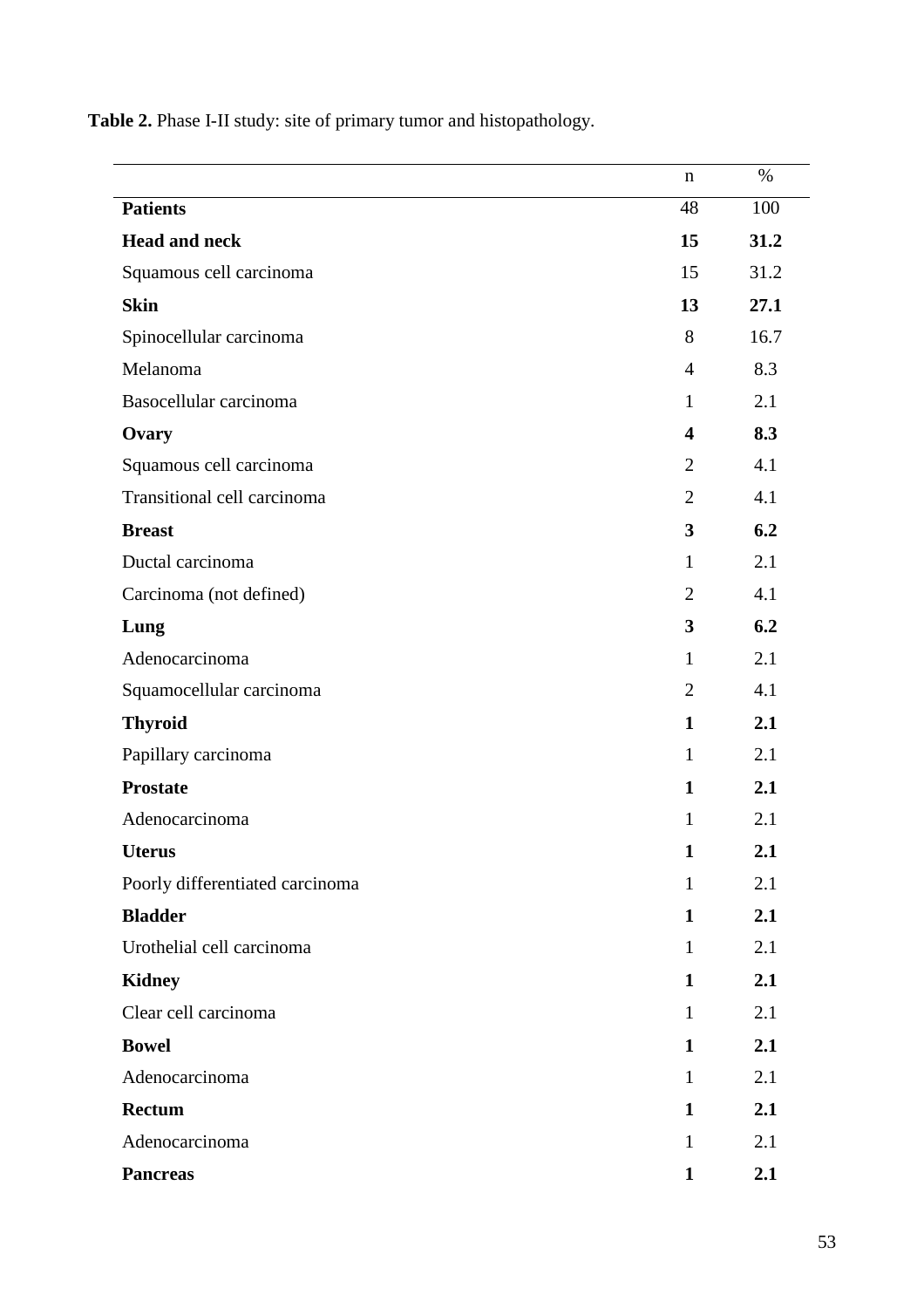| Angiosarcoma<br>Squamous cell of unknown primary | 2.1<br>2.1 |
|--------------------------------------------------|------------|
| Soft tissue                                      | 2.1        |
| Adenocarcinoma                                   | 2.1        |

**Table 3.**Phase I-II study: main baseline symptoms.

|                 | n                           | $\%$ |
|-----------------|-----------------------------|------|
| <b>Patients</b> | 48                          | 100  |
| Pain            | 32                          | 66.6 |
| Odynophagia     | 8                           | 16.7 |
| Bleeding-pain   | 4                           | 8.3  |
| Bleeding alone  | 2                           | 4.2  |
| Dysphagia       | $\mathcal{D}_{\mathcal{L}}$ | 4.2  |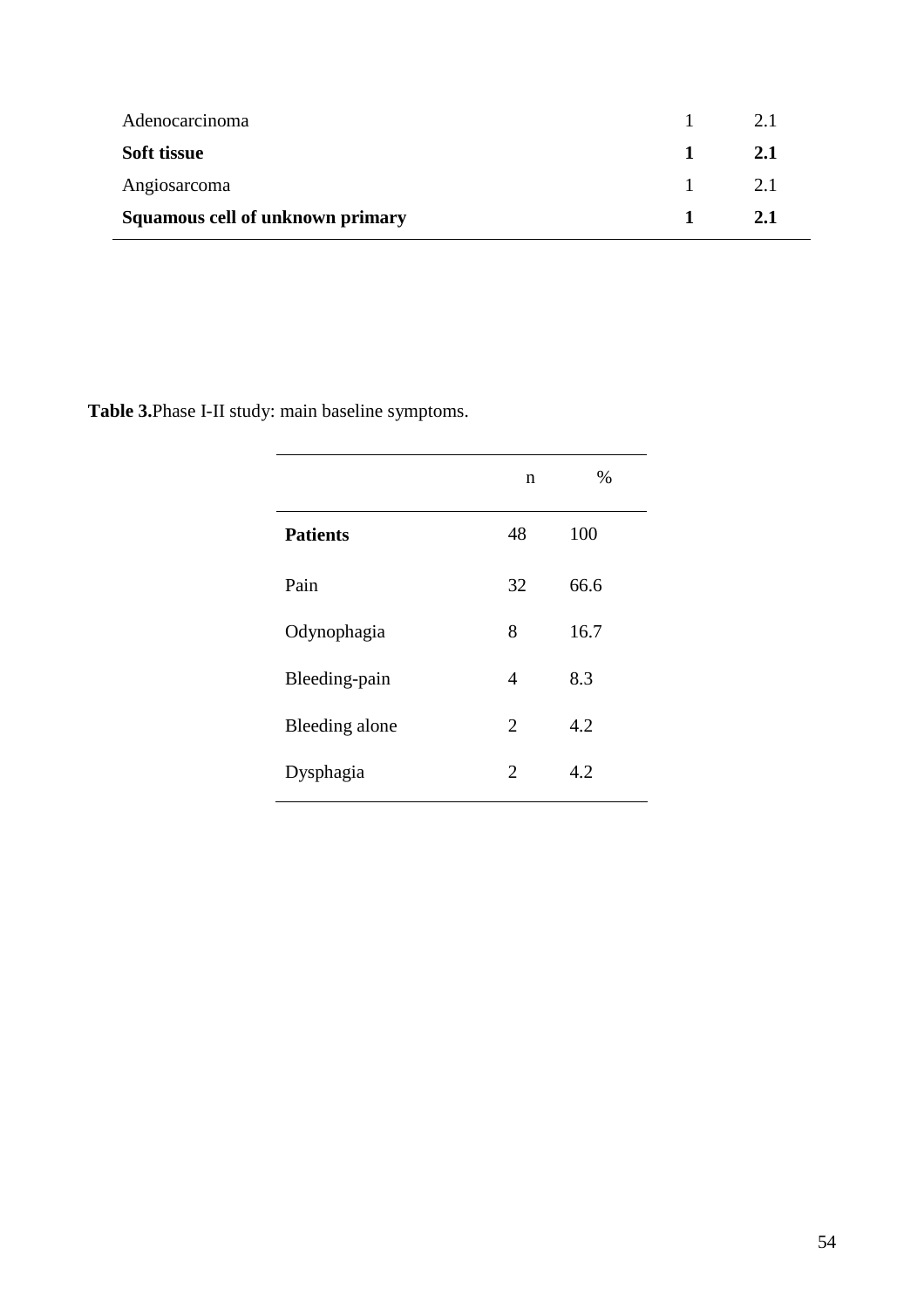**Table 4.** Phase Istudy: acute toxicity.

| Dose level                       |                | 1 <sup>st</sup><br>$(14 \text{ Gy})$ |               | 2 <sup>nd</sup><br>$(16 \text{ Gy})$ |               | 3 <sup>rd</sup><br>$(18 \text{ Gy})$ |               | 4 <sup>th</sup><br>$(20 \text{ Gy})$ |               |
|----------------------------------|----------------|--------------------------------------|---------------|--------------------------------------|---------------|--------------------------------------|---------------|--------------------------------------|---------------|
|                                  |                | No.                                  | $\frac{0}{0}$ | No.                                  | $\frac{0}{0}$ | No.                                  | $\frac{0}{0}$ | No.                                  | $\frac{0}{0}$ |
| <b>Enrolled</b> patients         |                | $\overline{7}$                       | 100           | 6                                    | 100           | 6                                    | 100           | 6                                    | 100           |
| <b>Acute Toxicity</b>            | Grade          |                                      |               |                                      |               |                                      |               |                                      |               |
| Skin                             | $\mathbf{1}$   | $\mathbf{1}$                         | 14.3          | $\overline{2}$                       | 33.3          | $\mathbf{1}$                         | 16.7          | $\overline{2}$                       | 33.3          |
|                                  | $\overline{2}$ | $\overline{2}$                       | 28.6          | $\mathbf{1}$                         | 16.7          | $\overline{0}$                       | 0.0           | $\overline{0}$                       | 0.0           |
| Mucosae                          | $\mathbf{1}$   | $\overline{2}$                       | 28.6          | $\mathbf{1}$                         | 16.7          | $\overline{0}$                       | 0.0           | $\mathbf{1}$                         | 16.7          |
|                                  | $\overline{2}$ | $\boldsymbol{0}$                     | 0.0           | $\mathbf{1}$                         | 16.7          | $\mathbf{1}$                         | 16.7          | $\mathbf{1}$                         | 16.7          |
|                                  | 3              | $\overline{0}$                       | 0.0           | $\overline{0}$                       | 0.0           | $\boldsymbol{0}$                     | 0.0           | $\mathbf{1}$                         | 16.7          |
| Pharynx                          | $\mathbf{1}$   | $\overline{2}$                       | 28.6          | $\overline{0}$                       | 0.0           | $\boldsymbol{0}$                     | 0.0           | $\mathbf{1}$                         | 16.7          |
|                                  | $\overline{2}$ | $\boldsymbol{0}$                     | 0.0           | $\overline{0}$                       | 0.0           | 3                                    | 50.0          | $\overline{2}$                       | 33.3          |
| Eye                              | $\overline{2}$ | $\mathbf{1}$                         | 14.3          | $\overline{0}$                       | 0.0           | $\boldsymbol{0}$                     | 0.0           | $\overline{0}$                       | 0.0           |
| <b>Patients experiencing DLT</b> |                | $\boldsymbol{0}$                     | 0.0           | $\boldsymbol{0}$                     | 0.0           | $\boldsymbol{0}$                     | 0.0           | $\mathbf{1}$                         | 16.7          |

DLT: dose limiting toxicity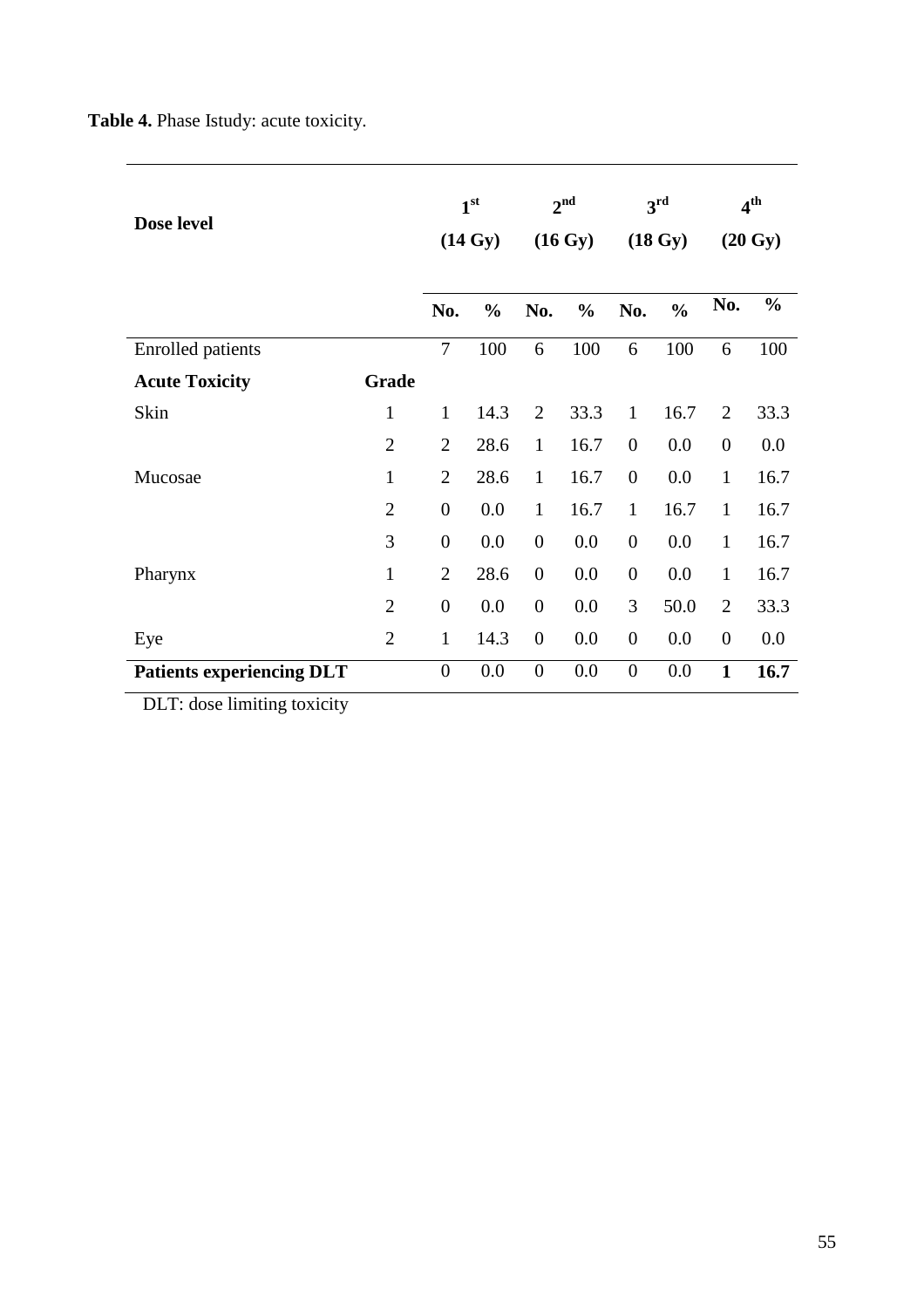**Table 5.**Phase II study: symptomatic response.

| <b>Response</b> | No. | $\%$ |
|-----------------|-----|------|
| <b>PSR</b>      | 16  | 55.2 |
| <b>CSR</b>      | 8   | 27.6 |
| NC              | 4   | 13.8 |
| <b>PS</b>       | 1   | 3.4  |

CSR: complete symptoms remission; NC: no changes; PS: progression ofsymptoms; PSR: partial symptoms remission.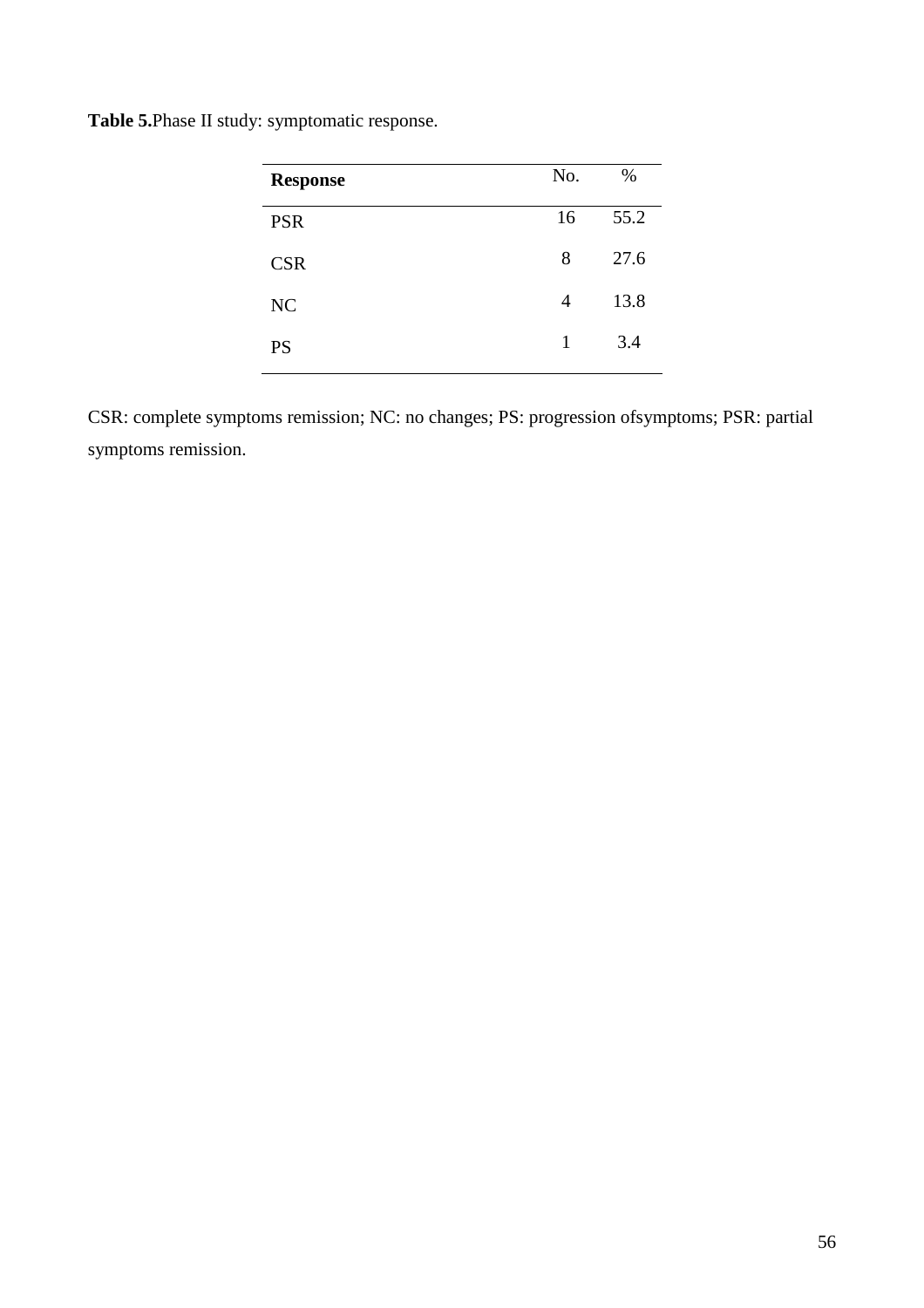# **IV. SHARON FASE III TRIALS PROTOCOLS**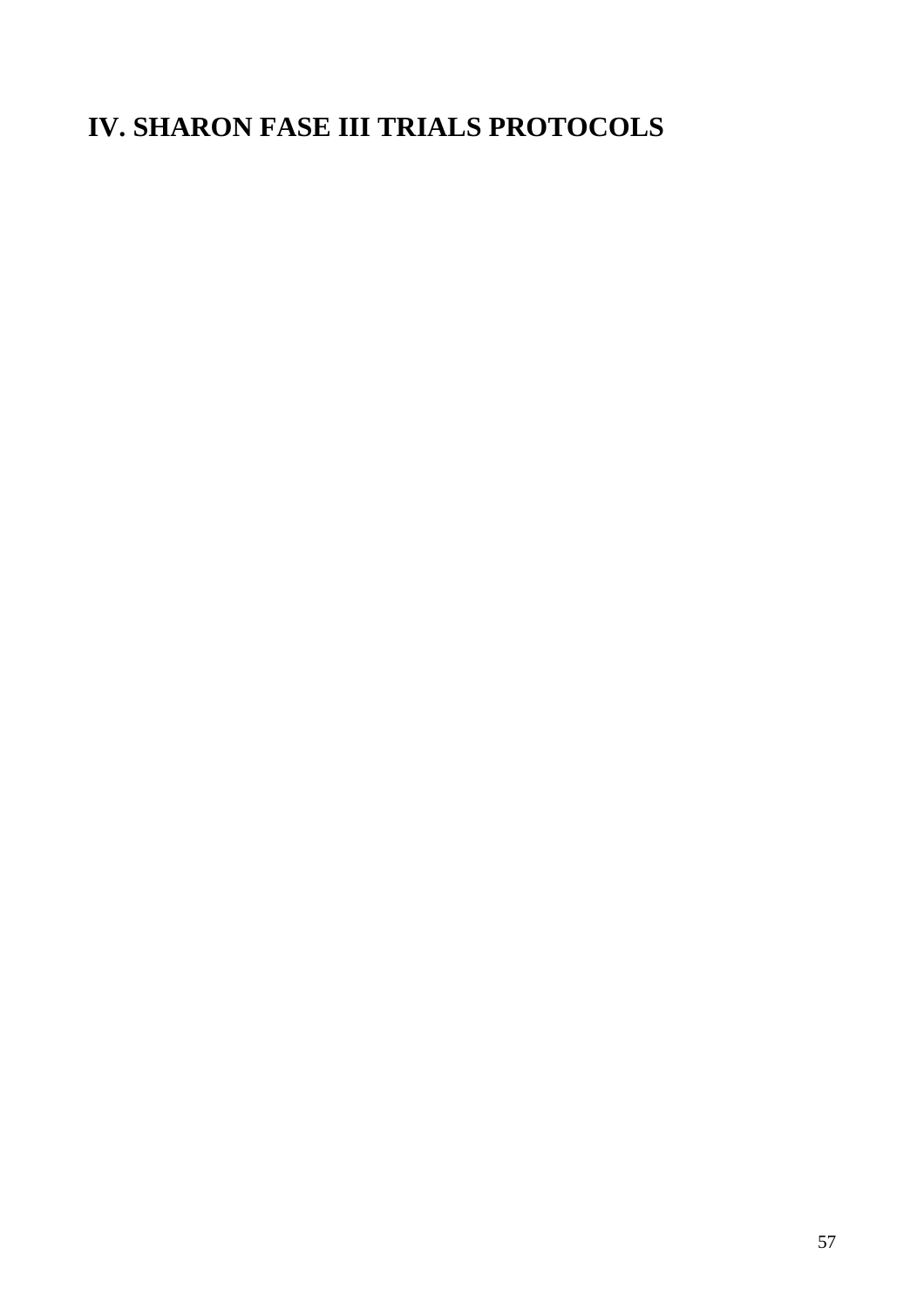**SHARON-ESOPHAGUS: Short course radiation therapy in palliative treatment of esophageal cancer: a randomized study**

**SHARON-ESOFAGO: Radioterapia ipofrazionata accelerata nel trattamento palliativo delle neoplasie esofagee: studio randomizzato**

## STUDIO INTERVENTISTICO SENZA MEDICINALE, RANDOMIZZATO 1:1 IN APERTO, MULTICENTRICO,DI PAZIENTI AFFETTI DA LESIONI NEOPLASTICHE ESOFAGEE: TRATTAMENTO RADIANTE IPOFRAZIONATO ACCELERATO

**Codice del protocollo: RT-15-07**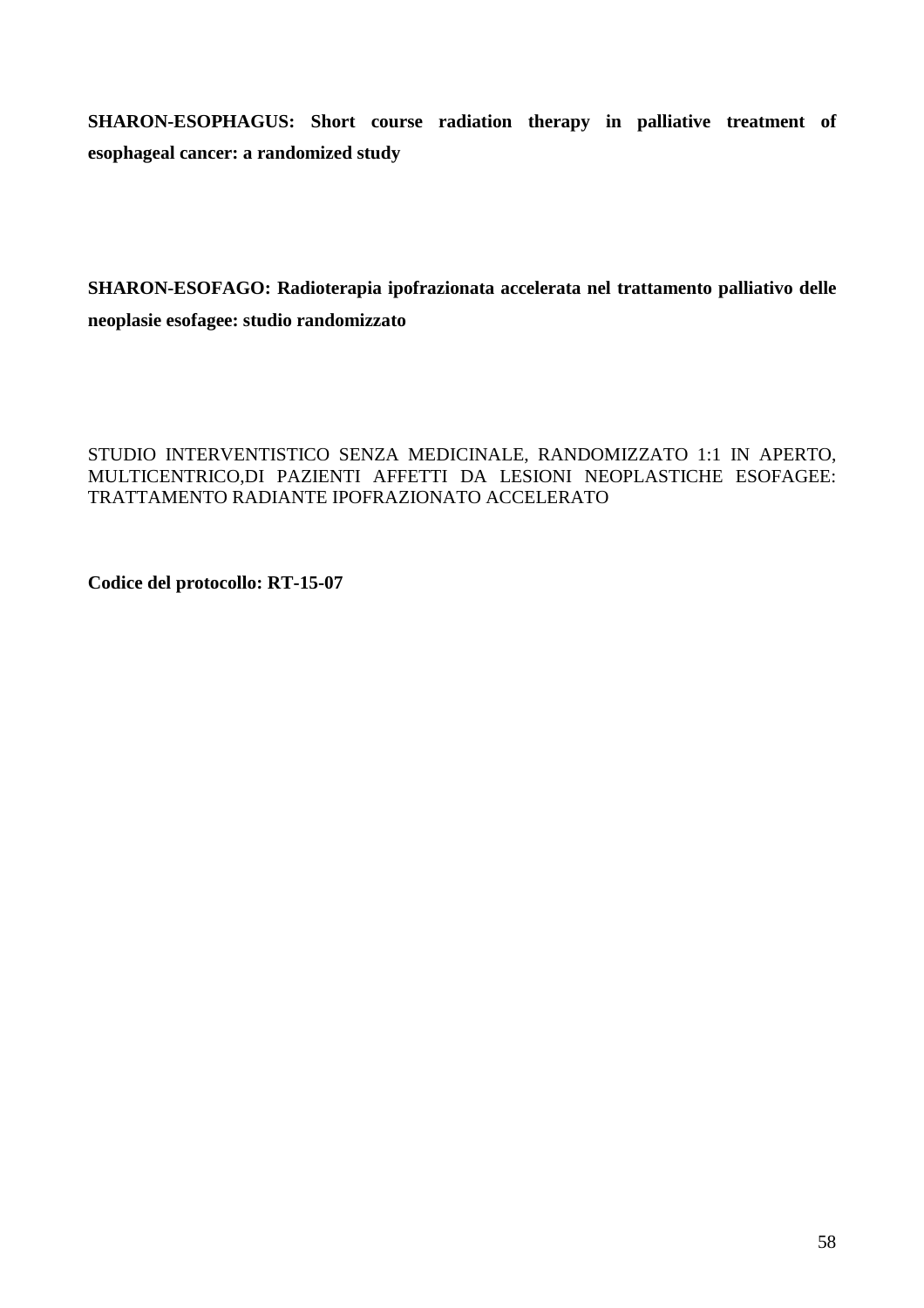## **1. INTRODUZIONE**

I tumori avanzati dell'esofago rappresentano un problema clinico di difficile gestione. La QoL di questi pazienti è peggiorata da sintomi come il dolore, il sanguinamento, la disfagia, la nausea e/o il vomito, la malnutrizione e/o anoressia, la disidratazione, la febbre. La radioterapia palliativa rappresenta in questi casi un'importante ed efficace opzione terapeutica (5). Attualmente il trattamento palliativo della disfagia, che è il sintomo più comune in questi pazienti, prevede il posizionamento di stent intraluminali, Nd:YAG laser terapia, argon laser, chemioterapia sistemica, brachiterapia (BRT) e radioterapia esterna (EBRT), (Stahl 2013).

In effetti, la EBRT palliativa è un trattamento efficace per migliorare i sintomi e di conseguenza per migliorare la QoL di questi pazienti con cancro avanzato. Idealmente questo trattamento dovrebbe essere il più breve possibile per ridurre il disagio di questi pazienti. Infatti, la loro condizione clinica è spesso molto scadente.

Ad esempio, la durata del trattamento di due giorni, invece dei tradizionali trattamenti di due settimane (ad esempio 30 Gy in 10 frazioni), potrebbe ridurre problemi economici e logistici sia per i pazienti che per il sistema sanitario. Trattamenti molto brevi potrebbero anche promuovere l'integrazione con la chemioterapia evitando l'interruzione del trattamento sistemico. Infine per i pazienti già ricoverati in Hospice o in lista d'attesa, questa tipologia di trattamento breve eviterebbe sia una lunga interruzione di questo tipo di assistenza, sia il ritardo dell'ammissione del paziente in Hospice.

Per erogare una dose clinicamente efficace in un breve periodo di tempo è necessario utilizzare regimi ipofrazionati. Tuttavia l'uso dell'ipofrazionamento potrebbe favorire l'insorgenza di effetti collaterali tardivi. Tuttavia si deve riconoscere, che il rischio della comparsa di effetti collaterali tardivi in pazienti trattati con finalità palliativa è limitato dalla relativamente breve aspettativa di vita. Questo rischio deve comunque essere considerato data la presenza di una pur limitata percentuale di pazienti lungo sopravviventi. L'uso di un frazionamento bi-quotidiano riduce questo rischio. Infatti, un trattamento della durata di due giorni, con un frazionamento bi-quotidiano, è già stato utilizzato nel trattamento di neoplasie avanzate della pelvi (Caravatta 2012) e della testa-collo.

Tuttavia, la somministrazione di dosi relativamente elevate in breve tempo rappresenta anche un trattamento accelerato. Il rischio principale della radioterapia accelerata è un aumento della tossicità acuta potenzialmente in grado di peggiorare la QoL dei pazienti e quindi annullare l'obiettivo principale della radioterapia palliativa. Pertanto, per ottimizzare questo tipo di trattamento è necessario valutare la dose massima somministrabile senza causare grave tossicità acuta.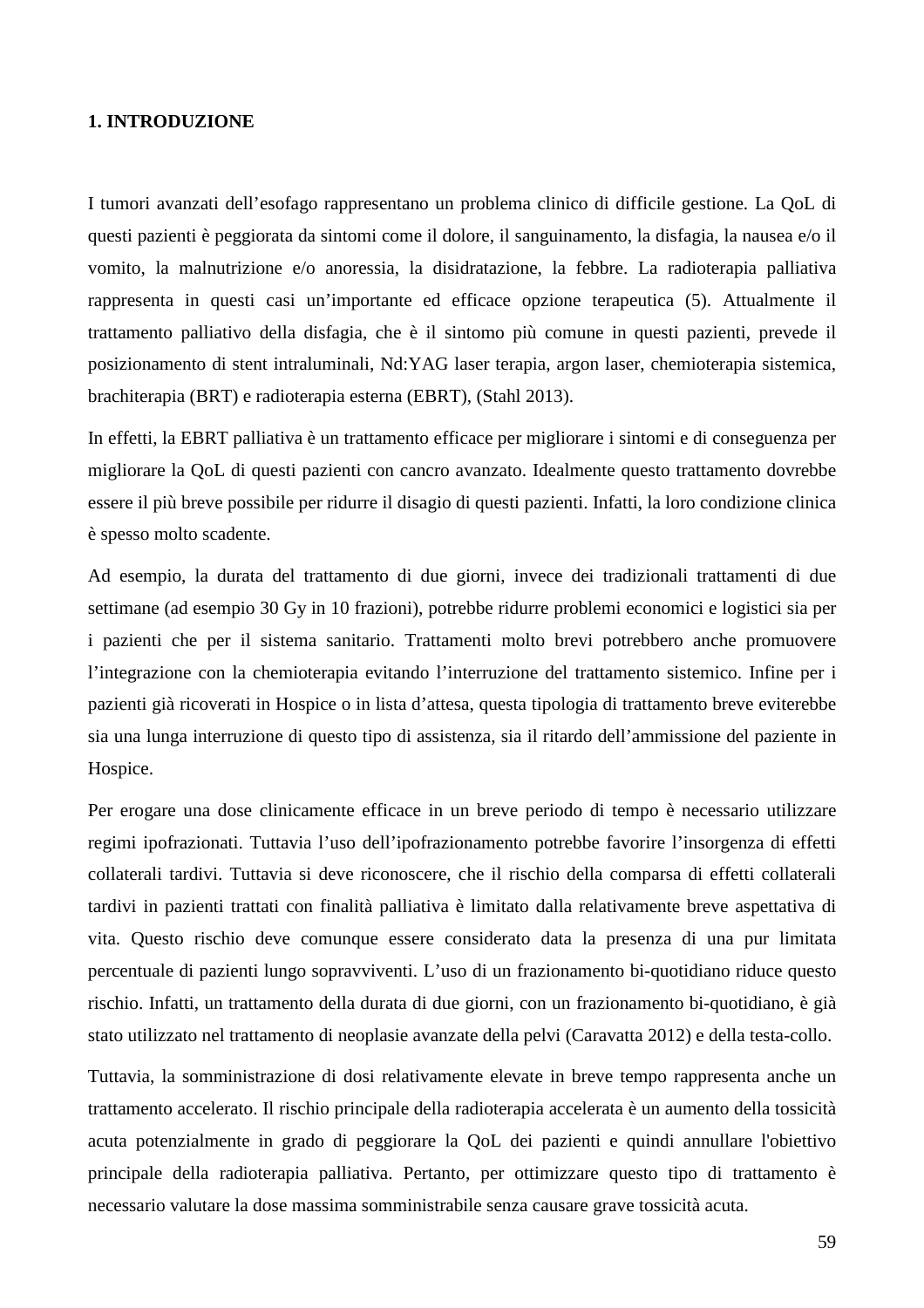Per queste ragioni è stato precedentemente pianificato uno studio per definire la dose massima tollerata (MTD) di un trattamento ipofrazionato accelerato per le neoplasie esofagee avanzate. La tollerabilità di questo trattamento è stata dimostrata per una dose massima di 20 Gy. Inoltre, i risultati di quest'esperienza hanno dimostrato una buona efficacia di questo regime nel controllo dei sintomi (Caravatta 2009).

La EBRT erogata in 10 frazioni (30 Gy/10fr) è considerata lo standard di trattamento per il cancro esofageo sintomatico. La possibilità di ridurre la durata del trattamento da 2 settimane a 2 giorni, senza diminuire l'efficacia del trattamento, non è stata mai indagata in trials prospettici. Per questo motivo è stato disegnato uno studio volto a confrontare questo schema di trattamento abbreviato con uno schema di radioterapia palliativa più tradizionale (30 Gy in 10 frazioni).

#### **2. OBIETTIVI DELLO STUDIO**

Obiettivo primario dello studio:

• confrontare l'efficacia in termini di risposta sul sintomo di un trattamento basato sull'erogazione di 4 frazioni in due giorni consecutivi rispetto al "gold standard" .

Obiettivi secondari dello studio:

- 1. valutare la tossicità acuta e tardiva causata dal trattamento;
- 2. valutare la sopravvivenza libera dai sintomi;
- 3. valutare la sopravvivenza.

#### **3. PIANO DELLO STUDIO**

#### 3.1 Disegno dello studio

Lo studio è un trial di non inferiorità, randomizzato e controllato. Lo studio si configurerà come interventistico senza medicinale, multicentrico e spontaneo. La randomizzazione avverrà in aperto con randomizzazione 1:1. Lo studio prevede l'arruolamento di un totale di 98 pazienti suddivisi in due gruppi di 49 pazienti per ognuno dei due bracci di studio (braccio A: 20 Gy in 2 giorni; braccio B (gold standard): 30 Gy in 2 settimane).

#### *Procedura di randomizzazione*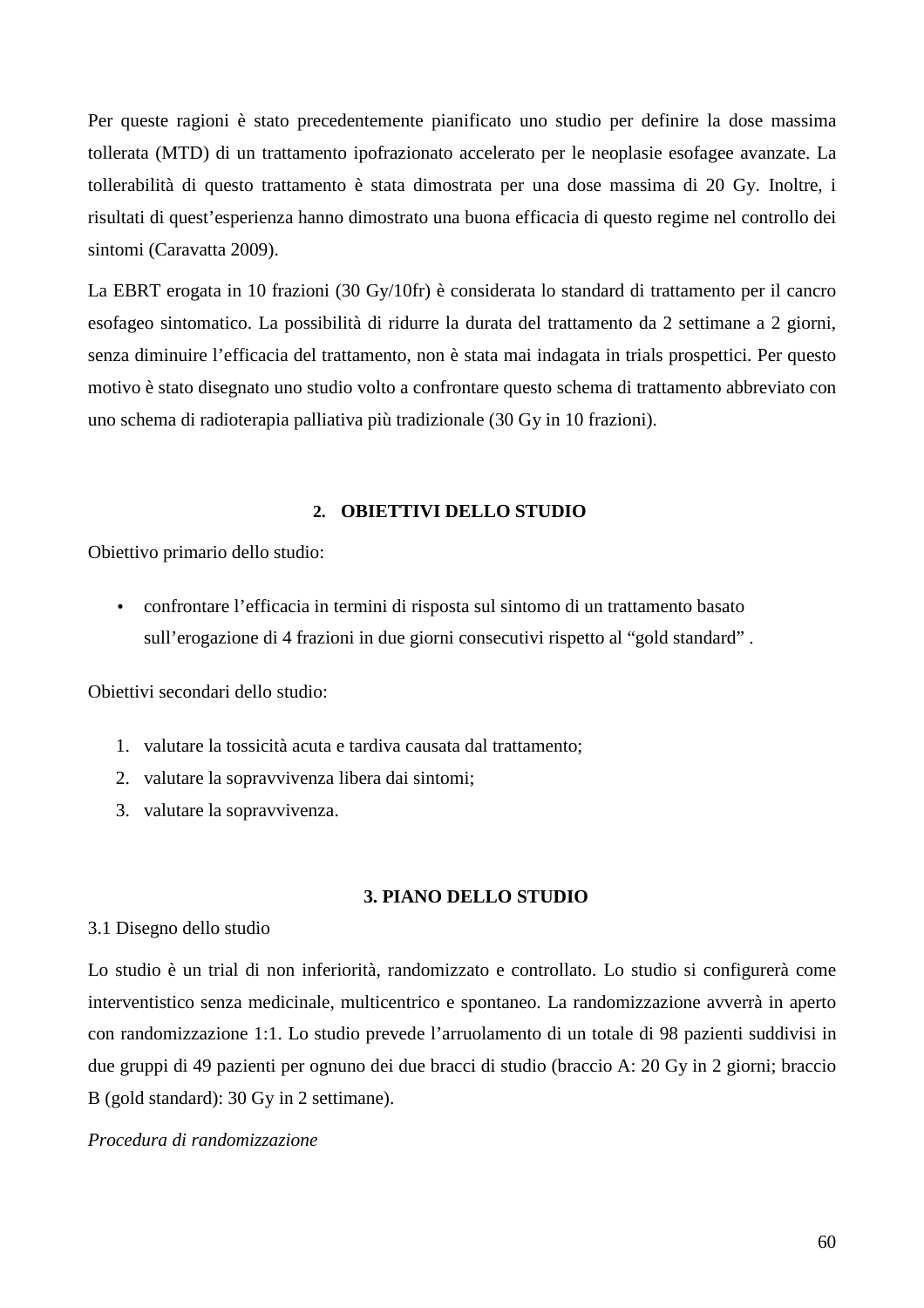Previo ottenimento del consenso informato saranno arruolati tutti i pazienti con diagnosi di neoplasia esofagea avanzata, non suscettibile di trattamento radicale.

Per ogni paziente saranno considerate le seguenti variabili:

- sesso, età, performance status, istologia, sede e stadio del tumore,
- eventuali trattamenti precedenti (chemioterapia, chirurgia, etc.),
- sintomi pre-trattamento.

La randomizzazione sarà eseguita presso l'U.O. di Radioterapia del Policlinico sant'Orsola-Malpighi e avverrà tramite posta elettronica. I pazienti saranno randomizzati dopo la verifica dei criteri di inclusione. La randomizzazione sarà eseguita secondo una lista random generata dal computer.

## 3.2 Popolazione dello studio

Saranno presi in considerazione tutti i pazienti ambulatoriali, con malattia neoplastica dell'esofago non suscettibile di intervento con finalità radicale. La qualità della vita di questi pazienti può essere pesantemente peggiorata da sintomi come il dolore, il sanguinamento, la disfagia, la nausea e/o il vomito, la malnutrizione e/o anoressia, la disidratazione. Riuscire a controllare i sintomi nel più breve tempo possibile e con il minor disagio per il paziente, costituisce l'end point principale di questo studio.

## *Criteri di inclusione*

- o pazienti con diagnosi istologica di tumore esofageo (adenocarcinoma o carcinoma squamoso).
- o pazienti di età> 18 anni,
- o ottenimento del consenso informato,
- $\circ$  ECOG 0-3.
- o paziente sintomatico (disfagia o altri sintomi correlati alla malattia di base),
- o paziente non più suscettibile di intervento con finalità radicale, per malattia metastatica o scadute condizioni cliniche generali,
- o non precedente radioterapia sul torace.

## *Criteri di esclusione*

- o Gravidanza,
- o Precedente posizionamento di stent esofageo,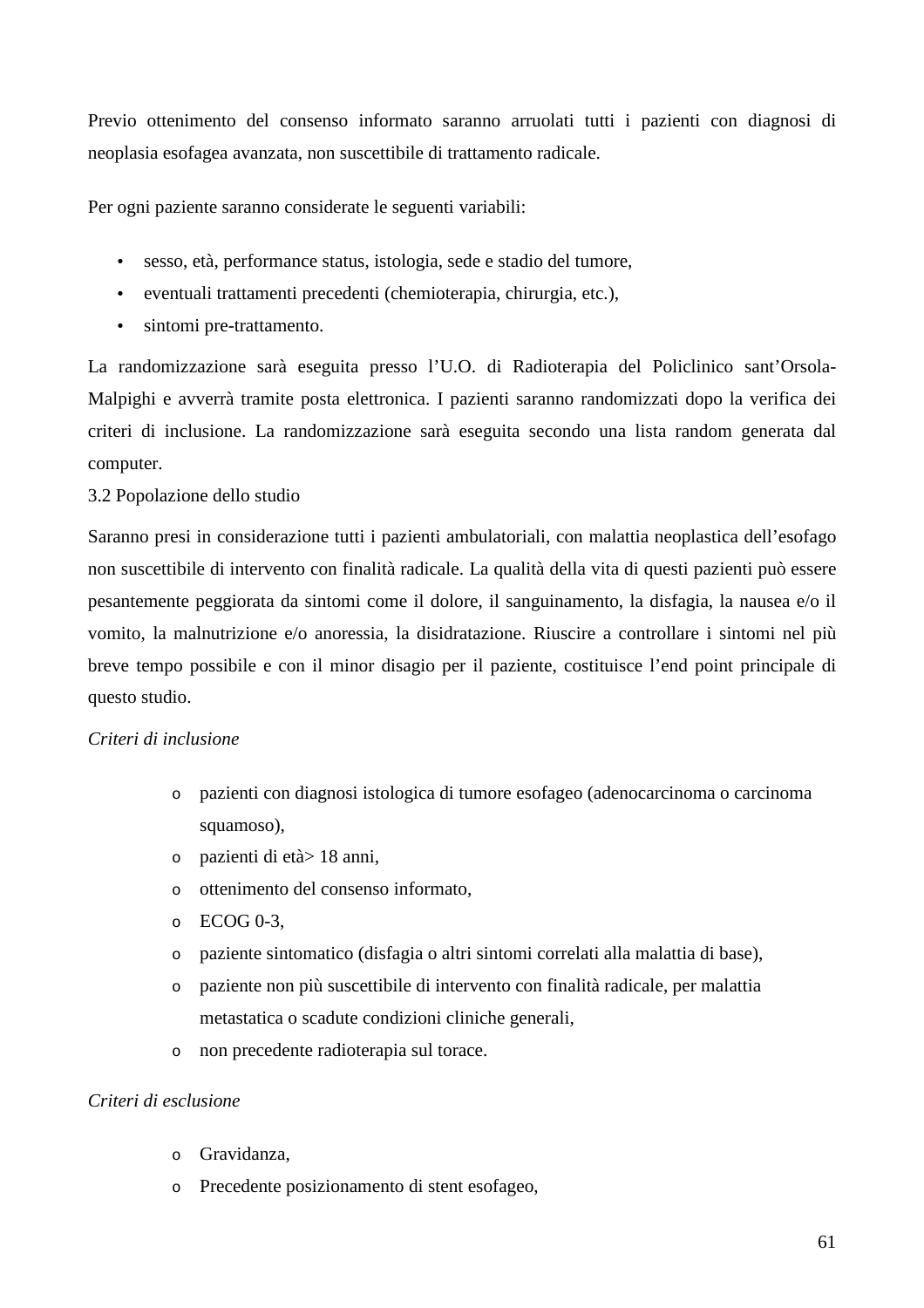- o Non accessibile per il follow-up,
- o Fistola tracheo-esofagea,
- o tumore presente nel lume tracheale,
- o disfagia non riconducibile direttamente al cancro esofageo,
- o pace maker nel campo di trattamento.

#### **Assegnazione al trattamento sperimentale:**

I pazienti saranno randomizzati ad uno dei due bracci (sperimentale o di controllo) con uguale probabilità ( rapporto 1:1).

Si tratta quindi di uno studio di non inferiorità la cui ipotesi è l'equivalenza tra trattamento standard e sperimentale in termini di risposta dei sintomi. La randomizzazione sarà eseguita presso l'U.O. di Radioterapia del Policlinico Sant'Orsola-Malpighi e avverrà tramite posta elettronica. I pazienti saranno randomizzati dopo la verifica dei criteri di inclusione. La randomizzazione sarà eseguita secondo una lista random generata dal computer.

#### **Terapie concomitanti**

 Non sono presenti restrizioni all'utilizzo di farmaci concomitanti al trattamento radiante. Tuttavia non previsto l'uso di chemioterapia concomitante.

#### **Interruzione del trattamento**

Ogni paziente ha piena facoltà di interrompere la sua partecipazione allo studio in qualsiasi momento; inoltre, qualora si ritenga che sia di beneficio alla sua salute, la partecipazione del paziente allo studio potrà essere interrotta.

## **3.3 Aderenza al trattamento**

Schema delle visite e delle valutazioni

#### **Visita di selezione (V-0)**

Prima di iniziare ogni procedura specifica dello studio, il ricercatore dovrà ottenere dal paziente il consenso informato firmato. Le valutazioni di selezione comprendono :

- data di nascita, età, sesso, performance status,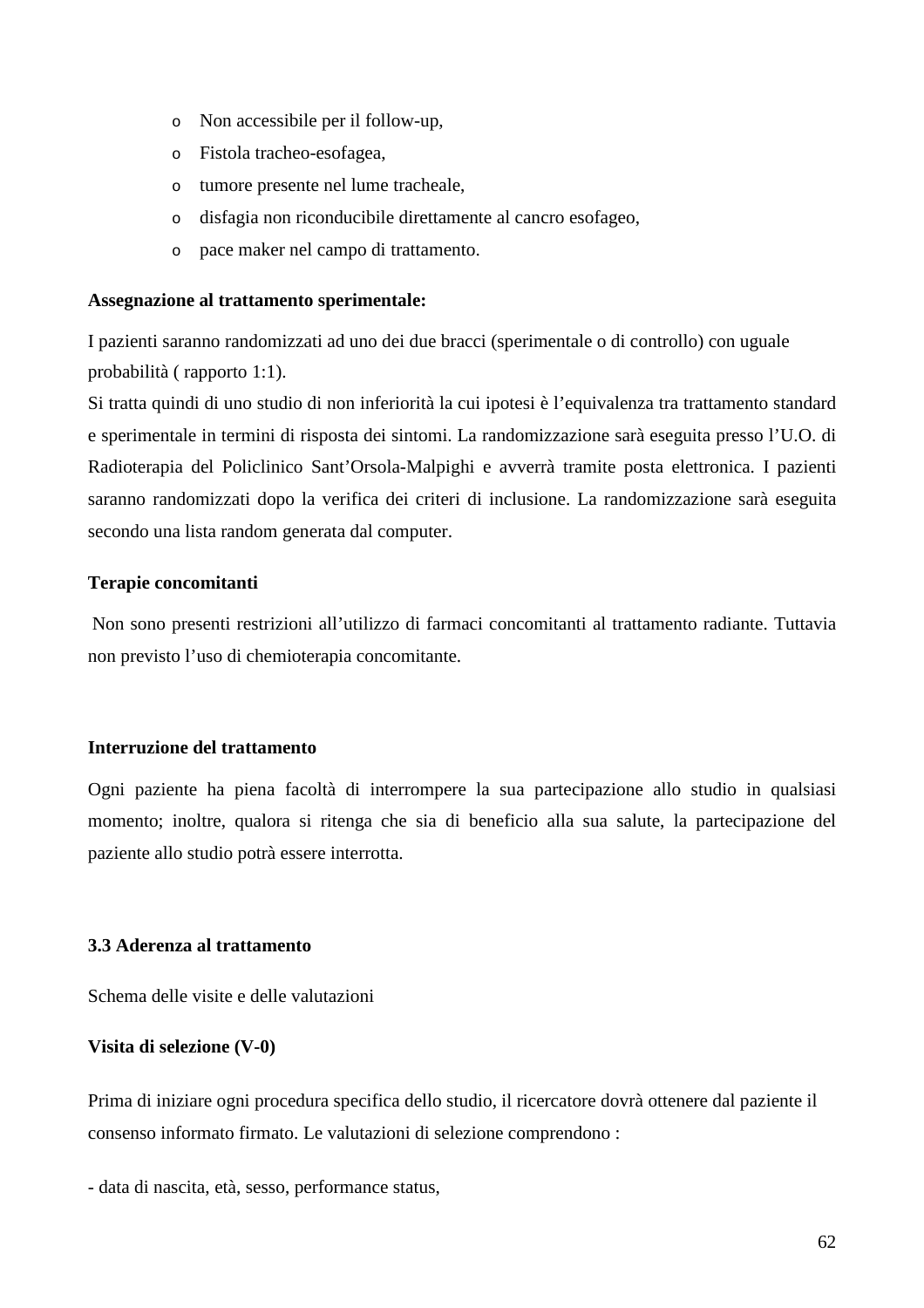- istologia, dimensioni e stadio del tumore,

- sintomi causati dalla neoplasia esofagea.

#### **Visite successive (V-1, V-2, V-3)**

Successivamente le visite in corso di trattamento si svolgeranno secondo la seguente modalità: Gruppo A (trattamento sperimentale): V-1 il primo giorno di trattamento V-2 il secondo giorno di trattamento Gruppo B (trattamento gold standard): V-1 il primo giorno di trattamento V-2 a metà trattamento V-3 visita di fine trattamento Per entrambi i gruppi seguiranno visite di follow up trimestrali come da CRF (schede di valutazione 2-3)

#### 3.4 INTERVENTO TERAPEUTICO

#### **3.4.1 Intervento sperimentale**

I pazienti saranno trattati con EBRT 3D conformazionale con tecnica a fasci contrapposti che sarà somministrata con acceleratore lineare con fasci di fotoni di energia ≥ 6 MV. Sarà utilizzato per la pianificazione un apparecchio TC-simulatore. I pazienti riceveranno 20Gy (5Gy per frazione) con sedute bi-quotidiane per due giorni consecutivi. Le considerazioni sulle complicanze tardive attese sono state eseguite in base al modello lineare-quadratico (rapporto  $\alpha/\beta$ : 3); l'equivalente di 20 Gy in 5Gy a frazione (EQD2) rispetto al frazionamento convenzionale (2Gy/frazione) è di 32Gy (Joiner MC, 2002).I pazienti saranno irradiati in due giorni consecutivi, con frazionamento bi-quotidiano, con un intervallo tra le due frazioni giornaliere di almeno 6-8 ore. Il CTV sarà definito come GTV + 1 cm in direzione radiale e + 3 cm in direzione cranio-caudale. Il PTV sarà definito come il CTV + 1 cm di margine in tutte le direzioni. Il trattamento sarà eseguito con tecnica a fasci AP-PA contrapposti (3D-conformazionale). Il riferimento della dose sarà eseguito secondo il report ICRU 50.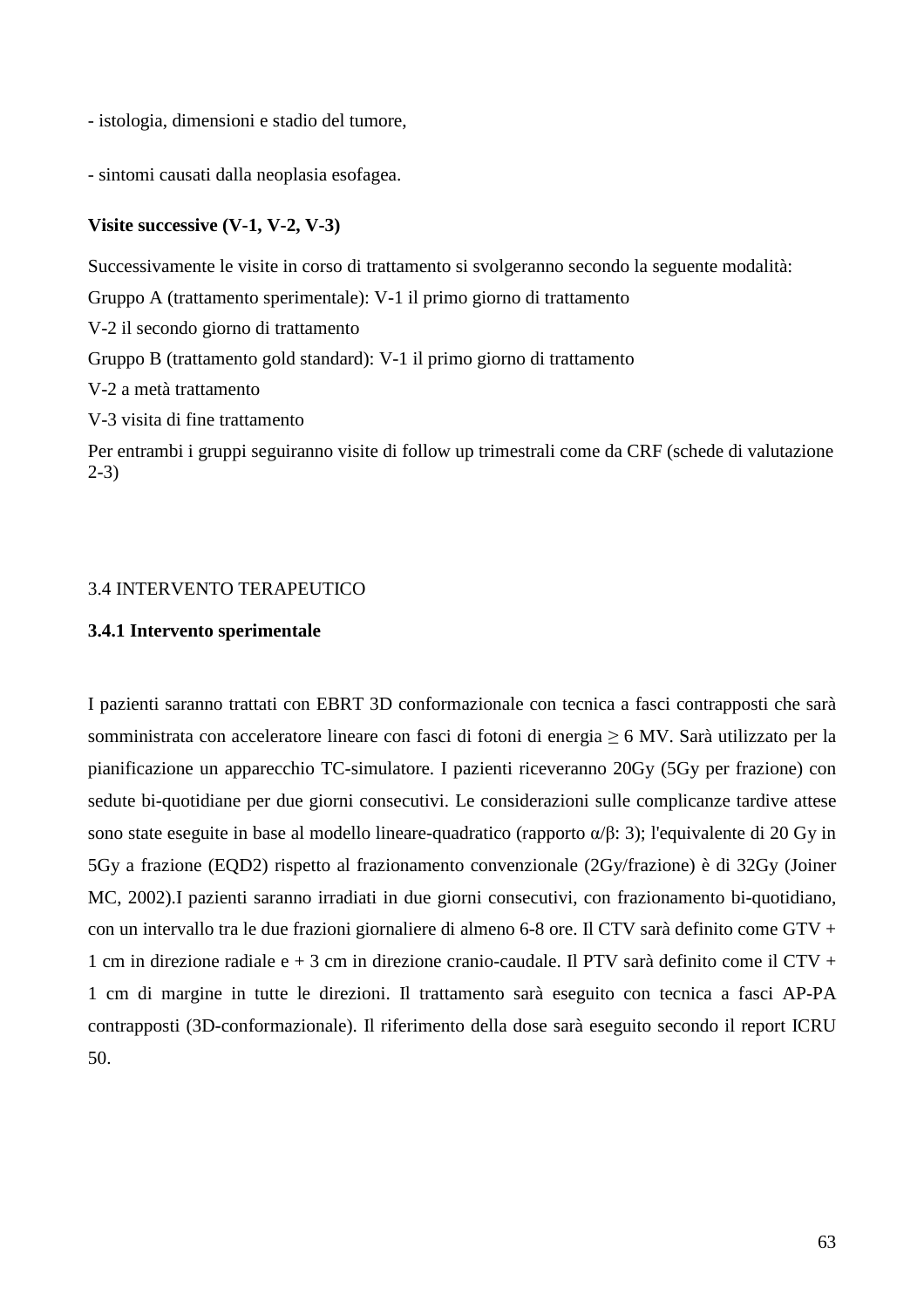#### **3.4.2 Intervento standard**

I pazienti saranno trattati da EBRT 3D conformazionale che sarà somministrata con acceleratore lineare con fasci di fotoni di energia ≥ 6MV. Sarà utilizzato per la pianificazione un apparecchio TC-simulatore. I pazienti riceveranno 30Gy (3Gy per frazione) per cinque giorni consecutivi in due settimane. Le considerazioni sulle complicanze tardive attese sono state eseguite basandosi sul modello lineare-quadratico (rapporto α/β: 3) (Joiner MC, 2002). In base a questa valutazione la dose di 30 Gy in 10 frazioni corrisponde ad una dose di 36,5 Gy per gli effetti tardivi. Il CTV sarà definito come  $GTV + 1$  cm in direzione radiale  $e + 3$  cm in direzione cranio-caudale. Il PTV sarà definito come il CTV + 1 cm di margine in tutte le direzioni. Il trattamento sarà eseguito con tecnica a fasci AP-PA contrapposti (3D-conformazionale). Il riferimento della dose sarà eseguito secondo il report ICRU 50.

#### VALUTAZIONE DEI RISULTATI

L'obiettivo primario dello studio è di confrontare l'efficacia in termini di risposta sul sintomo prodotta da un trattamento basato sull'erogazione di 4 frazioni in due giorni consecutivi rispetto al "gold standard". Gli obiettivi secondari dello studio sono: valutare la tossicità acuta e tardiva correlata al trattamento, la sopravvivenza libera dai sintomi e l'evoluzione del sintomo nel tempo.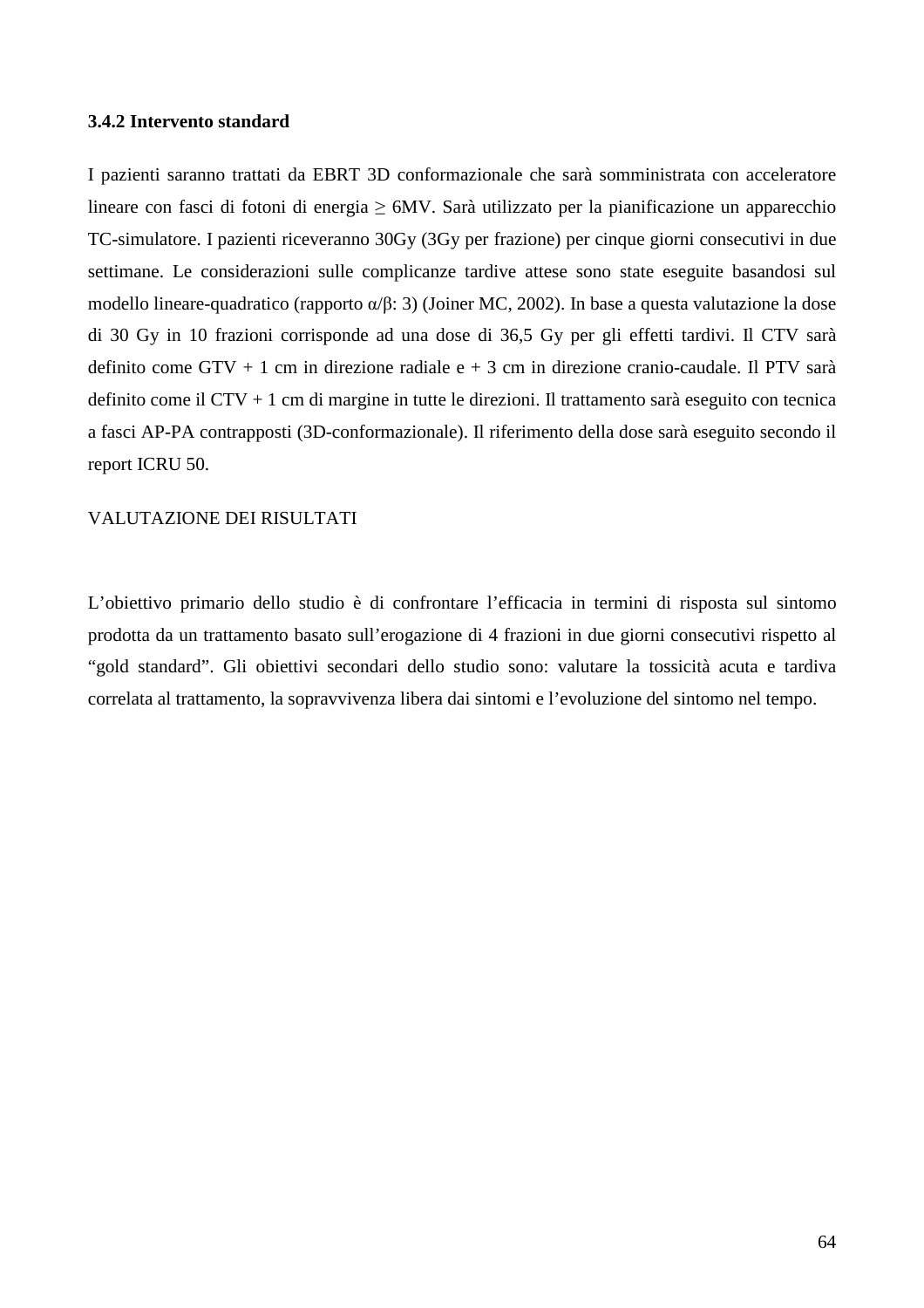## 4. GESTIONE DEI DATI ED ANALISI STATISTICA

#### 4.1 Gestione dei dati

Il personale designato dallo Sperimentatore dovrà riportare le informazioni richieste dal protocollo sulla Scheda Raccolta Dati (CRF)*.* 

4.2 Metodi statistici

L'analisi statistica sarà effettuata con SYSTAT, versione 11.0 (SPSS, Chicago, IL). Le variabili categoriali saranno confrontate con test chi-quadrato. La sopravvivenza libera da progressione dei sintomi (SPFS) sarà definita come la durata dell'intervallo di tempo trascorso in uno stato migliore o stabile. La sopravvivenza globale (OS) e SPFS saranno calcolate con il metodo Kaplan-Meier (Kaplan EL. & Meier P 1958).

L'obiettivo di questo studio è valutare l'efficacia e il tasso di risposta delle due diverse schedule di EBRT palliativa valutate nello studio. I dati raccolti saranno raggruppati e riassunti rispetto alle variabili demografiche, alle caratteristiche basali ed alle valutazioni di efficacia e sicurezza. Le analisi esploratorie saranno effettuate utilizzando statistiche descrittive. I dati saranno presentati sia per la popolazione intent-to-treat (ossia tutti i pazienti che sono stati sottoposti al trattamento in studio) che per la popolazione per-protocol (ossia tutti i pazienti che hanno completato lo studio senza violazioni maggiori del protocollo).

Le valutazioni di sicurezza saranno basate principalmente sulla frequenza degli eventi avversi, includendo tutti gli eventi avversi seri. Gli eventi avversi saranno riassunti presentando per ogni gruppo di trattamento il numero e la percentuale di pazienti che hanno avuto un qualsiasi evento avverso, un evento avverso in uno specifico apparato dell'organismo ed uno specifico evento avverso. Ogni altra informazione raccolta (i.e. la gravità o la relazione con il farmaco di studio) sarà codificata come appropriato.

#### • **Valutazione dei risultati**

Lo scopo di questo studio è quello di comparare l'efficacia di un regime di radioterapia accelerata ipofrazionata, con un frazionamento bi-quotidiano in due giorni consecutivi,la risposta al sintomo e la sopravvivenza libera dai sintomi rispetto al "gold standard" nel trattamento palliativo dei tumori avanzati dell'esofago.

I pazienti saranno classificati in base a performance status ECOG (appendice I)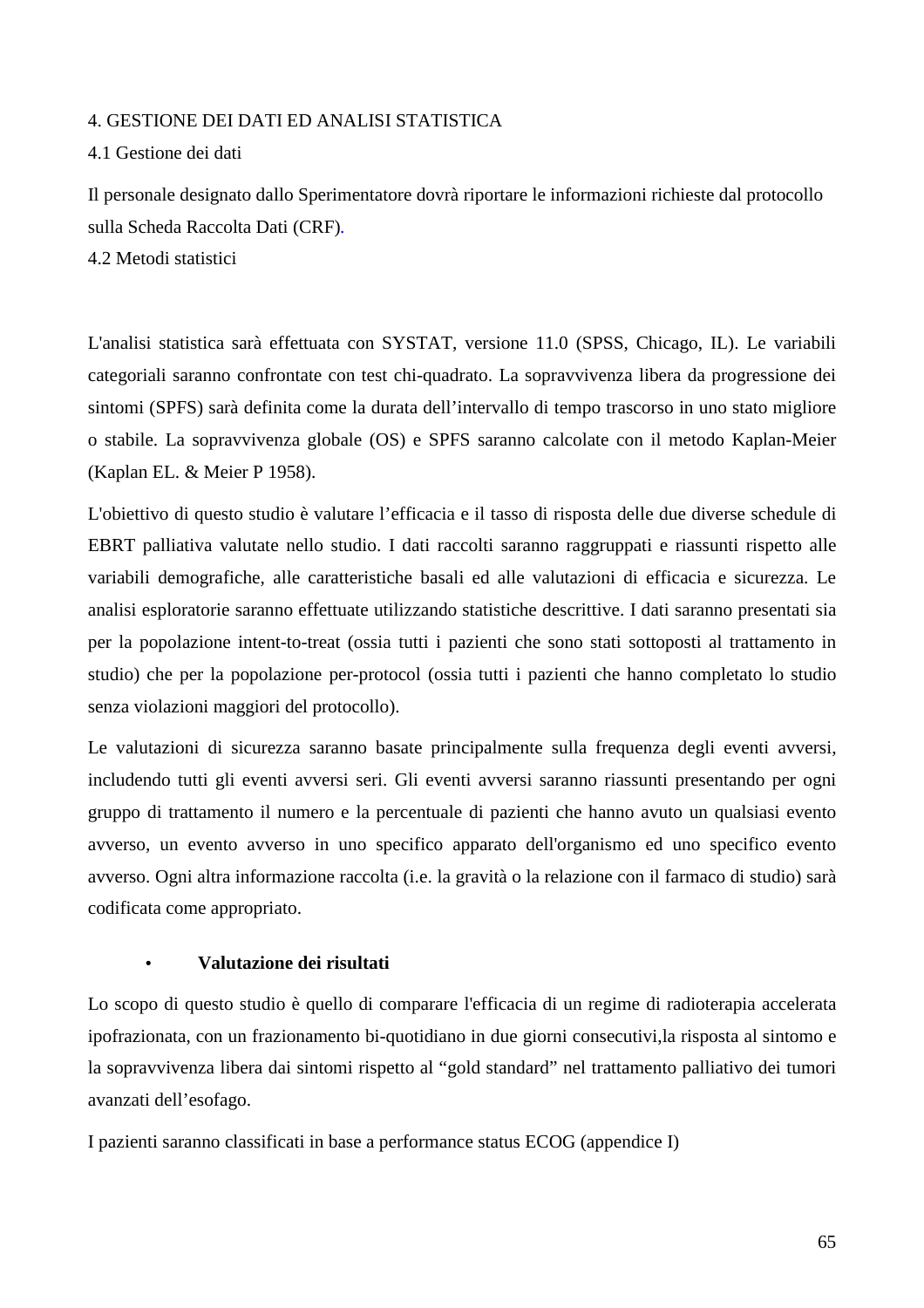- 1. La tossicità acuta e tardiva sarà registrata secondo i criteri del National CancerInstitute Common Toxicity (NCI-CTC versione in scala 4.02; http: //ctcp.info.nih.goc/, allegato II)
- 2. Sintomi e qualità di vita saranno valutata in base al punteggio IAEA (Rosenblatt 2010) (allegato III);
- 3. Il miglioramento dei sintomi e la qualità di vita saranno definiti come incremento del punteggio di uno o più gradi rispetto ai punteggi pretrattamento;
- 4. Le schede raccolta dati 1, 2, 3 saranno utilizzate per una prima valutazione e le visite di follow-up (allegato IV). A 1 e 3 mesi dal il trattamento, tutti i pazienti saranno sottoposti alle prime valutazioni. Successivamente, i pazienti saranno seguiti ad intervalli di 3 mesi. La valutazione sarà composto da storia, esame fisico ed esami di laboratorio di routine, tra cui un esame emocromocitometrico completo. Indici relativi al sollievo dei sintomi, il dolore e la qualità della vita saranno registrati e confrontati con il valore di base (allegato I).

## • **Dimensione del campione**

Proponiamo un trial di non inferiorità, randomizzato e controllato. Lo studio si configurerà come interventistico senza medicinale, multicentrico e spontaneo. La randomizzazione avverrà in aperto con rapporto 1:1.

Sulla base della letteratura, ci attendiamo che il 70% dei pazienti trattati con trattamento standard (braccio di controllo) mostrerà una risposta sul sintomo. La percentuale di risposte ipotizzata per il trattamento sperimentale è pari all'84% (120% del valore atteso con trattamento standard). La soglia di non inferiorità per lo studio è fissata al 63% di risposte sul sintomo (90% del valore atteso con

trattamento standard). Sulla base di questi assunti, sarebbe necessario reclutare 88 pazienti per studiare

l'effetto ipotizzato con una potenza dell'80% (errore beta=0.2) ed un errore alfa di 0.05. Ipotizzando

un attrition rate pari al 10% (tasso ipotizzato sulla base dell'esperienza del centro), la popolazione finale da reclutare è fissata a 98 pazienti (Fleiss 2003).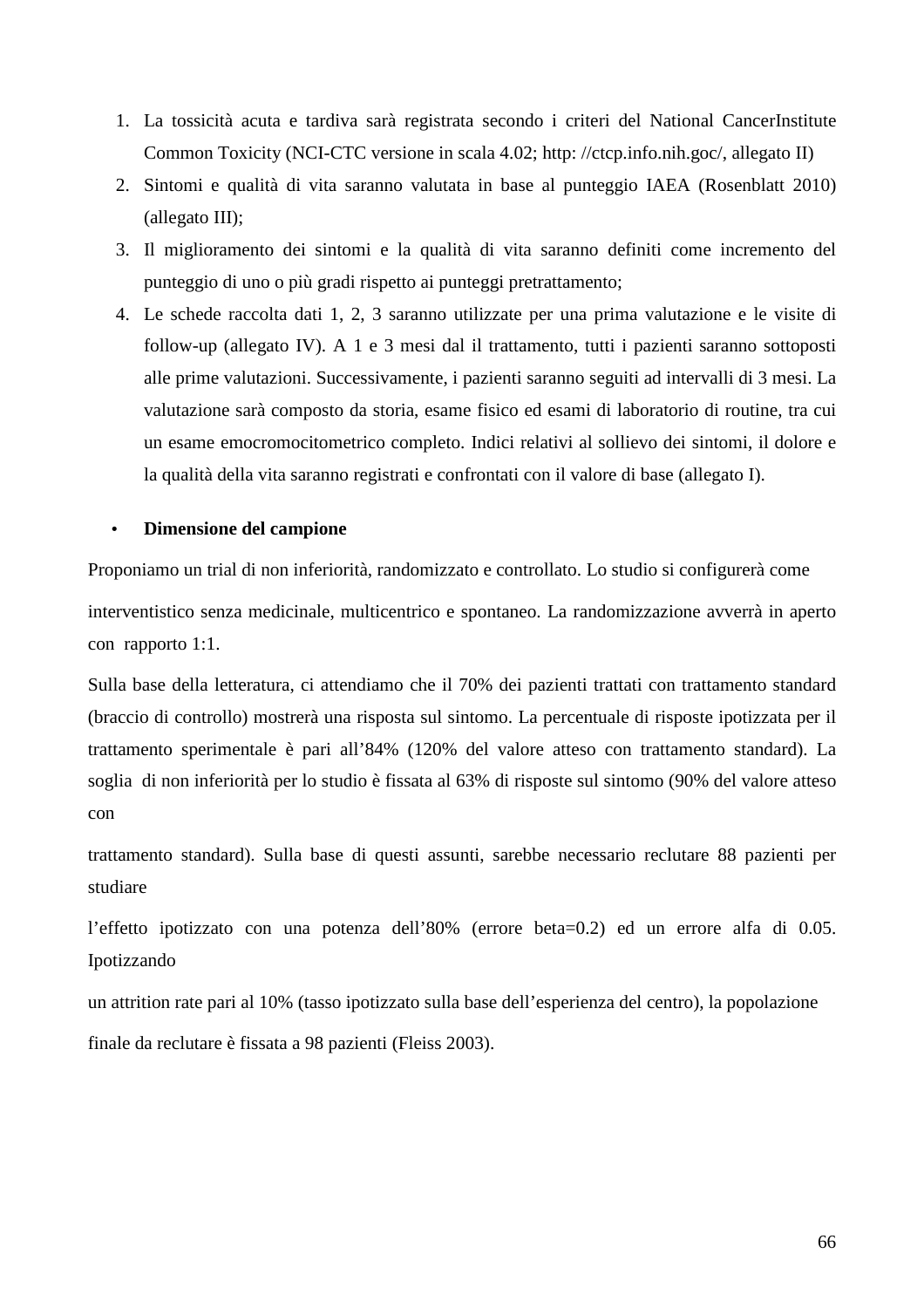#### BIBLIOGRAFIA

- 1. Adam A, Ellul J, Watkinson AF, et al. Palliation of inoperable esophageal carcinoma: a prospective randomized trial of laser therapy and stent placement. Radiology 1997; 202:344–348.
- 2. Arbuck SG. Workshop on phase I study design. Ninth NCI/EORTC New Drug Development Symposium, Amsterdam. Ann Oncol 1996; 7:567-573
- 3. Berger B & Belka C. Evidence-based radiation oncology: Oesophagus. Radiother Oncol. 2009; 92:276-290
- 4. Bergquist H, Wenger U, Johnsson E, et al. Stent insertion or endoluminal brachytherapy as palliation of patients with advanced cancer of the esophagus and gastroesophageal junction. Results of a randomized, controlled clinical trial. Dis Esophagus 2005; 18:131–139.
- 5. Caravatta L, Padula GDA, Macchia G, Ferrandina G, Bonomo P, Deodato F, Massaccesi M, Mignogna S, Tambaro R, Rossi M, Flocco M, Scapati A, Scambia G, Pacelli F, Valentini V, Cellini N, Morganti AG. SHort course Accelerated RadiatiON therapy (SHARON) in palliative treatment of advanced pelvic malignancies: a phase I study. Int J Radiat Oncol Biol Phys, 2012; 83:e627-631.
- 6. Caravatta L, Deodato F, Ferro M, Macchia G, Massaccesi M, Cilla S, Padula GD, Mignogna S, Tambaro R, Carrozza F, Flocco M, Cantore G, Scapati A, Buwenge M, Sticca G, Valentini V, Cellini N, Morganti AG. A phase I study of short-course accelerated whole brain radiation therapy for multiple brain metastases. Int J Radiat Oncol Biol Phys. 2012;84:e463-468.
- 7. Carrascosa LA, Yashar CM, Paris KJ, et al. Palliation of pelvic and head and neck cancer with paclitaxel and a novel radiotherapy regimen. J Palliat Med 2007; 10:877-881.
- 8. Glynne-Jones R, Harrison H. Palliative radiotherapy for gastrointestinal and colorectal cancer: In: Radiation Oncology in palliative cancer care. Lutz S, Chow E, Hoskin P Eds. First edition, John Wiley & sons, 2013, chapter 15, pp 177-187.
- 9. Harvey JA, Bessell JR, Beller E, et al. Chemoradiation therapy is effective for the palliative treatment of malignant dysphagia. Dis Esophagus 2004; 17:260–265.
- 10. Hayter CR, Huff-Winters C, Paszat L, Youssef YM, Shelley WE, Schulze K. A prospective trial of short-course radiotherapy plus chemotherapy for palliation of dysphagia from advanced esophageal cancer. Radiother Oncol 2000; 56:329–333.
- 11. Homs MY, Steyerberg EW, Eijkenboom WM, et al. Single-dose brachytherapy versus metal stent placement for the palliation of dysphagia from oesophageal cancer: multicentre randomised trial. Lancet 2004; 364:1497–1504.
- 12.Javle M, Ailawadhi S, Yang GY, et al. Palliation of malignant dysphagia in esophageal cancer: a literature-based review. J Support Oncol 2006; 4:365-373.
- 13.Joiner MC, Bentzen SM. Time-dose relationships: the linear-quadratic approch. In Basic Clinical Radiobiology. Steel GG Ed, 3rd edition, Arnold Publ., London, 2002, p 120.
- 14. Kassam Z, Wong RK, Ringash J, et al. A phase I/II study to evaluate the toxicity and efficacy of accelerated fractionation radiotherapy for the palliation of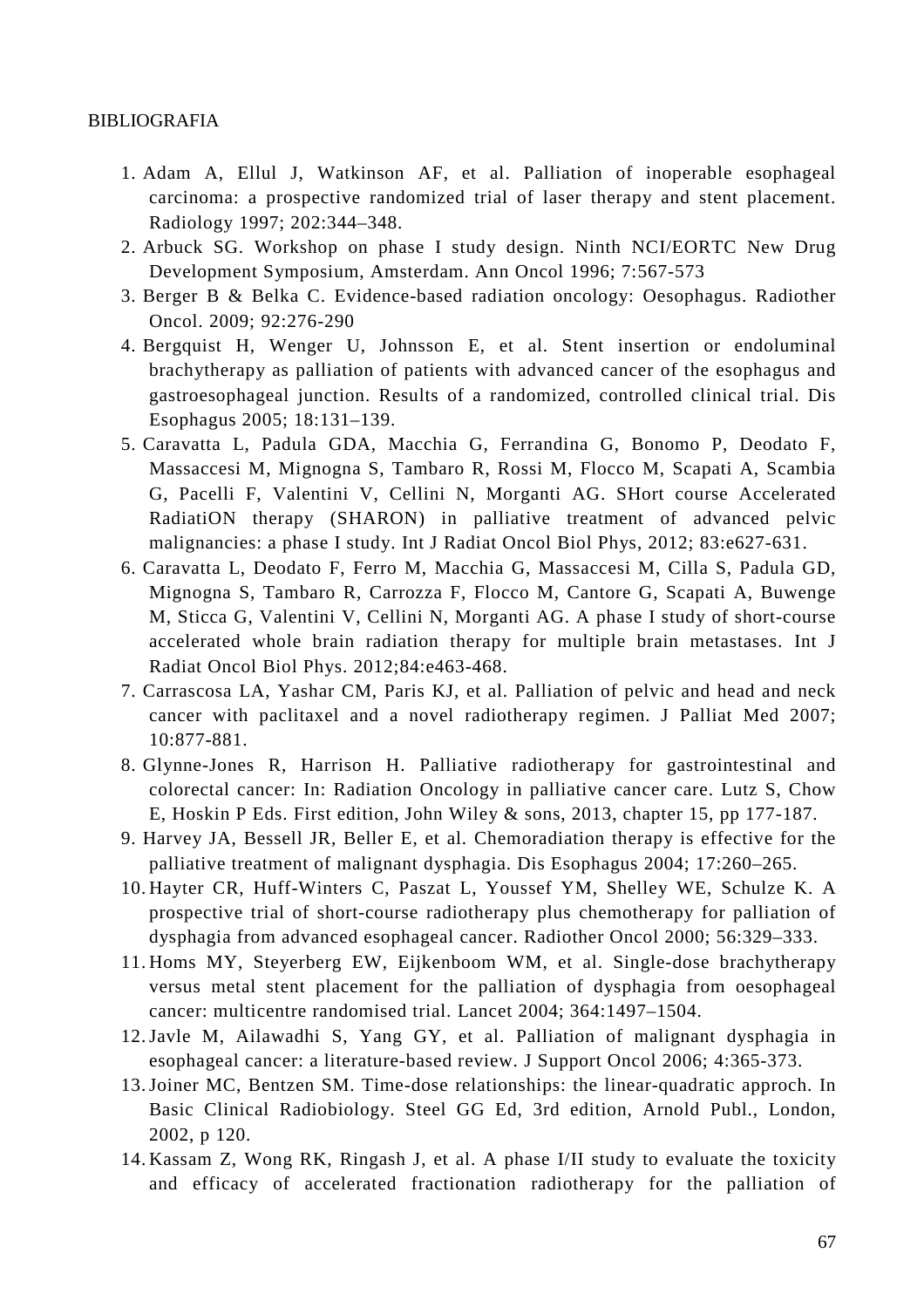dysphagia from carcinoma of the oesophagus. Clin Oncol (R Coll Radiol). 2008; 20:53-60.

- 15. Kaplan EL, Meier P. Nonparametric estimation from incomplete observations. J. Am. Stat. Assoc. 1958; 53:457–481.
- 16. Moertel C. The esophagus. 2nd ed. Philadelphia: Lea & Febiger, 1982.
- 17. Perez CA, Brady L. Principles and practice of radiation oncology. 3rd ed. Philadelphia: Lippincott-Raven Publishers; 1998.
- 18. Rosenberg J, Franklin R, Steiger Z. Squamous cell carcinoma of the thoracic esophagus: an interdisciplinary approach. Curr Probl Cancer 1981; 5:6.
- 19. Rosenblatt E, Jones G, Sur RS, Donde B, Salvajoli JV, Ghosh-Laskar S, Frobe A, Suleiman A, Xiao Z, Nag S. Adding external beam to intra-luminal brachytherapy improves palliation in obstructive squamous cell oesophageal cancer: a prospective multi-centre randomized trial of the International Atomic Energy Agency. Radiother Oncol 2010; 97:488-494.
- 20. Salazar OM, Sandhu T, da Motta NW, et al. Fractionated half-body irradiation (HBI) for the rapid palliation of widespread, symptomatic, metastatic bone disease: a randomized Phase III trial of the International Atomic Energy Agency (IAEA). Int J Radiat Oncol Biol Phys 2001;50:765-775.
- 21. Schag CC, Heinrich RL, Ganz PA. Karnofsky performance status revisited: reliability, validity, and guidelines. J Clin Oncol 1984; 2:187-193.
- 22. Sharma V, Gaye PM, Wahab SA, Ndlova N, Ngoma T, Vanderpuye V, Sowuami A, Dawotola DA, Kigula-Mugambe J, Jeremic B. Palliative radiation therapy practice for advanced esophageal carcinoma in Africa. Dis Esophagus 2010; 23:240-243.
- 23. Spanos WJ Jr, Clery M, Perez CA, et al. Late effect of multiple daily fraction palliation schedule for advanced pelvic malignancies (RTOG 8502). Int J Radiat Oncol Biol Phys 1994; 29:961-967.
- 24. Stahl M, Mariette C, Haustermans K, Cervantes A, Arnold D, on behalf of the ESMO Guidelines Working Group. Oesophageal cancer: ESMO Clinical Practice Guidelines for diagnosis, treatment and follow-up. Annals of Oncology 2013; 24  $(supplement 6):vi51-vi56.$
- 25. Therasse P et al. New guidelines to evaluate the response to treatment in solid tumors. J Natl Cancer Inst 2000; 92: 205-216.
- 26. Barton MB, Frommer M, Shafiq J. Role of radiotherapy in cancer control in low-income and middle-income countries. Lancet Oncol 2006;7:584-595.
- 27. Gehan EA: The determination of the number of patients required in a follow-up trial of a new chemotherapeutic agent. J Chron Dis 13:346-353, 1961
- 28. Lutz S, Chow E, hoskin P. Radiation Oncology in Palliative Cancer Care, Wiley-Blackwell,2013.
- 29. Hayter CR, Winter CH, Paszat L, Youssef MY, Shelley WE, Schulze K. A prospective trial of short-course radiotherapy plus chemotherapy for palliation of dysphagia from advanced esophageal cancer, Radiother Oncol 2000; 56:329-333
- 30. Caravatta L., Macchia G., Deodato F., Digesù C., Picardi V., Montoro C., Mignogna S., Travaglini C., Rossi M., Volpacchio G., Vaccarella MP., Buwenge M., Valentini V., Cellini N., Morganti AG. Radioterapia palliativa short course: risultati preliminari degli studi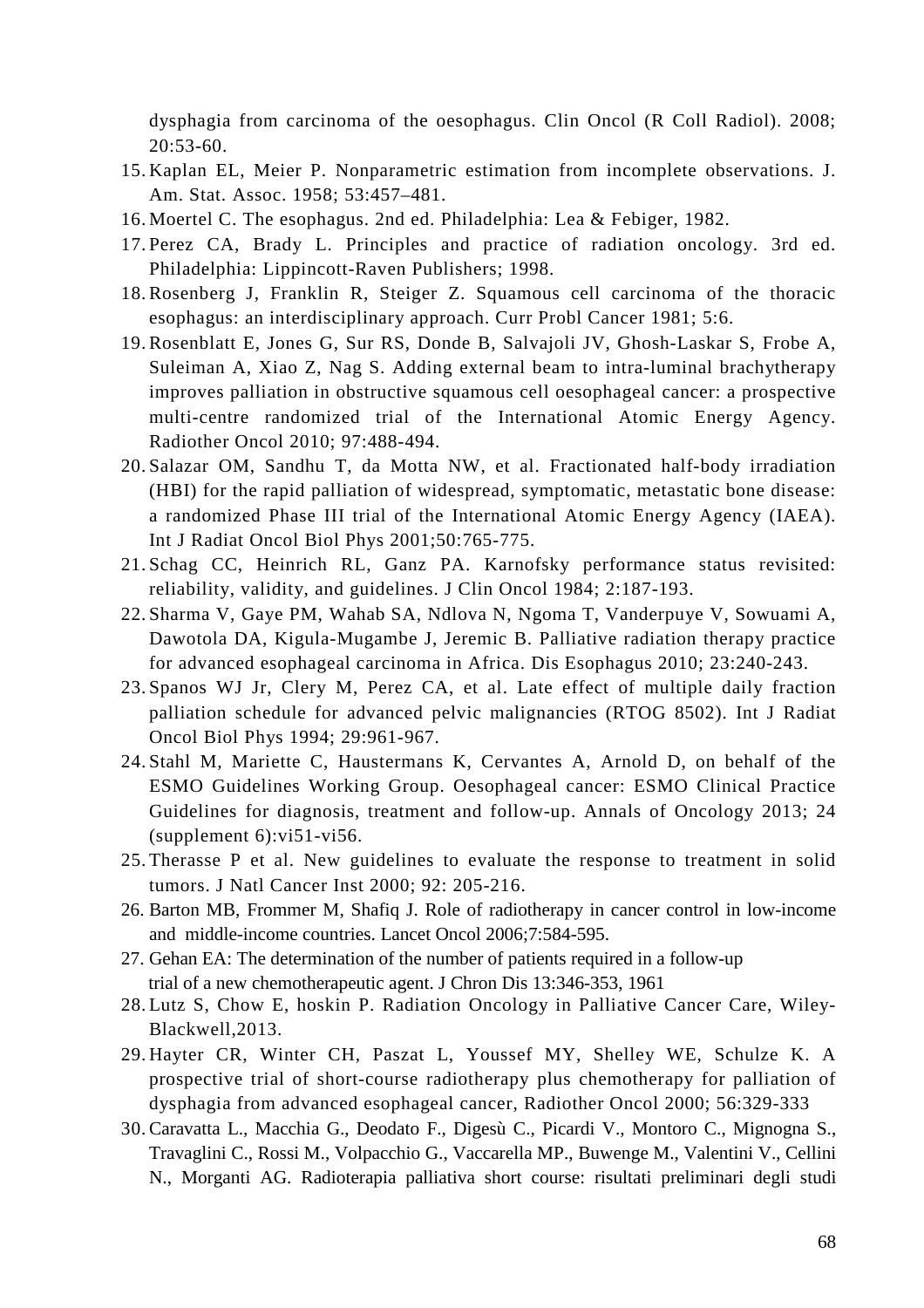sharon (SHort course Accelerated RadiatiON therapy). Tumori, vol 8, N° 1 2009. Atti Congresso AIRO 2009, Bologna.

- 31. Simon R, Wittes RE, Ellenberg SS. Randomized phase II clinical trials. Cancer Treatment Rep 1985; 69:1375-1381.
- 32. Liu PY, Dahlberg S. Design and analysis of multiarm clinical trials with survival endpoints. Controlled Clin Trials 1995; 16:119-130.
- 33. Greene FL, Page DL, Fleming ID, et al eds: "AJCC Cancer Staging Manual", 6<sup>th</sup> ed New Jork; Springer-Verlag, 2002.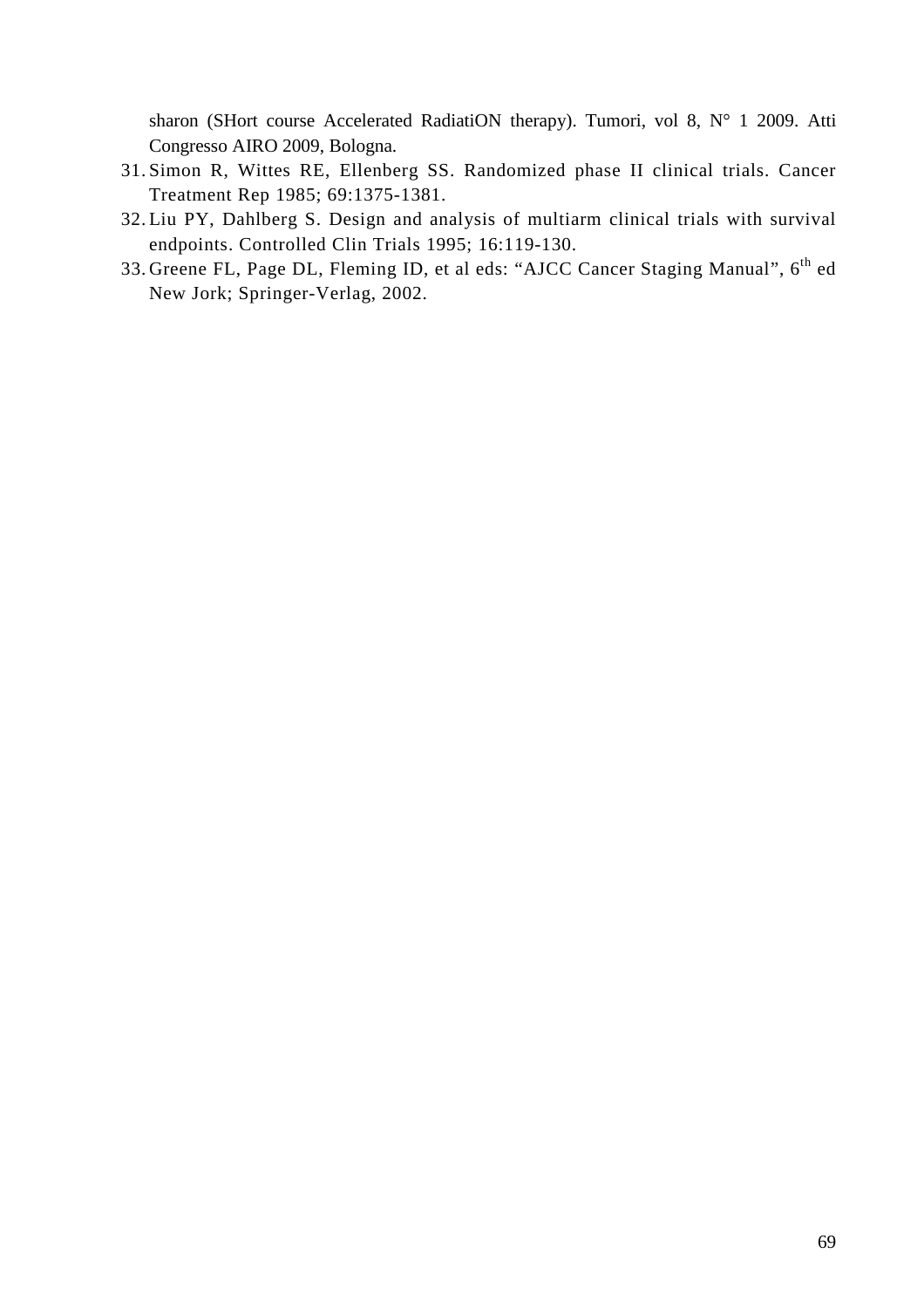**SHARON-BONE: Short course radiation therapy in palliative treatment of complicated bone metastases: a randomized study** 

**SHARON-BONE: Radioterapia ipofrazionata accelerata nel trattamento palliativo delle metastasi ossee complicate: studio randomizzato** 

## STUDIO INTERVENTISTICO SENZA MEDICINALE, RANDOMIZZATO 1:1 IN APERTO, MULTICENTRICO, DI PAZIENTI AFFETTI DA LESIONI OSSEE COMPLICATE: TRATTAMENTO RADIANTE IPOFRAZIONATO ACCELERATO

Codicedello studio RT-15-06

## **1. INTRODUZIONE**

Le metastasi ossee complicate rappresentano un problema clinico di difficile gestione. La QoL di questi pazienti è peggiorata da sintomi come il dolore, le fratture patologiche, la compressione midollare, l'ipercalcemia, le neuropatie. La radioterapia palliativa diventa in questi casi un'importante ed efficace opzione terapeutica (Chow E. et al 2002).

In effetti, la radioterapia palliativa è un trattamento efficace per migliorare i sintomi e di conseguenza migliorare la QoL di questi pazienti. Idealmente questo trattamento dovrebbe essere il più breve possibile per ridurre il disagio di questi malati. Infatti, la loro condizione clinica è spesso molto scadente.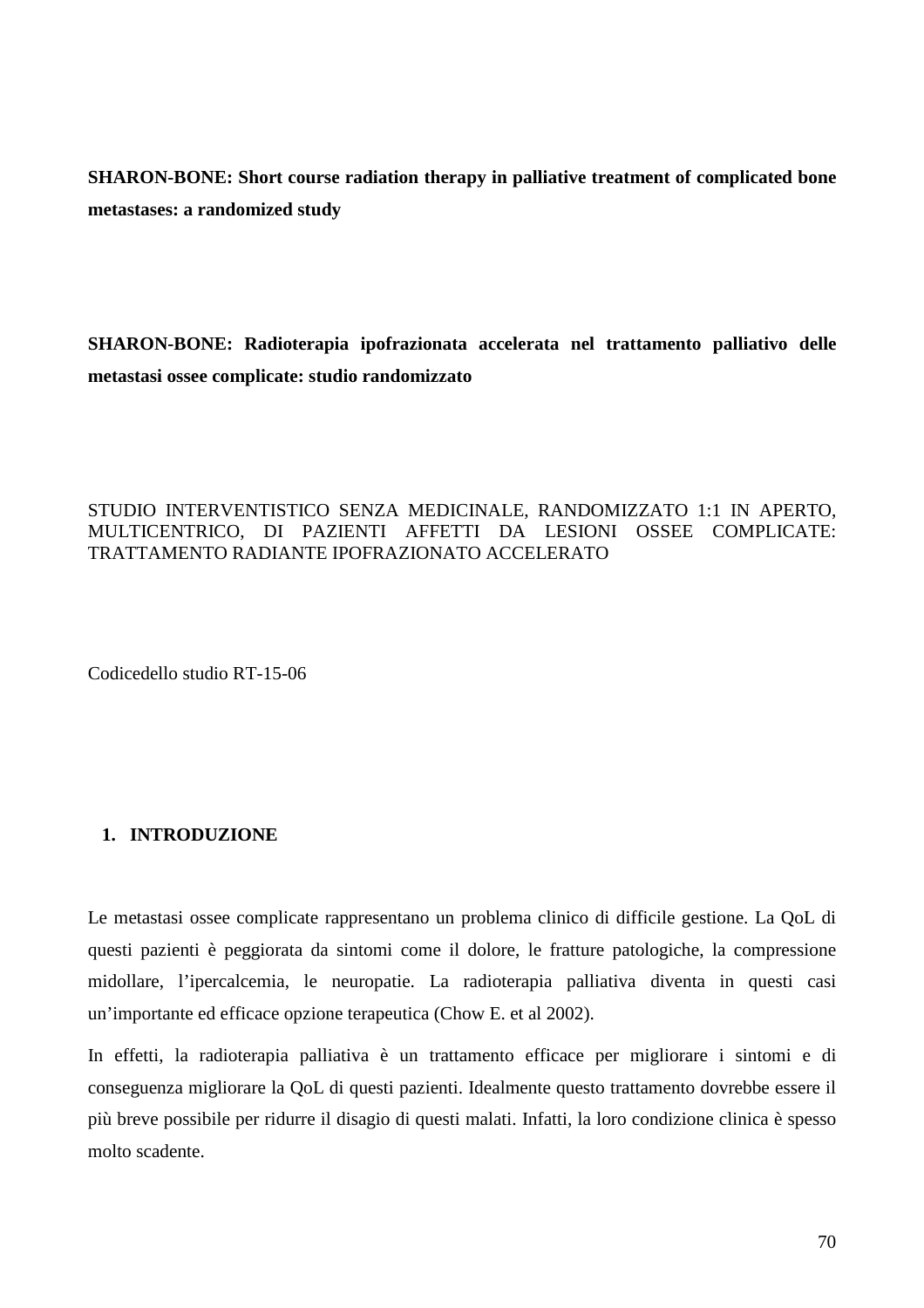Ad esempio, la durata del trattamento di due giorni, invece dei tradizionali trattamenti di due settimane (ad esempio 30 Gy in 10 frazioni), potrebbe ridurre problemi economici e logistici sia per i pazienti che per il sistema sanitario. Trattamenti molto brevi potrebbero anche promuovere l'integrazione con la chemioterapia evitando l'interruzione del trattamento sistemico. Infine per i pazienti già ricoverati in Hospice o in lista d'attesa, questa tipologia di trattamento breve eviterebbe sia una lunga interruzione di questo tipo di assistenza, sia il ritardo dell'ammissione del paziente in Hospice.

Per erogare una dose clinicamente efficace in un breve periodo di tempo è necessario utilizzare regimi ipofrazionati. Tuttavia l'uso dell'ipofrazionamento potrebbe favorire l'insorgenza di effetti collaterali tardivi. Si deve riconoscere però, che il rischio della comparsa di effetti collaterali tardivi in pazienti trattati con finalità palliativa è limitato dalla relativamente breve aspettativa di vita. Tuttavia, questo rischio deve sempre essere tenuto in considerazione data la presenza seppur limitata, di una percentuale di pazienti lungo sopravviventi. L'uso di un frazionamento biquotidiano riduce questo rischio. Infatti, un trattamento della durata di due giorni, con un frazionamento bi-quotidiano, è già stato utilizzato nel trattamento di neoplasie avanzate della pelvi e della testa-collo (Caravatta L. et al 2012, ,Corry J. et al 2005, Chen AM et al 2008, Finnegan TS et al 2016).

Tuttavia, la somministrazione di dosi relativamente elevate in breve tempo rappresenta anche un trattamento accelerato. Il rischio principale della radioterapia accelerata è un aumento della tossicità acuta. Gli effetti collaterali acuti possono influenzare la QoL dei pazienti e quindi annullare l'obiettivo principale della radioterapia palliativa. Pertanto, per ottimizzare questo tipo di trattamento, è necessario valutare la dose massima somministrabile senza causare grave tossicità acuta.

Per queste ragioni è stato precedentemente pianificato uno studio per definire la dose massima tollerata (MTD) di un trattamento ipofrazionato accelerato per le metastasi ossee complicate. La tollerabilità di questo trattamento è stata dimostrata per una dose massima di 20 Gy. Inoltre, i risultati di quest'esperienza hanno dimostrato una buona efficacia di questo regime nel controllo dei sintomi (Caravatta 2009).

La EBRT erogata in 10 frazioni (30 Gy/10fr) è considerata lo standard di trattamento per le metastasi ossee complicate. La possibilità di ridurre la durata del trattamento da 2 settimane a 2 giorni, senza diminuire l'efficacia del trattamento, non è stata mai indagata in trials prospettici. Per questo motivo è stato disegnato uno studio volto a confrontare questo schema di trattamento abbreviato con uno schema di radioterapia palliativa più tradizionale (30 Gy in 10 frazioni).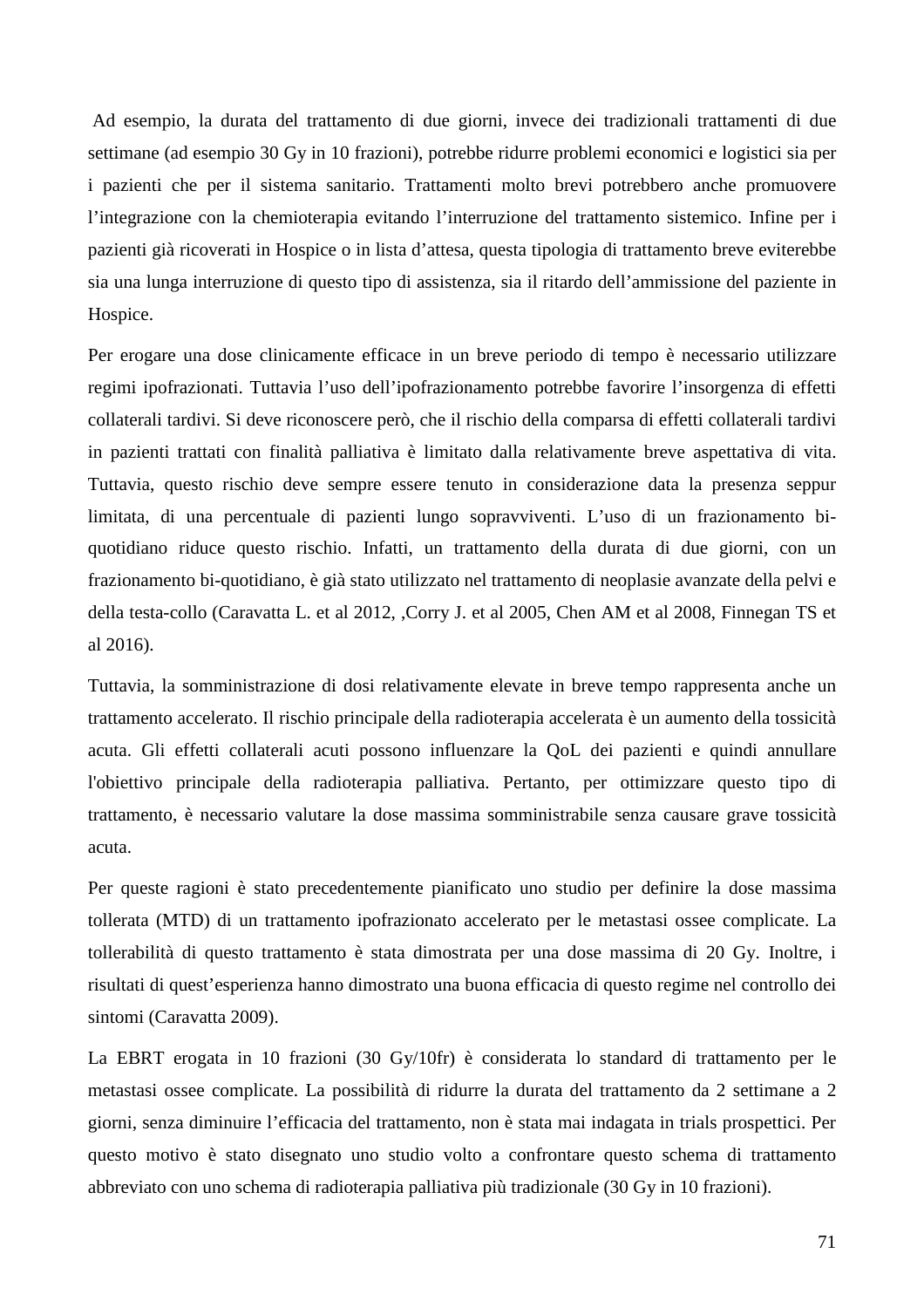Il protocollo è stato disegnato in base alle raccomandazioni dell'International Bone MetastasesConsensusWorking Party (Chow E. et al 2012).

## **1. OBIETTIVI DELLO STUDIO**

Obiettivo primario dello studio:

• Confrontare l'efficacia in termini di risposta sul sintomo di un trattamento basato sull'erogazione di 4 frazioni in due giorni consecutivi rispetto al "gold standard" .

Obiettivi secondari dello studio:

- 1. valutare la tossicità acuta e tardiva causata dal trattamento;
- 2. valutare la sopravvivenza libera dai sintomi;

## **3. PIANO DELLO STUDIO**

## 3.1 Disegno dello studio

Lo studio è un trial di non inferiorità, randomizzato e controllato. Lo studio di configurerà come interventistico senza medicinale, multicentrico, spontaneo. La randomizzazione avverrà in aperto con rapporto 1:1. Lo studio prevede l'arruolamento di 82 pazienti suddivisi in due gruppi di 41 pazienti per ognuno dei due bracci di studio (braccio A: 20Gy in 2 giorni; braccio B (gold standard): 30 Gy in 2 settimane).

## *Procedura di randomizzazione*

Previo ottenimento del consenso informato saranno arruolati tutti i pazienti con diagnosi di metastasi ossee complicate, non suscettibili di trattamento radicale.

Per ogni paziente saranno considerate le seguenti variabili:

- sesso, età, performance status, istologia, sede e stadio del tumore primitivo,
- eventuali trattamenti precedenti (chemioterapia, chirurgia, etc.),
- sintomi pre-trattamento.

La randomizzazione sarà eseguita presso l'U.O. di Radioterapia del Policlinico sant'Orsola-Malpighi e avverrà tramite posta elettronica. I pazienti saranno randomizzati dopo la verifica dei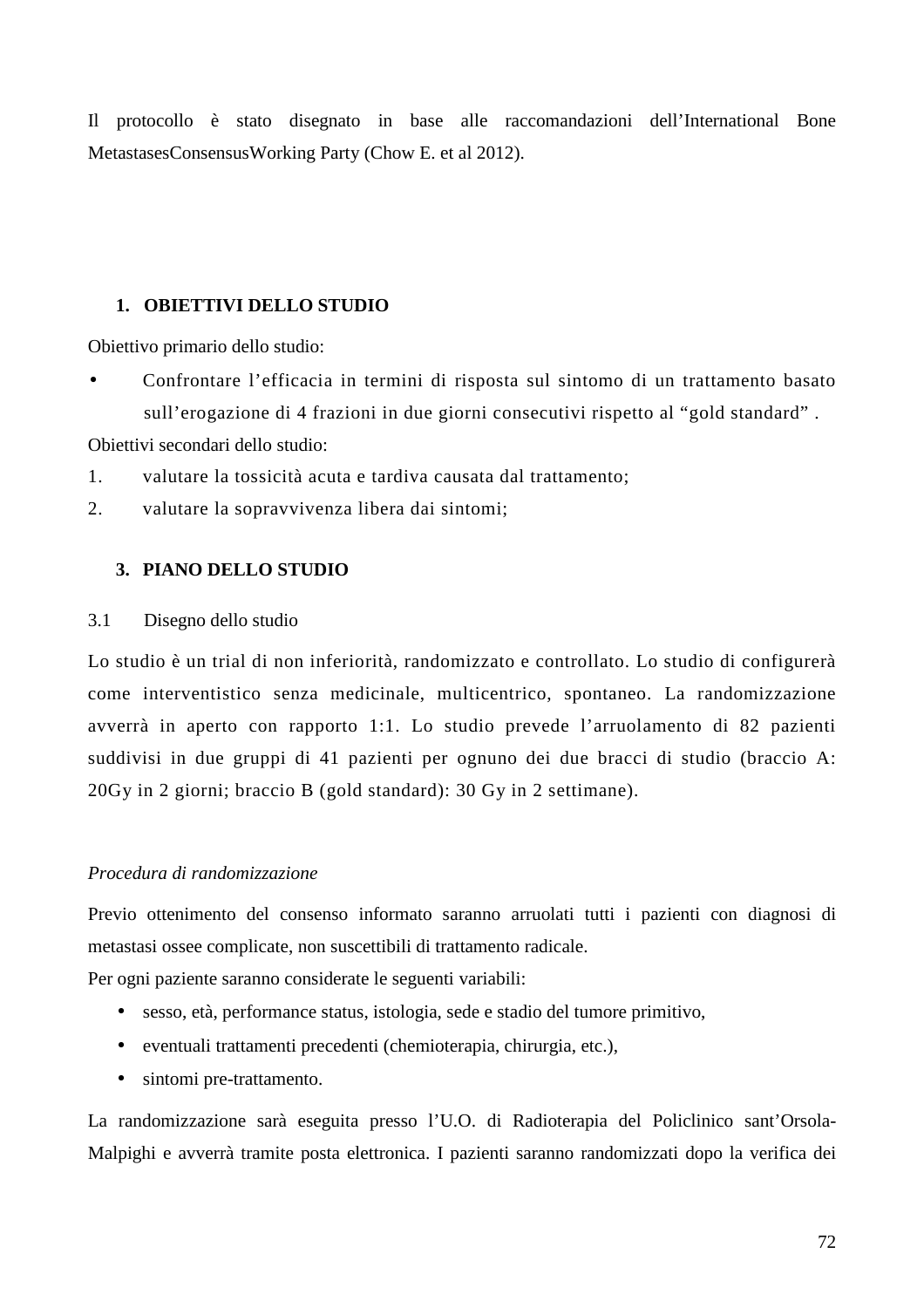criteri di inclusione. La randomizzazione sarà eseguita secondo una lista random generata dal computer.

## 3.2 Popolazione dello studio

Saranno presi in considerazione tutti i pazienti ambulatoriali, con metastasi ossee complicate non più suscettibili di intervento con finalità radicale. La qualità della vita di questi pazienti può essere pesantemente peggiorata da sintomi come il dolore, le fratture patologiche, la compressione midollare, l'ipercalcemia, le neuropatie. Riuscire a controllare i sintomi nel più breve tempo possibile e con il minor disagio per il paziente, costituisce l'end point principale di questo studio.

## *Criteri di inclusione*

- Pazienti con diagnosi di metastasi ossee complicate da tumore solido
- Pazienti di età> 18 anni
- Ottenimento del consensoinformato.
- $-$  ECOG 0-3
- paziente sintomatico (NRS >=2) nella sede del trattamento.
- paziente non più suscettibile di intervento con finalità radicale, per malattia plurimetastatica o scadute condizioni cliniche generali.
- nessuna modifica della terapia antalgica nell'ultima settimana.

## *Criteri di esclusione*

- Gravidanza.
- Non disponibile per il follow-up.
- Precedente radioterapia nella stessa sede.

Si definiscono metastasi ossee complicate le lesioni ossee secondarie con (Paul M. Cheon et al. 2015):

- Sconfinamento nei tessuti molli circostanti,
- Compressione midollare o della cauda equina (anche solo radiologica)
- Compressione nervosa
- Fratturepatologiche

## **Assegnazione al trattamento sperimentale:**

I pazienti saranno randomizzati ad uno dei due bracci (sperimentale o di controllo) con uguale probabilità ( rapporto 1:1).

Si tratta quindi di uno studio di non inferiorità la cui ipotesi è la non inferiorità in termini di risposta dei sintomi del trattamento sperimentale rispetto al trattamento standard. La randomizzazione sarà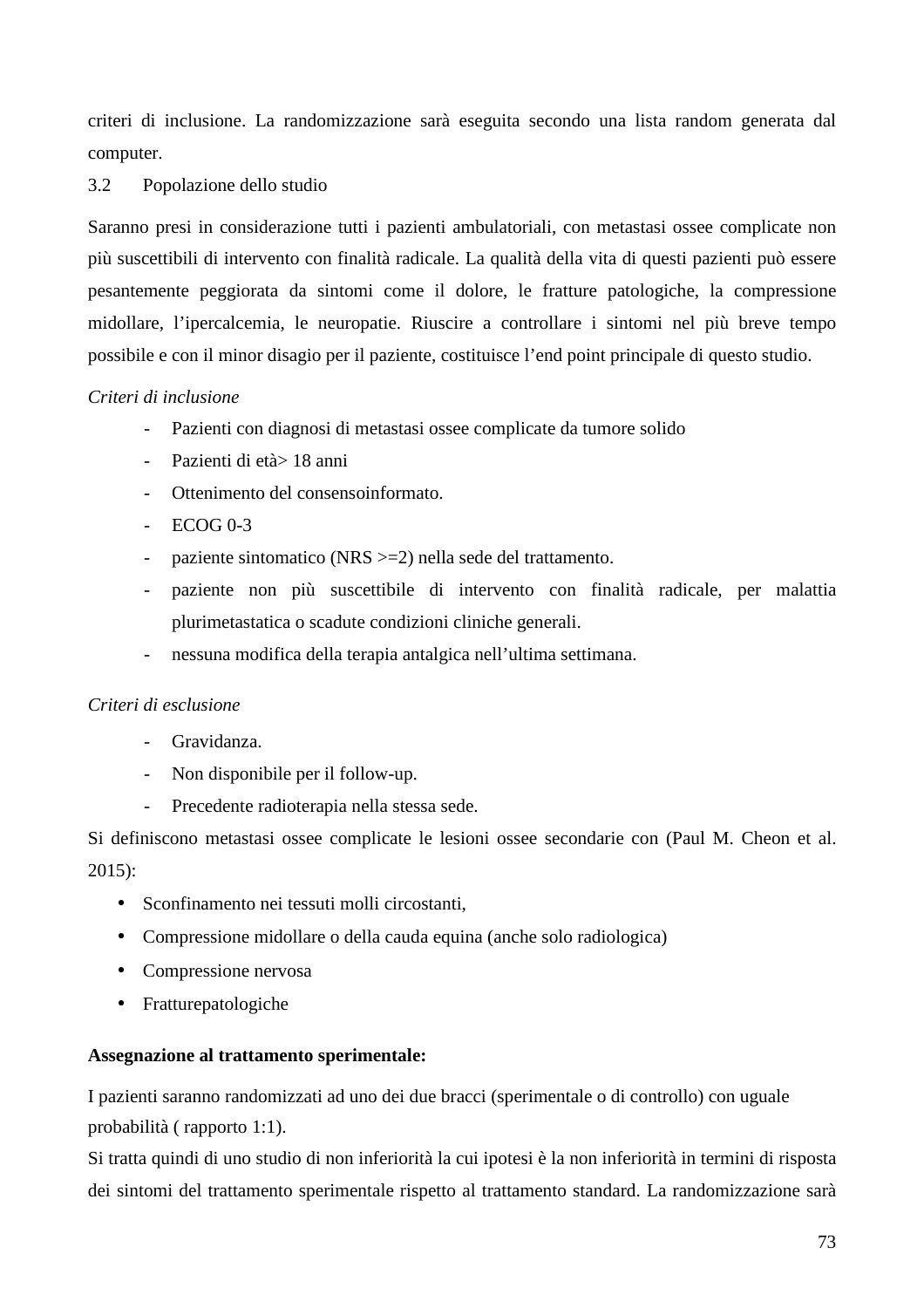eseguita presso l'U.O. di Radioterapia del Policlinico Sant'Orsola-Malpighi e avverrà tramite posta elettronica. I pazienti saranno randomizzati dopo la verifica dei criteri di inclusione. La randomizzazione sarà eseguita secondo una lista random generata dal computer.

#### **Terapie concomitanti**

 Non sono presenti restrizioni all'utilizzo di farmaci concomitanti al trattamento radiante. Tuttavia non previsto l'uso di chemioterapia concomitante.

## **Interruzione del trattamento**

Ogni paziente ha piena facoltà di interrompere la sua partecipazione allo studio in qualsiasi momento; inoltre, qualora si ritenga che sia di beneficio alla sua salute, la partecipazione del paziente allo studio potrà essere interrotta.

## **3.3 Aderenza al trattamento**

Schema delle visite e delle valutazioni

## **Visita di selezione (V-0)**

Prima di iniziare ogni procedura specifica dello studio, il ricercatore dovrà ottenere dal paziente il consenso informato firmato. Le valutazioni di selezione comprendono :

- data di nascita, età, sesso, performance status,

- istologia e stadio del tumore primitivo,
- sintomi causati dalla metastasi ossea complicata.

## **Visite successive (V-1, V-2, V-3)**

Successivamente le visite in corso di trattamento si svolgeranno secondo la seguente modalità:

| Gruppo A (trattamento sperimentale):  | V-1 il primo giorno di trattamento   |
|---------------------------------------|--------------------------------------|
|                                       | V-2 il secondo giorno di trattamento |
| Gruppo B (trattamento gold standard): | V-1 il primo giorno di trattamento   |
|                                       | V-2 a metà trattamento               |
|                                       | V-3 visita di fine trattamento       |
|                                       |                                      |

Per entrambi i gruppi seguiranno visite di follow up come da CRF mediante visita, contatto telefonico o mail.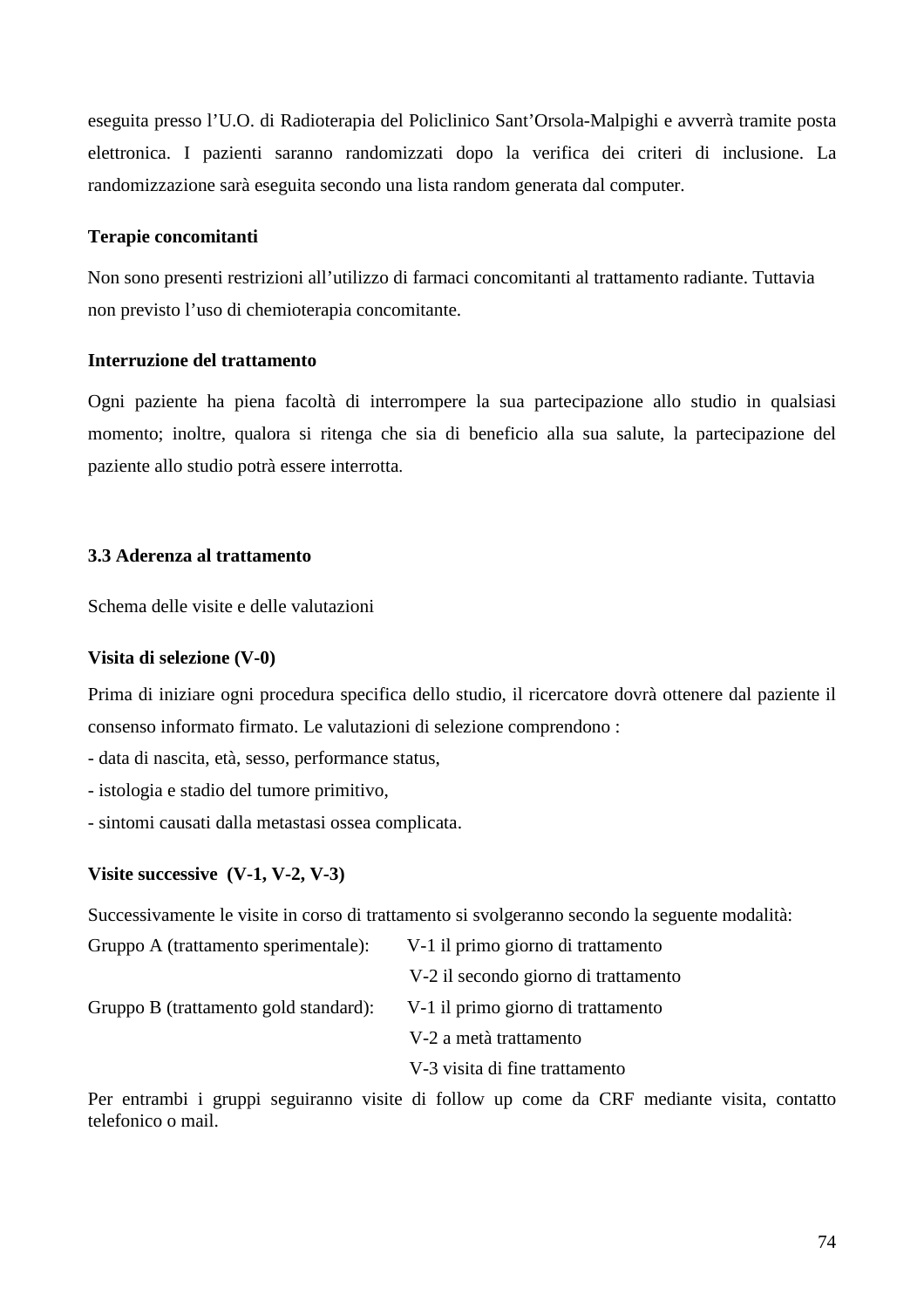#### 3.4 INTERVENTO TERAPEUTICO

#### **3.4.1 Intervento sperimentale**

I pazienti saranno trattati con EBRT 3D conformazionale con tecnica a campi multipli che sarà somministrata con acceleratore lineare con fasci di fotoni di energia  $\geq 6$  MV. Sarà utilizzato per la pianificazione un apparecchio TC-simulatore. I pazienti riceveranno 20Gy (5Gy per frazione) con sedute bi-quotidiane per due giorni consecutivi. Le considerazioni sulle complicanze tardive attese sono state eseguite in base al modello lineare-quadratico (rapporto  $\alpha/\beta$ : 3); l'equivalente di 20 Gy in 5Gy a frazione (EQD2) rispetto al frazionamento convenzionale (2Gy/frazione) è di 32Gy(Joiner MC, 2002).I pazienti saranno irradiati in due giorni consecutivi, con frazionamento bi-quotidiano, con un intervallo tra le due frazioni giornaliere di almeno 6-8 ore. Il CTV sarà definito come GTV + 2 cm in direzione radiale e cranio-caudale, o l'intera vertebra nel caso di lesione ossea del rachide. Il PTV sarà definito come il CTV + 1 cm di margine in tutte le direzioni includendo anche la vertebra superiore e quella inferiore in caso di interessamento vertebrale. Il trattamento sarà eseguito con tecnica a campi multipli (3D-conformazionale). Il riferimento della dose sarà eseguito secondo il report ICRU 50.

#### **3.4.2 Intervento standard**

I pazienti saranno trattati con EBRT 3D conformazionale che sarà somministrata con acceleratore lineare con fasci di fotoni di energia ≥ 6MV. Sarà utilizzato per la pianificazione un apparecchio TC-simulatore. I pazienti riceveranno 30Gy (3Gy per frazione) per cinque giorni consecutivi in due settimane. Le considerazioni sulle complicanze tardive attese sono state eseguite basandosi sul modello lineare-quadratico (rapporto α/β: 3) (Joiner MC, 2002). In base a questa valutazione la dose di 30 Gy in 10 frazioni corrisponde ad una dose di 36,5 Gy per gli effetti tardivi. Il CTV sarà definito come GTV + 2 cm in direzione radiale e in direzione cranio-caudale o l'intera vertebra nel caso di lesione ossea del rachide. Il PTV sarà definito come il CTV + 1 cm di margine in tutte le direzioni includendo anche la vertebra superiore e quella inferiore in caso di interessamento vertebrale. Il trattamento sarà eseguito con tecnica a campi multipli (3D-conformazionale). Il riferimento della dose sarà eseguito secondo il report ICRU 50.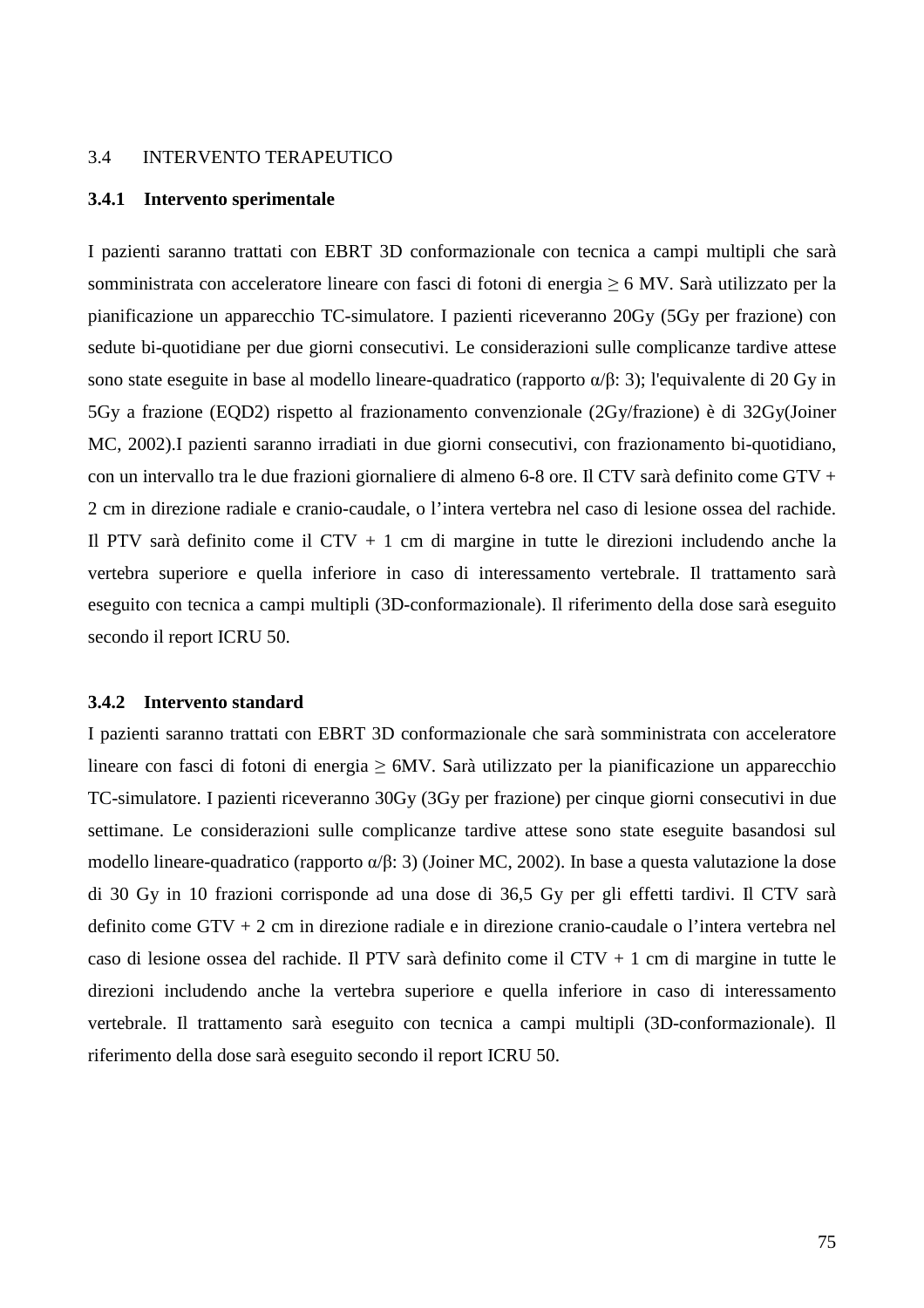### 3.5 VALUTAZIONE DEI RISULTATI

L'obiettivo primario dello studio è di confrontare l'efficacia in termini di risposta sul sintomo prodotta da un trattamento basato sull'erogazione di 4 frazioni in due giorni consecutivi rispetto al "gold standard". Gli obiettivi secondari dello studio sono:valutare la tossicità acuta e tardiva correlata al trattamento, la sopravvivenza libera dai sintomi e la sopravvivenza globale.

#### 3.6 VALUTAZIONI DI SICUREZZA

Lo studio è a carattere interventistico non farmacologico. I pazienti saranno trattati secondo quanto previsto dalla pratica clinica in accordo al giudizio del Medico ed alle informazioni riportate nella Scheda Tecnica di ogni singolo Prodotto delle terapie concomitanti eventualmente somministrate secondo pratica clinica. La valutazione della sicurezza consisterà nel monitoraggio e nella registrazione delle Reazione Avverse (ADR) e delle Reazione Avverse Serie. La valutazione della sicurezza del trattamento consisterà nel monitoraggio e nella registrazione degli eventi avversi, degli eventi avversi seri, degli esami di laboratorio e nella misurazione dei segni vitali.

## *Eventi avversi*

Le informazioni relative a tutti gli eventi avversi, sia quelli riferiti spontaneamente dal soggetto, sia quelli riscontrati dallo Sperimentatore a seguito di domande specifiche, che quelli evidenziati dall'esame fisico del paziente, da indagini di laboratorio od altro, saranno raccolti, registrati sulla CRF e seguiti come appropriato. Si definisce evento avverso ogni segno, sintomo o condizione clinica indesiderati che si verifichino dopo l'inizio del trattamento somministrato, anche se non c'è relazione di causalità tra l'evento ed il trattamento. Il trattamento somministrato include il trattamento oggetto di valutazione ed il trattamento di confronto.

Le condizioni cliniche/malattie presenti già prima dell'inizio del trattamento somministrato sono considerate eventi avversi solo se peggiorano dopo l'inizio del trattamento somministrato. Occorre definire la raccolta sulla CRF degli eventi avversi e degli eventi avversi seri che si verificano prima dell'inizio del trattamento somministrato, ma dopo che il paziente ha firmato il consenso informato. Eventuali anomalie evidenziate dagli esami di laboratorio o da test costituiscono eventi avversi solo se causano segni o sintomi, se sono considerate rilevanti da un punto di vista clinico o se richiedono una terapia, e sono registrate nella CRF di seguito ai segni, sintomi od alla diagnosi associate.

Per quanto possibile, ogni evento avverso sarà descritto in termini di livello di severità (lieve, moderato, grave) (livelli 1 - 4).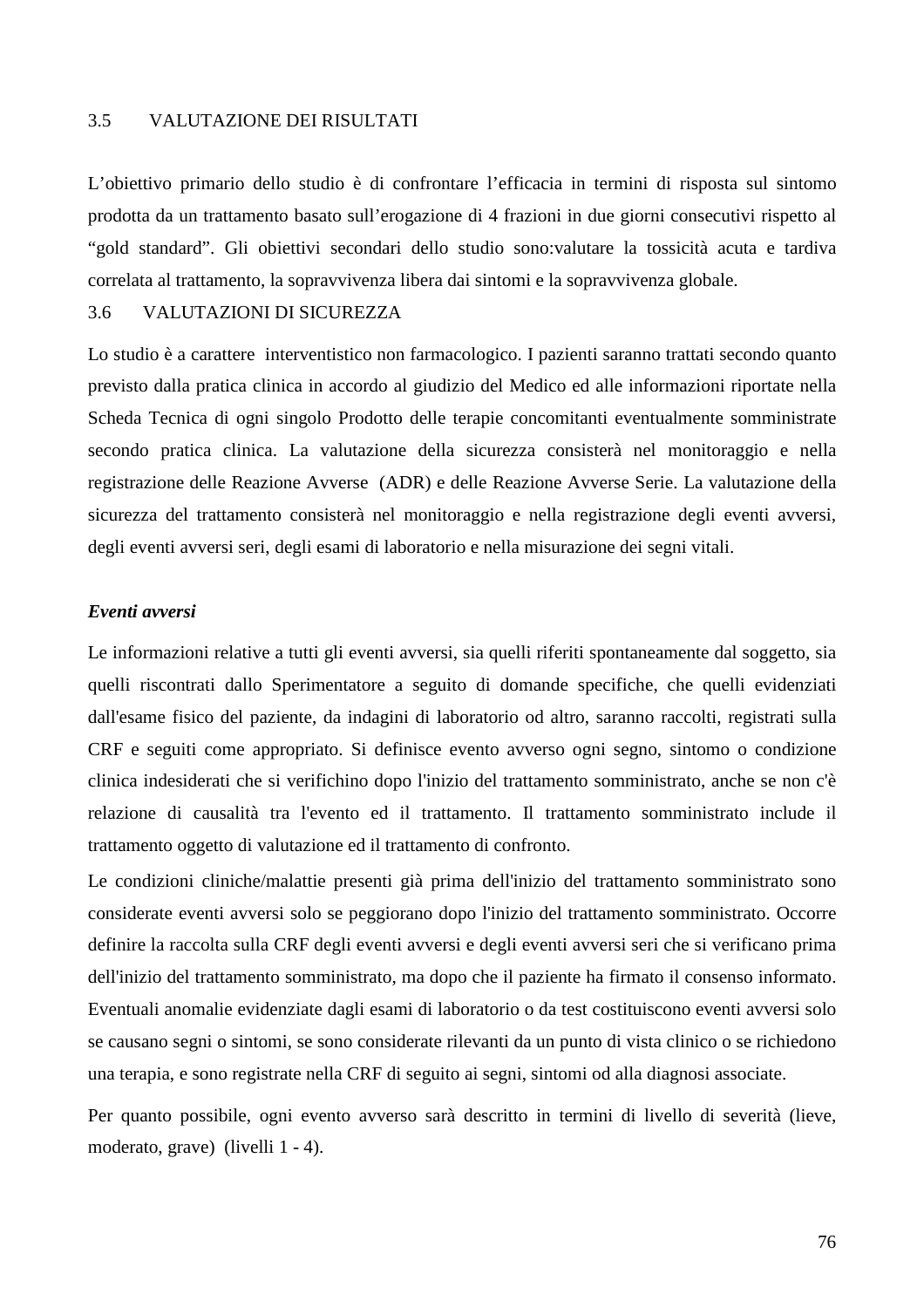# *Eventi Avversi Seri*

Le informazioni relative a tutti gli eventi avversi seri saranno raccolte e registrate nel modulo di segnalazione degli Eventi Avversi Seri. Per garantire la sicurezza del paziente tutti gli eventi avversi seri devono essere segnalati (gli eventuali eventi avversi andranno comunicati entro 24 ore tramite mail al centro coordinatore) entro 24 ore da quando lo Sperimentatore ne viene a conoscenza.

Sono definiti Eventi Avversi Seri quegli eventi avversi che:

- risultano fatali:
- pongono il paziente in pericolo di vita;
- richiedono il ricovero del paziente o ne prolungano la degenza;
- comportano un'invalidità/incapacità significativa e persistente anche se non necessariamente permanente;
- causano un'anomalia congenita/difetto nel nascituro di pazienti in trattamento;
- sono significative dal punto di vista medico nel senso che possono danneggiare il paziente e richiedono un intervento medico o chirurgico per prevenire le situazioni sopra elencate.

Non sono considerati eventi avversi seri eventuali ospedalizzazioni per:

- trattamenti di routine o monitoraggio della condizione clinica oggetto di osservazione, non associati ad un peggioramento della condizione clinica stessa;
- trattamenti di elezione o programmati in precedenza per condizioni cliniche preesistenti che non sono correlate alla patologia oggetto di osservazione e che non hanno subito un peggioramento;
- cure generali (in ospedale od altri istituti) non associate ad alcun peggioramento delle condizioni cliniche generali;
- trattamenti di emergenza a livello ambulatoriale per eventi che non soddisfano la definizione di eventi avversi seri e che non comportano l'ingresso in ospedale.

Deve essere riportato anche ogni evento avverso serio che si verifichi dopo che il paziente ha fornito il consenso informato e fino a 24 mesi dopo l'ultima somministrazione del trattamento in studio.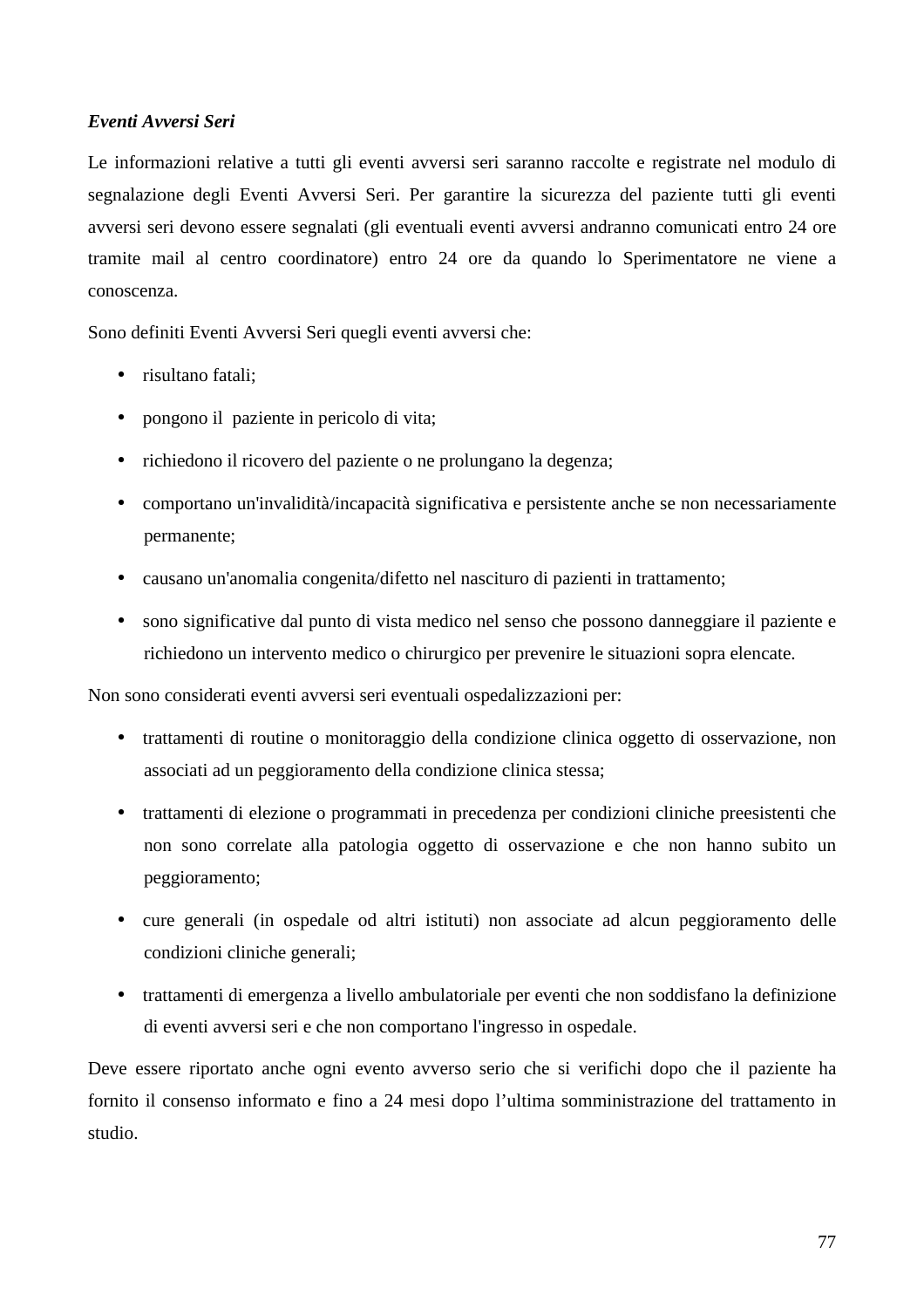Lo Sperimentatore deve compilare il modulo di segnalazione degli eventi avversi seri, valutare la relazione di causalità con il trattamento in studio ed inviare il modulo completato e firmato via mail o via fax (entro 24 ore al numero di fax 051214-4336 del centro coordinatore dello studio).

Qualsiasi episodio ricorrente, complicazione o progressione di un evento già segnalato deve essere comunicato come follow-up di quell'evento.

Le informazioni di follow-up devono essere comunicate con una nuova scheda, specificando che si tratta di follow-up di un evento già segnalato ed indicando la data della avvenuta notifica iniziale.

## **Persone di riferimento**

I numeri di telefono e fax delle persone di riferimento per la segnalazione degli Eventi Avversi Seri e delle Gravidanze sono riportati nell'Investigator Folder.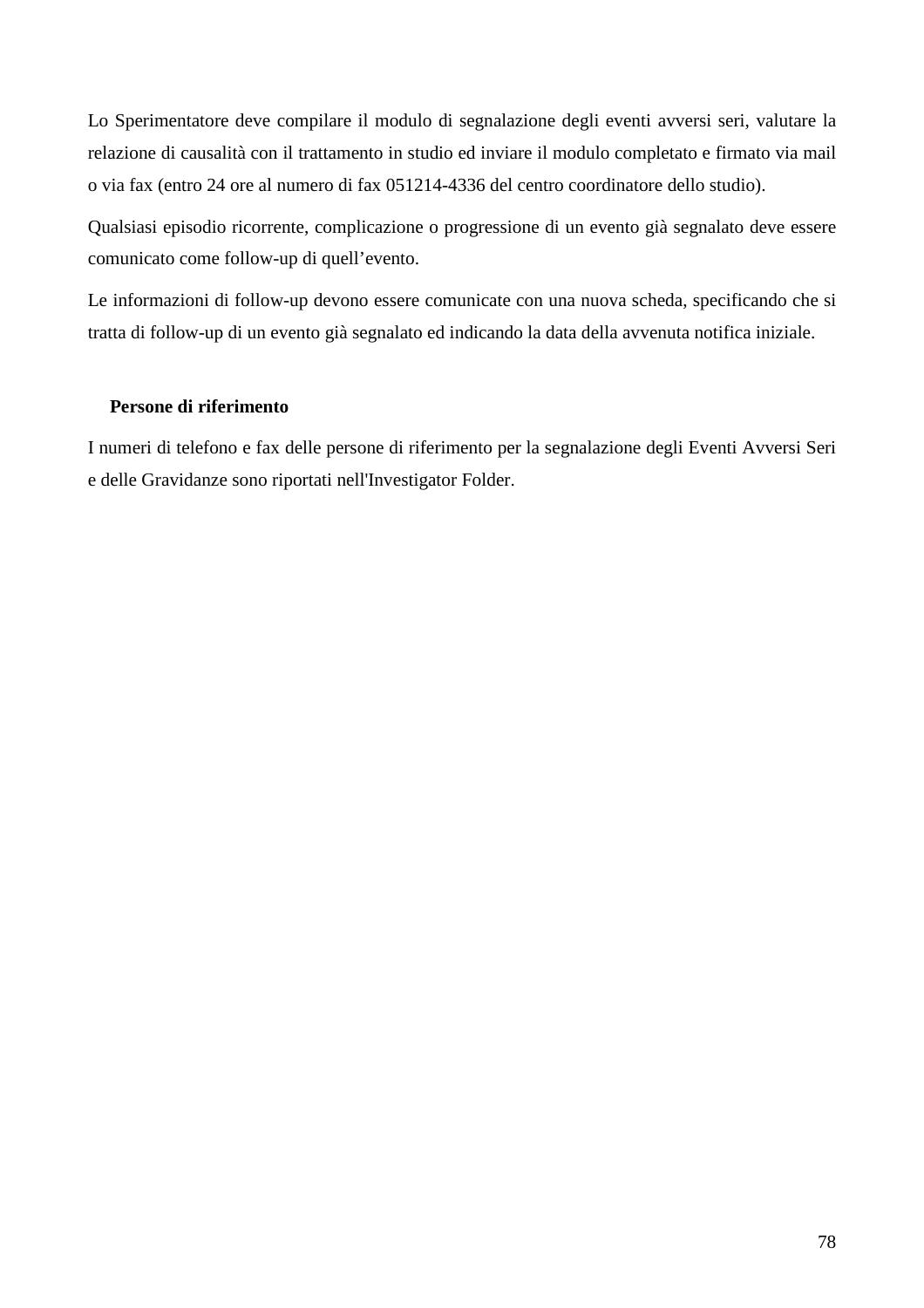## **4. Gestione dei dati ed analisi statistica**

## 4.1 Gestione dei dati

Il personale designato dallo Sperimentatore dovrà riportare le informazioni richieste dal protocollo sulla Scheda Raccolta Dati (CRF)*.* 

4.2 Metodi statistici

L'analisi statistica sarà effettuata con SYSTAT, versione 11.0 (SPSS, Chicago, IL). Le variabili categoriali saranno confrontate il test chi-quadrato. La sopravvivenza libera da progressione dei sintomi (SPFS) sarà definita come la percentuale di tempo trascorso in uno stato migliore o stabile. Sopravvivenza globale (OS) e SPFS saranno calcolate con il metodo Kaplan-Meier (Kaplan EL. & Meier P 1958).

L'obiettivo di questo studio è valutare l'efficacia e il tasso di risposta delle diverse dosi raccomandate negli studi precedenti e la tollerabilità del trattamento radiante esterno accelerato ipofrazionato. I dati raccolti verranno raggruppati e riassunti rispetto alle variabili demografiche, alle caratteristiche basali ed alle valutazioni di efficacia e sicurezza. Le analisi esploratorie saranno effettuate utilizzando statistiche descrittive

Le valutazioni di sicurezza saranno basate principalmente sulla frequenza degli eventi avversi, includendo tutti gli eventi avversi seri. Gli eventi avversi verranno riassunti presentando per ogni gruppo di trattamento il numero e la percentuale di pazienti che hanno avuto un qualsiasi evento avverso, un evento avverso in uno specifico apparato dell'organismo ed uno specifico evento avverso. Ogni altra informazione raccolta (i.e. la gravità o la relazione con il trattamento di studio) verrà codificata come appropriato.

Verranno inoltre prodotte liste analitiche che riportano informazioni dettagliate relativamente a:

- 1. pazienti che hanno interrotto lo studio e relativi motivi;
- 2. pazienti che hanno interrotto lo studio per eventi avversi;
- 3. pazienti che hanno avuto eventi avversi seri;
- *4.* pazienti con valori di esami di laboratorio fuori dai range predefiniti;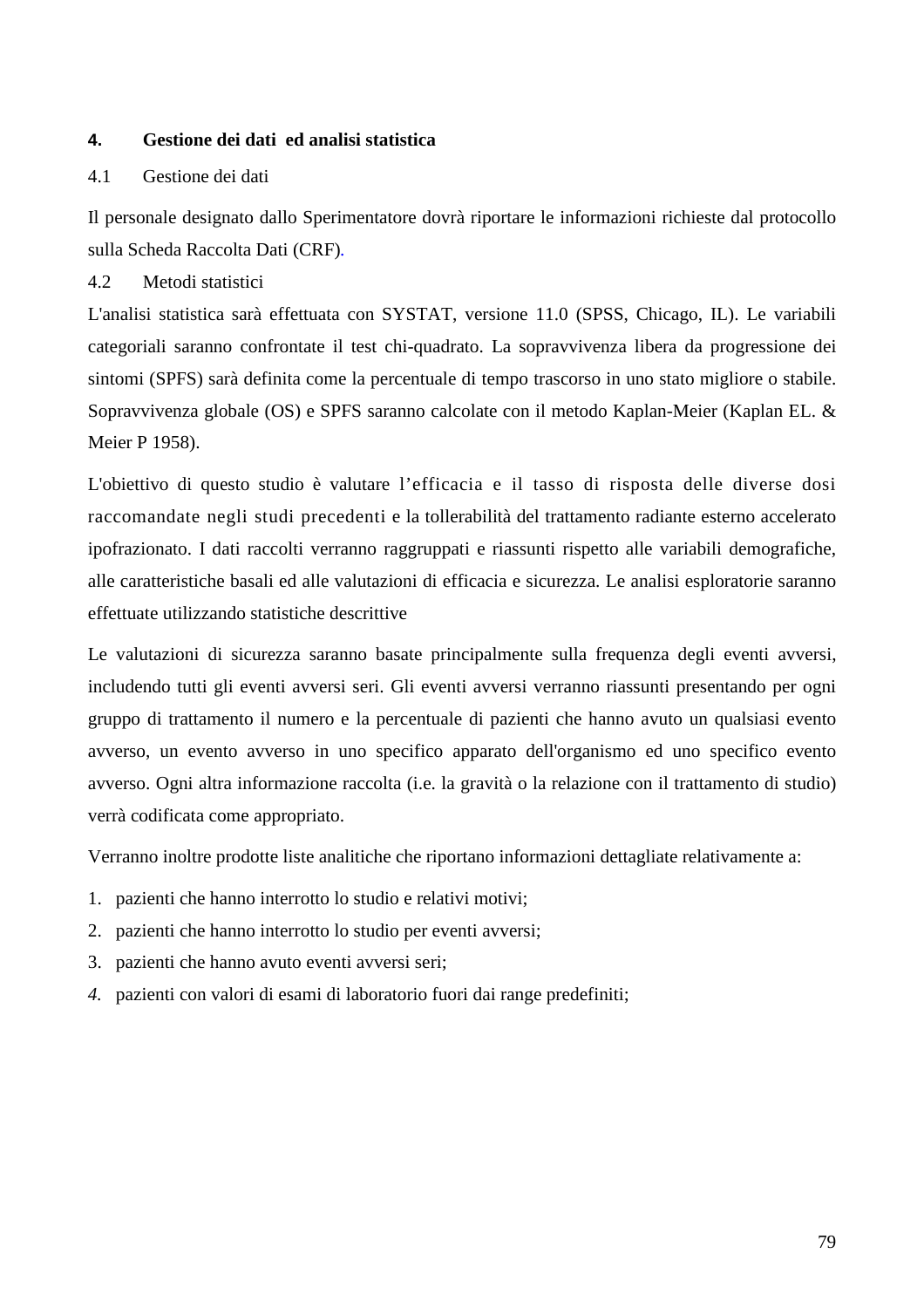L'obiettivo di questo studio è valutare l'efficacia e il tasso di risposta delle diverse dosi raccomandate negli studi precedenti e la tollerabilità del trattamento radiante esterno ipofrazionato.

I dati di tutti i centri partecipanti a questo studio verranno accorpati in modo che un numero adeguato di pazienti sia disponibile per l'analisi.

## **Caratteristiche della casistica, trattamenti e malattie concomitanti**

I dati relativi alle caratteristiche demografiche e basali ed alle osservazioni e misure di efficacia e sicurezza verranno opportunamente riassunti. Le caratteristiche di somministrazione del trattamento in studio e degli altri trattamenti concomitanti verranno riassunte, analogamente alle principali malattie concomitanti registrate all'ammissione in studio. Verranno inoltre listati i pazienti che hanno interrotto lo studio e descritti analiticamente i relativi motivi.

## **Valutazione dei risultati**

Lo scopo di questo studio è quello di dimostrare l'efficacia di un regime di radioterapia accelerata ipofrazionata nel trattamento palliativo delle metastasi ossee complicate, definire la dose massima tollerata (MTD) di questo regime, con un frazionamento bi-quotidiano in due giorni consecutivi, la risposta al sintomo e la sopravvivenza libera dai sintomi.

I pazienti saranno classificati in base a performance status ECOG (allegato I)

- La tossicità acuta e tardiva sarà valutata secondo la scala RTOG-EORTC, http://www.rtog.org/(allegato V);
- Sintomi e qualità di vita saranno valutata in base al punteggio EORTC QLQ-C15-PAL (Version 1) (allegato II) e EORTC QLQ-BM22 (Allegato III);

# **Dimensione del campione <sup>1</sup>**

Proponiamo un trial di non inferiorità, randomizzato e controllato. Lo studio si configurerà come interventistico senza medicinale, multicentrico, spontaneo. La randomizzazione avverrà in aperto con rapporto 1:1.

Sulla base della letteratura, ci attendiamo che il 65% dei pazienti trattati con trattamento standard (braccio di controllo) mostrerà una risposta sul sintomo (Wu JS. 2003, Sze WM. 2004, Chow E. 2007). La percentuale di risposte ipotizzata per il trattamento sperimentale è pari al 78% (120% del valore atteso con il trattamento standard). La soglia di non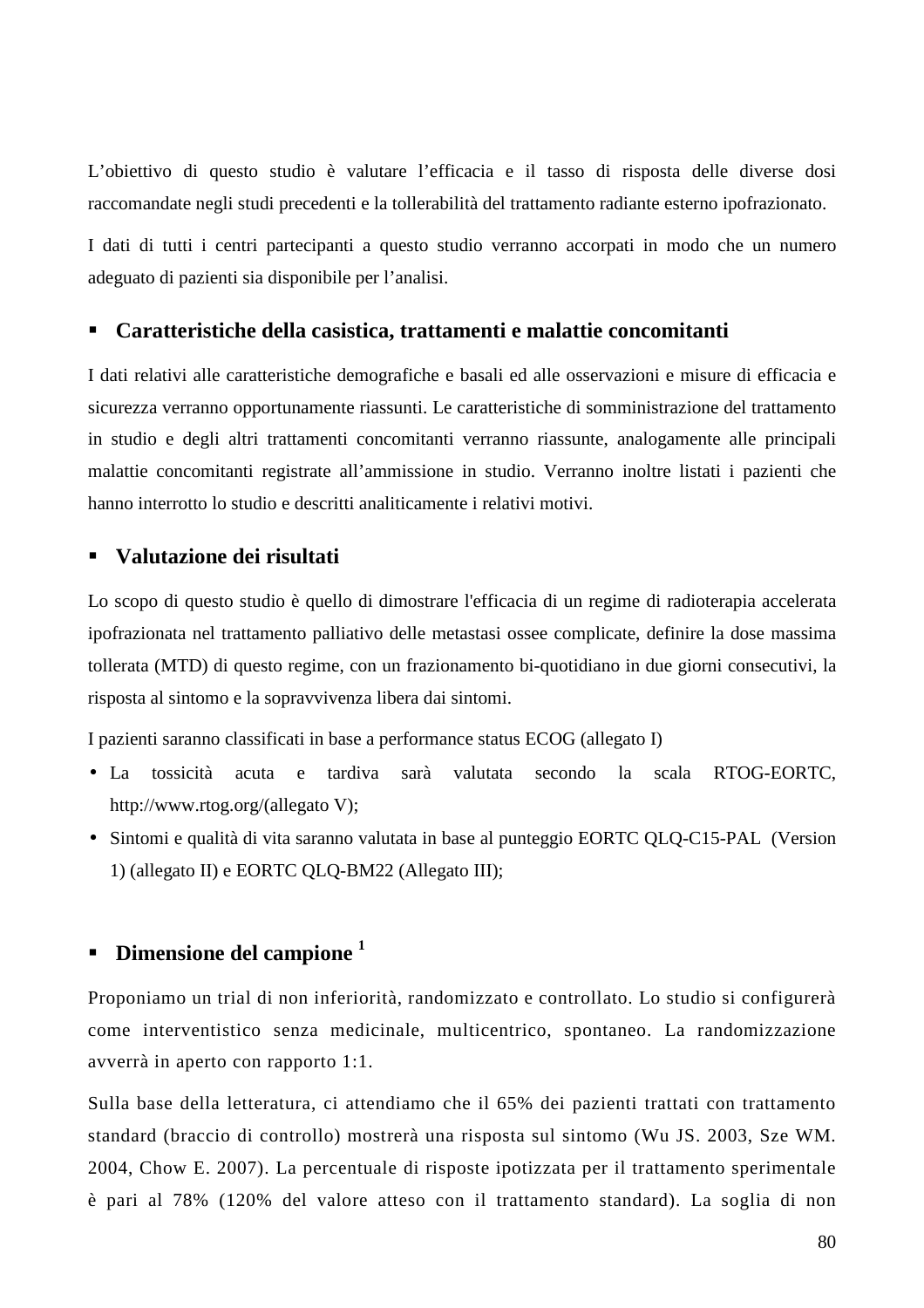inferiorità per lo studio è fissata al 52% di risposte sul sintomo (80% del valore atteso con trattamento standard). Sulla base di questi assunti, sarebbe necessario reclutare 74 pazienti per studiare l'effetto ipotizzato con una potenza dell'80% (errore beta = 0.2) ed un errore alfa ad una coda di 0,05. Ipotizzando un attrition rate pari al 10% (tasso ipotizzato sulla base dell'esperienza del centro), la popolazione finale da reclutare è fissata a 82 pazienti (Blackweldwer, 1982).

<sup>1</sup>Nota al paragrafo "Dimensione del campione"

Il calcolo di potenza è stato eseguito utilizzando la formula (Blackwelder, 1982):

 $n = f(α, β) \times [\pi_s \times (100 - \pi_s) + \pi_e \times (100 - \pi_e)] / (\pi_s - \pi_e - d)^2$ 

dove  $\pi_s$  e  $\pi_e$  sono la vera percentuale di successi nel trattamento standard ed in quello sperimentale e

 $f(α, β) = [Φ<sup>-1</sup>(α) + Φ<sup>-1</sup>(β)]<sup>2</sup>$ 

 $(\Phi^1)$  è la funzione di distribuzione cumulativa di una normale standardizzata).

#### **5. Procedure amministrative**

#### **Norme di Buona Pratica Clinica**

Questo studio verrà condotto in accordo ai principi della GoodClinicalPractice [ICH Harmonized Tripartite Guidelines for GoodClinicalPractice 1996 Directive 91/507/EEC; D.M. 15.7.1997], alla dichiarazione di Helsinki ed alle normative nazionali in materia di conduzione delle sperimentazioni cliniche. Lo sperimentatore, firmando il protocollo, acconsente ad aderire alle procedure ed alle istruzioni in esso contenute ed a svolgere lo studio secondo GCP, la Dichiarazione di Helsinki e le normative nazionali che disciplinano le sperimentazioni cliniche.

#### **Emendamenti al protocollo o ogni altra modifica alla conduzione dello studio**

Qualunque modifica al protocollo sarà apportata sotto forma di emendamento. Non sono permesse modifiche al protocollo durante il periodo di studio. Ogni modifica imprevista nella conduzione dello studio sarà registrata nel "ClinicalStudy Report".

#### **Comitato etico e consenso informato**

Il protocollo di studio, ogni emendamento del protocollo, il consenso informato ed ogni altra informazione per i pazienti dovranno essere approvati dal Comitato Etico.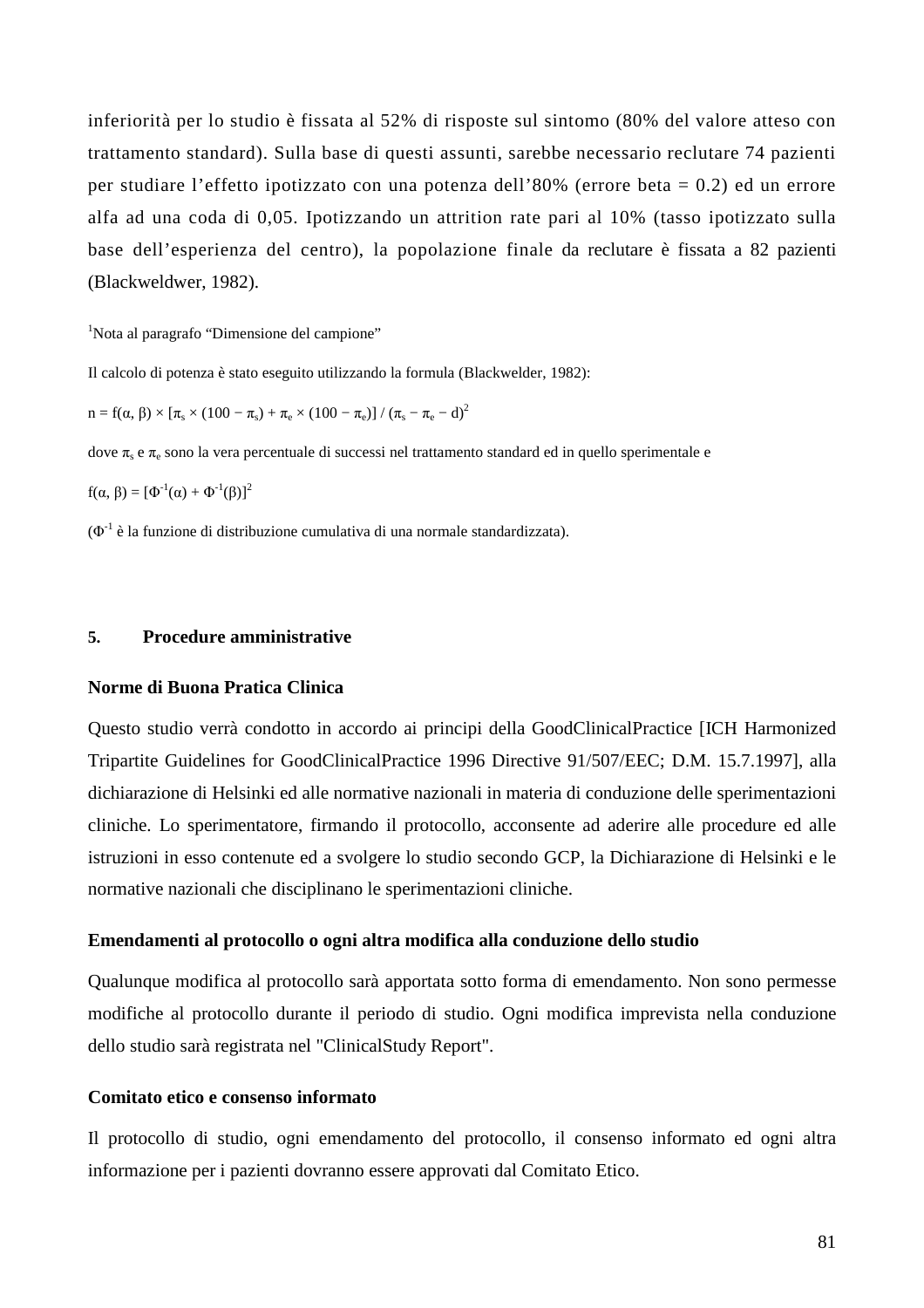Per quanto concerne gli emendamenti, lo Sperimentatore può subito applicarli previa comunicazione scritta al Comitato Etico, senza aspettare l'approvazione del Comitato Etico, qualora sia in gioco la sicurezza dei pazienti partecipanti allo studio. Inoltre, se lo Sperimentatore ritiene che per ragioni di sicurezza dei pazienti sia necessario apportare immediatamente una modifica al protocollo, deve metterne a conoscenza il Comitato Etico del centro entro 10 giorni lavorativi.

Per partecipare allo studio ogni paziente dovrà fornire il consenso informato scritto (vedi anche paragrafo 3.2 - Popolazione dello studio).

#### **Archivio della documentazione**

Lo Sperimentatore è responsabile dell'archiviazione e conservazione dei documenti essenziali dello studio, prima, durante la conduzione e dopo il completamento o l'interruzione dello studio stesso, in accordo a quanto/e per il tempo previsto dalla normativa vigente e dalle GCP.

I dati raccolti sulla CRF saranno in forma rigorosamente anonima ed il soggetto verrà unicamente identificato con un numero e con le iniziali.

Lo Sperimentatore dovrà conservare i dati originali del paziente (ad es. informazioni demografiche e mediche, dati di laboratorio, elettrocardiogrammi etc.) ed una copia del consenso informato scritto firmato. Per alcuni dati può essere stabilito, prima che lo studio inizi, che vengano scritti direttamente sulla CRF, che quindi in questo caso fungerà da dato originale.

#### **Ispezioni/Verifiche**

Potranno essere condotte delle verifiche per assicurarsi che lo studio venga condotto in accordo al protocollo ed alle disposizioni normative applicabili (durante il suo svolgimento oppure dopo che lo studio si è completato). Se un'Autorità Regolatoria richiede un'ispezione, lo Sperimentatore dovrà subito informare il Comitato Etico.

## **Pubblicazione dei risultati**

I risultai dello studio verranno resi noti entro 12 mesi dalla conclusione della sperimentazione.

## **Riservatezza e Confidenzialità**

I documenti dello studio dovranno essere conservati in luogo sicuro per assicurare il mantenimento della confidenzialità e riservatezza e non potranno essere divulgati ad altri senza autorizzazione scritta da parte del Promotoretranne che nella misura necessaria per ottenere il consenso del paziente alla partecipazione allo studio.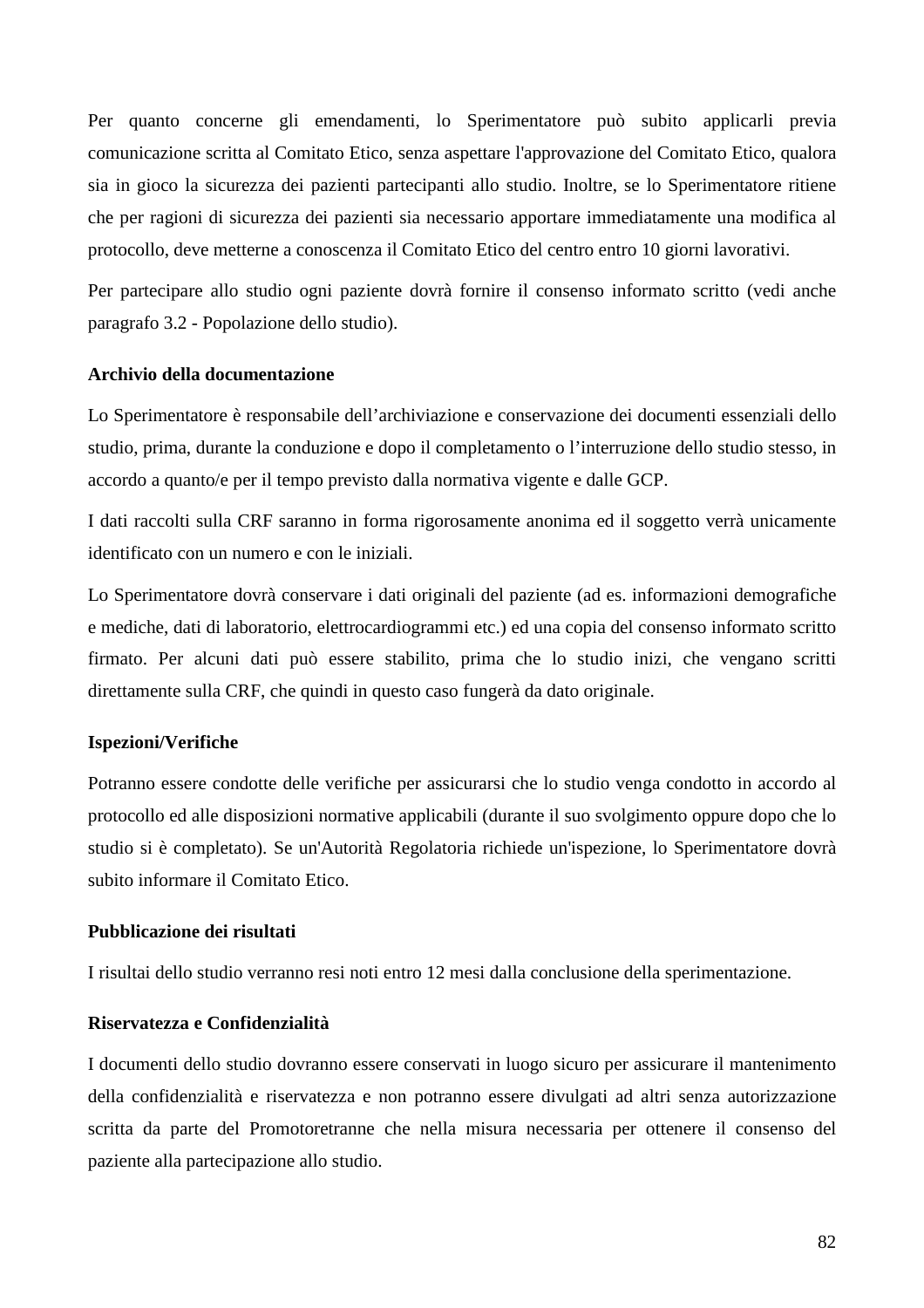#### **Interruzione dello studio**

Il Promotore si riserva la facoltà di interrompere lo studio nel rispetto del benessere dei pazienti.

### **Persone di riferimento**

I numeri di telefono e fax delle persone di riferimento per la conduzione dello studio sono riportati nell'Investigator Folder fornito al centro.

#### BIBLIOGRAFIA

- 1. Padula GDA, Macchia G, Ferrandina G, Bonomo P, Deodato F, Massaccesi M, Mignogna S, Tambaro R, Rossi M, Flocco M, Scapati A, Scambia G, Pacelli F, Valentini V, Cellini N, Morganti AG. SHortcourseAcceleratedRadiatiONtherapy (SHARON) in palliative treatment of advancedpelvicmalignancies: a phase I study. Int J RadiatOncolBiolPhys, 2012; 83:e627-631.
- 2. Caravatta L, Deodato F, Ferro M, Macchia G, Massaccesi M, Cilla S, PadulaGD, Mignogna S, Tambaro R, Carrozza F, Flocco M, Cantore G, Scapati A, Buwenge M, Sticca G, Valentini V, Cellini N, Morganti AG. A phase I study of shortcourseacceleratedwhole brain radiationtherapy for multiple brain metastases. Int J RadiatOncolBiol Phys. 2012;84:e463-468.
- 3. Finnegan TS, Bhatt NH, Shaughnessy JN, Perez C, Redman R, Silverman C, Bumpous J, Potts K, Dunlap NE. Cyclical hypofractionation radiotherapy tecnique for palliative treatment of locally advanced head and neck cancer: institutional experience and review of palliative regimens. J Community Support Oncol 2016; 14:29-36.
- 4. Corry J, Peters LJ, Costa ID, Milner AD, Fawns H, Rischin D, Porceddu S. The 'QUAD SHOT'—a phase II study of palliative radiotherapy for incurable head and neck cancer. Radiother Oncol 2005; 77:137-42.
- 5. Caravatta L, Padula GDA, Macchia G, Ferrandina G, Bonomo P, Deodato F, Massaccesi M, Mignogna S, Tambaro R, Rossi M, Flocco M, Scapati A, Scambia G, Pacelli F, Valentini V,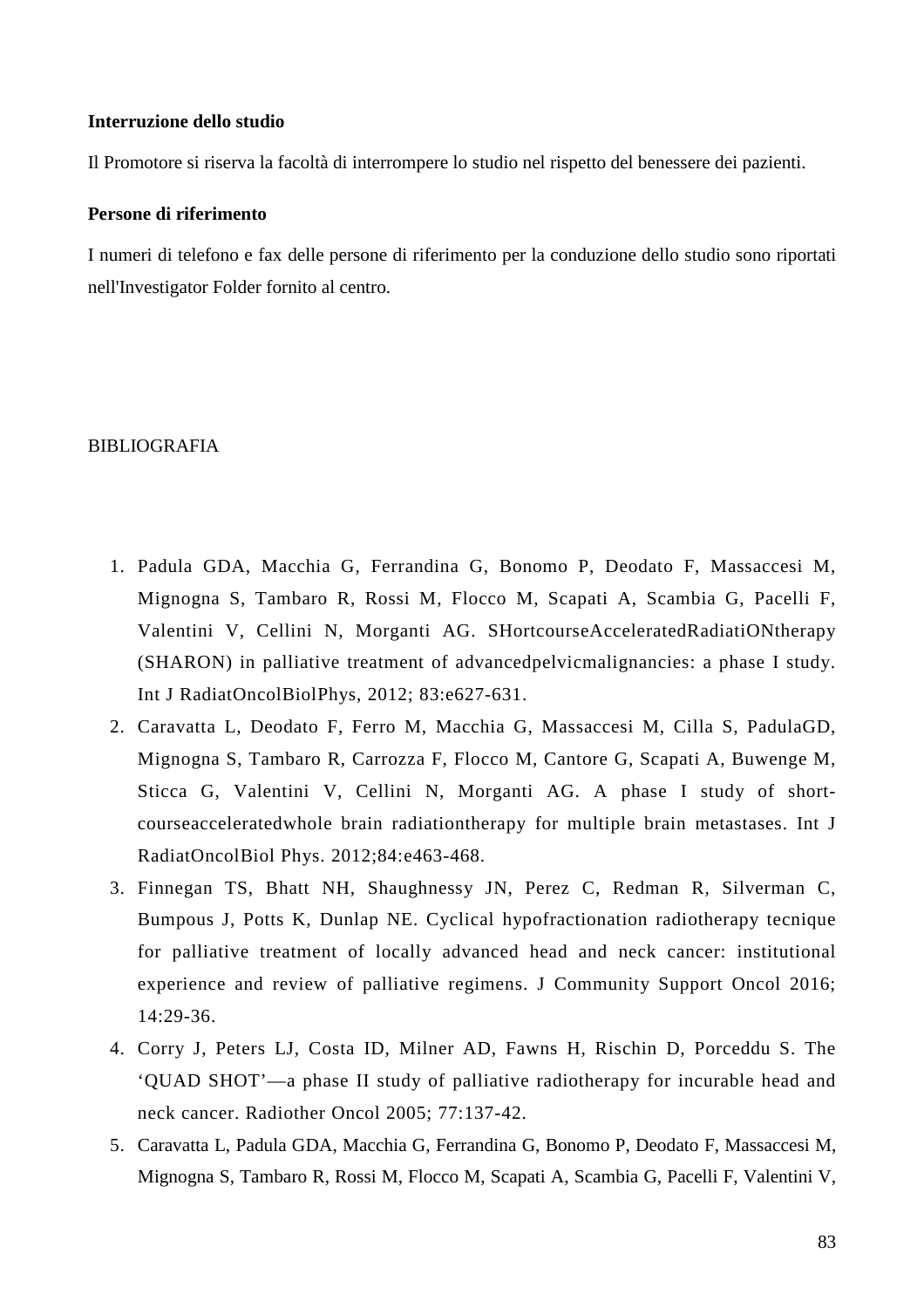Cellini N, Morganti AG. SHort course Accelerated RadiatiON Therapy (SHARON) in palliative treatment of advanced pelvic malignancies: a phase I study. Int J Radiat Oncol Biol Phys 2012; 83:629-631.

- 6. Blackweldwer WC, "Proving the null hypothesis" in clinical trials. Control Clin Trials, 1982; Dec; 3(4):345-53.
- 7. Joiner MC, Bentzen SM. Time-dose relationships: the linear-quadratic approch. In Basic Clinical Radiobiology. Steel GG Ed, 3rd edition, Arnold Publ., London, 2002, p 120.
- 8. Perez CA, Brady L. Principles and practice of radiation oncology. 3rd ed. Philadelphia: Lippincott-Raven Publishers; 1998.
- 9. Salazar OM, Sandhu T, da Motta NW, et al. Fractionated half-body irradiation (HBI) for the rapid palliation of widespread, symptomatic, metastatic bone disease: a randomized Phase III trial of the International Atomic Energy Agency (IAEA). Int J RadiatOncolBiol Phys 2001;50:765-775.
- 10. Schag CC, Heinrich RL, Ganz PA. Karnofsky performance status revisited: reliability, validity, and guidelines. J ClinOncol 1984; 2:187-193.
- 11. Spanos WJ Jr, Clery M, Perez CA, et al. Late effect of multiple daily fraction palliation schedule for advanced pelvic malignancies (RTOG 8502). Int J RadiatOncolBiol Phys 1994; 29:961-967.
- 12. Therasse P et al. New guidelines to evaluate the response to treatment in solid tumors. J. Natl Cancer Inst 2000; 92: 205-216.
- 13.Chow E, Harris K, Fan G, et al. Palliative radiotherapy trials for bone metastases: a systematic review. J ClinOncol 2007; 25: 1423-1436.
- 14.Chow E, Wu J,Hoskin P, et al. International consensus on palliative radiotherapy enpoints for future clinical trials in bone metastases. RadiotherOncol 2002; 64: 275- 280.
- 15. Lutz S, Berk L, Chang E, et al. Palliative radiotherapy for bone metastases: an ASTRO evidence-based guideline. Int J RadiatOncolBiol Phys 2011; 79: 965-976.
- 16. Meeuse JJ, Van der Linden YM, Van Tienhoven G, et al. Efficacy of radiotherapy for painful bone metastases during the last 12 weeks of life: results from the Dutch Bone Metastasis Study. Cancer 2010; 116: 2716-2725.
- 17. Hird A, Chow E, Zhang L, et al. Determining the incidence of pain flare following palliative radiotherapy for symptomatic bone metastases: results from the Canadian cancer centers. Int J RadiatOncolBiol Phys 2009; 75: 193-197.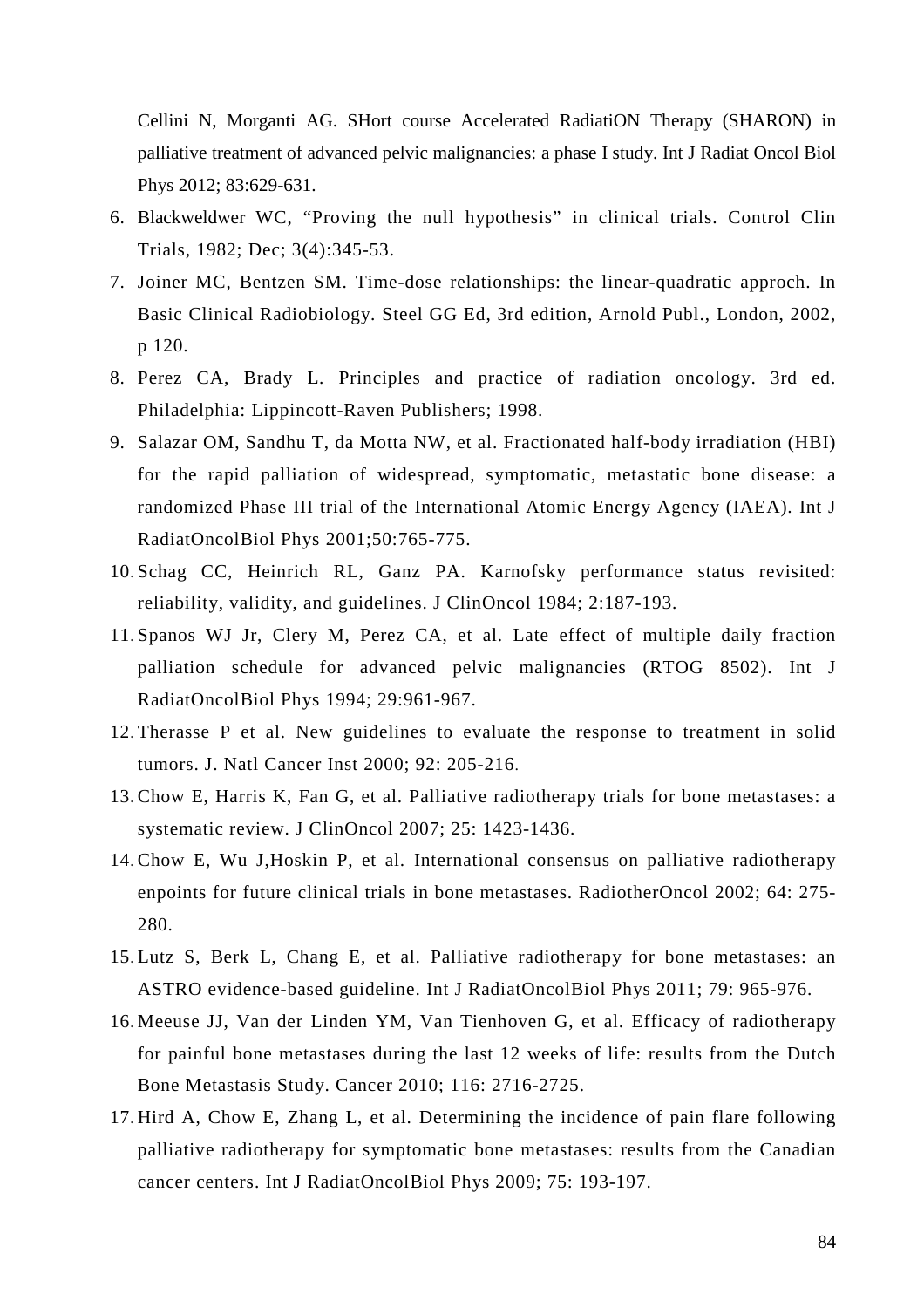- 18.Chow E, Hoskin P, Mitera G, et al. Update of the international consensus on palliative radiotherapy endpoints for future clinical trials in bone metastases. Int J RadiatOncolBiol Phys 2012; 82: 1730-1737.
- 19. Lutz S, Chow E, Hoskin P. Radiation Oncology in Palliative Cancer Care, Wiley-Blackwell,2013.
- 20.Caravatta L., Macchia G., Deodato F., Digesù C., Picardi V., Montoro C., Mignogna S., Travaglini C., Rossi M., Volpacchio G., Vaccarella MP.,Buwenge M., Valentini V., Cellini N., Morganti AG. Radioterapia palliativa short course: risultati preliminari degli studi sharon (SHortcourseAcceleratedRadiatiONtherapy). Tumori, vol 8, N° 1 2009. AttiCongresso AIRO 2009, Bologna.
- 21.Chow E. et al. Update of the international consensus on palliative radiotherapy endpoints for future clinical trials in bone metastases, Int. J. Radiation Oncology Biol. Phys., 2012.
- 22. Wu JS et al. Meta-analysis of dose-fractionation radiotherapy trias for the palliation of painful bone metastases. Int J RadiatOncolBiol Phys 2003 Mar 1;55(3):594-605.
- 23. Sze WM et al. Palliation of metastatic bon pain:single fraction versus multifraction radiotherapy-a systematic review of the randomised trials, Cochrane Database Syst Rev. 2004;(2):CD004721.
- 24.Caraceni A. et al. Use of opioid analgesic in the treatment of cancer pain: evidencebased recommendations from the EAPC. Lancet Oncol. 2012 Feb; 13(2):e58-68. Review.
- 25.Chen AM, Vaughan A, Narayan S, Vijayakumar S. Palliative radiotherapyforheadand neck cancer: toward an optimal fractionationscheme. Head Neck 2008: 30:1568-91.
- 26. Monnier L, Toboul E, Durdux C, Lang P, St Guily JL, Huguet F. Hypofracionated palliative radiotherapy for advanced head and neck cancer: the IHF2SQ regimen. Head Neck 2013; 35:1683-8.
- 27. Ghoshal S, Chakraborty S, Moudgil N, Kaur M, Patel F D. QuadShot: A Short bat Effective Schedule for Palliative Radiation for Head and Neck Carcinoma. Indian J PalliatCare 2009; 15:137-140.
- 28. Paul M. Cheon, Erin Wong, NemicaThavarajah, Kristopher Dennis, Stephen Lutz, Liang Zeng, Edward Chow. A definition of .uncomplicatedbonmetastases based on previousbonemetastasesradiationtrialscomparing single-fractionand multifractionradiationtherapy. Journal ofBoneOncology 2015; 4:13-17.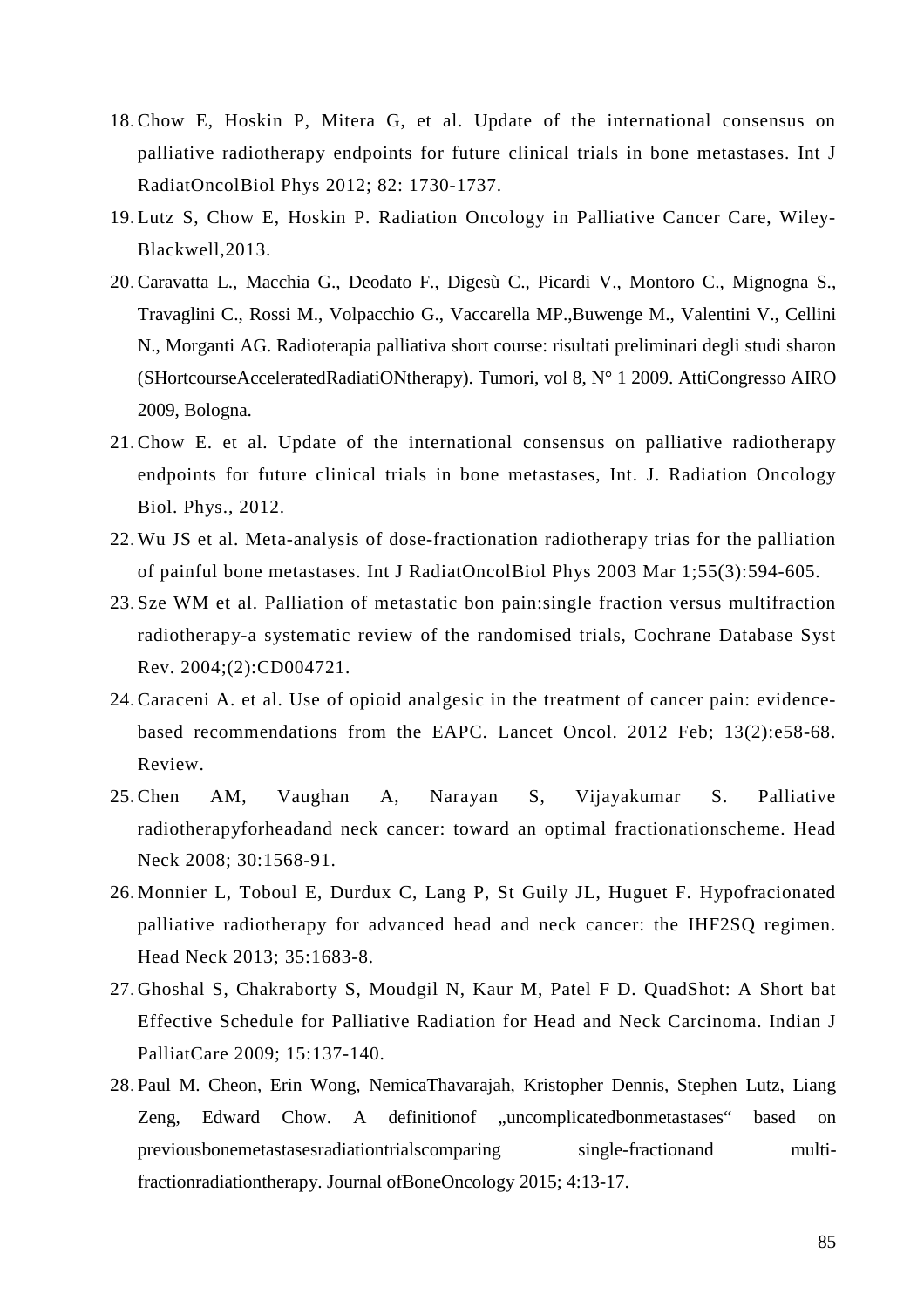**SHARON-ABDOMEN: Short course radiation therapy in palliative treatment of abdominal cancer: a randomized study** 

**SHARON-ADDOME: Radioterapia ipofrazionata accelerata nel trattamento palliativo delle neoplasie addominali primitive o secondarie: studio randomizzato** 

# STUDIO INTERVENTISTICO SENZA MEDICINALE, RANDOMIZZATO 1:1 IN APERTO, MULTICENTRICO, DI PAZIENTI AFFETTI DA NEOPLASIE ADDOMINALI PRIMITIVE O SECONDARIE: TRATTAMENTO RADIANTE IPOFRAZIONATO ACCELERATO

Codicedello studio RT-15-01

# **1. INTRODUZIONE**

Le neoplasie addominali primitive o secondarie rappresentano un problema clinico di difficile gestione. La QoL di questi pazienti è peggiorata da sintomi come il dolore, il sanguinamento, la sintomatologia ostruttiva, la nausea e/o il vomito, l'ittero, il dimagramento, la disidratazione. La radioterapia palliativa diventa in questi casi un'importante ed efficace opzione terapeutica (Tey J, 2014, Kim MM1, 2008).

In effetti, la radioterapia palliativa è un trattamento efficace per migliorare i sintomi e di conseguenza migliorare la QoL di questi pazienti. Idealmente questo trattamento dovrebbe essere il più breve possibile per ridurre il disagio di questi malati. Infatti, la loro condizione clinica è spesso molto scadente.

 Ad esempio, la durata del trattamento di due giorni, invece dei tradizionali trattamenti di due settimane (ad esempio 30 Gy in 10 frazioni), potrebbe ridurre problemi economici e logistici sia per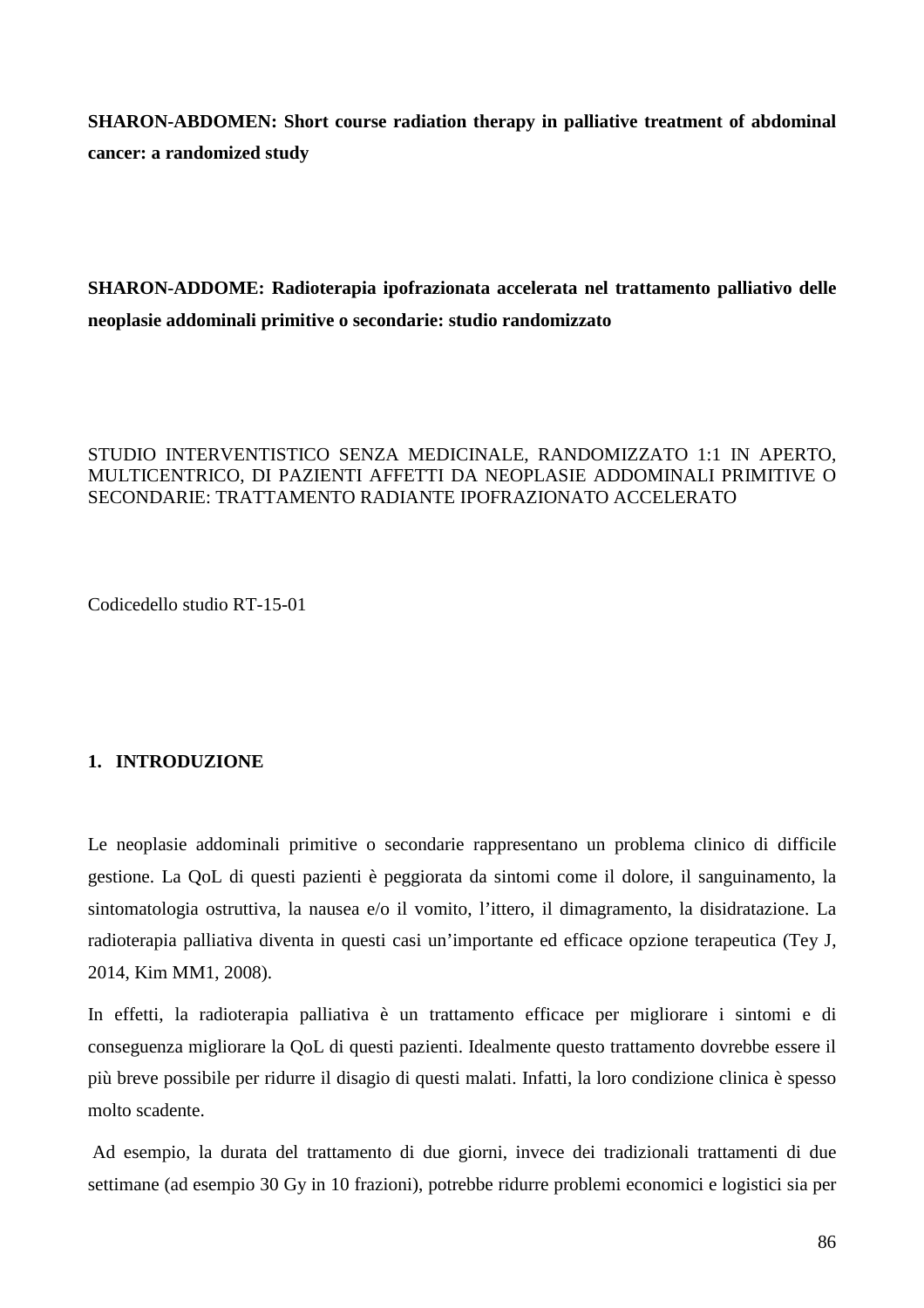i pazienti che per il sistema sanitario. Trattamenti molto brevi potrebbero anche promuovere l'integrazione con la chemioterapia evitando l'interruzione del trattamento sistemico. Infine, per i pazienti già ricoverati in Hospice o in lista d'attesa, questa tipologia di trattamento breve eviterebbe sia una lunga interruzione di questo tipo di assistenza, sia il ritardo dell'ammissione del paziente in Hospice.

Per erogare una dose clinicamente efficace in un breve periodo di tempo è necessario utilizzare regimi ipofrazionati. Tuttavia l'uso dell'ipofrazionamento potrebbe favorire l'insorgenza di effetti collaterali tardivi. Si deve riconoscere però, che il rischio della comparsa di effetti collaterali tardivi in pazienti trattati con finalità palliativa è limitato dalla relativamente breve aspettativa di vita. Tuttavia, questo rischio deve sempre essere tenuto in considerazione della presenza, seppur limitata, di una percentuale di pazienti lungo sopravviventi. L'uso di un frazionamento bi-quotidiano riduce questo rischio. Infatti, un trattamento della durata di due giorni, con un frazionamento biquotidiano, è già stato utilizzato nel trattamento di neoplasie avanzate della pelvi e del distretto testa-collo (Caravatta L. et al 2012, ,Corry J. et al 2005, Chen AM et al 2008, Finnegan TS et al 2016).

Tuttavia, la somministrazione di dosi relativamente elevate in breve tempo rappresenta anche un trattamento accelerato. Il rischio principale della radioterapia accelerata è un aumento della tossicità acuta. Gli effetti collaterali acuti possono influenzare la QoL dei pazienti e quindi annullare l'obiettivo principale della radioterapia palliativa. Pertanto, per ottimizzare questo tipo di trattamento, è necessario valutare la dose massima somministrabile senza causare grave tossicità acuta.

Per queste ragioni è stato precedentemente pianificato uno studio per definire la dose massima tollerata (MTD) di un trattamento ipofrazionato accelerato per le neoplasie addominali. La tollerabilità di questo trattamento è stata dimostrata per una dose massima di 18 Gy. Inoltre, i risultati di quest'esperienza hanno dimostrato una buona efficacia di questo regime nel controllo dei sintomi (Caravatta L 2009).

La EBRT erogata in 10 frazioni (30 Gy/10fr) è considerata uno standard di trattamento per le neoplasie addominali. La possibilità di ridurre la durata del trattamento da 2 settimane a 2 giorni, senza diminuire l'efficacia del trattamento, non è stata mai indagata in trials prospettici. Per questo motivo è stato disegnato uno studio volto a confrontare questo schema di trattamento abbreviato con uno schema di radioterapia palliativa più tradizionale (30 Gy in 10 frazioni).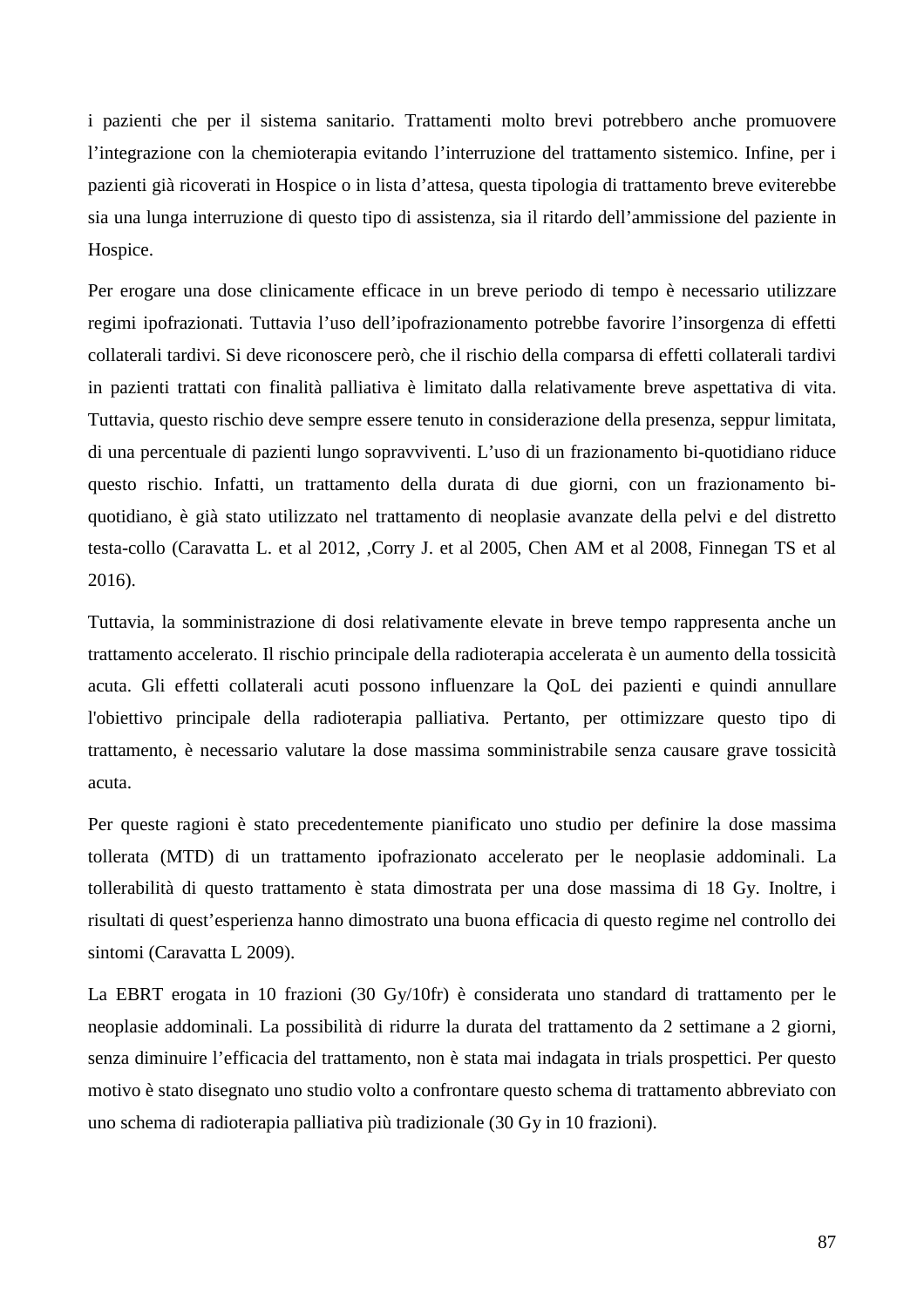# **2. OBIETTIVI DELLO STUDIO**

Obiettivo primario dello studio:

• Confrontare l'efficacia in termini di risposta sul sintomo di un trattamento basato sull'erogazione di 4 frazioni in due giorni consecutivi rispetto al "gold standard" .

Obiettivi secondari dello studio:

- 1. valutare la tossicità acuta e tardiva causata dal trattamento;
- 2. valutare la sopravvivenza libera dai sintomi.

## **3. PIANO DELLO STUDIO**

## *3.1 Disegno dello studio*

Lo studio è un trial di non inferiorità, randomizzato e controllato. Lo studio si configurerà come interventistico senza medicinale, multicentrico, spontaneo. La randomizzazione avverrà in aperto con rapporto 1:1. Lo studio prevede l'arruolamento di un totale di 84 pazienti suddivisi in due gruppi di 41 pazienti per ognuno dei due bracci di studio (braccio A: 18 Gy in 2 giorni; braccio B (gold standard): 30 Gy in 2 settimane).

## *Procedura di randomizzazione*

Previo ottenimento del consenso informato saranno arruolati tutti i pazienti con diagnosi di neoplasia addominale, non suscettibili di trattamento radicale.

Per ogni paziente saranno considerate le seguenti variabili:

- sesso, età, performance status, istologia, sede e stadio del tumore primitivo,
- eventuali trattamenti precedenti (chemioterapia, chirurgia, etc.),
- sintomi pre-trattamento.

La randomizzazione avverrà presso il Centro Coordinatore. I dati utili alla randomizzazione verranno inviati dai Centri Partecipanti al Centro Coordinatore via posta elettronica. I pazienti saranno randomizzati dopo la verifica dei criteri di inclusione. La randomizzazione avverrà secondo una lista random generata dal computer.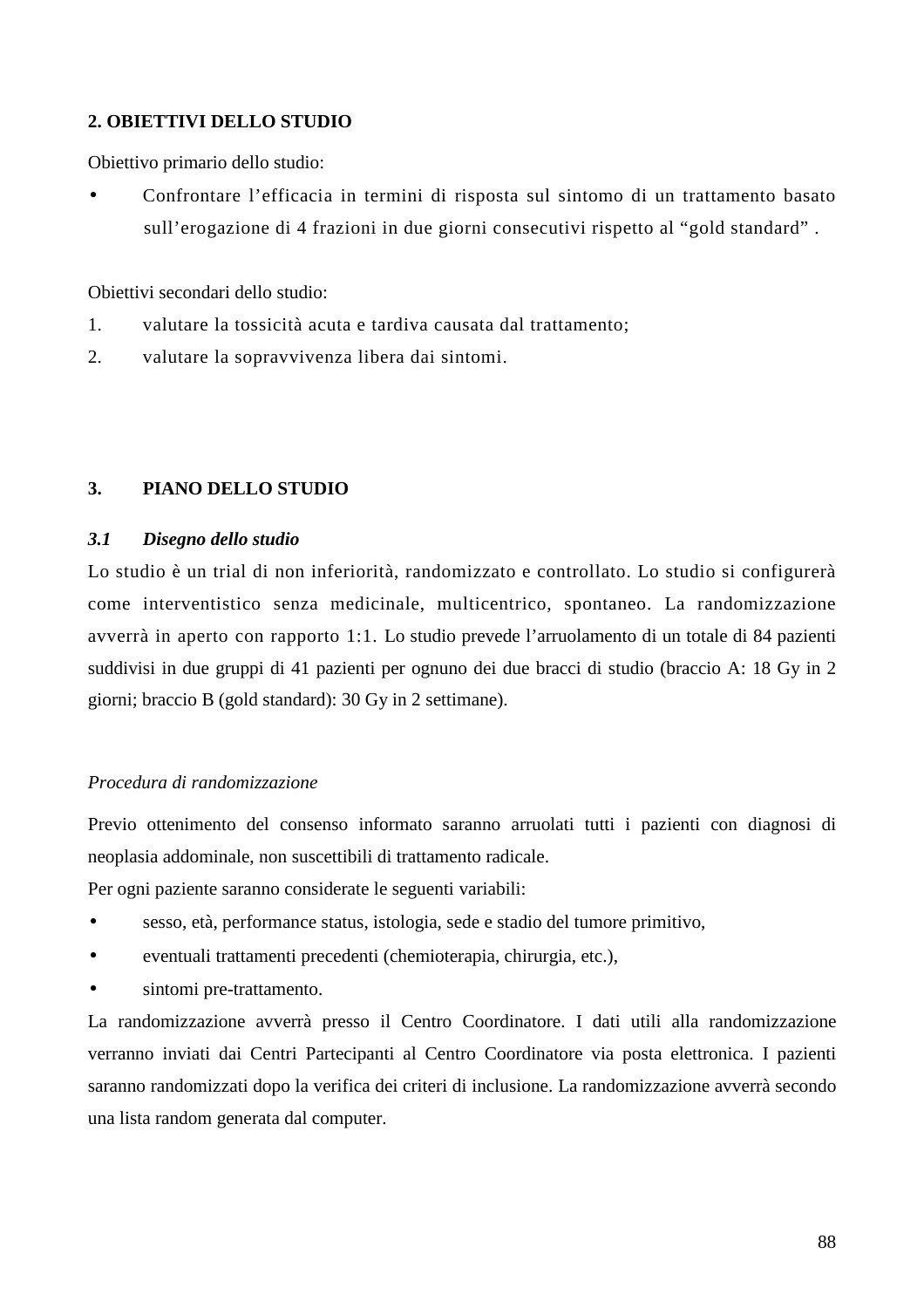#### *3.2 Popolazione dello studio*

Saranno presi in considerazione tutti i pazienti ambulatoriali, con neoplasie addominali non più suscettibili di intervento con finalità radicale. La qualità della vita di questi pazienti può essere pesantemente peggiorata da sintomi come il dolore, il sanguinamento, la sintomatologia ostruttiva, la nausea e/o il vomito, l'ittero, il dimagramento, la disidratazione. Riuscire a controllare i sintomi nel più breve tempo possibile e con il minor disagio per il paziente, costituisce l'end point principale di questo studio.

#### *Criteri di inclusione*

- pazienti con diagnosi di neoplasia addominale primitiva o secondaria, sintomatica,

- paziente non più suscettibile di intervento con finalità radicale, per malattia plurimetastatica o scadute condizioni cliniche generali,

 $\frac{1}{2}$  pazienti di età  $\geq 18$  anni,

ECOG 0-3.

- se lesioni dolenti nessuna modifica della terapia antalgica nell'ultima settimana

Ottenimento del consenso informato.

#### *Criteri di esclusione*

gravidanza;

non disponibile per il follow-up,

- presenza di patologie internistiche che controindichino il trattamento radioterapico esterno (patologie del sistema connettivo),

- comorbidità che nell'opinione del medico referente possano costituire un rischio per la partecipazioneallo studio,

precedente radioterapia nella stessa sede.

#### **Assegnazione al trattamento sperimentale:**

I pazienti saranno randomizzati in uno dei due bracci (sperimentale o di controllo) con uguale

probabilità (rapporto 1:1).

Si tratta quindi di uno studio di non inferiorità la cui ipotesi è la non inferiorità in termini di risposta dei sintomi del trattamento sperimentale rispetto al trattamento standard. La randomizzazione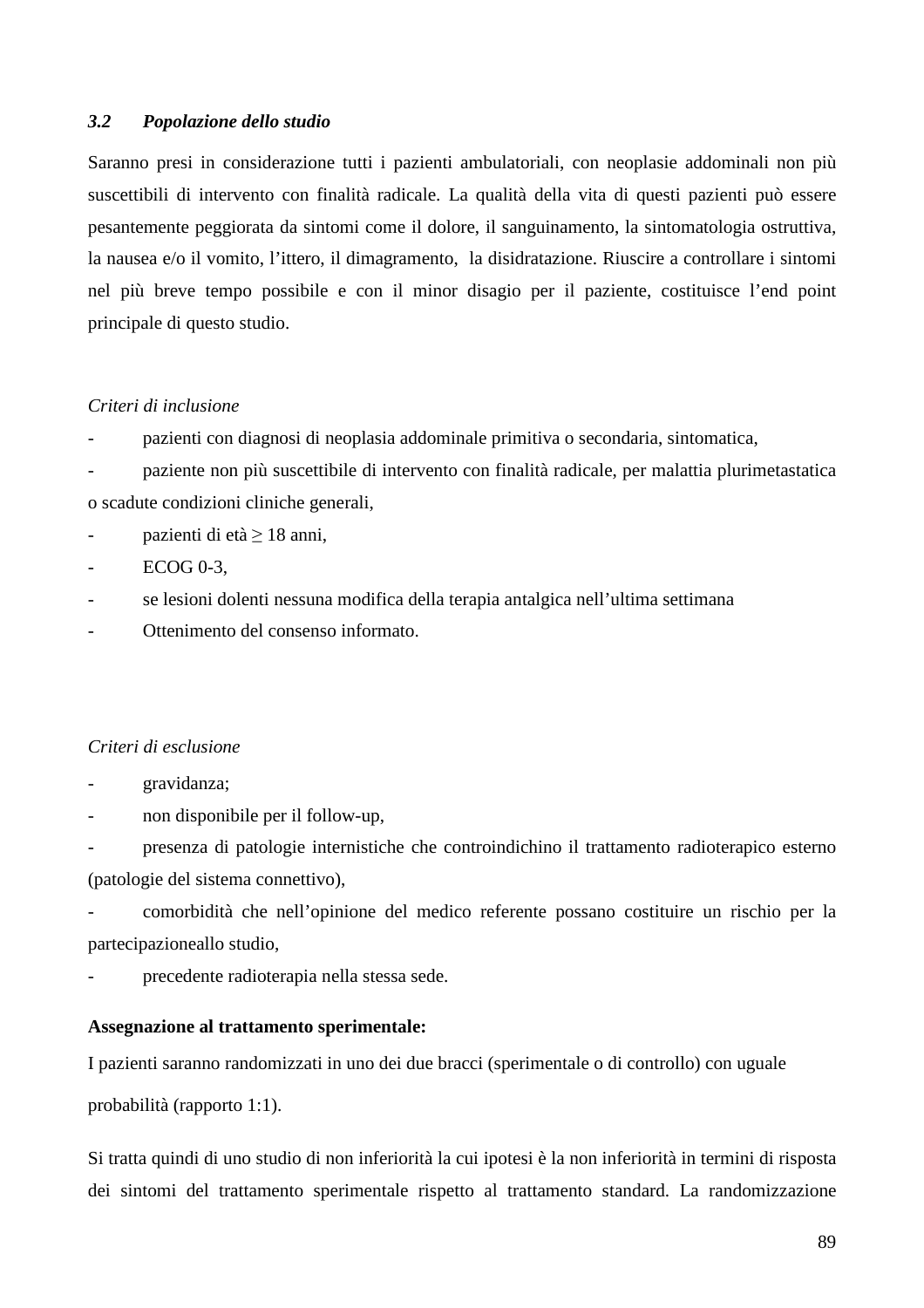avverrà presso il Centro Coordinatore. I dati utili alla randomizzazione verranno inviati dai Centri Partecipanti al Centro Coordinatore via posta elettronica. I pazienti saranno randomizzati dopo la verifica dei criteri di inclusione. La randomizzazione avverrà secondo una lista random generata dal computer.

## **Terapie concomitanti**

 Non sono presenti restrizioni all'utilizzo di farmaci concomitanti al trattamento radiante. Tuttavia non è previsto l'uso di chemioterapia concomitante.

## **Interruzione del trattamento**

Ogni paziente ha piena facoltà di interrompere la sua partecipazione allo studio in qualsiasi momento; inoltre, qualora si ritenga che sia di beneficio alla sua salute, la partecipazione del paziente allo studio potrà essere interrotta.

# **3.3 Aderenza al trattamento**

Schema delle visite e delle valutazioni

## **Visita di selezione (V-0)**

Prima di iniziare ogni procedura specifica dello studio, il ricercatore dovrà ottenere dal paziente il consenso informato firmato. Le valutazioni di selezione comprendono :

- data di nascita, età, sesso, performance status,

- istologia e stadio del tumore primitivo,

- sintomi causati dalla neoplasia addominale.

# **Visite successive (V-1, V-2, V-3)**

Successivamente le visite in corso di trattamento si svolgeranno secondo la seguente modalità:

| Gruppo A (trattamento sperimentale):  | V-1 il primo giorno di trattamento   |
|---------------------------------------|--------------------------------------|
|                                       | V-2 il secondo giorno di trattamento |
| Gruppo B (trattamento gold standard): | V-1 il primo giorno di trattamento   |
|                                       | V-2 a metà trattamento               |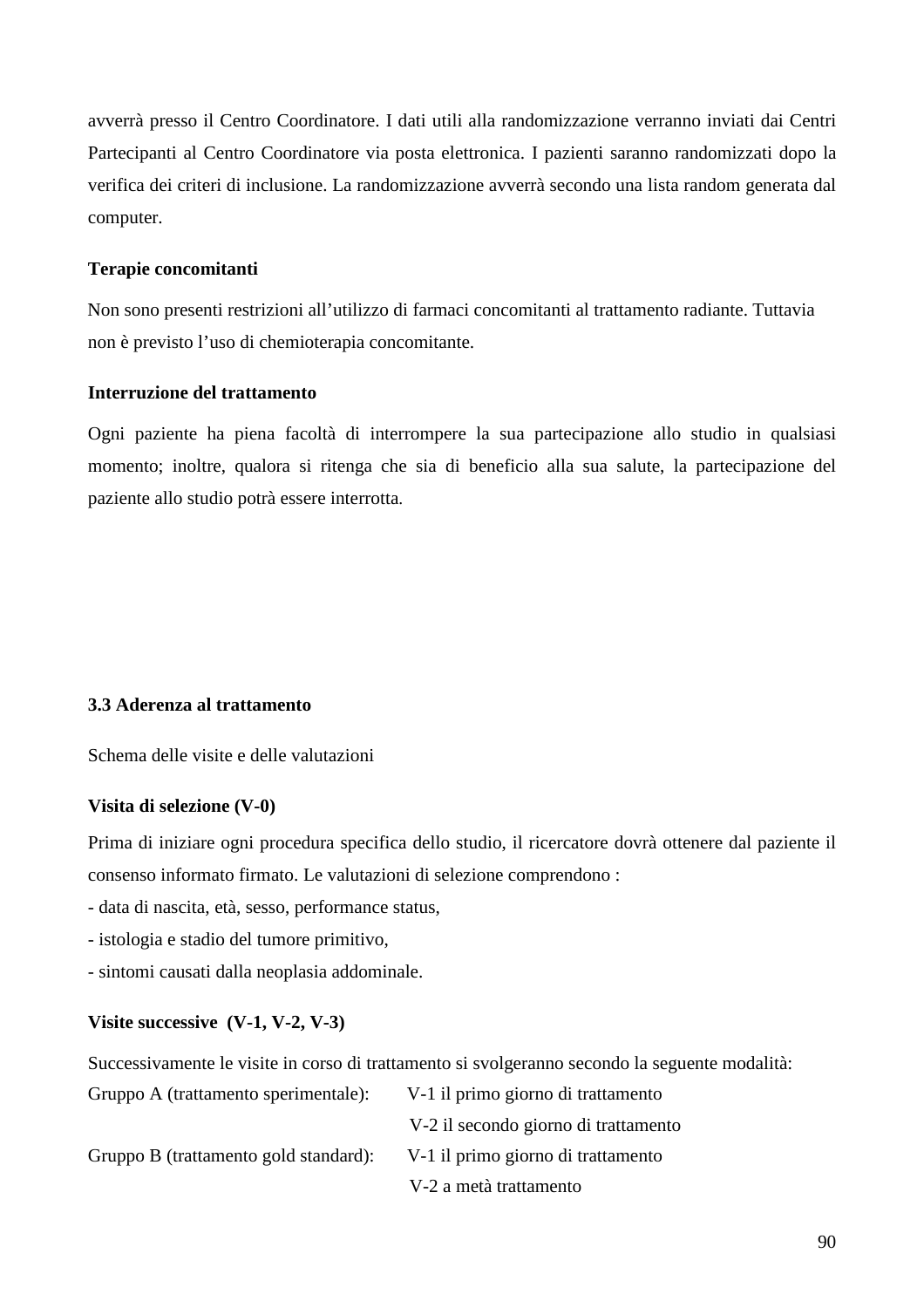#### V-3 visita di fine trattamento

Per entrambi i gruppi seguiranno visite di follow up come da CRF mediante visita, contatto telefonico o mail.

## *3.4 INTERVENTO TERAPEUTICO*

#### **3.4.1 Intervento sperimentale**

I pazienti saranno trattati con EBRT 3D conformazionale con tecnica a campi multipli che sarà somministrata con acceleratore lineare con fasci di fotoni di energia ≥ 6 MV. Sarà utilizzato per la pianificazione un apparecchio TC-simulatore. I pazienti riceveranno 18Gy (4,5Gy per frazione) con sedute bi-quotidiane per due giorni consecutivi. Le considerazioni sulle complicanze tardive attese sono state eseguite in base al modello lineare-quadratico (rapporto  $\alpha/\beta$ : 3); l'equivalente di 18 Gy in 4,5Gy a frazione (EQD2) rispetto al frazionamento convenzionale (2Gy/frazione) è di 27 Gy (Joiner MC, 2002). I pazienti saranno irradiati in due giorni consecutivi, con frazionamento bi-quotidiano, con un intervallo tra le due frazioni giornaliere di almeno 6-8 ore. Il CTV sarà definito come GTV + 2 cm in direzione radiale e cranio-caudale. Il PTV sarà definito come il CTV + 1 cm di margine in tutte le direzioni. Il trattamento sarà eseguito con tecnica a campi multipli (3D-conformazionale). Il riferimento della dose sarà eseguito secondo il report ICRU 50.

## **3.4.2 Intervento standard**

I pazienti saranno trattati con EBRT 3D conformazionale che sarà somministrata con acceleratore lineare con fasci di fotoni di energia ≥ 6MV. Sarà utilizzato per la pianificazione un apparecchio TC-simulatore. I pazienti riceveranno 30 Gy (3 Gy per frazione) per cinque giorni consecutivi in due settimane. Le considerazioni sulle complicanze tardive attese sono state eseguite basandosi sul modello lineare-quadratico (rapporto α/β: 3) (Joiner MC, 2002). In base a questa valutazione la dose di 30 Gy in 10 frazioni corrisponde ad una dose di 36,5 Gy per gli effetti tardivi. Il CTV sarà definito come GTV + 2 cm in direzione radiale e in direzione cranio-caudale. Il PTV sarà definito come il CTV + 1 cm di margine in tutte le direzioni. Il trattamento sarà eseguito con tecnica a campi multipli (3D-conformazionale). Il riferimento della dose sarà eseguito secondo il report ICRU 50.

# *3.5 VALUTAZIONE DEI RISULTATI*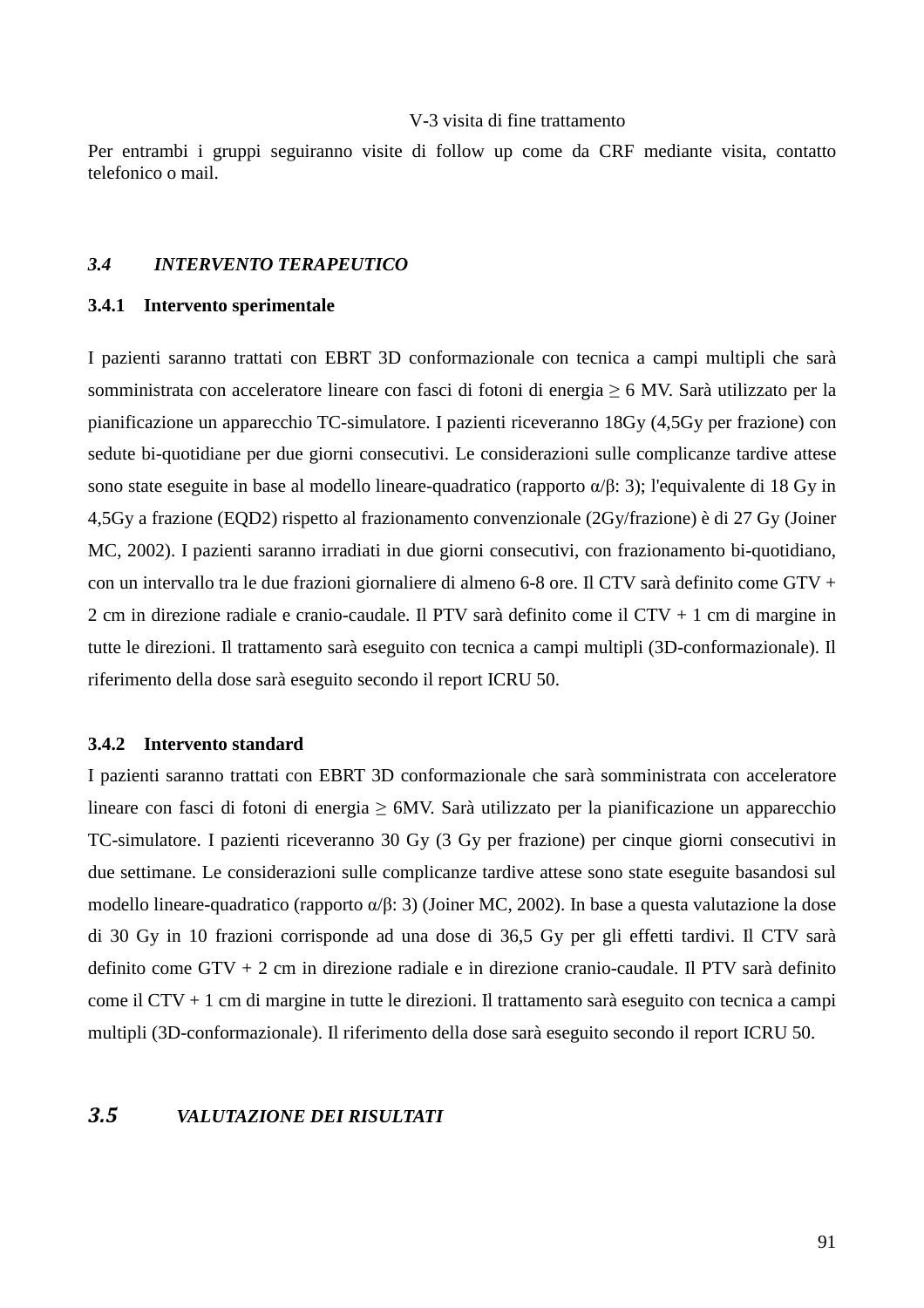L'obiettivo primario dello studio è di confrontare l'efficacia in termini di risposta sul sintomo prodotta da un trattamento basato sull'erogazione di 4 frazioni in due giorni consecutivi rispetto al "gold standard". Gli obiettivi secondari dello studio sono: valutare la tossicità acuta e tardiva correlata al trattamento, la sopravvivenza libera dai sintomi e l'evoluzione del sintomo nel tempo.

### *3.6 VALUTAZIONI DI SICUREZZA*

Lo studio è a carattere interventistico non farmacologico. I pazienti saranno trattati secondo quanto previsto dalla pratica clinica in accordo al giudizio del Medico ed alle informazioni riportate nella Scheda Tecnica di ogni singolo Prodotto delle terapie concomitanti eventualmente somministrate secondo pratica clinica. La valutazione della sicurezza consisterà nel monitoraggio e nella registrazione delle Reazione Avverse (ADR) e delle Reazione Avverse Serie. La valutazione della sicurezza del trattamento consisterà nel monitoraggio e nella registrazione degli eventi avversi, degli eventi avversi seri, degli esami di laboratorio e nella misurazione dei segni vitali.

#### *Eventi avversi*

Le informazioni relative a tutti gli eventi avversi, sia quelli riferiti spontaneamente dal soggetto, sia quelli riscontrati dallo Sperimentatore a seguito di domande specifiche, che quelli evidenziati dall'esame fisico del paziente, da indagini di laboratorio od altro, saranno raccolti, registrati sulla CRF e seguiti come appropriato. Si definisce evento avverso ogni segno, sintomo o condizione clinica indesiderati che si verifichino dopo l'inizio del trattamento somministrato, anche se non c'è relazione di causalità tra l'evento ed il trattamento. Il trattamento somministrato include il trattamento oggetto di valutazione ed il trattamento di confronto.

Le condizioni cliniche/malattie presenti già prima dell'inizio del trattamento somministrato sono considerate eventi avversi solo se peggiorano dopo l'inizio del trattamento somministrato. Occorre definire la raccolta sulla CRF degli eventi avversi e degli eventi avversi seri che si verificano prima dell'inizio del trattamento somministrato, ma dopo che il paziente ha firmato il consenso informato. Eventuali anomalie evidenziate dagli esami di laboratorio o da test costituiscono eventi avversi solo se causano segni o sintomi, se sono considerate rilevanti da un punto di vista clinico o se richiedono una terapia, e sono registrate nella CRF di seguito ai segni, sintomi od alla diagnosi associate.

Per quanto possibile, ogni evento avverso sarà descritto in termini di livello di severità (lieve, moderato, grave) (livelli 1 - 4).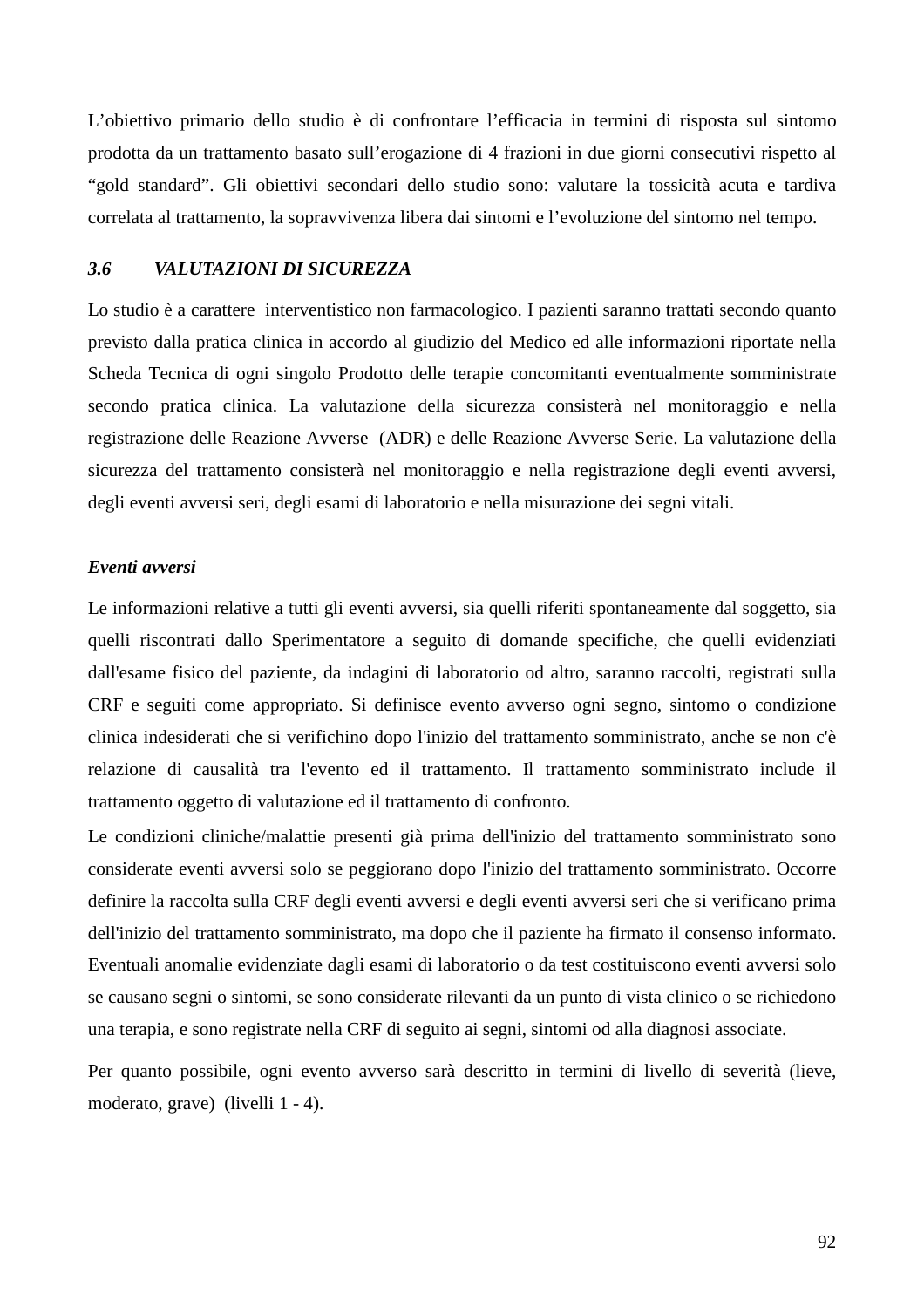#### *Eventi Avversi Seri*

Le informazioni relative a tutti gli eventi avversi seri saranno raccolte e registrate nel modulo di segnalazione degli Eventi Avversi Seri. Per garantire la sicurezza del paziente tutti gli eventi avversi seri devono essere segnalati (gli eventuali eventi avversi andranno comunicati entro 24 ore tramite mail al centro coordinatore) entro 24 ore da quando lo Sperimentatore ne viene a conoscenza.

Sono definiti Eventi Avversi Seri quegli eventi avversi che:

• risultano fatali;

• pongono il paziente in pericolo di vita;

• richiedono il ricovero del paziente o ne prolungano la degenza;

• comportano un'invalidità/incapacità significativa e persistente anche se non necessariamente permanente;

• causano un'anomalia congenita/difetto nel nascituro di pazienti in trattamento;

• sono significative dal punto di vista medico nel senso che possono danneggiare il paziente e richiedono un intervento medico o chirurgico per prevenire le situazioni sopra elencate.

Non sono considerati eventi avversi seri eventuali ospedalizzazioni per:

• trattamenti di routine o monitoraggio della condizione clinica oggetto di osservazione, non associati ad un peggioramento della condizione clinica stessa;

• trattamenti di elezione o programmati in precedenza per condizioni cliniche preesistenti che non sono correlate alla patologia oggetto di osservazione e che non hanno subito un peggioramento;

• cure generali (in ospedale od altri istituti) non associate ad alcun peggioramento delle condizioni cliniche generali;

• trattamenti di emergenza a livello ambulatoriale per eventi che non soddisfano la definizione di eventi avversi seri e che non comportano l'ingresso in ospedale.

Deve essere riportato anche ogni evento avverso serio che si verifichi dopo che il paziente ha fornito il consenso informato e fino a 24 mesi dopo l'ultima somministrazione del trattamento in studio.

Lo Sperimentatore deve compilare il modulo di segnalazione degli eventi avversi seri, valutare la relazione di causalità con il trattamento in studio ed inviare il modulo completato e firmato via mail o via fax (entro 24 ore al numero di fax 051 6364336 del centro coordinatore dello studio).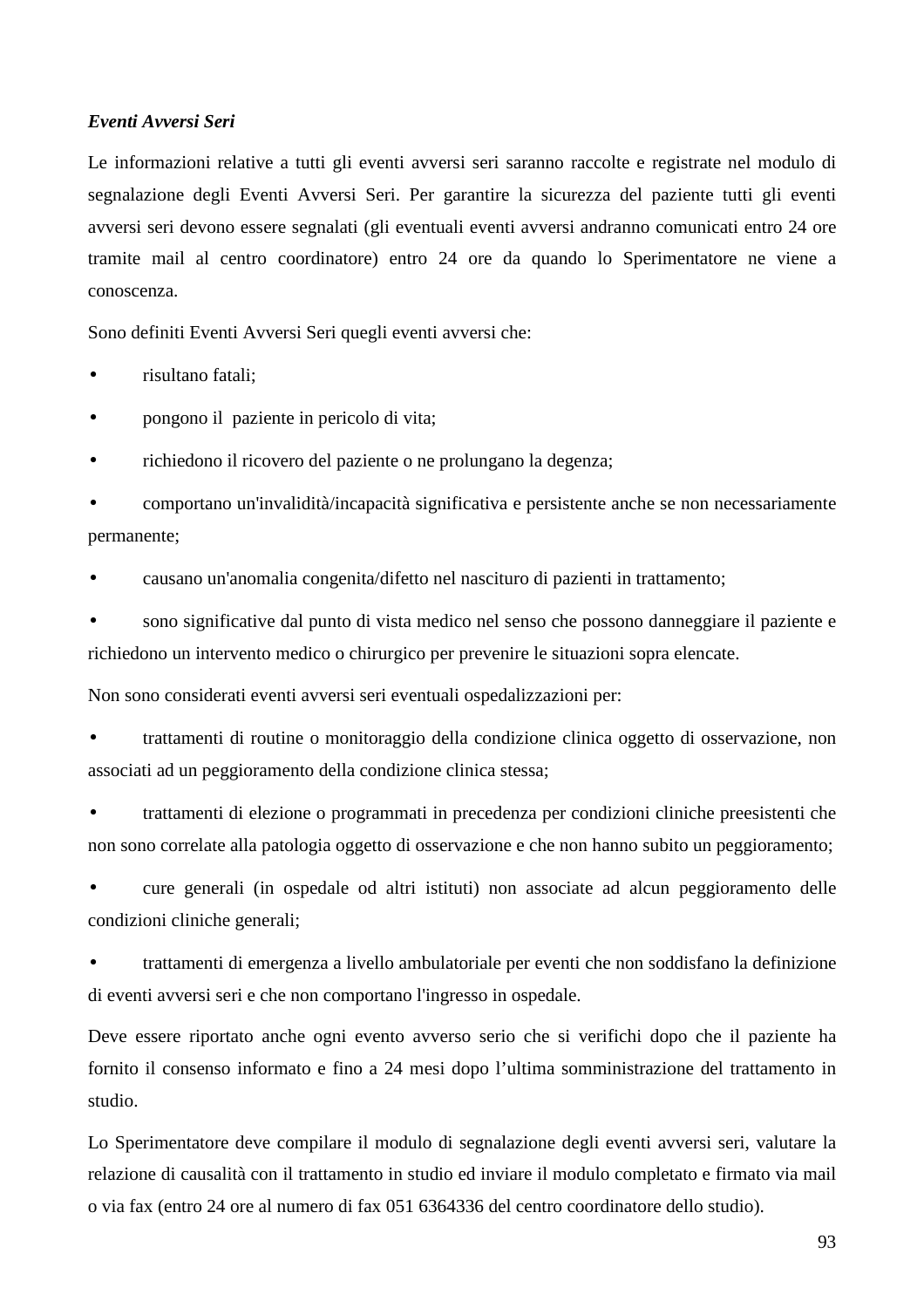Qualsiasi episodio ricorrente, complicazione o progressione di un evento già segnalato deve essere comunicato come follow-up di quell'evento.

Le informazioni di follow-up devono essere comunicate con una nuova scheda, specificando che si tratta di follow-up di un evento già segnalato ed indicando la data della avvenuta notifica iniziale.

## **Persone di riferimento**

I numeri di telefono e fax delle persone di riferimento per la segnalazione degli Eventi Avversi Seri e delle Gravidanze sono riportati nell'Investigator Folder.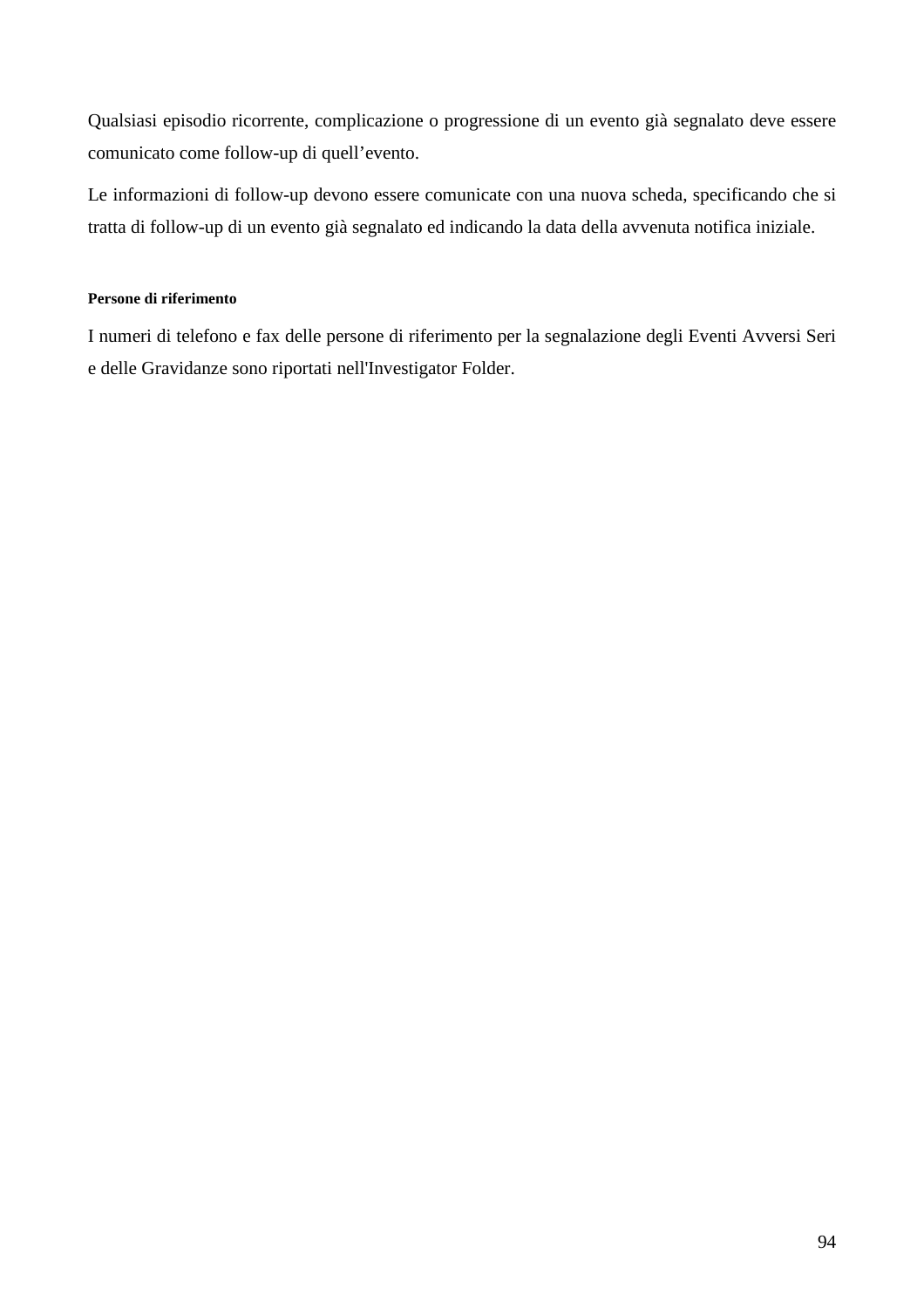## **4. Gestione dei dati ed analisi statistica**

## *4.1 Gestione dei dati*

Il personale designato dallo Sperimentatore dovrà riportare le informazioni richieste dal protocollo sulla Scheda Raccolta Dati (CRF)*.*

## *4.2 Metodi statistici*

L'analisi statistica sarà effettuata con SYSTAT, versione 11.0 (SPSS, Chicago, IL). Le variabili categoriali saranno confrontate il test chi-quadrato. La sopravvivenza libera da progressione dei sintomi (SPFS) sarà definita come la percentuale di tempo trascorso in uno stato migliore o stabile. Sopravvivenza globale (OS) e SPFS saranno calcolate con il metodo Kaplan-Meier (Kaplan EL. & Meier P 1958).

L'obiettivo di questo studio è valutare l'efficacia e il tasso di risposta delle due diverse schedule di EBRT palliativa valutate nello studio. I dati raccolti saranno raggruppati e riassunti rispetto alle variabili demografiche, alle caratteristiche basali ed alle valutazioni di efficacia e sicurezza. Le analisi esploratorie saranno effettuate utilizzando statistiche descrittive. I dati saranno presentati sia per la popolazione intent-to-treat (ossia tutti i pazienti che sono stati sottoposti al trattamento in studio) che per la popolazione per-protocol (ossia tutti i pazienti che hanno completato lo studio senza violazioni maggiori del protocollo).

Le valutazioni di sicurezza saranno basate principalmente sulla frequenza degli eventi avversi, includendo tutti gli eventi avversi seri. Gli eventi avversi verranno riassunti presentando per ogni gruppo di trattamento il numero e la percentuale di pazienti che hanno avuto un qualsiasi evento avverso, un evento avverso in uno specifico apparato dell'organismo ed uno specifico evento avverso. Ogni altra informazione raccolta (i.e. la gravità o la relazione con il trattamento di studio) verrà codificata come appropriato.

Verranno inoltre prodotte liste analitiche che riportano informazioni dettagliate relativamente a:

- 1. pazienti che hanno interrotto lo studio e relativi motivi;
- 2. pazienti che hanno interrotto lo studio per eventi avversi;
- 3. pazienti che hanno avuto eventi avversi seri;
- 4. pazienti con valori di esami di laboratorio fuori dai range predefiniti;

I dati di tutti i centri partecipanti a questo studio verranno accorpati in modo che un numero adeguato di pazienti sia disponibile per l'analisi.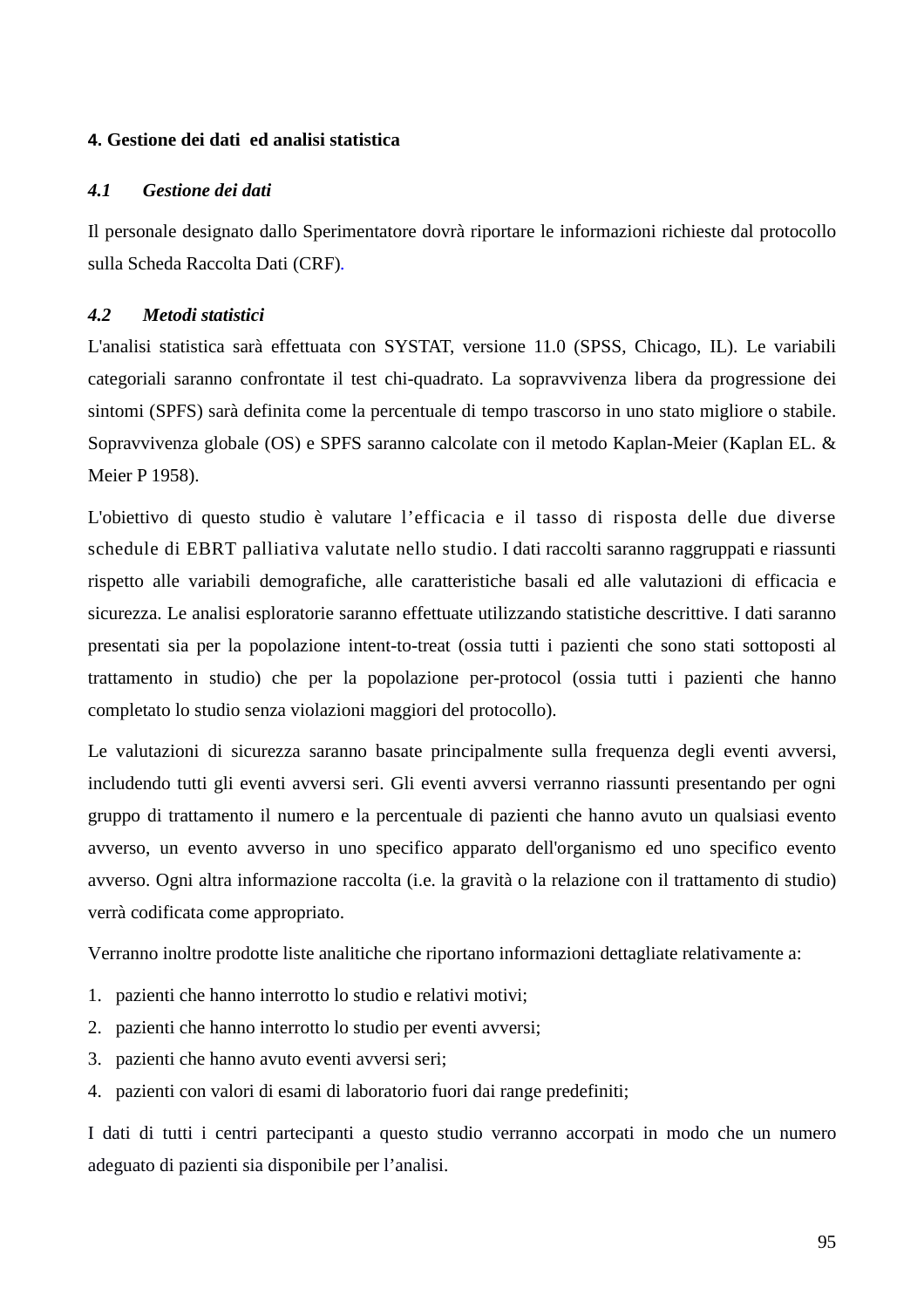## **Caratteristiche della casistica, trattamenti e malattie concomitanti**

I dati relativi alle caratteristiche demografiche e basali ed alle osservazioni e misure di efficacia e sicurezza verranno opportunamente riassunti. Le caratteristiche di somministrazione della EBRT palliativa in studio e degli altri trattamenti concomitanti verranno riassunte, analogamente alle principali malattie concomitanti registrate all'ammissione in studio. Saranno inoltre listati i pazienti che hanno interrotto lo studio e descritti analiticamente i relativi motivi.

## **Valutazione dei risultati**

Lo scopo di questo studio è quello di comparare l'efficacia di un regime di radioterapia accelerata ipofrazionata, con un frazionamento biquotidiano in due giorni consecutivi, la risposta al sintomo e la sopravvivenza libera dai sintomi rispetto al "gold standard" nel trattamento palliativo delle neoèlasie addominali.

I pazienti saranno classificati in base a performance status ECOG (allegato I)

• La tossicità acuta e tardiva sarà valutata secondo la scala RTOG-EORTC, http://www.rtog.org/(allegato V);

• Sintomi e qualità di vita saranno valutata in base al punteggio EORTC QLQ-C15-PAL (Version 1) (allegato II);

# **Dimensione del campione <sup>1</sup>**

Proponiamo un trial di non inferiorità, randomizzato e controllato. Lo studio si configurerà come interventistico senza medicinale, multicentrico, spontaneo. La randomizzazione avverrà in aperto con rapporto 1:1.

Sulla base della letteratura, ci attendiamo che il 65% dei pazienti trattati con trattamento standard (braccio di controllo) mostrerà una risposta sul sintomo (They J, 2014, Kim MM1 A, 2008). La percentuale di risposte ipotizzata per il trattamento sperimentale è pari al 78% (120% del valore atteso con il trattamento standard). La soglia di non inferiorità per lo studio è fissata al 52% di risposte sul sintomo (80% del valore atteso con trattamento standard). Sulla base di questi assunti, sarebbe necessario reclutare 74 pazienti per studiare l'effetto ipotizzato con una potenza dell'80% (errore beta = 0.2) ed un errore alfa ad una coda di 0,05. Ipotizzando un attrition rate pari al 10% (tasso ipotizzato sulla base dell'esperienza del centro), la popolazione finale da reclutare è fissata a 82 pazienti (Blackweldwer, 1982).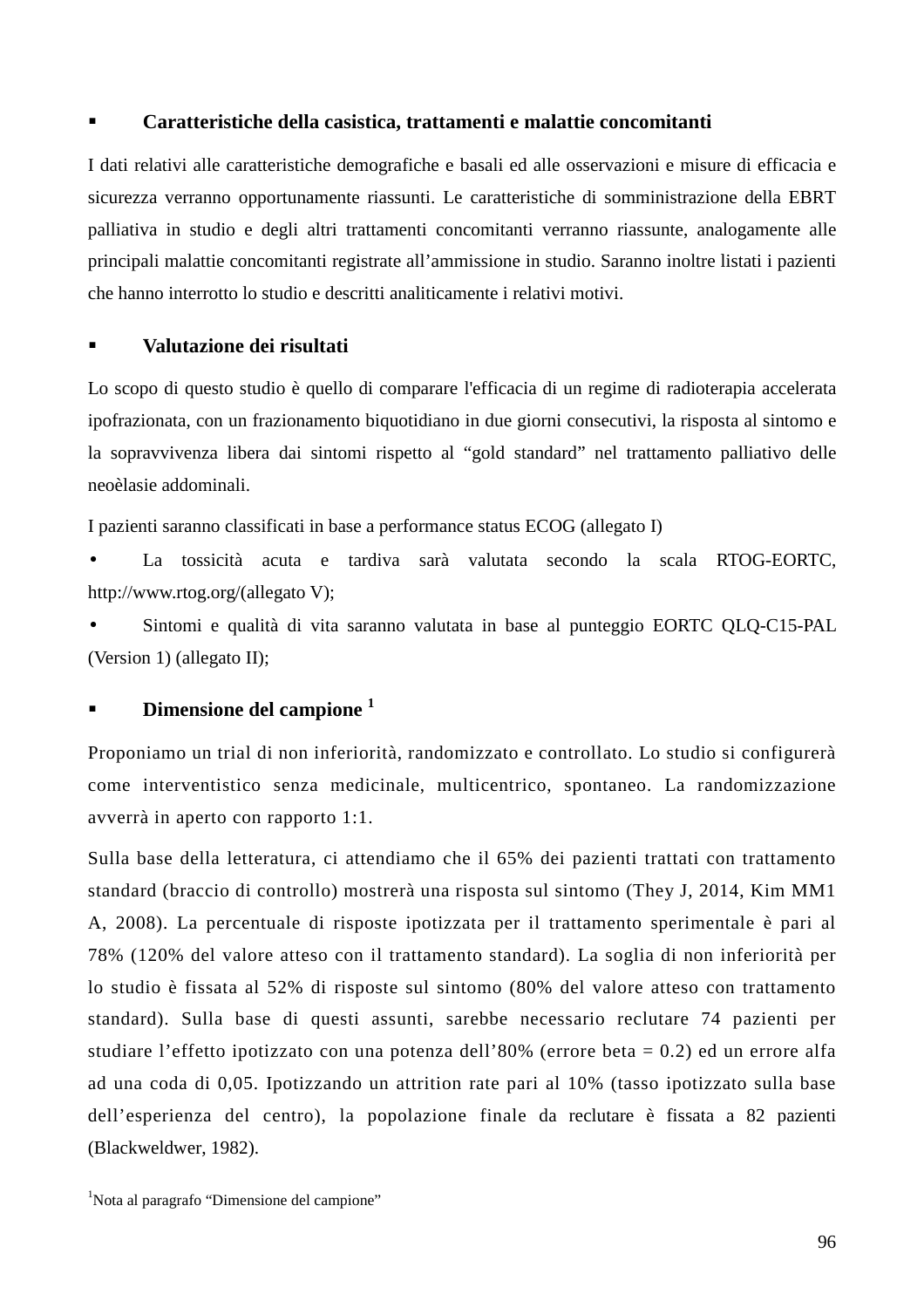Il calcolo di potenza è stato eseguito utilizzando la formula (Blackwelder, 1982):

 $n = f(\alpha, \beta) \times [\pi_s \times (100 - \pi_s) + \pi_e \times (100 - \pi_e)] / (\pi_s - \pi_e - d)^2$ 

dove  $\pi_\text{s}$  e  $\pi_\text{e}$  sono la vera percentuale di successi nel trattamento standard ed in quello sperimentale e  $f(α, β) = [Φ<sup>-1</sup>(α) + Φ<sup>-1</sup>(β)]<sup>2</sup>$ 

 $(\Phi^1)$  è la funzione di distribuzione cumulativa di una normale standardizzata).

### **5. Procedure amministrative**

#### **Norme di Buona Pratica Clinica**

Questo studio verrà condotto in accordo ai principi della Good Clinical Practice [ICH Harmonized Tripartite Guidelines for Good Clinical Practice 1996 Directive 91/507/EEC; D.M. 15.7.1997], alla dichiarazione di Helsinki ed alle normative nazionali in materia di conduzione delle sperimentazioni cliniche. Lo sperimentatore, firmando il protocollo, acconsente ad aderire alle procedure ed alle istruzioni in esso contenute ed a svolgere lo studio secondo GCP, la Dichiarazione di Helsinki e le normative nazionali che disciplinano le sperimentazioni cliniche.

#### **Emendamenti al protocollo o ogni altra modifica alla conduzione dello studio**

Qualunque modifica al protocollo sarà apportata sotto forma di emendamento. Non sono permesse modifiche al protocollo durante il periodo di studio. Ogni modifica imprevista nella conduzione dello studio sarà registrata nel "Clinical Study Report".

#### **Comitato etico e consenso informato**

Il protocollo di studio, ogni emendamento del protocollo, il consenso informato ed ogni altra informazione per i pazienti dovranno essere approvati dal Comitato Etico.

Per quanto concerne gli emendamenti, lo Sperimentatore può subito applicarli previa comunicazione scritta al Comitato Etico, senza aspettare l'approvazione del Comitato Etico, qualora sia in gioco la sicurezza dei pazienti partecipanti allo studio. Inoltre, se lo Sperimentatore ritiene che per ragioni di sicurezza dei pazienti sia necessario apportare immediatamente una modifica al protocollo, deve metterne a conoscenza il Comitato Etico del centro entro 10 giorni lavorativi.

Per partecipare allo studio ogni paziente dovrà fornire il consenso informato scritto (vedi anche paragrafo 3.2 - Popolazione dello studio).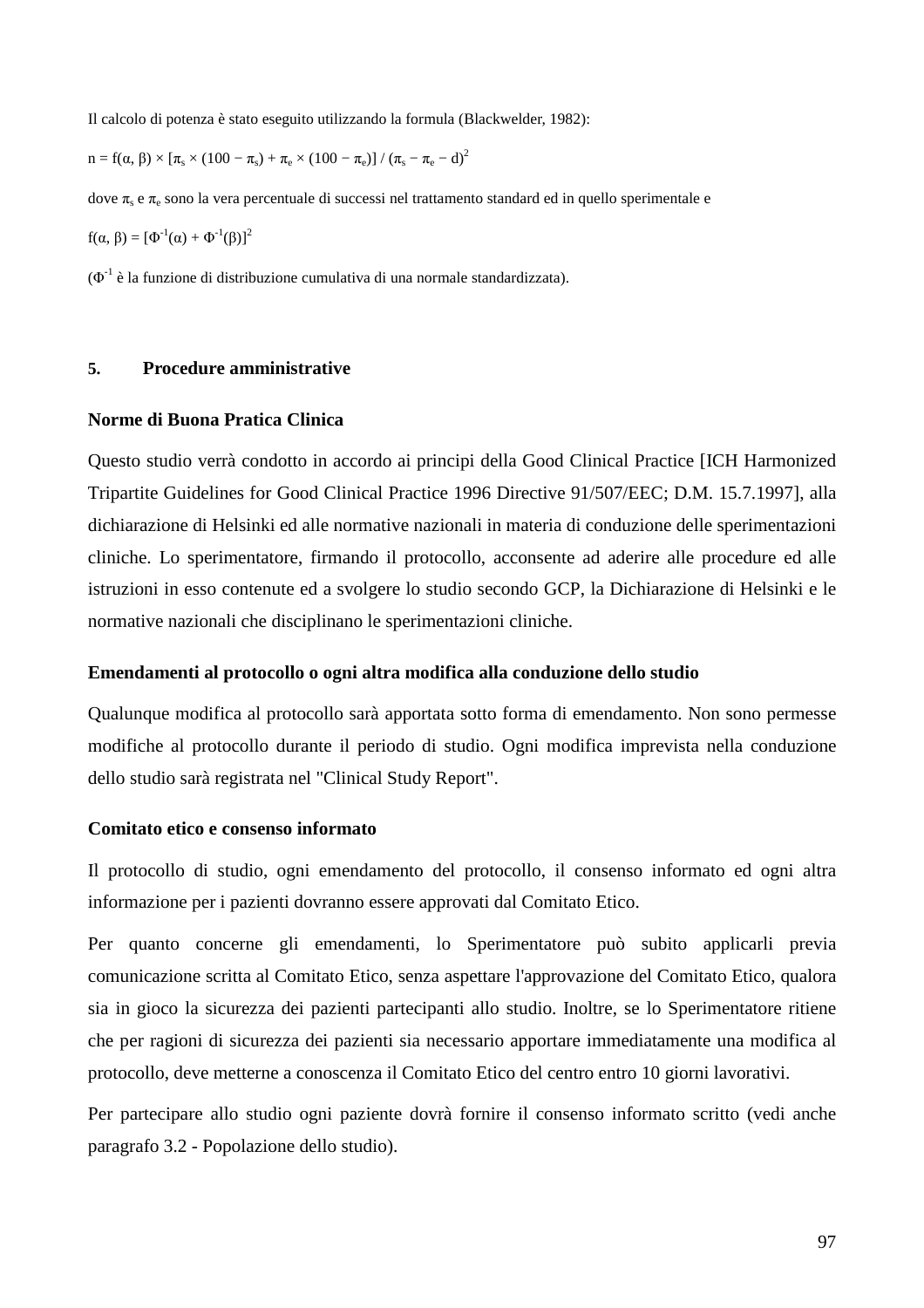### **Archivio della documentazione**

Lo Sperimentatore è responsabile dell'archiviazione e conservazione dei documenti essenziali dello studio, prima, durante la conduzione e dopo il completamento o l'interruzione dello studio stesso, in accordo a quanto/e per il tempo previsto dalla normativa vigente e dalle GCP.

I dati raccolti sulla CRF saranno in forma rigorosamente anonima ed il soggetto verrà unicamente identificato con un numero e con le iniziali.

Lo Sperimentatore dovrà conservare i dati originali del paziente (ad es. informazioni demografiche e mediche, dati di laboratorio, elettrocardiogrammi etc.) ed una copia del consenso informato scritto firmato. Per alcuni dati può essere stabilito, prima che lo studio inizi, che vengano scritti direttamente sulla CRF, che quindi in questo caso fungerà da dato originale.

#### **Ispezioni/Verifiche**

Potranno essere condotte delle verifiche per assicurarsi che lo studio venga condotto in accordo al protocollo ed alle disposizioni normative applicabili (durante il suo svolgimento oppure dopo che lo studio si è completato). Se un'Autorità Regolatoria richiede un'ispezione, lo Sperimentatore dovrà subito informare il Comitato Etico.

#### **Pubblicazione dei risultati**

I risultai dello studio verranno resi noti entro 12 mesi dalla conclusione della sperimentazione.

#### **Riservatezza e Confidenzialità**

I documenti dello studio dovranno essere conservati in luogo sicuro per assicurare il mantenimento della confidenzialità e riservatezza e non potranno essere divulgati ad altri senza autorizzazione scritta da parte del Promotoretranne che nella misura necessaria per ottenere il consenso del paziente alla partecipazione allo studio.

### **Interruzione dello studio**

Il Promotore si riserva la facoltà di interrompere lo studio nel rispetto del benessere dei pazienti.

#### **Persone di riferimento**

I numeri di telefono e fax delle persone di riferimento per la conduzione dello studio sono riportati nell'Investigator Folder fornito al centro.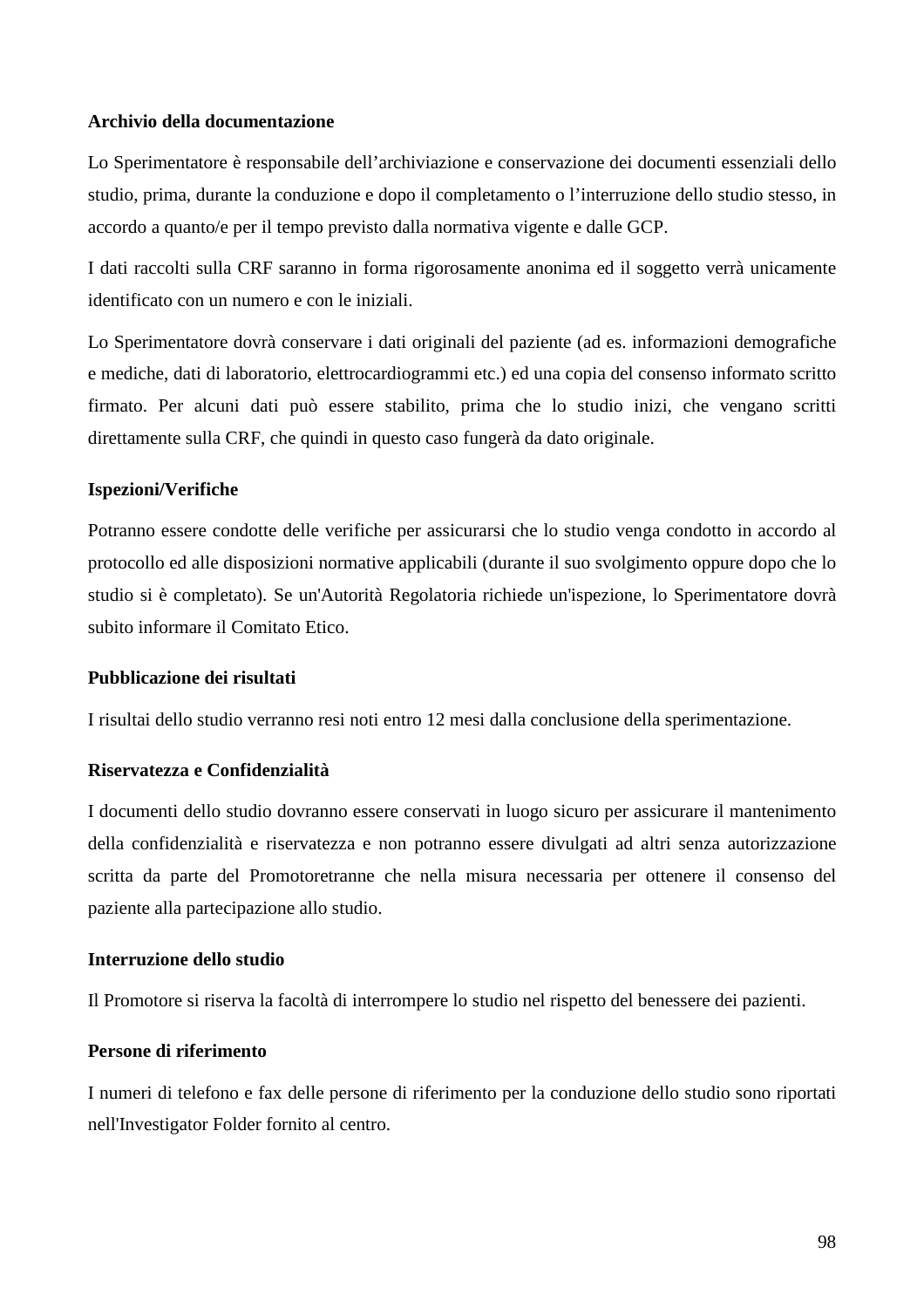#### BIBLIOGRAFIA

- 1. Caravatta L, Padula GDA, Macchia G, Ferrandina G, Bonomo P, Deodato F, Massaccesi M, Mignogna S, Tambaro R, Rossi M, Flocco M, Scapati A, Scambia G, Pacelli F, Valentini V, Cellini N, Morganti AG. SHortcourseAcceleratedRadiatiONtherapy (SHARON) in palliative treatment of advancedpelvicmalignancies: a phase I study. Int J RadiatOncolBiolPhys, 2012; 83:e627-631.
- 2. Caravatta L, Deodato F, Ferro M, Macchia G, Massaccesi M, Cilla S, PadulaGD, Mignogna S, Tambaro R, Carrozza F, Flocco M, Cantore G, Scapati A, Buwenge M, Sticca G, Valentini V, Cellini N, Morganti AG. A phase I study of shortcourseacceleratedwhole brain radiationtherapy for multiple brain metastases. Int J RadiatOncolBiol Phys. 2012;84:e463-468.
- 3. Finnegan TS, Bhatt NH, Shaughnessy JN, Perez C, Redman R, Silverman C, Bumpous J, Potts K, Dunlap NE. Cyclical hypofractionation radiotherapy tecnique for palliative treatment of locally advanced head and neck cancer: institutional experience and review of palliative regimens. J Community Support Oncol 2016; 14:29-36.
- 4. Corry J, Peters LJ, Costa ID, Milner AD, Fawns H, Rischin D, Porceddu S. The 'QUAD SHOT'—a phase II study of palliative radiotherapy for incurable head and neck cancer. Radiother Oncol 2005; 77:137-42.
- 5. Caravatta L, Padula GDA, Macchia G, Ferrandina G, Bonomo P, Deodato F, Massaccesi M, Mignogna S, Tambaro R, Rossi M, Flocco M, Scapati A, Scambia G, Pacelli F, Valentini V, Cellini N, Morganti AG. SHort course Accelerated RadiatiON Therapy (SHARON) in palliative treatment of advanced pelvic malignancies: a phase I study. Int J Radiat Oncol Biol Phys 2012; 83:629-631.
- 6. Blackweldwer WC, "Proving the null hypothesis" in clinical trials. Control Clin Trials, 1982; Dec; 3(4):345-53.
- 7. Joiner MC, Bentzen SM. Time-dose relationships: the linear-quadratic approch. In Basic Clinical Radiobiology. Steel GG Ed, 3rd edition, Arnold Publ., London, 2002, p 120.
- 8. Perez CA, Brady L. Principles and practice of radiation oncology. 3rd ed. Philadelphia: Lippincott-Raven Publishers; 1998.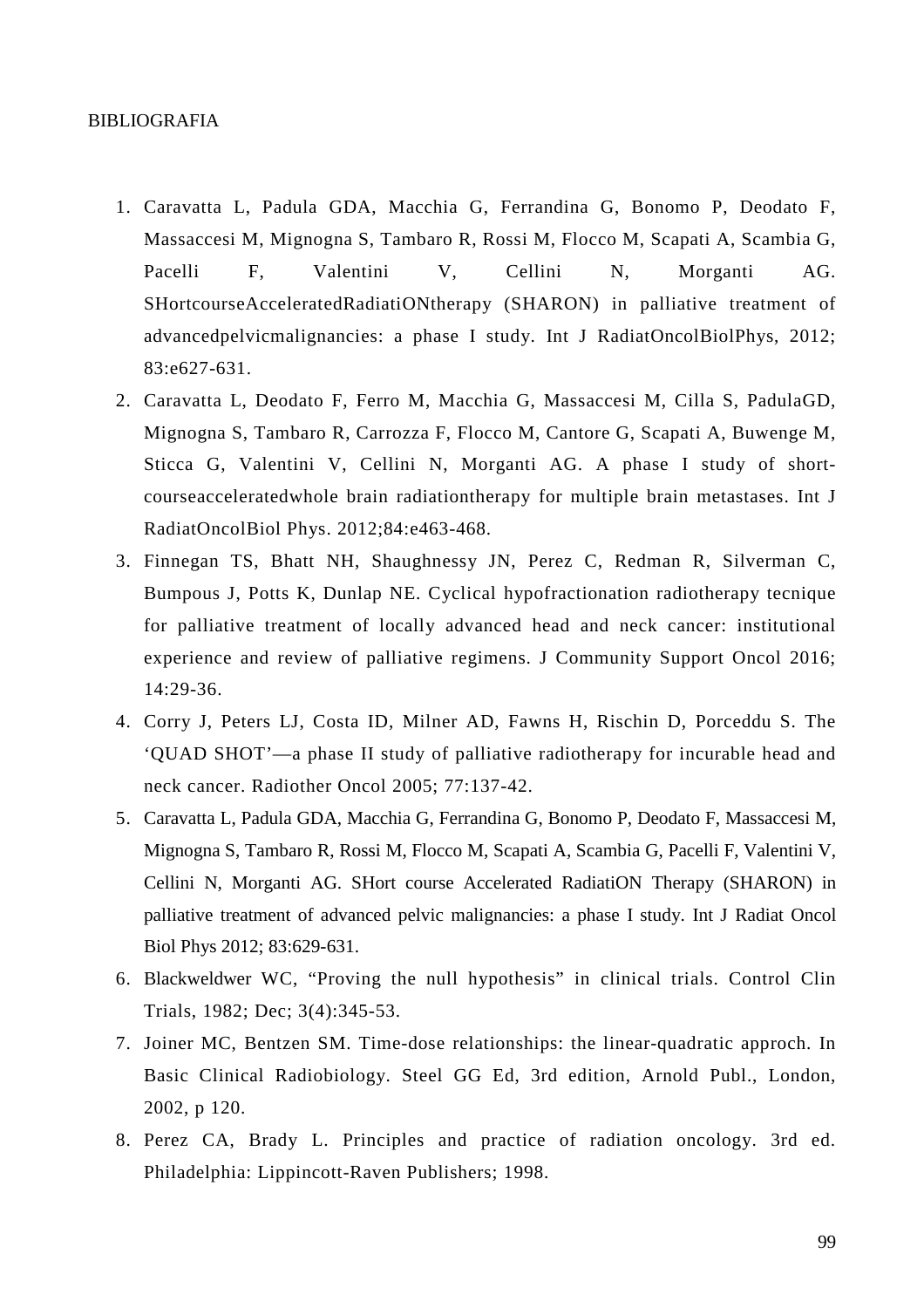- 9. Salazar OM, Sandhu T, da Motta NW, et al. Fractionated half-body irradiation (HBI) for the rapid palliation of widespread, symptomatic, metastatic bone disease: a randomized Phase III trial of the International Atomic Energy Agency (IAEA). Int J RadiatOncolBiol Phys 2001;50:765-775.
- 10. Schag CC, Heinrich RL, Ganz PA. Karnofsky performance status revisited: reliability, validity, and guidelines. J ClinOncol 1984; 2:187-193.
- 11. Spanos WJ Jr, Clery M, Perez CA, et al. Late effect of multiple daily fraction palliation schedule for advanced pelvic malignancies (RTOG 8502). Int J RadiatOncolBiol Phys 1994; 29:961-967.
- 12. Therasse P et al. New guidelines to evaluate the response to treatment in solid tumors. J. Natl Cancer Inst 2000; 92: 205-216.
- 13. Chow E, Harris K, Fan G, et al. Palliative radiotherapy trials for bone metastases: a systematic review. J ClinOncol 2007; 25: 1423-1436.
- 14. Chow E, Wu J,Hoskin P, et al. International consensus on palliative radiotherapy enpoints for future clinical trials in bone metastases. RadiotherOncol 2002; 64: 275-280.
- 15. Lutz S, Berk L, Chang E, et al. Palliative radiotherapy for bone metastases: an ASTRO evidence-based guideline. Int J RadiatOncolBiol Phys 2011; 79: 965-976.
- 16. Meeuse JJ, Van der Linden YM, Van Tienhoven G, et al. Efficacy of radiotherapy for painful bone metastases during the last 12 weeks of life: results from the Dutch Bone Metastasis Study. Cancer 2010; 116: 2716-2725.
- 17. Hird A, Chow E, Zhang L, et al. Determining the incidence of pain flare following palliative radiotherapy for symptomatic bone metastases: results from the Canadian cancer centers. Int J RadiatOncolBiol Phys 2009; 75: 193-197.
- 18. Chow E, Hoskin P, Mitera G, et al. Update of the international consensus on palliative radiotherapy endpoints for future clinical trials in bone metastases. Int J RadiatOncolBiol Phys 2012; 82: 1730-1737.
- 19. Lutz S, Chow E, Hoskin P. Radiation Oncology in Palliative Cancer Care, Wiley-Blackwell,2013.
- 20. Caravatta L., Macchia G., Deodato F., Digesù C., Picardi V., Montoro C., Mignogna S., Travaglini C., Rossi M., Volpacchio G., Vaccarella MP.,Buwenge M., Valentini V., Cellini N., Morganti AG. Radioterapia palliativa short course: risultati preliminari degli studi sharon (SHortcourseAcceleratedRadiatiONtherapy). Tumori, vol 8, N° 1 2009. AttiCongresso AIRO 2009, Bologna.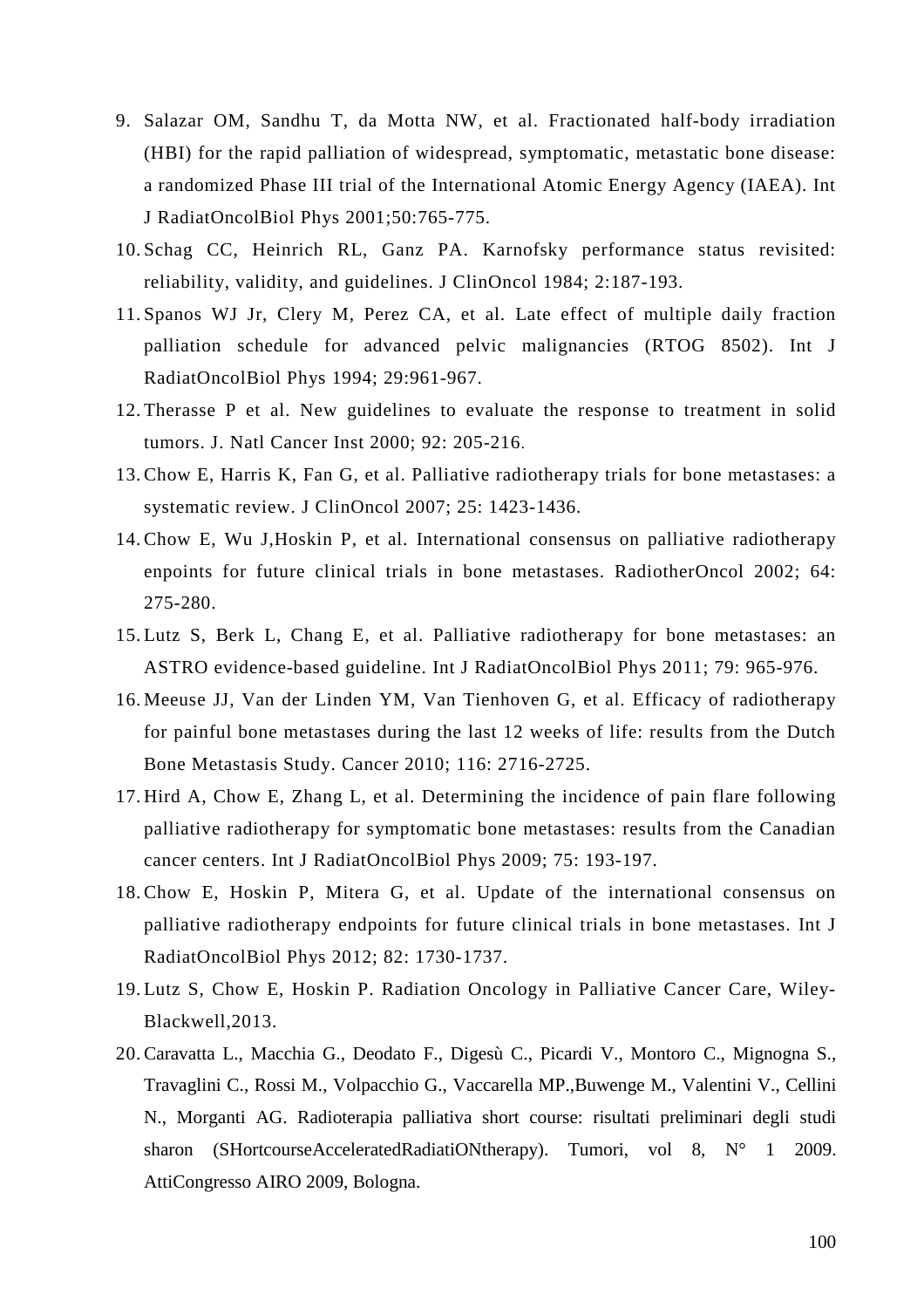- 21. Chow E. et al. Update of the international consensus on palliative radiotherapy endpoints for future clinical trials in bone metastases, Int. J. Radiation Oncology Biol. Phys., 2012.
- 22. Wu JS et al. Meta-analysis of dose-fractionation radiotherapy trias for the palliation of painful bone metastases. Int J RadiatOncolBiol Phys 2003 Mar 1;55(3):594-605.
- 23. Sze WM et al. Palliation of metastatic bon pain:single fraction versus multifraction radiotherapy-a systematic review of the randomised trials, Cochrane Database Syst Rev. 2004;(2):CD004721.
- 24. Caraceni A. et al. Use of opioid analgesic in the treatment of cancer pain: evidencebased recommendations from the EAPC. Lancet Oncol. 2012 Feb; 13(2):e58-68. Review.
- 25. Chen AM, Vaughan A, Narayan S, Vijayakumar S. Palliative radiotherapyforheadand neck cancer: toward an optimal fractionationscheme. Head Neck 2008; 30:1568-91.
- 26. Monnier L, Toboul E, Durdux C, Lang P, St Guily JL, Huguet F. Hypofracionated palliative radiotherapy for advanced head and neck cancer: the IHF2SQ regimen. Head Neck 2013; 35:1683-8.
- 27. Ghoshal S, Chakraborty S, Moudgil N, Kaur M, Patel F D. QuadShot: A Short bat Effective Schedule for Palliative Radiation for Head and Neck Carcinoma. Indian J PalliatCare 2009; 15:137-140.
- 28. Paul M. Cheon, Erin Wong, NemicaThavarajah, Kristopher Dennis, Stephen Lutz, Liang Zeng, Edward Chow. A definition of "uncomplicatedbonmetastases" based on previousbonemetastasesradiationtrialscomparing single-fractionand multifractionradiationtherapy. Journal ofBoneOncology 2015; 4:13-17.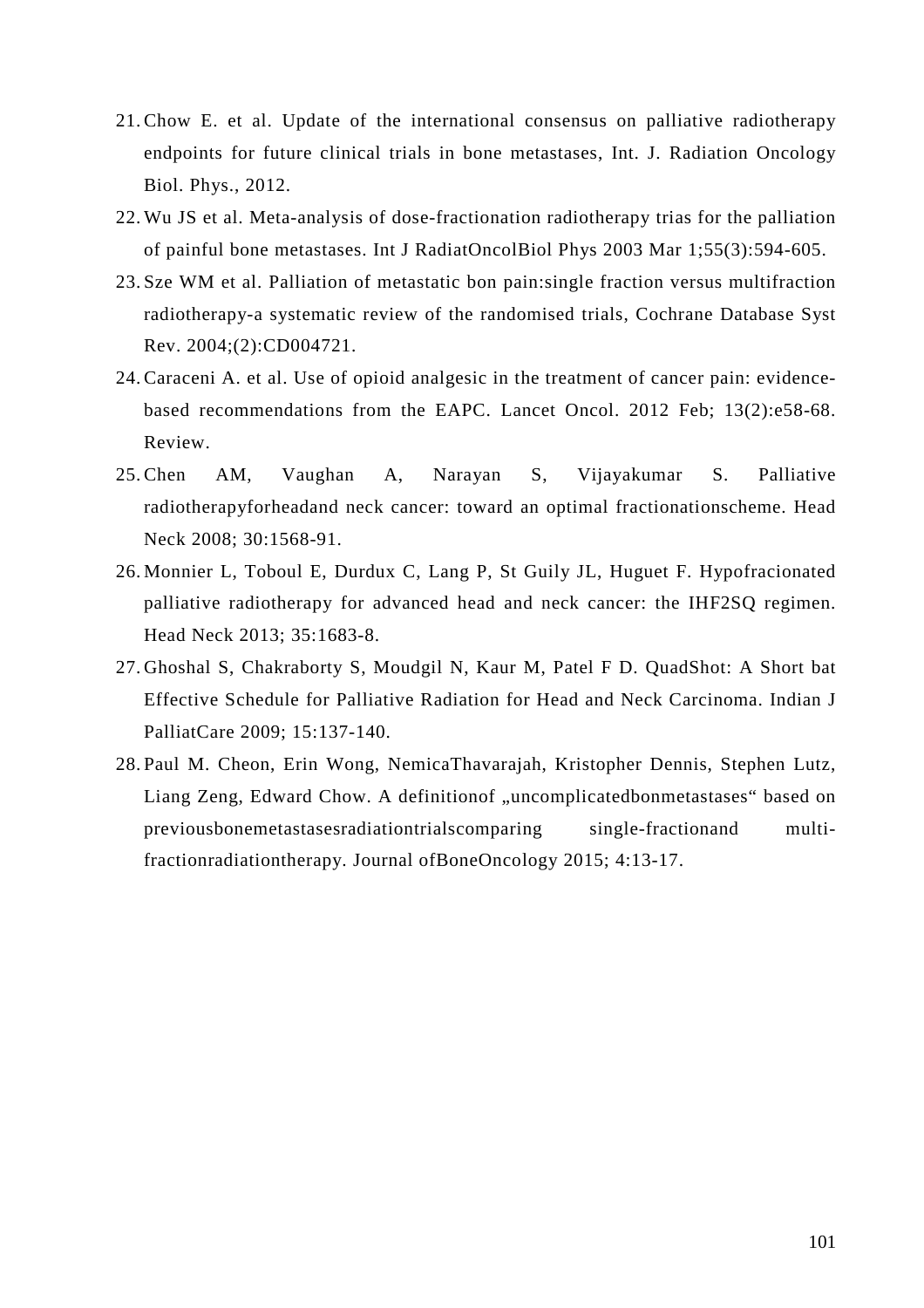**SHARON-THORAX: Short course radiation therapy in palliative treatment of thorax cancer: a randomized study** 

**SHARON-TORACE: Radioterapia ipofrazionata accelerata nel trattamento palliativo delle neoplasie toraciche primitive o secondarie: studio randomizzato** 

# STUDIO INTERVENTISTICO SENZA MEDICINALE, RANDOMIZZATO 1:1 IN APERTO, MULTICENTRICO, DI PAZIENTI AFFETTI DA NEOPLASIE TORACICHE PRIMITIVE O SECONDARIE: TRATTAMENTO RADIANTE IPOFRAZIONATO ACCELERATO

Codice dello studio RT-15-03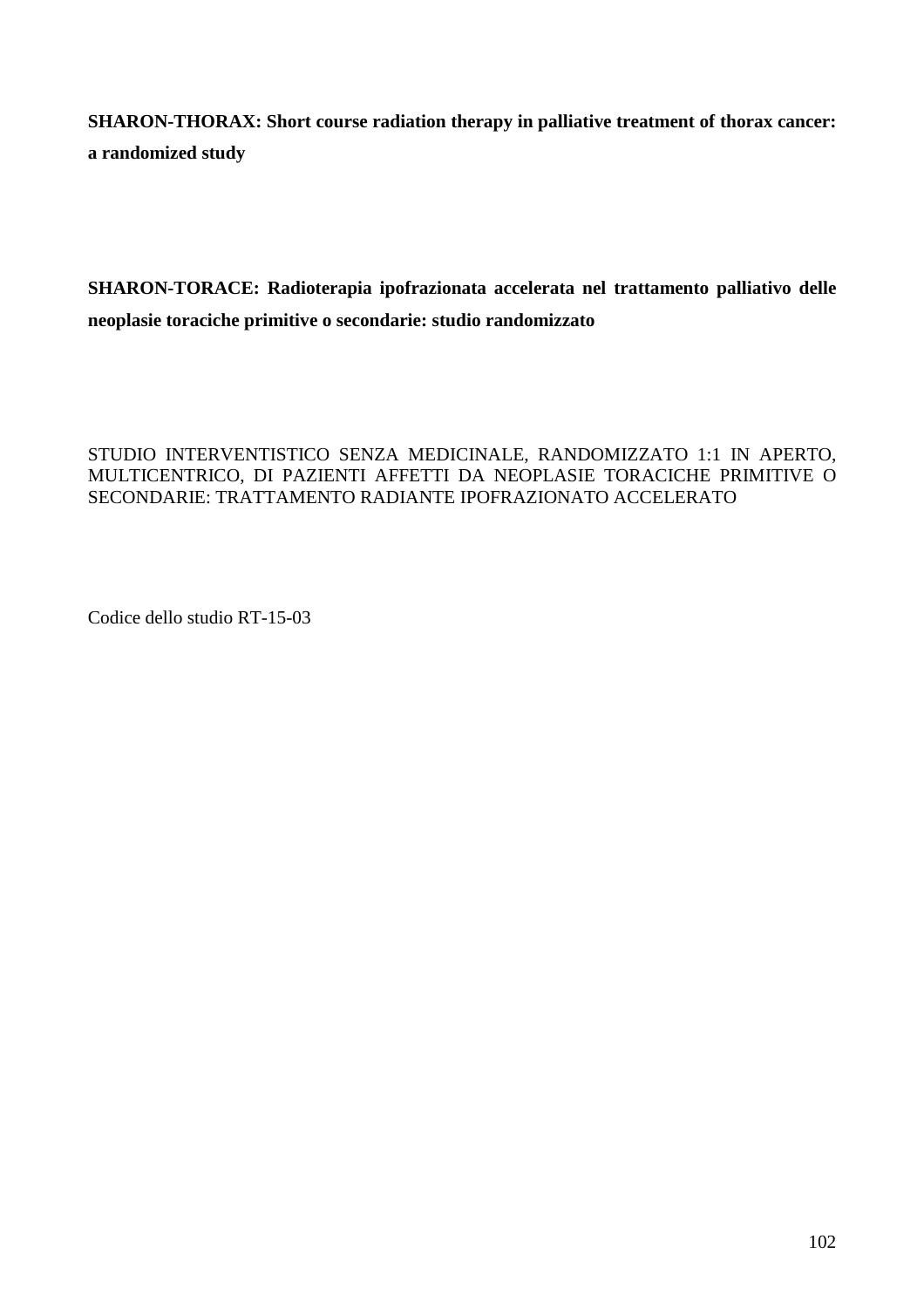#### **1. INTRODUZIONE**

Le neoplasie toraciche primitive o secondarie rappresentano un problema clinico di difficile gestione. La QoL di questi pazienti è peggiorata da sintomi come il dolore, il sanguinamento, la sintomatologia ostruttiva, le neuropatie. La radioterapia palliativa diventa in questi casi un'importante ed efficace opzione terapeutica (Chiang Y, 2012, Fairchild A. 2008).

In effetti, la radioterapia palliativa è un trattamento efficace per migliorare i sintomi e di conseguenza migliorare la QoL di questi pazienti. Idealmente questo trattamento dovrebbe essere il più breve possibile per ridurre il disagio di questi malati. Infatti, la loro condizione clinica è spesso molto scadente.

 Ad esempio, la durata del trattamento di due giorni, invece dei tradizionali trattamenti di due settimane (ad esempio 30 Gy in 10 frazioni), potrebbe ridurre problemi economici e logistici sia per i pazienti che per il sistema sanitario. Trattamenti molto brevi potrebbero anche promuovere l'integrazione con la chemioterapia evitando l'interruzione del trattamento sistemico. Infine per i pazienti già ricoverati in Hospice o in lista d'attesa, questa tipologia di trattamento breve eviterebbe sia una lunga interruzione di questo tipo di assistenza, sia il ritardo dell'ammissione del paziente in Hospice.

Per erogare una dose clinicamente efficace in un breve periodo di tempo è necessario utilizzare regimi ipofrazionati. Tuttavia l'uso dell'ipofrazionamento potrebbe favorire l'insorgenza di effetti collaterali tardivi. Si deve riconoscere però, che il rischio della comparsa di effetti collaterali tardivi in pazienti trattati con finalità palliativa è limitato dalla relativamente breve aspettativa di vita. Tuttavia, questo rischio deve sempre essere tenuto in considerazione data la presenza seppur limitata, di una percentuale di pazienti lungo sopravviventi. L'uso di un frazionamento biquotidiano riduce questo rischio. Infatti, un trattamento della durata di due giorni, con un frazionamento bi-quotidiano, è già stato utilizzato nel trattamento di neoplasie avanzate della pelvi e della testa-collo (Caravatta L. et al 2012, , Corry J. et al 2005, Chen AM et al 2008, Finnegan TS et al 2016).

Tuttavia, la somministrazione di dosi relativamente elevate in breve tempo rappresenta anche un trattamento accelerato. Il rischio principale della radioterapia accelerata è un aumento della tossicità acuta. Gli effetti collaterali acuti possono influenzare la QoL dei pazienti e quindi annullare l'obiettivo principale della radioterapia palliativa. Pertanto, per ottimizzare questo tipo di trattamento, è necessario valutare la dose massima somministrabile senza causare grave tossicità acuta.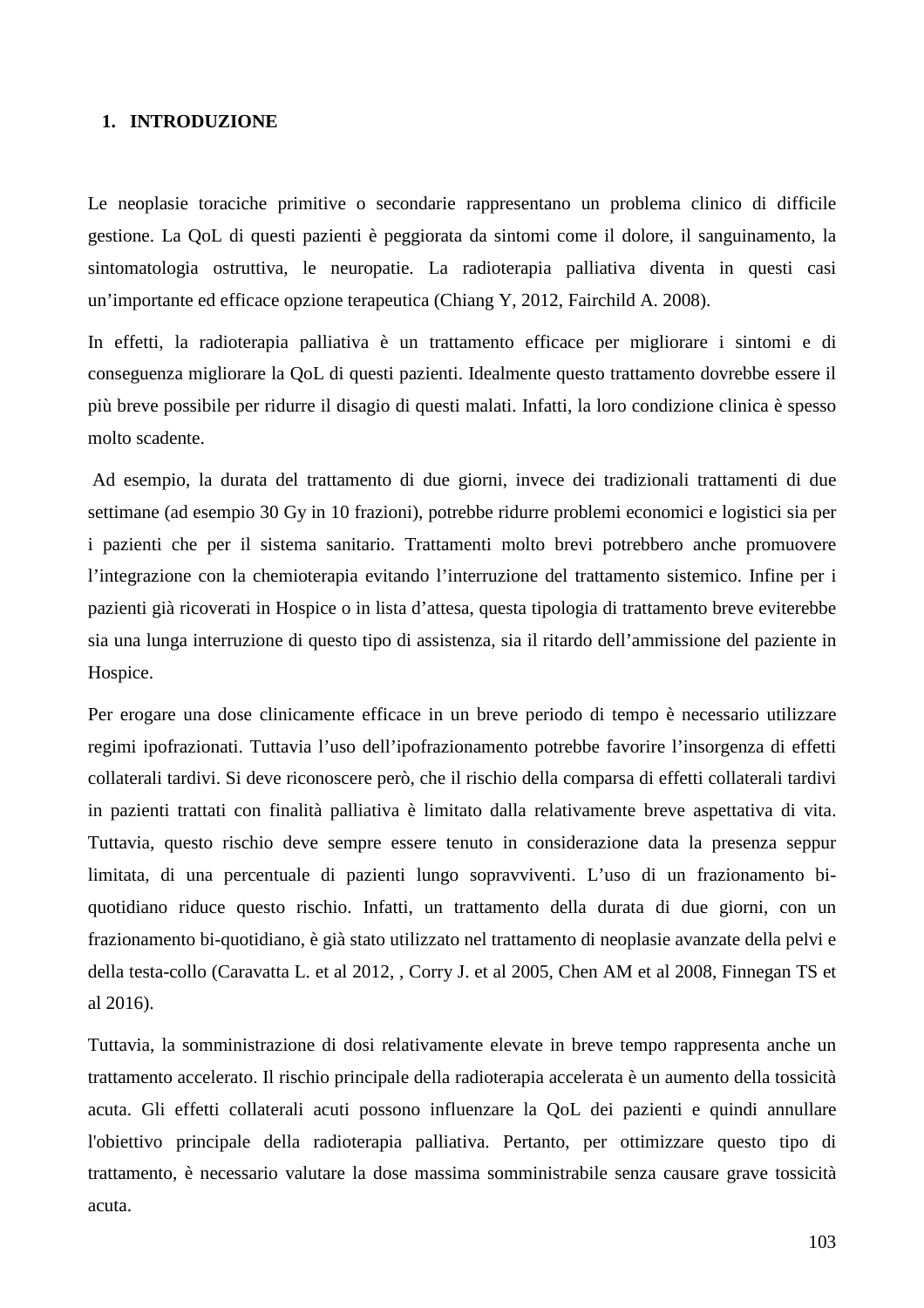Per queste ragioni è stato precedentemente pianificato uno studio per definire la dose massima tollerata (MTD) di un trattamento ipofrazionato accelerato per le neoplasie toraciche. La tollerabilità di questo trattamento è stata dimostrata per una dose massima di 20 Gy. Inoltre, i risultati di quest'esperienza hanno dimostrato una buona efficacia di questo regime nel controllo dei sintomi (Caravatta L 2009).

La EBRT erogata in 10 frazioni (30 Gy/10fr) è considerata lo standard di trattamento per le neoplasie toraciche. La possibilità di ridurre la durata del trattamento da 2 settimane a 2 giorni, senza diminuire l'efficacia del trattamento, non è stata mai indagata in trials prospettici. Per questo motivo è stato disegnato uno studio volto a confrontare questo schema di trattamento abbreviato con uno schema di radioterapia palliativa più tradizionale (30 Gy in 10 frazioni).

#### **2.OBIETTIVI DELLO STUDIO**

Obiettivo primario dello studio:

• Confrontare l'efficacia in termini di risposta sul sintomo di un trattamento basato sull'erogazione di 4 frazioni in due giorni consecutivi rispetto al "gold standard" .

Obiettivi secondari dello studio:

- 4. valutare la tossicità acuta e tardiva causata dal trattamento;
- 5. valutare la sopravvivenza libera dai sintomi.

#### **6. PIANO DELLO STUDIO**

3.2 Disegno dello studio

Lo studio è un trial di non inferiorità, randomizzato e controllato. Lo studio si configurerà come interventistico senza medicinale, multicentrico, spontaneo. La randomizzazione avverrà in aperto con rapporto 1:1. Lo studio prevede l'arruolamento di un totale di 72 pazienti suddivisi in due gruppi di 36 pazienti per ognuno dei due bracci di studio (braccio A: 20 Gy in 2 giorni; braccio B (gold standard): 30 Gy in 2 settimane).

#### *Procedura di randomizzazione*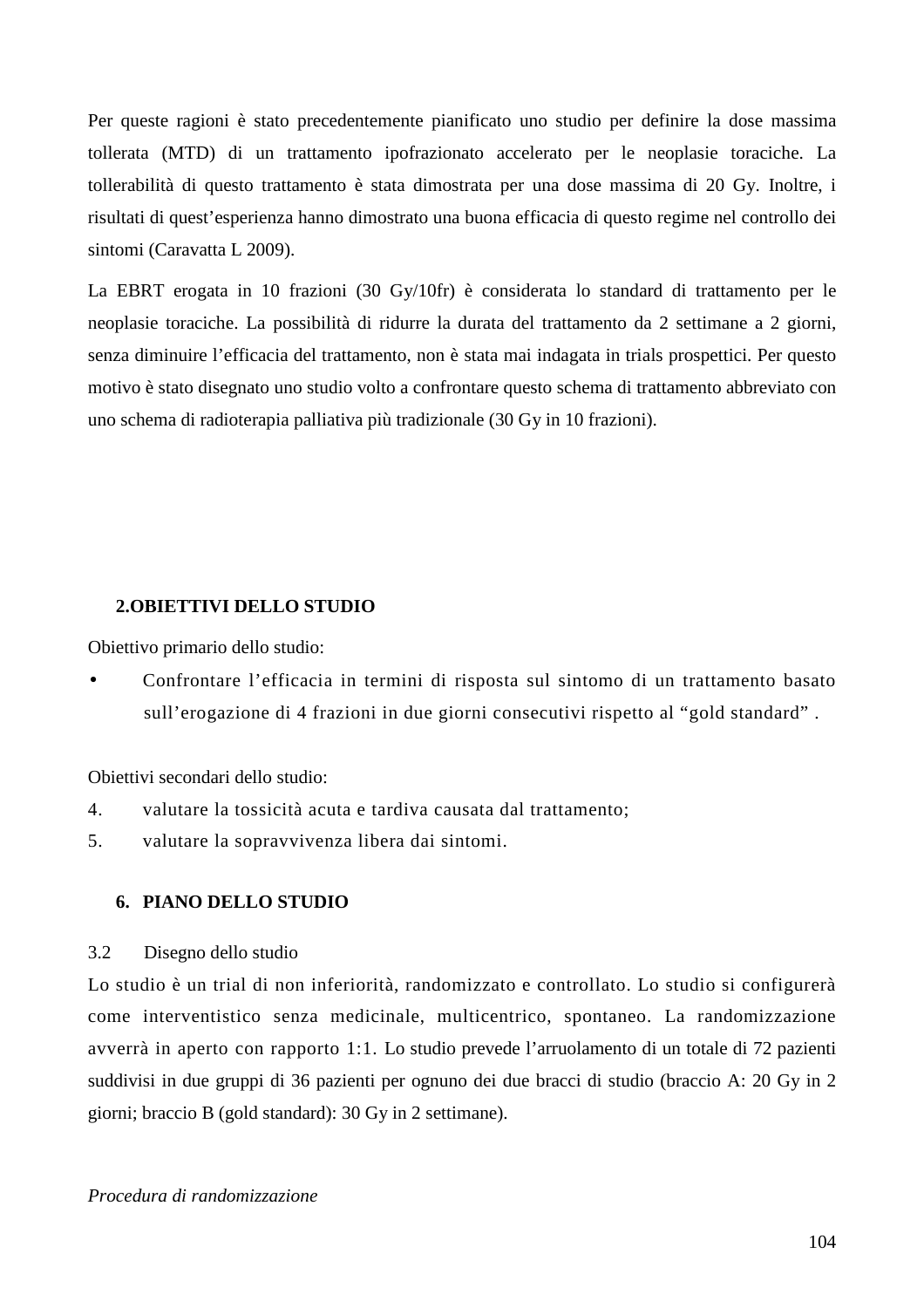Previo ottenimento del consenso informato saranno arruolati tutti i pazienti con diagnosi di neoplasia toracica, non suscettibili di trattamento radicale.

Per ogni paziente saranno considerate le seguenti variabili:

- sesso, età, performance status, istologia, sede e stadio del tumore primitivo,
- eventuali trattamenti precedenti (chemioterapia, chirurgia, etc.),
- sintomi pre-trattamento.

La randomizzazione avverrà presso il Centro Coordinatore. I dati utili alla randomizzazione verranno inviati dai Centri Partecipanti al Centro Coordinatore via posta elettronica. I pazienti saranno randomizzati dopo la verifica dei criteri di inclusione. La randomizzazione avverrà secondo una lista random generata dal computer.

## 3.2 Popolazione dello studio

Saranno presi in considerazione tutti i pazienti ambulatoriali, con neoplasie toraciche non più suscettibili di intervento con finalità radicale. La qualità della vita di questi pazienti può essere pesantemente peggiorata da sintomi come il dolore, il sanguinamento, la sintomatologia ostruttiva, le neuropatie. Riuscire a controllare i sintomi nel più breve tempo possibile e con il minor disagio per il paziente, costituisce l'end point principale di questo studio.

## *Criteri di inclusione*

- Pazienti con diagnosi neoplasia toracica
- paziente non più suscettibile di intervento con finalità radicale, per malattia plurimetastatica o scadute condizioni cliniche generali
- Pazienti di età> 18 anni
- ECOG 0-3
- Se lesioni dolenti, NRS ≥2 nella sede del trattamento e nessuna modifica della terapia antalgica nell'ultima settimana
- Lesioni sintomatiche
- Ottenimento del consenso informato.

## *Criteri di esclusione*

- Gravidanzao allattamento;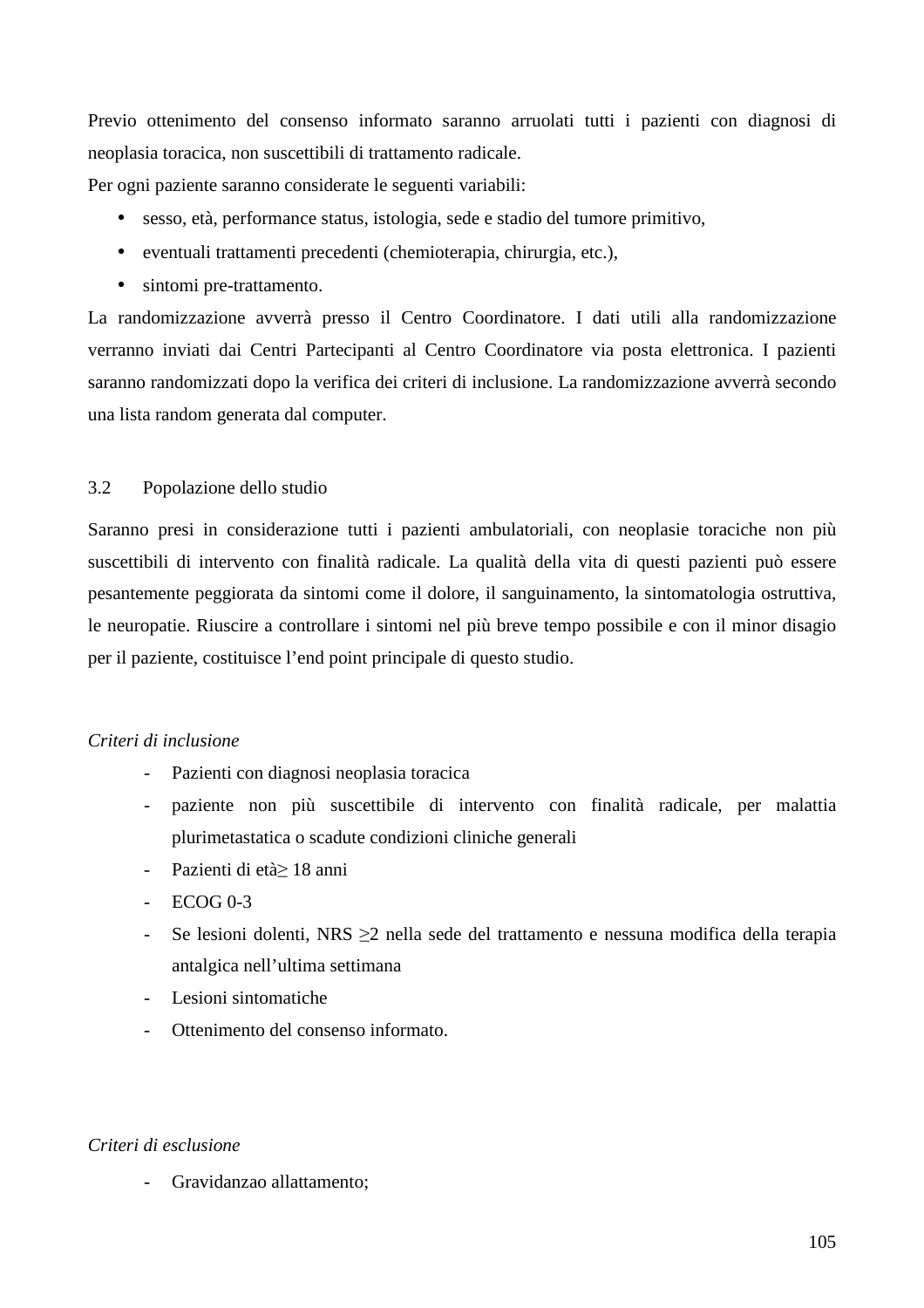- Non disponibile per il follow-up.
- presenza di patologie internistiche che controindichino il trattamento radioterapico esterno (patologie del sistema connettivo);
- comorbidità che nell'opinione del medico referente possano costituire un rischio per la partecipazione allo studio;
- Precedente radioterapia nella stessa sede.

# **Assegnazione al trattamento sperimentale:**

I pazienti saranno randomizzati ad uno dei due bracci (sperimentale o di controllo) con uguale probabilità (rapporto 1:1).

Si tratta quindi di uno studio di non inferiorità la cui ipotesi è la non inferiorità in termini di risposta dei sintomi del trattamento sperimentale rispetto al trattamento standard. La randomizzazione avverrà presso il Centro Coordinatore. I dati utili alla randomizzazione verranno inviati dai Centri Partecipanti al Centro Coordinatore via posta elettronica. I pazienti saranno randomizzati dopo la verifica dei criteri di inclusione. La randomizzazione avverrà secondo una lista random generata dal computer.

# **Terapie concomitanti**

 Non sono presenti restrizioni all'utilizzo di farmaci concomitanti al trattamento radiante. Tuttavia non è previsto l'uso di chemioterapia concomitante.

# **Interruzione del trattamento**

Ogni paziente ha piena facoltà di interrompere la sua partecipazione allo studio in qualsiasi momento; inoltre, qualora si ritenga che sia di beneficio alla sua salute, la partecipazione del paziente allo studio potrà essere interrotta.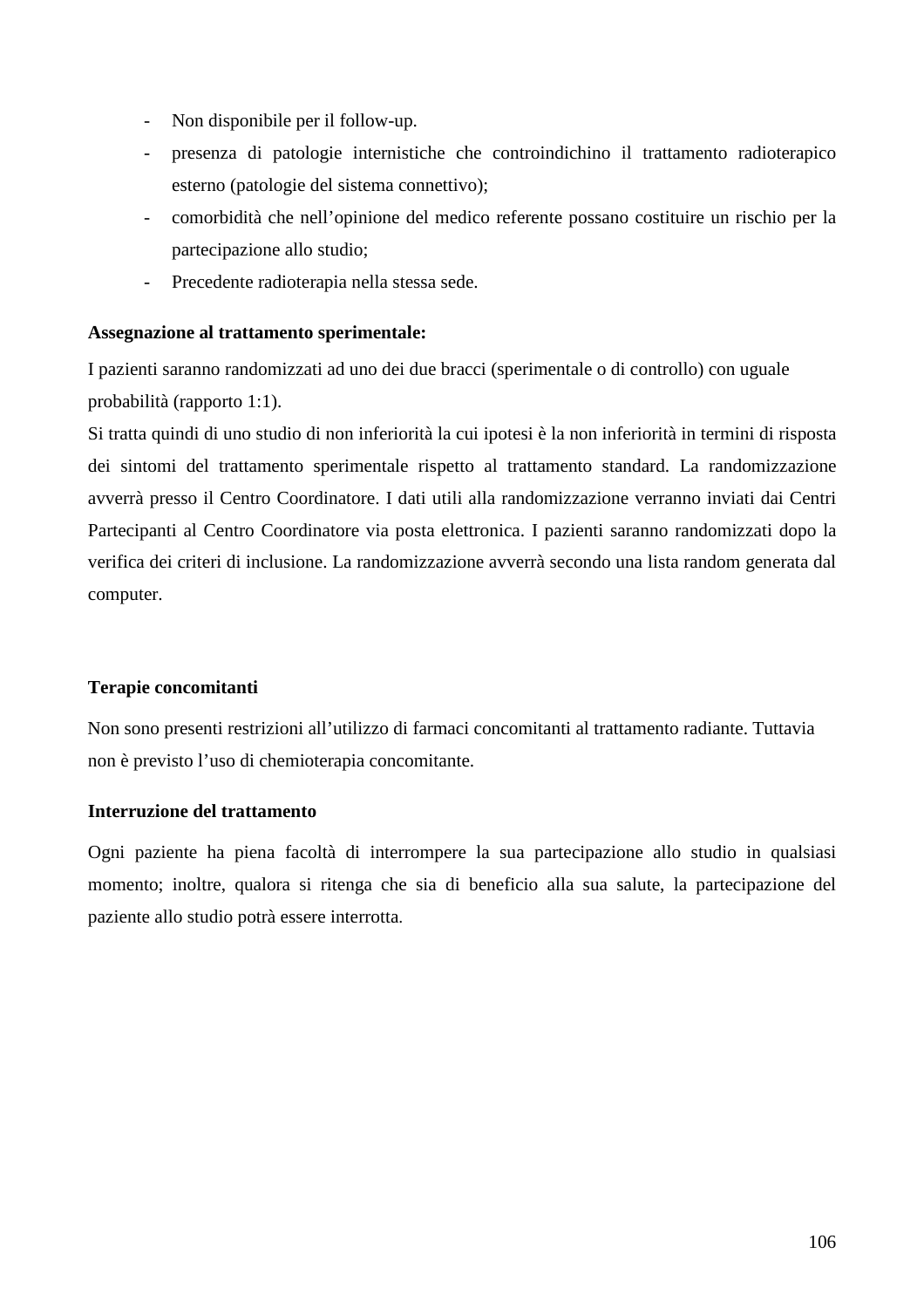### **3.3 Aderenza al trattamento**

Schema delle visite e delle valutazioni

#### **Visita di selezione (V-0)**

Prima di iniziare ogni procedura specifica dello studio, il ricercatore dovrà ottenere dal paziente il consenso informato firmato. Le valutazioni di selezione comprendono :

- data di nascita, età, sesso, performance status,

- istologia e stadio del tumore primitivo,

- sintomi causati dalla neoplasia toracica.

#### **Visite successive (V-1, V-2, V-3)**

Successivamente le visite in corso di trattamento si svolgeranno secondo la seguente modalità:

| Gruppo A (trattamento sperimentale):  | V-1 il primo giorno di trattamento   |
|---------------------------------------|--------------------------------------|
|                                       | V-2 il secondo giorno di trattamento |
| Gruppo B (trattamento gold standard): | V-1 il primo giorno di trattamento   |
|                                       | V-2 a metà trattamento               |
|                                       | V-3 visita di fine trattamento       |

Per entrambi i gruppi seguiranno visite di follow up come da CRF mediante visita, contatto telefonico o mail.

#### 3.4 INTERVENTO TERAPEUTICO

#### **3.4.1 Intervento sperimentale**

I pazienti saranno trattati con EBRT 3D conformazionale con tecnica a campi multipli che sarà somministrata con acceleratore lineare con fasci di fotoni di energia ≥ 6 MV. Sarà utilizzato per la pianificazione un apparecchio TC-simulatore. I pazienti riceveranno 20Gy (5Gy per frazione) con sedute bi-quotidiane per due giorni consecutivi. Le considerazioni sulle complicanze tardive attese sono state eseguite in base al modello lineare-quadratico (rapporto α/β: 3); l'equivalente di 20 Gy in 5Gy a frazione (EQD2) rispetto al frazionamento convenzionale (2Gy/frazione) è di 32Gy(Joiner MC, 2002).I pazienti saranno irradiati in due giorni consecutivi, con frazionamento bi-quotidiano, con un intervallo tra le due frazioni giornaliere di almeno 6-8 ore. Il CTV sarà definito come GTV + 2 cm in direzione radiale e cranio-caudale. Il PTV sarà definito come il CTV + 1 cm di margine in tutte le direzioni. Il trattamento sarà eseguito con tecnica a campi multipli (3D-conformazionale). Il riferimento della dose sarà eseguito secondo il report ICRU 50.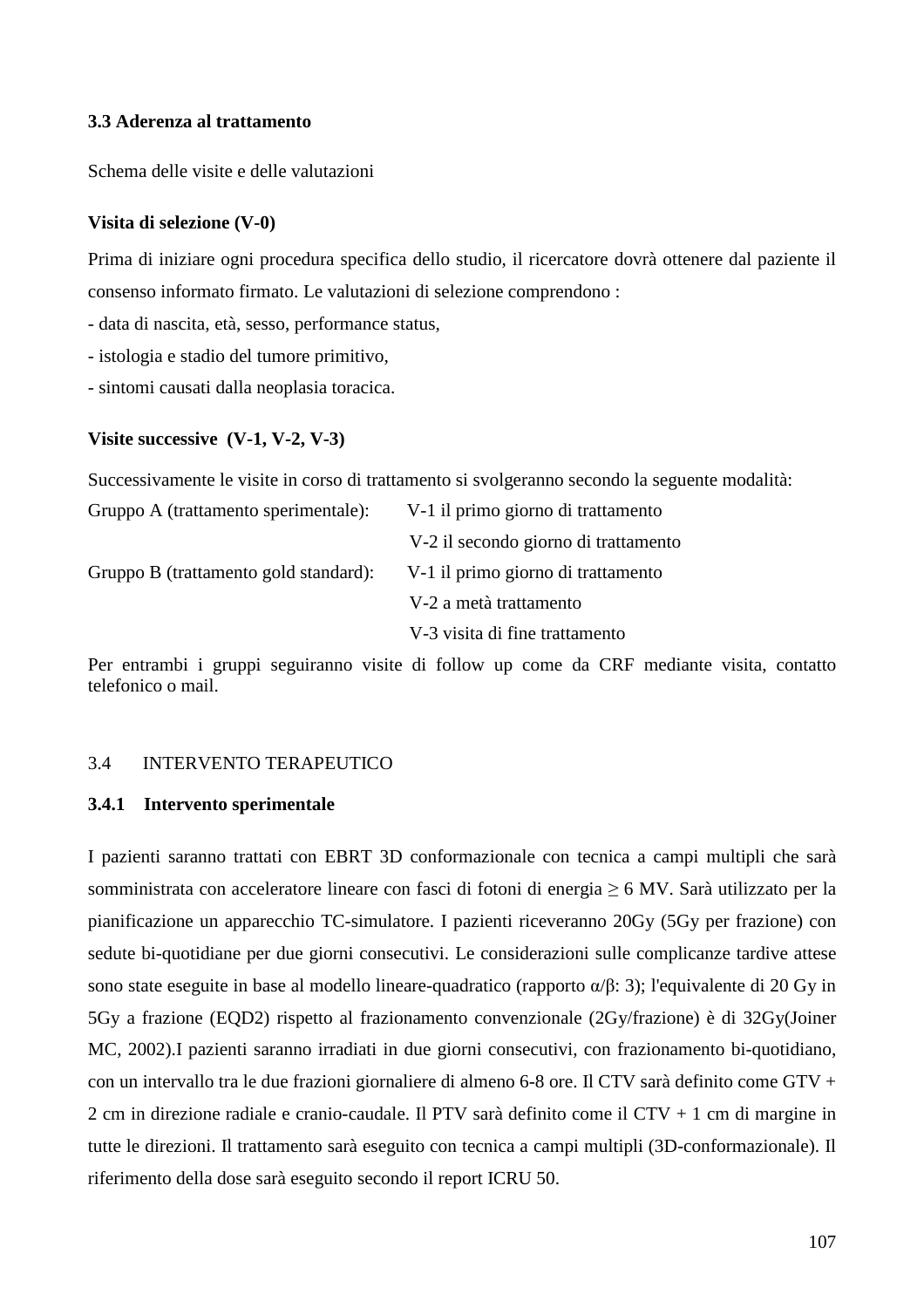#### **3.4.2 Intervento standard**

I pazienti saranno trattati con EBRT 3D conformazionale che sarà somministrata con acceleratore lineare con fasci di fotoni di energia  $\geq 6MV$ . Sarà utilizzato per la pianificazione un apparecchio TC-simulatore. I pazienti riceveranno 30Gy (3Gy per frazione) per cinque giorni consecutivi in due settimane. Le considerazioni sulle complicanze tardive attese sono state eseguite basandosi sul modello lineare-quadratico (rapporto α/β: 3) (Joiner MC, 2002). In base a questa valutazione la dose di 30 Gy in 10 frazioni corrisponde ad una dose di 36,5 Gy per gli effetti tardivi. Il CTV sarà definito come GTV + 2 cm in direzione radiale e in direzione cranio-caudale. Il PTV sarà definito come il CTV + 1 cm di margine in tutte le direzioni. Il trattamento sarà eseguito con tecnica a campi multipli (3D-conformazionale). Il riferimento della dose sarà eseguito secondo il report ICRU 50.

## 3.6 VALUTAZIONE DEI RISULTATI

L'obiettivo primario dello studio è di confrontare l'efficacia in termini di risposta sul sintomo prodotta da un trattamento basato sull'erogazione di 4 frazioni in due giorni consecutivi rispetto al "gold standard". Gli obiettivi secondari dello studio sono:valutare la tossicità acuta e tardiva correlata al trattamento, la sopravvivenza libera dai sintomi e l'evoluzione del sintomo nel tempo.

## 3.6 VALUTAZIONI DI SICUREZZA

Lo studio è a carattere interventistico non farmacologico. I pazienti saranno trattati secondo quanto previsto dalla pratica clinica in accordo al giudizio del Medico ed alle informazioni riportate nella Scheda Tecnica di ogni singolo Prodotto delle terapie concomitanti eventualmente somministrate secondo pratica clinica. La valutazione della sicurezza consisterà nel monitoraggio e nella registrazione delle Reazione Avverse (ADR) e delle Reazione Avverse Serie. La valutazione della sicurezza del trattamento consisterà nel monitoraggio e nella registrazione degli eventi avversi, degli eventi avversi seri, degli esami di laboratorio e nella misurazione dei segni vitali.

### *Eventi avversi*

Le informazioni relative a tutti gli eventi avversi, sia quelli riferiti spontaneamente dal soggetto, sia quelli riscontrati dallo Sperimentatore a seguito di domande specifiche, che quelli evidenziati dall'esame fisico del paziente, da indagini di laboratorio od altro, saranno raccolti, registrati sulla CRF e seguiti come appropriato. Si definisce evento avverso ogni segno, sintomo o condizione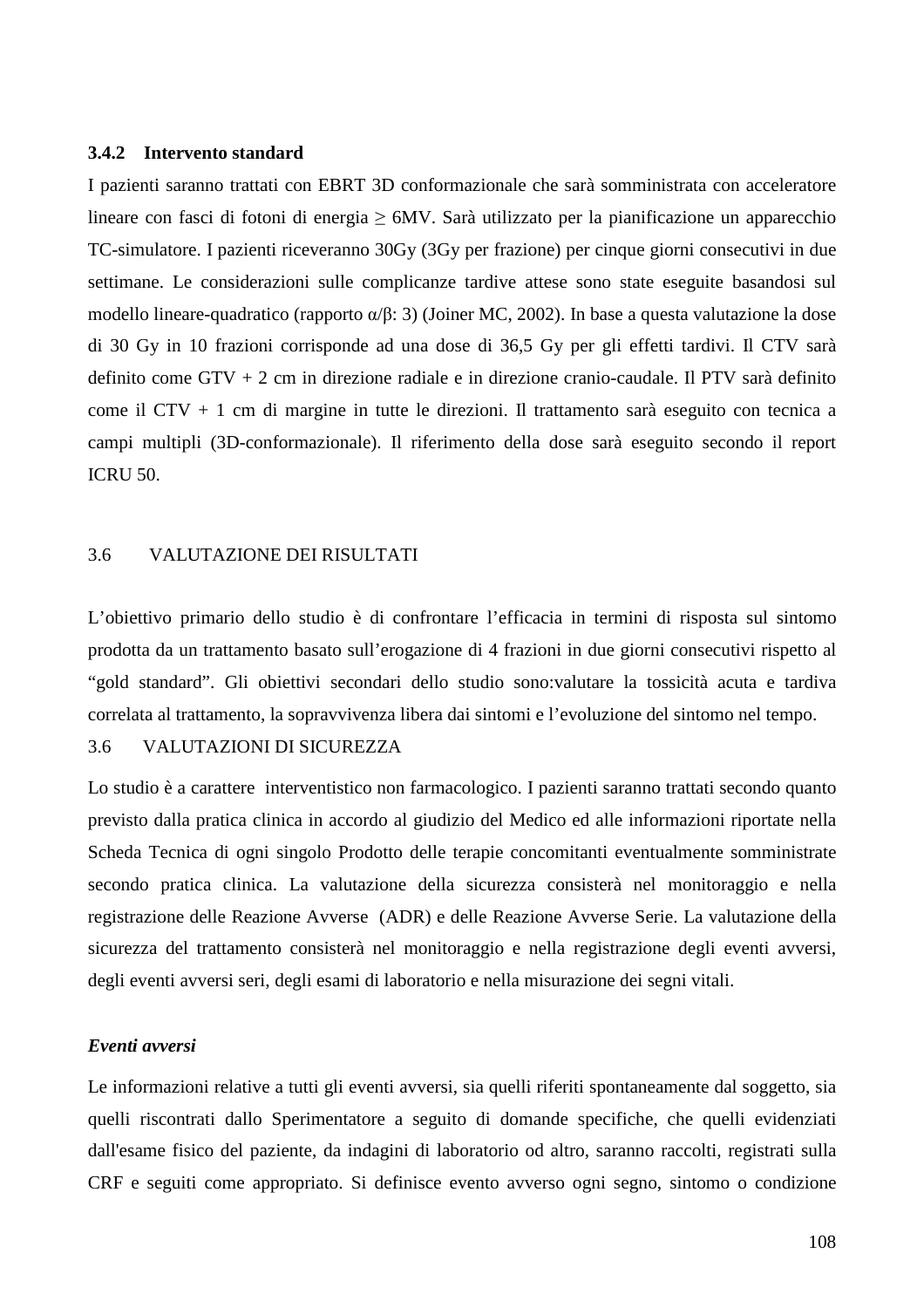clinica indesiderati che si verifichino dopo l'inizio del trattamento somministrato, anche se non c'è relazione di causalità tra l'evento ed il trattamento. Il trattamento somministrato include il trattamento oggetto di valutazione ed il trattamento di confronto.

Le condizioni cliniche/malattie presenti già prima dell'inizio del trattamento somministrato sono considerate eventi avversi solo se peggiorano dopo l'inizio del trattamento somministrato. Occorre definire la raccolta sulla CRF degli eventi avversi e degli eventi avversi seri che si verificano prima dell'inizio del trattamento somministrato, ma dopo che il paziente ha firmato il consenso informato. Eventuali anomalie evidenziate dagli esami di laboratorio o da test costituiscono eventi avversi solo se causano segni o sintomi, se sono considerate rilevanti da un punto di vista clinico o se richiedono una terapia, e sono registrate nella CRF di seguito ai segni, sintomi od alla diagnosi associate.

Per quanto possibile, ogni evento avverso sarà descritto in termini di livello di severità (lieve, moderato, grave) (livelli 1 - 4).

#### *Eventi Avversi Seri*

Le informazioni relative a tutti gli eventi avversi seri saranno raccolte e registrate nel modulo di segnalazione degli Eventi Avversi Seri. Per garantire la sicurezza del paziente tutti gli eventi avversi seri devono essere segnalati (gli eventuali eventi avversi andranno comunicati entro 24 ore tramite mail al centro coordinatore) entro 24 ore da quando lo Sperimentatore ne viene a conoscenza.

Sono definiti Eventi Avversi Seri quegli eventi avversi che:

- risultano fatali;
- pongono il paziente in pericolo di vita;
- richiedono il ricovero del paziente o ne prolungano la degenza;
- comportano un'invalidità/incapacità significativa e persistente anche se non necessariamente permanente;
- causano un'anomalia congenita/difetto nel nascituro di pazienti in trattamento;
- sono significative dal punto di vista medico nel senso che possono danneggiare il paziente e richiedono un intervento medico o chirurgico per prevenire le situazioni sopra elencate.

Non sono considerati eventi avversi seri eventuali ospedalizzazioni per: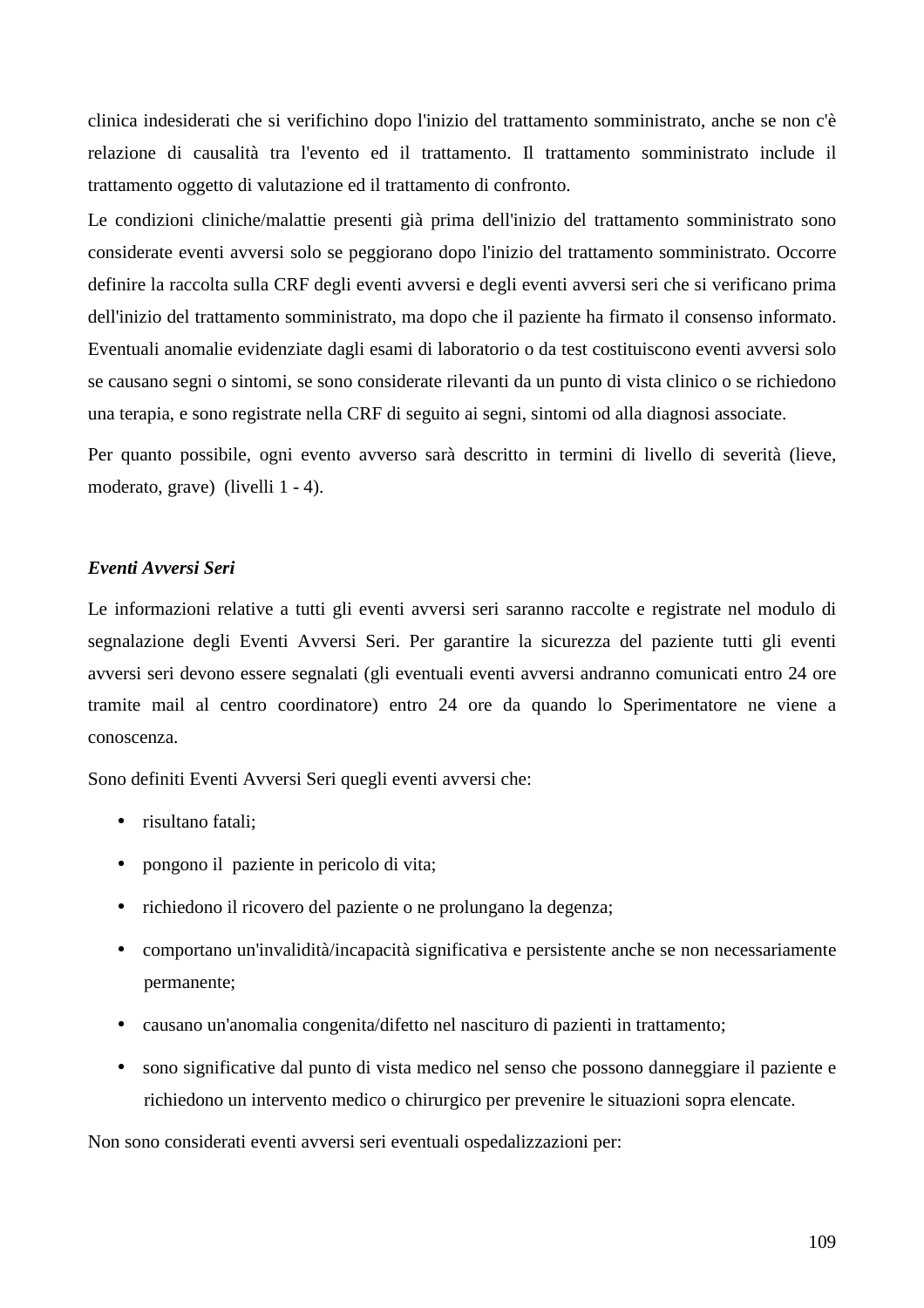- trattamenti di routine o monitoraggio della condizione clinica oggetto di osservazione, non associati ad un peggioramento della condizione clinica stessa;
- trattamenti di elezione o programmati in precedenza per condizioni cliniche preesistenti che non sono correlate alla patologia oggetto di osservazione e che non hanno subito un peggioramento;
- cure generali (in ospedale od altri istituti) non associate ad alcun peggioramento delle condizioni cliniche generali;
- trattamenti di emergenza a livello ambulatoriale per eventi che non soddisfano la definizione di eventi avversi seri e che non comportano l'ingresso in ospedale.

Deve essere riportato anche ogni evento avverso serio che si verifichi dopo che il paziente ha fornito il consenso informato e fino a 24 mesi dopo l'ultima somministrazione del trattamento in studio.

Lo Sperimentatore deve compilare il modulo di segnalazione degli eventi avversi seri, valutare la relazione di causalità con il trattamento in studio ed inviare il modulo completato e firmato via mail o via fax (entro 24 ore al numero di fax 051 6364336 del centro coordinatore dello studio).

Qualsiasi episodio ricorrente, complicazione o progressione di un evento già segnalato deve essere comunicato come follow-up di quell'evento.

Le informazioni di follow-up devono essere comunicate con una nuova scheda, specificando che si tratta di follow-up di un evento già segnalato ed indicando la data della avvenuta notifica iniziale.

# **Persone di riferimento**

I numeri di telefono e fax delle persone di riferimento per la segnalazione degli Eventi Avversi Seri e delle Gravidanze sono riportati nell'Investigator Folder.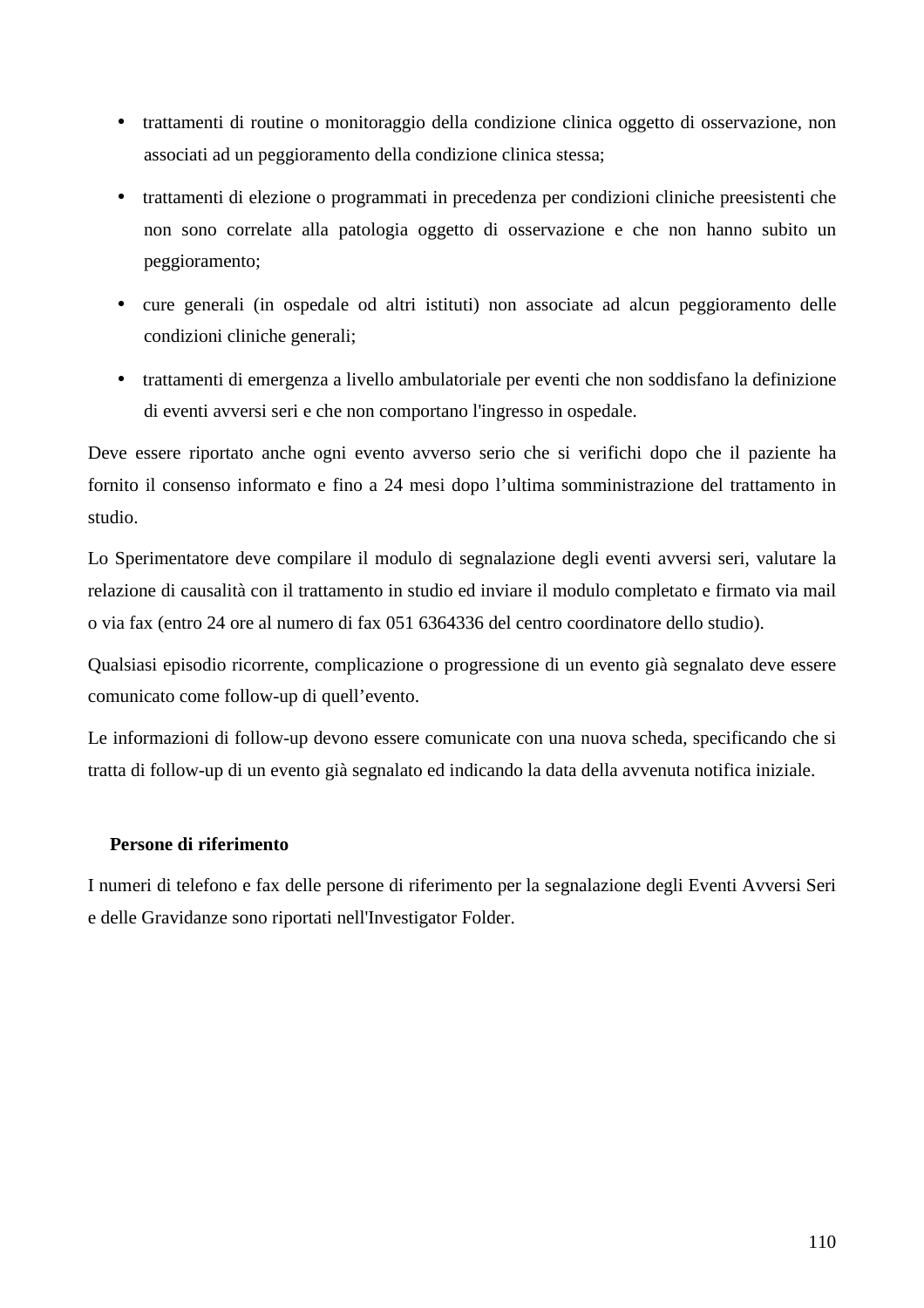## **4. Gestione dei dati ed analisi statistica**

#### 4.1 Gestione dei dati

Il personale designato dallo Sperimentatore dovrà riportare le informazioni richieste dal protocollo sulla Scheda Raccolta Dati (CRF)*.* 

4.2 Metodi statistici

L'analisi statistica sarà effettuata con SYSTAT, versione 11.0 (SPSS, Chicago, IL). Le variabili categoriali saranno confrontate il test chi-quadrato. La sopravvivenza libera da progressione dei sintomi (SPFS) sarà definita come la percentuale di tempo trascorso in uno stato migliore o stabile. Sopravvivenza globale (OS) e SPFS saranno calcolate con il metodo Kaplan-Meier (Kaplan EL. & Meier P 1958).

L'obiettivo di questo studio è valutare l'efficacia e il tasso di risposta delle due diverse schedule di EBRT palliativa valutate nello studio. I dati raccolti saranno raggruppati e riassunti rispetto alle variabili demografiche, alle caratteristiche basali ed alle valutazioni di efficacia e sicurezza. Le analisi esploratorie saranno effettuate utilizzando statistiche descrittive. I dati saranno presentati sia per la popolazione intent-to-treat (ossia tutti i pazienti che sono stati sottoposti al trattamento in studio) che per la popolazione per-protocol (ossia tutti i pazienti che hanno completato lo studio senza violazioni maggiori del protocollo).

Le valutazioni di sicurezza saranno basate principalmente sulla frequenza degli eventi avversi, includendo tutti gli eventi avversi seri. Gli eventi avversi verranno riassunti presentando per ogni gruppo di trattamento il numero e la percentuale di pazienti che hanno avuto un qualsiasi evento avverso, un evento avverso in uno specifico apparato dell'organismo ed uno specifico evento avverso. Ogni altra informazione raccolta (i.e. la gravità o la relazione con il trattamento di studio) verrà codificata come appropriato.

Verranno inoltre prodotte liste analitiche che riportano informazioni dettagliate relativamente a:

- 5. pazienti che hanno interrotto lo studio e relativi motivi;
- 6. pazienti che hanno interrotto lo studio per eventi avversi;
- 7. pazienti che hanno avuto eventi avversi seri;
- *8.* pazienti con valori di esami di laboratorio fuori dai range predefiniti;

I dati di tutti i centri partecipanti a questo studio verranno accorpati in modo che un numero adeguato di pazienti sia disponibile per l'analisi.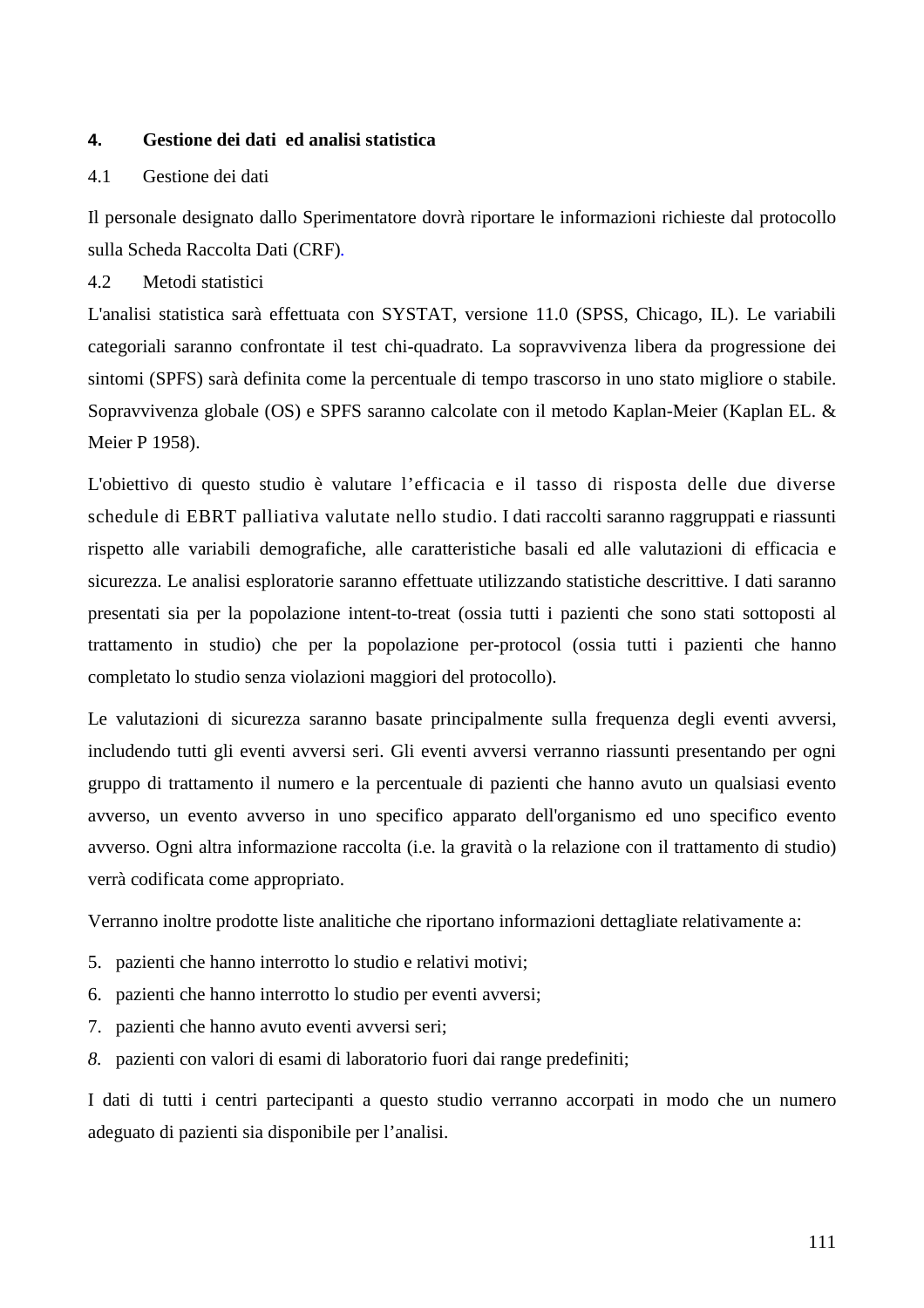# **Caratteristiche della casistica, trattamenti e malattie concomitanti**

I dati relativi alle caratteristiche demografiche e basali ed alle osservazioni e misure di efficacia e sicurezza verranno opportunamente riassunti. Le caratteristiche di somministrazione della EBRT palliativa in studio e degli altri trattamenti concomitanti verranno riassunte, analogamente alle principali malattie concomitanti registrate all'ammissione in studio. Saranno inoltre listati i pazienti che hanno interrotto lo studio e descritti analiticamente i relativi motivi.

# **Valutazione dei risultati**

Lo scopo di questo studio è quello di comparare l'efficacia di un regime di radioterapia accelerata ipofrazionata, con un frazionamento biquotidiano in due giorni consecutivi,la risposta al sintomo e la sopravvivenza libera dai sintomi rispetto al "gold standard" nel trattamento palliativo delle metastasi ossee complicate.

I pazienti saranno classificati in base a performance status ECOG (allegato I)

- La tossicità acuta e tardiva sarà valutata secondo la scala RTOG-EORTC, http://www.rtog.org/(allegato V);
- Sintomi e qualità di vita saranno valutata in base al punteggio EORTC QLQ-C15-PAL (Version 1) (allegato II);

# **Dimensione del campione<sup>1</sup>**

Proponiamo un trial di non inferiorità, randomizzato e controllato. Lo studio si configurerà come interventistico senza medicinale, multicentrico, spontaneo. La randomizzazione avverrà in aperto con rapporto 1:1.

Sulla base della letteratura, ci attendiamo che il 50% dei pazienti trattati con trattamento standard (braccio di controllo) mostrerà una risposta sul sintomo (Chiang Y, 2012, Fairchild A, 2008). La percentuale di risposte ipotizzata per il trattamento sperimentale è pari al 70% (140% del valore atteso con il trattamento standard). La soglia di non inferiorità per lo studio è fissata al 40% di risposte sul sintomo (80% del valore atteso con trattamento standard). Sulla base di questi assunti, sarebbe necessario reclutare 64 pazienti per studiare l'effetto ipotizzato con una potenza dell'80% (errore beta = 0.2) ed un errore alfa ad una coda di 0,05. Ipotizzando un attritionrate pari al 10% (tasso ipotizzato sulla base dell'esperienza del centro), la popolazione finale da reclutare è fissata a 72 pazienti (Blackweldwer, 1982).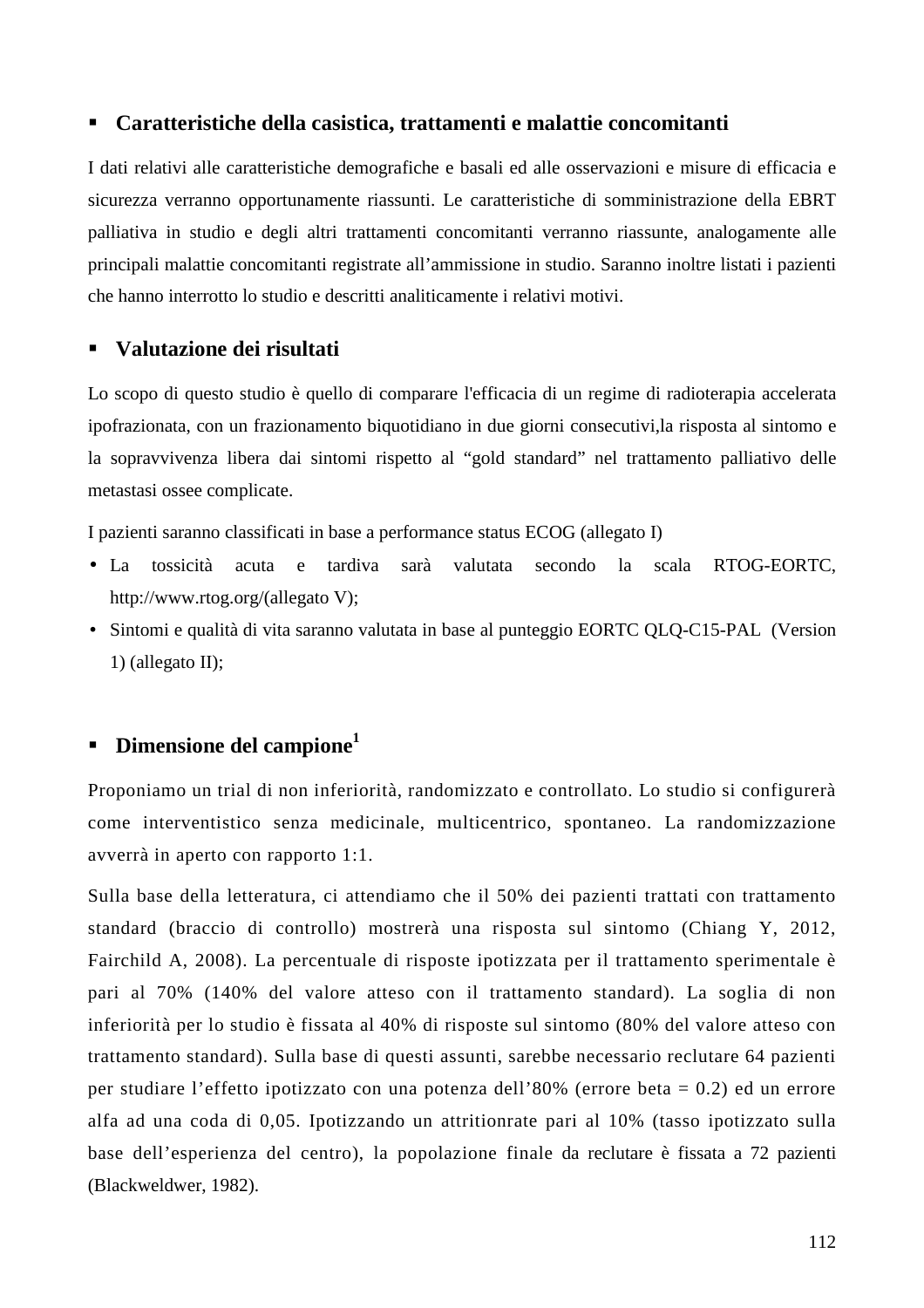#### **(1) Nota al paragrafo "Dimensione del campione"**

Il calcolo di potenza è stato eseguito utilizzando la formula (Blackwelder, 1982):

 $n = f(α, β) \times [\pi_s \times (100 - \pi_s) + \pi_e \times (100 - \pi_e)] / (\pi_s - \pi_e - d)^2$ 

dove  $\pi_s$  e  $\pi_e$  sono la vera percentuale di successi nel trattamento standard ed in quello sperimentale e

 $f(α, β) = [Φ<sup>-1</sup>(α) + Φ<sup>-1</sup>(β)]<sup>2</sup>$ 

 $(\Phi^1)$  è la funzione di distribuzione cumulativa di una normale standardizzata).

#### **5. Procedure amministrative**

#### **Norme di Buona Pratica Clinica**

Questo studio verrà condotto in accordo ai principi della GoodClinicalPractice [ICH Harmonized Tripartite Guidelines for GoodClinicalPractice 1996 Directive 91/507/EEC; D.M. 15.7.1997], alla dichiarazione di Helsinki ed alle normative nazionali in materia di conduzione delle sperimentazioni cliniche. Lo sperimentatore, firmando il protocollo, acconsente ad aderire alle procedure ed alle istruzioni in esso contenute ed a svolgere lo studio secondo GCP, la Dichiarazione di Helsinki e le normative nazionali che disciplinano le sperimentazioni cliniche.

#### **Emendamenti al protocollo o ogni altra modifica alla conduzione dello studio**

Qualunque modifica al protocollo sarà apportata sotto forma di emendamento. Non sono permesse modifiche al protocollo durante il periodo di studio. Ogni modifica imprevista nella conduzione dello studio sarà registrata nel "ClinicalStudy Report".

#### **Comitato etico e consenso informato**

Il protocollo di studio, ogni emendamento del protocollo, il consenso informato ed ogni altra informazione per i pazienti dovranno essere approvati dal Comitato Etico.

Per quanto concerne gli emendamenti, lo Sperimentatore può subito applicarli previa comunicazione scritta al Comitato Etico, senza aspettare l'approvazione del Comitato Etico, qualora sia in gioco la sicurezza dei pazienti partecipanti allo studio. Inoltre, se lo Sperimentatore ritiene che per ragioni di sicurezza dei pazienti sia necessario apportare immediatamente una modifica al protocollo, deve metterne a conoscenza il Comitato Etico del centro entro 10 giorni lavorativi.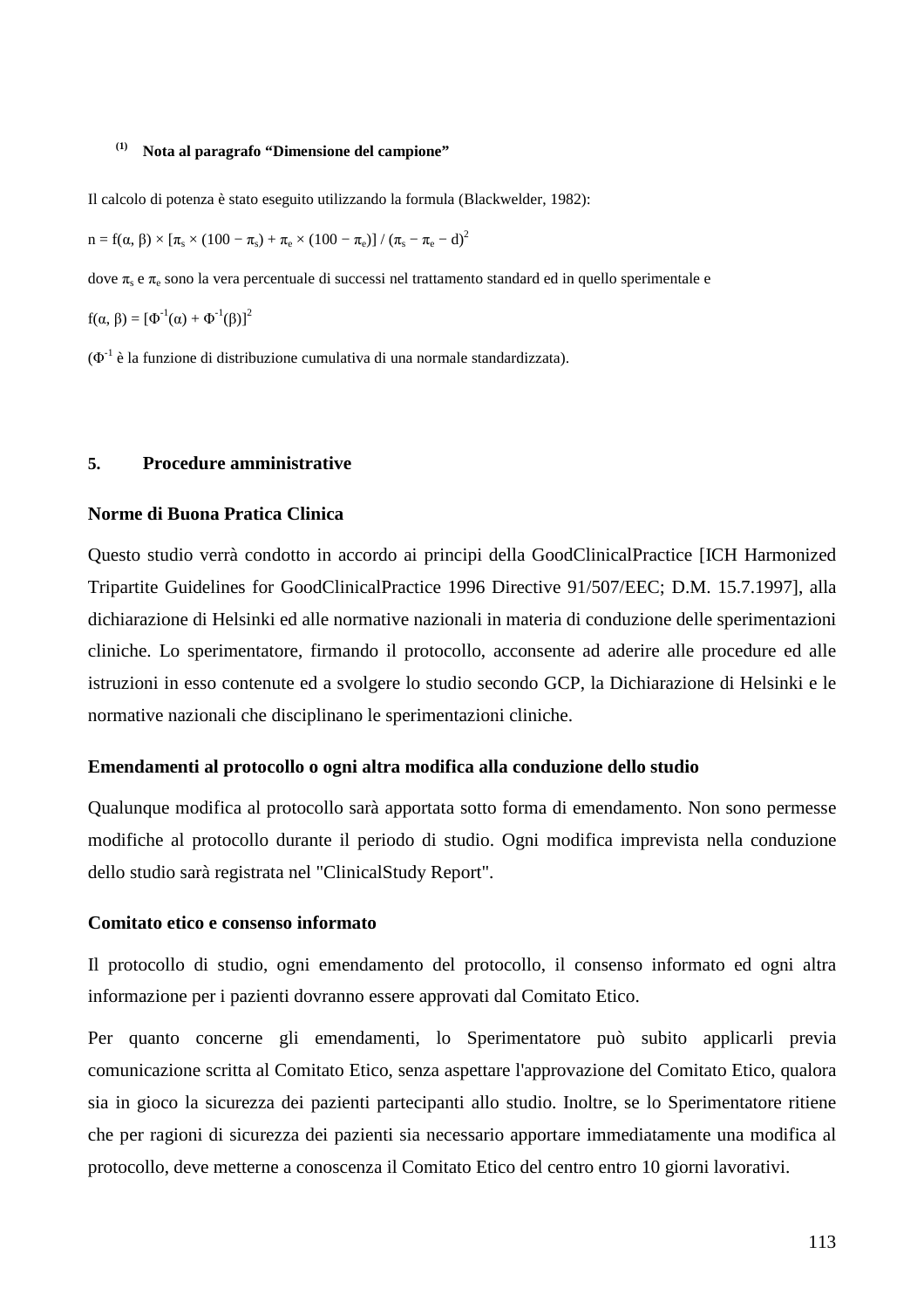Per partecipare allo studio ogni paziente dovrà fornire il consenso informato scritto (vedi anche paragrafo 3.2 - Popolazione dello studio).

# **Archivio della documentazione**

Lo Sperimentatore è responsabile dell'archiviazione e conservazione dei documenti essenziali dello studio, prima, durante la conduzione e dopo il completamento o l'interruzione dello studio stesso, in accordo a quanto/e per il tempo previsto dalla normativa vigente e dalle GCP.

I dati raccolti sulla CRF saranno in forma rigorosamente anonima ed il soggetto verrà unicamente identificato con un numero e con le iniziali.

Lo Sperimentatore dovrà conservare i dati originali del paziente (ad es. informazioni demografiche e mediche, dati di laboratorio, elettrocardiogrammi etc.) ed una copia del consenso informato scritto firmato. Per alcuni dati può essere stabilito, prima che lo studio inizi, che vengano scritti direttamente sulla CRF, che quindi in questo caso fungerà da dato originale.

# **Ispezioni/Verifiche**

Potranno essere condotte delle verifiche per assicurarsi che lo studio venga condotto in accordo al protocollo ed alle disposizioni normative applicabili (durante il suo svolgimento oppure dopo che lo studio si è completato). Se un'Autorità Regolatoria richiede un'ispezione, lo Sperimentatore dovrà subito informare il Comitato Etico.

# **Pubblicazione dei risultati**

I risultai dello studio verranno resi noti entro 12 mesi dalla conclusione della sperimentazione.

# **Riservatezza e Confidenzialità**

I documenti dello studio dovranno essere conservati in luogo sicuro per assicurare il mantenimento della confidenzialità e riservatezza e non potranno essere divulgati ad altri senza autorizzazione scritta da parte del Promotore tranne che nella misura necessaria per ottenere il consenso del paziente alla partecipazione allo studio.

## **Interruzione dello studio**

Il Promotore si riserva la facoltà di interrompere lo studio nel rispetto del benessere dei pazienti.

# **Persone di riferimento**

I numeri di telefono e fax delle persone di riferimento per la conduzione dello studio sono riportati nell'Investigator Folder fornito al centro.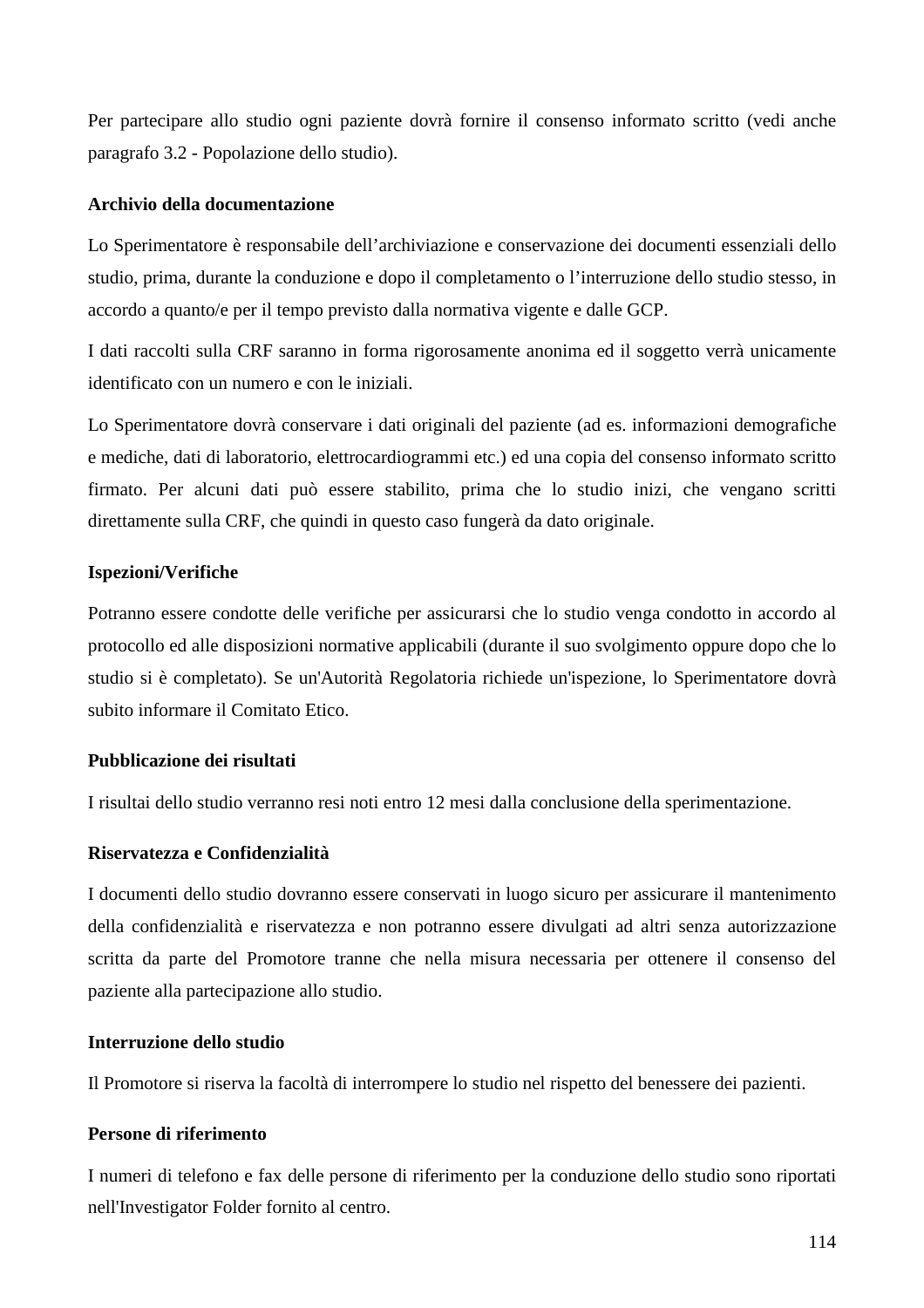# **BIBLIOGRAFIA**

1.Adam A, Ellul J, Watkinson AF, et al. Palliation of inoperable esophageal carcinoma: a prospective randomized trial of laser therapy and stent placement. Radiology 1997; 202:344–348.

2. Arbuck SG. Workshop on phase I study design. Ninth NCI/EORTC New Drug Development Symposium, Amsterdam. Ann Oncol1996; 7:567-573

3. Berger B &Belka C. Evidence-based radiation oncology: Oesophagus. RadiotherOncol. 2009; 92:276-290

4. Bergquist H, Wenger U, Johnsson E, et al. Stent insertion or endoluminal brachytherapy as palliation of patients with advanced cancer of the esophagus and gastroesophageal junction. Results of a randomized, controlled clinical trial. Dis Esophagus 2005; 18:131–139.

5. Caravatta L, Padula GDA, Macchia G, Ferrandina G, Bonomo P, Deodato F, Massaccesi M, Mignogna S, Tambaro R, Rossi M, Flocco M, Scapati A, Scambia G, Pacelli F, Valentini V, Cellini N, Morganti AG. SHort course Accelerated RadiatiON therapy (SHARON) in palliative treatment of advanced pelvic malignancies: a phase I study. Int J RadiatOncolBiol Phys, 2012;83:e627-631.

6. Caravatta L, Deodato F, Ferro M, Macchia G, Massaccesi M, Cilla S, Padula GD, Mignogna S, Tambaro R, Carrozza F, Flocco M, Cantore G, Scapati A, Buwenge M, Sticca G, Valentini V, Cellini N, Morganti AG. A phase I study of short-course accelerated whole brain radiation therapy for multiple brain metastases. Int J RadiatOncolBiol Phys. 2012;84:e463-468.

7. Carrascosa LA, Yashar CM, Paris KJ, et al. Palliation of pelvic and head and neck cancer with paclitaxel and a novel radiotherapy regimen. J PalliatMed 2007; 10:877-881.

8. Glynne-Jones R, Harrison H. Palliative radiotherapy for gastrointestinal and colorectal cancer: In: Radiation Oncology in palliative cancer care. Lutz S, Chow E, Hoskin P Eds. First edition, John Wiley & sons, 2013, chapter 15, pp 177-187.

9. Harvey JA, Bessell JR, Beller E, et al. Chemoradiation therapy is effective for the palliative treatment of malignant dysphagia. Dis Esophagus 2004; 17:260–265.

10. Hayter CR, Huff-Winters C, Paszat L, Youssef YM, Shelley WE, Schulze K. A prospective trial of short-course radiotherapy plus chemotherapy for palliation of dysphagia from advanced esophageal cancer. RadiotherOncol 2000; 56:329–333.

11. Homs MY, Steyerberg EW, Eijkenboom WM, et al. Single-dose brachytherapy versus metal stent placement for the palliation of dysphagia from oesophageal cancer: multicentrerandomised trial. Lancet 2004; 364:1497–1504.

12. Javle M, Ailawadhi S, Yang GY, et al. Palliation of malignant dysphagia in esophageal cancer: a literature-based review. J Support Oncol 2006; 4:365-373.

13. Joiner MC, Bentzen SM. Time-dose relationships: the linear-quadratic approch. In Basic Clinical Radiobiology. Steel GG Ed, 3rd edition, Arnold Publ., London, 2002, p 120.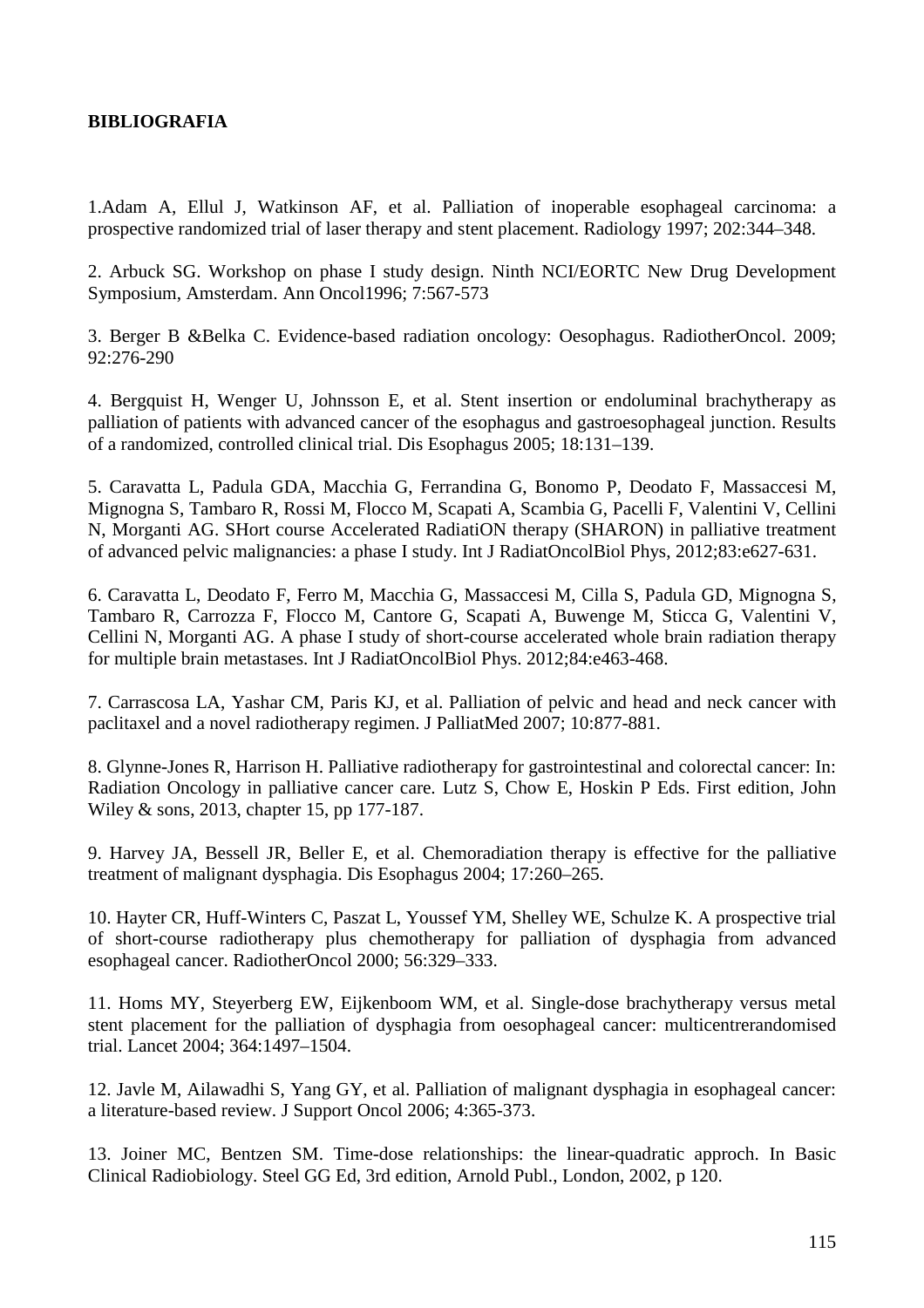14. Kassam Z, Wong RK, Ringash J, et al. A phase I/II study to evaluate the toxicity and efficacy of accelerated fractionation radiotherapy for the palliation of dysphagia from carcinoma of the oesophagus. ClinOncol (R CollRadiol). 2008; 20:53-60.

15. Kaplan EL, Meier P. Nonparametric estimation from incomplete observations. J. Am. Stat. Assoc. 1958; 53:457–481.

16. Moertel C. The esophagus. 2nd ed. Philadelphia: Lea &Febiger, 1982.

17. PerezCA, Brady L. Principles and practice of radiation oncology. 3rd ed. Philadelphia: Lippincott-Raven Publishers; 1998.

18. Rosenberg J, Franklin R, Steiger Z. Squamous cell carcinoma of the thoracic esophagus: an interdisciplinary approach. CurrProbl Cancer 1981;5:6.

19. Rosenblatt E, Jones G, Sur RS, Donde B, Salvajoli JV, Ghosh-Laskar S, Frobe A, Suleiman A, Xiao Z, Nag S. Adding external beam to intra-luminal brachytherapy improves palliation in obstructive squamous cell oesophageal cancer: a prospective multi-centre randomized trial of the International Atomic Energy Agency. RadiotherOncol 2010; 97:488-494.

20. Salazar OM, Sandhu T, da Motta NW, et al. Fractionated half-body irradiation (HBI) for the rapid palliation of widespread, symptomatic, metastatic bone disease: a randomized Phase III trial of the International Atomic Energy Agency (IAEA). Int J RadiatOncolBiol Phys 2001;50:765-775.

21. Schag CC, Heinrich RL, Ganz PA. Karnofsky performance status revisited: reliability, validity, and guidelines. J ClinOncol 1984; 2:187-193.

22. Sharma V, Gaye PM, Wahab SA, Ndlova N, Ngoma T, Vanderpuye V, Sowuami A, Dawotola DA, Kigula-Mugambe J, Jeremic B. Palliative radiation therapy practice for advanced esophageal carcinoma in Africa. Dis Esophagus 2010; 23:240-243.

23. Spanos WJ Jr, Clery M, Perez CA, et al. Late effect of multiple daily fraction palliation schedule for advanced pelvic malignancies (RTOG 8502). Int J RadiatOncolBiol Phys 1994; 29:961-967.

24. Stahl M, Mariette C, Haustermans K, Cervantes A, Arnold D, on behalf of the ESMO Guidelines Working Group. Oesophageal cancer: ESMO Clinical Practice Guidelines for diagnosis, treatment and follow-up. Annals of Oncology 2013; 24 (supplement 6):vi51-vi56.

25. Therasse P et al. New guidelines to evaluate the response to treatment in solid tumors. J Natl Cancer Inst 2000; 92: 205-216.

26. BartonMB, Frommer M, Shafiq J. Role of radiotherapy in cancer control in low-income and middle-income countries. Lancet Oncol 2006;7:584-595.

27. Gehan EA: The determination of the number of patients requiredin a follow-up trial of a new chemotherapeutic agent. JChron Dis 13:346-353, 1961

28. Lutz S, Chow E, hoskin P. Radiation Oncology in Palliative Cancer Care, Wiley-Blackwell,2013.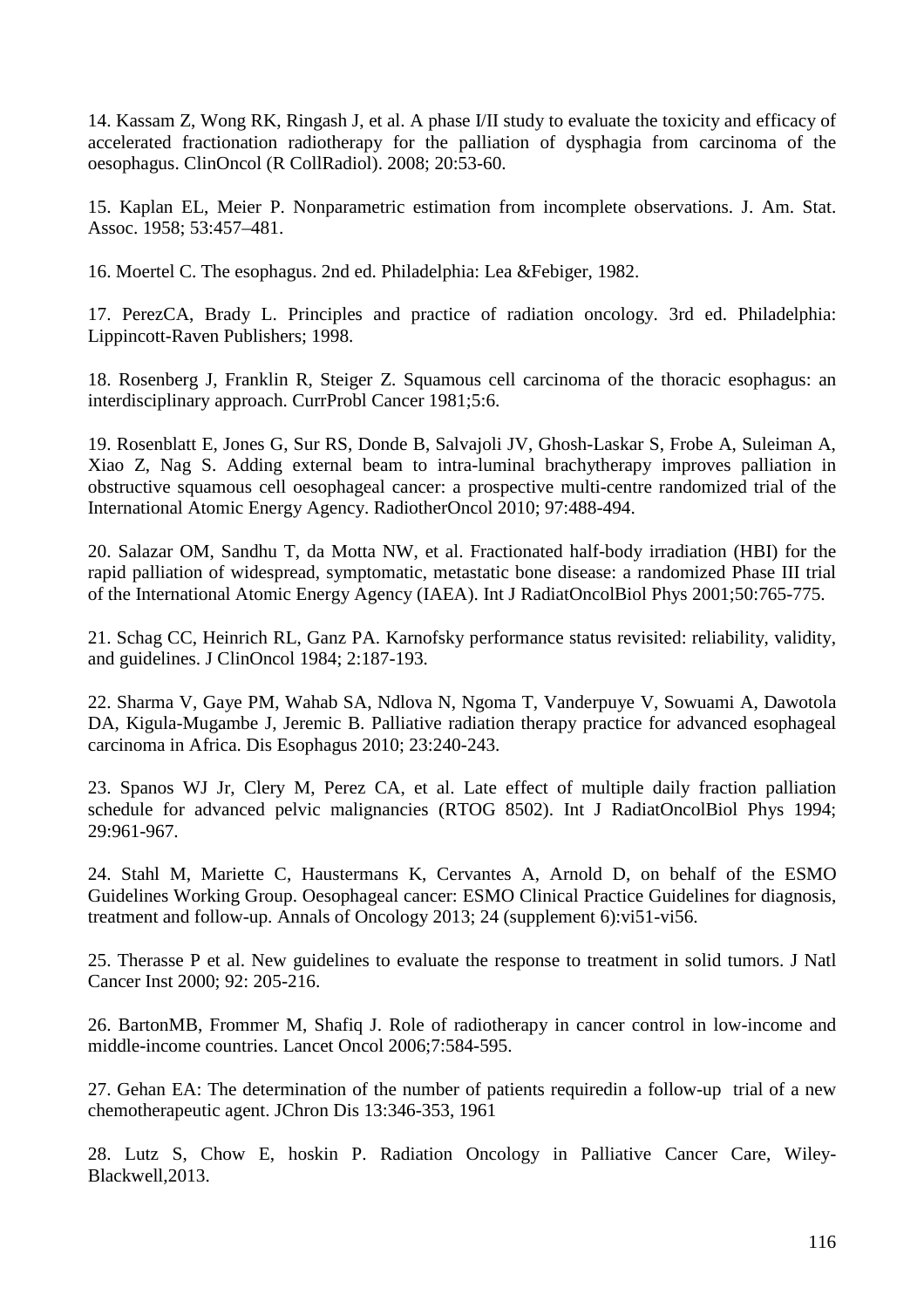29. Hayter CR, Winter CH, Paszat L, Youssef MY, Shelley WE, Schulze K. A prospective trial of short-course radiotherapy plus chemotherapy for palliation of dysphagia from advanced esophageal cancer, RadiotherOncol 2000; 56:329-333

30. Caravatta L., Macchia G., Deodato F., Digesù C., Picardi V., Montoro C., Mignogna S., Travaglini C., Rossi M., Volpacchio G., Vaccarella MP.,Buwenge M., Valentini V., Cellini N., Morganti AG. Radioterapia palliativa short course: risultati preliminari degli studi sharon (SHortcourseAcceleratedRadiatiONtherapy). Tumori, vol 8, N° 1 2009. AttiCongresso AIRO 2009, Bologna.

31. Liu PY, Dahlberg S. Design and analysis of multiarm clinical trials with survival endpoints. Controlled Clin Trials 1995; 16:119-130.

32. GreeneFL, Page DL, Fleming ID, et al eds: "AJCC Cancer Staging Manual", 6thed New Jork; Springer-Verlag, 2002.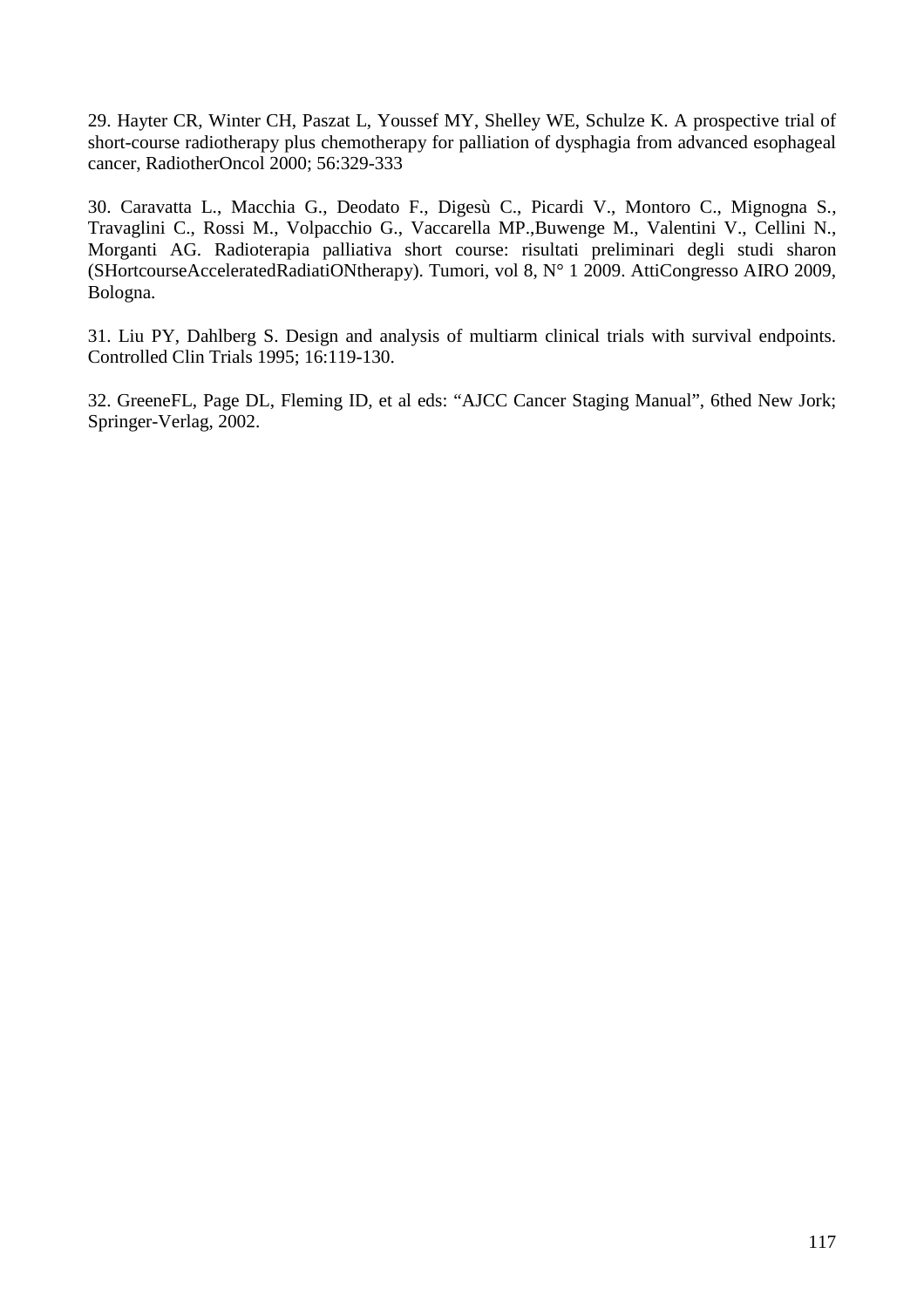SHARON-PELVIS: Short course radiation therapy in palliative treatment of pelvic tumors: a randomized study

**SHARON-PELVI: Radioterapia ipofrazionata accelerata nel trattamento palliativo delle neoplasie pelviche: studio randomizzato** 

# STUDIO INTERVENTISTICO SENZA MEDICINALE, RANDOMIZZATO 1:1 IN APERTO, MULTICENTRICO, DI PAZIENTI AFFETTI DA LESIONI NEOPLASTICHE PELVICHE: TRATTAMENTO RADIANTE IPOFRAZIONATO ACCELERATO

Codice del protocollo: RT-15-04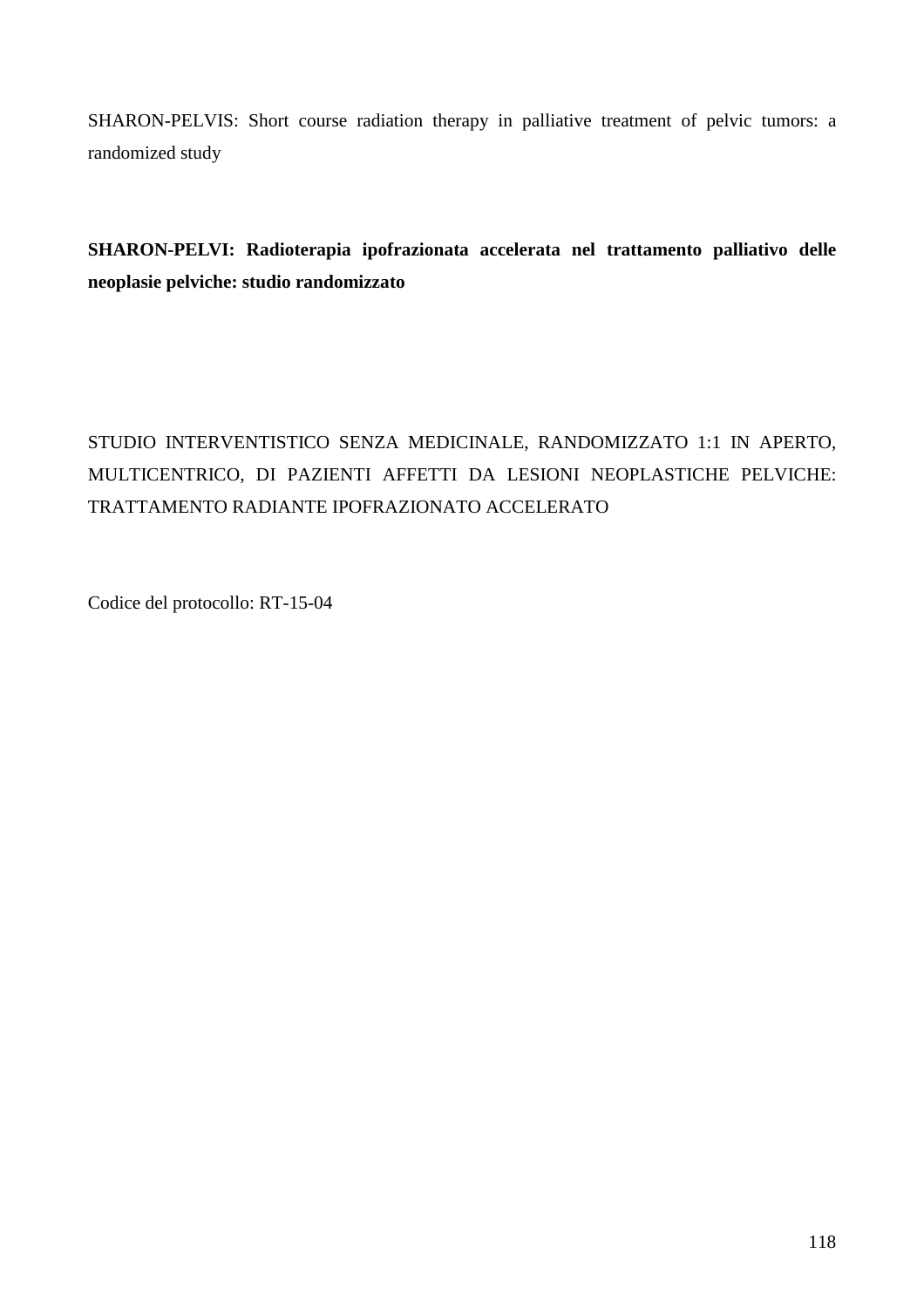# **1. INTRODUZIONE**

I tumori avanzati della pelvi rappresentano un problema clinico di difficile gestione. La QoL di questi pazienti è peggiorata da sintomi come il dolore, il sanguinamento, l'ostruzione intestinale e urinaria, la nausea e/o il vomito, la febbre. La radioterapia palliativa diventa in questi casi un'importante ed efficace opzione terapeutica $<sup>(1)</sup>$ .</sup>

In effetti, la radioterapia esterna (EBRT) palliativa è un trattamento efficace per migliorare i sintomi e di conseguenza migliorare la QoL di questi pazienti con cancro avanzato. Idealmente questo trattamento dovrebbe essere il più breve possibile per ridurre il disagio di questi malati. Infatti, la loro condizione clinica è spesso molto scadente.

Ad esempio, una durata del trattamento di due giorni, invece dei più classici trattamenti palliativi di due settimane (es: 30 Gy in 10 frazioni), potrebbe ridurre i problemi economici e logistici sia per i pazienti che per il sistema sanitario. Trattamenti molto brevi potrebbero anche promuovere l'integrazione con la chemioterapia evitando l'interruzione del trattamento sistemico. Infine, per i pazienti già ricoverati in Hospice o in lista d'attesa, questa tipologia di trattamento breve eviterebbe sia una lunga interruzione di questo tipo di assistenza, sia il ritardo dell'ammissione del paziente in Hospice.

Per erogare una dose clinicamente efficace in un breve periodo di tempo è necessario utilizzare regimi ipofrazionati. Tuttavia l'uso dell'ipofrazionamento potrebbe favorire l'insorgenza di effetti collaterali tardivi. Si deve riconoscere però, che il rischio della comparsa di effetti collaterali tardivi in pazienti trattati con finalità palliativa è limitato dalla relativamente breve aspettativa di vita. Tuttavia, questo rischio deve sempre essere tenuto in considerazione data la presenza di una pur limitata percentuale di pazienti lungo- sopravviventi. L'uso di un frazionamento bi-quotidiano riduce questo rischio. Infatti, un trattamento della durata di due giorni, con un frazionamento biquotidiano, è già stato utilizzato nel trattamento di neoplasie avanzate della pelvi (1) e del distetto testa-collo  $^{(2) (3) (4) (5) (6)}$ .

Tuttavia, la somministrazione di dosi relativamente elevate in breve tempo rappresenta anche un trattamento accelerato. Il rischio principale della radioterapia accelerata è un aumento della tossicità acuta potenzialmente in grado di peggiorare la QoL dei pazienti e quindi annullare l'obiettivo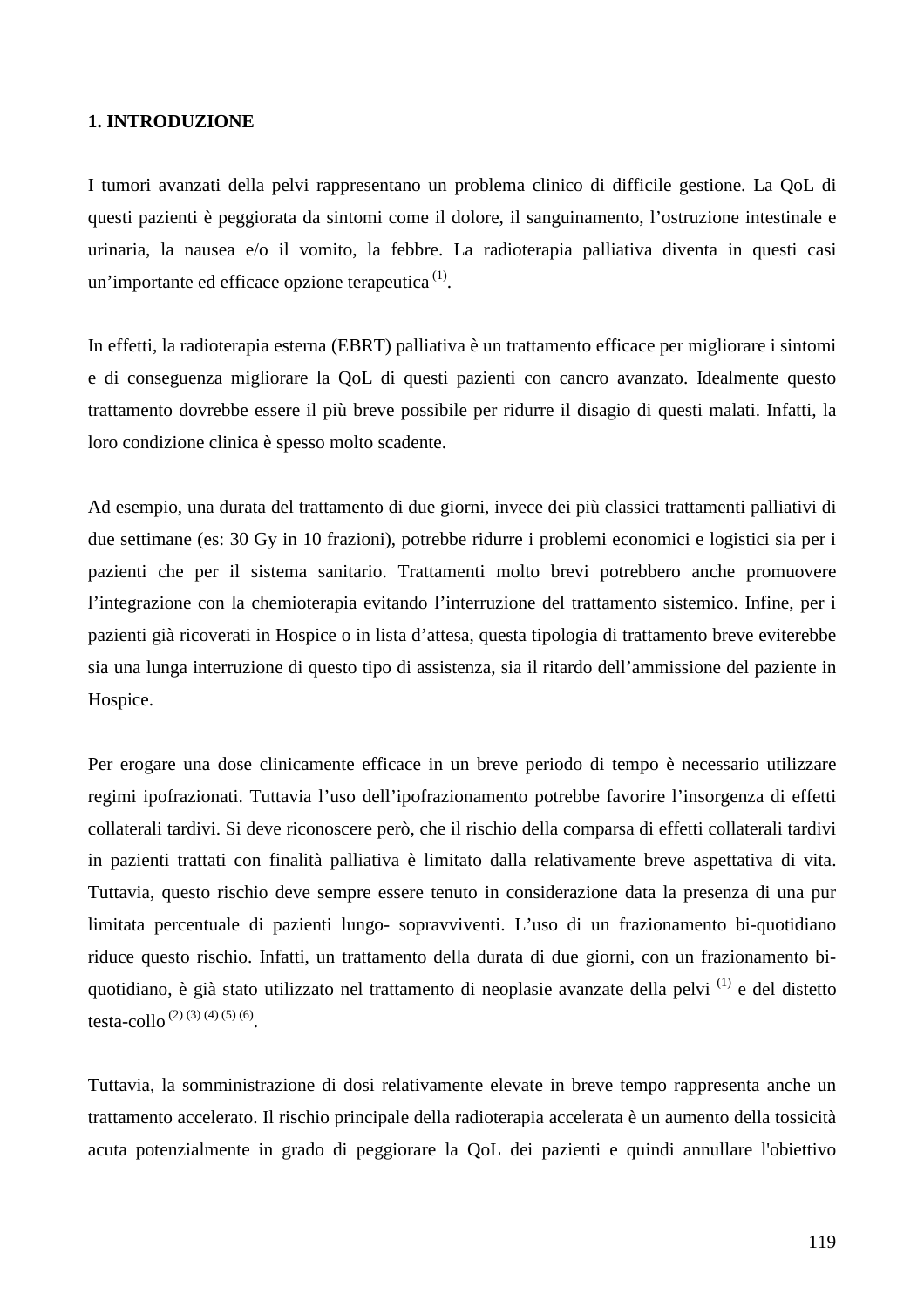principale della radioterapia palliativa. Pertanto, per ottimizzare questo tipo di trattamento, è necessario valutare la dose massima somministrabile senza causare grave tossicità acuta.

Per queste ragioni è stato precedentemente pianificato uno studio per definire la dose massima tollerata (MTD) di un trattamento ipofrazionato accelerato per le neoplasie pelviche avanzate. La tollerabilità di questo trattamento è stata dimostrata per una dose massima di 20 Gy. Inoltre, i risultati di quest'esperienza hanno dimostrato una buona efficacia di questo regime nel controllo dei sintomi $^{(7)}$ .

La possibilità di ridurre la durata del trattamento dalle 2 settimane degli schemi palliativi classici a 2 giorni, senza diminuire l'efficacia del trattamento, non è stata mai indagata in trials prospettici. Per questo motivo è stato disegnato uno studio volto a confrontare questo schema di trattamento abbreviato con uno schema di radioterapia palliativa più tradizionale (30 Gy in 10 frazioni).

# **2. OBIETTIVI DELLO STUDIO**

Obiettivo primario dello studio:

• confrontare l'efficacia in termini di risposta sul sintomo prodotta da un trattamento basato sull'erogazione di 4 frazioni in due giorni consecutivi rispetto ad uno schema più tradizionale. Obiettivi secondari dello studio:

1. valutare la tossicità acuta e tardiva causata dal trattamento;

2. valutare la sopravvivenza libera dai sintomi;

3. valutare la sopravvivenza globale.

# **3. PIANO DELLO STUDIO**

# 3.1 Disegno dello studio

Lo studio è un trial di non inferiorità, randomizzato e controllato. Lo studio si configurerà come interventistico senza medicinale, multicentrico e spontaneo. La randomizzazione avverrà in aperto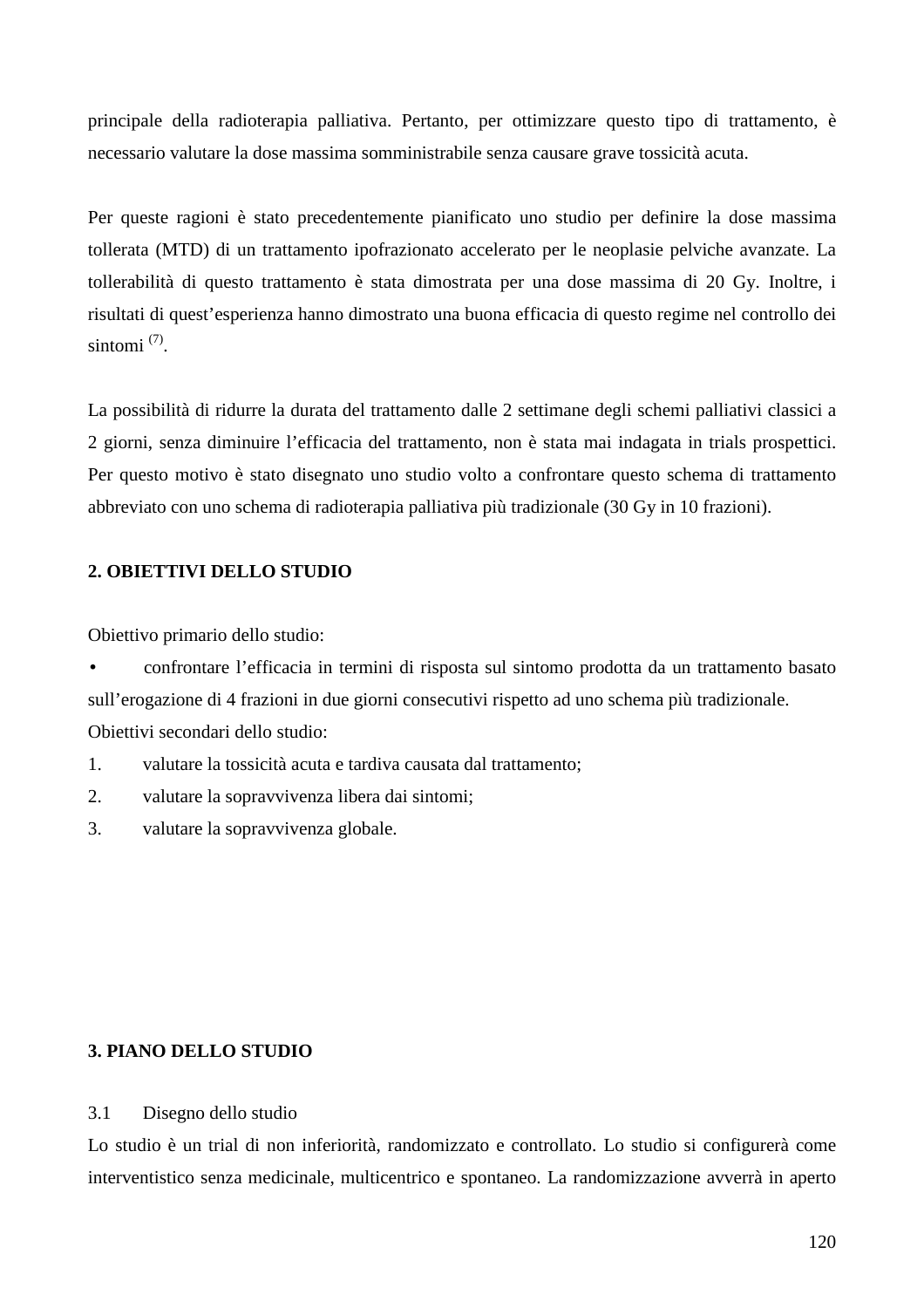con randomizzazione 1:1. Lo studio prevede l'arruolamento di un totale di 54 pazienti suddivisi nei due bracci di studio (braccio A: 20 Gy in 2 giorni; braccio B (trattamento tradizionale): 30 Gy in 2 settimane).

#### **Procedura di randomizzazione**

Previo ottenimento del consenso informato saranno arruolati tutti i pazienti con diagnosi di neoplasia pelvica avanzata, non suscettibile di trattamento radicale.

Per ogni paziente saranno considerate le seguenti variabili:

- 1. sesso, età, performance status, istologia, sede e stadio del tumore;
- 2. eventuali trattamenti precedenti (chemioterapia, chirurgia);
- 3. sintomi pre-trattamento.

La randomizzazione avverrà presso il Centro Coordinatore. I dati utili alla randomizzazione verranno inviati dai Centri Partecipanti al Centro Coordinatore via posta elettronica. I pazienti saranno randomizzati dopo la verifica dei criteri di inclusione. La randomizzazione avverrà secondo una lista random generata dal computer.

#### 3.2 Popolazione dello studio

Saranno presi in considerazione tutti i pazienti ambulatoriali, con malattia neoplastica della pelvi non suscettibile di intervento dalla finalità radicale. La qualità della vita di questi pazienti può essere pesantemente peggiorata da sintomi come il dolore, il sanguinamento, la nausea e/o il vomito, l'ostruzione intestinale o urinaria, la febbre. Riuscire a controllare i sintomi nel più breve tempo possibile e con il minor disagio per il paziente, costituisce l'end point principale di questo studio.

#### *Criteri di inclusione*

- pazienti con diagnosi istologica o radiologica di tumore solido pelvico (adenocarcinoma, carcinoma squamoso, altro);
- pazienti di età > 18 anni;
- ottenimento del consenso informato;
- ECOG 0-3;
- paziente sintomatico (dolore o altri sintomi correlati alla malattia di base);
- paziente non più suscettibile di intervento con finalità radicale, per malattia metastatica o scadute condizioni cliniche generali;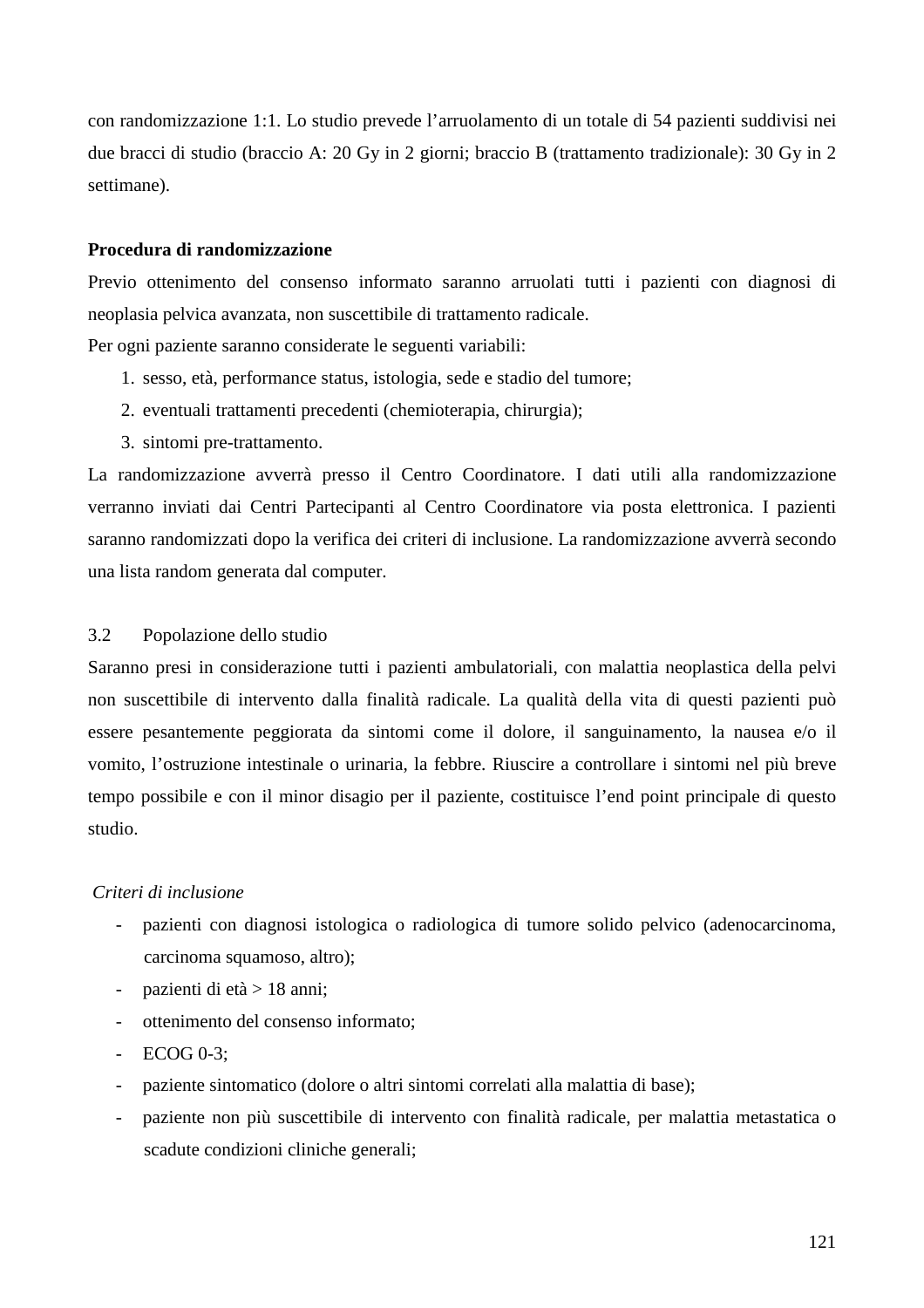- nessuna modifica delle terapie sintomatologiche di supporto (compresa quella antalgica) nella settimana precedente la radioterapia.

# *Criteri di esclusione*

- gravidanza;
- paziente non disponibile per il follow-up;
- presenza di fistole pelviche (es: retto-vaginali, vescico-vaginali);
- neoplasie germinali (es: seminoma);
- presenza di patologie internistiche che controindichino il trattamento radiante;
- pregresso trattamento radiante sulla stessa sede.

## **Assegnazione al trattamento sperimentale**

I pazienti saranno randomizzati ad uno dei due bracci (sperimentale o di controllo) con uguale probabilità (rapporto 1:1). Si tratta quindi di uno studio di non inferiorità la cui ipotesi è la non inferiorità in termini di risposta dei sintomi del trattamento sperimentale rispetto al trattamento standard.

La randomizzazione avverrà presso il Centro Coordinatore. I dati utili alla randomizzazione verranno inviati dai Centri Partecipanti al Centro Coordinatore via posta elettronica. I pazienti saranno randomizzati dopo la verifica dei criteri di inclusione. La randomizzazione avverrà secondo una lista random generata dal computer.

## **Terapie concomitanti**

Non sono presenti restrizioni all'utilizzo di farmaci concomitanti al trattamento radiante. Tuttavia non è previsto l'uso di chemioterapia concomitante.

## **Interruzione del trattamento**

Ogni paziente ha piena facoltà di interrompere la sua partecipazione allo studio in qualsiasi momento; inoltre, qualora si ritenga che sia di beneficio alla sua salute, la partecipazione del paziente allo studio potrà essere interrotta.

# *3.3 Aderenza al trattamento*

I pazienti saranno valutati al momento della randomizzazione (valutazione basale V0: CRF Scheda 2), durante il trattamento (V1-2-3: CRF Scheda 3) e a 1, 2, 3, 6 e 12 mesi dopo il trattamento (CRF Scheda 4).

# **Visita di selezione (V0)**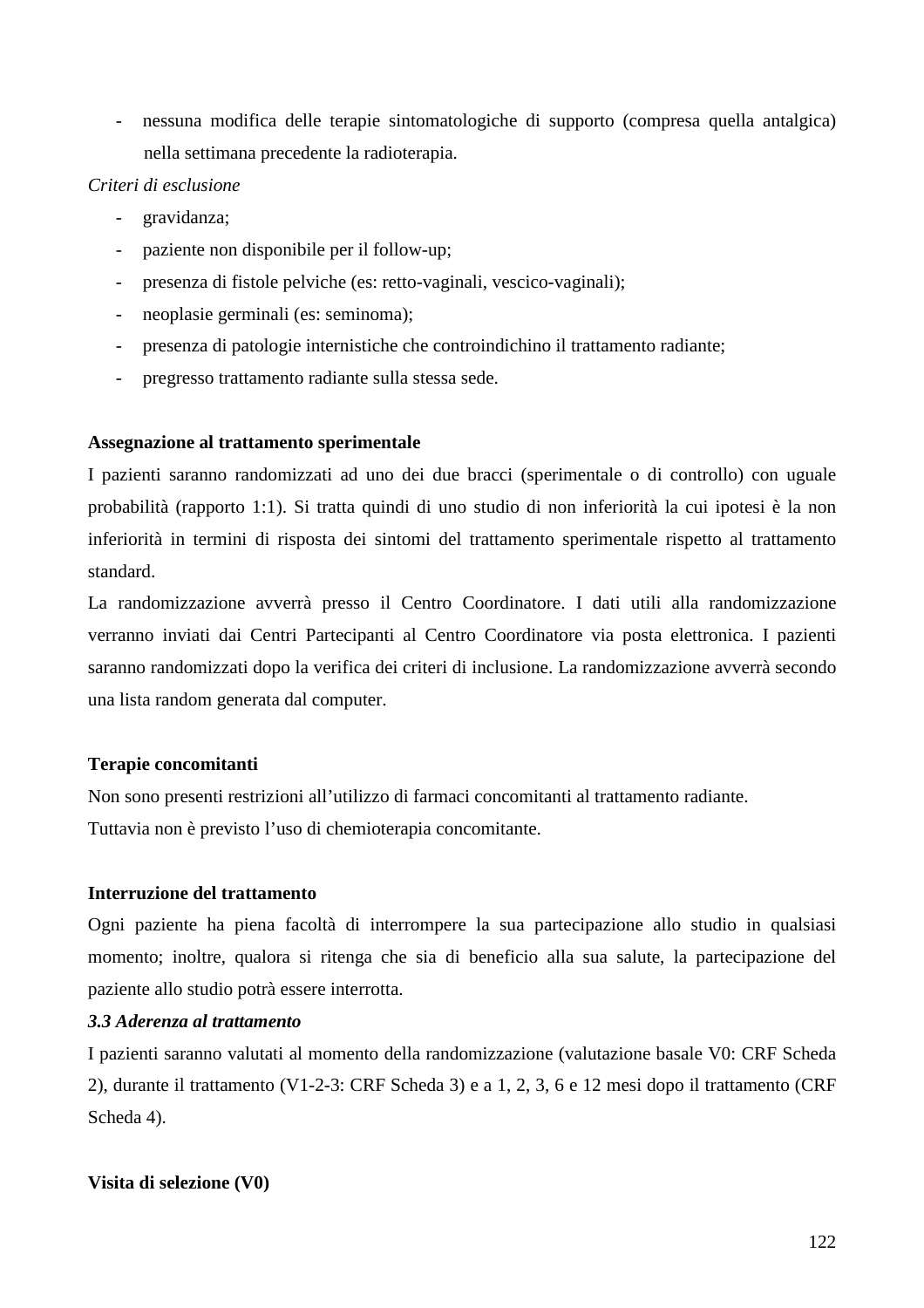Prima di iniziare ogni procedura specifica dello studio, il ricercatore dovrà ottenere dal paziente il consenso informato scritto firmato. Le valutazioni di selezione comprendono:

- data di nascita, età, sesso, performance status
- istologia, dimensione e stadio del tumore
- sintomi causati dalla neoplasia pelvica

#### **Visite di successive (V-1, V-2, V-3)**

Successivamente le visite in corso di trattamento si svolgeranno secondo la seguente modalità: Gruppo A (trattamento sperimentale):

- V1 il primo giorno di trattamento
- V2 il secondo giorno di trattamento

Gruppo B (trattamento standard):

- V1 il primo giorno di trattamento
- V2 a metà trattamento
- V3 visita di fine trattamento

Per entrambi i gruppi seguiranno visite di follow-up come da CRF mediante visita, contatto telefonico o email.

#### *3.4 Intervento terapeutico*

#### **3.4.1 Intervento sperimentale**

I pazienti saranno trattati con EBRT 3D-conformazionale e tecnica a campi multipli che sarà somministrata con acceleratore lineare con fasci di fotoni di energia ≥ 6 MV. Sarà utilizzato per la pianificazione un apparecchio TC-simulatore. I pazienti riceveranno 20 Gy (5 Gy per frazione) con sedute bi-quotidiane per due giorni consecutivi. Le considerazioni sulle complicanze tardive attese sono state eseguite in base al modello lineare-quadratico (rapporto α/β: 3); l'equivalente di 20 Gy in 5 Gy a frazione (EQD2) rispetto al frazionamento convenzionale (2 Gy/frazione) è di 32 Gy  $^{(8)}$ . I pazienti saranno irradiati in due giorni consecutivi, con frazionamento bi-quotidiano, con un intervallo tra le due frazioni giornaliere di almeno 6-8 ore. Il CTV sarà definito come GTV, mentre il PTV sarà definito come il CTV + 1 cm di margine in tutte le direzioni. Il trattamento sarà eseguito con tecnica a campi multipli (3D-conformazionale). Il riferimento della dose sarà eseguito secondo il report ICRU 50.

#### **3.4.2 Intervento standard**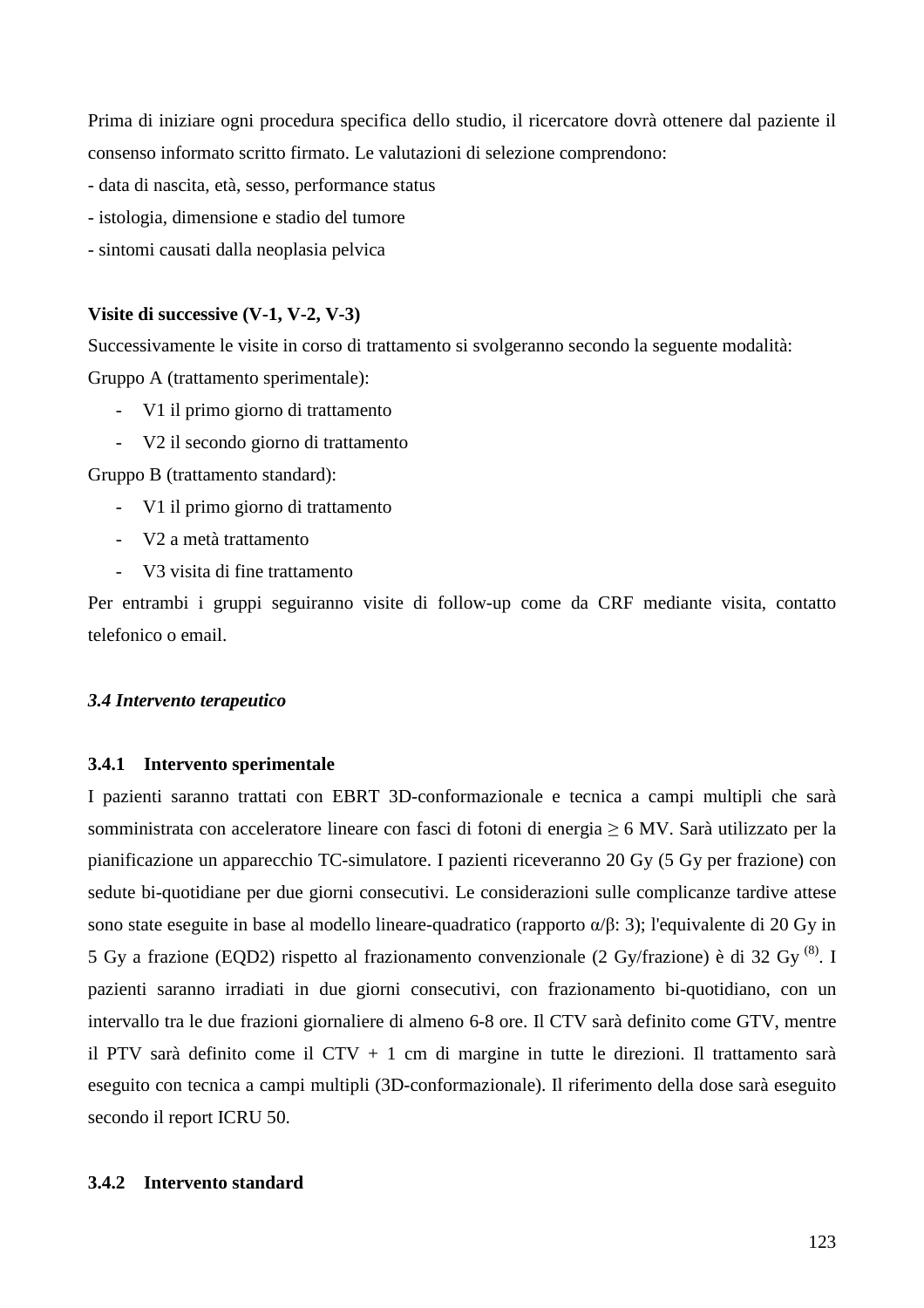I pazienti saranno trattati con EBRT 3D conformazionale e tecnica a campi multipli che sarà somministrata con acceleratore lineare con fasci di fotoni di energia ≥ 6MV. Sarà utilizzato per la pianificazione un apparecchio TC-simulatore. I pazienti riceveranno 30 Gy (3 Gy per frazione) per cinque giorni consecutivi in due settimane. Le considerazioni sulle complicanze tardive attese sono state eseguite basandosi sul modello lineare-quadratico (rapporto  $\alpha/\beta$ : 3) (8). In base a questa valutazione la dose di 30 Gy in 10 frazioni corrisponde ad una dose di 36,5 Gy per gli effetti tardivi. Il CTV sarà definito come GTV, mentre il PTV sarà definito come il CTV + 1 cm di margine in tutte le direzioni. Il trattamento sarà eseguito con tecnica a campi multipli (3D-conformazionale). Il riferimento della dose sarà eseguito secondo il report ICRU 50.

#### 3.5 Valutazione dei risultati

L'obiettivo primario dello studio è di confrontare l'efficacia in termini di risposta sul sintomo prodotta da un trattamento basato sull'erogazione di 4 frazioni in due giorni consecutivi rispetto al trattamento più convenzionale.

Gli obiettivi secondari dello studio sono: valutare la tossicità acuta e tardiva correlata al trattamento, la sopravvivenza libera dai sintomi (SPFS) e la sopravvivenza globale (OS).

#### 3.6 Valutazione di sicurezza

Lo studio è a carattere interventistico non farmacologico. I pazienti saranno trattati secondo quanto previsto dalla pratica clinica in accordo al giudizio del Medico ed alle informazioni riportate nella Scheda Tecnica di ogni singolo Prodotto delle terapie concomitanti eventualmente somministrate secondo pratica clinica. La valutazione della sicurezza consisterà nel monitoraggio e nella registrazione delle Reazione Avverse (ADR) e delle Reazione Avverse Serie. La valutazione della sicurezza del trattamento consisterà nel monitoraggio e nella registrazione degli eventi avversi, degli eventi avversi seri, degli esami di laboratorio e nella misurazione dei segni vitali.

#### **Eventi avversi**

Le informazioni relative a tutti gli eventi avversi, sia quelli riferiti spontaneamente dal soggetto, sia quelli riscontrati dallo Sperimentatore a seguito di domande specifiche, che quelli evidenziati dall'esame fisico del paziente, da indagini di laboratorio od altro, saranno raccolti, registrati sulla CRF e seguiti come appropriato. Si definisce evento avverso ogni segno, sintomo o condizione clinica indesiderati che si verifichi dopo l'inizio del trattamento somministrato, anche se non c'è relazione di causalità tra l'evento ed il trattamento. Il trattamento somministrato include il trattamento oggetto di valutazione ed il trattamento di confronto.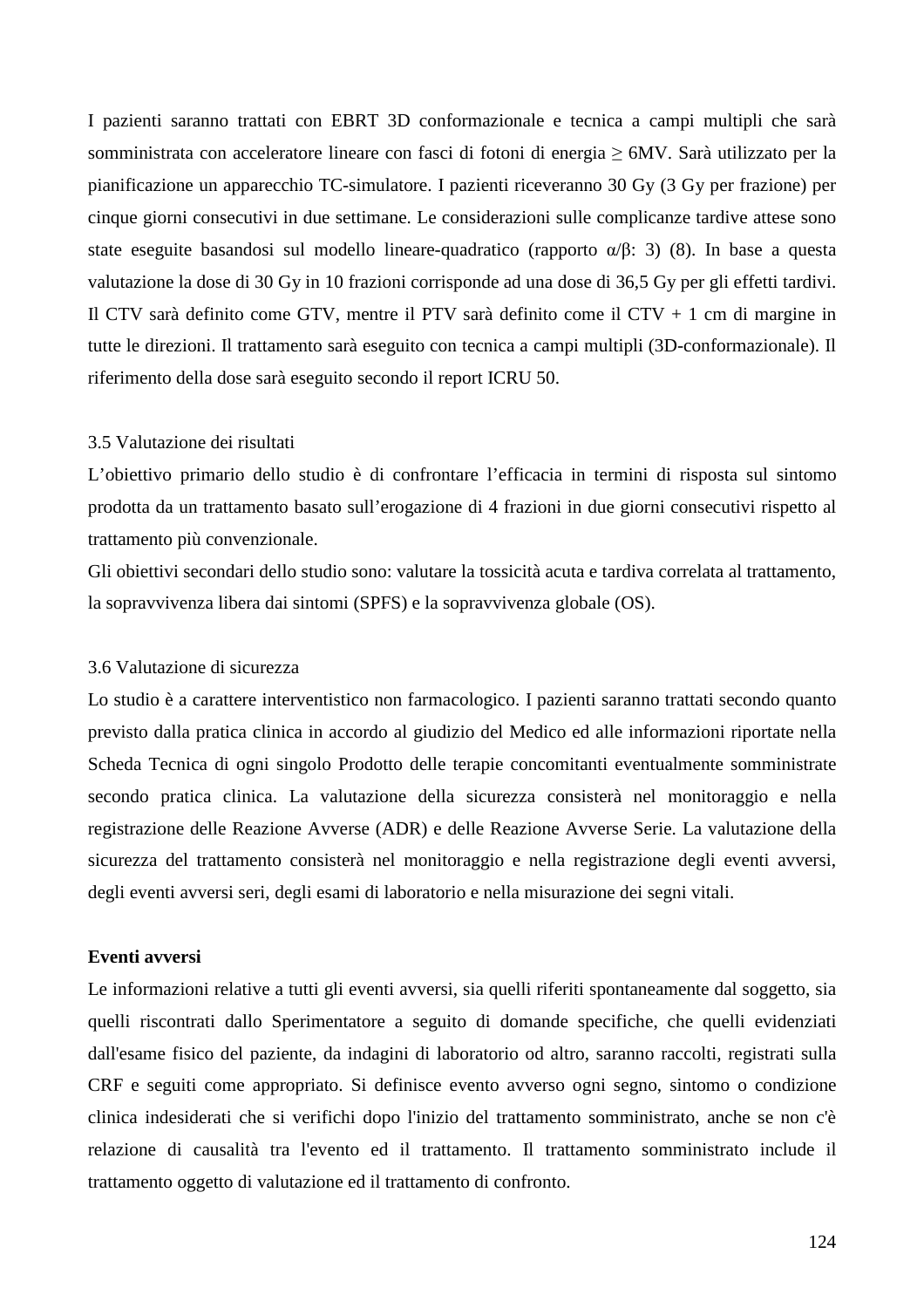Le condizioni cliniche/malattie presenti già prima dell'inizio del trattamento somministrato sono considerate eventi avversi solo se peggiorano dopo l'inizio del trattamento somministrato. Occorre definire la raccolta sulla CRF degli eventi avversi e degli eventi avversi seri che si verificano prima dell'inizio del trattamento somministrato, ma dopo che il paziente ha firmato il consenso informato. Eventuali anomalie evidenziate dagli esami di laboratorio o da test costituiscono eventi avversi solo se causano segni o sintomi, se sono considerate rilevanti da un punto di vista clinico o se richiedono una terapia, e sono registrate nella CRF di seguito ai segni, sintomi od alla diagnosi associate. Per quanto possibile, ogni evento avverso sarà descritto in termini di livello di severità (lieve, moderato, grave) (livelli 1 - 3).

#### **Eventi Avversi Seri**

Le informazioni relative a tutti gli eventi avversi seri saranno raccolte e registrate sul modulo di segnalazione degli Eventi Avversi Seri. Per garantire la sicurezza del paziente tutti gli eventi avversi seri devono essere segnalati (gli eventuali eventi avversi andranno comunicati entro 24 ore tramite mail al centro coordinatore) entro 24 ore da quando lo Sperimentatore ne viene a conoscenza.

Sono definiti Eventi Avversi Seri quegli eventi avversi che:

- risultano fatali;
- pongono il paziente in pericolo di vita;
- richiedono il ricovero del paziente o ne prolungano la degenza;
- comportano un'invalidità/incapacità significativa e persistente anche se non necessariamente permanente;

• causano un'anomalia congenita/difetto nel nascituro di pazienti in trattamento;

• sono significative dal punto di vista medico nel senso che possono danneggiare il paziente e richiedono un intervento medico o chirurgico per prevenire le situazioni sopra elencate. Non sono considerati eventi avversi seri eventuali ospedalizzazioni per:

• trattamenti di routine o monitoraggio della condizione clinica oggetto di osservazione, non associati ad un peggioramento della condizione clinica stessa;

• trattamenti di elezione o programmati in precedenza per condizioni cliniche preesistenti che non sono correlate alla patologia oggetto di osservazione e che non hanno subito un peggioramento;

• cure generali (in ospedale od altri istituti) non associate ad alcun peggioramento delle condizioni cliniche generali;

• trattamenti di emergenza a livello ambulatoriale per eventi che non soddisfano la definizione di eventi avversi seri e che non comportano l'ingresso in ospedale.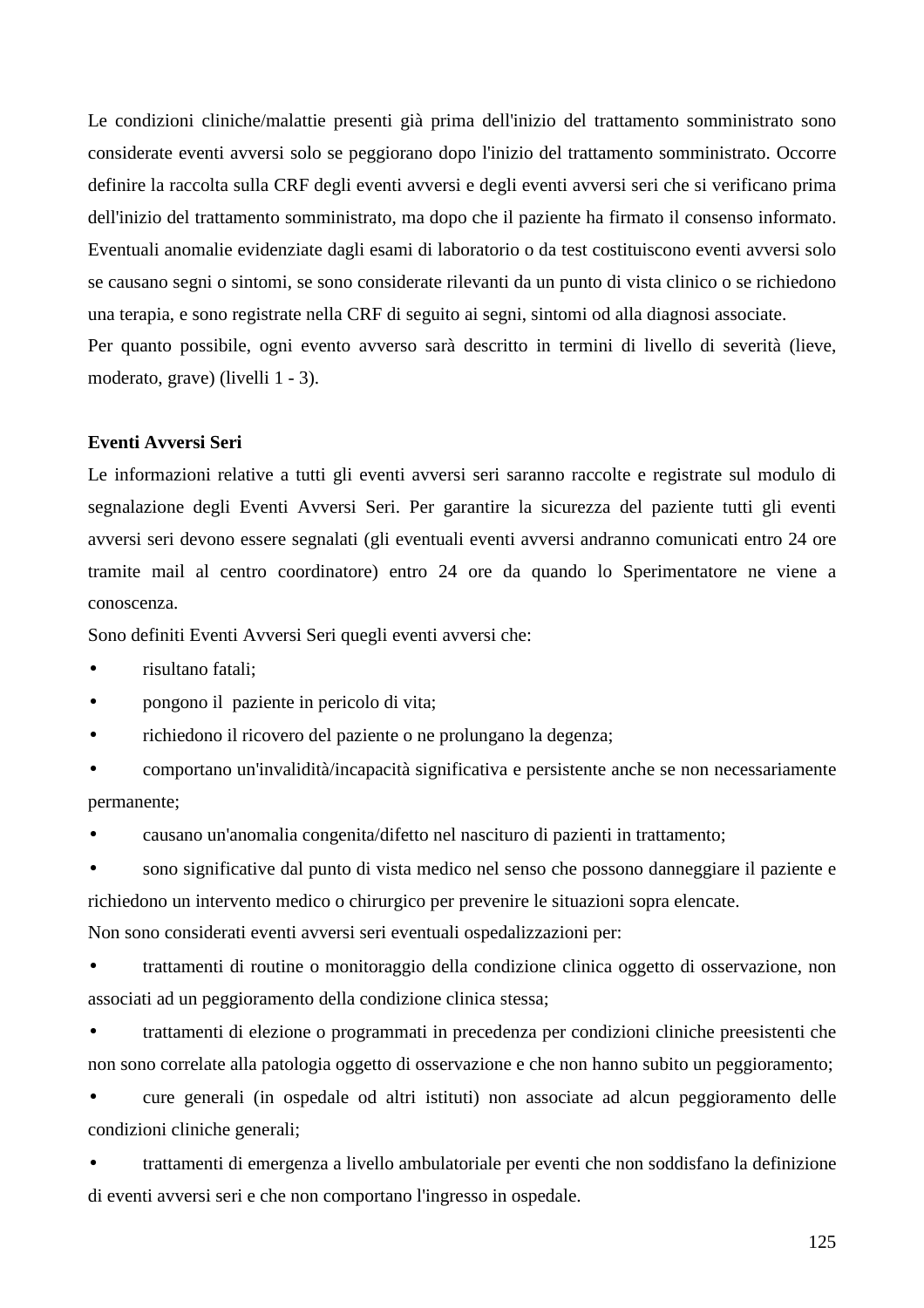Deve essere riportato anche ogni evento avverso serio che si verifica dopo che il paziente ha fornito il consenso informato e fino a 24 mesi dopo l'ultima somministrazione del trattamento in studio. Lo Sperimentatore deve compilare il modulo di segnalazione degli eventi avversi seri, valutare la relazione di causalità con il trattamento in studio ed inviare il modulo completato e firmato via mail o via fax (entro 24 ore al numero di fax 051-2144336 del centro coordinatore dello studio).

Qualsiasi episodio ricorrente, complicazione o progressione di un evento già segnalato deve essere comunicato come follow-up di quell'evento.

Le informazioni di follow-up devono essere comunicate con una nuova scheda, specificando che si tratta di follow-up di un evento già segnalato ed indicando la data della avvenuta notifica iniziale.

#### **Persone di riferimento**

I numeri di telefono e fax delle persone di riferimento per la segnalazione degli Eventi Avversi Seri e delle Gravidanze sono riportati nell'Investigator Folder.

#### **4. GESTIONE DEI DATI ED ANALISI STATISTICA**

#### 4.1 Gestione dei dati

Il personale designato dallo Sperimentatore dovrà riportare le informazioni richieste dal protocollo sulla Scheda Raccolta Dati (CRF)*.* 

#### 4.2 Metodi statistici

L'analisi statistica sarà effettuata con SYSTAT, versione 11.0 (SPSS, Chicago, IL). Le differenze basali riguardo la demografia e le caratteristiche di trattamento dei pazienti saranno confrontate usando rispettivamente il test chi-quadro  $(\chi^2)$  e il test di Kruskal-Wallis<sup>(9)</sup> per le covariate categoriali e continue. Le analisi saranno eseguite come da protocollo con il tempo dell'evento calcolato dal giorno della randomizzazione. I tassi di risposta (RR) saranno calcolati dividendo il numero di pazienti che risponderanno ad un determinato tempo e la popolazione totale dello studio (prevalenza).

La prevalenza sarà calcolata usando il numero attuale dei pazienti visti ad una visita prestabilita di follow-up e con il test chi-quadro  $(\chi^2)$  usato per confrontare le differenze tra i gruppi di trattamento. Dove appropriato, il livello definito di significatività sarà modificato utilizzando il metodo di correzione di Bonferroni<sup>(10)</sup> per confronti multipli.

La sopravvivenza libera da progressione dei sintomi (SPFS) sarà definita come la durata dell'intervallo di tempo trascorso in uno stato migliore o stabile. La sopravvivenza globale (OS) e la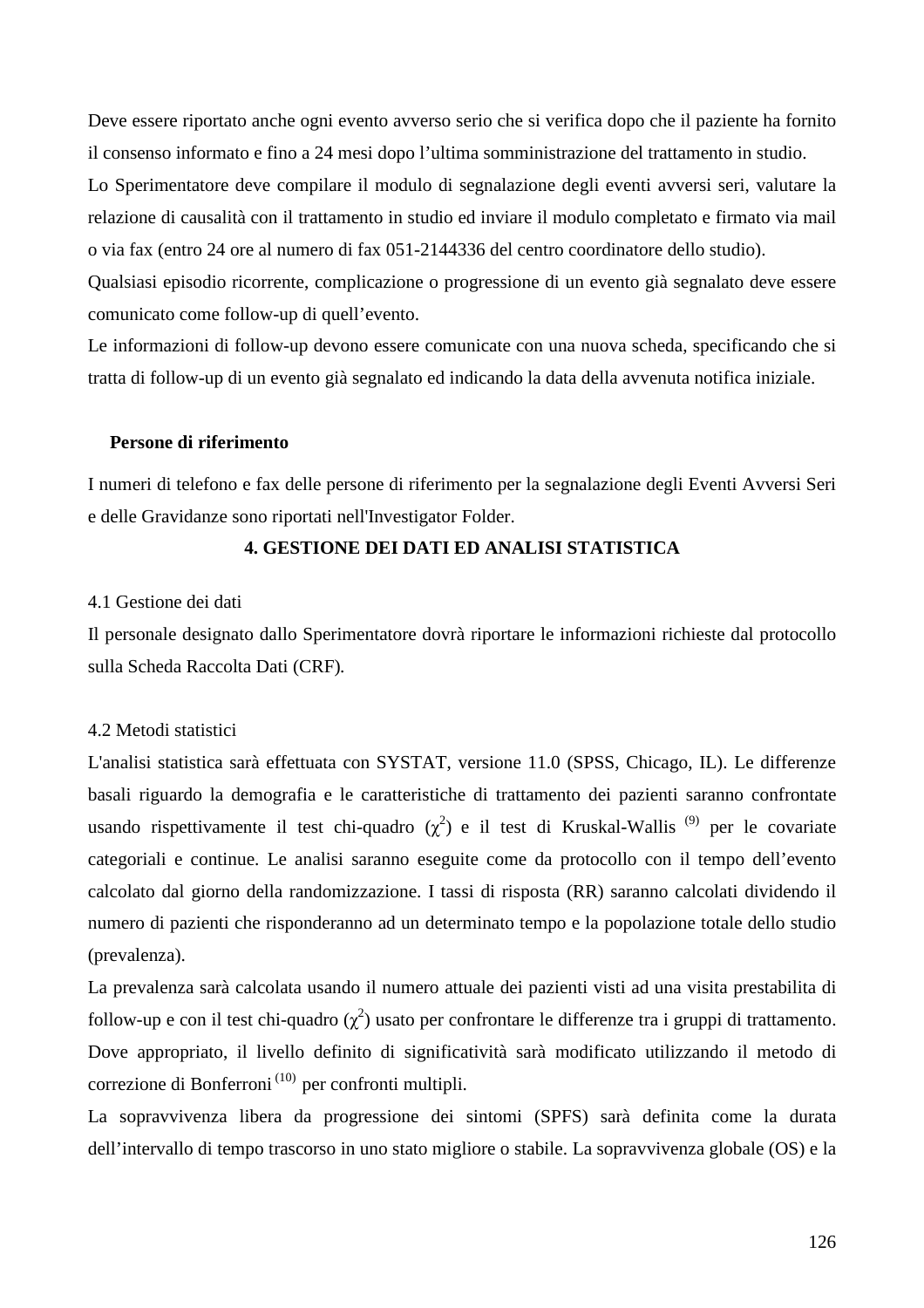SPFS saranno calcolate con il metodo Kaplan-Meier (11) e le differenze confrontate con il test logrank di Mantel-Cox (12)

L'obiettivo di questo studio è valutare l'efficacia e il tasso di risposta delle due diverse schedule di EBRT palliativa utilizzate nello studio. I dati raccolti saranno raggruppati e riassunti rispetto alle variabili demografiche, alle caratteristiche basali ed alle valutazioni di efficacia e sicurezza. Le analisi esploratorie saranno effettuate utilizzando statistiche descrittive. I dati saranno presentati sia per la popolazione intent-to-treat (ossia tutti i pazienti che sono stati sottoposti al trattamento in studio) che per la popolazione per-protocol (ossia tutti i pazienti che hanno completato lo studio senza violazioni maggiori del protocollo).

Le valutazioni di sicurezza saranno basate principalmente sulla frequenza degli eventi avversi, includendo tutti gli eventi avversi seri. Gli eventi avversi saranno riassunti presentando per ogni gruppo di trattamento il numero e la percentuale di pazienti che hanno avuto un qualsiasi evento avverso, un evento avverso in uno specifico apparato dell'organismo ed uno specifico evento avverso. Ogni altra informazione raccolta (per esempio la gravità o la relazione con il trattamento in studio) sarà codificata come appropriato.

Saranno inoltre prodotte liste analitiche che riportano informazioni dettagliate relativamente a:

- *1.* pazienti che hanno interrotto lo studio e relativi motivi;
- *2.* pazienti che hanno interrotto lo studio per eventi avversi;
- *3.* pazienti che hanno avuto eventi avversi seri;
- *4.* pazienti con valori di esami di laboratorio fuori dai range predefiniti.

I dati di tutti i centri partecipanti a questo studio saranno accorpati in modo che un numero adeguato di pazienti sia disponibile per l'analisi.

#### **Caratteristiche della casistica, trattamenti e malattie concomitanti**

I dati relativi alle caratteristiche demografiche e basali ed alle osservazioni e misure di efficacia e sicurezza saranno opportunamente riassunti. Le caratteristiche di somministrazione della EBRT palliativa in studio e degli altri trattamenti concomitanti saranno riassunte, analogamente alle principali malattie concomitanti registrate all'ammissione in studio. Saranno inoltre listati i pazienti che hanno interrotto lo studio e descritti analiticamente i relativi motivi.

#### **Valutazione dei risultati**

Lo scopo di questo studio è quello di comparare l'efficacia di un regime di radioterapia accelerata ipofrazionata, con un frazionamento biquotidiano in due giorni consecutivi, la sopravvivenza libera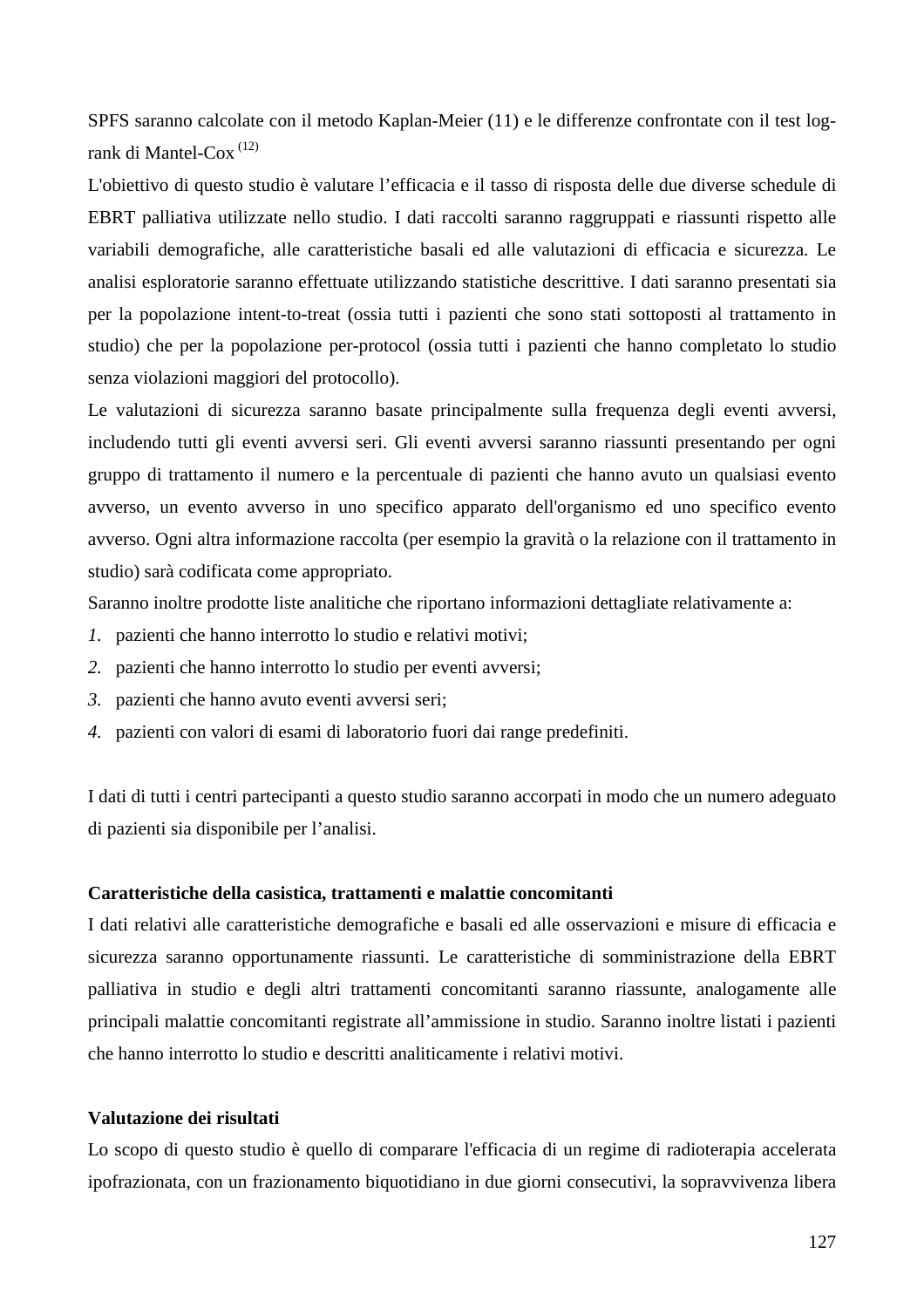dai sintomi, la sopravvivenza globale e gli effetti acuti e tardivi rispetto ai trattamenti palliativi tradizionali nel distretto pelvico.

• I pazienti saranno classificati in base al performance status valutato secondo la scala ECOG (allegato 1);

• La tossicità acuta e tardiva sarà valutata secondo la scala "RTOG common toxicity criteria" (13) (allegato 2);

• La qualità della vita (QoL) sarà valutata in base al questionario EORTC QLQ-C15-PAL (allegato 3);

• Una scala categoriale (CS) a 4 punti – assenza di sintomo, sintomo lieve, sintomo moderato o sintomo severo –saranno usate per misurare la sintomatologia riferita dal paziente.

• Una scala categoriale (CS) a 4 punti – assenza di dolore, dolore lieve, dolore moderato o dolore severo – e la scala analogica visiva da 10 cm (VAS)<sup> $(14)$ </sup> saranno usate per misurare l'intensità del dolore.

Il dolore sarà inoltre valutato tramite scale categoriali (CS) a 4 punti in termini di frequenza – assenza di dolore, dolore occasionale, dolore intermittente, dolore costante-, di intensità di terapia analgesica - non utilizzo analgesici, analgesici non-oppiacei, oppiacei minori, oppiacei maggiori- e di frequenza di assunzione della terapia analgesica – nessuna assunzione, meno di una volta al giorno, una volta al giorno, due o più volte al giorno-.

Per la conversione dei dosaggi degli oppioidi si rimanda all'allegato V (15).

• Per rendere omogenei e confrontabili i dati sulla valutazione del dolore, verranno infine calcolati il PAIN SCORE (intensità dolore x frequenza dolore) e il DRUG SCORE (intensità terapia antalgica x frequenza terapia antalgica)

I pazienti saranno valutati al momento della randomizzazione (valutazione basale – CRF Scheda 2), durante il trattamento (CRF Scheda 3) e a 1, 2, 3, 6 e 12 mesi dopo la randomizzazione (CRF Scheda 4).

• Una risposta completa (CR) sarà definita dall'assenza del sintomo sulla CS. Una risposta sintomatologica parziale (PR) sarà definita da un miglioramento di almeno una categoria sulla scala CS (ad esempio da sintomo moderato a sintomo lieve). Nessuna risposta (NR) sarà definita dalla assenza di cambiamenti delle categorie dei sintomi sulla scala CS.

• Per la valutazione del dolore sulla scala VAS, una RC sarà definita dall'assenza del sintomo dolore. Una risposta parziale sarà definita da una riduzione di almeno 10 mm del punteggio ottenuto sulla scala VAS, mentre nessuna risposta sarà definita da una modifica inferiore ai 10 mm sulla scala VAS.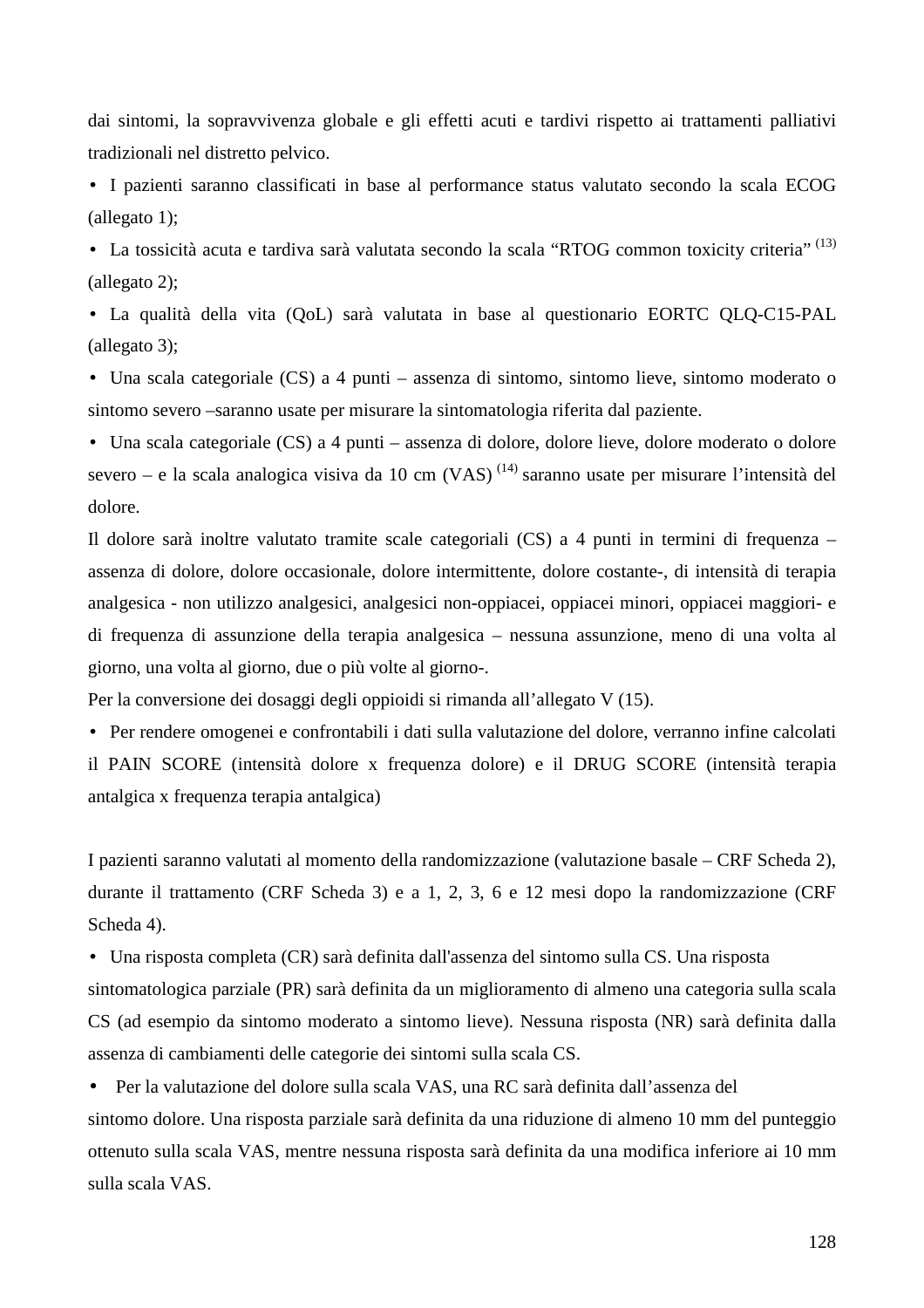• La valutazione del dolore sarà inoltre ottenuta tramite PAIN SCORE e DRUG SCORE: CR sarà definita come la totale assenza di dolore e terapia antalgica. PR sarà definita come un miglioramento di almeno uno dei due score. La progressione del dolore (PD) sarà definita come aumento di almeno uno dei due score.

#### **Dimensione del campione<sup>a</sup>**

Proponiamo un trial di non inferiorità, randomizzato e controllato. Lo studio si configurerà come interventistico senza medicinale, multicentrico e spontaneo. La randomizzazione avverrà in aperto con rapporto 1:1.

Sulla base della letteratura, ci attendiamo che il 70% dei pazienti trattati con trattamento standard (braccio di controllo) mostrerà una risposta sul sintomo  $(16)(17)$ . La percentuale di risposte ipotizzata per il trattamento sperimentale è pari al 91% (130% del valore atteso con trattamento standard)<sup>(1)</sup>. La soglia di non inferiorità per lo studio è fissata al 63% di risposte sul sintomo (90% del valore atteso con trattamento standard). Sulla base di questi assunti, sarebbe necessario reclutare 48 pazienti per studiare l'effetto ipotizzato con una potenza dell'80% (errore beta=0,2) ed un errore alfa ad una coda di 0,05. Ipotizzando un attrition rate pari al 10% (tasso ipotizzato sulla base dell'esperienza del centro), la popolazione finale da reclutare è fissata a 54 pazienti (18).

## **(a) Nota al paragrafo "Dimensione del campione"**

Il calcolo di potenza è stato eseguito utilizzando la formula (Blackwelder, 1982):

 $n = f(α, β) × [π<sub>s</sub> × (100 – π<sub>s</sub>) + π<sub>e</sub> × (100 – π<sub>e</sub>)] / (π<sub>s</sub> – π<sub>e</sub> – d)<sup>2</sup>$ 

dove  $\pi_s$  e  $\pi_e$  sono la vera percentuale di successi nel trattamento standard ed in quello sperimentale e

 $f(α, β) = [Φ<sup>-1</sup>(α) + Φ<sup>-1</sup>(β)]<sup>2</sup>$ 

 $(\Phi^1)$  è la funzione di distribuzione cumulativa di una normale standardizzata).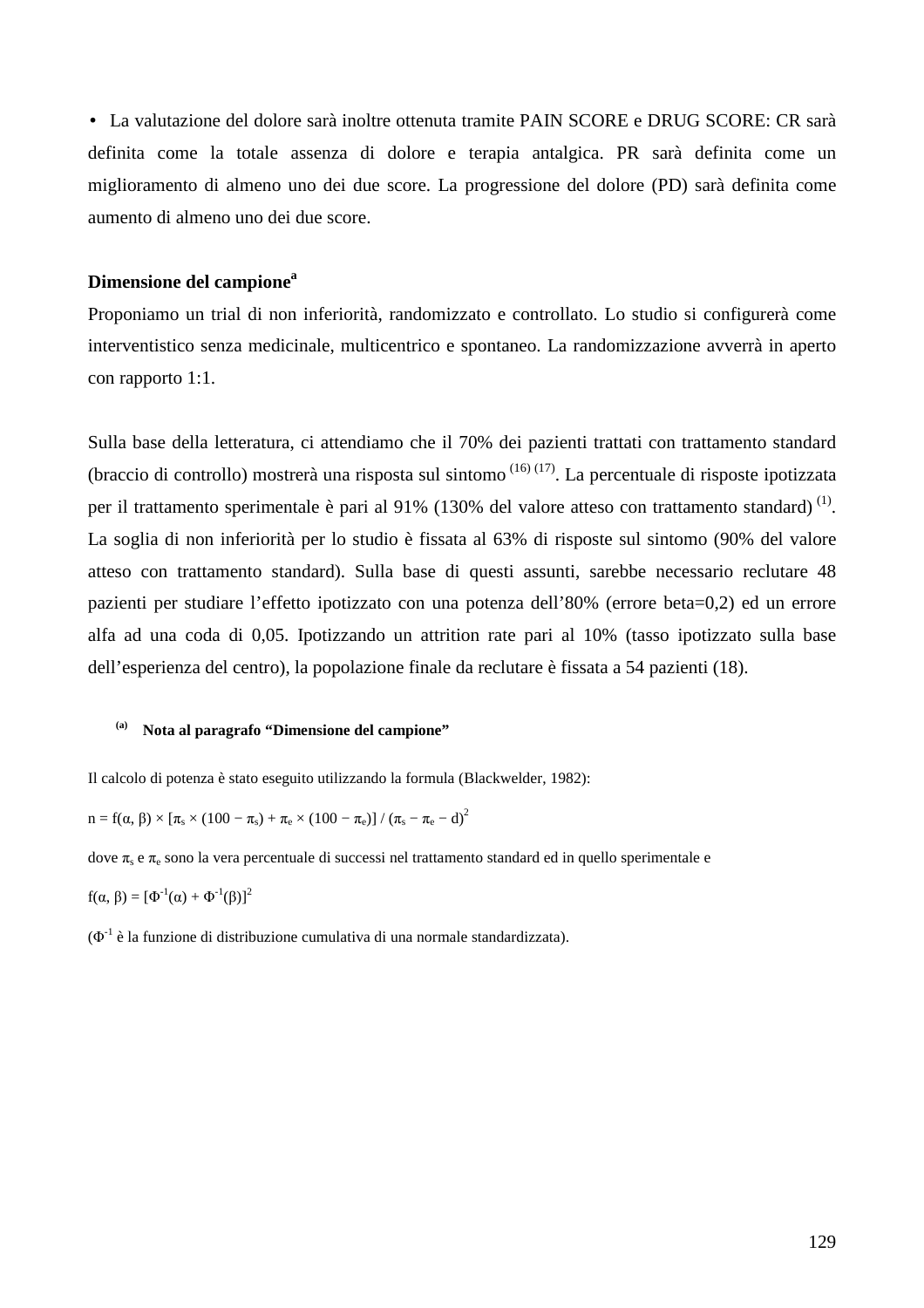#### **5. PROCEDURE AMMINISTRATIVE**

#### **Norme di Buona Pratica Clinica**

Questo studio sarà condotto in accordo ai principi della GoodClinicalPractice [ICH Harmonized Tripartite Guidelines for Good Clinical Practice 1996 Directive 91/507/EEC; D.M. 15.7.1997], alla dichiarazione di Helsinki ed alle normative nazionali in materia di conduzione delle sperimentazioni cliniche. Lo sperimentatore, firmando il protocollo, acconsente ad aderire alle procedure ed alle istruzioni in esso contenute ed a svolgere lo studio secondo GCP, la Dichiarazione di Helsinki e le normative nazionali che disciplinano le sperimentazioni cliniche.

#### **Emendamenti al protocollo o ogni altra modifica alla conduzione dello studio**

Qualunque modifica al protocollo sarà apportata sotto forma di emendamento. Non sono permesse modifiche al protocollo durante il periodo di studio. Ogni modifica imprevista nella conduzione dello studio sarà registrata nel "Clinical Study Report".

#### **Comitato etico e consenso informato**

Il protocollo di studio, ogni emendamento del protocollo, il consenso informato ed ogni altra informazione per i pazienti dovranno essere approvati dal Comitato Etico.

Per quanto concerne gli emendamenti, lo Sperimentatore può subito applicarli previa comunicazione scritta al Comitato Etico, senza aspettare l'approvazione del Comitato Etico, qualora sia in gioco la sicurezza dei pazienti partecipanti allo studio. Inoltre, se lo Sperimentatore ritiene che per ragioni di sicurezza dei pazienti sia necessario apportare immediatamente una modifica al protocollo, deve metterne a conoscenza il Comitato Etico del centro entro 10 giorni lavorativi.

Per partecipare allo studio ogni paziente dovrà fornire il consenso informato scritto (vedi anche paragrafo 3.1).

#### **Archivio della documentazione**

Lo Sperimentatore è responsabile dell'archiviazione e conservazione dei documenti essenziali dello studio, prima, durante la conduzione e dopo il completamento o l'interruzione dello studio stesso, in accordo a quanto/e per il tempo previsto dalla normativa vigente e dalle GCP. I dati raccolti sulla CRF saranno in forma rigorosamente anonima ed il soggetto sarà identificato unicamente con un numero e con le iniziali. Lo Sperimentatore dovrà conservare i dati originali del paziente (ad es. informazioni demografiche e mediche, dati di laboratorio, elettrocardiogrammi etc.) ed una copia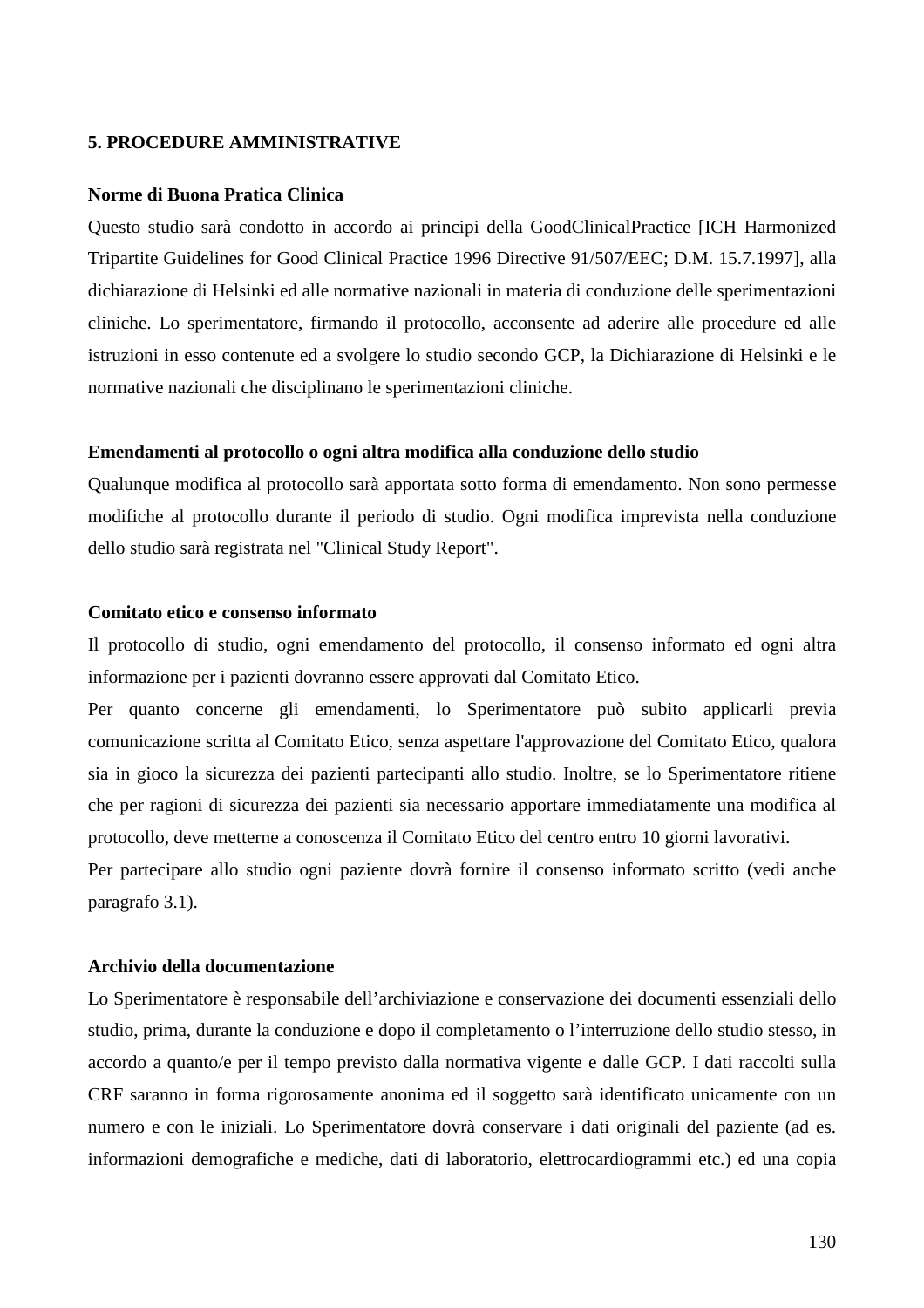del consenso informato scritto firmato. Per alcuni dati può essere stabilito, prima che lo studio inizi, che vengano scritti direttamente sulla CRF, che quindi in questo caso fungerà da dato originale.

# **Ispezioni/Verifiche**

Potranno essere condotte delle verifiche per verificare che lo studio sia condotto in accordo al protocollo ed alle disposizioni normative applicabili (durante il suo svolgimento oppure dopo che lo studio si è completato). Se un'Autorità Regolatoria richiede un'ispezione, lo Sperimentatore dovrà subito informare il Comitato Etico.

# **Pubblicazione dei risultati**

I risultati dello studio saranno resi noti entro 12 mesi dalla conclusione della sperimentazione.

# **Riservatezza e Confidenzialità**

I documenti dello studio dovranno essere conservati in un luogo sicuro per assicurare il mantenimento della confidenzialità e riservatezza e non potranno essere divulgati ad altri senza autorizzazione scritta da parte del Promotore tranne che nella misura necessaria per ottenere il consenso del paziente alla partecipazione allo studio.

# **Interruzione dello studio**

Il Promotore si riserva la facoltà di interrompere lo studio nel rispetto del benessere dei pazienti.

## **Persone di riferimento**

I numeri di telefono e fax delle persone di riferimento per la conduzione dello studio sono riportati nell'Investigator Folder fornito al centro.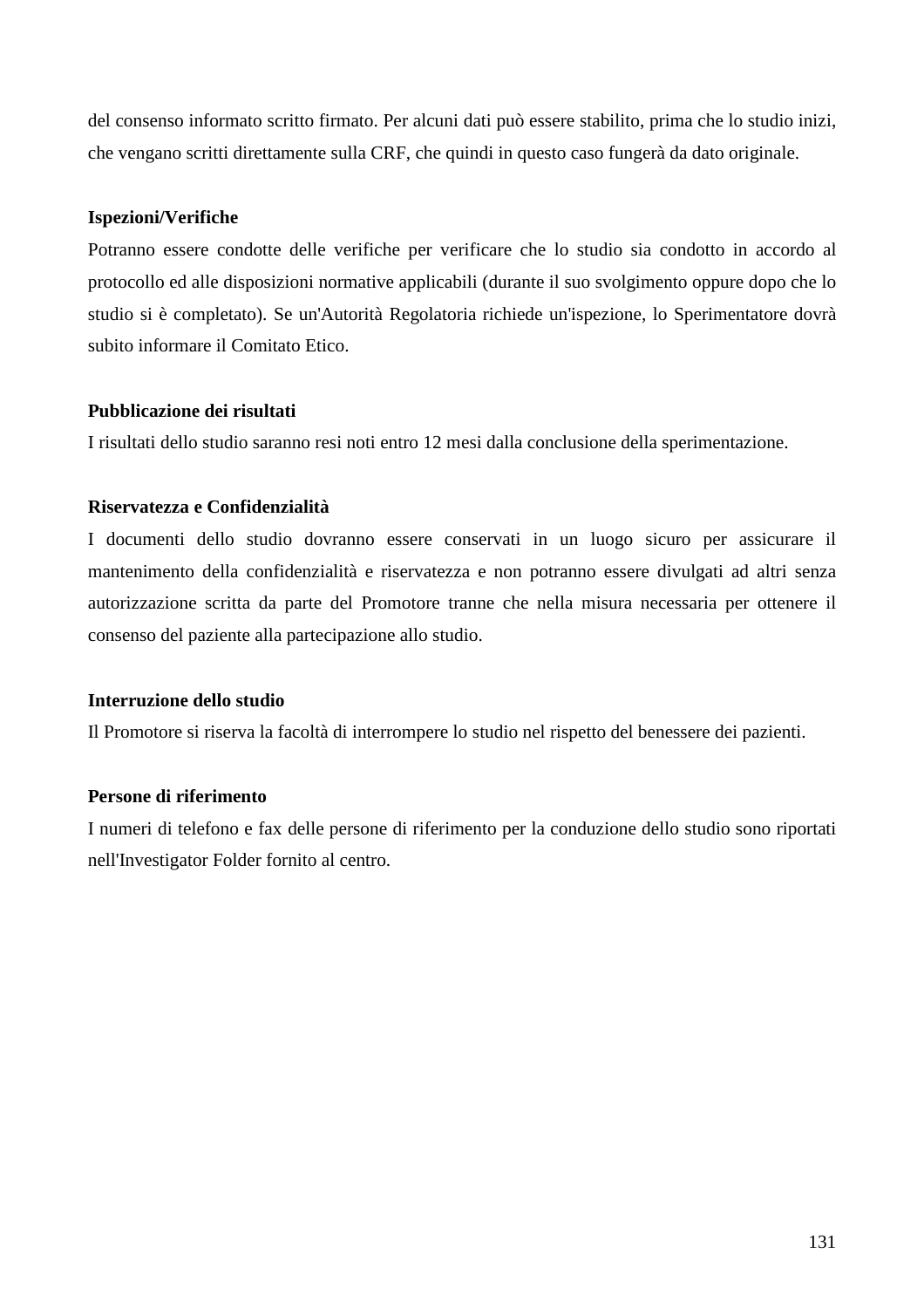# **BIBLIOGRAFIA**

1. SHort course Accelerated RadiatiON therapy (SHARON) in palliative treatment of advanced pelvic malignancies: a phase I study. Caravatta L, Padula GDA, Macchia G, et al. 83, 2012, Int J Radiat Oncol Biol Phys, pp. e627-631.

2. Cyclical hypofractionated radiotherapy technique for palliative treatment of locally advanced head and neck cancer: institutional experience and review of palliative regimens. Finnegan TS, Bhatt NH, Shaughnessy JN, et al. 2016, J Comm Support Oncol, Vol. 14, pp. 29-36.

3. The "QUAD SHOT"-a phase II study of palliative radiotherapy for incurable head and neck cancer. Corry J, Peters LJ, Costa ID, et al. 2005, Radiother Oncol, Vol. 77, pp. 137-42.

4. QuadShot: a short but effective schedule for palliative radiation for head and neck carcinoma . Ghoshal S, Chakraborty S, Moudgil N, et al. 2009, Indian J Palliat Care, Vol. 15, pp. 137-140.

5. Hypofractionated palliative radiotherapy for advanced head and neck cancer: the IHF2SQ regimen. Monnier L, Touboul E, Durdux C, et al. 2013, Head Neck, Vol. 35, pp. 1683-8.

6. Palliative radiation therapy for head and neck cancer: toward an optimal fractionation scheme. Chen AM, Vaughan A, Narayan S, et al. 2008, Head Neck, Vol. 30, pp. 1586-91.

7. Radioterapia palliativa short course: risultati preliminari degli studi SHARON (SHort course Accelerated RadiatiON therapy). Caravatta L, Macchia G, Deodato F, et al. Bologna : s.n., 2009. Tumori, vol 8 (1). Atti Congresso AIRO 2009.

8. Joiner MC, Bentzen SM.Time-dose relationships: the linear-quadratic approach. [book auth.] Steel GG. Basic Clinical Radiobiology. 3rd edition. London : Arnold Publ., 2002, p. 120.

9. Use of ranks in one-criterion variance analysis. Kruskal W, Wallis WA. 1952, J Am Stat Ass, Vol. 47, pp. 583-621.

10. Multiple significance tests: the Bonferroni method. Bland JM, Altman DG. 1995, BMJ, Vol. 310, p. 170.

11. Nonparametric estimation from incomplete observations. Kaplan El, Meier P. 53, 1958, J Am Stat Assoc, pp. 457-481.

12. Asymptotically efficient rank invariant procedures. Peto R, Peto J. 1972, J R Stat Soc, Vol. 135, pp. 185-207.

13. Toxicity criteria of the Radiation Therapy Oncology Group (RTOG) and the European Organization for Research and treatment of Cancer (EORTC). Cox JD, Stetz J, Pajak TF. 1995, Int J Radiat Oncol Biol Phys, Vol. 31, pp. 1341-1346.

14. Methodological problems in the measurement of pain: a comparison between the verbal rating scale and the visual analogue scale. Ohnhaus EE, Adler R. 1975, Pain, Vol. 1, pp. 379-384.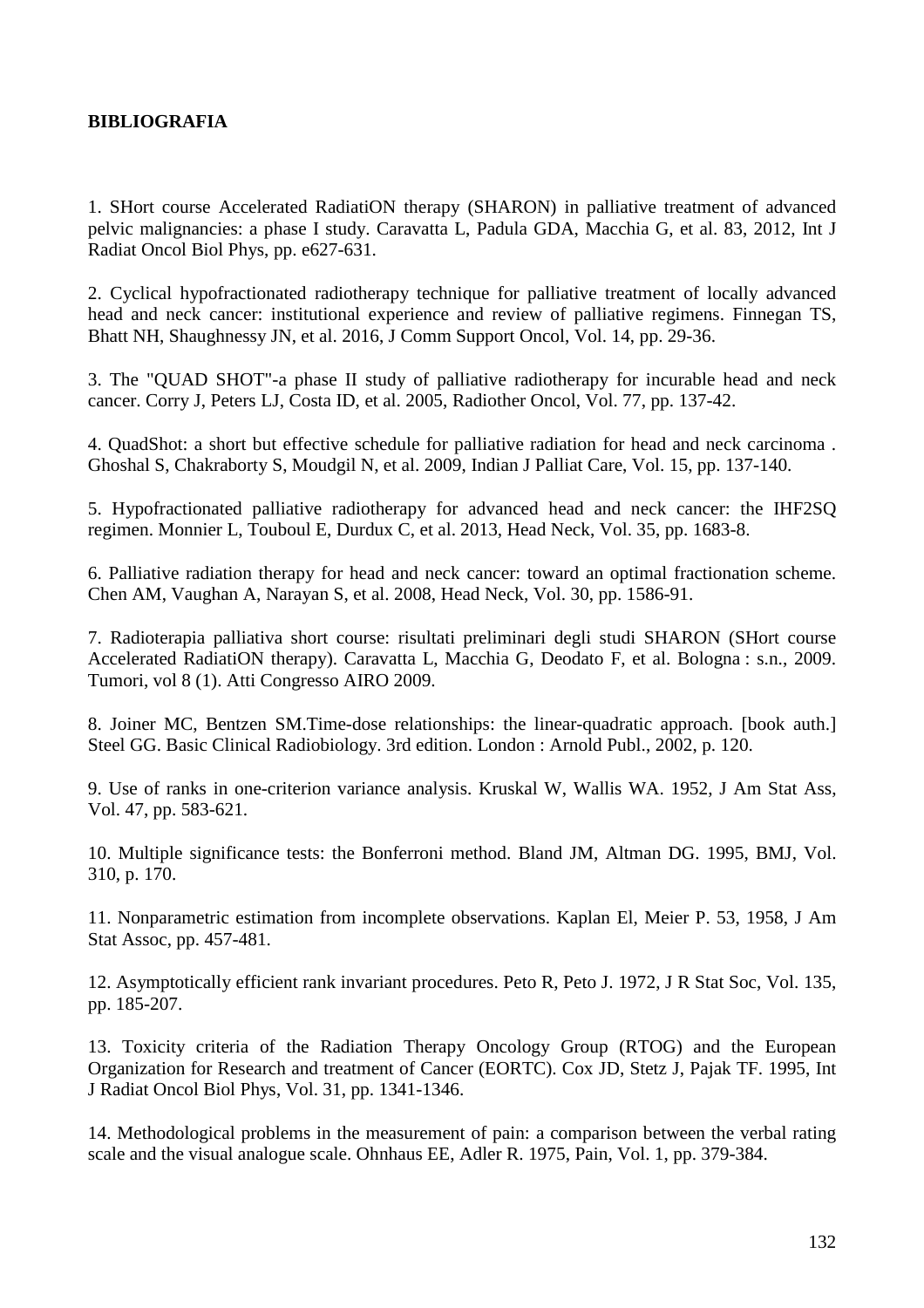15. Use of opioid analgesic in the treatment of cancer pain: evidence based recommendations from the EAPC. Caraceni A, Hanks G, Kaasa S, et al. 2012, Lancet Oncol, Vol. 13, pp. e58-68.

16. Palliative pelvic radiotherapy of symptomatic incurable prostate cancer-a systematic review. Cameron MG, Kersten C, Guren MG, et al. 1, 2014, Radiother oncol, Vol. 110, pp. 55-60.

17. Palliative pelvic radiotherapy of symptomatic incurable rectal cancer-a systematic review. Cameron MG, Kersten C, Vistad I, et al. 53, 2014, Acta Oncologica, pp. 164-173.

18. "Proving the null hypothesis" in clinical trials. WC, Blackwelde. 1982, Controlled Clinical Trials, Vol. 3, pp. 345-353.

19. Perez CA, Brady L.Principles and practice of radiation oncology. 3rd edition. Philadelphia : Lippincott-Raven Publishers, 1998.

20. Glynne-Jones R, Harrison H. Palliative radiotherapy for gastrointestinal and colorectal cancer. [book auth.] Chow E, Hoskin P Lutz S. Oncology in palliative cancer care. 1st edition. s.l. : John Wiley & sons, 2013, Chapter 15, pp. 177-187.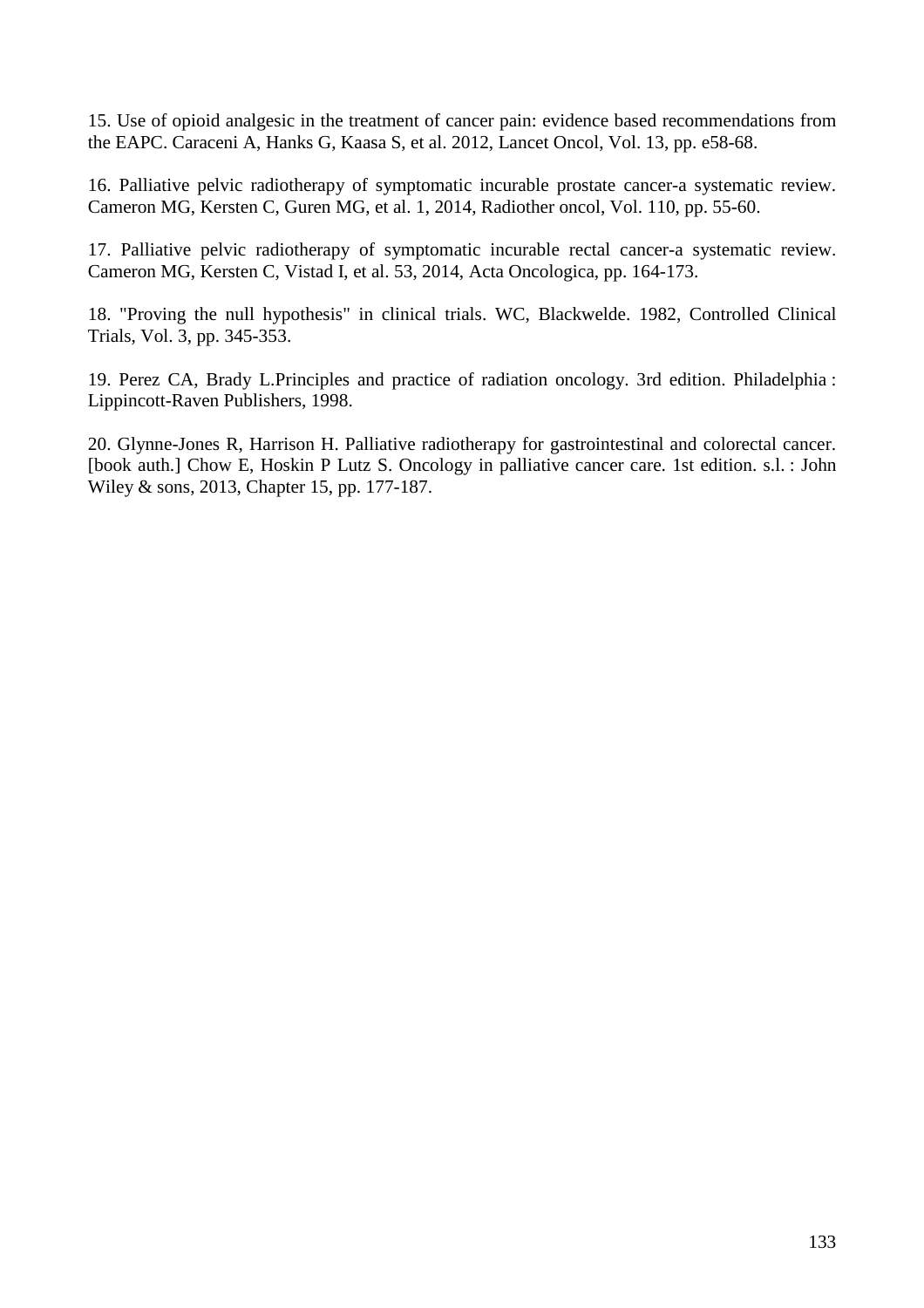**SHARON-HEAD & NECK: Short course accelerated radiation therapy in palliative treatment of head and neck cancer: a randomized study** 

**SHARON-TESTA E COLLO: Radioterapia ipofrazionata accelerata nel trattamento palliativo delle neoplasie di testa e di collo: studio randomizzato** 

STUDIO INTERVENTISTICO SENZA MEDICINALE, RANDOMIZZATO 1:1 IN APERTO, MULTICENTRICO, DI PAZIENTI AFFETTI DA LESIONI NEOPLASTICHE DELLA TESTA E DEL COLLO: TRATTAMENTO RADIANTE IPOFRAZIONATO ACCELERATO

**Codice del protocollo: RT-15-05**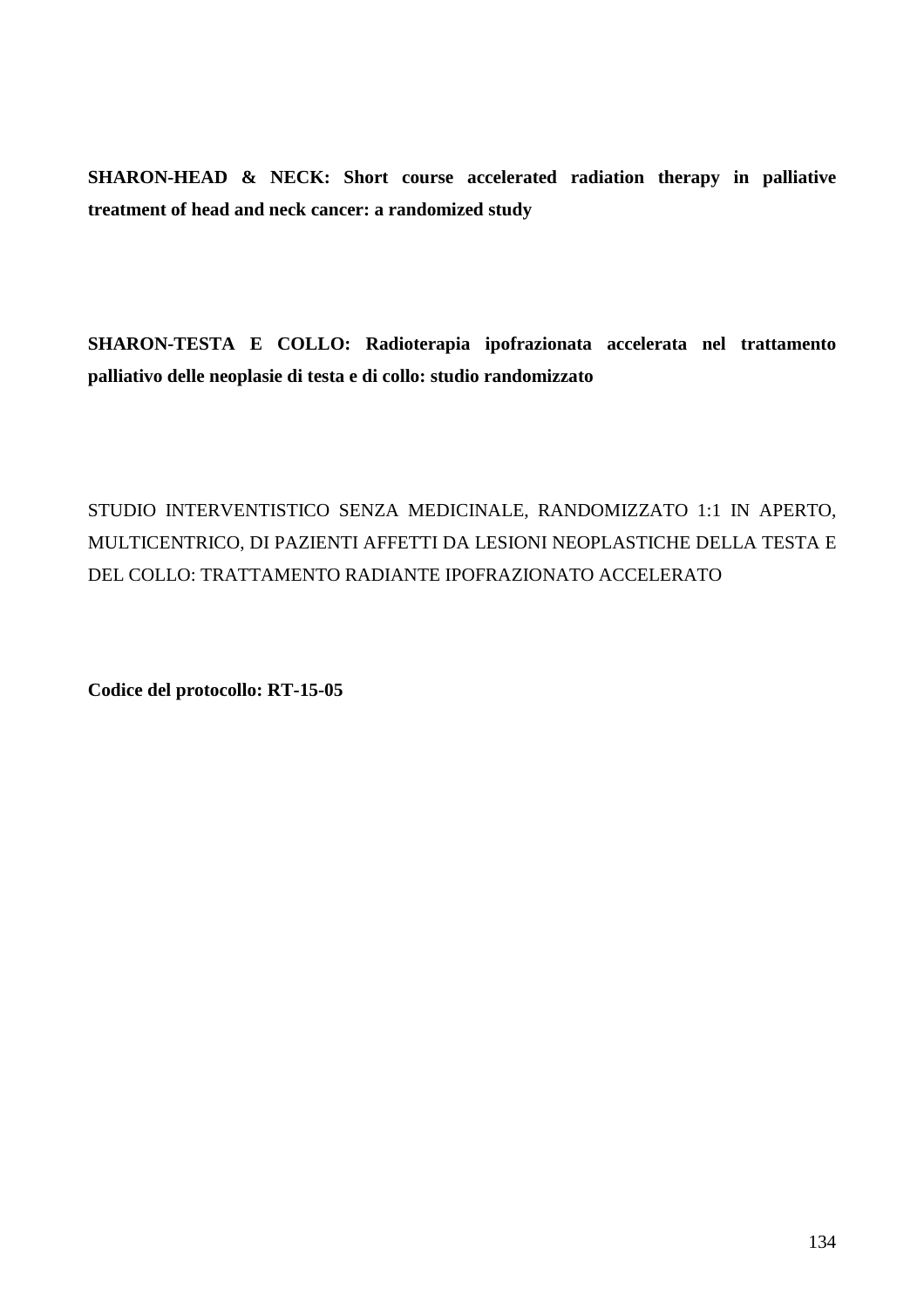# **1. INTRODUZIONE**

I tumori avanzati della testa e del collo rappresentano un problema clinico di difficile gestione. La QoL di questi pazienti è peggiorata da sintomi come odinofagia, disfagia, raucedine, dolore locale e riferito (esempio otalgia), aspirazione e infezione, sanguinamento, sensazione di massa a livello del collo, paralisi dei nervi cranici, stridore respiratorio, malnutrizione e disidratazione<sup>1</sup>. La radioterapia palliativa rappresenta in questi casi un'importante ed efficace opzione terapeutica<sup>2,3</sup>.

In effetti, la EBRT palliativa è un trattamento efficace per migliorare i sintomi e di conseguenza migliorare la QoL di questi pazienti con cancro avanzato. Idealmente questo trattamento dovrebbe essere il più breve possibile per ridurre il disagio di questi malati. Infatti, la loro condizione clinica è spesso molto scadente.

Ad esempio, una durata del trattamento di due giorni, invece dei tradizionali trattamenti di due settimane (ad esempio 30 Gy in 10 frazioni), potrebbe ridurre problemi economici e logistici sia per i pazienti che per il sistema sanitario. Trattamenti molto brevi potrebbero anche promuovere l'integrazione con la chemioterapia evitando l'interruzione del trattamento sistemico. Infine per i pazienti già ricoverati in Hospice o in lista d'attesa, questa tipologia di trattamento breve eviterebbe sia una lunga interruzione di questo tipo di assistenza, sia il ritardo dell'ammissione del paziente in Hospice.

Per erogare una dose clinicamente efficace in un breve periodo di tempo è necessario utilizzare regimi ipofrazionati. Tuttavia l'uso dell'ipofrazionamento potrebbe favorire l'insorgenza di effetti collaterali tardivi. Si deve riconoscere però, che il rischio della comparsa di effetti collaterali tardivi in pazienti trattati con finalità palliativa è limitato dalla relativamente breve aspettativa di vita. Questo rischio deve comunque essere considerato data la presenza di una pur limitata percentuale di pazienti lungo-sopravviventi. L'uso di un frazionamento biquotidiano riduce questo rischio. Infatti, un trattamento della durata di due giorni, con un frazionamento biquotidiano, è già stato utilizzato nel trattamento di neoplasie avanzate della pelvi e della testa-collo<sup>2-7</sup>.

Tuttavia, la somministrazione di dosi relativamente elevate in breve tempo rappresenta anche un trattamento accelerato. Il rischio principale della radioterapia accelerata è un aumento della tossicità acuta potenzialmente in grado di peggiorare la QoL dei pazienti e quindi di annullare l'obiettivo principale della radioterapia palliativa. Pertanto, per ottimizzare questo tipo di trattamento, è necessario valutare la dose massima somministrabile senza causare grave tossicità acuta.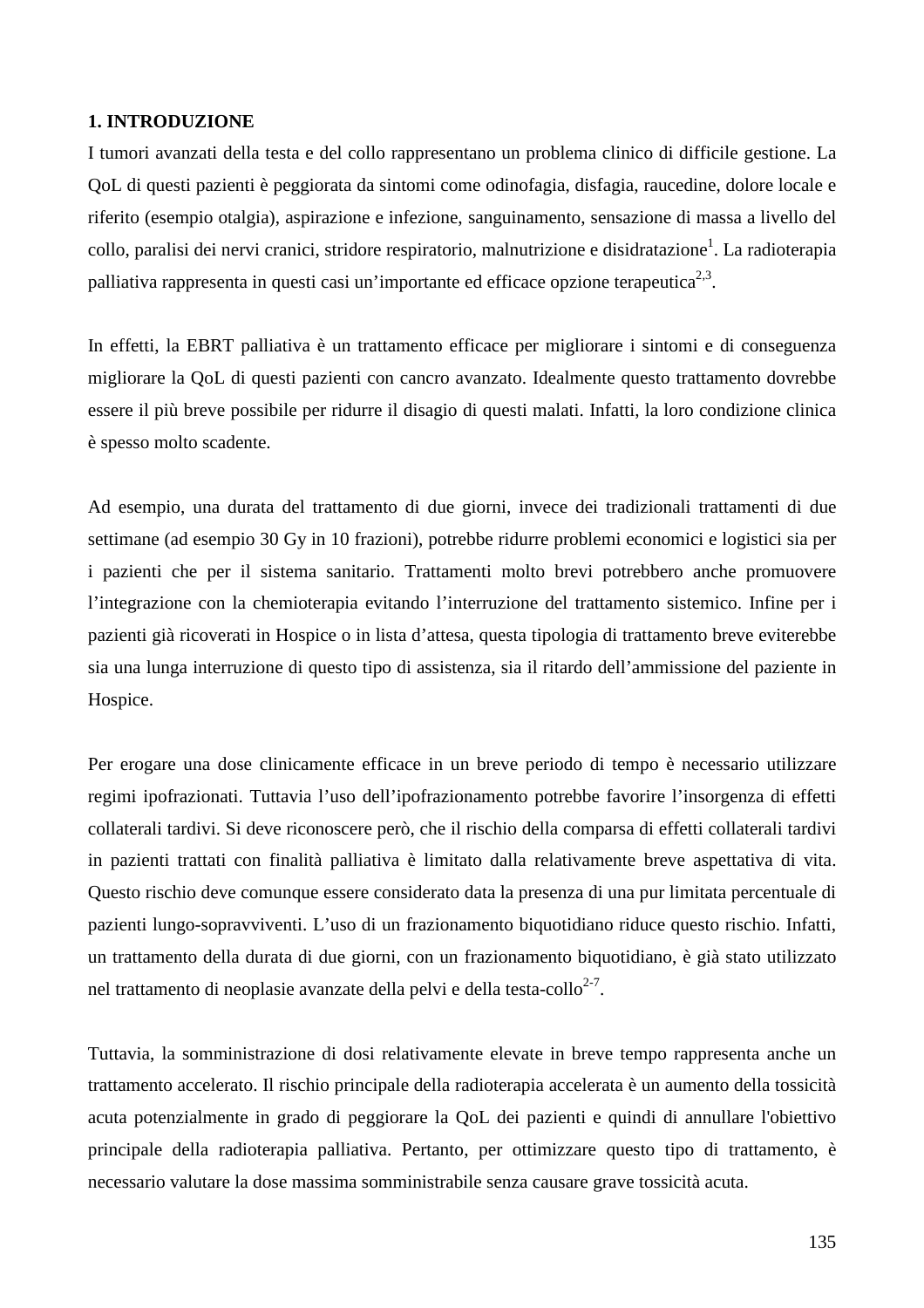Per queste ragioni è stato precedentemente pianificato uno studio per definire la dose massima tollerata (MDT) di un trattamento ipofrazionato accelerato per le neoplasie avanzate del distretto testa-collo. La tollerabilità di questo trattamento è stata dimostrata per una dose massima di 20 Gy. Inoltre, i risultati di quest'esperienza dimostrano una buona efficacia di questo regime nel controllo dei sintomi<sup>8</sup>.

La EBRT erogata in 10 frazioni (30 Gy/10 fr) è considerata uno standard di trattamento per il cancro sintomatico del distretto testa e collo sintomatico. La possibilità di ridurre la durata del trattamento da 2 settimane a 2 giorni, senza diminuire l'efficacia del trattamento, non è mai stata indagata in trials prospettici. Per questo motivo è stato disegnato uno studio volto a confrontare questo schema di trattamento abbreviato con uno schema di radioterapia palliativa più tradizionale.

# **2. OBIETTIVI DELLO STUDIO**

Obiettivo primario dello studio:

confrontare l'efficacia in termini di risposta sul sintomo prodotta da un trattamento basato sull'erogazione di 4 frazioni in due giorni consecutivi rispetto al "gold standard".

Obiettivi secondari dello studio:

- valutare la tossicità acuta e tardiva causata dal trattamento;
- valutare la sopravvivenza libera dai sintomi.

# **3. PIANO DELLO STUDIO**

3.1 Disegno dello studio

Lo studio è un trial di non inferiorità, randomizzato e controllato. Lo studio si configurerà come interventistico senza medicinale, multicentrico e spontaneo. La randomizzazione avverrà in aperto con randomizzazione 1:1. Lo studio prevede l'arruolamento di un totale di 82 pazienti suddivisi in due gruppi di 41 pazienti per ognuno dei due bracci di studio (braccio A: 20 Gy in 2 giorni; braccio B (gold standard): 30 Gy in 2 settimane.

#### *Procedura di randomizzazione*

Previo ottenimento del consenso informato saranno arruolati tutti i pazienti con diagnosi di neoplasia di testa e collo avanzata, non suscettibile di trattamento radicale.

Per ogni paziente saranno considerate le seguenti variabili: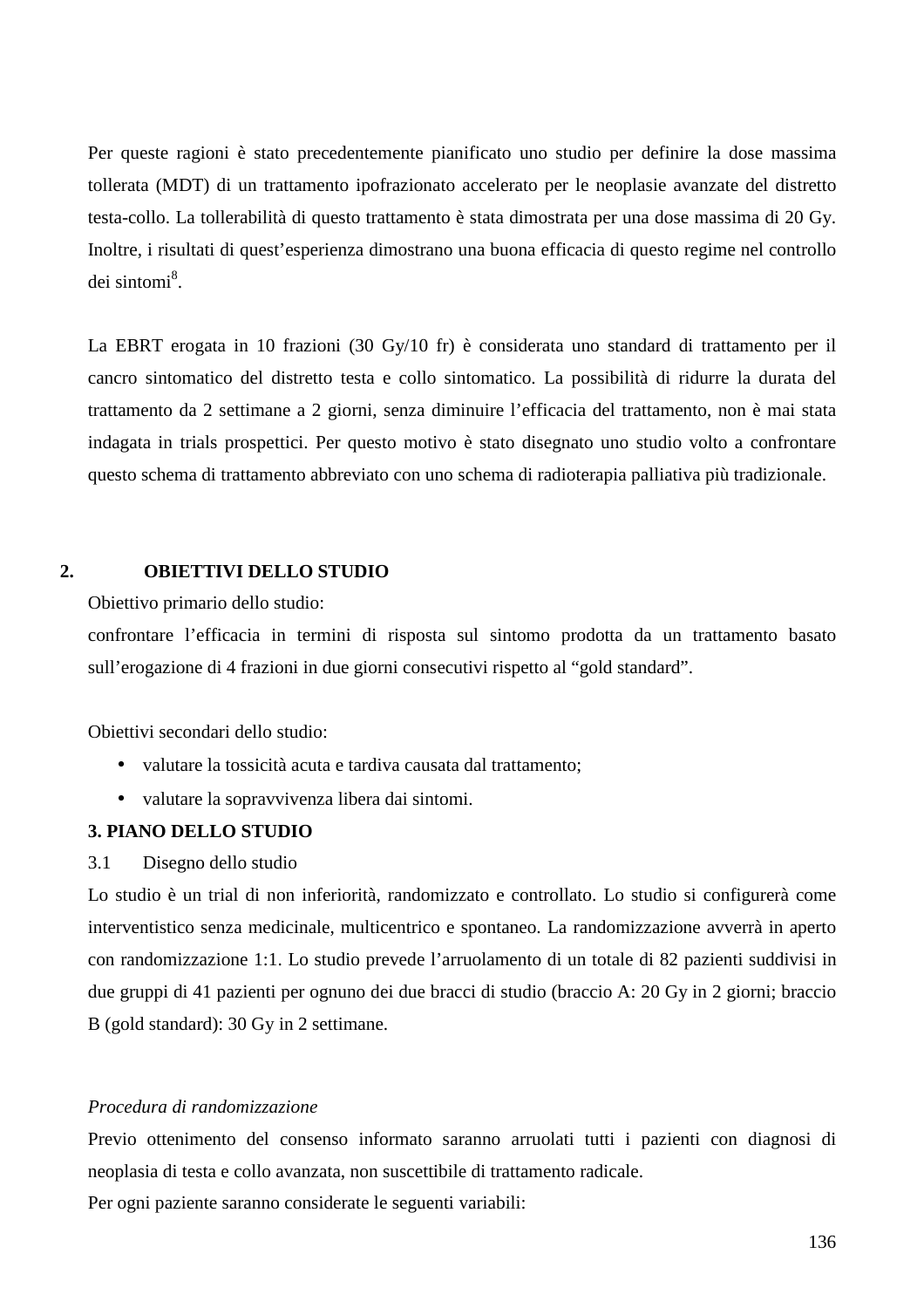- sesso, età, performance status, istologia, sede e stadio del tumore;
- eventuali trattamenti precedenti (chemioterapia, chirurgia, etc.);
- sintomi pre-trattamento.

La randomizzazione avverrà presso il Centro Coordinatore. I dati utili alla randomizzazione verranno inviati dai Centri Partecipanti al Centro Coordinatore via posta elettronica. I pazienti saranno randomizzati dopo la verifica dei criteri di inclusione. La randomizzazione avverrà secondo una lista random generata dal computer.

# 3.2 Popolazione dello studio

Saranno presi in considerazione tutti i pazienti ambulatoriali, con malattia neoplastica della testa e del collo non suscettibile di intervento con finalità radicale. La qualità della vita di questi pazienti può essere pesantemente peggiorata da sintomi come l'odinofagia, la disfagia, la raucedine, il dolore locale e riferito, l'aspirazione e l'infezione, il sanguinamento, la sensazione di massa a livello del collo, la paralisi dei nervi cranici, lo stridore respiratorio, la malnutrizione e la disidratazione. Riuscire a controllare i sintomi nel più breve tempo possibile e con il minor disagio per il paziente, costituisce l'end point principale di questo studio.

## *Criteri di inclusione*

- pazienti con diagnosi istologica di tumore solido della testa e del collo (carcinoma squamoso, adenocarcinoma o altro);
- paziente non più suscettibile di intervento terapeutico con finalità radicale, per malattia in stadio avanzato o metastatica o scadute condizioni cliniche generali;
- pazienti di età  $> 18$  anni;
- ECOG 0-3;
- paziente sintomatico nella sede del trattamento (dolore con NRS  $\geq 2$  o altri sintomi correlati alla malattia di base);
- nessuna modifica delle terapie sintomatiche di supporto (es. terapia antalgica) nell'ultima settimana;
- ottenimento del consenso informato.

## *Criteri di esclusione*

- gravidanza o allattamento:
- non disponibile per il follow-up;
- presenza di fistola oro-cutanea;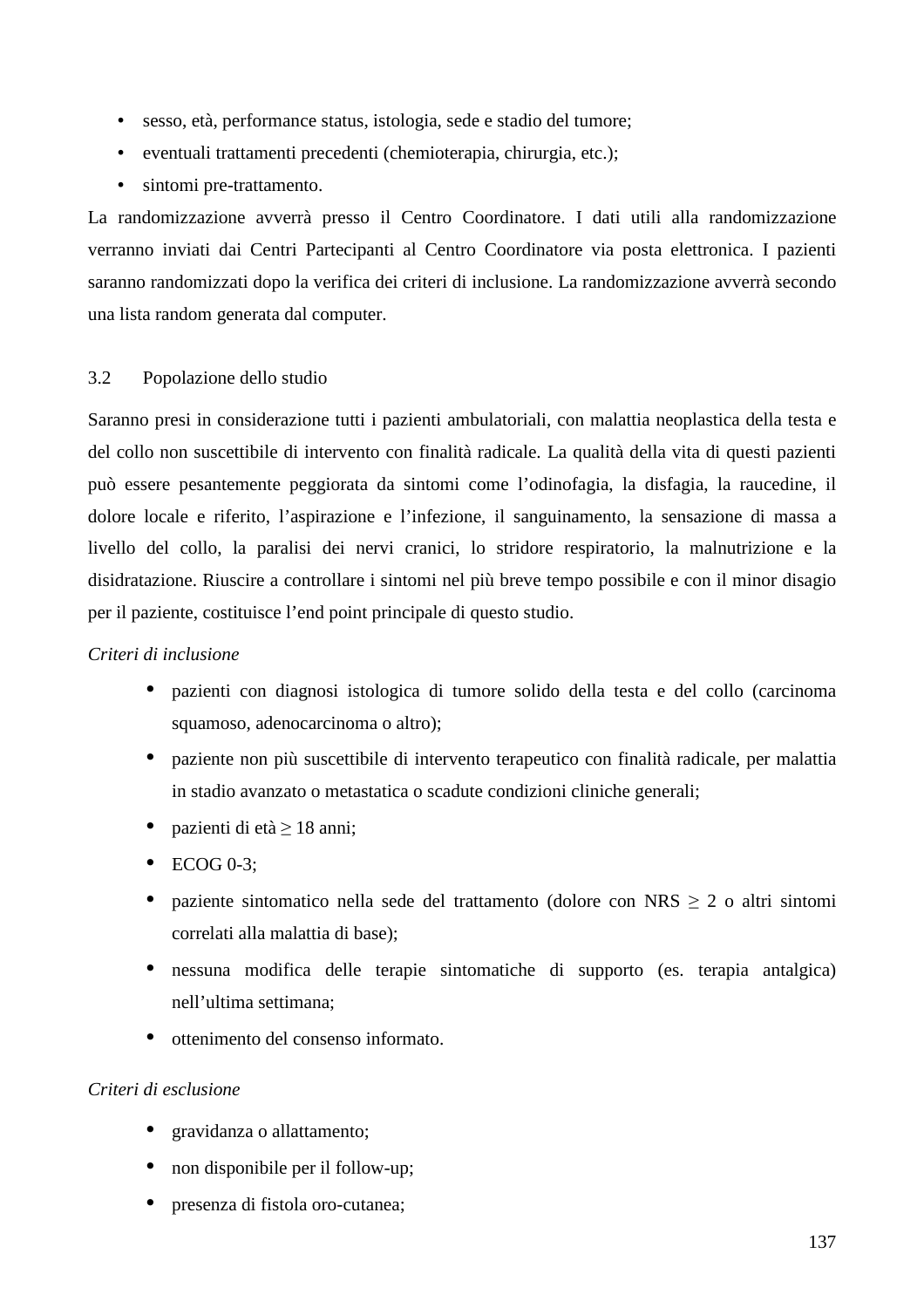- presenza di patologie internistiche che controindichino il trattamento radioterapico esterno (patologie del sistema connettivo);
- comorbidità che nell'opinione del medico referente possano costituire un rischio per la partecipazione allo studio;
- precedente radioterapia nella stessa sede.

# **Assegnazione al trattamento sperimentale:**

I pazienti saranno randomizzati ad uno dei due bracci (sperimentale o di controllo) con uguale probabilità (rapporto 1:1).

Si tratta quindi di uno studio di non inferiorità la cui ipotesi è la non inferiorità in termini di risposta dei sintomi del trattamento sperimentale rispetto al trattamento standard. La randomizzazione avverrà presso il Centro Coordinatore. I dati utili alla randomizzazione verranno inviati dai Centri Partecipanti al Centro Coordinatore via posta elettronica. I pazienti saranno randomizzati dopo la verifica dei criteri di inclusione. La randomizzazione avverrà secondo una lista random generata dal computer.

# **Terapie concomitanti**

Non sono presenti restrizioni all'utilizzo di farmaci concomitanti al trattamento radiante.

Tuttavia non è previsto l'uso di chemioterapia concomitante.

# **Interruzione del trattamento**

Ogni paziente ha piena facoltà di interrompere la sua partecipazione allo studio in qualsiasi momento; inoltre, qualora si ritenga che sia di beneficio alla sua salute, la partecipazione del paziente allo studio potrà essere interrotta.

# **3.3 Aderenza al trattamento**

Schema delle visite e delle valutazioni:

## **Visita di selezione (V-0)**

Prima di iniziare ogni procedura specifica dello studio, il ricercatore dovrà ottenere dal paziente il consenso informato firmato. Le valutazioni di selezione comprendono :

- età, sesso, performance status;
- sede e istologia del tumore;
- precedente chemioterapia e/o chirurgia;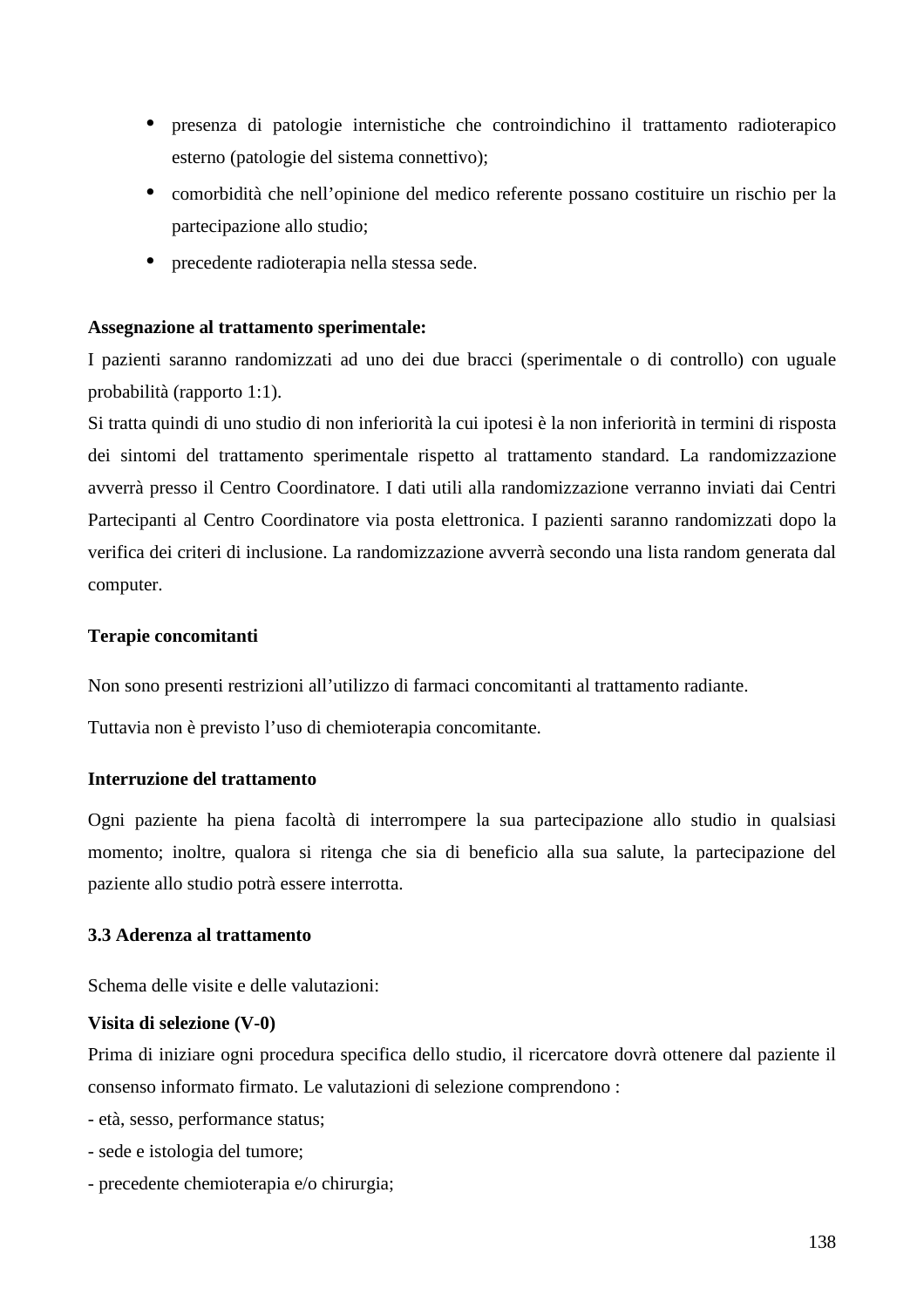- sintomi causati dalla neoplasia della testa e del collo.

#### **Visite di successive (V-1, V-2, V-3)**

Successivamente le visite in corso di trattamento si svolgeranno secondo la seguente modalità:

Gruppo A (trattamento sperimentale):

- V-1 il primo giorno di trattamento;
- V-2 il secondo giorno di trattamento.

Gruppo B (trattamento gold standard):

- V-1 il primo giorno di trattamento;
- V-2 visita a metà trattamento;
- V-3 visita di fine trattamento.

Per entrambi i gruppi seguiranno visite di follow-up come da CRF mediante visita, contatto telefonico o mail.

## 3.4 INTERVENTO TERAPEUTICO

#### 3.4.1 Intervento sperimentale

I pazienti saranno trattati con EBRT 3D conformazionale con tecnica a campi multipli che sarà somministrata con acceleratore lineare con fasci di fotoni di energia ≥ 6 MV. Sarà utilizzato per la pianificazione un apparecchio TC-simulatore. I pazienti riceveranno 20 Gy (5 Gy per frazione) con sedute biquotidiane per due giorni consecutivi con un intervallo tra le due frazioni giornaliere di almeno 6-8 ore. Le considerazioni sulle complicanze tardive attese sono state eseguite in base al modello lineare-quadratico (rapporto  $\alpha/\beta$ : 3); l'equivalente di 20 Gy in 5 Gy a frazione (EQD<sub>2</sub>) rispetto al frazionamento convenzionale (2 Gy/frazione) è di 32 Gy<sup>9</sup>. Il CTV sarà definito come GTV. Il PTV sarà definito come il CTV + 1 cm di margine in tutte le direzioni. Il riferimento della dose sarà eseguito secondo il report ICRU 50.

#### **3.4.2 Intervento standard**

I pazienti saranno trattati con EBRT 3D conformazionale con tecnica a campi multipli che sarà somministrata con acceleratore lineare con fasci di fotoni di energia ≥ 6 MV. Sarà utilizzato per la pianificazione un apparecchio TC-simulatore. I pazienti riceveranno 30 Gy (3 Gy per frazione, 1 frazione/die) per cinque giorni consecutivi in due settimane. Le considerazioni sulle complicanze tardive attese sono state eseguite basandosi sul modello lineare-quadratico (rapporto α/β: 3)<sup>9</sup>. In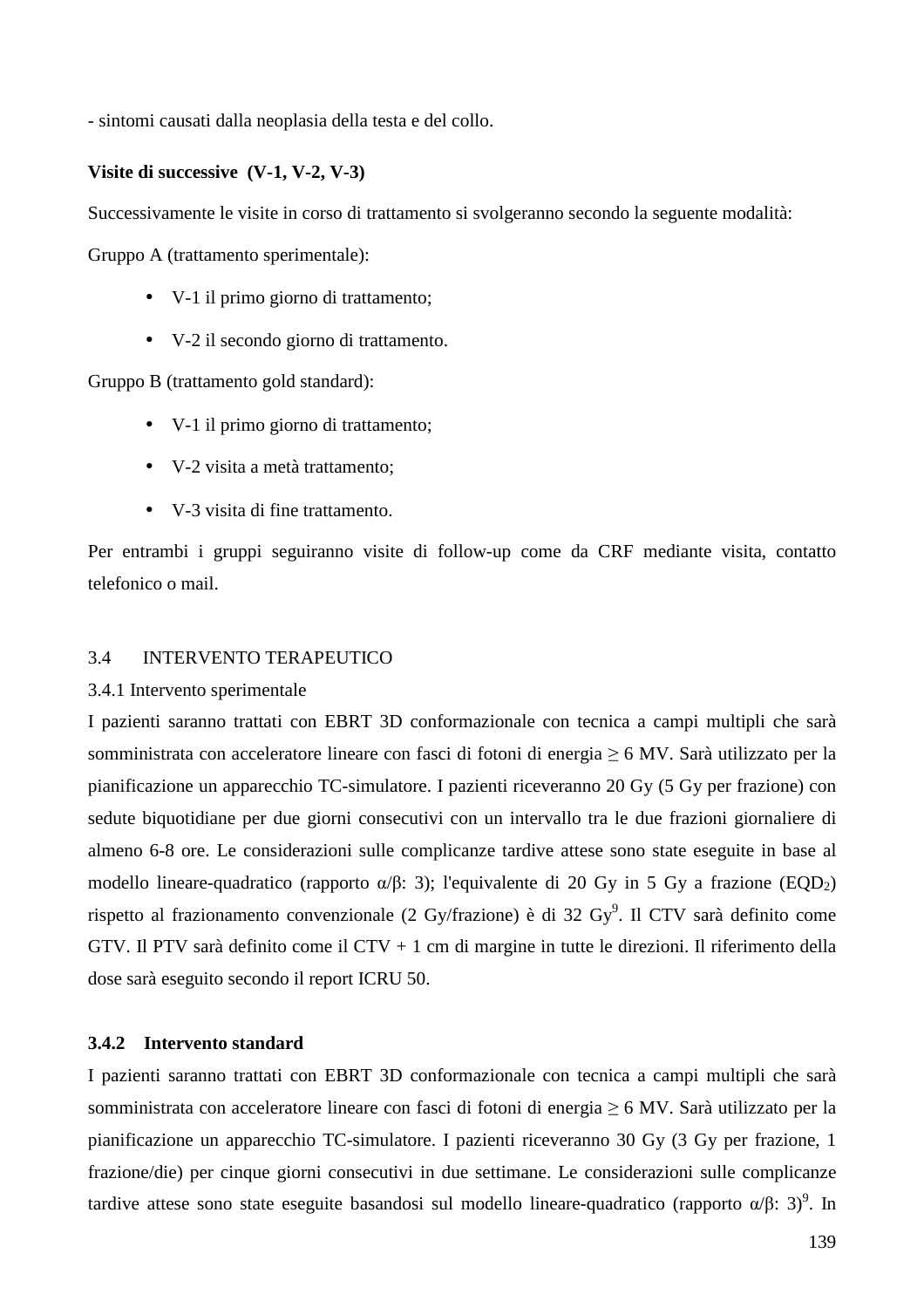base a questa valutazione la dose di 30 Gy in 10 frazioni corrisponde ad una dose di 36,5 Gy per gli effetti tardivi. Il CTV sarà definito come GTV. Il PTV sarà definito come il CTV + 1 cm di margine in tutte le direzioni. Il riferimento della dose sarà eseguito secondo il report ICRU 50.

# 3.5 Valutazione dei risultati

L'obiettivo primario dello studio è di confrontare l'efficacia in termini di risposta sul sintomo prodotta da un trattamento basato sull'erogazione di 4 frazioni in due giorni consecutivi rispetto al "gold standard". Gli obiettivi secondari dello studio sono: valutare la tossicità acuta e tardiva correlata al trattamento, la sopravvivenza libera dai sintomi e l'evoluzione del sintomo nel tempo.

# 3.6 Valutazioni di sicurezza

Lo studio è a carattere interventistico senza farmaco. I pazienti saranno trattati secondo quanto previsto dalla pratica clinica in accordo al giudizio del Medico ed alle informazioni riportate nella Scheda Tecnica di ogni singolo Prodotto delle terapie concomitanti eventualmente somministrate secondo pratica clinica. La valutazione della sicurezza consisterà nel monitoraggio e nella registrazione delle Reazione Avverse (ADR) e delle Reazione Avverse Serie. La valutazione della sicurezza del trattamento consisterà nel monitoraggio e nella registrazione degli eventi avversi, degli eventi avversi seri, degli esami di laboratorio e nella misurazione dei segni vitali.

## *Eventi avversi*

Le informazioni relative a tutti gli eventi avversi, sia quelli riferiti spontaneamente dal soggetto, sia quelli riscontrati dallo Sperimentatore a seguito di domande specifiche, che quelli evidenziati dall'esame fisico del paziente, da indagini di laboratorio od altro, saranno raccolti, registrati sulla CRF e seguiti come appropriato. Si definisce evento avverso ogni segno, sintomo o condizione clinica indesiderati che si verifichino dopo l'inizio del trattamento somministrato, anche se non c'è relazione di causalità tra l'evento ed il trattamento. Il trattamento somministrato include il trattamento oggetto di valutazione ed il trattamento di confronto .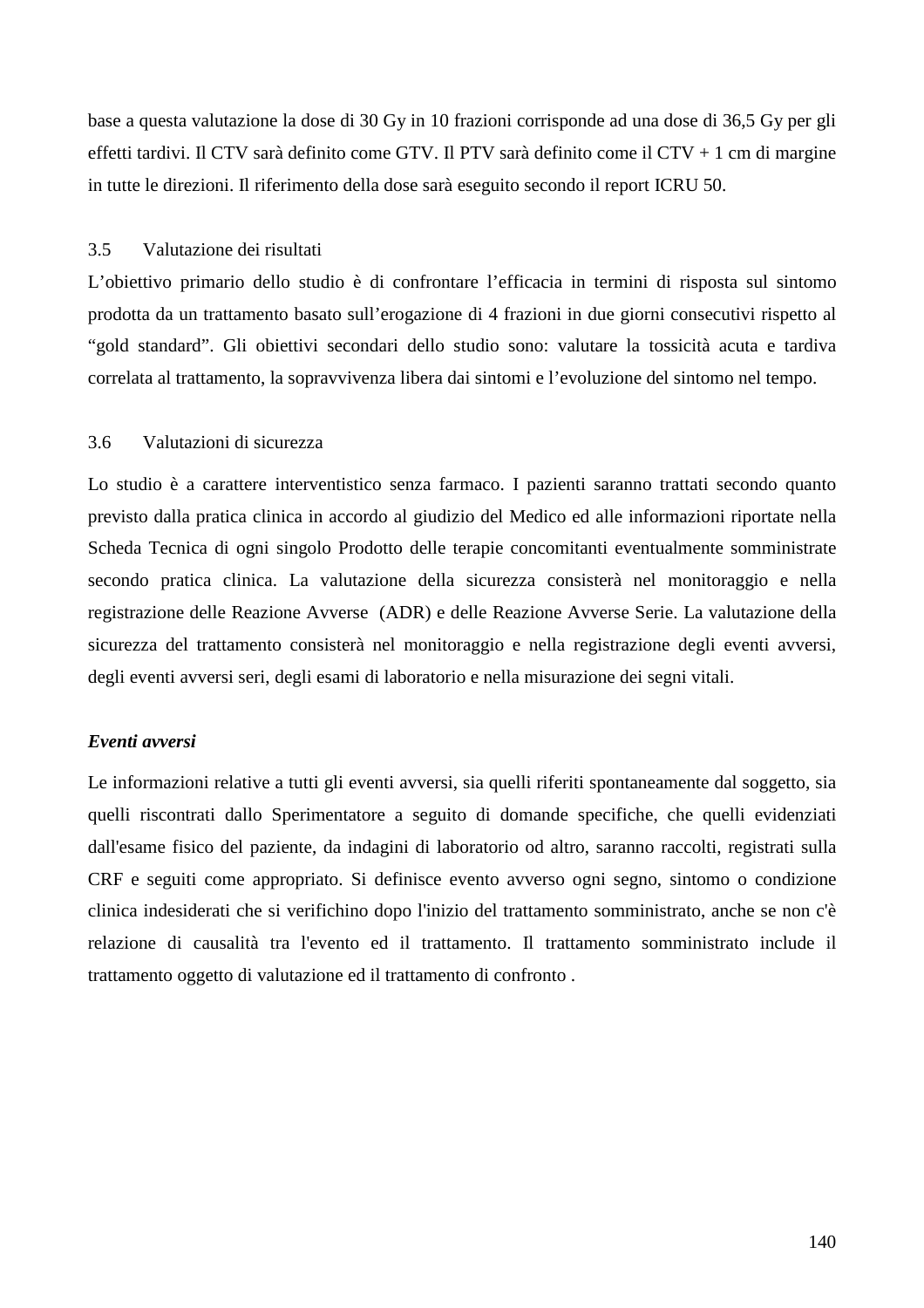Le condizioni cliniche/malattie presenti già prima dell'inizio del trattamento somministrato sono considerate eventi avversi solo se peggiorano dopo l'inizio del trattamento somministrato. Occorre definire la raccolta sulla CRF degli eventi avversi e degli eventi avversi seri che si verificano prima dell'inizio del trattamento somministrato, ma dopo che il paziente ha firmato il consenso informato. Eventuali anomalie evidenziate dagli esami di laboratorio o da test costituiscono eventi avversi solo se causano segni o sintomi, se sono considerate rilevanti da un punto di vista clinico o se richiedono una terapia, e sono registrate nella CRF di seguito ai segni, sintomi od alla diagnosi associate.

Per quanto possibile, ogni evento avverso sarà descritto in termini di livello di severità (lieve, moderato, grave) (livelli 1 - 4).

# *Eventi Avversi Seri*

Le informazioni relative a tutti gli eventi avversi seri saranno raccolte e registrate sul modulo di segnalazione degli Eventi Avversi Seri. Per garantire la sicurezza del paziente tutti gli eventi avversi seri devono essere segnalati (gli eventuali eventi avversi andranno comunicati entro 24 ore tramite mail al centro coordinatore) entro 24 ore da quando lo Sperimentatore ne viene a conoscenza.

Sono definiti Eventi Avversi Seri quegli eventi avversi che:

- risultano fatali;
- pongono il paziente in pericolo di vita;
- richiedono il ricovero del paziente o ne prolungano la degenza;
- comportano un'invalidità/incapacità significativa e persistente anche se non necessariamente permanente;
- causano un'anomalia congenita/difetto nel nascituro di pazienti in trattamento;
- sono significative dal punto di vista medico nel senso che possono danneggiare il paziente e richiedono un intervento medico o chirurgico per prevenire le situazioni sopra elencate. Non sono considerati eventi avversi seri eventuali ospedalizzazioni per:
- trattamenti di routine o monitoraggio della condizione clinica oggetto di osservazione, non associati ad un peggioramento della condizione clinica stessa;
- trattamenti di elezione o programmati in precedenza per condizioni cliniche preesistenti che non sono correlate alla patologia oggetto di osservazione e che non hanno subito un peggioramento;
- cure generali (in ospedale od altri istituti) non associate ad alcun peggioramento delle condizioni cliniche generali;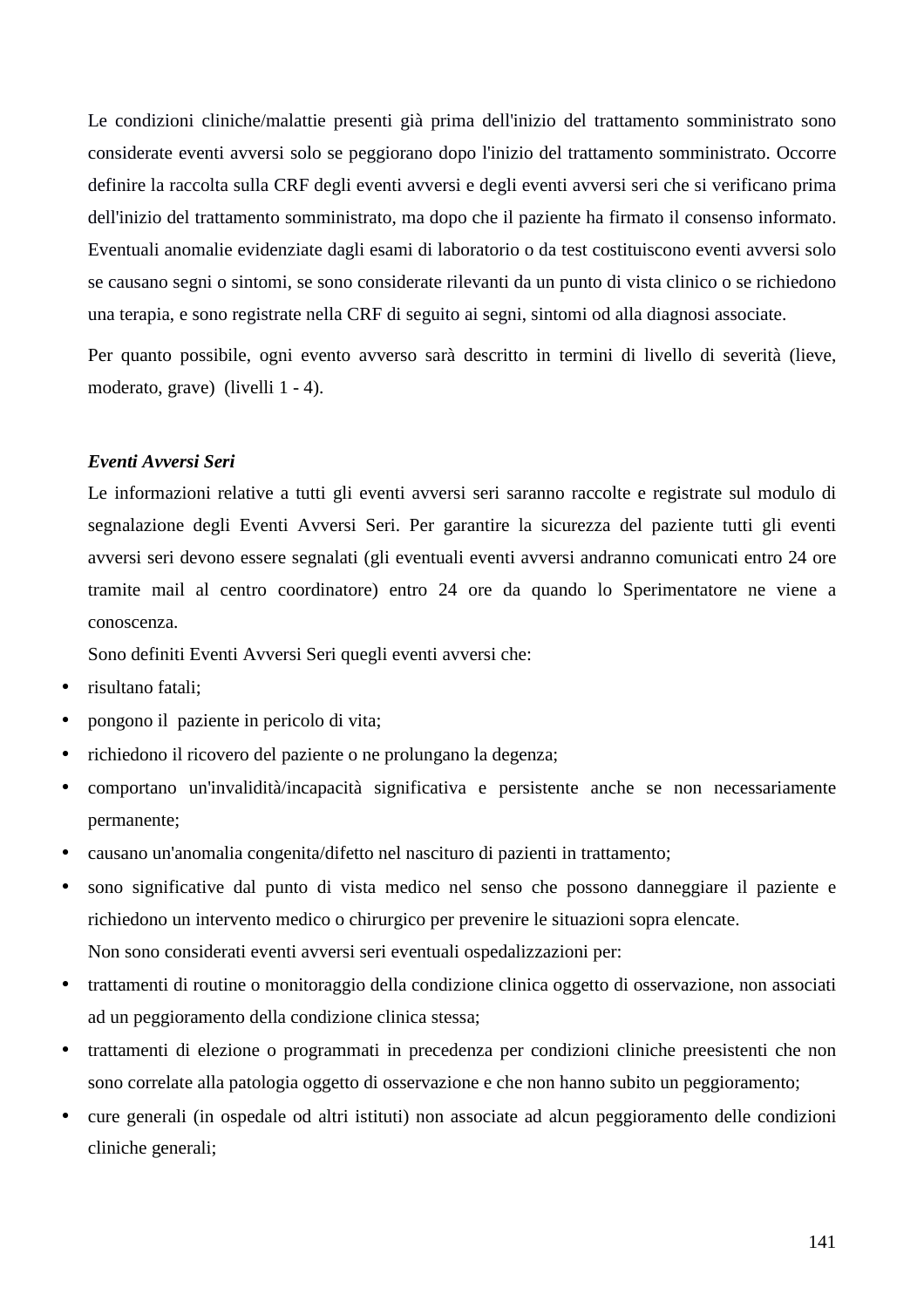• trattamenti di emergenza a livello ambulatoriale per eventi che non soddisfano la definizione di eventi avversi seri e che non comportano l'ingresso in ospedale.

Deve essere riportato anche ogni evento avverso serio che si verifichi dopo che il paziente ha fornito il consenso informato e fino a 24 mesi dopo l'ultima somministrazione del trattamento in studio.

Lo Sperimentatore deve compilare il modulo di segnalazione degli eventi avversi seri, valutare la relazione di causalità con il trattamento in studio ed inviare il modulo completato e firmato via mail o via fax (entro 24 ore al numero di fax 051/6364336 centro coordinatore dello studio).

Qualsiasi episodio ricorrente, complicazione o progressione di un evento già segnalato deve essere comunicato come follow-up di quell'evento.

Le informazioni di follow-up devono essere comunicate con una nuova scheda, specificando che si tratta di follow-up di un evento già segnalato ed indicando la data della avvenuta notifica iniziale.

#### **Persone di riferimento**

I numeri di telefono e fax delle persone di riferimento per la segnalazione degli Eventi Avversi Seri e delle Gravidanze sono riportati nell'Investigator Folder.

## 4. GESTIONE DEI DATI E ANALISI STATISTICA

#### 4.1 Gestione dei dati

Il personale designato dallo Sperimentatore dovrà riportare le informazioni richieste dal protocollo sulle Schede Raccolta Dati (CRF)*.* 

#### 4.2 Metodi statistici

L'analisi statistica sarà effettuata con SYSTAT, versione 11.0 (SPSS, Chicago, IL). Le differenze basali riguardo la demografia e le caratteristiche di trattamento dei pazienti saranno comparate usando rispettivamente il test chi-quadro ( $\chi^2$ ) e il test di Kruskal-Wallis<sup>10</sup> per le covariate categoriali e continue. Le analisi saranno eseguite come da protocollo con il tempo dell'evento calcolato dal giorno della randomizzazione. I tassi di risposta (RR) saranno calcolati dividendo il numero di pazienti che risponderanno ad un determinato tempo e la popolazione totale dello studio (prevalenza).

Il tasso di risposta attuariale del "caso migliore" sarà calcolato utilizzando il metodo di Kaplan-Meier<sup>11</sup> e le differenze confrontate con il test logrank di Mantel-Cox<sup>12</sup>. La prevalenza sarà calcolata usando il numero attuale dei pazienti visti ad una visita prestabilita di follow-up e con il test chiquadro  $(\chi^2)$  usato per confrontare le differenze tra i gruppi di trattamento. Dove appropriato, il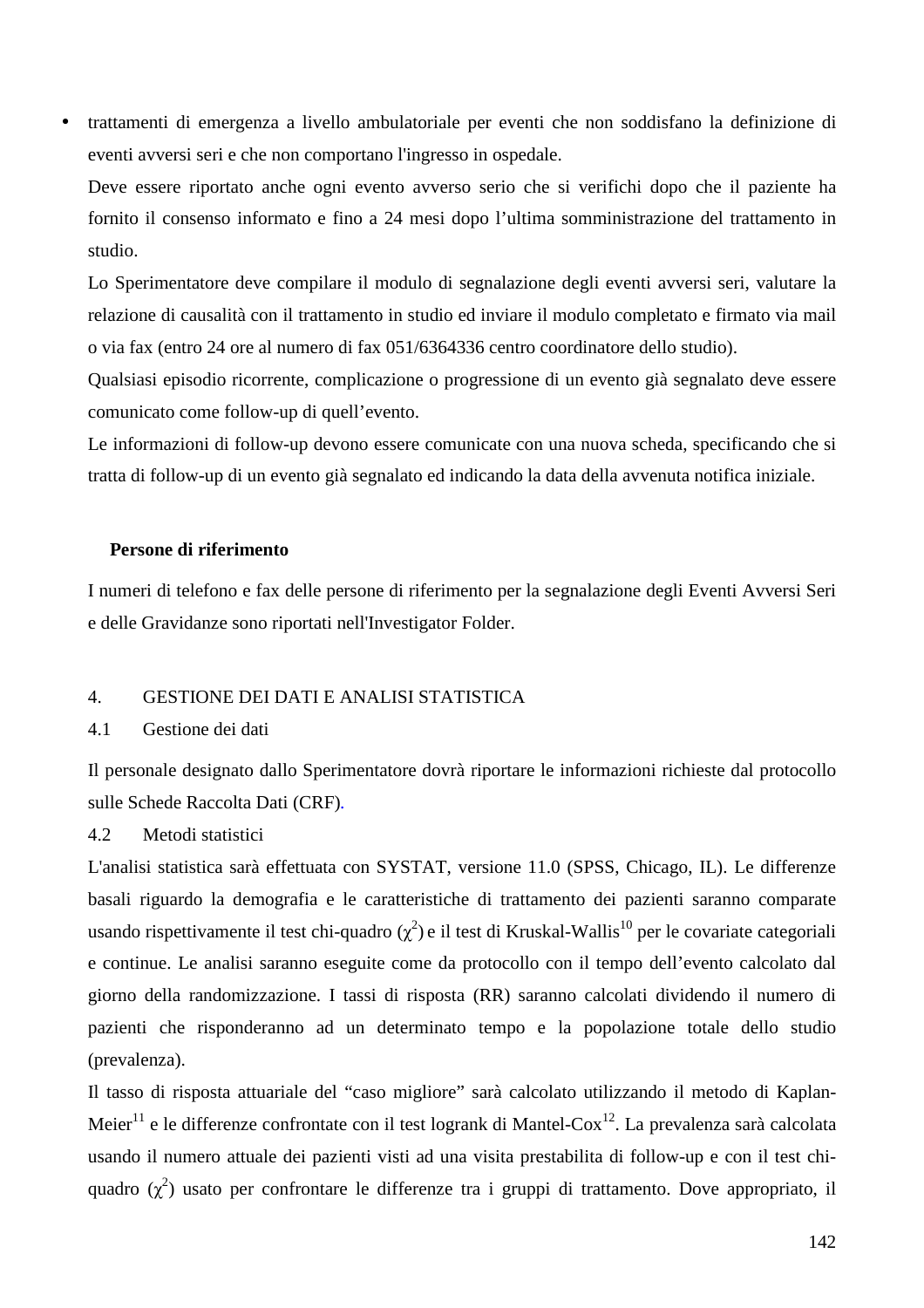livello definito di significatività sarà modificato utilizzando il metodo di correzione di Bonferroni<sup>13</sup> per confronti multipli.

La sopravvivenza libera da progressione dei sintomi (SPFS) sarà definita come la durata dell'intervallo di tempo trascorso in uno stato migliore o stabile. La sopravvivenza globale (OS) e la SPFS saranno calcolate con il metodo Kaplan-Meier $^{11}$ .

L'obiettivo di questo studio è valutare l'efficacia e il tasso di risposta delle due diverse schedule di EBRT palliativa valutate nello studio. I dati raccolti saranno raggruppati e riassunti rispetto alle variabili demografiche, alle caratteristiche basali ed alle valutazioni di efficacia e sicurezza. Le analisi esploratorie saranno effettuate utilizzando statistiche descrittive. I dati saranno presentati sia per la popolazione intent-to-treat (ossia tutti i pazienti che sono stati sottoposti al trattamento in studio) che per la popolazione per-protocol (ossia tutti i pazienti che hanno completato lo studio senza violazioni maggiori del protocollo).

Le valutazioni di sicurezza saranno basate principalmente sulla frequenza degli eventi avversi, includendo tutti gli eventi avversi seri. Gli eventi avversi saranno riassunti presentando per ogni gruppo di trattamento il numero e la percentuale di pazienti che hanno avuto un qualsiasi evento avverso, un evento avverso in uno specifico apparato dell'organismo ed uno specifico evento avverso. Ogni altra informazione raccolta (per esempio la gravità o la relazione con il farmaco di studio) sarà codificata come appropriato.

Saranno inoltre prodotte liste analitiche che riportano informazioni dettagliate relativamente a:

- pazienti che hanno interrotto lo studio e relativi motivi;
- pazienti che hanno interrotto lo studio per eventi avversi;
- pazienti che hanno avuto eventi avversi seri;
- pazienti con valori di esami di laboratorio fuori dai range predefiniti.

I dati di tutti i centri partecipanti a questo studio saranno accorpati in modo che un numero adeguato di pazienti sia disponibile per l'analisi.

## **29.Caratteristiche della casistica, trattamenti e malattie concomitanti**

I dati relativi alle caratteristiche demografiche e basali ed alle osservazioni e misure di efficacia e sicurezza saranno opportunamente riassunti. Le caratteristiche di somministrazione della EBRT palliativa in studio e degli altri trattamenti concomitanti saranno riassunte, analogamente alle principali malattie concomitanti registrate all'ammissione in studio. Saranno inoltre listati i pazienti che hanno interrotto lo studio e descritti analiticamente i relativi motivi.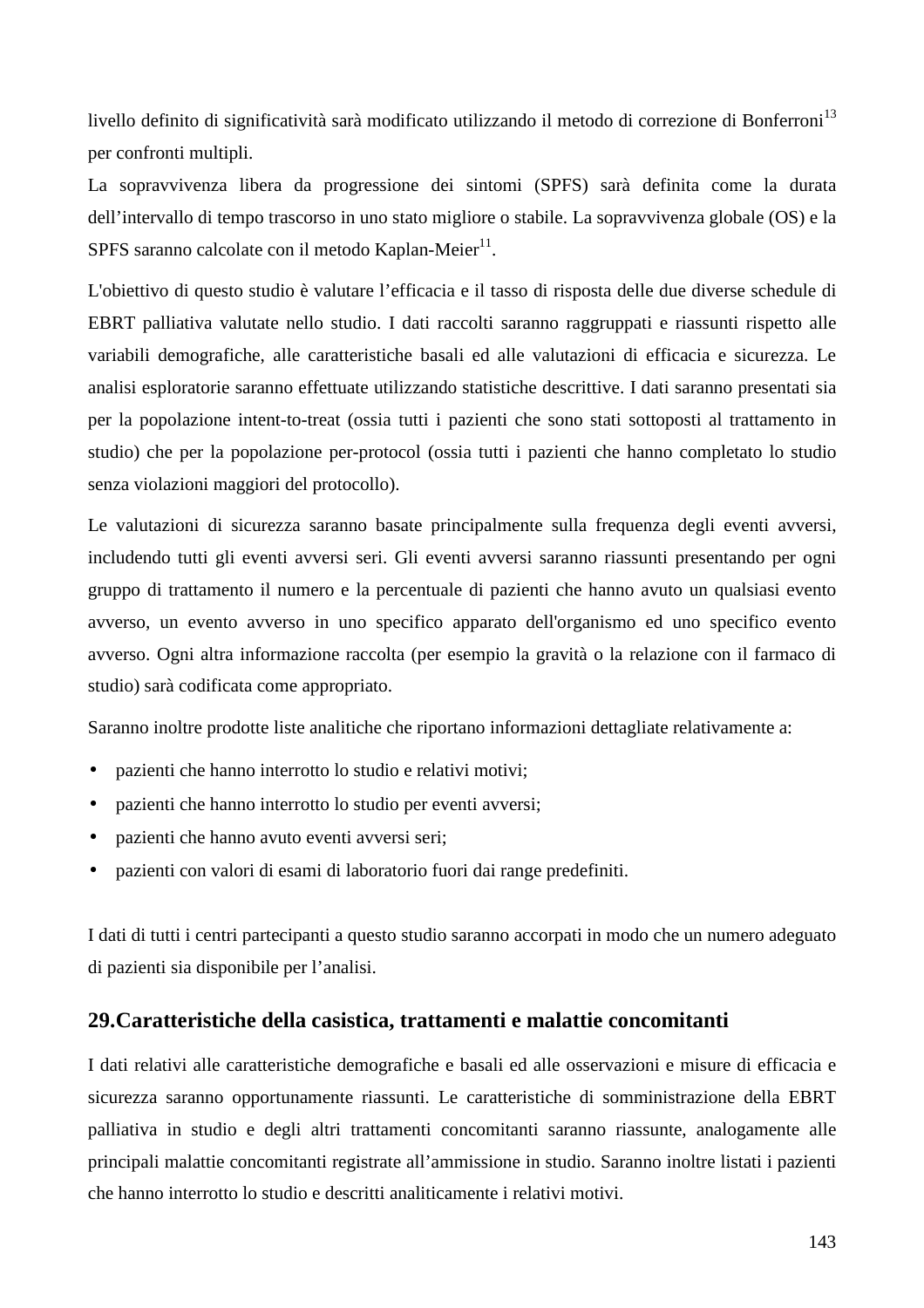# • **Valutazione dei risultati**

Lo scopo di questo studio è quello di confrontare l'efficacia di un regime di radioterapia accelerata ipofrazionata, con un frazionamento biquotidiano in due giorni consecutivi, la risposta al sintomo e la sopravvivenza libera dai sintomi rispetto al "gold standard" nel trattamento palliativo dei tumori avanzati della testa e del collo.

- I pazienti saranno classificati in base a performance status ECOG (allegato I);
- La tossicità acuta e tardiva sarà valutata secondo la scala RTOG-EORTC<sup>14</sup>, (allegato II);
- La qualità di vita sarà valutata in base al questionario EORTC QLQ-C15-PAL (allegato III);
- Una scala categoriale (CS) a 4 punti assenza di dolore, dolore lieve, dolore moderato o dolore severo – e la scala analogica visiva da 10 cm  $(VAS)^{15}$  saranno usate per misurare l'intensità del dolore\* .

Il dolore\* sarà inoltre valutato tramite scale categoriali (CS) a 4 punti in termini di:

- *5.* frequenza assenza di dolore, dolore occasionale, dolore intermittente, dolore costante;
- *6.* assunzione di terapia analgesica il paziente non assume analgesici, assume analgesici nonoppiacei, assume oppiacei minori, assume oppiacei maggiori;
- *7.* frequenza di assunzione della terapia analgesica nessuna assunzione, meno di una volta al giorno, una volta al giorno, due o più volte al giorno.

Per la conversione dei dosaggi degli oppioidi si rimanda all'allegato IV $^{16}$ .

· Per rendere omogenei e confrontabili i dati sulla valutazione del dolore\* saranno calcolati il PAIN SCORE (intensità dolore x frequenza dolore) e il DRUG SCORE (intensità terapia antalgica x frequenza terapia antalgica);

I pazienti saranno valutati al momento della randomizzazione (valutazione basale – CRF Scheda 2), durante il trattamento (CRF Scheda 3) e a 1, 2, 3, 6 e 12 mesi dopo la randomizzazione (CRF Scheda 4);

- Una risposta completa (CR) sarà definita dall'assenza del sintomo sulla CS. Una risposta sintomatologica parziale (PR) sarà definita da un miglioramento di almeno una categoria sulla scala CS (ad esempio da sintomo moderato a sintomo lieve). Nessuna risposta (NR) sarà definita dalla assenza di cambiamenti delle categorie dei sintomi sulla scala CS;
- Per la valutazione del dolore<sup>\*</sup> sulla scala VAS, una RC sarà definita dall'assenza del sintomo dolore. Una risposta parziale sarà definita da una riduzione di almeno 10 mm del punteggio ottenuto sulla scala VAS, mentre nessuna risposta sarà definita da una modifica inferiore ai 10 mm sulla scala VAS;
- · La valutazione del dolore<sup>\*</sup> sarà inoltre ottenuta tramite PAIN SCORE e DRUG SCORE: CR sarà definita come la totale assenza di dolore e terapia antalgica. PR sarà definita come un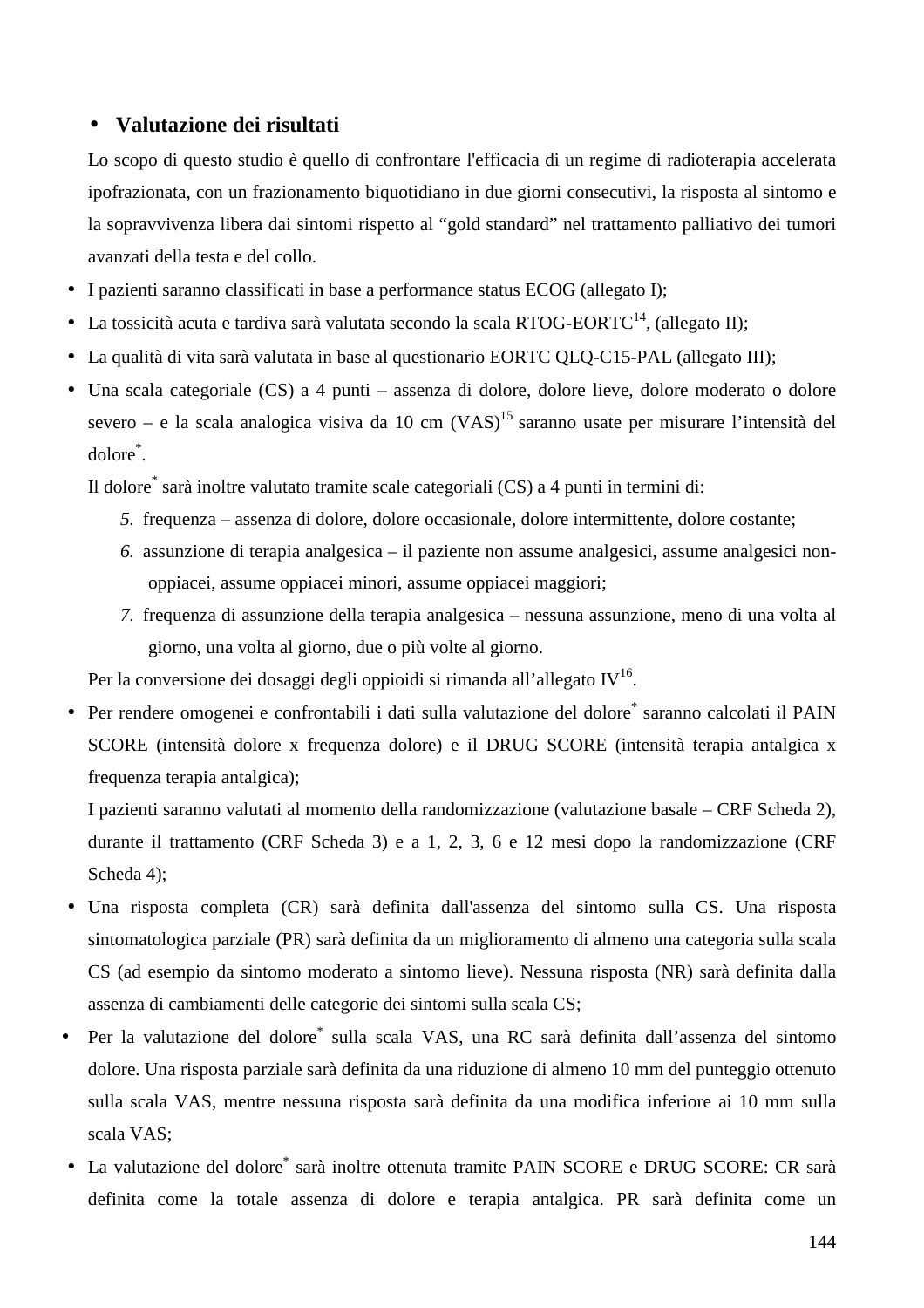miglioramento di almeno uno dei due score. La progressione del dolore (PD) sarà definita come aumento di almeno uno dei due score;

• La valutazione di altri sintomi correlati alla malattia neoplastica (esempio disfagia e disfonia) sarà ottenuta mediante il questionario FACT-H&N versione 4 - modificato (allegato V). \* a livello delle aree radiotrattate.

## **Dimensione del campione**

Proponiamo un trial di non inferiorità, randomizzato e controllato. Lo studio si configurerà come interventistico senza medicinale, multicentrico e spontaneo. La randomizzazione avverrà in aperto con rapporto 1:1.

Sulla base della letteratura ci attendiamo che il 65% dei pazienti trattati con trattamento standard (braccio di controllo) mostrerà una risposta sul sintomo<sup>7,17,18</sup>. La percentuale di risposte ipotizzata per il trattamento sperimentale è pari al 78% (120% del valore atteso con trattamento standard). La soglia di non inferiorità per lo studio è fissata al 52% di risposte sul sintomo (80% del valore atteso con trattamento standard). Sulla base di questi assunti, sarebbe necessario reclutare 74 pazienti per studiare l'effetto ipotizzato con una potenza dell'80% (errore beta = 0.2) ed un errore alfa ad una coda di 0,05. Ipotizzando un *attrition rate* pari al 10% (tasso ipotizzato sulla base dell'esperienza del centro), la popolazione finale da reclutare è fissata a 82 pazienti<sup>19</sup>.

## **1 Nota al paragrafo "Dimensione del campione"**

Il calcolo di potenza è stato eseguito utilizzando la formula (Blackwelder, 1982):

$$
n = f(\alpha, \beta) \times \left[\pi_s \times (100 - \pi_s) + \pi_e \times (100 - \pi_e)\right] / \left(\pi_s - \pi_e - d\right)^2
$$

dove π<sub>s</sub> e π<sub>e</sub> sono la vera percentuale di successi nel trattamento standard ed in quello sperimentale e  $f(α, β) = [Φ<sup>-1</sup>(α) + Φ<sup>-1</sup>(β)]<sup>2</sup>$ 

 $(\Phi^1)$  è la funzione di distribuzione cumulativa di una normale standardizzata).

#### **5. Procedure amministrative**

#### **Norme di Buona Pratica Clinica**

Questo studio sarà condotto in accordo ai principi della Good Clinical Practice [ICH Harmonized Tripartite Guidelines for Good Clinical Practice 1996 Directive 91/507/EEC; D.M. 15.7.1997], alla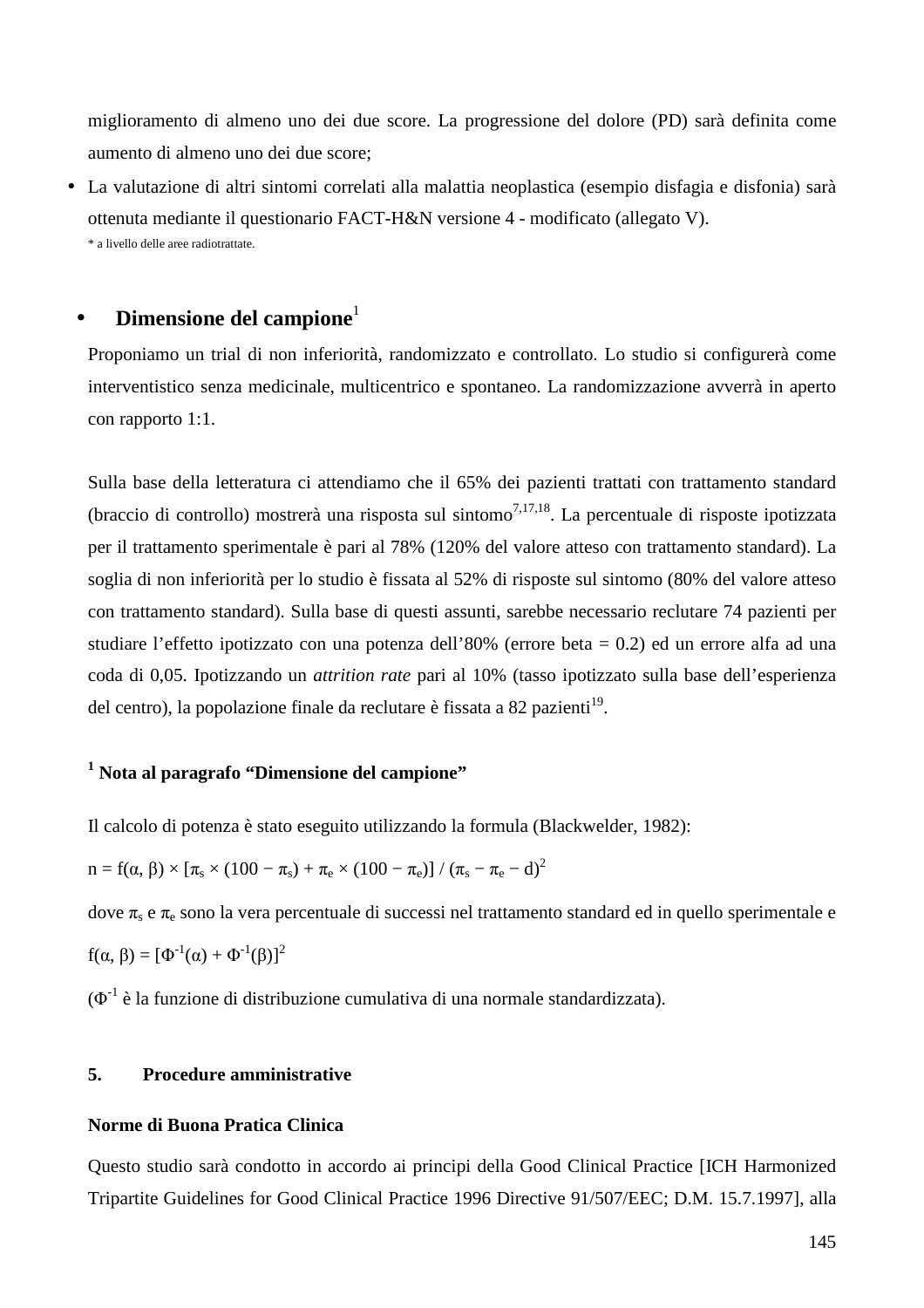dichiarazione di Helsinki ed alle normative nazionali in materia di conduzione delle sperimentazioni cliniche. Lo sperimentatore, firmando il protocollo, acconsente ad aderire alle procedure ed alle istruzioni in esso contenute ed a svolgere lo studio secondo GCP, la Dichiarazione di Helsinki e le normative nazionali che disciplinano le sperimentazioni cliniche.

### **Emendamenti al protocollo o ogni altra modifica alla conduzione dello studio**

Qualunque modifica al protocollo sarà apportata sotto forma di emendamento. Non sono permesse modifiche al protocollo durante il periodo di studio. Ogni modifica imprevista nella conduzione dello studio sarà registrata nel "Clinical Study Report".

#### **Comitato etico e consenso informato**

Il protocollo di studio, ogni emendamento del protocollo, il consenso informato ed ogni altra informazione per i pazienti dovranno essere approvati dal Comitato Etico.

Per quanto concerne gli emendamenti, lo Sperimentatore può subito applicarli previa comunicazione scritta al Comitato Etico, senza aspettare l'approvazione del Comitato Etico, qualora sia in gioco la sicurezza dei pazienti partecipanti allo studio. Inoltre, se lo Sperimentatore ritiene che per ragioni di sicurezza dei pazienti sia necessario apportare immediatamente una modifica al protocollo, deve metterne a conoscenza il Comitato Etico del centro entro 10 giorni lavorativi.

Per partecipare allo studio ogni paziente dovrà fornire il consenso informato scritto (vedi anche paragrafo 3.2 - Popolazione dello studio).

### **Archivio della documentazione**

Lo Sperimentatore è responsabile dell'archiviazione e conservazione dei documenti essenziali dello studio, prima, durante la conduzione e dopo il completamento o l'interruzione dello studio stesso, in accordo a quanto/e per il tempo previsto dalla normativa vigente e dalle GCP.

I dati raccolti sulla CRF saranno in forma rigorosamente anonima ed il soggetto sarà identificato unicamente con un numero e con le iniziali.

Lo Sperimentatore dovrà conservare i dati originali del paziente (ad es. informazioni demografiche e mediche, dati di laboratorio, elettrocardiogrammi etc.) ed una copia del consenso informato scritto firmato. Per alcuni dati può essere stabilito, prima che lo studio inizi, che vengano scritti direttamente sulla CRF, che quindi in questo caso fungerà da dato originale.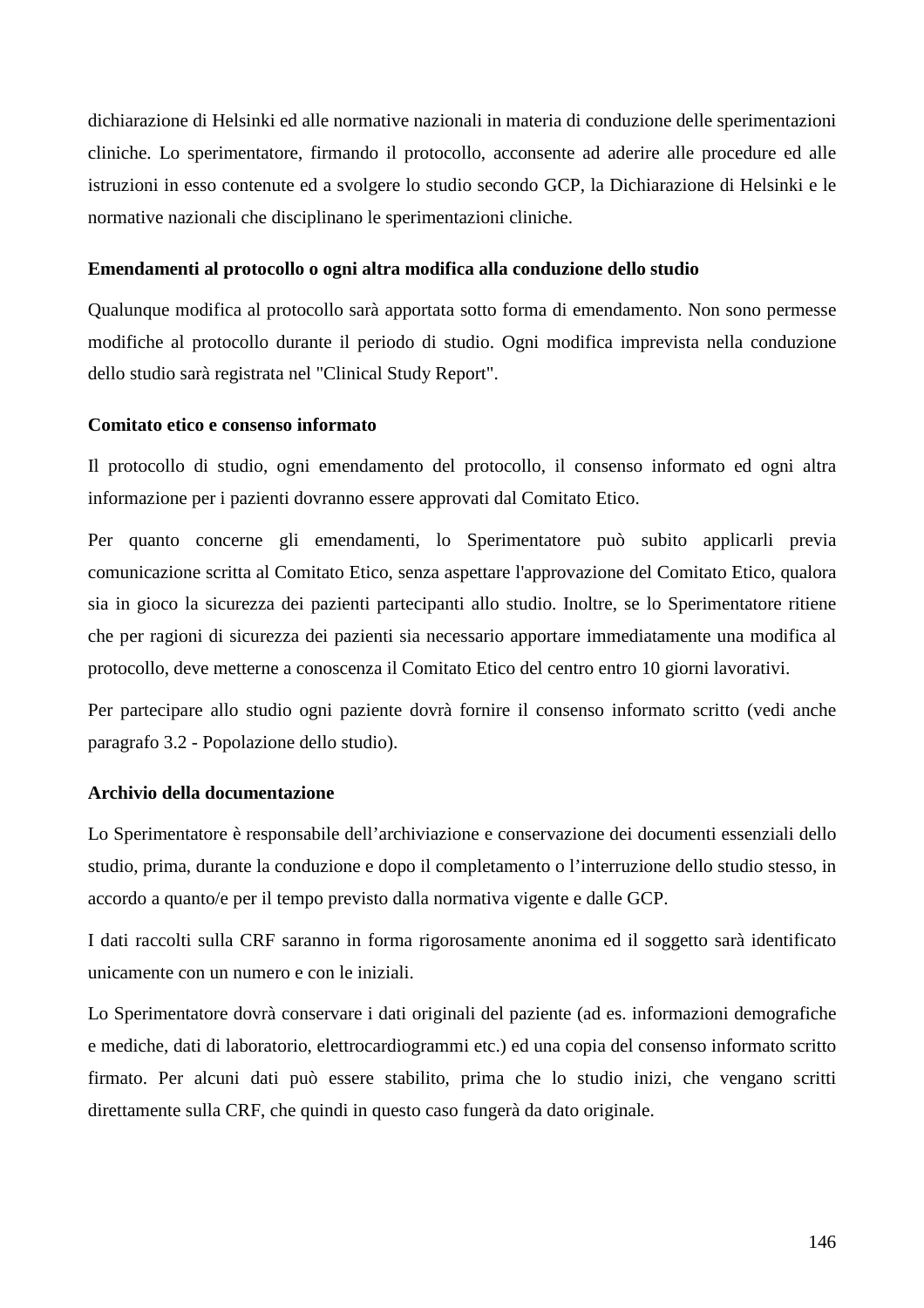### **Ispezioni/Verifiche**

Potranno essere condotte delle verifiche per assicurarsi che lo studio sia condotto in accordo al protocollo ed alle disposizioni normative applicabili (durante il suo svolgimento oppure dopo che lo studio si è completato). Se un'Autorità Regolatoria richiede un'ispezione, lo Sperimentatore dovrà subito informare il Comitato Etico.

### **Pubblicazione dei risultati**

I risultati dello studio verranno resi noti entro 12 mesi dalla conclusione della sperimentazione.

#### **Riservatezza e Confidenzialità**

I documenti dello studio dovranno essere conservati in luogo sicuro per assicurare il mantenimento della confidenzialità e riservatezza e non potranno essere divulgati ad altri senza autorizzazione scritta da parte del Promotore tranne che nella misura necessaria per ottenere il consenso del paziente alla partecipazione allo studio.

#### **Interruzione dello studio**

Il Promotore si riserva la facoltà di interrompere lo studio nel rispetto del benessere dei pazienti.

### **Persone di riferimento**

I numeri di telefono e fax delle persone di riferimento per la conduzione dello studio sono riportati nell'Investigator Folder fornito al centro.

### **BIBLIOGRAFIA**

1. Lutz S, Chow E, Hoskin P.Radiation oncology in palliative care. 1st edition, Wiley-Blackwell2013 p.127;

2.Finnegan TS, Bhatt NH, Shaughnessy JN, Perez C, Redman R, Silverman C, Bumpous J, Potts K, Dunlap NE. Cyclical hypofractionated radiotherapy technique for palliative treatment of locallyadvanced head and neckcancer: institutionalexperience and review of palliative regimens.J Community SupportOncol 2016;14:29-36;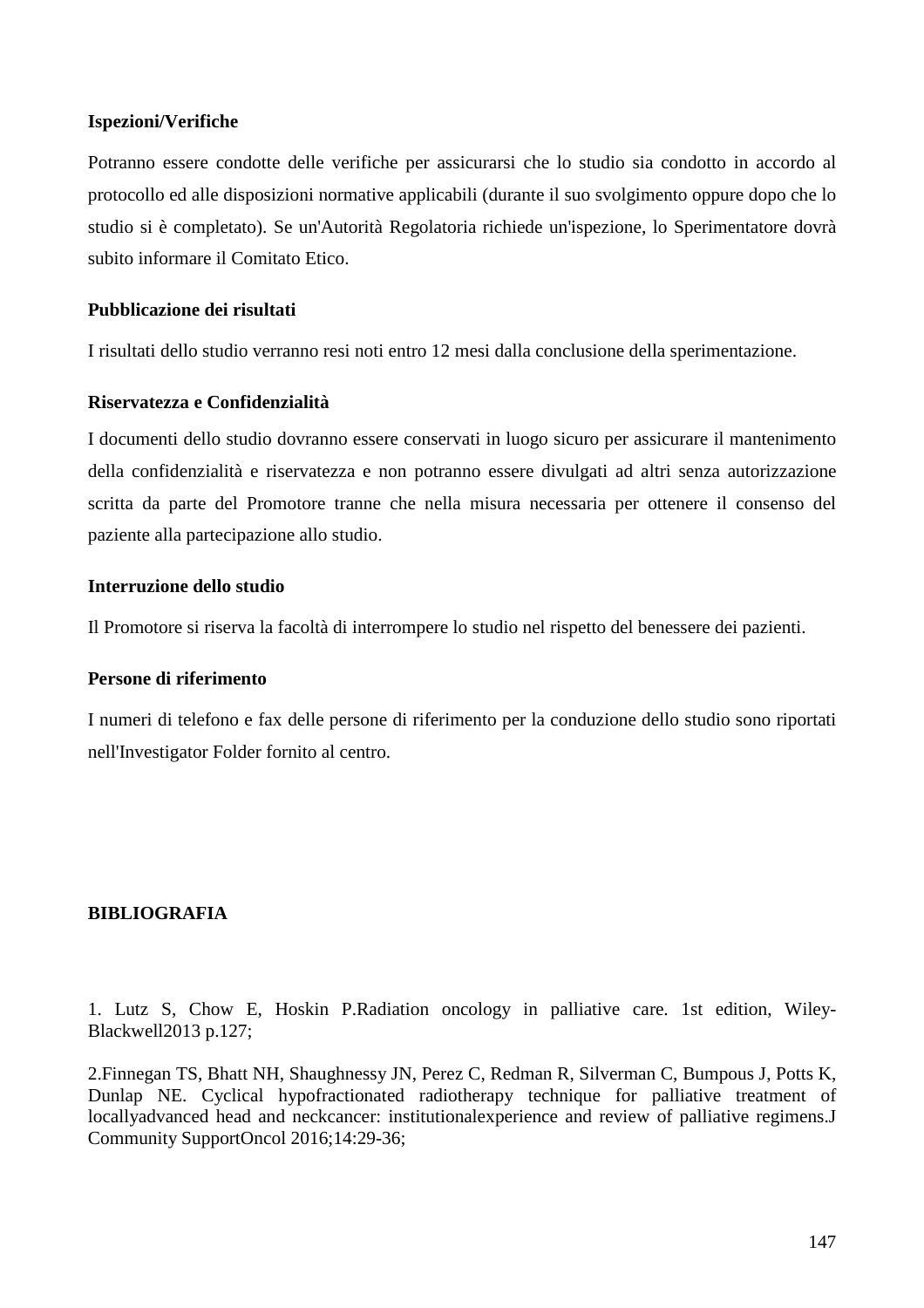3.Corry J, Peters LJ, Costa ID, Milner AD, Fawns H, Rischin D, Porceddu S. The 'QUAD SHOT'--a phase II study of palliative radiotherapy for incurable head and neckcancer.RadiotherOncol2005;77:137-42;

4.Caravatta L, Padula GDA, Macchia G, Ferrandina G, Bonomo P, Deodato F, Massaccesi M, Mignogna S, Tambaro R, Rossi M, Flocco M, Scapati A, Scambia G, Pacelli F, Valentini V, Cellini N, Morganti AG. SHort course Accelerated RadiatiON therapy (SHARON) in palliative treatment of advanced pelvic malignancies: a phase I study. Int J RadiatOncolBiolPhys 2012;83:e627-631;

5. Ghoshal S, Chakraborty S, Moudgil N, Kaur M, Patel F D. QuadShot: A Short butEffective Schedule for Palliative Radiation for Head and Neck Carcinoma. Indian J Palliat Care 2009; 15:137–140;

6.Monnier L, Touboul E, Durdux C, Lang P, St Guily JL, Huguet F.Hypofractionated palliative radiotherapy for advanced head and neckcancer: the IHF2SO regimen. Head Neck 2013:35:1683-8:

7.Chen AM, Vaughan A, Narayan S, Vijayakumar S. Palliative radiationtherapy for head and neckcancer: toward an optimalfractionationscheme. Head Neck 2008;30:1586-91;

8.Caravatta L, Macchia G, Deodato F, Digesù C, Picardi V, Montoro C., Mignogna S, Travaglini C, Rossi M, Volpacchio G, Vaccarella MP, Buwenge M, Valentini V, Cellini N, Morganti AG. Radioterapia palliativa short course: risultati preliminari degli studi Sharon (ShortcourseAcceleratedRadiatiONtherapy). Tumori, vol 8, N° 1 2009. Atti Congresso AIRO 2009, Bologna;

9.Joiner MC, Bentzen SM. Time-dose relationships: the linear-quadratic approach. In Basic Clinical Radiobiology. Steel GG Ed, 3rd edition, Arnold Publ., London, 2002, p 120;

10. Kruskal W, Wallis WA. "Use of ranks in one-criterionvarianceanalysis". Journal of the American Statistical Association 1952;47: 583–621;

11. Kaplan EL, Meier P. Nonparametric estimati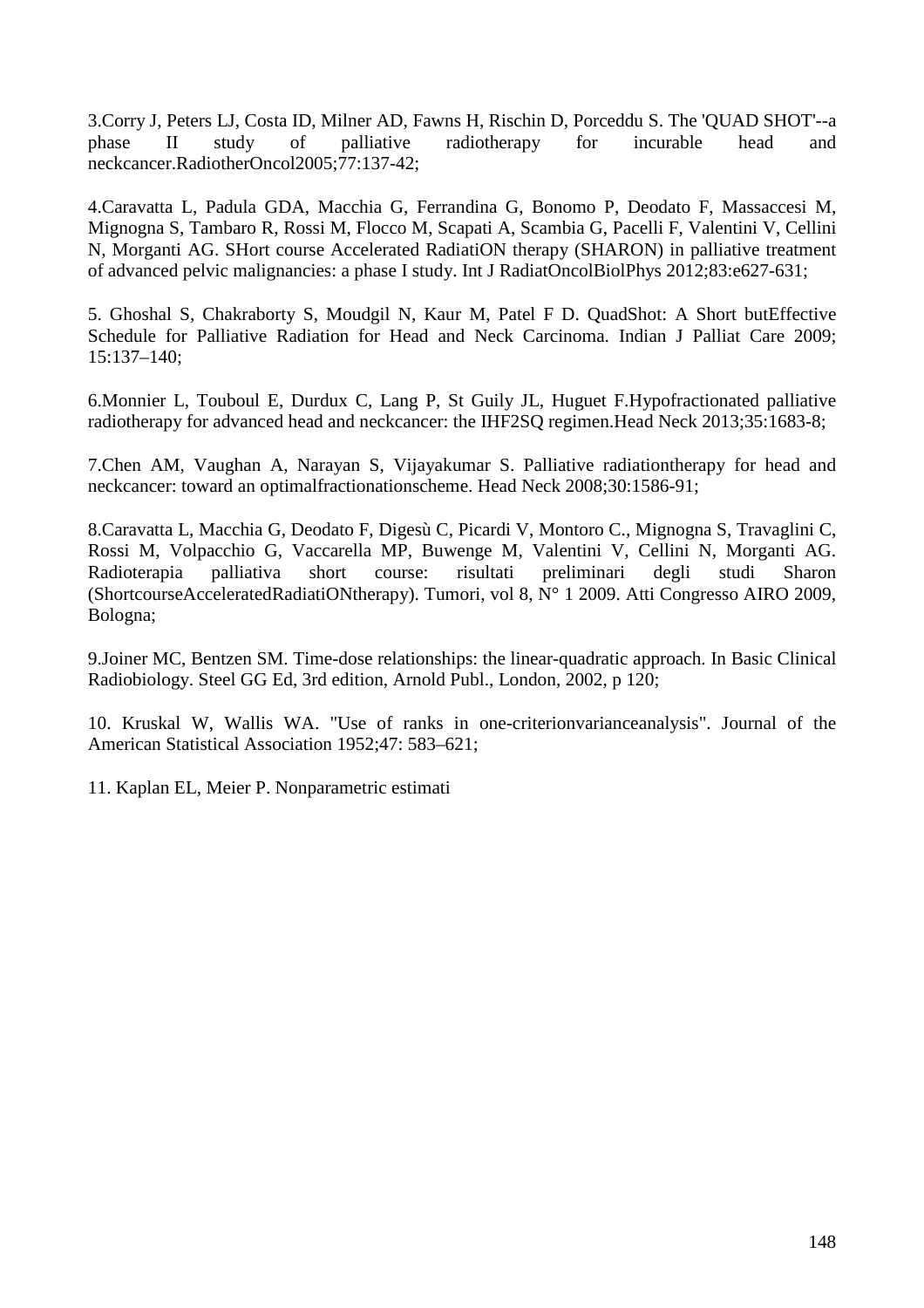**SHARON-BRAIN: Short course accelerated radiation therapy in palliative treatment of brain metastases: a randomized study** 

**SHARON-ENCEFALO: Radioterapia ipofrazionata accelerata nel trattamento palliativo delle metastasi encefaliche: studio randomizzato**

# STUDIO INTERVENTISTICO SENZA MEDICINALE, RANDOMIZZATO 1:1 IN APERTO, MULTICENTRICO, DI PAZIENTI AFFETTI DA LESIONI METASTATICHE DELL'ENCEFALO: TRATTAMENTO RADIANTE IPOFRAZIONATO ACCELERATO

**Codice del protocollo: RT-15-02**

### **1. INTRODUZIONE**

Le metastasi encefaliche rappresentano un problema clinico di difficile gestione. La QoL di questi pazienti è peggiorata da sintomi come stanchezza, cefalea, deficit cognitivi e motori, perdita della memoria, cambio di personalità, disturbi dell'equilibrio, vertigini, convulsioni, afasia/disfasia, disturbi visivi e/o uditivi, nausea e vomito<sup>1</sup>. La radioterapia palliativa rappresenta in questi casi un'importante ed efficace opzione terapeutica $2,3$ .

In effetti, la EBRT palliativa è un trattamento efficace per migliorare i sintomi e di conseguenza migliorare la QoL di questi pazienti con cancro metastatico. Idealmente questo trattamento dovrebbe essere il più breve possibile per ridurre il disagio di questi malati. Infatti, la loro condizione clinica è spesso molto scadente.

Ad esempio, una durata del trattamento di due giorni, invece dei tradizionali trattamenti di due settimane (ad esempio 30 Gy in 10 frazioni), potrebbe ridurre problemi economici e logistici sia per i pazienti che per il sistema sanitario. Trattamenti molto brevi potrebbero anche promuovere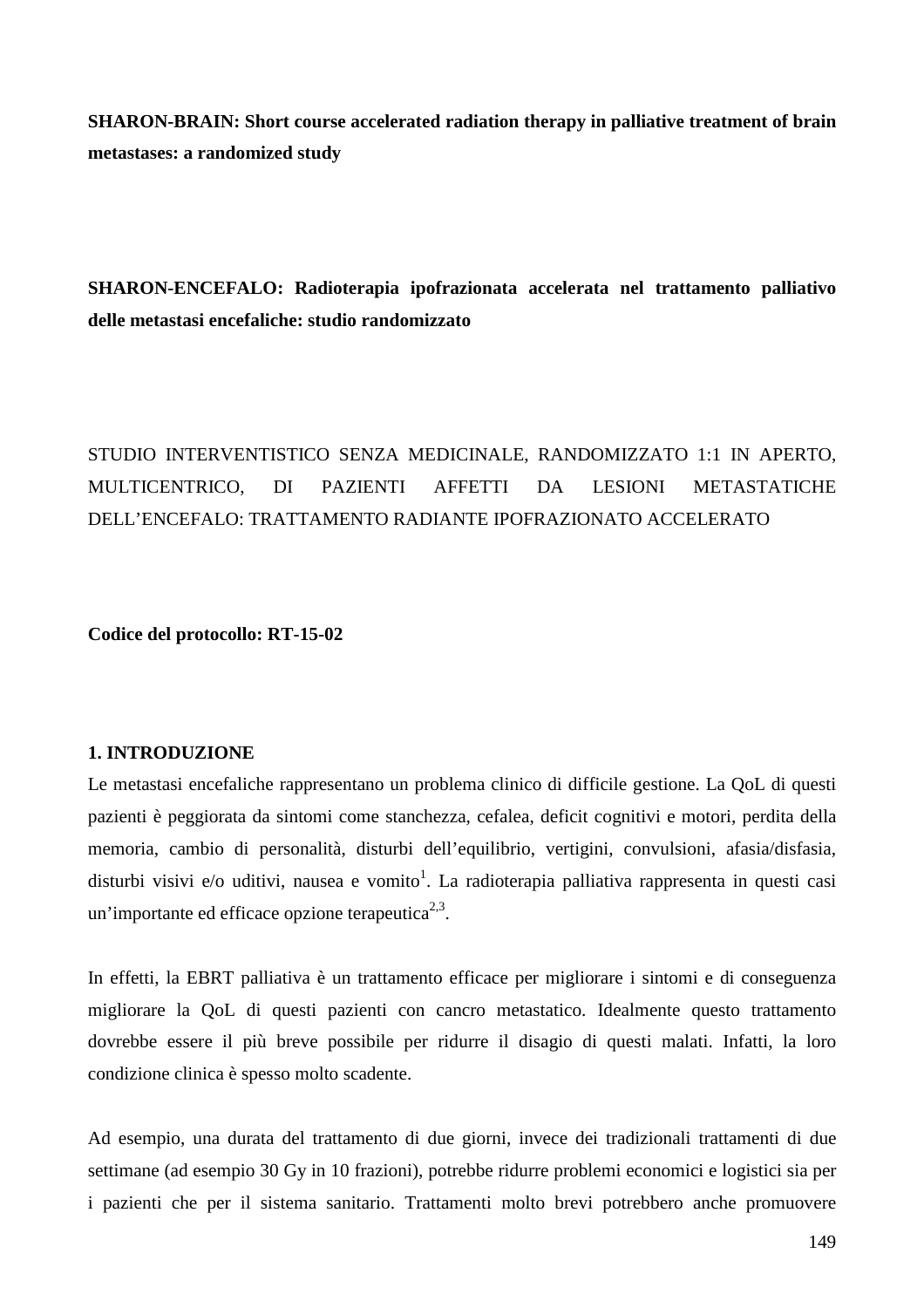l'integrazione con la chemioterapia evitando l'interruzione del trattamento sistemico. Infine per i pazienti già ricoverati in Hospice o in lista d'attesa, questa tipologia di trattamento breve eviterebbe sia una lunga interruzione di questo tipo di assistenza, sia il ritardo dell'ammissione del paziente in Hospice.

Per erogare una dose clinicamente efficace in un breve periodo di tempo è necessario utilizzare regimi ipofrazionati. Tuttavia l'uso dell'ipofrazionamento potrebbe favorire l'insorgenza di effetti collaterali tardivi. Si deve riconoscere però, che il rischio della comparsa di effetti collaterali tardivi in pazienti trattati con finalità palliativa è limitato dalla relativamente breve aspettativa di vita. Questo rischio deve comunque essere considerato data la presenza di una pur limitata percentuale di pazienti lungo-sopravviventi. L'uso di un frazionamento biquotidiano riduce questo rischio. Infatti, un trattamento della durata di due giorni, con un frazionamento biquotidiano, è già stato utilizzato nel trattamento di neoplasie avanzate della pelvi e del testa-collo<sup>2-7</sup>.

Tuttavia, la somministrazione di dosi relativamente elevate in breve tempo rappresenta anche un trattamento accelerato. Il rischio principale della radioterapia accelerata è un aumento della tossicità acuta potenzialmente in grado di peggiorare la QoL dei pazienti e quindi di annullare l'obiettivo principale della radioterapia palliativa. Pertanto, per ottimizzare questo tipo di trattamento, è necessario valutare la dose massima somministrabile senza causare grave tossicità acuta.

Per queste ragioni è stato precedentemente pianificato uno studio per definire la dose massima tollerata (MDT) di un trattamento ipofrazionato accelerato per le metastasi dell'encefalo. La tollerabilità di questo trattamento è stata dimostrata per una dose massima di 18 Gy. Inoltre, i risultati di quest'esperienza dimostrano una buona efficacia di questo regime nel controllo dei sintomi<sup>8</sup>.

La EBRT erogata in 10 frazioni (30 Gy/10 fr) è considerata uno standard di trattamento per le metastasi sintomatiche dell'encefalo. La possibilità di ridurre la durata del trattamento da 2 settimane a 2 giorni, senza diminuire l'efficacia del trattamento, non è mai stata indagata in trials prospettici. Per questo motivo è stato disegnato uno studio volto a confrontare questo schema di trattamento abbreviato con uno schema di radioterapia palliativa più tradizionale.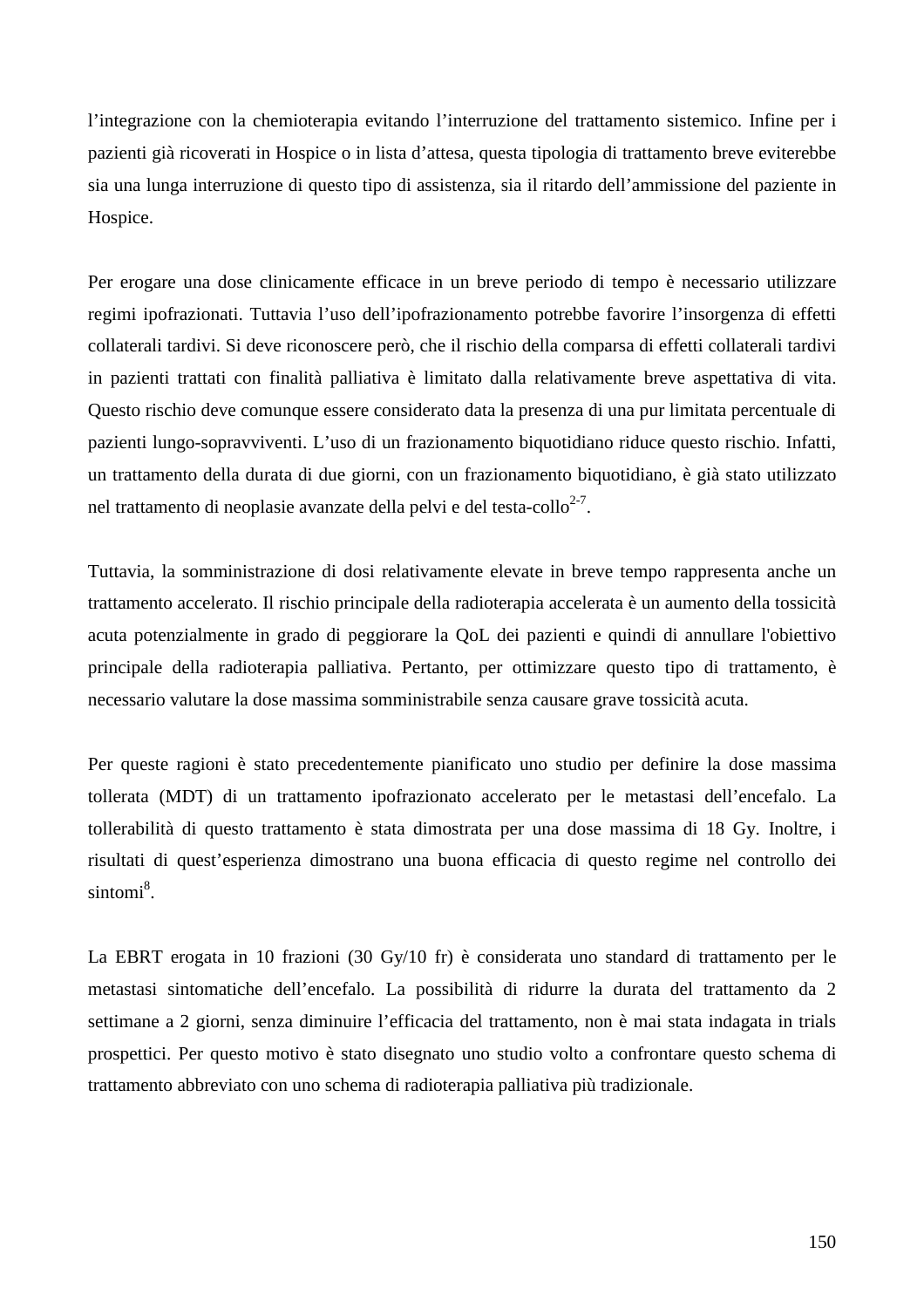## **3. OBIETTIVI DELLO STUDIO**

Obiettivo primario dello studio:

confrontare l'efficacia in termini di risposta sul sintomo prodotta da un trattamento basato sull'erogazione di 4 frazioni in due giorni consecutivi rispetto al "gold standard".

Obiettivi secondari dello studio:

- valutare la tossicità acuta e tardiva causata dal trattamento;
- valutare la sopravvivenza libera dai sintomi.

## **3. PIANO DELLO STUDIO**

3.1 Disegno dello studio

Lo studio è un trial di non inferiorità, randomizzato e controllato. Lo studio si configurerà come interventistico senza medicinale, multicentrico e spontaneo. La randomizzazione avverrà in aperto con randomizzazione 1:1. Lo studio prevede l'arruolamento di un totale di 108 pazienti suddivisi in due gruppi di 54 pazienti per ognuno dei due bracci di studio [braccio A: 18 Gy in 2 giorni; braccio B (gold standard): 30 Gy in 2 settimane].

### *Procedura di randomizzazione*

Previo ottenimento del consenso informato saranno arruolati tutti i pazienti con diagnosi di metastasi encefalica/encefaliche, non suscettibile/i di trattamento radicale.

Per ogni paziente saranno considerate le seguenti variabili:

- sesso, età, performance status, istologia, sede e stadio del tumore (nel caso di metastasi plurime anche numero di lesioni);
- eventuali trattamenti precedenti (chemioterapia, chirurgia, etc.);
- sintomi pre-trattamento.

La randomizzazione avverrà presso il Centro Coordinatore. I dati utili alla randomizzazione verranno inviati dai Centri Partecipanti al Centro Coordinatore via posta elettronica. I pazienti saranno randomizzati dopo la verifica dei criteri di inclusione. La randomizzazione avverrà secondo una lista random generata dal computer.

### 3.2 Popolazione dello studio

Saranno presi in considerazione tutti i pazienti ambulatoriali, con malattia metastatica (unica o plurime metastasi) dell'encefalo non suscettibile di intervento con finalità radicale. La qualità della vita di questi pazienti può essere pesantemente peggiorata da sintomi come stanchezza, cefalea,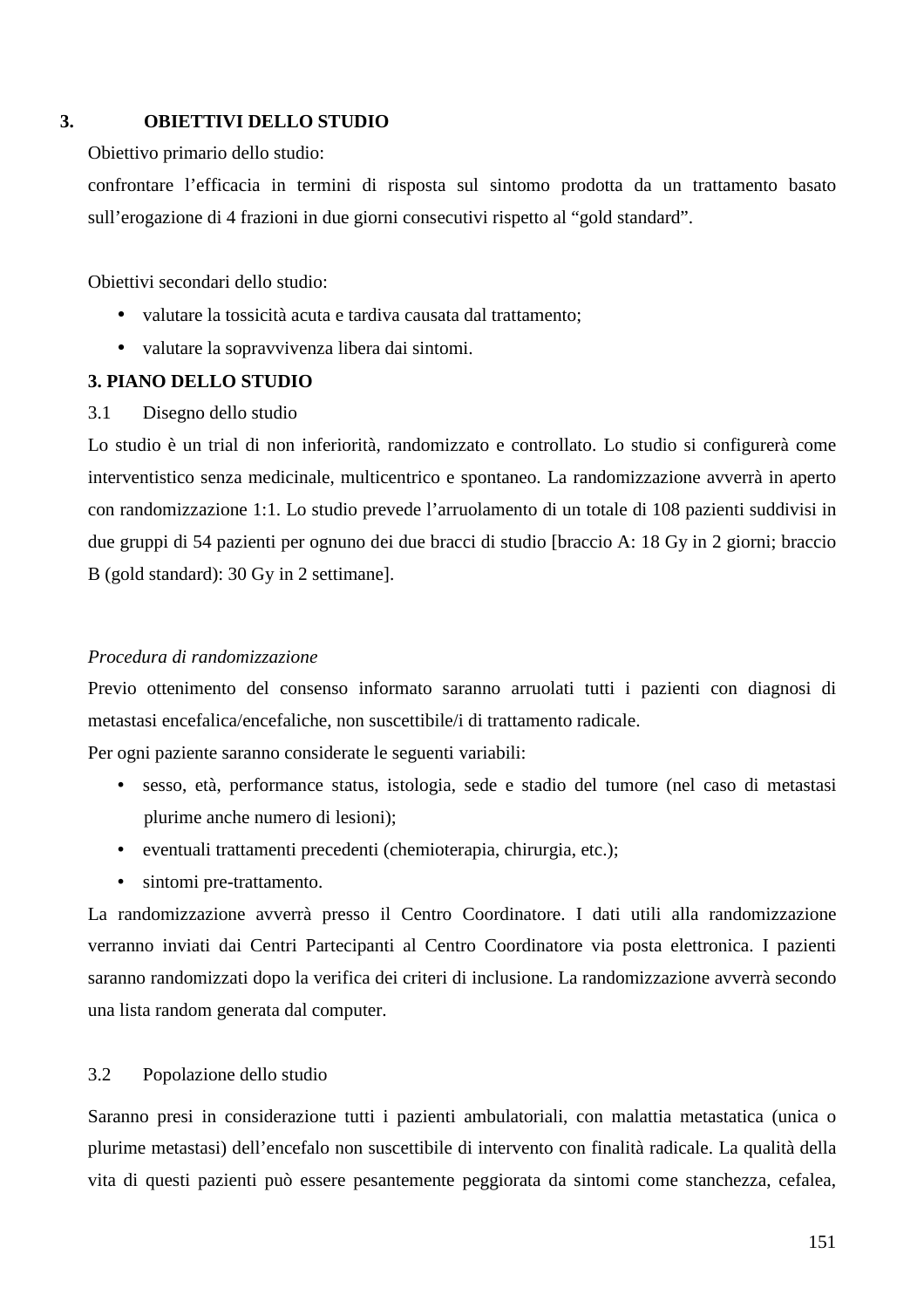deficit cognitivi e motori, perdita della memoria, cambio di personalità, disturbi dell'equilibrio, vertigini, convulsioni, afasia/disfasia, disturbi visivi e/o uditivi, nausea e vomito. Riuscire a controllare i sintomi nel più breve tempo possibile e con il minor disagio per il paziente, costituisce l'end point principale di questo studio.

## *Criteri di inclusione*

- pazienti con diagnosi di metastasi unica o plurime dell'encefalo (metastasi encefaliche da neoplasia polmonare, neoplasia della mammella, melanoma o altro);
- paziente non più suscettibile di intervento terapeutico con finalità radicale per malattia metastatica, malattia in stadio avanzato e/o scadute condizioni cliniche generali;
- pazienti di età  $\geq 18$  anni;
- $\bullet$  ECOG 0-3:
- paziente sintomatico nella sede del trattamento (sintomi correlati alla malattia neoplastica);
- nessuna modifica delle terapie sintomatiche di supporto (es. terapia antiepilettica o antiedemigena) nell'ultima settimana;
- ottenimento del consenso informato.

## *Criteri di esclusione*

- gravidanza o allattamento;
- non disponibile per il follow-up;
- presenza di patologie internistiche che controindichino il trattamento radioterapico esterno (patologie del sistema connettivo);
- comorbidità che nell'opinione del medico referente possano costituire un rischio per la partecipazione allo studio;
- precedente radioterapia nella stessa sede.

## **Assegnazione al trattamento sperimentale:**

I pazienti saranno randomizzati ad uno dei due bracci (sperimentale o di controllo) con uguale probabilità (rapporto 1:1).

Si tratta quindi di uno studio di non inferiorità la cui ipotesi è la non inferiorità in termini di risposta dei sintomi del trattamento sperimentale rispetto al trattamento standard. La randomizzazione avverrà presso il Centro Coordinatore. I dati utili alla randomizzazione verranno inviati dai Centri Partecipanti al Centro Coordinatore via posta elettronica. I pazienti saranno randomizzati dopo la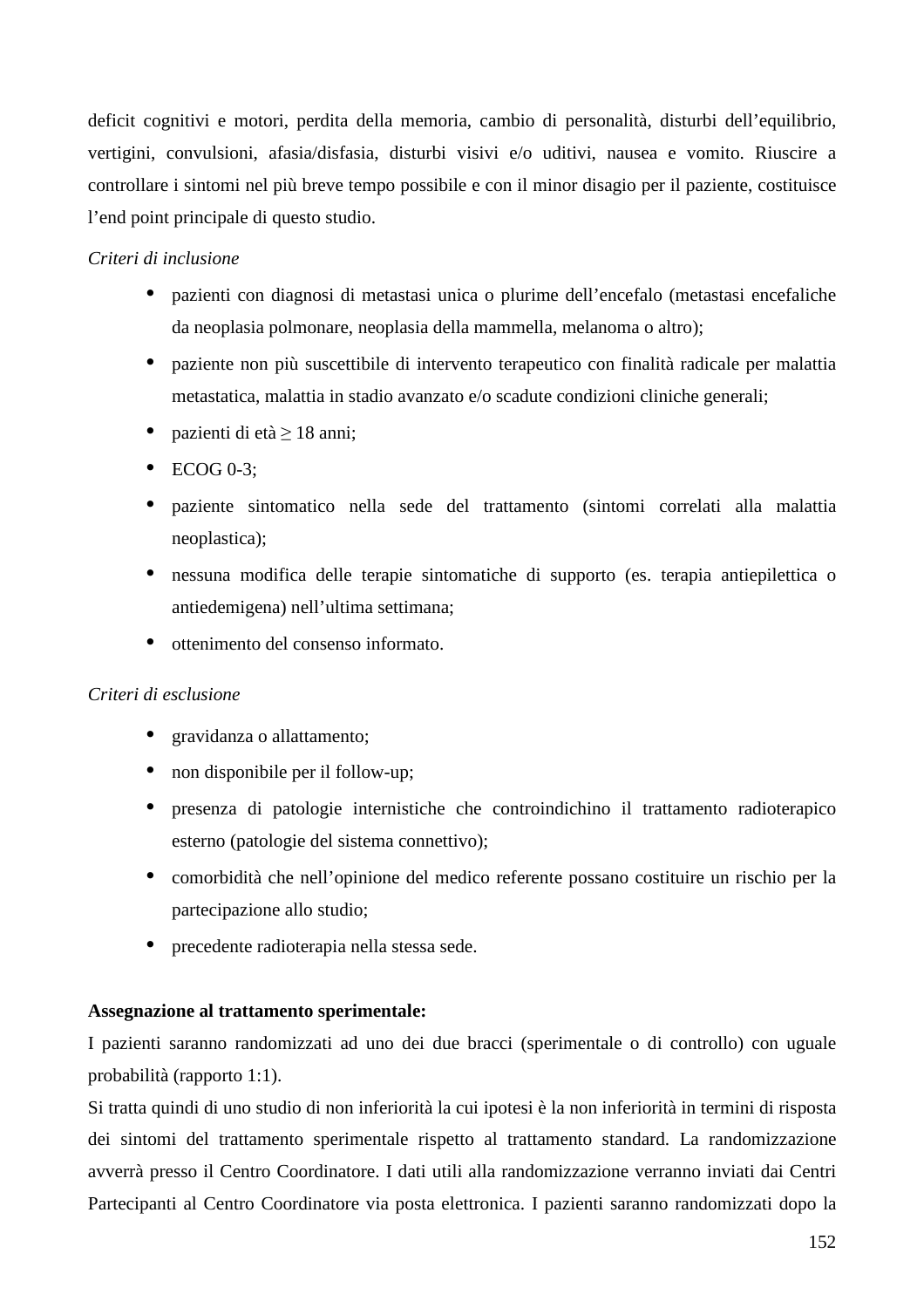verifica dei criteri di inclusione. La randomizzazione avverrà secondo una lista random generata dal computer.

## **Terapie concomitanti**

Non sono presenti restrizioni all'utilizzo di farmaci concomitanti al trattamento radiante.

Tuttavia non è previsto l'uso di chemioterapia concomitante.

## **Interruzione del trattamento**

Ogni paziente ha piena facoltà di interrompere la sua partecipazione allo studio in qualsiasi momento; inoltre, qualora si ritenga che sia di beneficio alla sua salute, la partecipazione del paziente allo studio potrà essere interrotta.

## **3.3 Aderenza al trattamento**

Schema delle visite e delle valutazioni:

## **Visita di selezione (V-0)**

Prima di iniziare ogni procedura specifica dello studio, il ricercatore dovrà ottenere dal paziente il consenso informato firmato. Le valutazioni di selezione comprendono :

- età, sesso, performance status;

- sede, istologia, numero di lesioni in caso di metastasi multiple;
- precedente chemioterapia e/o chirurgia;
- sintomi causati dalla/e metastasi dell'encefalo.

## **Visite di successive (V-1, V-2, V-3)**

Successivamente le visite in corso di trattamento si svolgeranno secondo la seguente modalità:

Gruppo A (trattamento sperimentale):

- V-1 il primo giorno di trattamento;
- V-2 il secondo giorno di trattamento.

Gruppo B (trattamento gold standard):

- V-1 il primo giorno di trattamento;
- V-2 visita a metà trattamento;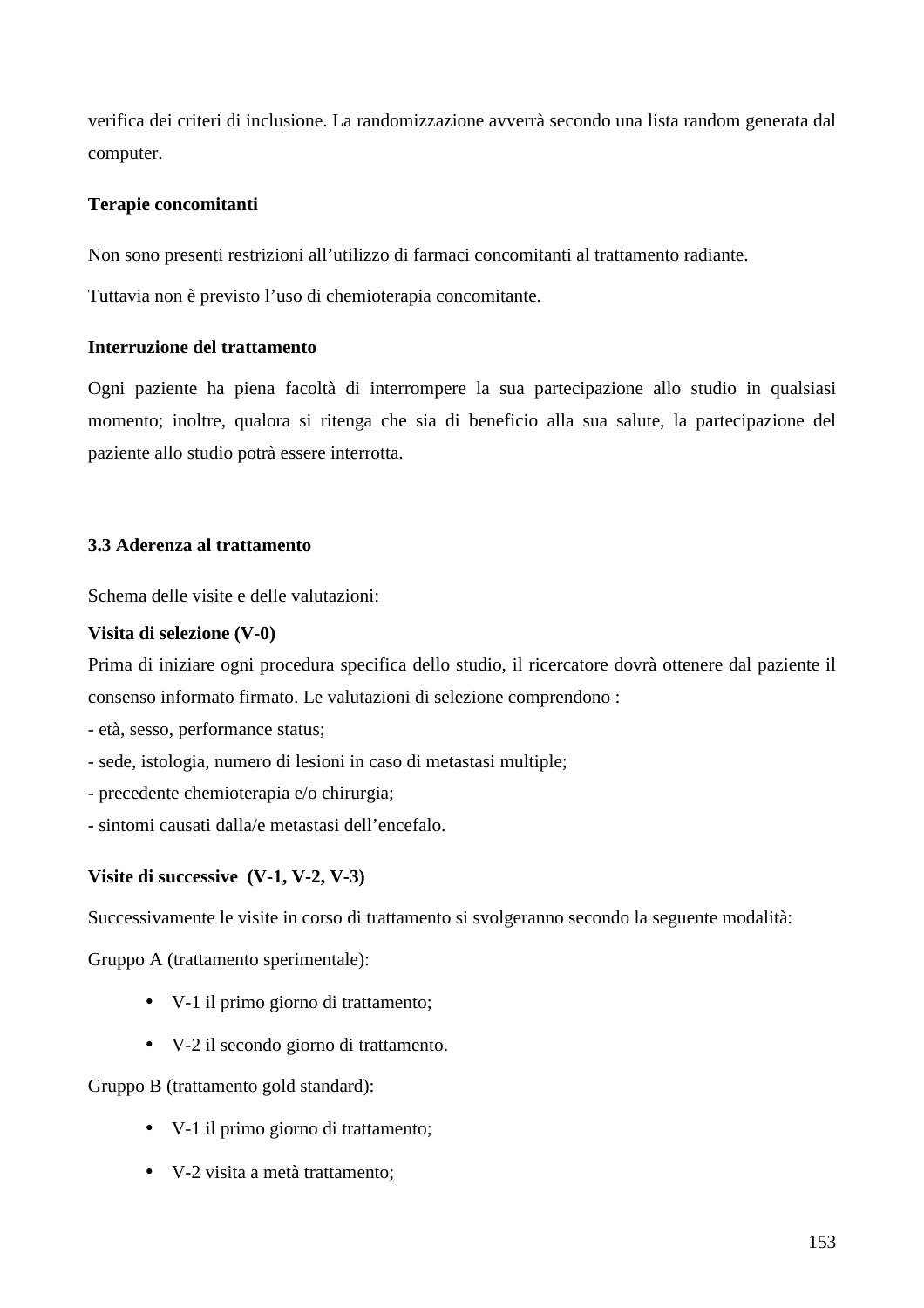• V-3 visita di fine trattamento.

Per entrambi i gruppi seguiranno visite di follow-up come da CRF mediante visita, contatto telefonico o mail.

#### 3.4 INTERVENTO TERAPEUTICO

#### 3.4.1 Intervento sperimentale

I pazienti saranno trattati con EBRT 3D conformazionale con tecnica a campi multipli che sarà somministrata con acceleratore lineare con fasci di fotoni di energia ≥ 6 MV. Sarà utilizzato per la pianificazione un apparecchio TC-simulatore. I pazienti riceveranno 18 Gy (4,5 Gy per frazione) con sedute biquotidiane per due giorni consecutivi con un intervallo tra le due frazioni giornaliere di almeno 6-8 ore. Le considerazioni sulle complicanze tardive attese sono state eseguite in base al modello lineare-quadratico (rapporto α/β: 3); l'equivalente di 18 Gy in 4,5 Gy a frazione (EQD<sub>2</sub>) rispetto al frazionamento convenzionale (2 Gy/frazione) è di 27,8 Gy<sup>9</sup>. Il CTV sarà definito come GTV (whole brain irradiation – irradiazione dell'encefalo in toto). Il PTV sarà definito come il CTV + 0,5 cm di margine in tutte le direzioni. Il riferimento della dose sarà eseguito secondo il report ICRU 50.

#### **3.4.2 Intervento standard**

I pazienti saranno trattati con EBRT 3D conformazionale con tecnica a campi multipli che sarà somministrata con acceleratore lineare con fasci di fotoni di energia ≥ 6 MV. Sarà utilizzato per la pianificazione un apparecchio TC-simulatore. I pazienti riceveranno 30 Gy (3 Gy per frazione, 1 frazione/die) per cinque giorni consecutivi in due settimane. Le considerazioni sulle complicanze tardive attese sono state eseguite basandosi sul modello lineare-quadratico (rapporto α/β: 3)<sup>9</sup>. In base a questa valutazione la dose di 30 Gy in 10 frazioni corrisponde ad una dose di 36,5 Gy per gli effetti tardivi. Il CTV sarà definito come GTV (whole brain irradiation – irradiazione dell'encefalo in toto). Il PTV sarà definito come il CTV + 0,5 cm di margine in tutte le direzioni. Il riferimento della dose sarà eseguito secondo il report ICRU 50.

### 3.5 Valutazione dei risultati

L'obiettivo primario dello studio è di confrontare l'efficacia in termini di risposta sul sintomo prodotta da un trattamento basato sull'erogazione di 4 frazioni in due giorni consecutivi rispetto al "gold standard". Gli obiettivi secondari dello studio sono: valutare la tossicità acuta e tardiva correlata al trattamento, la sopravvivenza libera dai sintomi e l'evoluzione del sintomo nel tempo.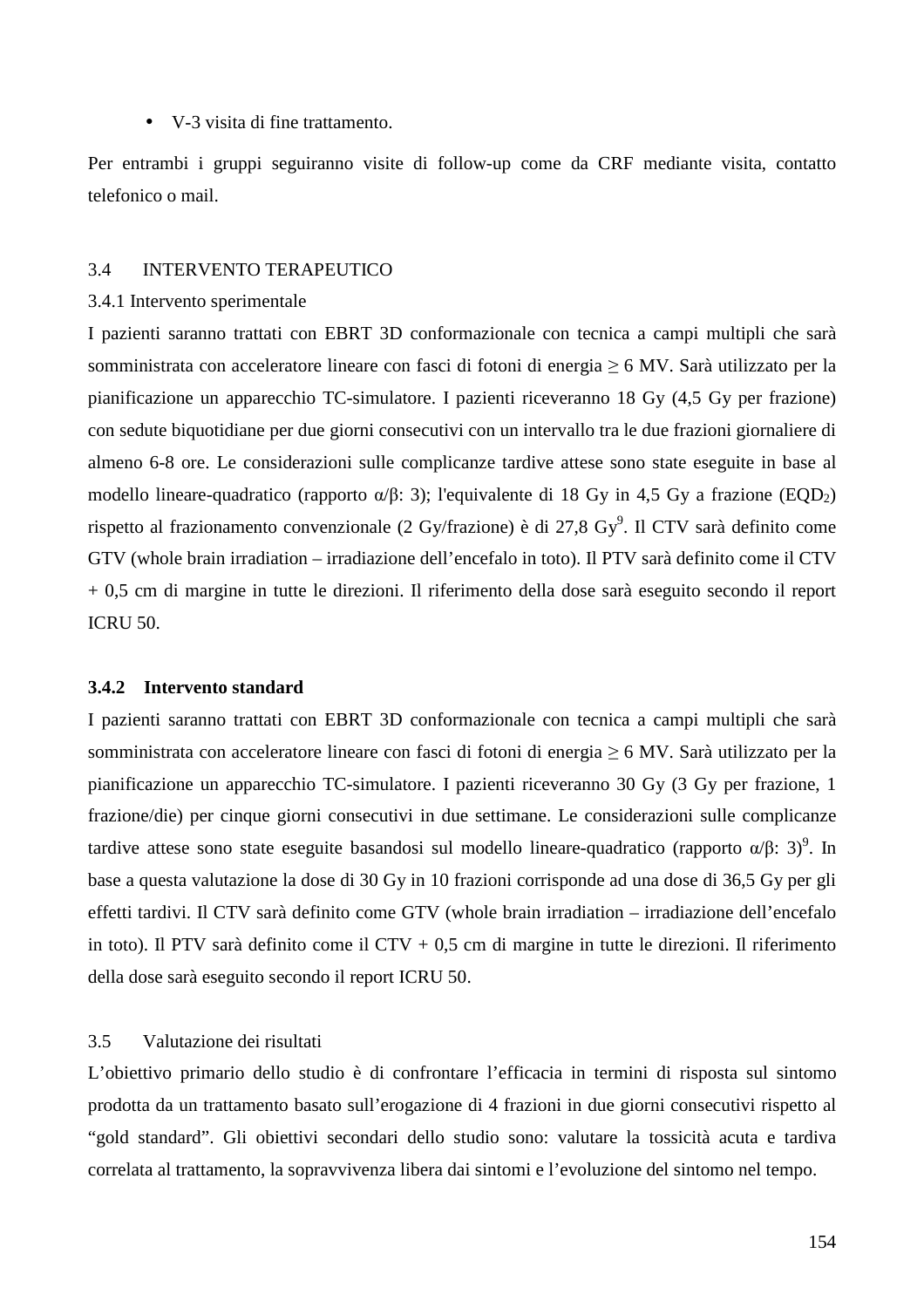### 3.6 Valutazioni di sicurezza

Lo studio è a carattere interventistico senza farmaco. I pazienti saranno trattati secondo quanto previsto dalla pratica clinica in accordo al giudizio del Medico ed alle informazioni riportate nella Scheda Tecnica di ogni singolo Prodotto delle terapie concomitanti eventualmente somministrate secondo pratica clinica. La valutazione della sicurezza consisterà nel monitoraggio e nella registrazione delle Reazione Avverse (ADR) e delle Reazione Avverse Serie. La valutazione della sicurezza del trattamento consisterà nel monitoraggio e nella registrazione degli eventi avversi, degli eventi avversi seri, degli esami di laboratorio e nella misurazione dei segni vitali.

#### *Eventi avversi*

Le informazioni relative a tutti gli eventi avversi, sia quelli riferiti spontaneamente dal soggetto, sia quelli riscontrati dallo Sperimentatore a seguito di domande specifiche, che quelli evidenziati dall'esame fisico del paziente, da indagini di laboratorio od altro, saranno raccolti, registrati sulla CRF e seguiti come appropriato. Si definisce evento avverso ogni segno, sintomo o condizione clinica indesiderati che si verifichino dopo l'inizio del trattamento somministrato, anche se non c'è relazione di causalità tra l'evento ed il trattamento. Il trattamento somministrato include il trattamento oggetto di valutazione ed il trattamento di confronto.

Le condizioni cliniche/malattie presenti già prima dell'inizio del trattamento somministrato sono considerate eventi avversi solo se peggiorano dopo l'inizio del trattamento somministrato. Occorre definire la raccolta sulla CRF degli eventi avversi e degli eventi avversi seri che si verificano prima dell'inizio del trattamento somministrato, ma dopo che il paziente ha firmato il consenso informato. Eventuali anomalie evidenziate dagli esami di laboratorio o da test costituiscono eventi avversi solo se causano segni o sintomi, se sono considerate rilevanti da un punto di vista clinico o se richiedono una terapia, e sono registrate nella CRF di seguito ai segni, sintomi od alla diagnosi associate.

Per quanto possibile, ogni evento avverso sarà descritto in termini di livello di severità (lieve, moderato, grave) (livelli 1 - 4).

### *Eventi Avversi Seri*

Le informazioni relative a tutti gli eventi avversi seri saranno raccolte e registrate sul modulo di segnalazione degli Eventi Avversi Seri. Per garantire la sicurezza del paziente tutti gli eventi avversi seri devono essere segnalati (gli eventuali eventi avversi andranno comunicati entro 24 ore tramite mail al centro coordinatore) entro 24 ore da quando lo Sperimentatore ne viene a conoscenza.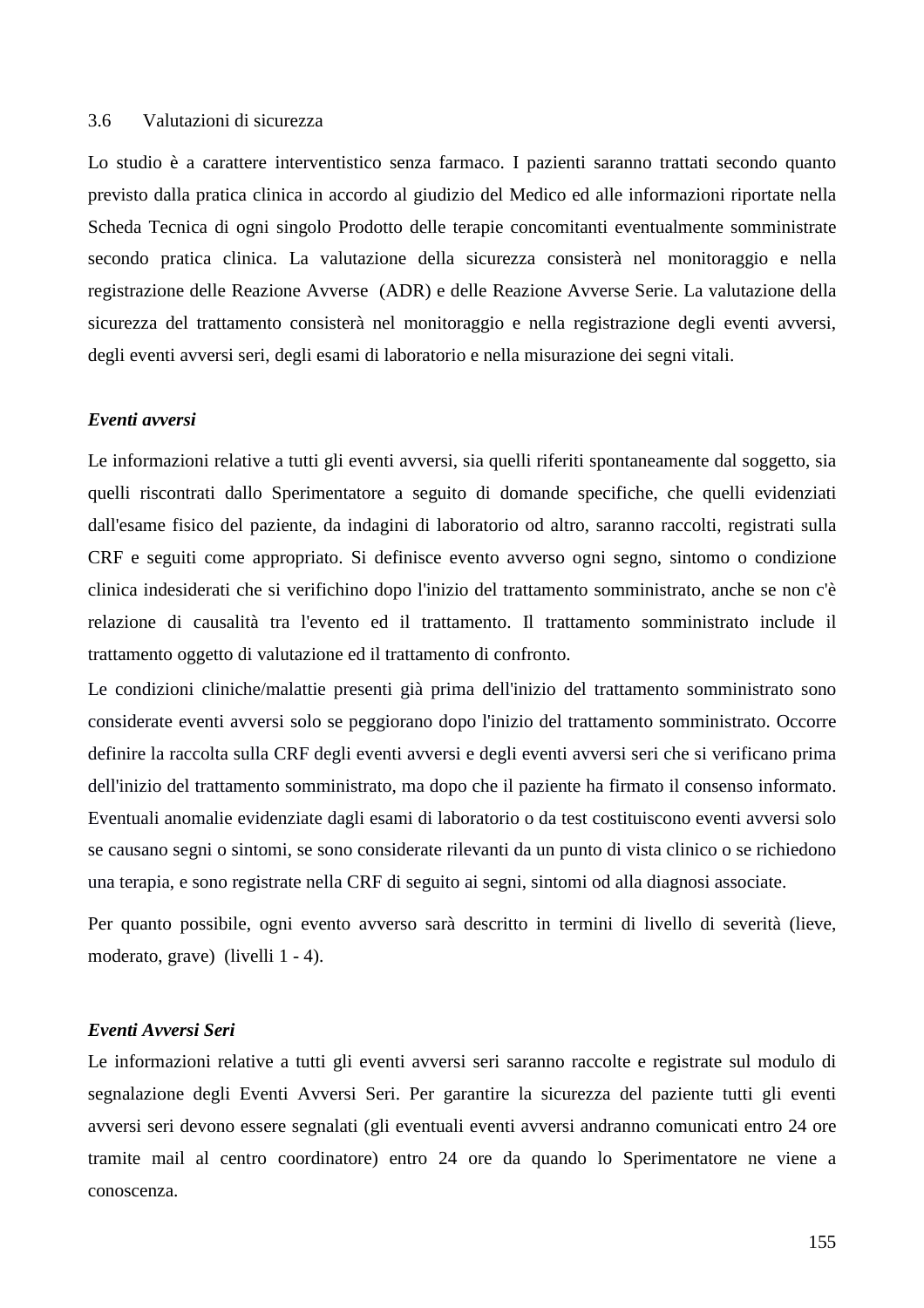Sono definiti Eventi Avversi Seri quegli eventi avversi che:

- risultano fatali:
- pongono il paziente in pericolo di vita;
- richiedono il ricovero del paziente o ne prolungano la degenza;
- comportano un'invalidità/incapacità significativa e persistente anche se non necessariamente permanente;
- causano un'anomalia congenita/difetto nel nascituro di pazienti in trattamento;
- sono significative dal punto di vista medico nel senso che possono danneggiare il paziente e richiedono un intervento medico o chirurgico per prevenire le situazioni sopra elencate. Non sono considerati eventi avversi seri eventuali ospedalizzazioni per:
- trattamenti di routine o monitoraggio della condizione clinica oggetto di osservazione, non associati ad un peggioramento della condizione clinica stessa;
- trattamenti di elezione o programmati in precedenza per condizioni cliniche preesistenti che non sono correlate alla patologia oggetto di osservazione e che non hanno subito un peggioramento;
- cure generali (in ospedale od altri istituti) non associate ad alcun peggioramento delle condizioni cliniche generali;
- trattamenti di emergenza a livello ambulatoriale per eventi che non soddisfano la definizione di eventi avversi seri e che non comportano l'ingresso in ospedale.

Deve essere riportato anche ogni evento avverso serio che si verifichi dopo che il paziente ha fornito il consenso informato e fino a 24 mesi dopo l'ultima somministrazione del trattamento in studio.

Lo Sperimentatore deve compilare il modulo di segnalazione degli eventi avversi seri, valutare la relazione di causalità con il trattamento in studio ed inviare il modulo completato e firmato via mail o via fax (entro 24 ore al numero di fax 051/6364336 centro coordinatore dello studio).

Qualsiasi episodio ricorrente, complicazione o progressione di un evento già segnalato deve essere comunicato come follow-up di quell'evento.

Le informazioni di follow-up devono essere comunicate con una nuova scheda, specificando che si tratta di follow-up di un evento già segnalato ed indicando la data della avvenuta notifica iniziale.

### **Persone di riferimento**

I numeri di telefono e fax delle persone di riferimento per la segnalazione degli Eventi Avversi Seri e delle Gravidanze sono riportati nell'Investigator Folder.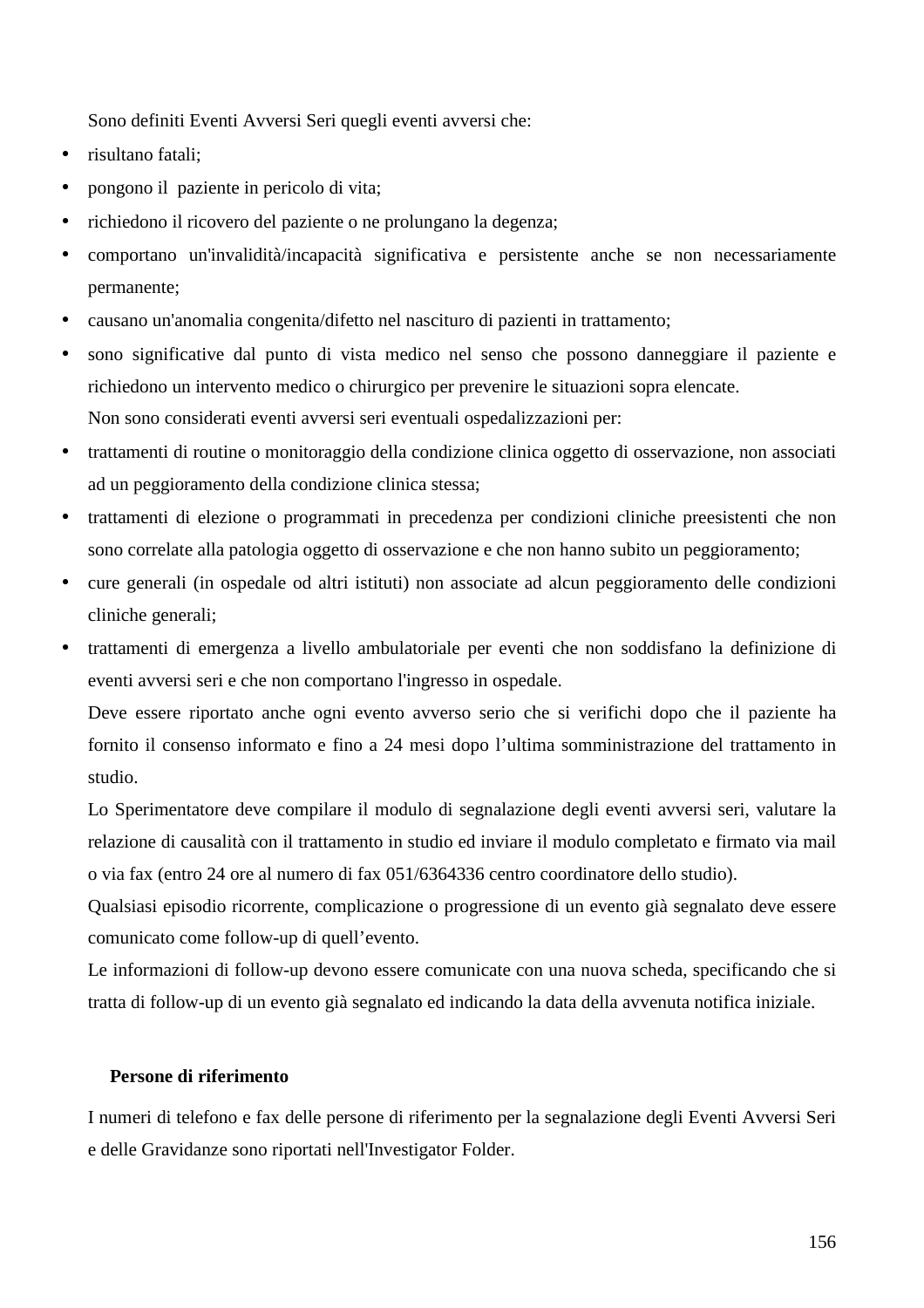## 4. GESTIONE DEI DATI E ANALISI STATISTICA

#### 4.1 Gestione dei dati

Il personale designato dallo Sperimentatore dovrà riportare le informazioni richieste dal protocollo sulle Schede Raccolta Dati (CRF)*.* 

#### 4.2 Metodi statistici

L'analisi statistica sarà effettuata con SYSTAT, versione 11.0 (SPSS, Chicago, IL). Le differenze basali riguardo la demografia e le caratteristiche di trattamento dei pazienti saranno comparate usando rispettivamente il test chi-quadro ( $\chi^2$ ) e il test di Kruskal-Wallis<sup>10</sup> per le covariate categoriali e continue. Le analisi saranno eseguite come da protocollo con il tempo dell'evento calcolato dal giorno della randomizzazione. I tassi di risposta (RR) saranno calcolati dividendo il numero di pazienti che risponderanno ad un determinato tempo e la popolazione totale dello studio (prevalenza).

Il tasso di risposta attuariale del "caso migliore" sarà calcolato utilizzando il metodo di Kaplan-Meier<sup>11</sup> e le differenze confrontate con il test logrank di Mantel-Cox<sup>12</sup>. La prevalenza sarà calcolata usando il numero attuale dei pazienti visti ad una visita prestabilita di follow-up e con il test chiquadro  $(\chi^2)$  usato per confrontare le differenze tra i gruppi di trattamento. Dove appropriato, il livello definito di significatività sarà modificato utilizzando il metodo di correzione di Bonferroni<sup>13</sup> per confronti multipli.

La sopravvivenza libera da progressione dei sintomi (SPFS) sarà definita come la durata dell'intervallo di tempo trascorso in uno stato migliore o stabile. La sopravvivenza globale (OS) e la SPFS saranno calcolate con il metodo Kaplan-Meier $^{11}$ .

L'obiettivo di questo studio è valutare l'efficacia e il tasso di risposta delle due diverse schedule di EBRT palliativa valutate nello studio. I dati raccolti saranno raggruppati e riassunti rispetto alle variabili demografiche, alle caratteristiche basali ed alle valutazioni di efficacia e sicurezza. Le analisi esploratorie saranno effettuate utilizzando statistiche descrittive. I dati saranno presentati sia per la popolazione intent-to-treat (ossia tutti i pazienti che sono stati sottoposti al trattamento in studio) che per la popolazione per-protocol (ossia tutti i pazienti che hanno completato lo studio senza violazioni maggiori del protocollo).

Le valutazioni di sicurezza saranno basate principalmente sulla frequenza degli eventi avversi, includendo tutti gli eventi avversi seri. Gli eventi avversi saranno riassunti presentando per ogni gruppo di trattamento il numero e la percentuale di pazienti che hanno avuto un qualsiasi evento avverso, un evento avverso in uno specifico apparato dell'organismo ed uno specifico evento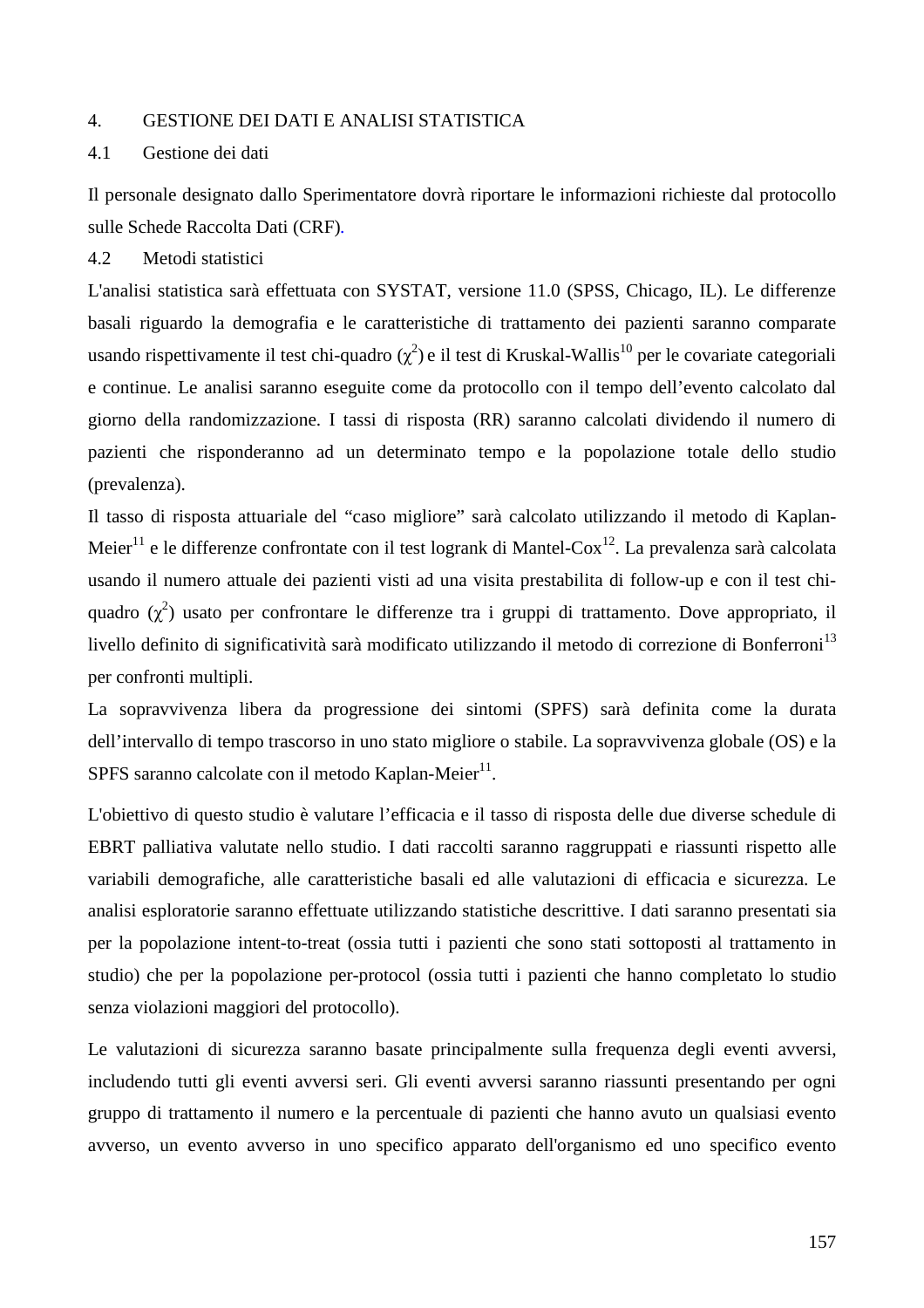avverso. Ogni altra informazione raccolta (per esempio la gravità o la relazione con il farmaco di studio) sarà codificata come appropriato.

Saranno inoltre prodotte liste analitiche che riportano informazioni dettagliate relativamente a:

- pazienti che hanno interrotto lo studio e relativi motivi;
- pazienti che hanno interrotto lo studio per eventi avversi;
- pazienti che hanno avuto eventi avversi seri;
- pazienti con valori di esami di laboratorio fuori dai range predefiniti.

I dati di tutti i centri partecipanti a questo studio saranno accorpati in modo che un numero adeguato di pazienti sia disponibile per l'analisi.

## **30.Caratteristiche della casistica, trattamenti e malattie concomitanti**

I dati relativi alle caratteristiche demografiche e basali ed alle osservazioni e misure di efficacia e sicurezza saranno opportunamente riassunti. Le caratteristiche di somministrazione della EBRT palliativa in studio e degli altri trattamenti concomitanti saranno riassunte, analogamente alle principali malattie concomitanti registrate all'ammissione in studio. Saranno inoltre listati i pazienti che hanno interrotto lo studio e descritti analiticamente i relativi motivi.

## • **Valutazione dei risultati**

Lo scopo di questo studio è quello di confrontare l'efficacia di un regime di radioterapia accelerata ipofrazionata, con un frazionamento biquotidiano in due giorni consecutivi, la risposta al sintomo e la sopravvivenza libera dai sintomi rispetto al "gold standard" nel trattamento palliativo delle metastasi encefaliche.

- I pazienti saranno classificati in base a performance status ECOG (allegato I);
- La tossicità acuta e tardiva sarà valutata secondo la scala RTOG-EORTC<sup>14</sup>, (allegato II);
- La qualità di vita sarà valutata in base al questionario EORTC QLQ-C15-PAL (allegato III);
- Una scala categoriale (CS) a 4 punti assenza di dolore, dolore lieve, dolore moderato o dolore severo – e la scala analogica visiva da 10 cm  $(VAS)^{15}$  saranno usate per misurare l'intensità del dolore\* .

Il dolore\* sarà inoltre valutato tramite scale categoriali (CS) a 4 punti in termini di:

- *8.* frequenza assenza di dolore, dolore occasionale, dolore intermittente, dolore costante;
- *9.* assunzione di terapia analgesica il paziente non assume analgesici, assume analgesici nonoppiacei, assume oppiacei minori, assume oppiacei maggiori;
- *10.* frequenza di assunzione della terapia analgesica nessuna assunzione, meno di una volta al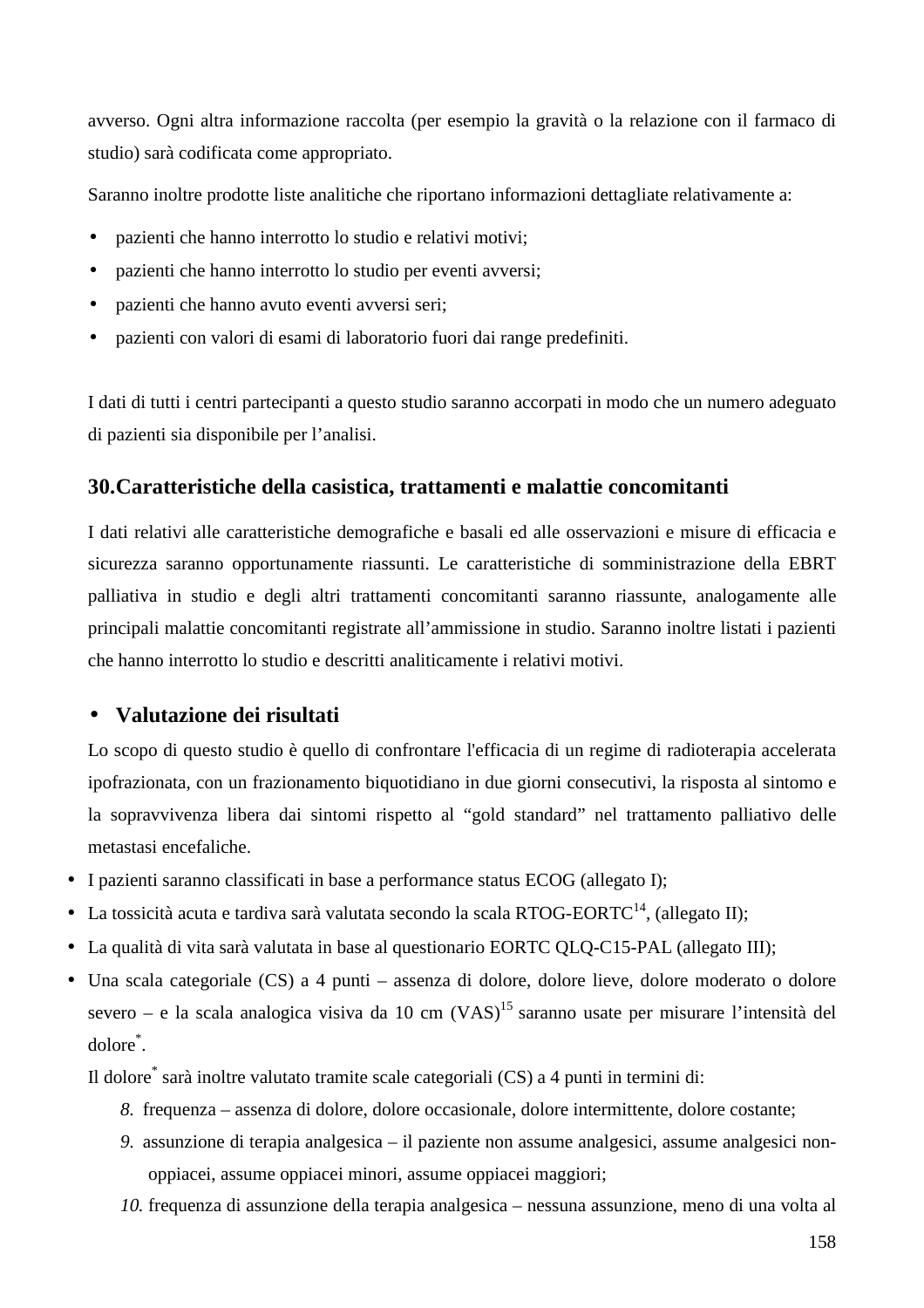giorno, una volta al giorno, due o più volte al giorno.

Per la conversione dei dosaggi degli oppioidi si rimanda all'allegato IV<sup>16</sup>.

· Per rendere omogenei e confrontabili i dati sulla valutazione del dolore saranno calcolati il PAIN SCORE (intensità dolore x frequenza dolore) e il DRUG SCORE (intensità terapia antalgica x frequenza terapia antalgica);

I pazienti saranno valutati al momento della randomizzazione (valutazione basale – CRF Scheda 2), durante il trattamento (CRF Scheda 3) e a 1, 2, 3, 6 e 12 mesi dopo la randomizzazione (CRF Scheda 4):

- Una risposta completa (CR) sarà definita dall'assenza del sintomo sulla CS. Una risposta sintomatologica parziale (PR) sarà definita da un miglioramento di almeno una categoria sulla scala CS (ad esempio da sintomo moderato a sintomo lieve). Nessuna risposta (NR) sarà definita dalla assenza di cambiamenti delle categorie dei sintomi sulla scala CS;
- Per la valutazione del dolore\* sulla scala VAS, una RC sarà definita dall'assenza del sintomo dolore. Una risposta parziale sarà definita da una riduzione di almeno 10 mm del punteggio ottenuto sulla scala VAS, mentre nessuna risposta sarà definita da una modifica inferiore ai 10 mm sulla scala VAS;
- · La valutazione del dolore sarà inoltre ottenuta tramite PAIN SCORE e DRUG SCORE: CR sarà definita come la totale assenza di dolore e terapia antalgica. PR sarà definita come un miglioramento di almeno uno dei due score. La progressione del dolore (PD) sarà definita come aumento di almeno uno dei due score.

\* a livello dell'area radiotrattata.

## **Dimensione del campione**<sup>1</sup>

Proponiamo un trial di non inferiorità, randomizzato e controllato. Lo studio si configurerà come interventistico senza medicinale, multicentrico e spontaneo. La randomizzazione avverrà in aperto con rapporto 1:1.

Sulla base della letteratura ci attendiamo che il 50% dei pazienti trattati con trattamento standard (braccio di controllo) mostrerà una risposta sul sintomo<sup>17,18</sup>. La percentuale di risposte ipotizzata per il trattamento sperimentale è pari al  $65\%$  (130% del valore atteso con trattamento standard)<sup>19</sup>. La soglia di non inferiorità per lo studio è fissata al 40% di risposte sul sintomo (80% del valore atteso con trattamento standard). Sulla base di questi assunti, sarebbe necessario reclutare 96 pazienti per studiare l'effetto ipotizzato con una potenza dell'80% (errore beta = 0.2) ed un errore alfa ad una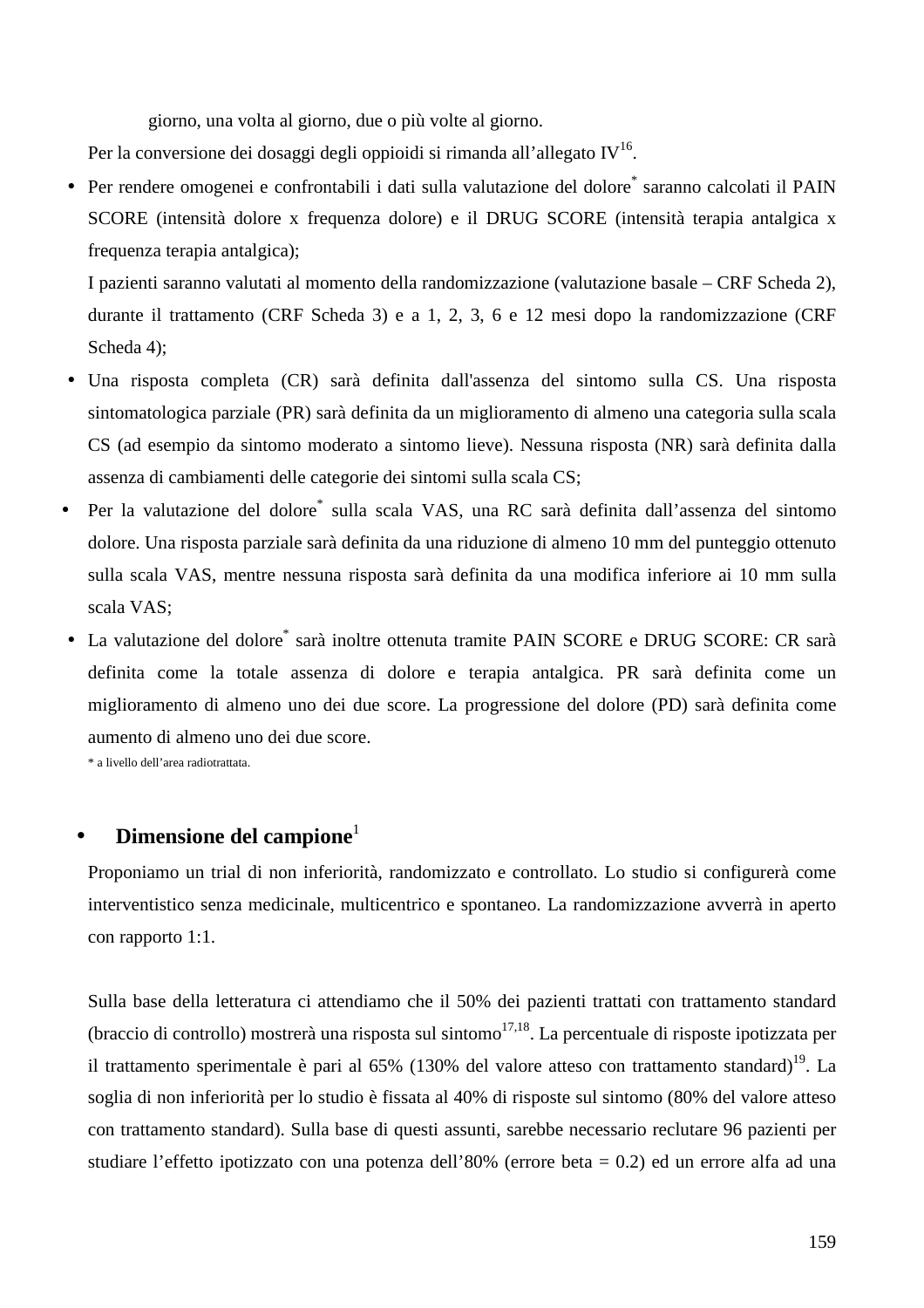coda di 0,05. Ipotizzando un *attrition rate* pari al 10% (tasso ipotizzato sulla base dell'esperienza del centro), la popolazione finale da reclutare è fissata a 108 pazienti<sup>20</sup>.

#### **1 Nota al paragrafo "Dimensione del campione"**

Il calcolo di potenza è stato eseguito utilizzando la formula (Blackwelder, 1982):

$$
n = f(\alpha, \, \beta) \times \left[\pi_{s} \times (100-\pi_{s}) + \pi_{e} \times (100-\pi_{e})\right] / \left(\pi_{s} - \pi_{e} - d\right)^{2}
$$

dove  $\pi_s$  e  $\pi_e$  sono la vera percentuale di successi nel trattamento standard ed in quello sperimentale e

$$
f(\alpha, \beta) = [\Phi^{-1}(\alpha) + \Phi^{-1}(\beta)]^2
$$

 $(\Phi^{-1}$  è la funzione di distribuzione cumulativa di una normale standardizzata).

## **5. Procedure amministrative**

#### **Norme di Buona Pratica Clinica**

Questo studio sarà condotto in accordo ai principi della Good Clinical Practice [ICH Harmonized Tripartite Guidelines for Good Clinical Practice 1996 Directive 91/507/EEC; D.M. 15.7.1997], alla dichiarazione di Helsinki ed alle normative nazionali in materia di conduzione delle sperimentazioni cliniche. Lo sperimentatore, firmando il protocollo, acconsente ad aderire alle procedure ed alle istruzioni in esso contenute ed a svolgere lo studio secondo GCP, la Dichiarazione di Helsinki e le normative nazionali che disciplinano le sperimentazioni cliniche.

### **Emendamenti al protocollo o ogni altra modifica alla conduzione dello studio**

Qualunque modifica al protocollo sarà apportata sotto forma di emendamento. Non sono permesse modifiche al protocollo durante il periodo di studio. Ogni modifica imprevista nella conduzione dello studio sarà registrata nel "Clinical Study Report".

### **Comitato etico e consenso informato**

Il protocollo di studio, ogni emendamento del protocollo, il consenso informato ed ogni altra informazione per i pazienti dovranno essere approvati dal Comitato Etico.

Per quanto concerne gli emendamenti, lo Sperimentatore può subito applicarli previa comunicazione scritta al Comitato Etico, senza aspettare l'approvazione del Comitato Etico, qualora sia in gioco la sicurezza dei pazienti partecipanti allo studio. Inoltre, se lo Sperimentatore ritiene che per ragioni di sicurezza dei pazienti sia necessario apportare immediatamente una modifica al protocollo, deve metterne a conoscenza il Comitato Etico del centro entro 10 giorni lavorativi.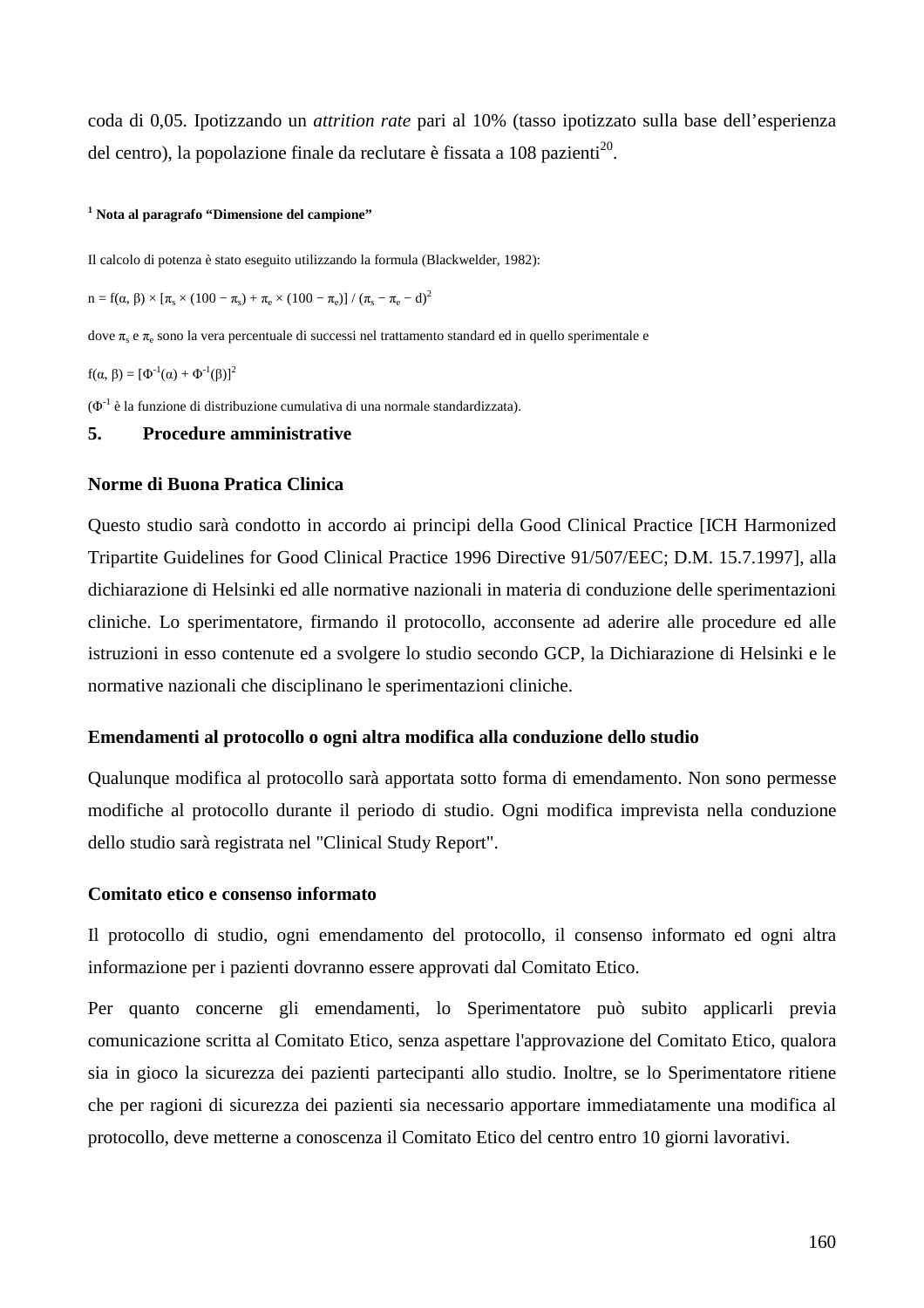Per partecipare allo studio ogni paziente dovrà fornire il consenso informato scritto (vedi anche paragrafo 3.2 - Popolazione dello studio).

### **Archivio della documentazione**

Lo Sperimentatore è responsabile dell'archiviazione e conservazione dei documenti essenziali dello studio, prima, durante la conduzione e dopo il completamento o l'interruzione dello studio stesso, in accordo a quanto/e per il tempo previsto dalla normativa vigente e dalle GCP.

I dati raccolti sulla CRF saranno in forma rigorosamente anonima ed il soggetto sarà identificato unicamente con un numero e con le iniziali.

Lo Sperimentatore dovrà conservare i dati originali del paziente (ad es. informazioni demografiche e mediche, dati di laboratorio, elettrocardiogrammi etc.) ed una copia del consenso informato scritto firmato. Per alcuni dati può essere stabilito, prima che lo studio inizi, che vengano scritti direttamente sulla CRF, che quindi in questo caso fungerà da dato originale.

## **Ispezioni/Verifiche**

Potranno essere condotte delle verifiche per assicurarsi che lo studio sia condotto in accordo al protocollo ed alle disposizioni normative applicabili (durante il suo svolgimento oppure dopo che lo studio si è completato). Se un'Autorità Regolatoria richiede un'ispezione, lo Sperimentatore dovrà subito informare il Comitato Etico.

## **Pubblicazione dei risultati**

I risultati dello studio verranno resi noti entro 12 mesi dalla conclusione della sperimentazione.

## **Riservatezza e Confidenzialità**

I documenti dello studio dovranno essere conservati in luogo sicuro per assicurare il mantenimento della confidenzialità e riservatezza e non potranno essere divulgati ad altri senza autorizzazione scritta da parte del Promotore tranne che nella misura necessaria per ottenere il consenso del paziente alla partecipazione allo studio.

### **Interruzione dello studio**

Il Promotore si riserva la facoltà di interrompere lo studio nel rispetto del benessere dei pazienti.

### **Persone di riferimento**

I numeri di telefono e fax delle persone di riferimento per la conduzione dello studio sono riportati nell'Investigator Folder fornito al centro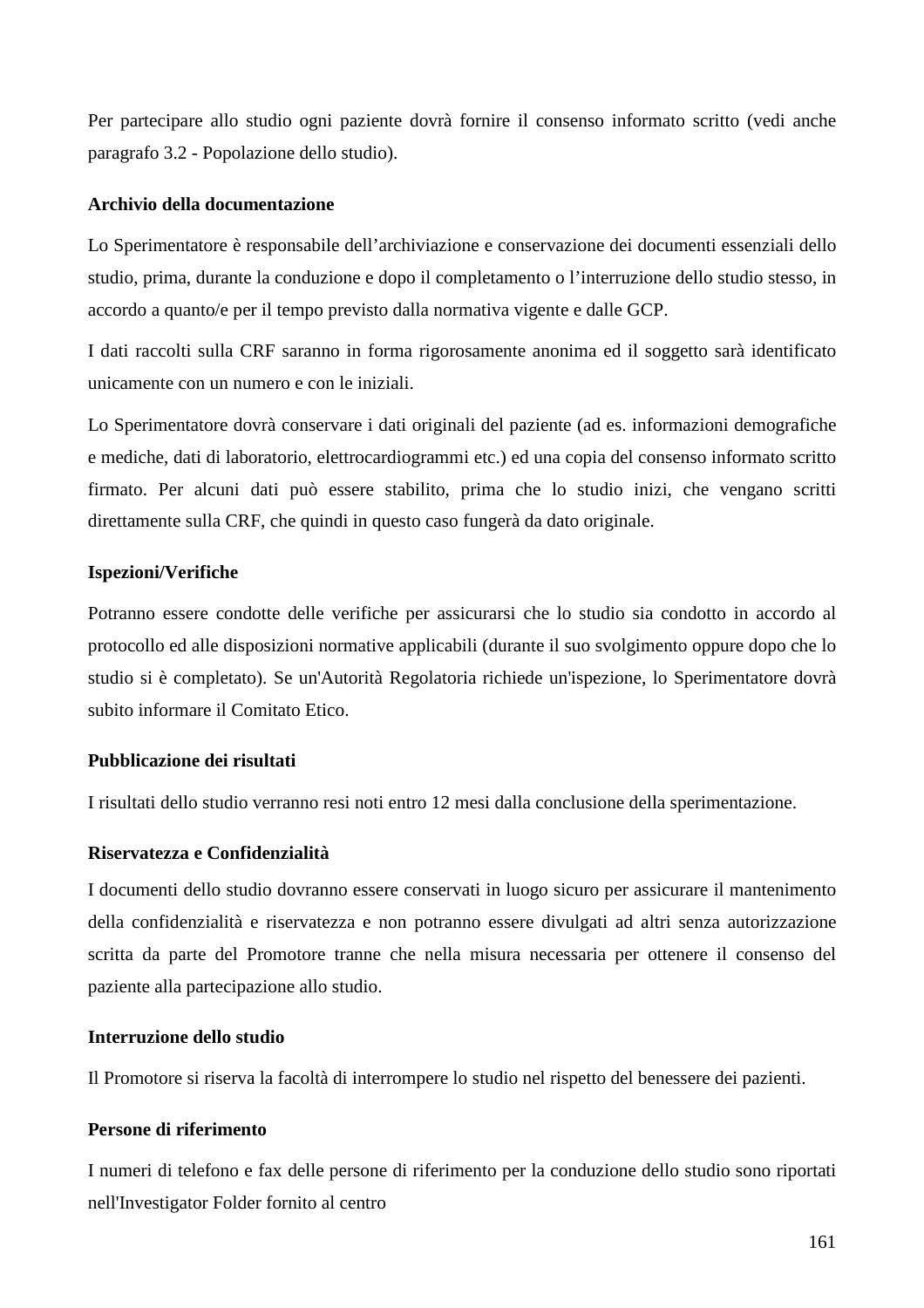#### **BIBLIOGRAFIA**

1. Lutz S, Chow E, Hoskin P. Radiation oncology in palliative care.  $1<sup>st</sup>$  edition, Wiley-Blackwell 2013 p.127;

2. Finnegan TS, Bhatt NH, Shaughnessy JN, Perez C, Redman R, Silverman C, Bumpous J, Potts K, Dunlap NE. Cyclical hypofractionated radiotherapy technique for palliative treatment of locally advanced head and neck cancer: institutional experience and review of palliative regimens. J Community Support Oncol 2016;14:29-36;

3. Corry J, Peters LJ, Costa ID, Milner AD, Fawns H, Rischin D, Porceddu S. The 'QUAD SHOT' - - a phase II study of palliative radiotherapy for incurable head and neck cancer. Radiother Oncol 2005;77:137-42;

4. Caravatta L, Padula GDA, Macchia G, Ferrandina G, Bonomo P, Deodato F, Massaccesi M, Mignogna S, Tambaro R, Rossi M, Flocco M, Scapati A, Scambia G, Pacelli F, Valentini V, Cellini N, Morganti AG. SHort course Accelerated RadiatiON therapy (SHARON) in palliative treatment of advanced pelvic malignancies: a phase I study. Int J Radiat Oncol Biol Phys 2012;83:e627-631;

5. Ghoshal S, Chakraborty S, Moudgil N, Kaur M, Patel F D. QuadShot: A Short but Effective Schedule for Palliative Radiation for Head and Neck Carcinoma. Indian J Palliat Care 2009; 15:137–140;

6. Monnier L, Touboul E, Durdux C, Lang P, St Guily JL, Huguet F. Hypofractionated palliative radiotherapy for advanced head and neck cancer: the IHF2SQ regimen. Head Neck 2013;35:1683-8; 7. Chen AM, Vaughan A, Narayan S, Vijayakumar S. Palliative radiation therapy for head and neck cancer: toward an optimal fractionation scheme. Head Neck 2008;30:1586-91;

8. Caravatta L, Macchia G, Deodato F, Digesù C, Picardi V, Montoro C., Mignogna S, Travaglini C, Rossi M, Volpacchio G, Vaccarella MP, Buwenge M, Valentini V, Cellini N, Morganti AG. Radioterapia palliativa short course: risultati preliminari degli studi Sharon (Short course Accelerated RadiatiON therapy). Tumori, vol 8, N° 1 2009. Atti Congresso AIRO 2009, Bologna;

9. Joiner MC, Bentzen SM. Time-dose relationships: the linear-quadratic approach. In Basic Clinical Radiobiology. Steel GG Ed, 3rd edition, Arnold Publ., London, 2002, p 120;

10. Kruskal W, Wallis WA. "Use of ranks in one-criterion variance analysis". *Journal of the American Statistical Association* 1952;47: 583–621;

11. Kaplan EL, Meier P. Nonparametric estimation from incomplete observations. J. Am. Stat. Assoc. 1958;53:457–481;

12. Peto R, Peto J. Asymptotically efficient rank invariant procedures. J R Stat Soc 1972;135:185- 207;